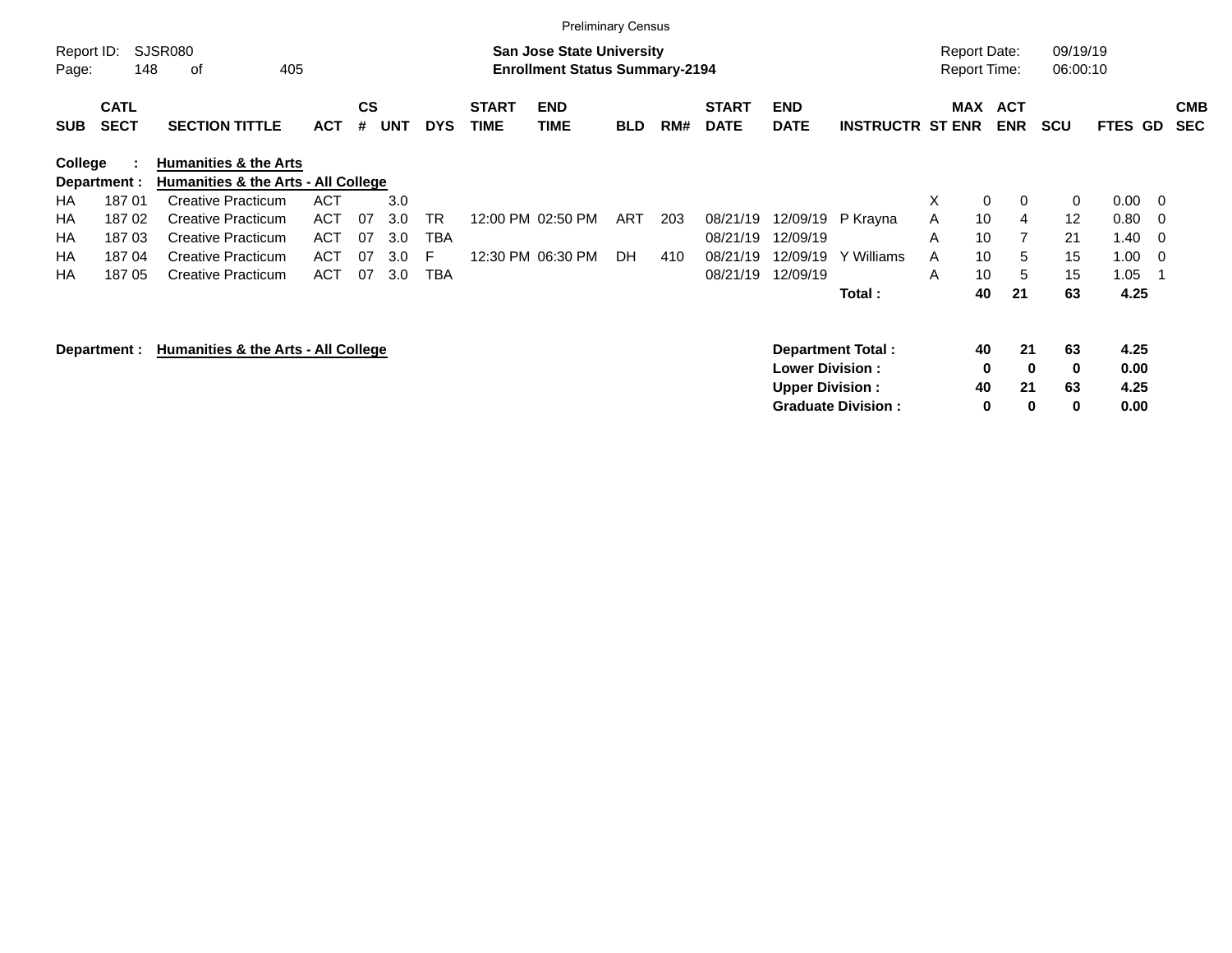|                |                            |                                                                |            |               |        |            |                             |                                                                           | <b>Preliminary Census</b> |       |                             |                            |                              |                                     |                            |                      |                |                          |                          |
|----------------|----------------------------|----------------------------------------------------------------|------------|---------------|--------|------------|-----------------------------|---------------------------------------------------------------------------|---------------------------|-------|-----------------------------|----------------------------|------------------------------|-------------------------------------|----------------------------|----------------------|----------------|--------------------------|--------------------------|
| Page:          | Report ID: SJSR080<br>149  | of<br>405                                                      |            |               |        |            |                             | <b>San Jose State University</b><br><b>Enrollment Status Summary-2194</b> |                           |       |                             |                            |                              | <b>Report Date:</b><br>Report Time: |                            | 09/19/19<br>06:00:10 |                |                          |                          |
| SUB            | <b>CATL</b><br><b>SECT</b> | <b>SECTION TITTLE</b>                                          | <b>ACT</b> | $\mathsf{cs}$ | # UNT  | <b>DYS</b> | <b>START</b><br><b>TIME</b> | <b>END</b><br><b>TIME</b>                                                 | <b>BLD</b>                | RM#   | <b>START</b><br><b>DATE</b> | <b>END</b><br><b>DATE</b>  | <b>INSTRUCTR ST ENR</b>      |                                     | MAX ACT<br><b>ENR</b>      | <b>SCU</b>           | FTES GD        |                          | <b>CMB</b><br><b>SEC</b> |
| <b>College</b> | Department :               | <b>Humanities &amp; the Arts</b><br><b>Art and Art History</b> |            |               |        |            |                             |                                                                           |                           |       |                             |                            |                              |                                     |                            |                      |                |                          |                          |
|                |                            | ARED 184Y 01 Stdt Tchg II                                      | <b>SUP</b> | 25            | 4.0    | <b>TBA</b> |                             |                                                                           |                           |       |                             | 08/21/19 12/09/19 J Roark  |                              | A                                   | 5<br>4                     | 0                    | $1.07 \t 0$    |                          |                          |
|                |                            | ARED 184Y 02 Stdt Tchg II                                      | <b>SUP</b> |               | 4.0    |            |                             |                                                                           |                           |       |                             |                            |                              | X                                   | 0<br>$\mathbf 0$           | 0                    | $0.00 \t 0$    |                          |                          |
|                |                            |                                                                |            |               |        |            |                             |                                                                           |                           |       |                             |                            | Total:                       |                                     | 5<br>4                     | 0                    | 1.07           |                          |                          |
|                |                            | ARED 184Z 01 Stdt Tchg III                                     | <b>SUP</b> | 25            | 4.0    | <b>TBA</b> |                             |                                                                           |                           |       |                             | 08/21/19 12/09/19 J Roark  |                              | A                                   | 5<br>3                     | 0                    | $0.80 \ 0$     |                          |                          |
|                |                            | ARED 184Z 02 Stdt Tchg III                                     | <b>SUP</b> |               | 4.0    |            |                             |                                                                           |                           |       |                             |                            |                              | X                                   | $\mathbf 0$<br>$\mathbf 0$ | 0                    | $0.00 \t 0$    |                          |                          |
|                |                            |                                                                |            |               |        |            |                             |                                                                           |                           |       |                             |                            | Total:                       |                                     | 5<br>3                     | 0                    | 0.80           |                          |                          |
|                | ARED 238 01                | Prin Art Educ                                                  | SEM 05     |               | 3.0    | $\top$     |                             | 04:30 PM 07:15 PM                                                         | ART                       | 203   |                             | 08/21/19 12/09/19          | <b>B</b> Hughes              | 15<br>Α                             | 11                         | 33                   | $2.20 \t 0$    |                          |                          |
|                |                            |                                                                |            |               |        |            |                             |                                                                           |                           |       |                             |                            | Total:                       | 15                                  | 11                         | 33                   | 2.20           |                          |                          |
|                | ARED 365 01                | <b>Field Exp Seminar</b>                                       | SEM 05 1.0 |               |        | TBA        |                             |                                                                           |                           |       |                             | 08/21/19 12/09/19          | <b>B</b> Hughes              | Α                                   | 3<br>8                     | 3                    | $0.20 \ 0$     |                          |                          |
|                |                            |                                                                |            |               |        |            |                             |                                                                           |                           |       |                             |                            | Total:                       |                                     | 3<br>8                     | 3                    | 0.20           |                          |                          |
| ART            | 1 0 1                      | Prof Prep in Art                                               | <b>LEC</b> | 01            | 1.0 T  |            |                             | 06:30 PM 07:20 PM                                                         | ART                       | - 133 |                             | 08/21/19 12/09/19          | M Day                        | Α<br>70                             | 69                         | 69                   | $4.60 \ 0$     |                          |                          |
|                |                            |                                                                |            |               |        |            |                             |                                                                           |                           |       |                             |                            | Total:                       | 70                                  | 69                         | 69                   | 4.60           |                          |                          |
| ART            | 201                        | <b>Artist in Culture</b>                                       | <b>SEM</b> | 05            | 3.0    | МW         |                             | 09:00 AM 10:15 AM                                                         | ART                       | 110   |                             | 08/21/19 12/09/19          | L Guver                      | 24<br>A                             | 26                         | 78                   | $5.20 \ 0$     |                          |                          |
| ART            | 202                        | Artist in Culture                                              | <b>SEM</b> | 05            | 3.0    | <b>TR</b>  |                             | 10:30 AM 11:45 AM                                                         | <b>ART</b>                | 203   | 08/21/19                    |                            | 12/09/19 M Wilson            | 24<br>A                             | 23                         | 69                   | $4.60 \ 0$     |                          |                          |
| ART            | 203                        | <b>Artist in Culture</b>                                       | <b>SEM</b> | 05            | 3.0    | MW         |                             | 10:30 AM 11:45 AM                                                         | <b>ART</b>                | 110   |                             | 08/21/19 12/09/19          | L Guyer                      | 24<br>A                             | 22                         | 66                   | 4.40           | $\overline{\phantom{0}}$ |                          |
| ART            | 2 0 4                      | <b>Artist in Culture</b>                                       | <b>SEM</b> | 05            | 3.0    | <b>TR</b>  |                             | 09:00 AM 10:15 AM                                                         | ART                       | 203   |                             |                            | 08/21/19 12/09/19 M Wilson   | 24<br>A                             | 21                         | 63                   | $4.20 \ 0$     |                          |                          |
|                |                            |                                                                |            |               |        |            |                             |                                                                           |                           |       |                             |                            | Total:                       | 96                                  | 92                         | 276                  | 18.40          |                          |                          |
| ART            | 301                        | Medium and Message SEM                                         |            |               | 05 3.0 | TR         |                             | 09:00 AM 10:15 AM                                                         | ART                       | 108   |                             | 08/21/19 12/09/19 S Wright |                              | 24<br>A                             | 23                         | 69                   | $4.60 \quad 0$ |                          |                          |
| ART            | 302                        | Medium and Message SEM                                         |            |               | 05 3.0 | TR         |                             | 10:30 AM 11:45 AM                                                         | <b>ART</b>                | 108   | 08/21/19                    | 12/09/19                   | I Carvajal                   | 24<br>A                             | 24                         | 72                   | 4.80 0         |                          |                          |
| ART            | 303                        | Medium and Message SEM                                         |            |               | 05 3.0 | TR         |                             | 09:00 AM 10:15 AM                                                         | <b>ART</b>                | 110   |                             | 08/21/19 12/09/19          | L Fung                       | 24<br>A                             | 20                         | 60                   | $4.00 \ 0$     |                          |                          |
|                |                            |                                                                |            |               |        |            |                             |                                                                           |                           |       |                             |                            | Total:                       | 72                                  | 67                         | 201                  | 13.40          |                          |                          |
| <b>ART</b>     | 12 01                      | 2-D Des and Color Co ACT                                       |            | 07            | 3.0    | MW         |                             | 08:00 AM 10:50 AM                                                         | <b>ART</b>                | 304   |                             |                            | 08/21/19 12/09/19 E Friedman | 24<br>$\mathsf{A}$                  | 20                         | 60                   | 4.00           | $\overline{\phantom{0}}$ |                          |
| ART            | 12 02                      | 2-D Des and Color Co ACT                                       |            |               | 07 3.0 | TR         |                             | 08:00 AM 10:50 AM                                                         | <b>ART</b>                | 304   |                             |                            | 08/21/19 12/09/19 M Valdez   | 24<br>Α                             | 17                         | 51                   | $3.40 \ 0$     |                          |                          |
| ART            | 12 03                      | 2-D Des and Color Co ACT                                       |            |               | 07 3.0 | MW         |                             | 12:00 PM 02:50 PM                                                         | ART                       | 301   |                             |                            | 08/21/19 12/09/19 E Friedman | 24<br>$\overline{A}$                | 22                         | 66                   | 4.40 0         |                          |                          |
|                |                            |                                                                |            |               |        |            |                             |                                                                           |                           |       |                             |                            | Total:                       |                                     | 72<br>59                   | 177                  | 11.80          |                          |                          |
| ART            | 1301                       | 3-D Concepts                                                   | ACT        |               | 07 3.0 | МW         |                             | 12:00 PM 02:50 PM                                                         | ART                       | 108   |                             |                            | 08/21/19 12/09/19 M Moriarty | 25<br>Α                             | 25                         | 75                   | $5.00 \t 0$    |                          |                          |
| ART            | 1302                       | 3-D Concepts                                                   | ACT        |               | 07 3.0 | TR         |                             | 03:00 PM 05:50 PM                                                         | ART                       | 108   |                             |                            | 08/21/19 12/09/19 T Cunniff  | 25<br>Α                             | 22                         | 66                   | 4.40 0         |                          |                          |
| ART            | 1303                       | 3-D Concepts                                                   | <b>ACT</b> |               | 07 3.0 | TR         |                             | 12:00 PM 02:50 PM                                                         | ART 108                   |       |                             |                            | 08/21/19 12/09/19 T Cunniff  | 25<br>Α                             | 25                         | 75                   | $5.00 \t 0$    |                          |                          |
|                |                            |                                                                |            |               |        |            |                             |                                                                           |                           |       |                             |                            | Total:                       | 75                                  | 72                         | 216                  | 14.40          |                          |                          |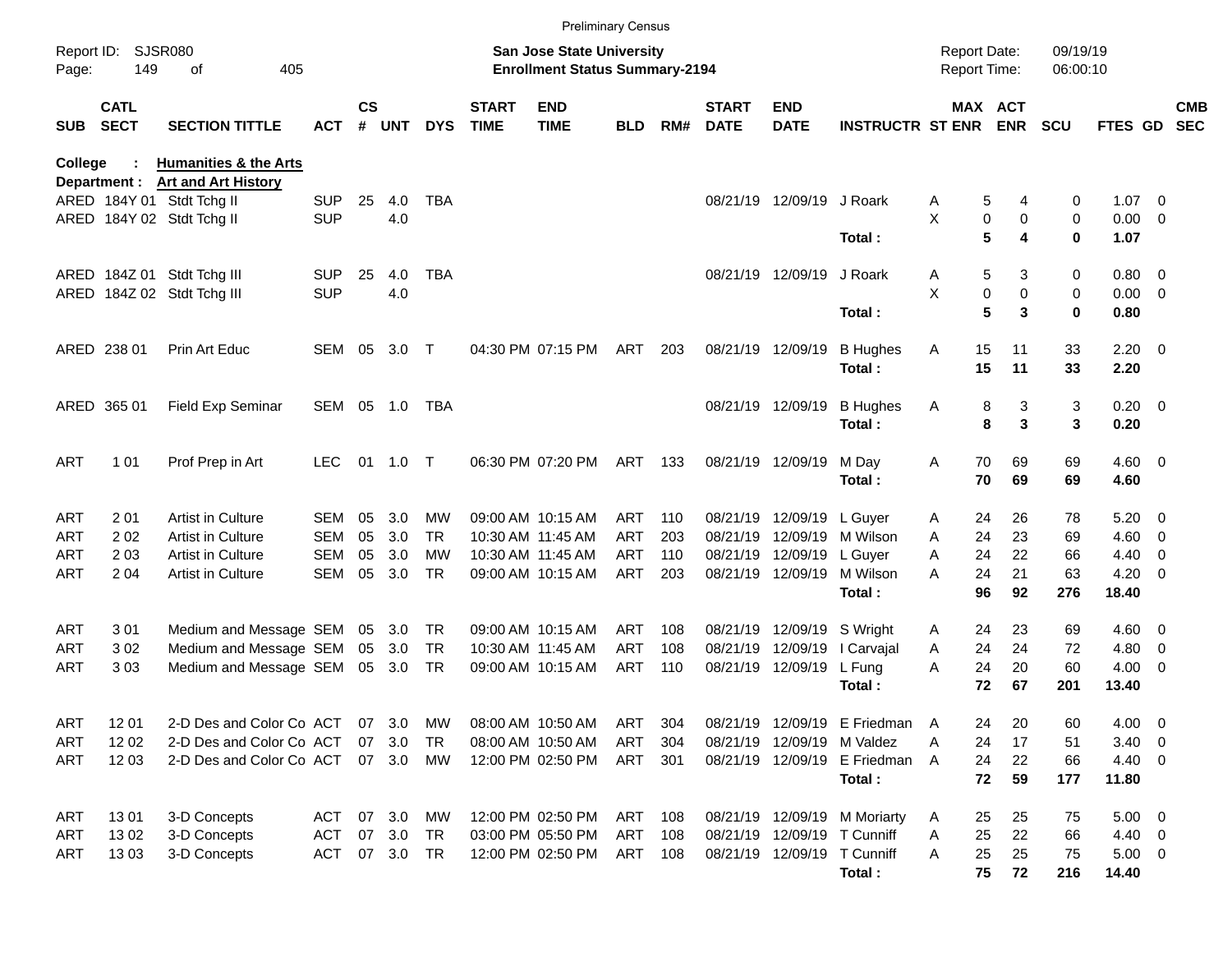|                     |                            |                           |            |                |            |            |                             | <b>Preliminary Census</b>                                                 |            |            |                             |                             |                               |                                            |                       |                      |                |                          |                          |
|---------------------|----------------------------|---------------------------|------------|----------------|------------|------------|-----------------------------|---------------------------------------------------------------------------|------------|------------|-----------------------------|-----------------------------|-------------------------------|--------------------------------------------|-----------------------|----------------------|----------------|--------------------------|--------------------------|
| Report ID:<br>Page: | 150                        | SJSR080<br>405<br>оf      |            |                |            |            |                             | <b>San Jose State University</b><br><b>Enrollment Status Summary-2194</b> |            |            |                             |                             |                               | <b>Report Date:</b><br><b>Report Time:</b> |                       | 09/19/19<br>06:00:10 |                |                          |                          |
| <b>SUB</b>          | <b>CATL</b><br><b>SECT</b> | <b>SECTION TITTLE</b>     | <b>ACT</b> | <b>CS</b><br># | <b>UNT</b> | <b>DYS</b> | <b>START</b><br><b>TIME</b> | <b>END</b><br><b>TIME</b>                                                 | <b>BLD</b> | RM#        | <b>START</b><br><b>DATE</b> | <b>END</b><br><b>DATE</b>   | <b>INSTRUCTR ST ENR</b>       |                                            | MAX ACT<br><b>ENR</b> | <b>SCU</b>           | FTES GD        |                          | <b>CMB</b><br><b>SEC</b> |
| ART                 | 24 01                      | Drawing I                 | ACT        | 07             | 3.0        | МW         |                             | 08:00 AM 10:50 AM                                                         | ART        | 312        |                             |                             | 08/21/19 12/09/19 P Surgalski | 24<br>A                                    | 9                     | 27                   | 1.80 0         |                          |                          |
| ART                 | 24 02                      | Drawing I                 | ACT        | 07             | 3.0        | МW         |                             | 03:00 PM 05:50 PM                                                         | <b>ART</b> | 312        | 08/21/19                    |                             | 12/09/19 E Harris Sin         | 24<br>A                                    | 14                    | 42                   | 2.80           | - 0                      |                          |
| ART                 | 24 03                      | Drawing I                 | <b>ACT</b> | 07             | 3.0        | F          |                             | 09:30 AM 03:30 PM                                                         | <b>ART</b> | 312        | 08/21/19                    | 12/09/19 D Feasel           |                               | 24<br>A                                    | 19                    | 57                   | 3.80           | $\overline{\mathbf{0}}$  |                          |
| ART                 | 24 04                      | Drawing I                 | <b>ACT</b> | 07             | 3.0        | <b>TR</b>  |                             | 03:00 PM 05:50 PM                                                         | ART        | 312        | 08/21/19                    |                             | 12/09/19 E Friedman           | 24<br>A                                    | 23                    | 69                   | 4.60           | $\overline{\mathbf{0}}$  |                          |
| <b>ART</b>          | 24 05                      | Drawing I                 | <b>ACT</b> | 07             | 3.0        | <b>TR</b>  |                             | 12:00 PM 02:50 PM                                                         | <b>ART</b> | 304        | 08/21/19                    | 12/09/19 D Feasel           |                               | 24<br>A                                    | 22                    | 66                   | 4.40           | $\overline{\mathbf{0}}$  |                          |
| <b>ART</b>          | 24 06                      | Drawing I                 | <b>ACT</b> | 07             | 3.0        | <b>MW</b>  |                             | 12:00 PM 02:50 PM                                                         | <b>ART</b> | 304        |                             | 08/21/19 12/09/19 SO'Dell   |                               | 24<br>A                                    | 24                    | 72                   | $4.80\ 0$      |                          |                          |
|                     |                            |                           |            |                |            |            |                             |                                                                           |            |            |                             |                             | Total:                        | 144                                        | 111                   | 333                  | 22.20          |                          |                          |
| ART                 | 26 01                      | Drawing II                | ACT        | 07             | 3.0        | МW         |                             | 12:00 PM 02:50 PM                                                         | <b>ART</b> | 312        |                             | 08/21/19 12/09/19 T Powers  |                               | 24<br>A                                    | 17                    | 51                   | $3.40 \quad 0$ |                          |                          |
| ART                 | 26 02                      | Drawing II                | <b>ACT</b> | 07             | 3.0        | <b>TR</b>  |                             | 12:00 PM 02:50 PM                                                         | <b>ART</b> | 312        |                             | 08/21/19 12/09/19           | M Taylor                      | 24<br>A                                    | 14                    | 42                   | 2.80 0         |                          |                          |
|                     |                            |                           |            |                |            |            |                             |                                                                           |            |            |                             |                             | Total:                        | 48                                         | 31                    | 93                   | 6.20           |                          |                          |
| ART                 | 39 01                      | Multi Arts/Children       | LAB        | 07             | 3.0        | TR         |                             | 12:00 PM 02:50 PM                                                         | ART        | 203        |                             | 08/21/19 12/09/19           | S Trimingham A                | 14                                         | 12                    | 36                   | $2.40 \ 0$     |                          |                          |
|                     |                            |                           |            |                |            |            |                             |                                                                           |            |            |                             |                             | Total:                        | 14                                         | 12                    | 36                   | 2.40           |                          |                          |
| ART                 | 46 01                      | Intro to Ceramics         | ACT        | 07             | 3.0        | МW         |                             | 12:00 PM 02:50 PM                                                         | IS         |            |                             | 08/21/19 12/09/19           | A Shiverdeck A                | 24                                         | 23                    | 69                   | $4.60 \quad 0$ |                          |                          |
| ART                 | 46 02                      | Intro to Ceramics         | <b>ACT</b> | 07             | 3.0        | МW         |                             | 06:00 PM 08:50 PM                                                         | IS         | 165<br>165 |                             | 08/21/19 12/09/19           | A Trippler                    | 24<br>A                                    | 20                    | 60                   | 4.00           | $\overline{\phantom{0}}$ |                          |
| ART                 | 46 03                      | Intro to Ceramics         | <b>ACT</b> | 07             | 3.0        | TR.        |                             | 12:00 PM 02:50 PM                                                         | IS         | 165        |                             | 08/21/19 12/09/19           | M Van Den DoA                 | 24                                         | 25                    | 75                   | 5.00           | $\overline{\mathbf{0}}$  |                          |
| <b>ART</b>          | 46 04                      | Intro to Ceramics         | <b>ACT</b> | 07             | 3.0        | F          |                             | 09:30 AM 03:30 PM                                                         | IS         | 166        |                             | 08/21/19 12/09/19           | N Vikhreva                    | 24<br>A                                    | 24                    | 72                   | 4.80           | $\overline{\mathbf{0}}$  |                          |
|                     |                            |                           |            |                |            |            |                             |                                                                           |            |            |                             |                             | Total:                        | 96                                         | 92                    | 276                  | 18.40          |                          |                          |
| ART                 | 47 01                      | Intro Metal Smithing      | ACT        |                | 07 3.0     | TR         |                             | 09:00 AM 11:50 AM                                                         | ART        | 210        |                             | 08/21/19 12/09/19           | Y Escalante                   | 24<br>A                                    | 20                    | 60                   | $4.00 \ 0$     |                          |                          |
|                     |                            |                           |            |                |            |            |                             |                                                                           |            |            |                             |                             | Total:                        | 24                                         | 20                    | 60                   | 4.00           |                          |                          |
| ART                 | 61 01                      | <b>Beginning Painting</b> | ACT        | 07             | 3.0        | MW         |                             | 03:00 PM 05:50 PM                                                         | ART        | 306        |                             | 08/21/19 12/09/19           | <b>T</b> Powers               | A                                          | 24<br>21              | 63                   | $4.20 \ 0$     |                          |                          |
|                     |                            |                           |            |                |            |            |                             |                                                                           |            |            |                             |                             | Total:                        | 24                                         | 21                    | 63                   | 4.20           |                          |                          |
| ART                 | 68 01                      | Beg. Sculpture            | <b>ACT</b> | 07             | 3.0        | МW         |                             | 09:00 AM 11:50 AM                                                         | AF         | 001        |                             | 08/21/19 12/09/19           | L Dau                         | 24<br>Α                                    | 23                    | 69                   | $4.60 \quad 0$ |                          |                          |
| ART                 | 68 02                      | Beg. Sculpture            | <b>ACT</b> | 07             | 3.0        | TR         |                             | 09:00 AM 11:50 AM                                                         | AF         | 001        |                             | 08/21/19 12/09/19 L Dau     |                               | 24<br>Α                                    | 21                    | 63                   | 4.20           | $\overline{\mathbf{0}}$  |                          |
|                     |                            |                           |            |                |            |            |                             |                                                                           |            |            |                             |                             | Total:                        |                                            | 48<br>44              | 132                  | 8.80           |                          |                          |
| <b>ART</b>          | 74 01                      | Intro to Digital Med      | ACT        |                | 07 3.0     | МW         |                             | 06:00 PM 08:50 PM                                                         | ART        | 110        |                             |                             | 08/21/19 12/09/19 C Dantas    | 24<br>A                                    | 19                    | 57                   | $3.80\ 0$      |                          |                          |
| <b>ART</b>          | 74 02                      | Intro to Digital Med      | <b>ACT</b> |                | 07 3.0     | TR         |                             | 09:00 AM 11:50 AM                                                         | <b>ART</b> | 241        |                             | 08/21/19 12/09/19 N Khatibi |                               | 24<br>Α                                    | 24                    | 72                   | 4.80 0         |                          |                          |
| ART                 | 74 03                      | Intro to Digital Med      | <b>ACT</b> |                | 07 3.0     | МW         |                             | 03:00 PM 05:50 PM                                                         | ART        | 110        |                             | 08/21/19 12/09/19 C Hott    |                               | 24<br>Α                                    | 24                    | 72                   | 4.80 0         |                          |                          |
| <b>ART</b>          | 74 04                      | Intro to Digital Med      | <b>ACT</b> |                | 07 3.0     | MW         |                             | 03:00 PM 05:50 PM                                                         | <b>ART</b> | 108        |                             |                             | 08/21/19 12/09/19 J Morgan    | 24<br>Α                                    | 23                    | 69                   | $4.60$ 0       |                          |                          |
| ART                 | 74 05                      | Intro to Digital Med      | <b>ACT</b> |                | 07 3.0     | МW         |                             | 09:00 AM 11:50 AM                                                         | ART        | 237        |                             | 08/21/19 12/09/19 L Nein    |                               | 24<br>A                                    | 22                    | 66                   | 4.40 0         |                          |                          |
|                     |                            |                           |            |                |            |            |                             |                                                                           |            |            |                             |                             | Total:                        |                                            | 120 112               | 336                  | 22.40          |                          |                          |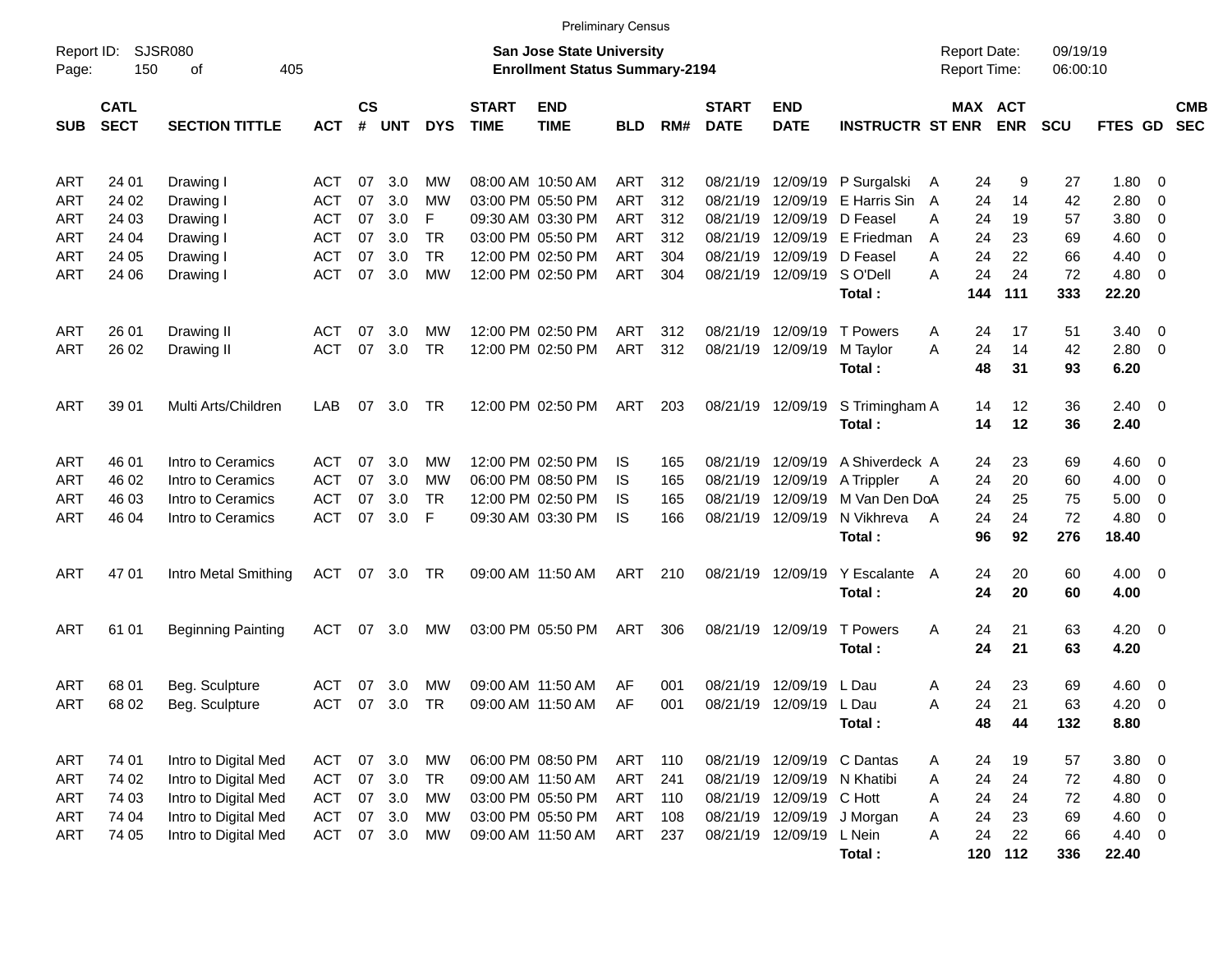| Report ID:<br>Page: | SJSR080<br>151             | 405<br>of                       |            |                    |            |            |                             | <b>San Jose State University</b><br><b>Enrollment Status Summary-2194</b> |            |     |                             |                           |                            | <b>Report Date:</b><br>Report Time: |                            | 09/19/19<br>06:00:10 |                |                          |            |
|---------------------|----------------------------|---------------------------------|------------|--------------------|------------|------------|-----------------------------|---------------------------------------------------------------------------|------------|-----|-----------------------------|---------------------------|----------------------------|-------------------------------------|----------------------------|----------------------|----------------|--------------------------|------------|
| <b>SUB</b>          | <b>CATL</b><br><b>SECT</b> | <b>SECTION TITTLE</b>           | <b>ACT</b> | $\mathsf{cs}$<br># | <b>UNT</b> | <b>DYS</b> | <b>START</b><br><b>TIME</b> | <b>END</b><br><b>TIME</b>                                                 | <b>BLD</b> | RM# | <b>START</b><br><b>DATE</b> | <b>END</b><br><b>DATE</b> | <b>INSTRUCTR ST ENR</b>    |                                     | MAX ACT<br><b>ENR</b>      | <b>SCU</b>           | FTES GD SEC    |                          | <b>CMB</b> |
| ART                 | 75 01                      | Intro Digital Video             | <b>ACT</b> | 07                 | 3.0        | <b>MW</b>  |                             | 06:00 PM 08:50 PM                                                         | ART        | 237 |                             | 08/21/19 12/09/19         | K Wu                       | 24<br>Α                             | 23                         | 69                   | 4.60 0         |                          |            |
| ART                 | 75 02                      | Intro Digital Video             | <b>ACT</b> |                    | 3.0        |            |                             |                                                                           |            |     |                             |                           |                            | X                                   | $\mathbf 0$<br>$\mathbf 0$ | 0                    | $0.00 \t 0$    |                          |            |
| ART                 | 75 03                      | Intro Digital Video             | <b>ACT</b> | 07                 | 3.0        | <b>TR</b>  |                             | 09:00 AM 11:50 AM                                                         | ART        | 237 |                             | 08/21/19 12/09/19         | K Rhoades                  | 24<br>A                             | 23                         | 69                   | $4.60$ 0       |                          |            |
| ART                 | 75 04                      | Intro Digital Video             | <b>ACT</b> |                    | 3.0        |            |                             |                                                                           |            |     |                             |                           |                            | X                                   | $\mathbf 0$<br>$\mathbf 0$ | 0                    | $0.00 \t 0$    |                          |            |
|                     |                            |                                 |            |                    |            |            |                             |                                                                           |            |     |                             |                           | Total:                     | 48                                  | 46                         | 138                  | 9.20           |                          |            |
| ART                 |                            | 100W 01 Writng Wrkshp FA        | SEM        | 04                 | 3.0        | TR         |                             | 04:30 PM 05:45 PM                                                         | ART        | 141 | 08/21/19 12/09/19           |                           | J Silk                     | 25<br>Α                             | 25                         | 75                   | $5.00 \t 0$    |                          |            |
| <b>ART</b>          |                            | 100W 02 Writng Wrkshp FA        | SEM        | 04                 | 3.0        | <b>TR</b>  |                             | 09:00 AM 10:15 AM                                                         | ART        | 141 | 08/21/19 12/09/19           |                           | J Silk                     | 25<br>A                             | 25                         | 75                   | 5.05           | $\overline{\phantom{1}}$ |            |
| ART                 |                            | 100W 03 Writng Wrkshp FA        | SEM        | 04                 | 3.0        | MW         |                             | 12:00 PM 01:15 PM                                                         | ART        | 141 |                             | 08/21/19 12/09/19         | A Junkerman A              | 25                                  | 24                         | 72                   | 4.80 0         |                          |            |
|                     |                            |                                 |            |                    |            |            |                             |                                                                           |            |     |                             |                           | Total:                     | 75                                  | 74                         | 222                  | 14.85          |                          |            |
| ART                 | 101 01                     | Digital Media Art               | <b>ACT</b> | 07                 | 3.0        | MW         |                             | 12:00 PM 02:50 PM                                                         | ART        | 237 | 08/21/19 12/09/19           |                           | S Durie                    | 24<br>Α                             | 24                         | 72                   | 4.80 0         |                          |            |
| <b>ART</b>          | 101 02                     | Digital Media Art               | <b>ACT</b> | 07                 | 3.0        | <b>TR</b>  |                             | 03:00 PM 05:50 PM                                                         | ART        | 241 |                             | 08/21/19 12/09/19         | L Alder                    | 24<br>A                             | 24                         | 72                   | 4.80 0         |                          |            |
|                     |                            |                                 |            |                    |            |            |                             |                                                                           |            |     |                             |                           | Total:                     | 48                                  | 48                         | 144                  | 9.60           |                          |            |
| ART                 | 102 01                     | 3D Model and Print              | <b>ACT</b> | 07                 | 3.0        | <b>TR</b>  |                             | 12:00 PM 02:50 PM                                                         | ART        | 241 | 08/21/19 12/09/19           |                           | D Bayus                    | 24<br>A                             | 26                         | 78                   | $5.20 \t 0$    |                          |            |
| <b>ART</b>          | 102 02                     | 3D Model and Print              | <b>ACT</b> |                    | 3.0        |            |                             |                                                                           |            |     |                             |                           |                            | X                                   | $\mathbf 0$<br>$\mathbf 0$ | 0                    | $0.00 \t 0$    |                          |            |
|                     |                            |                                 |            |                    |            |            |                             |                                                                           |            |     |                             |                           | Total:                     | 24                                  | 26                         | 78                   | 5.20           |                          |            |
| ART                 | 103 01                     | Art as System                   | LAB        | 13                 | 3.0        | TR         |                             | 03:00 PM 05:50 PM                                                         | ART        | 237 | 08/21/19 12/09/19           |                           | S Durie                    | Α<br>24                             | 22                         | 66                   | $4.40 \quad 0$ |                          |            |
|                     |                            |                                 |            |                    |            |            |                             |                                                                           |            |     |                             |                           | Total:                     | 24                                  | 22                         | 66                   | 4.40           |                          |            |
| ART                 | 104 01                     | Interdisc Sem Dig Me SEM 05 3.0 |            |                    |            | W          |                             | 03:00 PM 05:50 PM                                                         | ART        | 241 | 08/21/19                    | 12/09/19                  | A Blanton                  | 24<br>A                             | 24                         | 72                   | 4.80 0         |                          |            |
| <b>ART</b>          | 104 02                     | Interdisc Sem Dig Me SEM 05 3.0 |            |                    |            | R          |                             | 06:00 PM 08:50 PM                                                         | ART        | 110 | 08/21/19 12/09/19           |                           | R Arar                     | 24<br>A                             | 15                         | 45                   | $3.00 \ 0$     |                          |            |
|                     |                            |                                 |            |                    |            |            |                             |                                                                           |            |     |                             |                           | Total:                     | 48                                  | 39                         | 117                  | 7.80           |                          |            |
| ART                 | 105 01                     | Advanced Digit Video ACT        |            | 07                 | 3.0        | MW         |                             | 12:00 PM 02:50 PM                                                         | ART        | 241 | 08/21/19 12/09/19           |                           | L Alder                    | 24<br>Α                             | 24                         | 72                   | $4.80\ 0$      |                          |            |
|                     |                            |                                 |            |                    |            |            |                             |                                                                           |            |     |                             |                           | Total:                     | 24                                  | 24                         | 72                   | 4.80           |                          |            |
| ART                 | 106 01                     | Tpcs:Human/Mach In LAB          |            | 13                 | 3.0        | <b>MW</b>  |                             | 03:00 PM 05:50 PM                                                         | ART        | 237 | 08/21/19                    | 12/09/19                  | S Durie                    | 24<br>A                             | 24                         | 72                   | $4.80\ 0$      |                          |            |
|                     |                            |                                 |            |                    |            |            |                             |                                                                           |            |     |                             |                           | Total:                     | 24                                  | 24                         | 72                   | 4.80           |                          |            |
| ART                 | 107 01                     | Proj Digital Media              | ACT        | 07                 | 3.0        | MW         |                             | 12:00 PM 02:50 PM                                                         | ART        | 110 | 08/21/19 12/09/19           |                           | C Hott                     | 24<br>Α                             | 24                         | 72                   | 4.80 0         |                          |            |
|                     |                            |                                 |            |                    |            |            |                             |                                                                           |            |     |                             |                           | Total:                     | 24                                  | 24                         | 72                   | 4.80           |                          |            |
| ART                 | 108 01                     | Intro Game Studies              | <b>LEC</b> | 01                 | 3.0        | МW         |                             | 06:00 PM 07:15 PM                                                         | ART        | 135 |                             |                           | 08/21/19 12/09/19 J Morgan | 30<br>Α                             | 12                         | 36                   | 2.40           | $0\,$ C                  |            |
| CS                  | 108 01                     | Intro Game Studies              | <b>LEC</b> | 01                 | 3.0        | МW         |                             | 06:00 PM 07:15 PM                                                         | ART        | 135 |                             |                           | 08/21/19 12/09/19 J Morgan | A                                   | 30<br>0                    | 90                   | 6.00 0 C       |                          |            |
| ART                 | 108 02                     | Intro Game Studies              | <b>LEC</b> | 01                 | 3.0        | F          |                             | 12:30 PM 03:15 PM                                                         | ART        | 135 |                             |                           | 08/21/19 12/09/19 J Morgan | 30<br>A                             | 26                         | 78                   | 5.20 0 C       |                          |            |
| CS                  | 108 02                     | Intro Game Studies              | LEC        |                    | 01 3.0 F   |            |                             | 12:30 PM 03:15 PM                                                         | ART 135    |     |                             |                           | 08/21/19 12/09/19 J Morgan | A                                   | $\mathbf 0$<br>4           | 12                   | 0.85 1 C       |                          |            |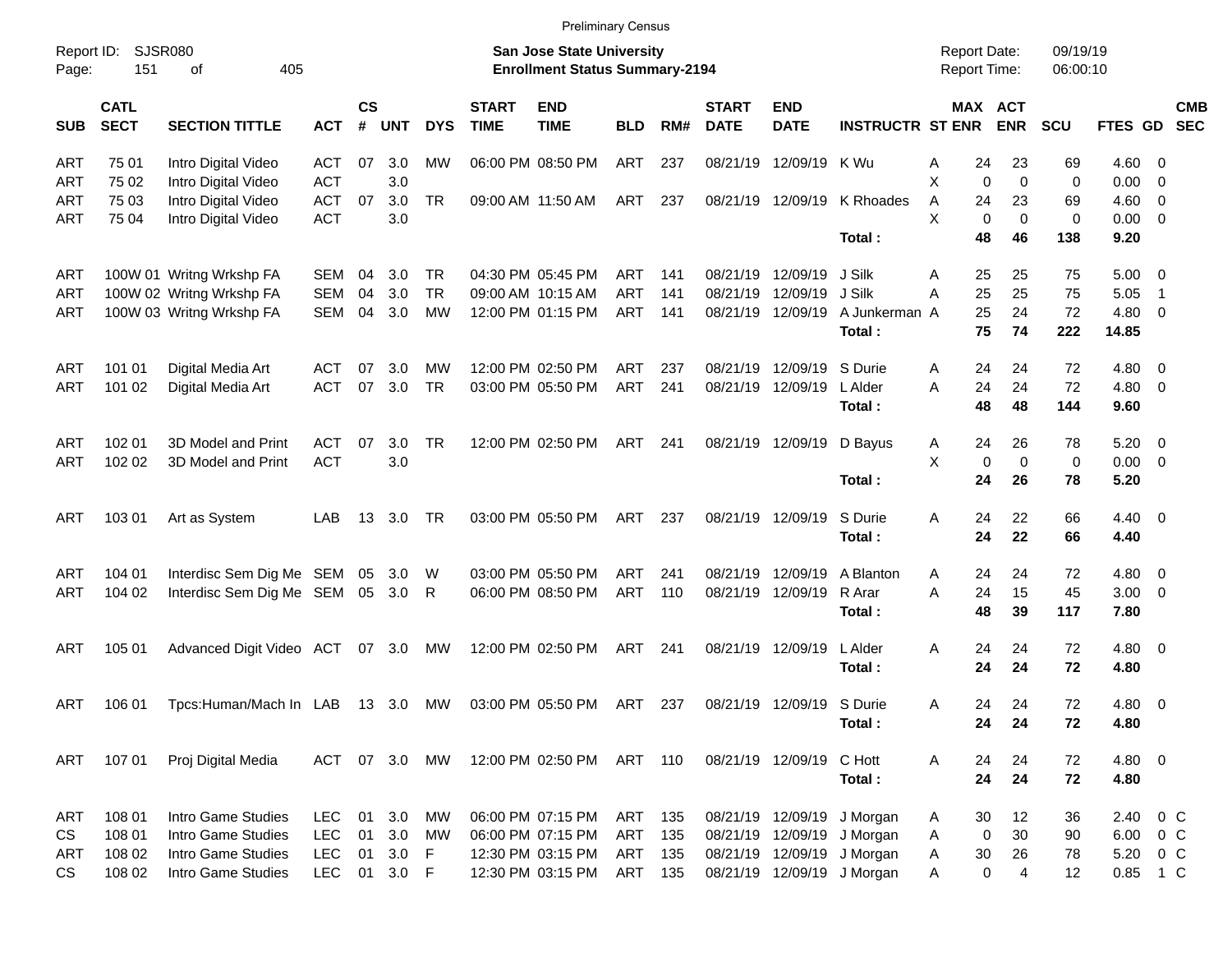|            |                            |                                                          |                   |                    |               |                  |                             | <b>Preliminary Census</b>                                          |            |            |                             |                           |                                                                                   |                                            |                       |                      |                            |                           |
|------------|----------------------------|----------------------------------------------------------|-------------------|--------------------|---------------|------------------|-----------------------------|--------------------------------------------------------------------|------------|------------|-----------------------------|---------------------------|-----------------------------------------------------------------------------------|--------------------------------------------|-----------------------|----------------------|----------------------------|---------------------------|
| Page:      | Report ID: SJSR080<br>152  | 405<br>οf                                                |                   |                    |               |                  |                             | San Jose State University<br><b>Enrollment Status Summary-2194</b> |            |            |                             |                           |                                                                                   | <b>Report Date:</b><br><b>Report Time:</b> |                       | 09/19/19<br>06:00:10 |                            |                           |
| <b>SUB</b> | <b>CATL</b><br><b>SECT</b> | <b>SECTION TITTLE</b>                                    | <b>ACT</b>        | $\mathsf{cs}$<br># | <b>UNT</b>    | <b>DYS</b>       | <b>START</b><br><b>TIME</b> | <b>END</b><br><b>TIME</b>                                          | <b>BLD</b> | RM#        | <b>START</b><br><b>DATE</b> | <b>END</b><br><b>DATE</b> | <b>INSTRUCTR ST ENR</b>                                                           | MAX ACT                                    | <b>ENR</b>            | <b>SCU</b>           | FTES GD                    | <b>CMB</b><br><b>SEC</b>  |
|            |                            |                                                          |                   |                    |               |                  |                             |                                                                    |            |            |                             |                           | Total:                                                                            | 60                                         | 72                    | 216                  | 14.45                      |                           |
| ART        | 132 01                     | <b>TpcsInterCeramics</b>                                 | ACT               | 07                 | 3.0           | МW               |                             | 03:00 PM 05:50 PM                                                  | IS         | 166        | 08/21/19 12/09/19           |                           | A Shiverdeck A<br>Total:                                                          | 24<br>24                                   | 19<br>19              | 57<br>57             | 3.80 0<br>3.80             |                           |
| ART        | 133 01                     | Tpcs:Ceramic Sculptu ACT 07 3.0 TR                       |                   |                    |               |                  |                             | 03:00 PM 05:50 PM                                                  | IS         | 124        | 08/21/19 12/09/19           |                           | M Van Den DoA<br>Total:                                                           | 18<br>18                                   | 16<br>16              | 48<br>48             | $3.30$ 2<br>3.30           |                           |
| ART        | 134 01                     | Tpcs: Advanced CeramiACT 13 3.0 TR                       |                   |                    |               |                  |                             | 03:00 PM 05:50 PM                                                  | IS         | 124        | 08/21/19 12/09/19           |                           | M Van Den DoA<br>Total:                                                           | 7<br>$\overline{7}$                        | 8<br>8                | 24<br>24             | $1.60 \t 0$<br>1.60        |                           |
| ART<br>СA  | 139 01<br>139 01           | <b>Teach Diversity Art</b><br><b>Teach Diversity Art</b> | ACT<br><b>ACT</b> | 07                 | 3.0<br>07 3.0 | TR.<br><b>TR</b> |                             | 12:00 PM 02:50 PM<br>12:00 PM 02:50 PM                             | ART<br>ART | 203<br>203 | 08/21/19 12/09/19           | 08/21/19 12/09/19         | S Trimingham A<br>S Trimingham A<br>Total:                                        | 10<br>0<br>10                              | 8<br>$\mathbf 0$<br>8 | 24<br>0<br>24        | 1.60<br>0.00<br>1.60       | $0\,$ C<br>0 <sup>o</sup> |
| ART<br>ART | 140 01<br>140 02           | Glass<br>Glass                                           | ACT<br><b>ACT</b> | 07<br>07           | 3.0<br>3.0    | MW<br><b>MW</b>  |                             | 09:00 AM 11:50 AM<br>12:00 PM 02:50 PM                             | IS<br>IS   | 235<br>235 | 08/21/19 12/09/19           | 08/21/19 12/09/19         | C Straubing A<br>C Straubing A<br>Total:                                          | 20<br>20<br>40                             | 16<br>17<br>33        | 48<br>51<br>99       | $3.20 \ 0$<br>3.45<br>6.65 | $\overline{\phantom{1}}$  |
| ART        | 147 01                     | Tpcs: Mtlsmithing/Je                                     | ACT 07 3.0 F      |                    |               |                  |                             | 09:30 AM 03:30 PM                                                  | ART        | 210        |                             | 08/21/19 12/09/19         | Y Escalante A<br>Total:                                                           | 24<br>24                                   | 10<br>10              | 30<br>30             | $2.05$ 1<br>2.05           |                           |
| ART        | 149 01                     | Tpcs:JewelSmSculp                                        | ACT 07 3.0 TR     |                    |               |                  |                             | 12:00 PM 02:50 PM                                                  | ART 210    |            |                             | 08/21/19 12/09/19         | Y Escalante<br>Total:                                                             | 24<br>A<br>24                              | 21<br>21              | 63<br>63             | 4.30 2<br>4.30             |                           |
| ART        | 150 01                     | <b>Topics Printmaking</b>                                | ACT               |                    | 07 3.0        | TR               |                             | 03:00 PM 05:50 PM                                                  | ART        | 309        | 08/21/19 12/09/19           |                           | I Carvajal<br>Total:                                                              | Α<br>24<br>24                              | 24<br>24              | 72<br>72             | 4.95 3<br>4.95             |                           |
| ART        | 151 01                     | Screen-Printing                                          | ACT               | 07                 | 3.0           | TR               |                             | 12:00 PM 02:50 PM                                                  | ART        | 301        | 08/21/19 12/09/19           |                           | I Carvajal<br>Total:                                                              | 24<br>Α<br>24                              | 24<br>24              | 72<br>72             | $4.80\ 0$<br>4.80          |                           |
|            |                            | ART 158 01 Tpcs: Adv Drawing                             |                   |                    |               |                  |                             |                                                                    |            |            |                             |                           | ACT 07 3.0 MW 03:00 PM 05:50 PM ART 304 08/21/19 12/09/19 E Friedman A<br>Total:  | 24<br>24                                   | 19<br>19              | 57<br>57             | $3.80\ 0$<br>3.80          |                           |
| ART        |                            | 162 01 Watercolor                                        |                   |                    |               | ACT 07 3.0 TR    |                             | 03:00 PM 05:50 PM ART 304                                          |            |            | 08/21/19 12/09/19           |                           | M Taylor<br>Total:                                                                | Α<br>24<br>24                              | 19<br>19              | 57<br>57             | $3.80\ 0$<br>3.80          |                           |
| ART        |                            | 164A 01 Intermed Painting                                |                   |                    |               |                  |                             |                                                                    |            |            |                             |                           | ACT 07 3.0 MW 12:00 PM 02:50 PM ART 310 08/21/19 12/09/19 P Surgalski A<br>Total: | 24                                         | 21<br>24<br>21        | 63<br>63             | $4.20 \ 0$<br>4.20         |                           |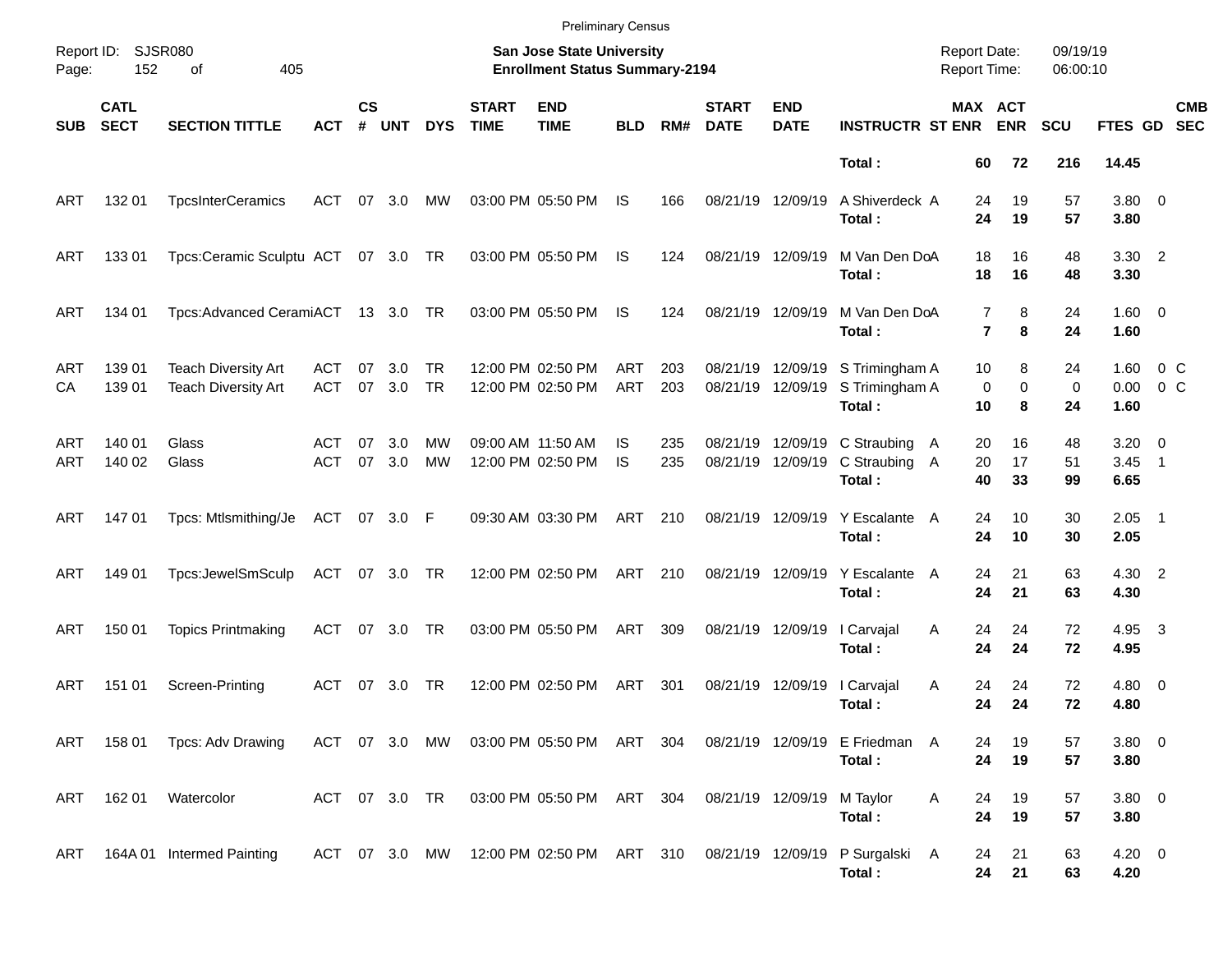|                   |                                          |                                                                                              |                                               |                    |                          |                                 |                             | <b>Preliminary Census</b>                                          |                   |            |                             |                                               |                                                                                     |                                            |                              |                      |                                                      |                           |
|-------------------|------------------------------------------|----------------------------------------------------------------------------------------------|-----------------------------------------------|--------------------|--------------------------|---------------------------------|-----------------------------|--------------------------------------------------------------------|-------------------|------------|-----------------------------|-----------------------------------------------|-------------------------------------------------------------------------------------|--------------------------------------------|------------------------------|----------------------|------------------------------------------------------|---------------------------|
| Page:             | Report ID: SJSR080<br>153                | 405<br>of                                                                                    |                                               |                    |                          |                                 |                             | San Jose State University<br><b>Enrollment Status Summary-2194</b> |                   |            |                             |                                               |                                                                                     | <b>Report Date:</b><br><b>Report Time:</b> |                              | 09/19/19<br>06:00:10 |                                                      |                           |
| SUB               | <b>CATL</b><br><b>SECT</b>               | <b>SECTION TITTLE</b>                                                                        | <b>ACT</b>                                    | $\mathsf{cs}$<br># | <b>UNT</b>               | <b>DYS</b>                      | <b>START</b><br><b>TIME</b> | <b>END</b><br><b>TIME</b>                                          | <b>BLD</b>        | RM#        | <b>START</b><br><b>DATE</b> | <b>END</b><br><b>DATE</b>                     | <b>INSTRUCTR ST ENR</b>                                                             |                                            | MAX ACT<br><b>ENR</b>        | <b>SCU</b>           |                                                      | <b>CMB</b><br>FTES GD SEC |
| <b>ART</b>        | 165 01                                   | Tpcs: Figure Paintin                                                                         | ACT 07 3.0 TR                                 |                    |                          |                                 |                             | 03:00 PM 05:50 PM                                                  | ART               | 306        | 08/21/19 12/09/19           |                                               | D Feasel<br>Total:                                                                  | Α<br>24<br>24                              | 14<br>14                     | 42<br>42             | $2.85$ 1<br>2.85                                     |                           |
| ART               | 166 01                                   | Tpcs:Advanced Painti LAB                                                                     |                                               |                    | 15 3.0 MW                |                                 |                             | 03:00 PM 05:50 PM                                                  | ART 310           |            |                             | 08/21/19 12/09/19                             | S O'Dell<br>Total:                                                                  | Α<br>24<br>24                              | 9<br>9                       | 27<br>27             | $1.90$ 2<br>1.90                                     |                           |
| <b>ART</b>        | 168 01                                   | Topics in Woodworkin LAB                                                                     |                                               |                    | 15 3.0 F                 |                                 |                             | 09:30 AM 03:30 PM                                                  | ART               | 108        |                             | 08/21/19 12/09/19                             | S Wright<br>Total:                                                                  | Α<br>24<br>24                              | 20<br>20                     | 60<br>60             | $4.20 \quad 4$<br>4.20                               |                           |
| <b>ART</b>        | 169 01                                   | <b>Metal Sculpture</b>                                                                       | ACT                                           |                    | 07 3.0                   | МW                              |                             | 03:00 PM 05:50 PM                                                  | AF                | 001        |                             | 08/21/19 12/09/19                             | S Davis<br>Total:                                                                   | Α<br>24<br>24                              | 12<br>12                     | 36<br>36             | $2.55 \quad 3$<br>2.55                               |                           |
| ART               | 174A 01<br>ARTH 174A 01                  | Mus & Gall Oper<br>Mus & Gall Oper                                                           | SEM<br>SEM                                    | 05<br>05           | 3.0<br>3.0               | R<br>R                          |                             | 03:00 PM 05:45 PM<br>03:00 PM 05:45 PM                             | ART<br>ART        | 110<br>110 |                             | 08/21/19 12/09/19 L Fung<br>08/21/19 12/09/19 | L Fung<br>Total:                                                                    | 20<br>A<br>A<br>20                         | 5<br>14<br>$\mathbf 0$<br>19 | 15<br>42<br>57       | 1.05<br>3.15 7 C<br>4.20                             | 1 C                       |
| ART<br>ART        | 175 01<br>175 02                         | Sp Top Studio Art<br>Sp Top Studio Art                                                       | ACT<br><b>ACT</b>                             | 07                 | 3.0<br>07 3.0            | <b>TR</b><br><b>MW</b>          |                             | 12:00 PM 02:50 PM<br>03:00 PM 05:50 PM                             | ART<br><b>ART</b> | 237<br>309 | 08/21/19 12/09/19           | 08/21/19 12/09/19                             | G Hobbs<br>P Surgalski<br>Total:                                                    | 24<br>A<br>24<br>A<br>48                   | 12<br>9<br>21                | 36<br>27<br>63       | $2.40 \quad 0$<br>$2.20\ 8$<br>4.60                  |                           |
| <b>ART</b>        | 178 01                                   | Art Field Work                                                                               | <b>SUP</b>                                    |                    | 78 3.0                   | TBA                             |                             |                                                                    |                   |            |                             | 08/21/19 12/09/19                             | A Raynsford A<br>Total:                                                             | 10<br>10                                   | 0<br>0                       | 0<br>0               | $0.00 \t 0$<br>0.00                                  |                           |
| ART               | 179 01                                   | Spec Prob in Art                                                                             | <b>SUP</b>                                    |                    | 78 3.0                   | TBA                             |                             |                                                                    |                   |            |                             | 08/21/19 12/09/19                             | A Raynsford A<br>Total:                                                             | 10<br>10                                   | 0<br>0                       | 0<br>0               | $0.00 \t 0$<br>0.00                                  |                           |
| ART<br>ART<br>ART | 180 01<br>180 02<br>180 03<br>ART 180 04 | <b>Indiv Studies</b><br><b>Indiv Studies</b><br><b>Indiv Studies</b><br><b>Indiv Studies</b> | <b>SUP</b><br><b>SUP</b><br><b>SUP</b><br>SUP | 78<br>78<br>78     | 1.0<br>2.0<br>3.0<br>1.0 | TBA<br><b>TBA</b><br><b>TBA</b> |                             |                                                                    |                   |            | 08/21/19<br>08/21/19        |                                               | 12/09/19 A Raynsford A<br>12/09/19 A Raynsford A<br>08/21/19 12/09/19 A Raynsford A | 36<br>36<br>36                             | 7<br>0<br>9<br>0             | 0<br>0<br>0          | $0.47 \quad 0$<br>$0.00 \t 0$<br>1.85<br>$0.00 \t 0$ | $\overline{1}$            |
| ART               | 195 01                                   | <b>BFA Exhibition</b>                                                                        | ACT 20 3.0 W                                  |                    |                          |                                 |                             | 06:00 PM 08:50 PM ART 241                                          |                   |            | 08/21/19 12/09/19           |                                               | Total:<br>A Blanton                                                                 | 108<br>25<br>Α                             | 16<br>18                     | 0<br>54              | 2.32<br>$3.60$ 0                                     |                           |
| ART               | 19701                                    | <b>BA Senior Project</b>                                                                     | LAB 78 3.0 T                                  |                    |                          |                                 |                             | 09:00 AM 11:45 AM ART 105                                          |                   |            | 08/21/19 12/09/19           |                                               | Total:<br>M Van Den DoA                                                             | 25<br>24                                   | 18<br>10                     | 54<br>30             | 3.60<br>$2.00 \t 0$                                  |                           |
|                   |                                          |                                                                                              |                                               |                    |                          |                                 |                             |                                                                    |                   |            |                             |                                               | Total:                                                                              | 24                                         | 10                           | 30                   | 2.00                                                 |                           |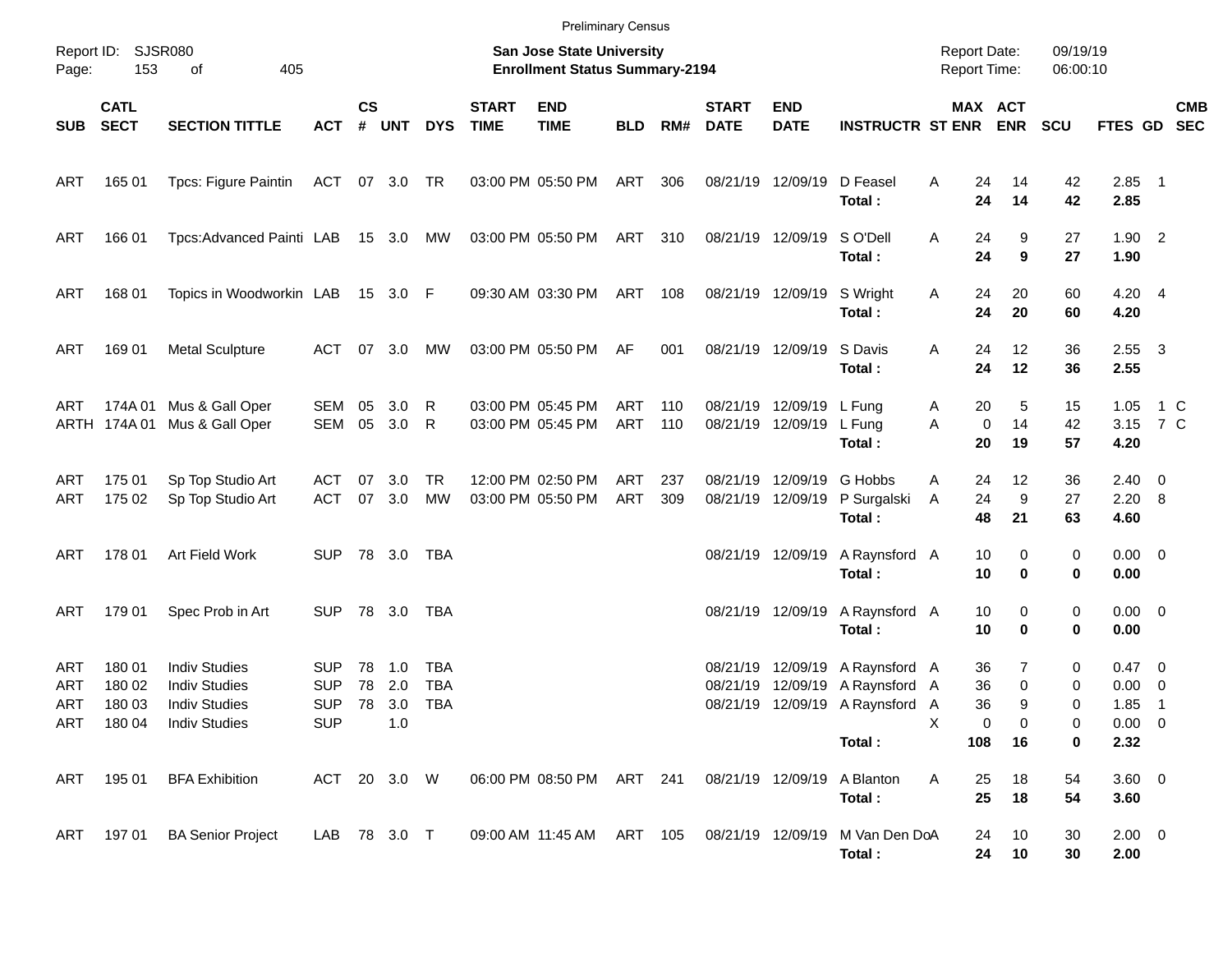|            |                            |                                                      |                              |                    |                 |              |                             | <b>Preliminary Census</b>                                                 |                   |            |                             |                                        |                                                                    |                                            |                                  |                      |                            |                          |            |
|------------|----------------------------|------------------------------------------------------|------------------------------|--------------------|-----------------|--------------|-----------------------------|---------------------------------------------------------------------------|-------------------|------------|-----------------------------|----------------------------------------|--------------------------------------------------------------------|--------------------------------------------|----------------------------------|----------------------|----------------------------|--------------------------|------------|
| Page:      | Report ID: SJSR080<br>154  | 405<br>of                                            |                              |                    |                 |              |                             | <b>San Jose State University</b><br><b>Enrollment Status Summary-2194</b> |                   |            |                             |                                        |                                                                    | <b>Report Date:</b><br><b>Report Time:</b> |                                  | 09/19/19<br>06:00:10 |                            |                          |            |
| <b>SUB</b> | <b>CATL</b><br><b>SECT</b> | <b>SECTION TITTLE</b>                                | <b>ACT</b>                   | $\mathsf{cs}$<br># | <b>UNT</b>      | <b>DYS</b>   | <b>START</b><br><b>TIME</b> | <b>END</b><br><b>TIME</b>                                                 | <b>BLD</b>        | RM#        | <b>START</b><br><b>DATE</b> | <b>END</b><br><b>DATE</b>              | <b>INSTRUCTR ST ENR</b>                                            |                                            | MAX ACT<br><b>ENR</b>            | SCU                  | FTES GD SEC                |                          | <b>CMB</b> |
| ART<br>ART | 198 01<br>198 02           | B.F.A. Seminar<br>B.F.A. Seminar                     | <b>SEM</b><br>SEM            | 05                 | 3.0<br>05 3.0 T | $\mathsf{T}$ |                             | 12:00 PM 02:45 PM<br>12:00 PM 02:45 PM                                    | ART<br><b>ART</b> | 141<br>105 |                             | 08/21/19 12/09/19<br>08/21/19 12/09/19 | M Day<br>L Fung<br>Total:                                          | Α<br>20<br>20<br>A<br>40                   | 20<br>20<br>40                   | 60<br>60<br>120      | $4.00 \ 0$<br>4.05<br>8.05 | $\overline{\phantom{0}}$ |            |
| ART        | 199 01                     | <b>BFA Project</b>                                   | <b>SUP</b>                   |                    | 78 3.0 TBA      |              |                             |                                                                           |                   |            |                             | 08/21/19 12/09/19                      | A Raynsford A<br>Total:                                            | 35<br>35                                   | 18<br>18                         | 0<br>0               | $3.60 \ 0$<br>3.60         |                          |            |
| ART        |                            | 200W 01 Prof Writing Worksho SEM 05 3.0 R            |                              |                    |                 |              |                             | 12:00 PM 02:45 PM                                                         | ART 110           |            | 08/21/19 12/09/19           |                                        | J Silk<br>Total:                                                   | Α<br>15<br>15                              | 6<br>6                           | 18<br>18             | 1.506<br>1.50              |                          |            |
| ART        | 208 01                     | <b>Grad Photo Crit</b>                               | LAB                          |                    | 15 3.0 T        |              |                             | 06:00 PM 08:50 PM                                                         | IS.               |            | 219C 08/21/19 12/09/19      |                                        | V Mendoza<br>Total:                                                | 15<br>A<br>15                              | 13<br>13                         | 39<br>39             | 3.25 13<br>3.25            |                          |            |
| ART        | 210 01                     | Sem Digital Media                                    | SEM 05 3.0 T                 |                    |                 |              |                             | 03:00 PM 05:45 PM                                                         | ART               | 105        |                             | 08/21/19 12/09/19                      | G Hobbs<br>Total:                                                  | 15<br>A<br>15                              | 9<br>9                           | 27<br>27             | $2.20\quad 8$<br>2.20      |                          |            |
| ART        | 217 01                     | <b>Tutrls Pictorial</b>                              | LAB                          |                    | 78 3.0 TBA      |              |                             |                                                                           |                   |            |                             | 08/21/19 12/09/19                      | A Raynsford A<br>Total:                                            | 20<br>20                                   | 1<br>$\mathbf{1}$                | 3<br>3               | $0.25$ 1<br>0.25           |                          |            |
| ART        | 219 01                     | <b>Tutrls Spatial Art</b>                            | LAB                          |                    | 78 3.0 TBA      |              |                             |                                                                           |                   |            |                             | 08/21/19 12/09/19                      | A Raynsford A<br>Total:                                            | 20<br>20                                   | 4<br>4                           | 12<br>12             | 1.004<br>1.00              |                          |            |
| ART        | 220 01                     | <b>Tutrls Digital Art</b>                            | LAB                          |                    | 78 3.0 TBA      |              |                             |                                                                           |                   |            |                             | 08/21/19 12/09/19                      | A Raynsford A<br>Total:                                            | 20<br>20                                   | 1<br>$\blacktriangleleft$        | 3<br>3               | $0.25$ 1<br>0.25           |                          |            |
| ART        | 222 01                     | <b>Grad Tutrls Photog</b>                            | LAB                          |                    | 78 3.0 TBA      |              |                             |                                                                           |                   |            |                             | 08/21/19 12/09/19                      | A Raynsford A<br>Total:                                            | 20<br>20                                   | 4<br>4                           | 12<br>12             | 1.004<br>1.00              |                          |            |
| ART        | 260 01                     | Spec Tutrls in Art                                   | LAB                          |                    | 78 3.0          | TBA          |                             |                                                                           |                   |            |                             | 08/21/19 12/09/19                      | A Raynsford A<br>Total:                                            | 20<br>20                                   | $\overline{7}$<br>$\overline{7}$ | 21<br>21             | $1.75$ 7<br>1.75           |                          |            |
| ART        | 281 01                     | Interdis Critique                                    | SEM 05 3.0 T                 |                    |                 |              |                             | 06:00 PM 08:45 PM ART 110                                                 |                   |            |                             |                                        | 08/21/19 12/09/19 R Holberton A<br>Total:                          | 15<br>15                                   | 12<br>12                         | 36<br>36             | 3.00 12<br>3.00            |                          |            |
| ART        |                            | 282A 01 Sem Theory & Crit                            | SEM 05 3.0 T                 |                    |                 |              |                             | 12:00 PM 02:45 PM ART 110                                                 |                   |            |                             | 08/21/19 12/09/19                      | J Silk<br>Total:                                                   | Α<br>20<br>20                              | 18<br>18                         | 54<br>54             | 4.50 18<br>4.50            |                          |            |
| ART<br>ART |                            | 297A 01 MA Special Study<br>297A 02 MA Special Study | <b>SUP</b><br>SUP 78 3.0 TBA |                    | 78 3.0 TBA      |              |                             |                                                                           |                   |            |                             |                                        | 08/21/19 12/09/19 A Raynsford A<br>08/21/19 12/09/19 A Raynsford A | 10<br>10                                   | 0<br>0                           | 0<br>0               | $0.00 \t 0$<br>$0.00 \t 0$ |                          |            |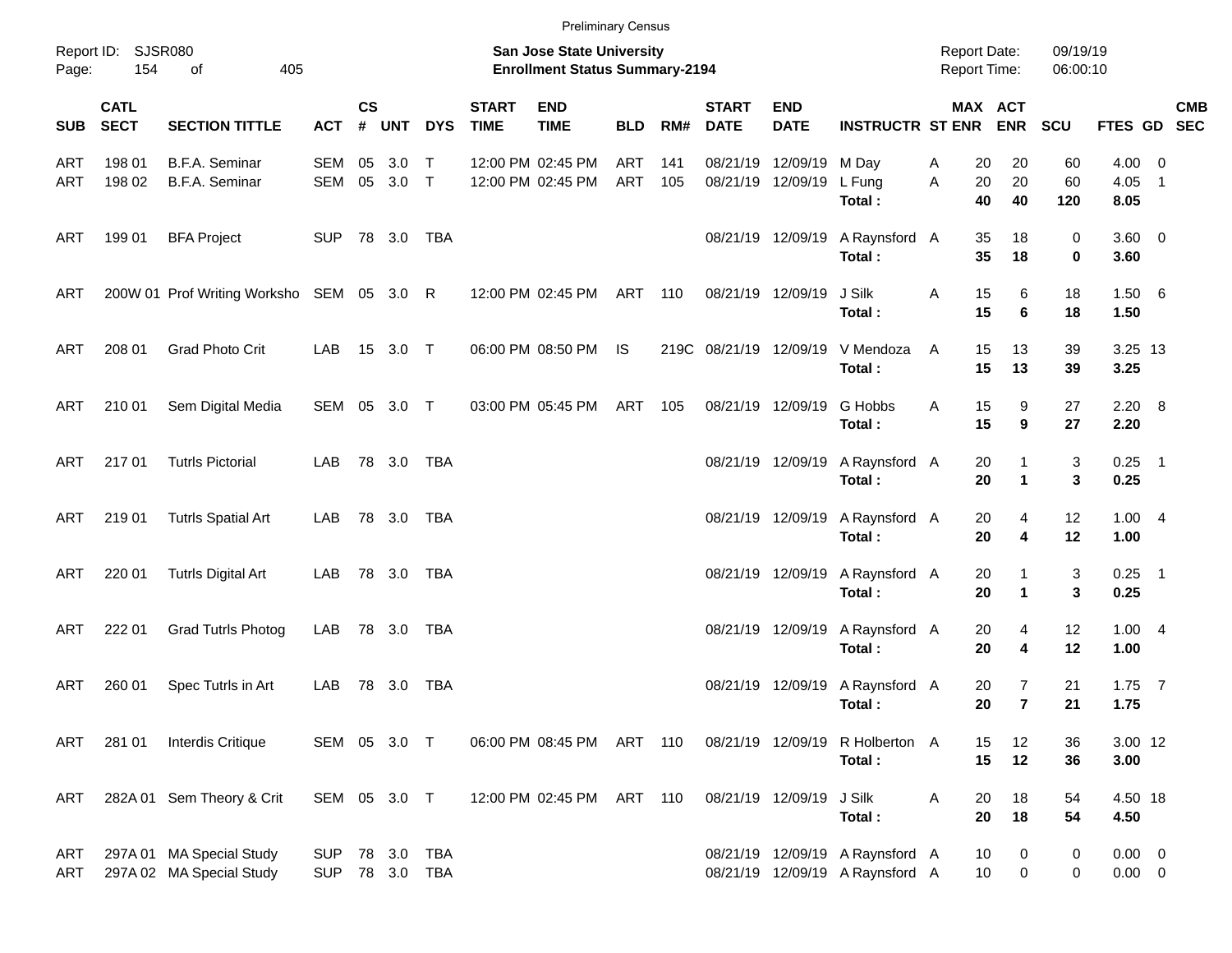|              |                                        |                                                             |                                        |                |                   |                                     |                             | <b>Preliminary Census</b>                                                 |                          |                   |                                        |                                        |                                                                          |        |                                     |                                         |                          |                                      |                                                     |            |
|--------------|----------------------------------------|-------------------------------------------------------------|----------------------------------------|----------------|-------------------|-------------------------------------|-----------------------------|---------------------------------------------------------------------------|--------------------------|-------------------|----------------------------------------|----------------------------------------|--------------------------------------------------------------------------|--------|-------------------------------------|-----------------------------------------|--------------------------|--------------------------------------|-----------------------------------------------------|------------|
| Page:        | Report ID: SJSR080<br>155              | 405<br>of                                                   |                                        |                |                   |                                     |                             | <b>San Jose State University</b><br><b>Enrollment Status Summary-2194</b> |                          |                   |                                        |                                        |                                                                          |        | <b>Report Date:</b><br>Report Time: |                                         | 09/19/19<br>06:00:10     |                                      |                                                     |            |
| <b>SUB</b>   | <b>CATL</b><br><b>SECT</b>             | <b>SECTION TITTLE</b>                                       | <b>ACT</b>                             | <b>CS</b><br># | <b>UNT</b>        | <b>DYS</b>                          | <b>START</b><br><b>TIME</b> | <b>END</b><br><b>TIME</b>                                                 | <b>BLD</b>               | RM#               | <b>START</b><br><b>DATE</b>            | <b>END</b><br><b>DATE</b>              | <b>INSTRUCTR ST ENR</b>                                                  |        | MAX ACT                             | <b>ENR</b>                              | SCU                      | FTES GD SEC                          |                                                     | <b>CMB</b> |
| ART<br>ART   |                                        | 297A 03 MA Special Study<br>297A 04 MA Special Study        | <b>SUP</b><br><b>SUP</b>               | 78<br>78       | 3.0<br>3.0        | <b>TBA</b><br><b>TBA</b>            |                             |                                                                           |                          |                   |                                        | 08/21/19 12/09/19<br>08/21/19 12/09/19 | A Raynsford A<br>A Raynsford A<br>Total:                                 |        | 10<br>10<br>40                      | 0<br>0<br>$\bf{0}$                      | 0<br>0<br>0              | 0.00<br>0.00<br>0.00                 | - 0<br>$\overline{\mathbf{0}}$                      |            |
| ART          |                                        | 297B 01 Masters Project                                     | <b>SUP</b>                             |                | 78 3.0            | TBA                                 |                             |                                                                           |                          |                   |                                        |                                        | 08/21/19 12/09/19 A Raynsford A<br>Total:                                |        | 10<br>10                            | 0<br>$\bf{0}$                           | 0<br>$\mathbf 0$         | $0.00 \t 0$<br>0.00                  |                                                     |            |
| ART          |                                        | 298A 01 MFA Special Study                                   | <b>SUP</b>                             |                | 78 3.0            | TBA                                 |                             |                                                                           |                          |                   |                                        |                                        | 08/21/19 12/09/19 A Raynsford A<br>Total:                                |        | 25<br>25                            | 6<br>6                                  | 0<br>$\bf{0}$            | 1.50<br>1.50                         | - 6                                                 |            |
| ART          |                                        | 298B 01 MFA Project                                         | <b>SUP</b>                             |                | 78 3.0            | TBA                                 |                             |                                                                           |                          |                   |                                        |                                        | 08/21/19 12/09/19 A Raynsford A<br>Total:                                |        | 25<br>25                            | 6<br>6                                  | 0<br>$\bf{0}$            | 1.50<br>1.50                         | - 6                                                 |            |
| ART          | 299 01                                 | Master's Thesis                                             | <b>SUP</b>                             |                | 78 3.0            | <b>TBA</b>                          |                             |                                                                           |                          |                   |                                        |                                        | 08/21/19 12/09/19 A Raynsford A<br>Total:                                |        | 5<br>$5\phantom{1}$                 | $\mathbf{1}$<br>$\overline{\mathbf{1}}$ | $\mathbf 0$<br>$\bf{0}$  | $0.25$ 1<br>0.25                     |                                                     |            |
|              | ARTH 1501<br>ARTH 1502                 | <b>Visual Culture</b><br><b>Visual Culture</b>              | <b>LEC</b><br><b>LEC</b>               | 02<br>02       | 3.0<br>3.0        | <b>MW</b><br><b>MW</b>              |                             | 01:30 PM 02:45 PM<br>03:00 PM 04:15 PM                                    | <b>ART</b><br>ART        | 133<br>133        | 08/21/19 12/09/19                      | 08/21/19 12/09/19                      | I Pafford<br>I Pafford<br>Total:                                         | A<br>A | 70<br>70<br>140                     | 70<br>70<br>140                         | 210<br>210<br>420        | 14.00<br>$14.00$ 0<br>28.00          | $\overline{\mathbf{0}}$                             |            |
|              | ARTH 70A01                             | Art Hist Prehis-Med                                         | <b>LEC</b>                             |                | 02 3.0            | MW                                  |                             | 04:30 PM 05:45 PM                                                         | ART                      | 135               | 08/21/19 12/09/19                      |                                        | I Pafford<br>Total:                                                      | A      | 50<br>50                            | 50<br>50                                | 150<br>150               | $10.00 \t 0$<br>10.00                |                                                     |            |
| ARTH<br>ARTH | 70B 01<br>70B 02                       | Art Hist Ren-Mod<br>Art Hist Ren-Mod                        | LEC.<br><b>LEC</b>                     | 02<br>02       | 3.0<br>3.0        | <b>TR</b><br><b>MW</b>              |                             | 12:00 PM 01:15 PM<br>09:00 AM 10:15 AM                                    | <b>ART</b><br><b>ART</b> | 133<br>135        | 08/21/19 12/09/19                      | 08/21/19 12/09/19                      | J Smits<br>I Pafford<br>Total:                                           | A<br>A | 50<br>40<br>90                      | 49<br>47<br>96                          | 147<br>141<br>288        | 9.80<br>9.40<br>19.20                | $\overline{\mathbf{0}}$<br>$\overline{\phantom{0}}$ |            |
| ARTH<br>ASIA | 70C 01<br>70C 01                       | Arts of Asia<br>Arts of Asia                                | LEC.<br><b>LEC</b>                     | 01<br>01       | 3.0<br>3.0        | <b>TR</b><br><b>TR</b>              |                             | 09:00 AM 10:15 AM<br>09:00 AM 10:15 AM                                    | ART<br>ART               | 133<br>133        | 08/21/19 12/09/19<br>08/21/19          | 12/09/19                               | M Gasparini A<br>M Gasparini A<br>Total:                                 |        | 70<br>$\mathbf 0$<br>70             | 54<br>12<br>66                          | 162<br>36<br>198         | 10.80<br>2.40<br>13.20               | $0\,C$<br>0 <sup>C</sup>                            |            |
|              | ARTH 72 01<br>ARTH 72 02<br>ARTH 72 03 | Design in Society<br>Design in Society<br>Design in Society | <b>LEC</b><br><b>LEC</b><br><b>LEC</b> | 01<br>01<br>01 | 3.0<br>3.0<br>3.0 | <b>TR</b><br><b>MW</b><br><b>TR</b> |                             | 01:30 PM 02:45 PM<br>12:00 PM 01:15 PM<br>10:30 AM 11:45 AM               | ART<br>ART<br>ART        | 133<br>133<br>133 | 08/21/19 12/09/19                      | 08/21/19 12/09/19                      | 08/21/19 12/09/19 M Hankwitz A<br>J Thompson A<br>M Hankwitz A<br>Total: |        | 70<br>70<br>70<br>210               | 70<br>68<br>69<br>207                   | 210<br>204<br>207<br>621 | 14.00<br>13.60 0<br>13.80 0<br>41.40 | $\overline{\phantom{0}}$                            |            |
| ART          | ARTH 110 01<br>110 01                  | Hst/Thry New Media<br>Hst/Thry New Media                    | LEC<br>LEC                             | 01             | 3.0<br>01 3.0     | TR<br><b>TR</b>                     |                             | 03:00 PM 04:15 PM<br>03:00 PM 04:15 PM                                    | ART<br>ART               | 133<br>133        | 08/21/19 12/09/19<br>08/21/19 12/09/19 |                                        | M Hankwitz A<br>M Hankwitz A<br>Total:                                   |        | 70<br>0<br>70                       | 29<br>30<br>59                          | 87<br>90<br>177          | 5.80<br>6.00<br>11.80                | 0 <sup>C</sup><br>$0\,C$                            |            |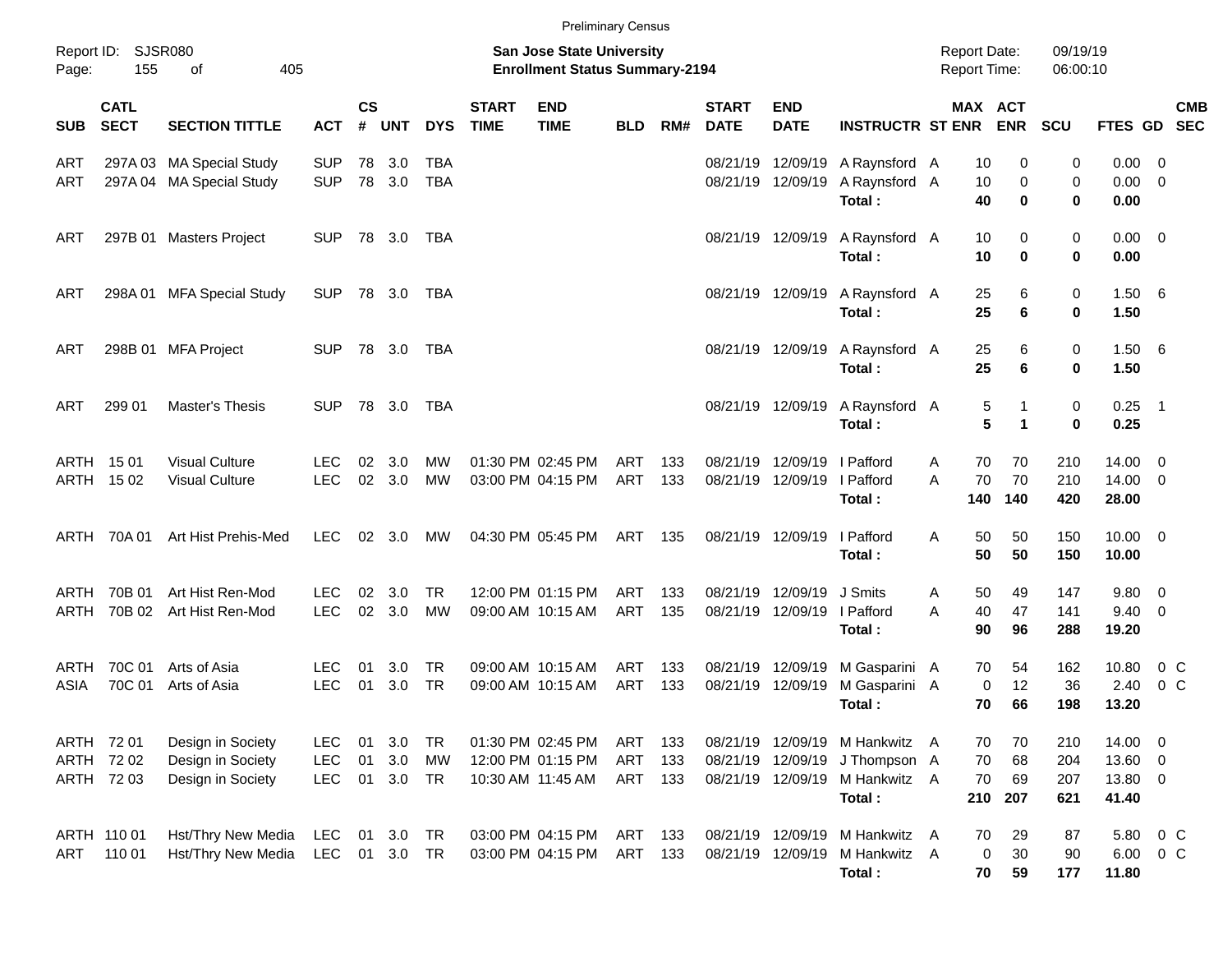|            |                            |                                                                          |               |                    |                |            |                             | <b>Preliminary Census</b>                                          |            |     |                             |                           |                                                                        |                                            |                               |                      |                        |                |                          |
|------------|----------------------------|--------------------------------------------------------------------------|---------------|--------------------|----------------|------------|-----------------------------|--------------------------------------------------------------------|------------|-----|-----------------------------|---------------------------|------------------------------------------------------------------------|--------------------------------------------|-------------------------------|----------------------|------------------------|----------------|--------------------------|
| Page:      | Report ID: SJSR080<br>156  | of<br>405                                                                |               |                    |                |            |                             | San Jose State University<br><b>Enrollment Status Summary-2194</b> |            |     |                             |                           |                                                                        | <b>Report Date:</b><br><b>Report Time:</b> |                               | 09/19/19<br>06:00:10 |                        |                |                          |
| <b>SUB</b> | <b>CATL</b><br><b>SECT</b> | <b>SECTION TITTLE</b>                                                    | <b>ACT</b>    | $\mathsf{cs}$<br># | <b>UNT</b>     | <b>DYS</b> | <b>START</b><br><b>TIME</b> | <b>END</b><br><b>TIME</b>                                          | <b>BLD</b> | RM# | <b>START</b><br><b>DATE</b> | <b>END</b><br><b>DATE</b> | <b>INSTRUCTR ST ENR</b>                                                |                                            | MAX ACT<br><b>ENR</b>         | <b>SCU</b>           | <b>FTES GD</b>         |                | <b>CMB</b><br><b>SEC</b> |
|            | ARTH 126 01                | History of Photo                                                         | <b>LEC</b>    | 02                 | 3.0            | МW         |                             | 04:30 PM 05:45 PM                                                  | <b>ART</b> | 133 | 08/21/19                    | 12/09/19                  | E Linden                                                               | Α                                          | 70<br>16                      | 48                   | 3.25                   | 1 C            |                          |
|            | PHOT 126 01                | History of Photo                                                         | <b>LEC</b>    | 02                 | 3.0            | <b>MW</b>  |                             | 04:30 PM 05:45 PM                                                  | ART        | 133 |                             | 08/21/19 12/09/19         | E Linden<br>Total:                                                     | A                                          | $\mathbf 0$<br>14<br>70<br>30 | 42<br>90             | 2.80<br>6.05           | $0\,C$         |                          |
|            | ARTH 160 01                | <b>Modern Architecture</b>                                               | <b>LEC</b>    |                    | $02 \quad 3.0$ | МW         |                             | 12:00 PM 01:15 PM                                                  | ART 135    |     | 08/21/19 12/09/19           |                           | A Raynsford A<br>Total:                                                |                                            | 50<br>50<br>50<br>50          | 150<br>150           | $10.15$ 3<br>10.15     |                |                          |
|            | ARTH 175 01                | Thry Art His/Crit                                                        | <b>LEC</b>    | 02                 | 3.0 T          |            |                             | 03:00 PM 05:45 PM                                                  | ART        | 110 | 08/21/19 12/09/19           |                           | D Solomon<br>Total:                                                    | A                                          | 12<br>11<br>12<br>11          | 33<br>33             | $2.35 \quad 3$<br>2.35 |                |                          |
|            |                            | ARTH 176A 01 Gr Des Hist/Theory                                          | <b>LEC</b>    |                    | 3.0            |            |                             |                                                                    |            |     |                             |                           |                                                                        | X                                          | 0<br>0                        | 0                    | $0.00 \t 0$            |                |                          |
|            |                            | DSGD 176A 01 Gr Des Hist/Theory                                          | <b>LEC</b>    |                    | 3.0            |            |                             |                                                                    |            |     |                             |                           |                                                                        | X                                          | $\mathbf 0$<br>$\mathbf 0$    | 0                    | $0.00 \t 0$            |                |                          |
|            |                            | ARTH 176A 02 Gr Des Hist/Theory                                          | <b>LEC</b>    | 01                 | 3.0            | MW         |                             | 10:30 AM 11:45 AM                                                  | ART        | 133 |                             | 08/21/19 12/09/19         | H Sadikoglu                                                            | Α                                          | 15<br>70                      | 45                   | 3.00                   | $0\,$ C        |                          |
|            |                            | DSGD 176A 02 Gr Des Hist/Theory                                          | <b>LEC</b>    | 01                 | 3.0            | <b>MW</b>  |                             | 10:30 AM 11:45 AM                                                  | ART        | 133 | 08/21/19 12/09/19           |                           | H Sadikoglu A<br>Total:                                                |                                            | 55<br>0<br>70<br>70           | 165<br>210           | 11.00<br>14.00         | 0 <sup>o</sup> |                          |
|            | ARTH 178 01                | Arth Field Work                                                          | <b>SUP</b>    |                    | 78 3.0         | TBA        |                             |                                                                    |            |     | 08/21/19 12/09/19           |                           | A Raynsford A                                                          |                                            | 0<br>0                        | 0                    | $0.00 \t 0$            |                |                          |
|            |                            |                                                                          |               |                    |                |            |                             |                                                                    |            |     |                             |                           | Total:                                                                 |                                            | 0<br>$\bf{0}$                 | 0                    | 0.00                   |                |                          |
|            | ARTH 180 01                | Indiv Studies ArtH                                                       | <b>SUP</b>    | 78                 | 3.0            | TBA        |                             |                                                                    |            |     | 08/21/19 12/09/19           |                           | A Raynsford A                                                          |                                            | 10<br>1                       | 0                    | $0.20 \ 0$             |                |                          |
|            | ARTH 180 02                | Indiv Studies ArtH                                                       | <b>SUP</b>    |                    | 78 1.0         | <b>TBA</b> |                             |                                                                    |            |     | 08/21/19 12/09/19           |                           | A Raynsford A                                                          |                                            | 10<br>0                       | 0                    | $0.00 \t 0$            |                |                          |
|            |                            |                                                                          |               |                    |                |            |                             |                                                                    |            |     |                             |                           | Total:                                                                 |                                            | 20<br>$\blacktriangleleft$    | 0                    | 0.20                   |                |                          |
|            |                            | ARTH 187B 01 Art Ital Ren 16th                                           | LEC.          | 01                 | 3.0            | МW         |                             | 03:00 PM 04:15 PM                                                  | ART        | 135 | 08/21/19 12/09/19           |                           | A Junkerman A                                                          |                                            | 11<br>24                      | 33                   | $2.30$ 2               |                |                          |
|            |                            |                                                                          |               |                    |                |            |                             |                                                                    |            |     |                             |                           | Total:                                                                 |                                            | 24<br>11                      | 33                   | 2.30                   |                |                          |
|            |                            | ARTH 188B 01 North Ren 16 Cent                                           | <b>LEC</b>    |                    | 3.0            |            |                             |                                                                    |            |     |                             |                           |                                                                        | х                                          | 0<br>0                        | 0                    | $0.00 \t 0$            |                |                          |
|            |                            |                                                                          |               |                    |                |            |                             |                                                                    |            |     |                             |                           | Total:                                                                 |                                            | 0<br>$\bf{0}$                 | 0                    | 0.00                   |                |                          |
|            |                            | ARTH 190B 01 Early Modernist                                             |               |                    |                |            |                             |                                                                    |            |     |                             |                           | LEC 01 3.0 MW 10:30 AM 11:45 AM ART 135 08/21/19 12/09/19 J Thompson A |                                            | 50<br>36                      | 108                  | $7.25$ 1               |                |                          |
|            |                            |                                                                          |               |                    |                |            |                             |                                                                    |            |     |                             |                           | Total:                                                                 |                                            | 50<br>36                      | 108                  | 7.25                   |                |                          |
|            |                            | ARTH 191A 01 Contemporary Issues LEC 01 3.0 TR 12:00 PM 01:15 PM ART 135 |               |                    |                |            |                             |                                                                    |            |     | 08/21/19 12/09/19           |                           | D Solomon                                                              | A                                          | 50<br>49                      | 147                  | 10.00 4                |                |                          |
|            |                            |                                                                          |               |                    |                |            |                             |                                                                    |            |     |                             |                           | Total:                                                                 |                                            | 50<br>49                      | 147                  | 10.00                  |                |                          |
|            |                            | ARTH 193A 01 Worlds Art/Culture                                          | LEC 02 3.0 TR |                    |                |            |                             | 09:00 AM 10:15 AM                                                  | ART 135    |     |                             | 08/21/19 12/09/19 J Smits |                                                                        | Α                                          | 50<br>49                      | 147                  | 10.00 4                |                |                          |
|            |                            | ARTH 193A 02 Worlds Art/Culture                                          | LEC 02 3.0 TR |                    |                |            |                             | 03:00 PM 04:15 PM                                                  | ART 135    |     |                             | 08/21/19 12/09/19 J Smits |                                                                        | A                                          | 50<br>36                      | 108                  | $7.20 \t 0$            |                |                          |
|            |                            |                                                                          |               |                    |                |            |                             |                                                                    |            |     |                             |                           | Total:                                                                 | 100                                        | 85                            | 255                  | 17.20                  |                |                          |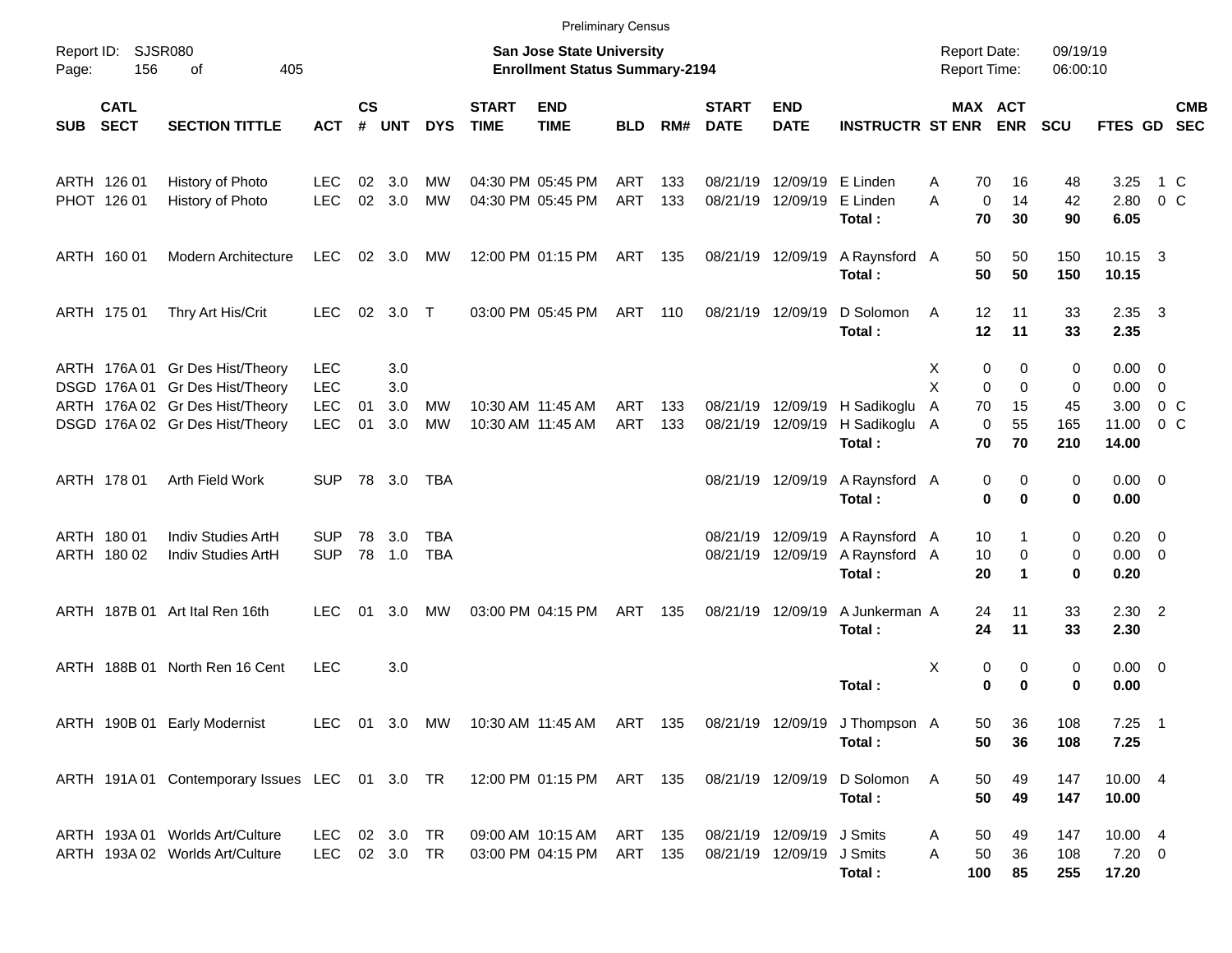|                     |                            |                                |               |                    |            |            |                             |                                                                           | <b>Preliminary Census</b> |      |                             |                           |                             |   |                                     |                       |                      |                   |                          |                          |
|---------------------|----------------------------|--------------------------------|---------------|--------------------|------------|------------|-----------------------------|---------------------------------------------------------------------------|---------------------------|------|-----------------------------|---------------------------|-----------------------------|---|-------------------------------------|-----------------------|----------------------|-------------------|--------------------------|--------------------------|
| Report ID:<br>Page: | 157                        | <b>SJSR080</b><br>405<br>оf    |               |                    |            |            |                             | <b>San Jose State University</b><br><b>Enrollment Status Summary-2194</b> |                           |      |                             |                           |                             |   | <b>Report Date:</b><br>Report Time: |                       | 09/19/19<br>06:00:10 |                   |                          |                          |
| <b>SUB</b>          | <b>CATL</b><br><b>SECT</b> | <b>SECTION TITTLE</b>          | <b>ACT</b>    | $\mathsf{cs}$<br># | <b>UNT</b> | <b>DYS</b> | <b>START</b><br><b>TIME</b> | <b>END</b><br><b>TIME</b>                                                 | <b>BLD</b>                | RM#  | <b>START</b><br><b>DATE</b> | <b>END</b><br><b>DATE</b> | <b>INSTRUCTR ST ENR</b>     |   |                                     | MAX ACT<br><b>ENR</b> | <b>SCU</b>           | <b>FTES GD</b>    |                          | <b>CMB</b><br><b>SEC</b> |
| ARTH                | 194A 01                    | Art of China                   | <b>LEC</b>    | 01                 | 3.0        | <b>TR</b>  |                             | 01:30 PM 02:45 PM                                                         | ART                       | 135  | 08/21/19                    | 12/09/19                  | M Gasparini A               |   | 50                                  | 13                    | 39                   | 2.60              | 0 C                      |                          |
| ASIA                | 194A 01                    | Art of China                   | <b>LEC</b>    | 01                 | 3.0        | <b>TR</b>  |                             | 01:30 PM 02:45 PM                                                         | ART                       | 135  | 08/21/19                    | 12/09/19                  | M Gasparini A<br>Total:     |   | 0<br>50                             | $\mathbf 0$<br>13     | 0<br>39              | 0.00<br>2.60      | $0\,$ C                  |                          |
|                     | ARTH 277 01                | Sem Historiography             | SEM           | 05                 | 3.0        | $\top$     |                             | 03:00 PM 05:45 PM                                                         | ART                       | 110  |                             | 08/21/19 12/09/19         | D Solomon<br>Total:         | A | 12<br>12                            | 9<br>9                | 27<br>27             | $2.10\ 6$<br>2.10 |                          |                          |
|                     | ARTH 291 01                | <b>Grad Prob Art Hist</b>      | SEM           | 78                 | 3.0        | TBA        |                             |                                                                           |                           |      |                             | 08/21/19 12/09/19         | A Raynsford A<br>Total:     |   | 5<br>5                              | 1                     | 3<br>3               | 0.25<br>0.25      | $\blacksquare$ 1         |                          |
|                     | PHOT 40 01                 | Beg Photography                | ACT           | 13                 | 3.0        | МW         |                             | 12:00 PM 02:50 PM                                                         | DН                        | 410  | 08/21/19                    | 12/09/19                  | K Bauer                     | Α | 24                                  | 22                    | 66                   | $4.40 \ 0$        |                          |                          |
|                     | PHOT 40 02                 | Beg Photography                | ACT           | 13                 | 3.0        | МW         |                             | 03:00 PM 05:50 PM                                                         | DH                        | 410  | 08/21/19                    | 12/09/19                  | V Heilweil                  | A | 24                                  | 23                    | 69                   | 4.60              | $\overline{\phantom{0}}$ |                          |
|                     | PHOT 40 03                 | Beg Photography                | <b>ACT</b>    | 13                 | 3.0        | МW         |                             | 08:00 AM 10:50 AM                                                         | IS                        | 219C | 08/21/19                    | 12/09/19                  | D Herrera                   | A | 24                                  | 21                    | 63                   | 4.20              | - 0                      |                          |
|                     | PHOT 40 04                 | Beg Photography                | <b>ACT</b>    | 13                 | 3.0        | TR         |                             | 08:00 AM 10:50 AM                                                         | DH                        | 410  | 08/21/19                    | 12/09/19                  | F Quintana                  | A | 24                                  | 10                    | 30                   | 2.00              | - 0                      |                          |
|                     | PHOT 40 05                 | Beg Photography                | <b>ACT</b>    | 13                 | 3.0        | <b>TR</b>  |                             | 12:00 PM 02:50 PM                                                         | DН                        | 410  | 08/21/19                    | 12/09/19                  | S Jenson                    | Α | 24                                  | 22                    | 66                   | 4.40              | - 0                      |                          |
|                     | PHOT 40 06                 | Beg Photography                | <b>ACT</b>    | 13                 | 3.0        | <b>TR</b>  |                             | 03:00 PM 05:50 PM                                                         | IS                        | 219C | 08/21/19                    | 12/09/19                  | <b>A</b> Andrawes           | A | 24                                  | 21                    | 63                   | 4.20              | - 0                      |                          |
|                     | PHOT 40 07                 | Beg Photography                | <b>ACT</b>    | 13                 | 3.0        | F          |                             | 09:30 AM 03:30 PM                                                         | DН                        | 410  |                             | 08/21/19 12/09/19         | J Fung                      | А | 24                                  | 12                    | 36                   | 2.45              | - 1                      |                          |
|                     |                            |                                |               |                    |            |            |                             |                                                                           |                           |      |                             |                           | Total:                      |   | 168                                 | 131                   | 393                  | 26.25             |                          |                          |
|                     | PHOT 110 01                | <b>Black &amp; White Photo</b> | <b>ACT</b>    | 13                 | 3.0        | MW         |                             | 12:00 PM 02:50 PM                                                         | DН                        | 406  |                             | 08/21/19 12/09/19         | V Heilweil                  | Α | 24                                  | 22                    | 66                   | $4.40 \quad 0$    |                          |                          |
|                     | PHOT 110 02                | Black & White Photo            | <b>ACT</b>    |                    | 3.0        |            |                             |                                                                           |                           |      |                             |                           |                             | Х | 0                                   | 0                     | 0                    | 0.00              | $\overline{\phantom{0}}$ |                          |
|                     | PHOT 110 03                | Black & White Photo            | <b>ACT</b>    |                    | 3.0        |            |                             |                                                                           |                           |      |                             |                           |                             | X | 0                                   | 0                     | 0                    | $0.00 \t 0$       |                          |                          |
|                     |                            |                                |               |                    |            |            |                             |                                                                           |                           |      |                             |                           | Total:                      |   | 24                                  | 22                    | 66                   | 4.40              |                          |                          |
|                     | PHOT 11201                 | <b>Color Photo</b>             | ACT           | 13                 | 3.0        | MW         |                             | 06:00 PM 08:50 PM                                                         | DН                        | 410  |                             | 08/21/19 12/09/19         | Y Williams                  | A | 24                                  | 24                    | 72                   | $4.80\ 0$         |                          |                          |
|                     |                            |                                |               |                    |            |            |                             |                                                                           |                           |      |                             |                           | Total:                      |   | 24                                  | 24                    | 72                   | 4.80              |                          |                          |
|                     | PHOT 114 01                | Adv Blk/Wht Photo              | ACT           | 13                 | 3.0        | MW         |                             | 03:00 PM 05:50 PM                                                         | DН                        | 406  | 08/21/19                    | 12/09/19                  | <b>B</b> Danh               | Α | 21                                  | 19                    | 57                   | 3.80 0            |                          |                          |
|                     |                            |                                |               |                    |            |            |                             |                                                                           |                           |      |                             |                           | Total:                      |   | 21                                  | 19                    | 57                   | 3.80              |                          |                          |
|                     | PHOT 115 01                | Int Digital Imaging            | ACT 13 3.0    |                    |            | МW         |                             | 12:00 PM 02:50 PM                                                         | IS.                       | 219  |                             |                           | 08/21/19 12/09/19 D Herrera | A | 24                                  | 26                    | 78                   | $5.25$ 1          |                          |                          |
|                     | PHOT 115 02                | Int Digital Imaging            | ACT 13 3.0    |                    |            | MW         |                             | 03:00 PM 05:50 PM                                                         | IS                        | 219  |                             | 08/21/19 12/09/19         | E Cetto                     | A | 24                                  | 21                    | 63                   | $4.20 \ 0$        |                          |                          |
|                     |                            |                                |               |                    |            |            |                             |                                                                           |                           |      |                             |                           | Total:                      |   | 48                                  | 47                    | 141                  | 9.45              |                          |                          |
|                     | PHOT 116 01                | Cont Issues Photog             | SEM 04 3.0 W  |                    |            |            |                             | 12:00 PM 02:45 PM IS                                                      |                           |      | 219C 08/21/19 12/09/19      |                           | E Cetto                     | Α | 24                                  | 22                    | 66                   | 4.45 1            |                          |                          |
|                     |                            |                                |               |                    |            |            |                             |                                                                           |                           |      |                             |                           | Total:                      |   | 24                                  | 22                    | 66                   | 4.45              |                          |                          |
|                     | PHOT 120 01                | Image and Idea                 | ACT 13 3.0 TR |                    |            |            |                             | 12:00 PM 02:50 PM                                                         | IS.                       | 219  |                             |                           | 08/21/19 12/09/19 V Mendoza | A | 24                                  | 23                    | 69                   | 4.60 0            |                          |                          |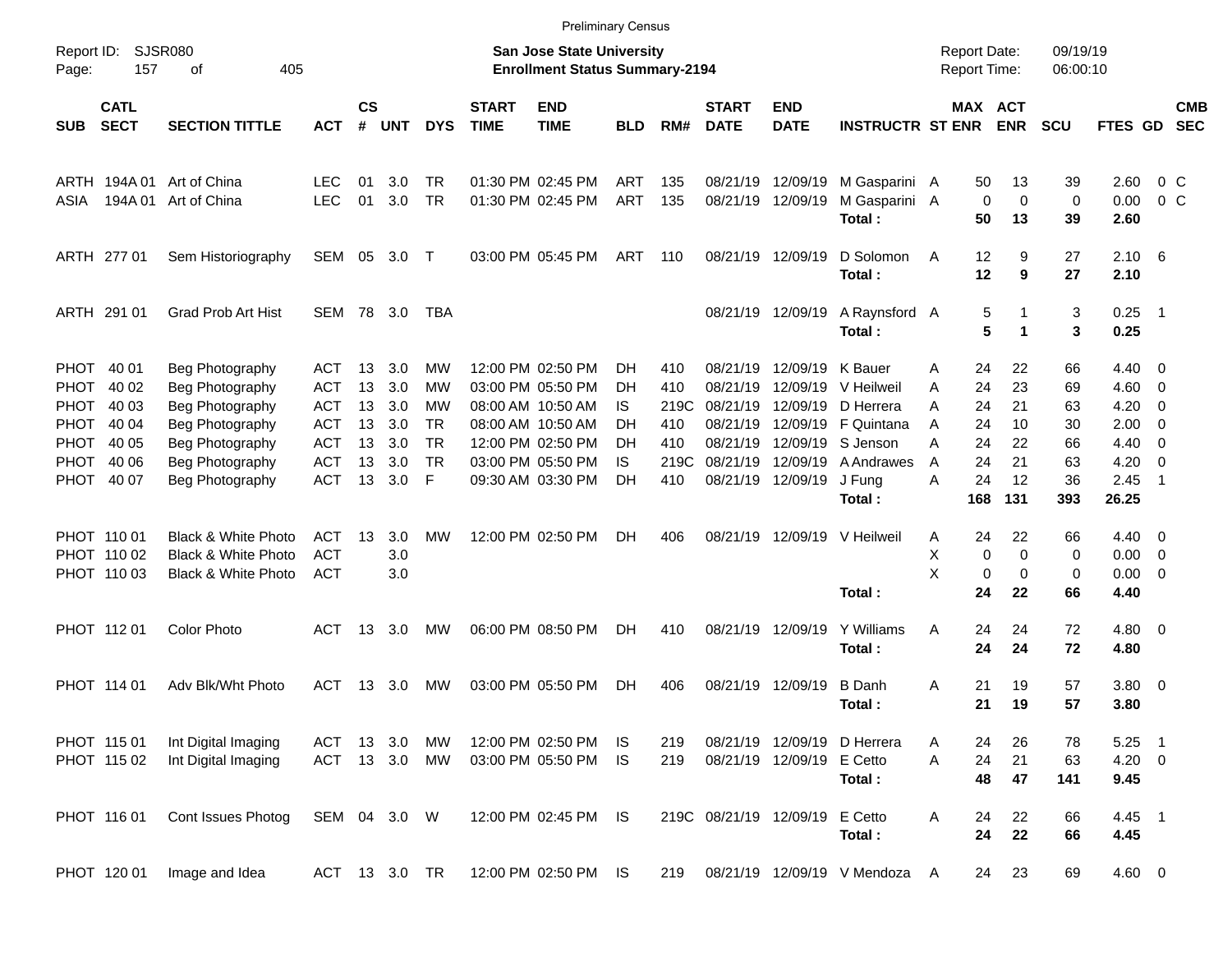|                     |                                           |                                                                      |                                        |                             |                   |                                     |                             | <b>Preliminary Census</b>                                                 |                |                   |                                  |                                  |                                              |                                            |                              |                        |                                           |                          |
|---------------------|-------------------------------------------|----------------------------------------------------------------------|----------------------------------------|-----------------------------|-------------------|-------------------------------------|-----------------------------|---------------------------------------------------------------------------|----------------|-------------------|----------------------------------|----------------------------------|----------------------------------------------|--------------------------------------------|------------------------------|------------------------|-------------------------------------------|--------------------------|
| Report ID:<br>Page: | 158                                       | <b>SJSR080</b><br>405<br>οf                                          |                                        |                             |                   |                                     |                             | <b>San Jose State University</b><br><b>Enrollment Status Summary-2194</b> |                |                   |                                  |                                  |                                              | <b>Report Date:</b><br><b>Report Time:</b> |                              | 09/19/19<br>06:00:10   |                                           |                          |
| <b>SUB</b>          | <b>CATL</b><br><b>SECT</b>                | <b>SECTION TITTLE</b>                                                | <b>ACT</b>                             | $\mathbf{c}\mathbf{s}$<br># | <b>UNT</b>        | <b>DYS</b>                          | <b>START</b><br><b>TIME</b> | <b>END</b><br><b>TIME</b>                                                 | <b>BLD</b>     | RM#               | <b>START</b><br><b>DATE</b>      | <b>END</b><br><b>DATE</b>        | <b>INSTRUCTR ST ENR</b>                      |                                            | <b>MAX ACT</b><br><b>ENR</b> | <b>SCU</b>             | FTES GD                                   | <b>CMB</b><br><b>SEC</b> |
|                     | PHOT 120 02                               | Image and Idea                                                       | ACT                                    | 13                          | 3.0               | <b>TR</b>                           |                             | 03:00 PM 05:50 PM                                                         | IS             | 219               | 08/21/19                         | 12/09/19                         | V Mendoza<br>Total:                          | 24<br>A<br>48                              | 21<br>44                     | 63<br>132              | $4.20 \ 0$<br>8.80                        |                          |
|                     | PHOT 121 01<br>PHOT 121 02<br>PHOT 121 03 | Intro to Studio Ligh<br>Intro to Studio Ligh<br>Intro to Studio Ligh | <b>ACT</b><br><b>ACT</b><br><b>ACT</b> | 13<br>13<br>13              | 3.0<br>3.0<br>3.0 | <b>MW</b><br><b>MW</b><br><b>TR</b> |                             | 12:00 PM 02:50 PM<br>03:00 PM 05:50 PM<br>12:00 PM 02:50 PM               | DH<br>DH<br>DH | 407<br>407<br>407 | 08/21/19<br>08/21/19<br>08/21/19 | 12/09/19<br>12/09/19<br>12/09/19 | Y Williams<br>Y Williams<br>J Fung<br>Total: | 18<br>A<br>A<br>18<br>18<br>A<br>54        | 18<br>18<br>18<br>54         | 54<br>54<br>54<br>162  | $3.60 \ 0$<br>$3.60$ 0<br>3.60 0<br>10.80 |                          |
|                     | PHOT 122 01                               | Adv Studio Lighting                                                  | <b>ACT</b>                             | 13                          | 3.0               | MW                                  |                             | 06:00 PM 08:50 PM                                                         | DH             | 407               | 08/21/19                         | 12/09/19                         | J Aguilar-Di<br>Total:                       | 18<br>A<br>18                              | 13<br>13                     | 39<br>39               | $2.65$ 1<br>2.65                          |                          |
|                     | PHOT 123 01                               | <b>Photo Illustration</b>                                            | <b>ACT</b>                             | 13                          | 3.0               | <b>TR</b>                           |                             | 06:00 PM 08:50 PM                                                         | DH             | 407               | 08/21/19                         | 12/09/19                         | J Aguilar-Di<br>Total:                       | 18<br>A<br>18                              | 18<br>18                     | 54<br>54               | 3.60 0<br>3.60                            |                          |
|                     | PHOT 180 01<br>PHOT 180 02                | Indiv St Photo<br>Indiv St Photo                                     | <b>SUP</b><br><b>SUP</b>               | 78<br>78                    | 3.0<br>3.0        | <b>TBA</b><br><b>TBA</b>            |                             |                                                                           |                |                   | 08/21/19<br>08/21/19             | 12/09/19<br>12/09/19             | A Raynsford A<br>A Raynsford A<br>Total:     | 36<br>36<br>72                             | 2<br>0<br>$\overline{2}$     | 0<br>0<br>$\mathbf{0}$ | $0.40 \quad 0$<br>$0.00 \t 0$<br>0.40     |                          |
|                     | PHOT 197 01<br>PHOT 197 02                | Sr Project Photograp<br>Sr Project Photograp                         | <b>SEM</b><br>SEM                      | 05                          | 3.0<br>3.0        | MW                                  |                             | 06:00 PM 08:50 PM                                                         | IS.            |                   | 219C 08/21/19                    | 12/09/19                         | <b>B</b> Danh<br>Total:                      | X<br>A<br>24<br>24                         | 0<br>0<br>11<br>11           | 0<br>33<br>33          | $0.00 \t 0$<br>$2.20 \t 0$<br>2.20        |                          |

**Department : Art and Art History** 

| <b>Department Total:</b>  |     | 3989 3120 9045 |      | 621.68 |
|---------------------------|-----|----------------|------|--------|
| <b>Lower Division:</b>    |     | 1679 1538 4476 |      | 298.45 |
| <b>Upper Division:</b>    |     | 2000 1476 4296 |      | 298.03 |
| <b>Graduate Division:</b> | 310 | 106            | -273 | 25.20  |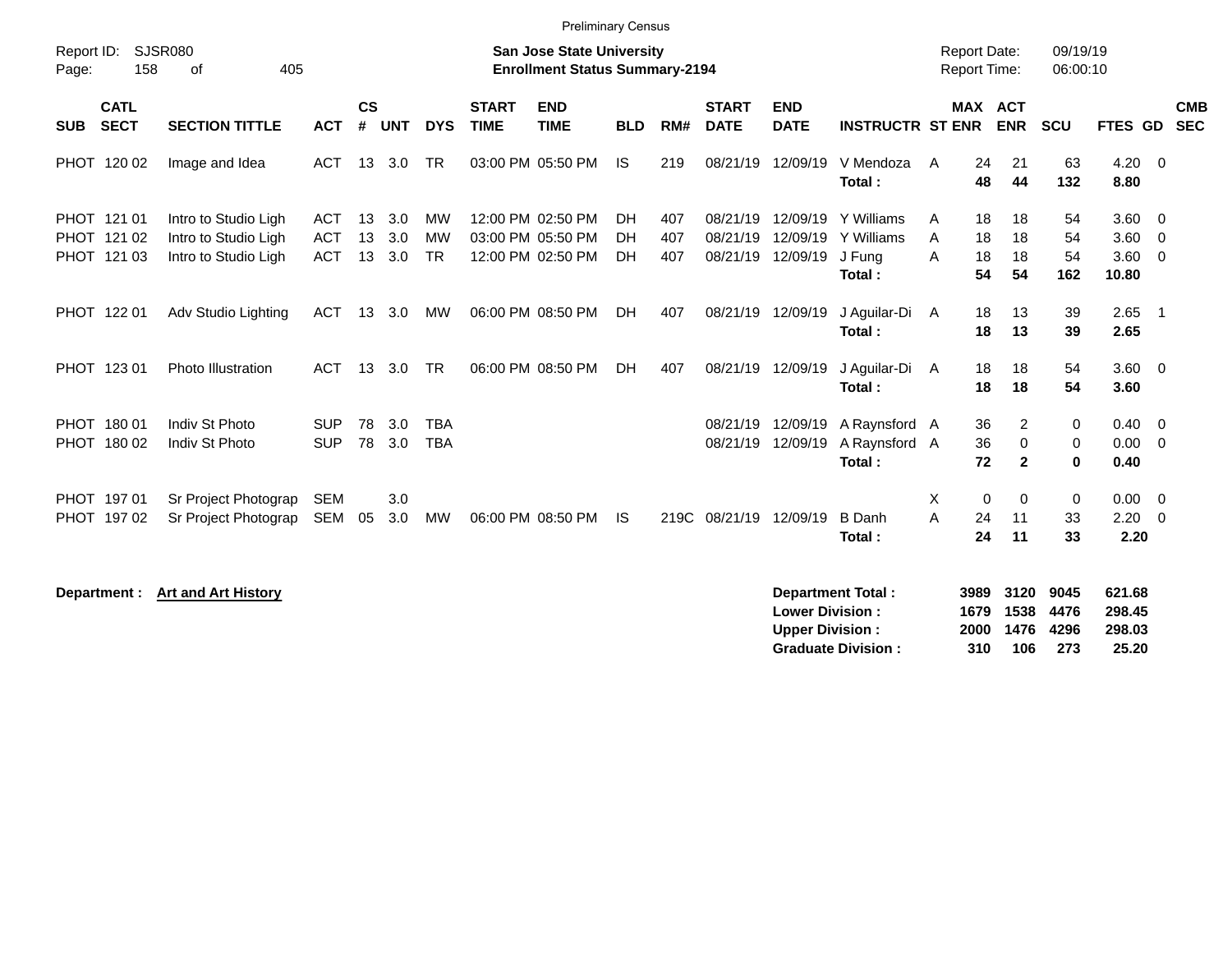|                     |                            |                                  |            |                    |            |            |                             |                                                                    | <b>Preliminary Census</b> |     |                             |                            |                                  |                                     |     |                       |                      |                |                          |                          |
|---------------------|----------------------------|----------------------------------|------------|--------------------|------------|------------|-----------------------------|--------------------------------------------------------------------|---------------------------|-----|-----------------------------|----------------------------|----------------------------------|-------------------------------------|-----|-----------------------|----------------------|----------------|--------------------------|--------------------------|
| Report ID:<br>Page: | 159                        | SJSR080<br>405<br>оf             |            |                    |            |            |                             | San Jose State University<br><b>Enrollment Status Summary-2194</b> |                           |     |                             |                            |                                  | <b>Report Date:</b><br>Report Time: |     |                       | 09/19/19<br>06:00:10 |                |                          |                          |
| <b>SUB</b>          | <b>CATL</b><br><b>SECT</b> | <b>SECTION TITTLE</b>            | <b>ACT</b> | $\mathsf{cs}$<br># | <b>UNT</b> | <b>DYS</b> | <b>START</b><br><b>TIME</b> | <b>END</b><br><b>TIME</b>                                          | <b>BLD</b>                | RM# | <b>START</b><br><b>DATE</b> | <b>END</b><br><b>DATE</b>  | <b>INSTRUCTR ST ENR</b>          |                                     |     | MAX ACT<br><b>ENR</b> | <b>SCU</b>           | <b>FTES GD</b> |                          | <b>CMB</b><br><b>SEC</b> |
| <b>College</b>      |                            | <b>Humanities &amp; the Arts</b> |            |                    |            |            |                             |                                                                    |                           |     |                             |                            |                                  |                                     |     |                       |                      |                |                          |                          |
|                     | Department :               | Design                           |            |                    |            |            |                             |                                                                    |                           |     |                             |                            |                                  |                                     |     |                       |                      |                |                          |                          |
| ANI                 | 10 01                      | <b>Light and Optics</b>          | <b>ACT</b> | 07                 | 3.0        | МW         |                             | 08:00 AM 10:50 AM                                                  | ART                       | 243 | 08/21/19                    | 12/09/19                   | J Clapp                          | A                                   | 25  | 23                    | 69                   | 4.60           | $\overline{0}$           |                          |
| ANI                 | 10 02                      | <b>Light and Optics</b>          | <b>ACT</b> | 07                 | 3.0        | <b>TR</b>  |                             | 03:00 PM 05:50 PM                                                  | <b>ART</b>                | 206 | 08/21/19                    | 12/09/19                   | I Poslitur                       | Α                                   | 25  | 22                    | 66                   | 4.40           | 0                        |                          |
| ANI                 | 10 03                      | <b>Light and Optics</b>          | <b>ACT</b> | 07                 | 3.0        | <b>TR</b>  |                             | 06:00 PM 08:50 PM                                                  | <b>ART</b>                | 206 | 08/21/19                    | 12/09/19                   | I Poslitur                       | A                                   | 25  | 20                    | 60                   | 4.00           | 0                        |                          |
| ANI                 | 10 04                      | <b>Light and Optics</b>          | <b>ACT</b> | 07                 | 3.0        | <b>TR</b>  |                             | 12:00 PM 02:50 PM                                                  | ART                       | 243 | 08/21/19                    | 12/09/19                   | I Poslitur                       | А                                   | 25  | 22                    | 66                   | 4.40           | $\overline{\mathbf{0}}$  |                          |
|                     |                            |                                  |            |                    |            |            |                             |                                                                    |                           |     |                             |                            | Total:                           |                                     | 100 | 87                    | 261                  | 17.40          |                          |                          |
| ANI                 | 11 01                      | Illus Fundamentl I               | ACT        | 07                 | 3.0        | TR.        |                             | 08:00 AM 10:50 AM                                                  | ART                       | 314 | 08/21/19                    | 12/09/19                   | A Wu                             | Α                                   | 25  | 25                    | 75                   | 5.00           | - 0                      |                          |
| ANI                 | 11 02                      | Illus Fundamentl I               | <b>ACT</b> | 07                 | 3.0        | <b>TR</b>  |                             | 12:00 PM 02:50 PM                                                  | <b>ART</b>                | 314 | 08/21/19                    | 12/09/19                   | A Wu                             | Α                                   | 25  | 24                    | 72                   | 4.80           | 0                        |                          |
| ANI                 | 11 03                      | Illus Fundamentl I               | <b>ACT</b> | 07                 | 3.0        | <b>TR</b>  |                             | 03:00 PM 05:50 PM                                                  | ART                       | 314 | 08/21/19                    | 12/09/19                   | A Wu                             | A                                   | 25  | 24                    | 72                   | 4.80           | 0                        |                          |
| ANI                 | 11 04                      | Illus Fundamentl I               | <b>ACT</b> | 07                 | 3.0        | MW         |                             | 06:00 PM 08:50 PM                                                  | ART                       | 314 | 08/21/19                    | 12/09/19                   | L Hill                           | A                                   | 25  | 25                    | 75                   | 5.00           | 0                        |                          |
| ANI                 | 11 05                      | Illus Fundamentl I               | <b>ACT</b> | 07                 | 3.0        | <b>TR</b>  |                             | 06:00 PM 08:50 PM                                                  | ART                       | 314 |                             | 08/21/19 12/09/19          | L Beverleigh                     | A                                   | 25  | 15                    | 45                   | 3.00           | $\overline{\mathbf{0}}$  |                          |
|                     |                            |                                  |            |                    |            |            |                             |                                                                    |                           |     |                             |                            | Total:                           |                                     | 125 | 113                   | 339                  | 22.60          |                          |                          |
| ANI                 | 31 01                      | 2D Animation I                   | ACT        | 07                 | 3.0        | МW         |                             | 08:00 AM 10:50 AM                                                  | ART                       | 218 | 08/21/19                    | 12/09/19                   | <b>B</b> Moore                   | Α                                   | 25  | 27                    | 81                   | 5.40           | - 0                      |                          |
| ANI                 | 31 02                      | 2D Animation I                   | <b>ACT</b> | 07                 | 3.0        | <b>TR</b>  |                             | 12:00 PM 02:50 PM                                                  | ART                       | 218 | 08/21/19                    | 12/09/19                   | J Jackson                        | Α                                   | 25  | 28                    | 84                   | 5.60           | $\overline{\mathbf{0}}$  |                          |
| ANI                 | 31 03                      | 2D Animation I                   | <b>ACT</b> | 07                 | 3.0        | <b>TR</b>  |                             | 03:00 PM 05:50 PM                                                  | ART                       | 218 | 08/21/19                    | 12/09/19                   | J Jackson                        | A                                   | 25  | 30                    | 90                   | 6.00           | 0                        |                          |
| ANI                 | 31 04                      | 2D Animation I                   | <b>ACT</b> | 07                 | 3.0        | МW         |                             | 06:00 PM 08:50 PM                                                  | ART                       | 218 | 08/21/19                    | 12/09/19                   | <b>B</b> Moore                   | A                                   | 25  | 27                    | 81                   | 5.40           | 0                        |                          |
| ANI                 | 31 05                      | 2D Animation I                   | <b>ACT</b> | 07                 | 3.0        | <b>TR</b>  |                             | 06:00 PM 08:50 PM                                                  | ART                       | 218 |                             | 08/21/19 12/09/19          | J Jackson                        | А                                   | 25  | 25                    | 75                   | 5.00           | $\overline{\mathbf{0}}$  |                          |
|                     |                            |                                  |            |                    |            |            |                             |                                                                    |                           |     |                             |                            | Total:                           |                                     | 125 | 137                   | 411                  | 27.40          |                          |                          |
| ANI                 | 41 01                      | Intro 3D Modeling                | <b>ACT</b> | 07                 | 3.0        | МW         |                             | 08:00 AM 10:50 AM                                                  | ART                       | 222 | 08/21/19                    | 12/09/19                   | D Gustlin                        | Α                                   | 20  | 20                    | 60                   | 4.00           | $\overline{\mathbf{0}}$  |                          |
| ANI                 | 41 02                      | Intro 3D Modeling                | <b>ACT</b> | 07                 | 3.0        | <b>TR</b>  |                             | 08:00 AM 10:50 AM                                                  | ART                       | 222 | 08/21/19                    | 12/09/19                   | T Austin                         | A                                   | 20  | 14                    | 42                   | 2.80           | $\overline{\mathbf{0}}$  |                          |
|                     |                            |                                  |            |                    |            |            |                             |                                                                    |                           |     |                             |                            | Total:                           |                                     | 40  | 34                    | 102                  | 6.80           |                          |                          |
| ANI                 | 61 01                      | Intro 3D Animation               | <b>ACT</b> | 07                 | 3.0        | MW         |                             | 08:00 AM 10:50 AM                                                  | ART                       | 224 |                             | 08/21/19 12/09/19          | R Coelho                         | Α                                   | 20  | 24                    | 72                   | $4.80\ 0$      |                          |                          |
|                     |                            |                                  |            |                    |            |            |                             |                                                                    |                           |     |                             |                            | Total:                           |                                     | 20  | 24                    | 72                   | 4.80           |                          |                          |
| ANI                 | 71 01                      | <b>Visual Principles</b>         | <b>ACT</b> | 07                 | 3.0        | <b>MW</b>  |                             | 12:00 PM 02:50 PM                                                  | ART 243                   |     |                             | 08/21/19 12/09/19          | E Briggs                         | A                                   | 25  | 28                    | 84                   | $5.60 \quad 0$ |                          |                          |
| ANI                 | 71 02                      | <b>Visual Principles</b>         | <b>ACT</b> | 07                 | 3.0        | MW         |                             | 03:00 PM 05:50 PM                                                  | ART                       | 243 |                             | 08/21/19 12/09/19 E Briggs |                                  | A                                   | 25  | 28                    | 84                   | 5.60           | $\overline{\phantom{0}}$ |                          |
| ANI                 | 71 03                      | <b>Visual Principles</b>         | ACT        | 07                 | 3.0        | МW         |                             | 12:00 PM 02:50 PM                                                  | ART                       | 206 |                             | 08/21/19 12/09/19 L Hill   |                                  | Α                                   | 25  | 27                    | 81                   | $5.40\ 0$      |                          |                          |
| ANI                 | 71 04                      | <b>Visual Principles</b>         | <b>ACT</b> |                    | 07 3.0     | TR         |                             | 12:00 PM 02:50 PM                                                  | ART 224                   |     |                             | 08/21/19 12/09/19 T Austin |                                  | A                                   | 25  | 23                    | 69                   | 4.60 0         |                          |                          |
|                     |                            |                                  |            |                    |            |            |                             |                                                                    |                           |     |                             |                            | Total:                           |                                     | 100 | 106                   | 318                  | 21.20          |                          |                          |
| ANI                 | 111 01                     | Drawing Ani/III II               | ACT        |                    | 07 3.0 F   |            |                             | 08:30 AM 02:10 PM                                                  | ART                       | 314 |                             |                            | 08/21/19 12/09/19 S Borenstein A |                                     | 25  | 26                    | 78                   | $5.20 \ 0$     |                          |                          |
| ANI                 | 111 02                     | Drawing Ani/III II               | ACT        | 07                 | 3.0        | F          |                             | 02:20 PM 08:00 PM                                                  | ART                       | 314 |                             |                            | 08/21/19 12/09/19 S Borenstein A |                                     | 25  | 21                    | 63                   | $4.20 \ 0$     |                          |                          |
| ANI                 | 111 03                     | Drawing Ani/III II               | ACT        |                    | 07 3.0     | MW         |                             | 12:00 PM 02:50 PM                                                  | ART 314                   |     |                             | 08/21/19 12/09/19 J Clapp  |                                  | A                                   | 25  | 30                    | 90                   | $6.00 \t 0$    |                          |                          |
| ANI                 | 111 04                     | Drawing Ani/III II               | ACT        |                    | 07 3.0     | МW         |                             | 03:00 PM 05:50 PM                                                  | ART 314                   |     |                             | 08/21/19 12/09/19 L Hill   |                                  | A                                   | 25  | 18                    | 54                   | $3.60 \t 0$    |                          |                          |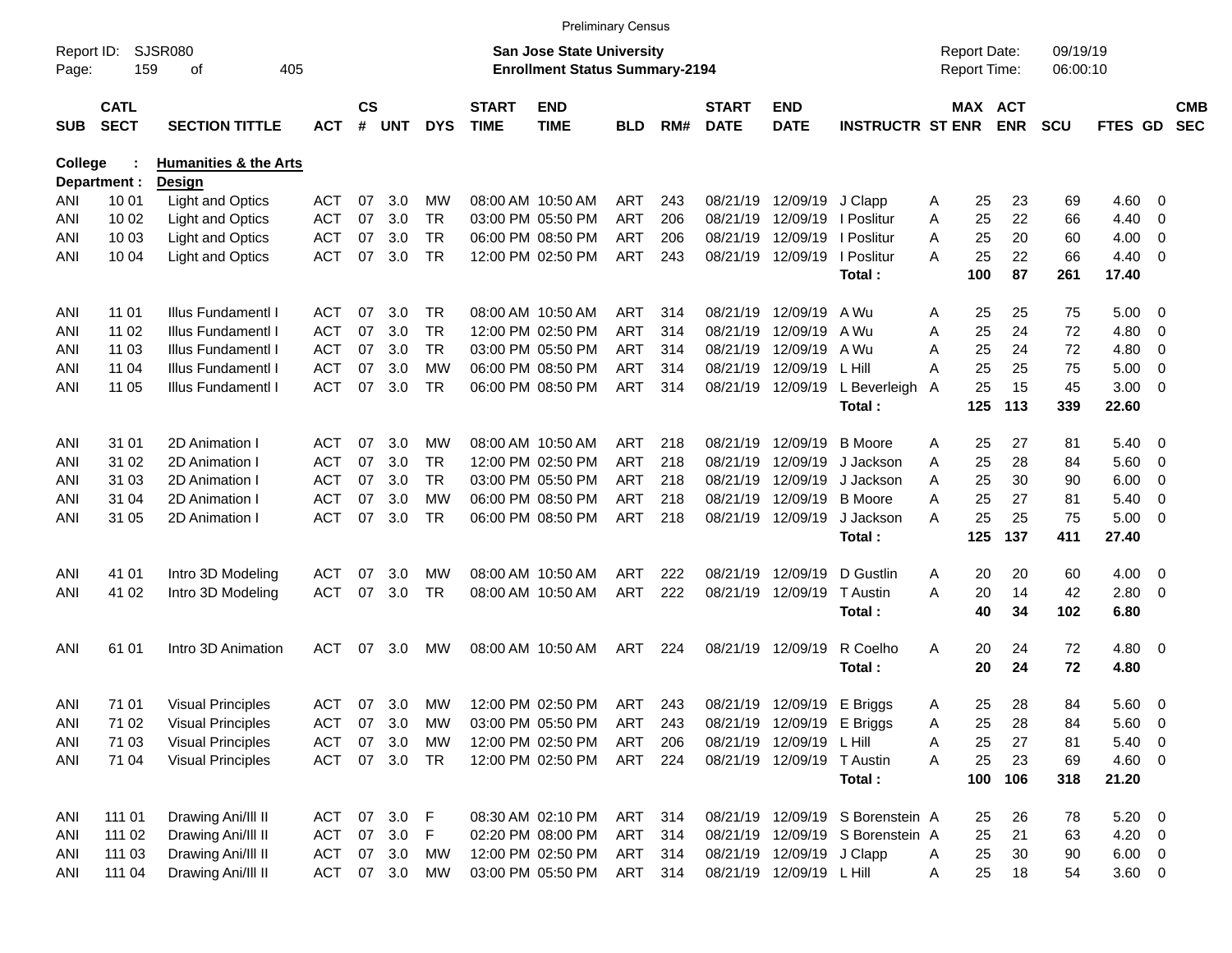|            |                            |                                          |                          |                    |            |                 |                             | <b>Preliminary Census</b>                                          |                   |            |                               |                           |                                            |                                            |                       |                      |                                        |                          |
|------------|----------------------------|------------------------------------------|--------------------------|--------------------|------------|-----------------|-----------------------------|--------------------------------------------------------------------|-------------------|------------|-------------------------------|---------------------------|--------------------------------------------|--------------------------------------------|-----------------------|----------------------|----------------------------------------|--------------------------|
| Page:      | Report ID: SJSR080<br>160  | 405<br>оf                                |                          |                    |            |                 |                             | San Jose State University<br><b>Enrollment Status Summary-2194</b> |                   |            |                               |                           |                                            | <b>Report Date:</b><br><b>Report Time:</b> |                       | 09/19/19<br>06:00:10 |                                        |                          |
| <b>SUB</b> | <b>CATL</b><br><b>SECT</b> | <b>SECTION TITTLE</b>                    | <b>ACT</b>               | $\mathsf{cs}$<br># | <b>UNT</b> | <b>DYS</b>      | <b>START</b><br><b>TIME</b> | <b>END</b><br><b>TIME</b>                                          | <b>BLD</b>        | RM#        | <b>START</b><br><b>DATE</b>   | <b>END</b><br><b>DATE</b> | <b>INSTRUCTR ST ENR</b>                    |                                            | MAX ACT<br><b>ENR</b> | <b>SCU</b>           | FTES GD                                | <b>CMB</b><br><b>SEC</b> |
|            |                            |                                          |                          |                    |            |                 |                             |                                                                    |                   |            |                               |                           | Total:                                     | 100                                        | 95                    | 285                  | 19.00                                  |                          |
| ANI        | 112 01                     | <b>Conceptual Illus</b>                  | ACT                      | 07                 | 3.0        | TR              |                             | 06:00 PM 08:50 PM                                                  | ART               | 243        | 08/21/19 12/09/19             |                           | R Storey<br>Total:                         | Α<br>25<br>25                              | 25<br>25              | 75<br>75             | $5.00 \t 0$<br>5.00                    |                          |
| ANI        | 121 01                     | Illus Fundamntl II                       | ACT                      | 07                 | 3.0        | МW              |                             | 03:00 PM 05:50 PM                                                  | ART               | 203        | 08/21/19                      | 12/09/19                  | C Chun                                     | 25<br>A                                    | 24                    | 72                   | $4.80\ 0$                              |                          |
| ANI<br>ANI | 121 02<br>121 03           | Illus Fundamntl II<br>Illus Fundamntl II | <b>ACT</b><br><b>ACT</b> | 07<br>07           | 3.0<br>3.0 | МW<br><b>TR</b> |                             | 06:00 PM 08:50 PM<br>12:00 PM 02:50 PM                             | <b>ART</b><br>ART | 203<br>206 | 08/21/19<br>08/21/19          | 12/09/19<br>12/09/19      | C Chun<br>O Aurelio<br>Total:              | 25<br>A<br>25<br>A<br>75                   | 25<br>30<br>79        | 75<br>90<br>237      | $5.00 \t 0$<br>$6.00 \quad 0$<br>15.80 |                          |
| ANI        | 122 01                     | Illus Fundmntl III                       | ACT                      |                    | 07 3.0     | TR              |                             | 08:00 AM 10:50 AM                                                  | ART               | 206        | 08/21/19 12/09/19             |                           | O Aurelio<br>Total:                        | 25<br>A<br>25                              | 21<br>21              | 63<br>63             | $4.20 \ 0$<br>4.20                     |                          |
| ANI        | 123 01                     | Visual Dev I                             | ACT 07 3.0               |                    |            | TR              |                             | 03:00 PM 05:50 PM                                                  | ART               | 222        |                               | 08/21/19 12/09/19         | C Tang<br>Total:                           | 20<br>Α<br>20                              | 20<br>20              | 60<br>60             | $4.00 \ 0$<br>4.00                     |                          |
| ANI        | 124 01                     | Visual Dev II                            | <b>ACT</b>               |                    | 07 3.0     | <b>TR</b>       |                             | 12:00 PM 02:50 PM                                                  | ART               | 222        | 08/21/19 12/09/19             |                           | D Yee<br>Total:                            | 20<br>Α<br>20                              | 25<br>25              | 75<br>75             | $5.00 \t 0$<br>5.00                    |                          |
| ANI<br>ANI | 131 01<br>131 02           | 2D Animation II<br>2D Animation II       | ACT<br><b>ACT</b>        | 07<br>07           | 3.0<br>3.0 | МW<br>MW        |                             | 12:00 PM 02:50 PM<br>03:00 PM 05:50 PM                             | <b>ART</b><br>ART | 218<br>218 | 08/21/19<br>08/21/19 12/09/19 | 12/09/19                  | <b>B</b> Moore<br><b>B</b> Moore<br>Total: | 25<br>A<br>25<br>A<br>50                   | 27<br>25<br>52        | 81<br>75<br>156      | $5.40 \quad 0$<br>$5.00 \t 0$<br>10.40 |                          |
| ANI        | 132 01                     | 2D Animation III                         | ACT                      | 07                 | - 3.0      | MW              |                             | 12:00 PM 02:50 PM                                                  | ART               | 203        | 08/21/19 12/09/19             |                           | D Chai<br>Total:                           | 25<br>Α<br>25                              | 20<br>20              | 60<br>60             | $4.00 \ 0$<br>4.00                     |                          |
| ANI        | 133 01                     | Storyboarding                            | ACT                      |                    | 07 3.0     | TR              |                             | 03:00 PM 05:50 PM                                                  | ART               | 243        | 08/21/19 12/09/19             |                           | D Yee<br>Total:                            | 25<br>Α<br>25                              | 22<br>22              | 66<br>66             | $4.40 \ 0$<br>4.40                     |                          |
| ANI        | 141 01                     | Digital Modeling I                       | ACT 07 3.0               |                    |            | MW              |                             | 12:00 PM 02:50 PM                                                  | ART 222           |            |                               | 08/21/19 12/09/19         | D Gustlin<br>Total:                        | 20<br>A                                    | 21<br>20 21           | 63<br>63             | $4.20 \ 0$<br>4.20                     |                          |
| ANI        | 162 01                     | Digital Anim II                          |                          |                    |            | ACT 07 3.0 TR   |                             | 08:00 AM 10:50 AM ART 224                                          |                   |            |                               | 08/21/19 12/09/19         | R Coelho<br>Total:                         | 20<br>A<br>20                              | 16<br>16              | 48<br>48             | $3.20 \ 0$<br>3.20                     |                          |
| ANI        | 180 01                     | <b>Indiv Studies</b>                     | SUP 78 3.0 TBA           |                    |            |                 |                             |                                                                    |                   |            |                               | 08/21/19 12/09/19         | D Chai<br>Total:                           | 25<br>A<br>25                              | 23<br>23              | 0<br>0               | $4.60$ 0<br>4.60                       |                          |
| ANI        | 198 01                     | Senior Seminar ANI                       | ACT 07 3.0 F             |                    |            |                 |                             | 08:30 AM 02:10 PM ART 218                                          |                   |            |                               | 08/21/19 12/09/19 J Clapp |                                            | 25<br>A                                    | 21                    | 63                   | 4.20 0                                 |                          |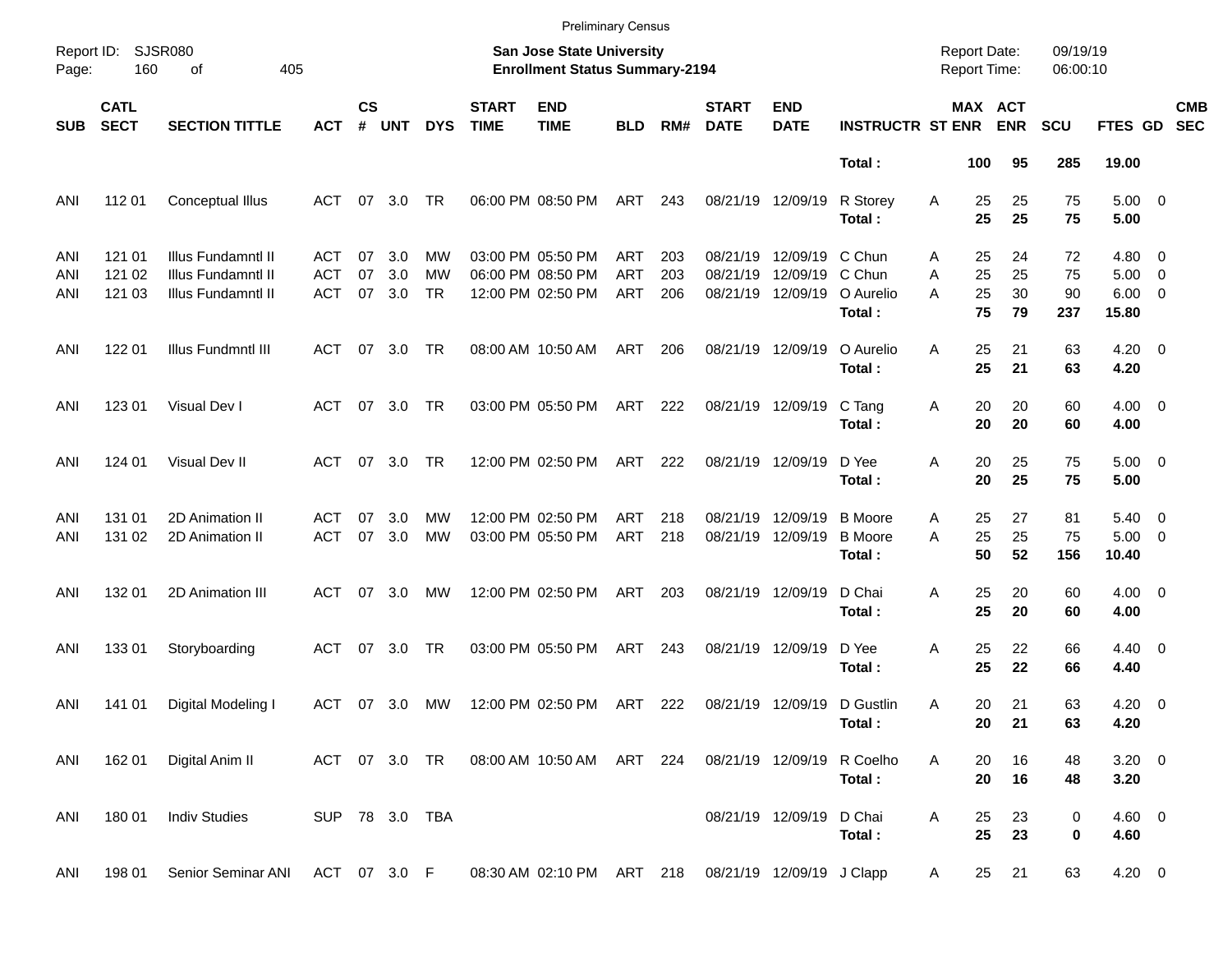|                     |                            |                             |               |                    |            |               |                             | <b>Preliminary Census</b>                                                 |            |     |                             |                           |                         |                                            |             |             |                      |                |                          |                          |
|---------------------|----------------------------|-----------------------------|---------------|--------------------|------------|---------------|-----------------------------|---------------------------------------------------------------------------|------------|-----|-----------------------------|---------------------------|-------------------------|--------------------------------------------|-------------|-------------|----------------------|----------------|--------------------------|--------------------------|
| Report ID:<br>Page: | 161                        | <b>SJSR080</b><br>405<br>οf |               |                    |            |               |                             | <b>San Jose State University</b><br><b>Enrollment Status Summary-2194</b> |            |     |                             |                           |                         | <b>Report Date:</b><br><b>Report Time:</b> |             |             | 09/19/19<br>06:00:10 |                |                          |                          |
| <b>SUB</b>          | <b>CATL</b><br><b>SECT</b> | <b>SECTION TITTLE</b>       | <b>ACT</b>    | $\mathsf{cs}$<br># | <b>UNT</b> | <b>DYS</b>    | <b>START</b><br><b>TIME</b> | <b>END</b><br><b>TIME</b>                                                 | <b>BLD</b> | RM# | <b>START</b><br><b>DATE</b> | <b>END</b><br><b>DATE</b> | <b>INSTRUCTR ST ENR</b> |                                            | MAX ACT     | <b>ENR</b>  | <b>SCU</b>           | FTES GD        |                          | <b>CMB</b><br><b>SEC</b> |
| ANI                 | 198 02                     | Senior Seminar ANI          | <b>ACT</b>    | 07                 | 3.0        | F             |                             | 08:30 AM 02:10 PM                                                         | <b>ART</b> | 222 | 08/21/19                    | 12/09/19                  | T Austin                | Α                                          | 20          | 18          | 54                   | 3.60 0         |                          |                          |
| ANI                 | 198 03                     | Senior Seminar ANI          | <b>ACT</b>    | 07                 | 3.0        | F             |                             | 08:30 AM 02:10 PM                                                         | <b>ART</b> | 224 | 08/21/19                    | 12/09/19                  | R Coelho                | Α                                          | 20          | 19          | 57                   | 3.80           | - 0                      |                          |
| ANI                 | 198 04                     | Senior Seminar ANI          | <b>ACT</b>    | 07                 | 3.0        | F             |                             | 08:30 AM 02:10 PM                                                         | <b>ART</b> | 243 |                             | 08/21/19 12/09/19         | D Yee                   | A                                          | 25          | 18          | 54                   | $3.60 \ 0$     |                          |                          |
|                     |                            |                             |               |                    |            |               |                             |                                                                           |            |     |                             |                           | Total:                  |                                            | 90          | 76          | 228                  | 15.20          |                          |                          |
|                     | DSGD 6301                  | <b>Fund Graphic Visual</b>  | <b>ACT</b>    | 07                 | 3.0        | МW            |                             | 08:00 AM 10:50 AM                                                         | ART        | 212 |                             | 08/21/19 12/09/19         | J Levy                  | Α                                          | 25          | 22          | 66                   | 4.40           | $\overline{\phantom{0}}$ |                          |
| DSGD                | 63 02                      | <b>Fund Graphic Visual</b>  | <b>ACT</b>    | 07                 | 3.0        | МW            |                             | 12:00 PM 02:50 PM                                                         | <b>ART</b> | 212 |                             | 08/21/19 12/09/19         | J Levy                  | Α                                          | 25          | 24          | 72                   | 4.80           | - 0                      |                          |
|                     | DSGD 6303                  | <b>Fund Graphic Visual</b>  | <b>ACT</b>    | 07                 | 3.0        | MW            |                             | 03:00 PM 05:50 PM                                                         | <b>ART</b> | 216 |                             | 08/21/19 12/09/19         | C Kim<br>Total:         | Α                                          | 25<br>75    | 26<br>72    | 78<br>216            | 5.20<br>14.40  | $\overline{\mathbf{0}}$  |                          |
|                     |                            |                             |               |                    |            |               |                             |                                                                           |            |     |                             |                           |                         |                                            |             |             |                      |                |                          |                          |
|                     | DSGD 8301                  | Digital Apps Basic          | <b>ACT</b>    | 07                 | 3.0        | МW            |                             | 08:00 AM 10:50 AM                                                         | ART        | 201 |                             | 08/21/19 12/09/19         | E Briggs                | Α                                          | 25          | 27          | 81                   | 5.40           | - 0                      |                          |
|                     | DSGD 8302                  | Digital Apps Basic          | <b>ACT</b>    |                    | 3.0        |               |                             |                                                                           |            |     |                             |                           |                         | X                                          | $\mathbf 0$ | $\mathbf 0$ | 0                    | 0.00           | $\overline{\mathbf{0}}$  |                          |
|                     | DSGD 8303                  | Digital Apps Basic          | <b>ACT</b>    | 07                 | 3.0        | F             |                             | 08:00 AM 02:00 PM                                                         | ART        | 201 |                             | 08/21/19 12/09/19         | J Livermore             | Α                                          | 25          | 32          | 96                   | 6.40           | - 0                      |                          |
|                     | DSGD 8304                  | Digital Apps Basic          | <b>ACT</b>    |                    | 3.0        |               |                             |                                                                           |            |     |                             |                           |                         | X                                          | $\mathbf 0$ | $\Omega$    | 0                    | 0.00           | - 0                      |                          |
|                     | DSGD 8305                  | Digital Apps Basic          | <b>ACT</b>    | 07                 | 3.0        | F             |                             | 08:00 AM 02:00 PM                                                         | ART        | 212 |                             | 08/21/19 12/09/19         | A English               | A                                          | 25          | 26          | 78                   | 5.20           | $\overline{\phantom{0}}$ |                          |
|                     |                            |                             |               |                    |            |               |                             |                                                                           |            |     |                             |                           | Total:                  |                                            | 75          | 85          | 255                  | 17.00          |                          |                          |
|                     | DSGD 99 01                 | Intro Typography            | ACT           | 07                 | 3.0        | МW            |                             | 08:00 AM 10:50 AM                                                         | <b>ART</b> | 216 |                             | 08/21/19 12/09/19         | D Lee                   | Α                                          | 25          | 19          | 57                   | 3.80 0         |                          |                          |
| DSGD                | 99 02                      | Intro Typography            | <b>ACT</b>    | 07                 | 3.0        | <b>TR</b>     |                             | 12:00 PM 02:50 PM                                                         | <b>ART</b> | 201 | 08/21/19                    | 12/09/19                  | E Gee                   | A                                          | 25          | 25          | 75                   | 5.00           | $\overline{\phantom{0}}$ |                          |
|                     | DSGD 99 03                 | Intro Typography            | <b>ACT</b>    | 07                 | 3.0        | MW            |                             | 08:00 AM 10:50 AM                                                         | <b>ART</b> | 105 |                             | 08/21/19 12/09/19         | J Martinez              | A                                          | 20          | 18          | 54                   | $3.60 \ 0$     |                          |                          |
|                     |                            |                             |               |                    |            |               |                             |                                                                           |            |     |                             |                           | Total:                  |                                            | 70          | 62          | 186                  | 12.40          |                          |                          |
|                     | DSGD 100 01                | Vis Comm & Process          | ACT           | 07                 | 3.0        | МW            |                             | 03:00 PM 05:50 PM                                                         | ART        | 201 | 08/21/19                    | 12/09/19                  | J Martinez              | Α                                          | 25          | 30          | 90                   | $6.00 \quad 0$ |                          |                          |
|                     | DSGD 100 02                | Vis Comm & Process          | ACT           | 07                 | 3.0        | МW            |                             | 12:00 PM 02:50 PM                                                         | <b>ART</b> | 216 | 08/21/19                    | 12/09/19                  | D Lee                   | Α                                          | 25          | 29          | 87                   | 5.80           | $\overline{\mathbf{0}}$  |                          |
|                     | DSGD 100 03                | Vis Comm & Process          | ACT           | 07                 | 3.0        | MW            |                             | 06:00 PM 08:50 PM                                                         | <b>ART</b> | 212 |                             | 08/21/19 12/09/19 G Hom   |                         | Α                                          | 25          | 27          | 81                   | 5.40           | - 0                      |                          |
|                     | DSGD 100 04                | Vis Comm & Process          | ACT           |                    | 3.0        |               |                             |                                                                           |            |     |                             |                           |                         | X                                          | 0           | 0           | 0                    | 0.00           | - 0                      |                          |
|                     | DSGD 100 05                | Vis Comm & Process          | ACT           | 07                 | 3.0        | <b>TR</b>     |                             | 08:00 AM 10:50 AM                                                         | <b>ART</b> | 212 |                             | 08/21/19 12/09/19 Y Han   |                         | A                                          | 25          | 28          | 84                   | 5.60           | $\overline{\mathbf{0}}$  |                          |
|                     | DSGD 100 06                | Vis Comm & Process          | ACT           | 07                 | 3.0        | <b>TR</b>     |                             | 12:00 PM 02:50 PM                                                         | <b>ART</b> | 216 | 08/21/19                    | 12/09/19                  | R Sexton                | A                                          | 25          | 29          | 87                   | 5.80           | 0                        |                          |
|                     | DSGD 100 07                | Vis Comm & Process          | ACT           | 07                 | 3.0        | <b>TR</b>     |                             | 03:00 PM 05:50 PM                                                         | <b>ART</b> | 216 |                             | 08/21/19 12/09/19         | R Sexton                | Α                                          | 25          | 27          | 81                   | 5.40           | - 0                      |                          |
|                     |                            |                             |               |                    |            |               |                             |                                                                           |            |     |                             |                           | Total :                 |                                            | 150         | 170         | 510                  | 34.00          |                          |                          |
|                     | DSGD 102 01                | Interm Typography           |               |                    |            | ACT 07 3.0 MW |                             | 08:00 AM 10:50 AM IS                                                      |            | 226 |                             | 08/21/19 12/09/19 C Kim   |                         | Α                                          | 25          | 23          | 69                   | 4.60 0         |                          |                          |
|                     |                            |                             |               |                    |            |               |                             |                                                                           |            |     |                             |                           | Total:                  |                                            | 25          | 23          | 69                   | 4.60           |                          |                          |
|                     | DSGD 106 01                | Adv Graphic Design          | ACT 07 3.0 TR |                    |            |               |                             | 08:00 AM 10:50 AM IS                                                      |            | 226 |                             | 08/21/19 12/09/19         | R Sexton                | Α                                          | 25          | 24          | 72                   | 4.80 0         |                          |                          |
|                     |                            |                             |               |                    |            |               |                             |                                                                           |            |     |                             |                           | Total:                  |                                            | 25          | 24          | 72                   | 4.80           |                          |                          |
|                     | DSGD 110 01                | Image Making                | ACT 07 3.0 MW |                    |            |               |                             | 12:00 PM 02:50 PM IS                                                      |            | 226 |                             | 08/21/19 12/09/19         | J Martinez              | A                                          | 25          | 23          | 69                   | $4.60$ 0       |                          |                          |
|                     |                            |                             |               |                    |            |               |                             |                                                                           |            |     |                             |                           | Total:                  |                                            | 25          | 23          | 69                   | 4.60           |                          |                          |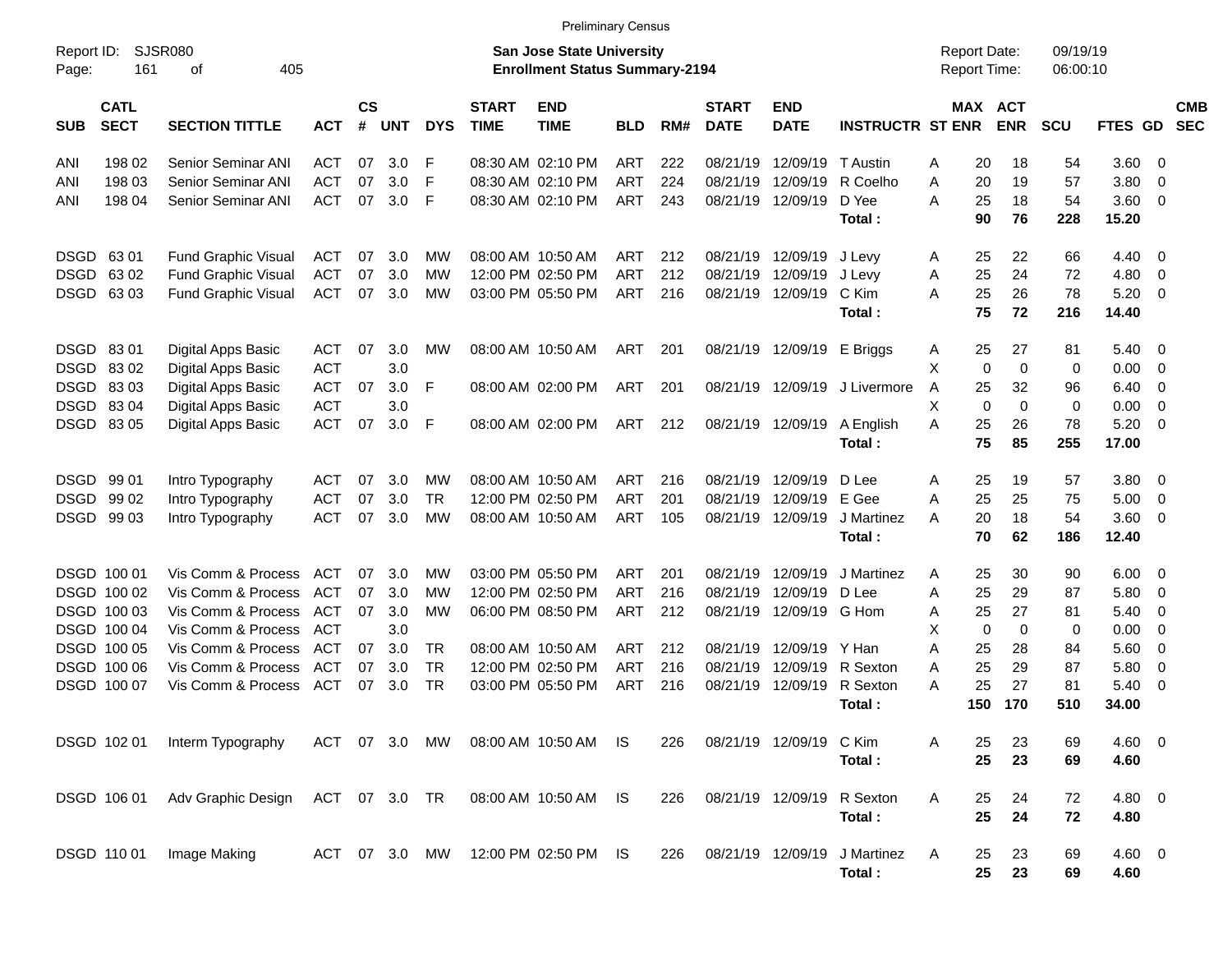|                     |                            |                                       |               |                    |            |            |                             | <b>Preliminary Census</b>                                                 |            |     |                             |                             |                              |   |                                     |            |                      |                     |                          |            |
|---------------------|----------------------------|---------------------------------------|---------------|--------------------|------------|------------|-----------------------------|---------------------------------------------------------------------------|------------|-----|-----------------------------|-----------------------------|------------------------------|---|-------------------------------------|------------|----------------------|---------------------|--------------------------|------------|
| Report ID:<br>Page: | <b>SJSR080</b><br>162      | 405<br>оf                             |               |                    |            |            |                             | <b>San Jose State University</b><br><b>Enrollment Status Summary-2194</b> |            |     |                             |                             |                              |   | <b>Report Date:</b><br>Report Time: |            | 09/19/19<br>06:00:10 |                     |                          |            |
| SUB                 | <b>CATL</b><br><b>SECT</b> | <b>SECTION TITTLE</b>                 | <b>ACT</b>    | $\mathsf{cs}$<br># | <b>UNT</b> | <b>DYS</b> | <b>START</b><br><b>TIME</b> | <b>END</b><br><b>TIME</b>                                                 | <b>BLD</b> | RM# | <b>START</b><br><b>DATE</b> | <b>END</b><br><b>DATE</b>   | <b>INSTRUCTR ST ENR</b>      |   | MAX ACT                             | <b>ENR</b> | <b>SCU</b>           | FTES GD SEC         |                          | <b>CMB</b> |
|                     | DSGD 111 01                | <b>Design Practices</b>               | ACT           | 07                 | 3.0        | TR.        |                             | 08:00 AM 10:50 AM                                                         | ART        | 216 | 08/21/19                    | 12/09/19                    | J Miller                     | A | 25                                  | 25         | 75                   | 5.00                | - 0                      |            |
|                     | DSGD 111 02                | <b>Design Practices</b>               | ACT           | 07                 | 3.0        | TR.        |                             | 12:00 PM 02:50 PM                                                         | ART        | 212 | 08/21/19                    | 12/09/19                    | J Miller                     | A | 25                                  | 25         | 75                   | 5.00                | 0                        |            |
|                     | DSGD 111 03                | <b>Design Practices</b>               | ACT           | 07                 | 3.0        | TR.        |                             | 03:00 PM 05:50 PM                                                         | ART        | 212 | 08/21/19                    | 12/09/19                    | P Krayna                     | Α | 25                                  | 24         | 72                   | 4.80                | 0                        |            |
|                     | DSGD 111 04                | <b>Design Practices</b>               | <b>ACT</b>    | 07                 | 3.0        | <b>MW</b>  |                             | 03:00 PM 05:50 PM                                                         | ART        | 212 |                             | 08/21/19 12/09/19           | G Hom                        | Α | 25                                  | 27         | 81                   | 5.40                | - 0                      |            |
|                     |                            |                                       |               |                    |            |            |                             |                                                                           |            |     |                             |                             | Total:                       |   | 100                                 | 101        | 303                  | 20.20               |                          |            |
|                     | DSGD 120 01                | <b>Exhibition Design</b>              | ACT           | 07                 | 3.0        | МW         |                             | 03:00 PM 05:50 PM                                                         | IS         | 226 |                             | 08/21/19 12/09/19           | C Hwang<br>Total:            | A | 25<br>25                            | 24<br>24   | 72<br>72             | $4.80\ 0$<br>4.80   |                          |            |
|                     | DSGD 141 01                | 3D B& P Design                        | ACT           | 07                 | 3.0        | TR         |                             | 03:00 PM 05:50 PM                                                         | IS         | 226 |                             | 08/21/19 12/09/19           | J Miller<br>Total:           | Α | 25<br>25                            | 24<br>24   | 72<br>72             | $4.80$ 0<br>4.80    |                          |            |
|                     | DSGD 186 01                | Digi Apps Method                      | ACT           | 07                 | 3.0        | TR         |                             | 12:00 PM 02:50 PM                                                         | IS         | 226 |                             | 08/21/19 12/09/19           | Y Han<br>Total:              | A | 25<br>25                            | 23<br>23   | 69<br>69             | $4.60$ 0<br>4.60    |                          |            |
|                     |                            | DSGN 100W 01 Writing Workshop: De LEC |               | 04                 | 3.0        | МW         |                             | 07:30 AM 08:45 AM                                                         | CL.        | 306 |                             | 08/21/19 12/09/19           | A Tran                       | Α | 25                                  | 27         | 81                   | 5.40                | - 0                      |            |
|                     |                            | DSGN 100W 02 Writing Workshop: De LEC |               | 04                 | 3.0        | <b>MW</b>  |                             | 09:00 AM 10:15 AM                                                         | SН         | 240 | 08/21/19                    | 12/09/19                    | A Tran                       | A | 25                                  | 26         | 78                   | 5.20                | - 0                      |            |
|                     |                            | DSGN 100W 03 Writing Workshop: De LEC |               | 04                 | 3.0        | TR         |                             | 09:00 AM 10:15 AM                                                         | HGH        | 217 | 08/21/19                    |                             | 12/09/19 S Domingo           | A | 25                                  | 25         | 75                   | 5.00                | 0                        |            |
|                     |                            | DSGN 100W 04 Writing Workshop: De LEC |               | 04                 | 3.0        | TR         |                             | 10:30 AM 11:45 AM                                                         | <b>BBC</b> | 205 | 08/21/19                    | 12/09/19                    | S Domingo                    | A | 25                                  | 25         | 75                   | 5.00                | 0                        |            |
|                     |                            | DSGN 100W 05 Writing Workshop: De LEC |               | 04                 | 3.0        | TR         |                             | 04:30 PM 05:45 PM                                                         | <b>BBC</b> | 205 |                             | 08/21/19 12/09/19           | V Rounti                     | Α | 25                                  | 28         | 84                   | 5.60                | $\overline{\mathbf{0}}$  |            |
|                     |                            |                                       |               |                    |            |            |                             |                                                                           |            |     |                             |                             | Total:                       |   | 125                                 | 131        | 393                  | 26.20               |                          |            |
|                     | DSGN 127 01                | Intern                                | <b>SUP</b>    | 36                 | 3.0        | <b>TBA</b> |                             |                                                                           |            |     | 08/21/19                    | 12/09/19                    | C Hwang                      | A | 45                                  | 8          | 0                    | 1.60                | $\overline{\phantom{0}}$ |            |
|                     | DSGN 127 02                | Intern                                | <b>SUP</b>    | 36                 | 2.0        | <b>TBA</b> |                             |                                                                           |            |     | 08/21/19                    | 12/09/19                    | C Hwang                      | A | 15                                  | 2          | 0                    | 0.27                | - 0                      |            |
|                     | DSGN 127 03                | Intern                                | <b>SUP</b>    | 36                 | 4.0        | <b>TBA</b> |                             |                                                                           |            |     | 08/21/19                    | 12/09/19                    | C Hwang                      | A | 25                                  | 6          | 0                    | 1.60                | $\overline{0}$           |            |
|                     | DSGN 127 04                | Intern                                | <b>SUP</b>    | 36                 | 1.0        | <b>TBA</b> |                             |                                                                           |            |     |                             | 08/21/19 12/09/19           | C Hwang                      | A | 15                                  | 5          | 0                    | 0.33                | 0                        |            |
|                     |                            |                                       |               |                    |            |            |                             |                                                                           |            |     |                             |                             | Total:                       |   | 100                                 | 21         | 0                    | 3.80                |                          |            |
|                     | <b>DSGN 18001</b>          | <b>Indiv Studies</b>                  | <b>SUP</b>    |                    | 78 3.0     | TBA        |                             |                                                                           |            |     |                             | 08/21/19 12/09/19 C Hwang   | Total:                       | Α | 45<br>45                            | 9<br>9     | 0<br>0               | $1.80 \t 0$<br>1.80 |                          |            |
|                     | DSGN 197 01                | <b>BA Senior Project</b>              | ACT           |                    | 07 3.0     | TR         |                             | 08:00 AM 10:50 AM                                                         | ART        | 201 |                             | 08/21/19 12/09/19 A English |                              | A | 25                                  | 26         | 78                   | $5.20 \ 0$          |                          |            |
|                     | DSGN 197 02                | <b>BA Senior Project</b>              | ACT           | 07                 | 3.0        | TR         |                             | 03:00 PM 05:50 PM                                                         | ART        | 201 |                             | 08/21/19 12/09/19 A English |                              | A | 25                                  | 26         | 78                   | $5.20 \t 0$         |                          |            |
|                     | DSGN 197 03                | <b>BA Senior Project</b>              | ACT 07 3.0 TR |                    |            |            |                             | 06:00 PM 08:50 PM                                                         | ART        | 201 |                             | 08/21/19 12/09/19           | A English                    | A | 25                                  | 26         | 78                   | $5.20 \t 0$         |                          |            |
|                     |                            |                                       |               |                    |            |            |                             |                                                                           |            |     |                             |                             | Total:                       |   | 75                                  | 78         | 234                  | 15.60               |                          |            |
| <b>DSID</b>         | 21 01                      | Visualization I                       | ACT 07 3.0    |                    |            | <b>MW</b>  |                             | 03:00 PM 05:50 PM IS                                                      |            | 118 |                             |                             | 08/21/19 12/09/19 J McClusky | A | 20                                  | 20         | 60                   | $4.00 \t 0$         |                          |            |
| <b>DSID</b>         | 21 02                      | Visualization I                       | ACT           |                    | 07 3.0 TR  |            |                             | 12:00 PM 02:50 PM                                                         | IS.        | 118 |                             | 08/21/19 12/09/19 K Scott   |                              | A | 20                                  | 22         | 66                   | 4.40 0              |                          |            |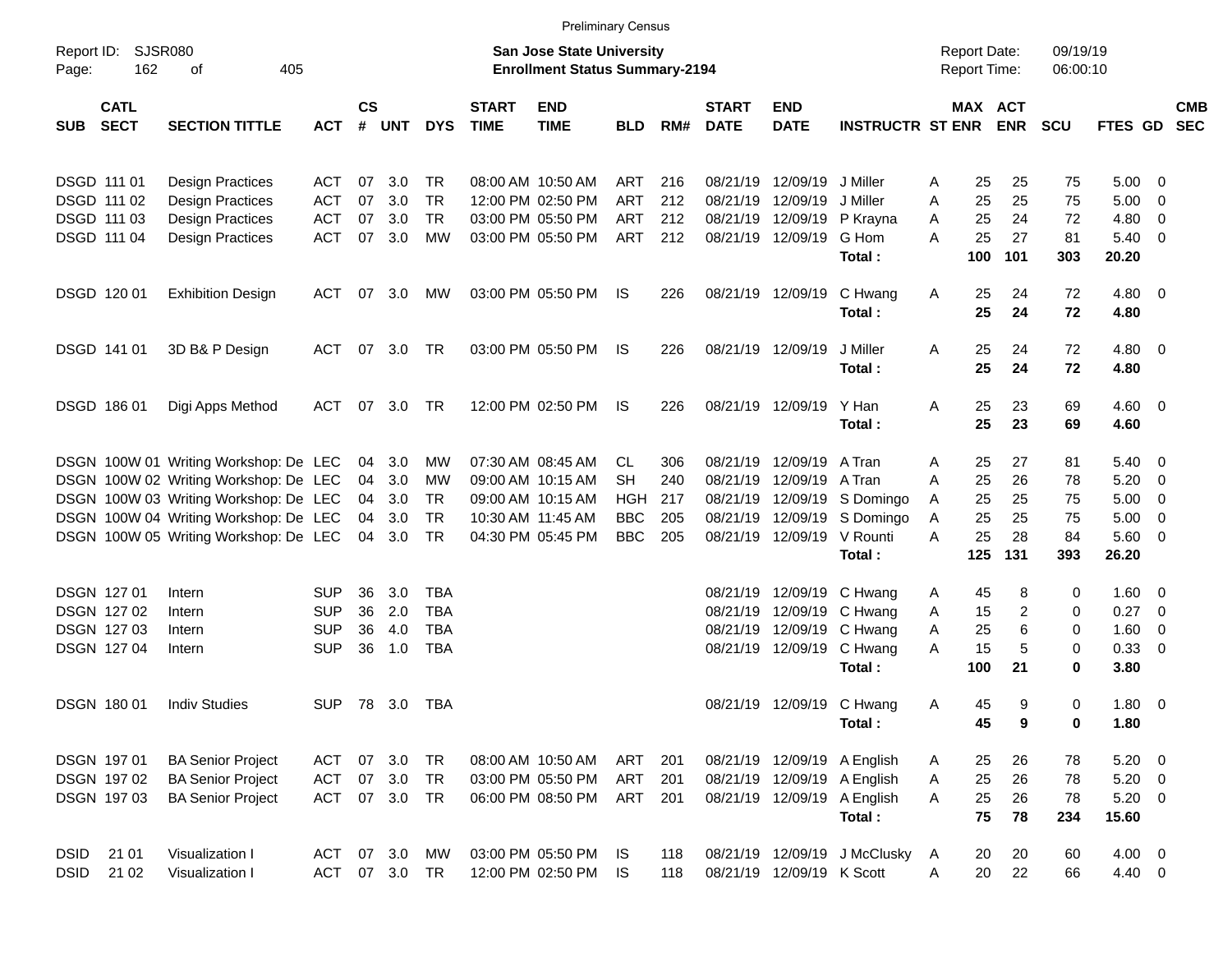|                                           |                            |                                                                            |                          |                |                      |                        |                             | <b>Preliminary Census</b>                                                 |                          |                   |                               |                                           |                                                   |                                            |                              |                       |                                               |                          |            |
|-------------------------------------------|----------------------------|----------------------------------------------------------------------------|--------------------------|----------------|----------------------|------------------------|-----------------------------|---------------------------------------------------------------------------|--------------------------|-------------------|-------------------------------|-------------------------------------------|---------------------------------------------------|--------------------------------------------|------------------------------|-----------------------|-----------------------------------------------|--------------------------|------------|
| Report ID:<br>Page:                       | 163                        | SJSR080<br>405<br>οf                                                       |                          |                |                      |                        |                             | San Jose State University<br><b>Enrollment Status Summary-2194</b>        |                          |                   |                               |                                           |                                                   | <b>Report Date:</b><br><b>Report Time:</b> |                              | 09/19/19<br>06:00:10  |                                               |                          |            |
| <b>SUB</b>                                | <b>CATL</b><br><b>SECT</b> | <b>SECTION TITTLE</b>                                                      | <b>ACT</b>               | <b>CS</b><br># | <b>UNT</b>           | <b>DYS</b>             | <b>START</b><br><b>TIME</b> | <b>END</b><br><b>TIME</b>                                                 | <b>BLD</b>               | RM#               | <b>START</b><br><b>DATE</b>   | <b>END</b><br><b>DATE</b>                 | <b>INSTRUCTR ST ENR</b>                           |                                            | <b>MAX ACT</b><br><b>ENR</b> | <b>SCU</b>            | FTES GD SEC                                   |                          | <b>CMB</b> |
| <b>DSID</b>                               | 21 03                      | Visualization I                                                            | ACT                      |                | 07 3.0               | <b>TR</b>              |                             | 03:00 PM 05:50 PM                                                         | IS.                      | 118               | 08/21/19                      | 12/09/19                                  | K Scott<br>Total:                                 | 20<br>Α<br>60                              | 22<br>64                     | 66<br>192             | $4.40 \ 0$<br>12.80                           |                          |            |
| <b>DSID</b><br><b>DSID</b><br><b>DSID</b> | 31 01<br>31 02<br>31 03    | <b>ID Foundation I</b><br><b>ID Foundation I</b><br><b>ID Foundation I</b> | ACT<br><b>ACT</b><br>ACT | 13<br>13       | 3.0<br>3.0<br>13 3.0 | MW<br>МW<br>MW         |                             | 08:00 AM 10:50 AM<br>12:00 PM 02:50 PM<br>03:00 PM 05:50 PM               | ART<br><b>ART</b><br>ART | 103<br>103<br>103 | 08/21/19<br>08/21/19          | 12/09/19<br>12/09/19<br>08/21/19 12/09/19 | A Armstrong A<br>A Armstrong<br>J Shook<br>Total: | 20<br>20<br>A<br>20<br>A<br>60             | 20<br>22<br>22<br>64         | 60<br>66<br>66<br>192 | $4.00 \ 0$<br>4.40<br>$4.40 \quad 0$<br>12.80 | $\overline{\phantom{0}}$ |            |
| <b>DSID</b>                               | 41 01                      | Matls & Process I                                                          | ACT                      |                | 07 3.0               | МW                     |                             | 12:00 PM 02:50 PM                                                         | IS                       | 118               |                               | 08/21/19 12/09/19                         | R Boeder<br>Total:                                | 24<br>A<br>24                              | 23<br>23                     | 69<br>69              | $4.60$ 0<br>4.60                              |                          |            |
| <b>DSID</b>                               | 121 01                     | <b>ID Process</b>                                                          | ACT                      |                | 07 3.0               | МW                     |                             | 12:00 PM 02:50 PM                                                         | ART                      | 205               | 08/21/19 12/09/19             |                                           | J Shook<br>Total:                                 | A<br>24<br>24                              | 19<br>19                     | 57<br>57              | 3.80 0<br>3.80                                |                          |            |
| <b>DSID</b><br><b>DSID</b>                | 122 01<br>122 02           | C&CS: Ind. Design<br>C&CS: Ind. Design                                     | <b>LEC</b><br><b>ACT</b> | 02<br>07       | 3.0<br>0.0           | <b>TR</b><br><b>TR</b> |                             | 08:00 AM 10:00 AM<br>10:00 AM 10:50 AM                                    | <b>ART</b><br>ART        | 218<br>218        | 08/21/19<br>08/21/19 12/09/19 | 12/09/19                                  | M Skov<br>M Skov<br>Total:                        | 24<br>A<br>20<br>Α<br>44                   | 23<br>23<br>46               | 58<br>12<br>69        | $4.60$ 0<br>$0.00 \t 0$<br>4.60               |                          |            |
| <b>DSID</b>                               | 123 01                     | Intermed Indus Des                                                         | ACT                      |                | 07 3.0               | <b>TR</b>              |                             | 03:00 PM 05:50 PM                                                         | ART                      | 103               | 08/21/19 12/09/19             |                                           | M Mathe<br>Total:                                 | A<br>24<br>24                              | 23<br>23                     | 69<br>69              | $4.60$ 0<br>4.60                              |                          |            |
| <b>DSID</b>                               | 124 01                     | Design for All                                                             | ACT                      |                | 07 3.0               | МW                     |                             | 08:00 AM 10:50 AM                                                         | ART                      | 205               | 08/21/19 12/09/19             |                                           | J McClusky<br>Total:                              | 24<br>A<br>24                              | 23<br>23                     | 69<br>69              | $4.60$ 0<br>4.60                              |                          |            |
| <b>DSID</b>                               | 125 01                     | Adv Industrial Des                                                         | ACT                      |                | 07 3.0               | <b>TR</b>              |                             | 12:00 PM 02:50 PM                                                         | ART                      | 205               | 08/21/19 12/09/19             |                                           | J Guenther<br>Total:                              | 24<br>A<br>24                              | 19<br>19                     | 57<br>57              | 3.80 0<br>3.80                                |                          |            |
| <b>DSID</b>                               | 128 01                     | Adv Projects in ID                                                         | ACT                      |                | 13 3.0               | R                      |                             | 03:00 PM 08:50 PM                                                         | ART                      | 205               |                               | 08/21/19 12/09/19                         | C Whittall<br>Total:                              | A<br>24<br>24                              | 19<br>19                     | 57<br>57              | 3.80 0<br>3.80                                |                          |            |
|                                           |                            | DSID 129 01 Visualization III                                              |                          |                |                      |                        |                             | ACT 07 3.0 TR  06:00 PM  08:50 PM  ART  103  08/21/19  12/09/19  M  Mathe |                          |                   |                               |                                           | Total:                                            | Α<br>24<br>24                              | 25<br>25                     | 75<br>75              | 5.00 0<br>5.00                                |                          |            |
|                                           |                            | DSID 133 01 Design: Making It                                              |                          |                |                      |                        |                             | ACT 07 3.0 MW 03:00 PM 05:50 PM ART 205                                   |                          |                   | 08/21/19 12/09/19             |                                           | R Boeder<br>Total:                                | 24<br>A<br>24                              | 18<br>18                     | 54<br>54              | $3.60$ 0<br>3.60                              |                          |            |
|                                           |                            | DSID 136 01 Adv Digital Workshop ACT 07 3.0 TR 06:00 PM 08:50 PM IS        |                          |                |                      |                        |                             |                                                                           |                          | 118               | 08/21/19 12/09/19             |                                           | J Ammon<br>Total:                                 | 24<br>A<br>24                              | 22<br>22                     | 66<br>66              | 4.40 0<br>4.40                                |                          |            |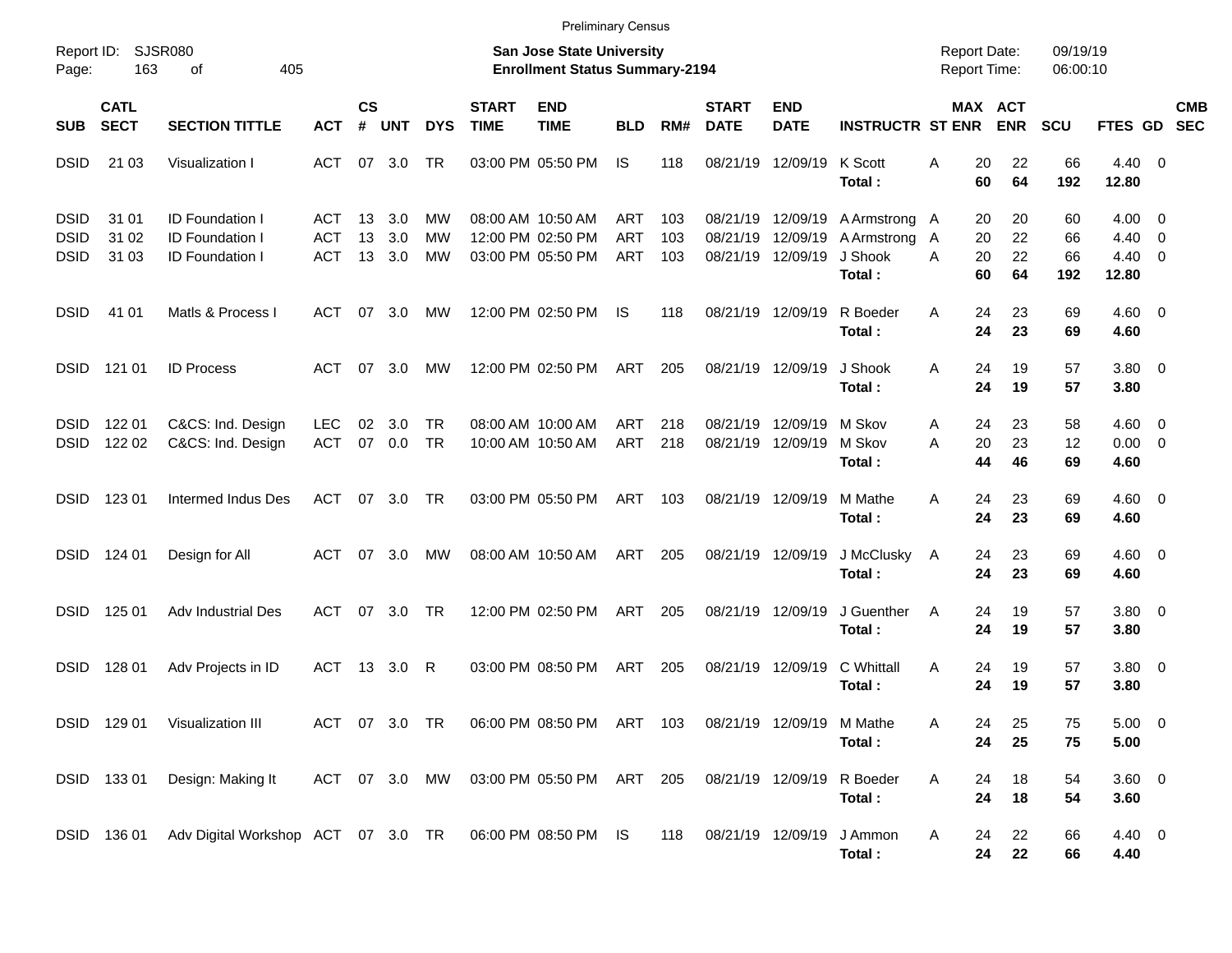|                                                          |                                      |                                                                  |                                               |                |                          |                 |                             |                                                                           | <b>Preliminary Census</b> |            |                             |                                        |                                            |                                            |                              |                      |                                |                                                                                |                          |
|----------------------------------------------------------|--------------------------------------|------------------------------------------------------------------|-----------------------------------------------|----------------|--------------------------|-----------------|-----------------------------|---------------------------------------------------------------------------|---------------------------|------------|-----------------------------|----------------------------------------|--------------------------------------------|--------------------------------------------|------------------------------|----------------------|--------------------------------|--------------------------------------------------------------------------------|--------------------------|
| Report ID:<br>Page:                                      | 164                                  | SJSR080<br>405<br>оf                                             |                                               |                |                          |                 |                             | <b>San Jose State University</b><br><b>Enrollment Status Summary-2194</b> |                           |            |                             |                                        |                                            | <b>Report Date:</b><br><b>Report Time:</b> |                              | 09/19/19<br>06:00:10 |                                |                                                                                |                          |
| <b>SUB</b>                                               | <b>CATL</b><br><b>SECT</b>           | <b>SECTION TITTLE</b>                                            | <b>ACT</b>                                    | <b>CS</b><br># | UNT                      | <b>DYS</b>      | <b>START</b><br><b>TIME</b> | <b>END</b><br><b>TIME</b>                                                 | <b>BLD</b>                | RM#        | <b>START</b><br><b>DATE</b> | <b>END</b><br><b>DATE</b>              | <b>INSTRUCTR ST ENR</b>                    |                                            | <b>MAX ACT</b><br><b>ENR</b> | <b>SCU</b>           | <b>FTES GD</b>                 |                                                                                | <b>CMB</b><br><b>SEC</b> |
| <b>DSIT</b>                                              | 501                                  | Intro Int Dsn+Arch                                               | <b>ACT</b>                                    | 07             | 3.0                      | -F              |                             | 08:00 AM 02:50 PM                                                         | <b>IS</b>                 | 241        | 08/21/19                    | 12/09/19                               | D Seah<br>Total:                           | 25<br>Α<br>25                              | 27<br>27                     | 81<br>81             | $5.40 \ 0$<br>5.40             |                                                                                |                          |
| <b>DSIT</b>                                              | 10 01                                | Sketch+Draw+Model                                                | ACT                                           |                | 07 3.0                   | TR              |                             | 06:00 PM 08:50 PM                                                         | IS.                       | 241        |                             | 08/21/19 12/09/19                      | M Cheng<br>Total:                          | 25<br>Α<br>25                              | 25<br>25                     | 75<br>75             | $5.00 \t 0$<br>5.00            |                                                                                |                          |
| <b>DSIT</b>                                              | 29 01                                | Design Process                                                   | ACT                                           | 07             | 3.0                      | TR              |                             | 03:00 PM 05:50 PM                                                         | IS                        | 241        |                             | 08/21/19 12/09/19                      | K Kim<br>Total:                            | 25<br>Α<br>25                              | 27<br>27                     | 81<br>81             | $5.40 \ 0$<br>5.40             |                                                                                |                          |
| <b>DSIT</b>                                              | 8301                                 | Vis communicatn 1                                                | <b>ACT</b>                                    | 07             | 3.0                      | TR              |                             | 12:00 PM 02:50 PM                                                         | IS.                       | 241        |                             | 08/21/19 12/09/19                      | J Komen<br>Total:                          | 25<br>A<br>25                              | 26<br>26                     | 78<br>78             | $5.20 \ 0$<br>5.20             |                                                                                |                          |
| <b>DSIT</b><br><b>DSIT</b><br><b>DSIT</b><br><b>DSIT</b> | 101 01<br>101 02<br>101 03<br>101 04 | Arch. Systems<br>Arch. Systems<br>Arch. Systems<br>Arch. Systems | SEM<br><b>ACT</b><br><b>SEM</b><br><b>ACT</b> | 05<br>07       | 3.0<br>0.0<br>3.0<br>0.0 | МW<br><b>MW</b> |                             | 03:00 PM 04:00 PM<br>04:00 PM 05:50 PM                                    | IS<br><b>IS</b>           | 241<br>241 | 08/21/19                    | 12/09/19                               | M Medved<br>08/21/19 12/09/19 M Medved     | 25<br>Α<br>25<br>Α<br>Χ<br>0<br>X<br>0     | 19<br>19<br>0<br>0           | 19<br>38<br>0<br>0   | 3.80 0<br>0.00<br>0.00<br>0.00 | $\overline{\phantom{0}}$<br>$\overline{\mathbf{0}}$<br>$\overline{\mathbf{0}}$ |                          |
| <b>DSIT</b><br><b>DSIT</b>                               | 101 05<br>101 06                     | Arch. Systems<br>Arch. Systems                                   | <b>SEM</b><br><b>ACT</b>                      | 05<br>07       | 3.0<br>0.0               | МW<br><b>MW</b> |                             | 12:00 PM 01:00 PM<br>01:00 PM 02:50 PM                                    | IS.<br><b>IS</b>          | 240<br>240 |                             | 08/21/19 12/09/19<br>08/21/19 12/09/19 | M Medved<br>M Medved<br>Total:             | 25<br>Α<br>25<br>A<br>100                  | 20<br>20<br>78               | 20<br>40<br>117      | 4.00<br>$0.00 \t 0$<br>7.80    | $\overline{\mathbf{0}}$                                                        |                          |
| <b>DSIT</b>                                              | 102 01                               | Comp Graph Int Arc                                               | ACT                                           |                | 07 3.0                   | TR              |                             | 08:00 AM 10:50 AM                                                         | IS.                       | 240        |                             | 08/21/19 12/09/19                      | J Komen<br>Total:                          | 25<br>Α<br>25                              | 14<br>14                     | 42<br>42             | 2.80 0<br>2.80                 |                                                                                |                          |
| <b>DSIT</b>                                              | 103 01                               | Arch. Studio                                                     | ACT                                           | 07             | 3.0                      | TR              |                             | 12:00 PM 02:50 PM                                                         | IS.                       | 240        |                             | 08/21/19 12/09/19                      | V San Fratel A<br>Total:                   | 25<br>25                                   | 13<br>13                     | 39<br>39             | 2.60 0<br>2.60                 |                                                                                |                          |
| <b>DSIT</b>                                              | 104 01                               | Int Arc Sp Plan                                                  | ACT                                           | 07             | 3.0                      | MW              |                             | 12:00 PM 02:50 PM                                                         | IS.                       | 241        |                             | 08/21/19 12/09/19                      | D Seah<br>Total:                           | 25<br>Α<br>25                              | 15<br>15                     | 45<br>45             | $3.00 \ 0$<br>3.00             |                                                                                |                          |
| <b>DSIT</b>                                              | 105 01                               | Int Arc Adv Studio                                               | ACT                                           | 07             | 3.0                      | MW              |                             | 08:00 AM 10:50 AM                                                         | IS.                       | 240        |                             |                                        | 08/21/19 12/09/19 M Farnsworth A<br>Total: | 25<br>25                                   | 20<br>20                     | 60<br>60             | $4.00 \ 0$<br>4.00             |                                                                                |                          |
|                                                          | DSIT 106 01                          | Arch Proj Material                                               |                                               |                |                          | ACT 07 3.0 MW   |                             | 08:00 AM 10:50 AM IS                                                      |                           | 241        |                             | 08/21/19 12/09/19                      | D Seah<br>Total:                           | 25<br>Α<br>25                              | 21<br>21                     | 63<br>63             | $4.20 \ 0$<br>4.20             |                                                                                |                          |
|                                                          | DSIT 107 01                          | Furniture Design                                                 | <b>ACT</b>                                    |                | 3.0                      |                 |                             |                                                                           |                           |            |                             |                                        | Total:                                     | X                                          | 0<br>0<br>$\mathbf 0$<br>0   | 0<br>0               | $0.00 \t 0$<br>0.00            |                                                                                |                          |
|                                                          | DSIT 108 01                          | <b>Arch Lighting Des</b>                                         | ACT 07 3.0 F                                  |                |                          |                 |                             | 03:00 PM 08:50 PM IS                                                      |                           | 241        |                             | 08/21/19 12/09/19 C Wong               |                                            | 25<br>A                                    | 26                           | 78                   | $5.20\ 0$                      |                                                                                |                          |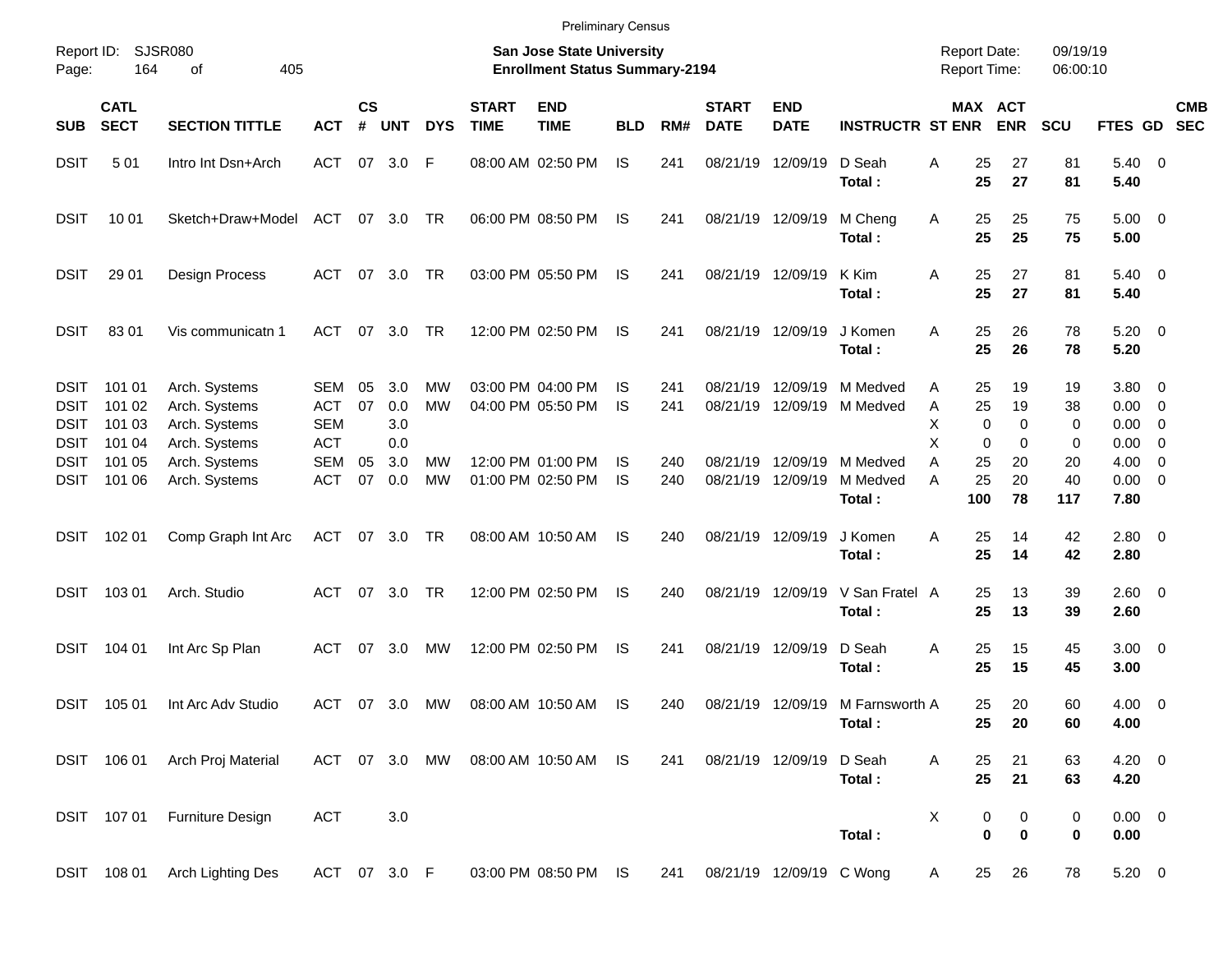|                     |                            |                                    |                          |                    |            |            |                             | <b>Preliminary Census</b>                                                 |            |     |                             |                                                  |                                                       |        |                                            |                                 |                           |                                    |                                                     |
|---------------------|----------------------------|------------------------------------|--------------------------|--------------------|------------|------------|-----------------------------|---------------------------------------------------------------------------|------------|-----|-----------------------------|--------------------------------------------------|-------------------------------------------------------|--------|--------------------------------------------|---------------------------------|---------------------------|------------------------------------|-----------------------------------------------------|
| Report ID:<br>Page: | 165                        | SJSR080<br>405<br>οf               |                          |                    |            |            |                             | <b>San Jose State University</b><br><b>Enrollment Status Summary-2194</b> |            |     |                             |                                                  |                                                       |        | <b>Report Date:</b><br><b>Report Time:</b> |                                 | 09/19/19<br>06:00:10      |                                    |                                                     |
| <b>SUB</b>          | <b>CATL</b><br><b>SECT</b> | <b>SECTION TITTLE</b>              | <b>ACT</b>               | $\mathsf{cs}$<br># | <b>UNT</b> | <b>DYS</b> | <b>START</b><br><b>TIME</b> | <b>END</b><br><b>TIME</b>                                                 | <b>BLD</b> | RM# | <b>START</b><br><b>DATE</b> | <b>END</b><br><b>DATE</b>                        | <b>INSTRUCTR ST ENR</b>                               |        | MAX                                        | <b>ACT</b><br><b>ENR</b>        | <b>SCU</b>                | <b>FTES GD</b>                     | <b>CMB</b><br>SEC                                   |
|                     |                            |                                    |                          |                    |            |            |                             |                                                                           |            |     |                             |                                                  | Total:                                                |        | 25                                         | 26                              | 78                        | 5.20                               |                                                     |
| DSIT<br>DSIT        | 110 01<br>110 02           | Capstone Thesis<br>Capstone Thesis | <b>ACT</b><br><b>ACT</b> | 07                 | 3.0<br>3.0 | F.         |                             | 08:00 AM 02:50 PM                                                         | - IS       | 240 | 08/21/19                    | 12/09/19                                         | E Pries                                               | A<br>X | 25<br>$\mathbf 0$                          | 15<br>$\Omega$                  | 45<br>$\mathbf 0$         | 3.00<br>0.00                       | $\overline{\phantom{0}}$<br>$\overline{\mathbf{0}}$ |
| <b>DSIT</b>         | 110 03                     | Capstone Thesis                    | <b>ACT</b>               | 07                 | 3.0        | <b>MW</b>  |                             | 03:00 PM 05:50 PM                                                         | - IS       | 240 | 08/21/19                    | 12/09/19                                         | D Regester<br>Total:                                  | A      | 25<br>50                                   | 19<br>34                        | 57<br>102                 | 3.80<br>6.80                       | $\overline{\phantom{0}}$                            |
|                     | Department :               | <u>Design</u>                      |                          |                    |            |            |                             |                                                                           |            |     |                             | <b>Lower Division:</b><br><b>Upper Division:</b> | <b>Department Total:</b><br><b>Graduate Division:</b> |        | 2775<br>974<br>1801<br>0                   | 2557<br>976<br>1581<br>$\bf{0}$ | 7326<br>2928<br>4398<br>0 | 498.60<br>195.20<br>303.40<br>0.00 |                                                     |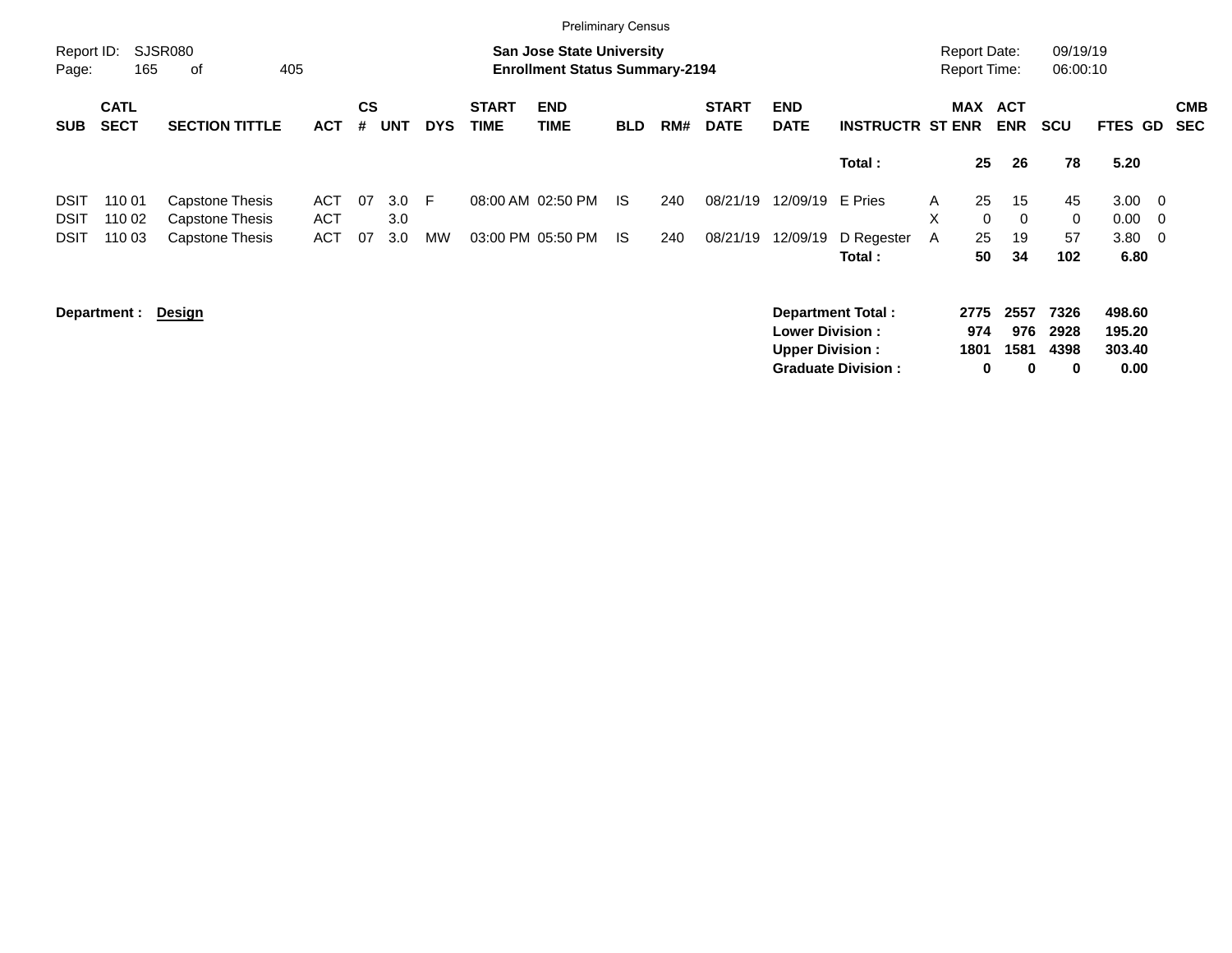|                     |                            |                                  |                |                |        |              |                             |                                                                           | <b>Preliminary Census</b> |      |                             |                           |                                                        |   |                                            |            |                      |                |                          |                          |
|---------------------|----------------------------|----------------------------------|----------------|----------------|--------|--------------|-----------------------------|---------------------------------------------------------------------------|---------------------------|------|-----------------------------|---------------------------|--------------------------------------------------------|---|--------------------------------------------|------------|----------------------|----------------|--------------------------|--------------------------|
| Report ID:<br>Page: | 166                        | <b>SJSR080</b><br>οf<br>405      |                |                |        |              |                             | <b>San Jose State University</b><br><b>Enrollment Status Summary-2194</b> |                           |      |                             |                           |                                                        |   | <b>Report Date:</b><br><b>Report Time:</b> |            | 09/19/19<br>06:00:10 |                |                          |                          |
| <b>SUB</b>          | <b>CATL</b><br><b>SECT</b> | <b>SECTION TITTLE</b>            | <b>ACT</b>     | <b>CS</b><br># | UNT    | <b>DYS</b>   | <b>START</b><br><b>TIME</b> | <b>END</b><br><b>TIME</b>                                                 | <b>BLD</b>                | RM#  | <b>START</b><br><b>DATE</b> | <b>END</b><br><b>DATE</b> | <b>INSTRUCTR ST ENR</b>                                |   | MAX ACT                                    | <b>ENR</b> | <b>SCU</b>           | <b>FTES GD</b> |                          | <b>CMB</b><br><b>SEC</b> |
| <b>College</b>      |                            | <b>Humanities &amp; the Arts</b> |                |                |        |              |                             |                                                                           |                           |      |                             |                           |                                                        |   |                                            |            |                      |                |                          |                          |
|                     | Department :               | Film & Theatre                   |                |                |        |              |                             |                                                                           |                           |      |                             |                           |                                                        |   |                                            |            |                      |                |                          |                          |
| <b>RTVF</b>         | 10 01                      | Art of Film                      | <b>LEC</b>     | 02             | 3.0    | М            |                             | 03:00 PM 05:45 PM                                                         | <b>HGH 124</b>            |      |                             | 08/21/19 12/09/19         | L Walker                                               | Α | 40                                         | 40         | 120                  | 8.00           | - 0                      |                          |
| <b>RTVF</b>         | 10 02                      | Art of Film                      | <b>LEC</b>     |                | 3.0    |              |                             |                                                                           |                           |      |                             |                           |                                                        | X | 0                                          | 0          | 0                    | 0.00           | 0                        |                          |
| <b>RTVF</b>         | 10 03                      | Art of Film                      | <b>LEC</b>     | 02             | 3.0    | F            |                             | 10:30 AM 01:15 PM                                                         | <b>HGH 118</b>            |      | 08/21/19                    | 12/09/19                  | L Walker                                               | Α | 48                                         | 46         | 138                  | 9.20           | 0                        |                          |
| <b>RTVF</b>         | 10 04                      | Art of Film                      | <b>LEC</b>     | 02             | 3.0    | F            |                             | 01:30 PM 04:15 PM                                                         | <b>HGH</b>                | 118  | 08/21/19                    | 12/09/19                  | L Walker                                               | Α | 48                                         | 45         | 135                  | 9.00           | 0                        |                          |
| <b>RTVF</b>         | 10 60                      | Art of Film                      | <b>LEC</b>     | 02             | 3.0    | W            |                             | 12:00 PM 02:45 PM                                                         | <b>BBC</b>                | 203  | 08/21/19                    | 12/09/19                  | L Walker                                               | Α | 40                                         | 30         | 90                   | 6.00           | 0                        |                          |
| <b>RTVF</b>         | 1080                       | Art of Film                      | <b>LEC</b>     | 02             | 3.0    | <b>TBA</b>   |                             |                                                                           |                           |      | 08/21/19                    | 12/09/19                  | J Todd                                                 | Α | 35                                         | 34         | 102                  | 6.80           | 0                        |                          |
| <b>RTVF</b>         | 1081                       | Art of Film                      | <b>LEC</b>     | 02             | 3.0    | <b>TBA</b>   |                             |                                                                           |                           |      |                             | 08/21/19 12/09/19         | S Burtnett                                             | Α | 35                                         | 35         | 105                  | 7.00           | $\overline{\phantom{0}}$ |                          |
|                     |                            |                                  |                |                |        |              |                             |                                                                           |                           |      |                             |                           | Total:                                                 |   | 246                                        | 230        | 690                  | 46.00          |                          |                          |
| <b>RTVF</b>         | 20 01                      | Intro Audio FilmTV               | <b>LEC</b>     | 02             | 3.0    | T            |                             | 09:00 AM 10:45 AM                                                         | <b>HGH 114</b>            |      | 08/21/19                    | 12/09/19                  | J Abramson                                             | A | 18                                         | 18         | 36                   | $3.60 \ 0$     |                          |                          |
| <b>RTVF</b>         | 20 02                      | Intro Audio FilmTV               | <b>ACT</b>     | 12             | 0.0    | Т            |                             | 11:00 AM 12:45 PM                                                         | <b>HGH</b>                | 121F | 08/21/19                    | 12/09/19                  | J Abramson                                             | A | 18                                         | 18         | 18                   | 0.00           | $\overline{\mathbf{0}}$  |                          |
| <b>RTVF</b>         | 20 03                      | Intro Audio FilmTV               | <b>LEC</b>     | 02             | 3.0    | Т            |                             | 02:00 PM 03:45 PM                                                         | HGH                       | 114  | 08/21/19                    | 12/09/19                  | J Abramson                                             | A | 18                                         | 18         | 36                   | 3.60           | $\overline{\mathbf{0}}$  |                          |
| <b>RTVF</b>         | 20 04                      | Intro Audio FilmTV               | <b>ACT</b>     | 12             | 0.0    | Т            |                             | 04:00 PM 05:45 PM                                                         | HGH                       | 121F | 08/21/19                    | 12/09/19                  | J Abramson                                             | A | 18                                         | 18         | 18                   | 0.00           | 0                        |                          |
| <b>RTVF</b>         | 20 05                      | Intro Audio FilmTV               | <b>LEC</b>     | 02             | 3.0    | $\mathsf{T}$ |                             | 06:00 PM 07:45 PM                                                         | HGH                       | 114  | 08/21/19                    | 12/09/19                  | S Miller                                               | Α | 18                                         | 18         | 36                   | 3.60           | $\overline{\mathbf{0}}$  |                          |
| <b>RTVF</b>         | 20 06                      | Intro Audio FilmTV               | <b>ACT</b>     |                | 12 0.0 | $\top$       |                             | 08:00 PM 09:45 PM                                                         | HGH                       | 121F |                             | 08/21/19 12/09/19         | S Miller                                               | Α | 18                                         | 18         | 18                   | 0.00           | $\overline{\mathbf{0}}$  |                          |
|                     |                            |                                  |                |                |        |              |                             |                                                                           |                           |      |                             |                           | Total :                                                |   | 108                                        | 108        | 162                  | 10.80          |                          |                          |
| <b>RTVF</b>         | 21 01                      | <b>KSJS On-Air Operat</b>        | <b>LEC</b>     | 02             | 3.0    | <b>TBA</b>   |                             |                                                                           |                           |      |                             | 08/21/19 12/09/19         |                                                        | Α | 40                                         | 25         | 25                   | 5.05           | - 1                      |                          |
| <b>RTVF</b>         | 21 02                      | <b>KSJS On-Air Operat</b>        | <b>ACT</b>     |                | 07 0.0 | <b>TBA</b>   |                             |                                                                           |                           |      |                             | 08/21/19 12/09/19         | J Biagini                                              | Α | 40                                         | 25         | 50                   | 0.00           | $\overline{\phantom{1}}$ |                          |
|                     |                            |                                  |                |                |        |              |                             |                                                                           |                           |      |                             |                           | Total:                                                 |   | 80                                         | 50         | 75                   | 5.05           |                          |                          |
|                     |                            |                                  |                |                |        |              |                             |                                                                           |                           |      |                             |                           |                                                        |   |                                            |            |                      |                |                          |                          |
| <b>RTVF</b>         | 30 01                      | Intro Film/TV Prod               | <b>LEC</b>     | 02             | 3.0    | M            |                             | 08:30 AM 10:15 AM                                                         | <b>HGH 118</b>            |      | 08/21/19                    | 12/09/19                  | J LeFever                                              | Α | 18                                         | 18         | 36                   | 3.60 0         |                          |                          |
| <b>RTVF</b>         | 30 02                      | Intro Film/TV Prod               | <b>ACT</b>     | 12             | 0.0    | W            |                             | 08:30 AM 10:15 AM                                                         | HGH                       | 118  | 08/21/19                    | 12/09/19                  | J LeFever                                              | Α | 18                                         | 18         | 18                   | 0.00           | $\overline{\phantom{0}}$ |                          |
| <b>RTVF</b>         | 30 03                      | Intro Film/TV Prod               | <b>LEC</b>     | 02             | 3.0    | Т            |                             | 06:00 PM 07:45 PM                                                         | HGH                       | 120  | 08/21/19                    | 12/09/19                  | J Serna                                                | Α | 18                                         | 18         | 36                   | 3.65           | -1                       |                          |
| <b>RTVF</b>         | 30 04                      | Intro Film/TV Prod               | <b>ACT</b>     | 12             | 0.0    | Т            |                             | 08:00 PM 09:45 PM                                                         | HGH                       | 115  | 08/21/19                    | 12/09/19                  | J Serna                                                | Α | 18                                         | 18         | 18                   | 0.00           | -1                       |                          |
| <b>RTVF</b>         | 30 05                      | Intro Film/TV Prod               | <b>LEC</b>     | 02             | 3.0    | F            |                             | 09:00 AM 10:45 AM                                                         | HGH                       | 120  | 08/21/19                    | 12/09/19                  | C Guzzetta                                             | Α | 18                                         | 14         | 28                   | 2.80           | 0                        |                          |
| <b>RTVF</b>         | 30 06                      | Intro Film/TV Prod               | ACT            | 12             | 0.0    | F            |                             | 11:00 AM 12:45 PM                                                         | HGH                       | 115  | 08/21/19                    | 12/09/19                  | C Guzzetta                                             | Α | 18                                         | 14         | 14                   | 0.00           | $\overline{\mathbf{0}}$  |                          |
| <b>RTVF</b>         | 30 07                      | Intro Film/TV Prod               | <b>LEC</b>     | 02             | 3.0    | F            |                             | 01:30 PM 03:15 PM                                                         | HGH                       | 120  |                             | 08/21/19 12/09/19         | C Guzzetta                                             | A | 18                                         | 15         | 30                   | 3.00           | - 0                      |                          |
|                     | RTVF 30 08                 | Intro Film/TV Prod               | ACT 12 0.0 F   |                |        |              |                             |                                                                           |                           |      |                             |                           | 03:30 PM 05:15 PM HGH 115 08/21/19 12/09/19 C Guzzetta | A | 18                                         | - 15       | 15                   | $0.00 \ 0$     |                          |                          |
|                     |                            |                                  |                |                |        |              |                             |                                                                           |                           |      |                             |                           | Total:                                                 |   |                                            | 144 130    | 195                  | 13.05          |                          |                          |
|                     | RTVF 31 80                 | <b>Film/TV Aesthetics</b>        | LEC 02 3.0 TBA |                |        |              |                             |                                                                           |                           |      |                             | 08/21/19 12/09/19         | R Raimist                                              | A | 30                                         | 30         | 90                   | $6.00 \t 0$    |                          |                          |
|                     | RTVF 3181                  | Film/TV Aesthetics               | LEC 02 3.0 TBA |                |        |              |                             |                                                                           |                           |      |                             | 08/21/19 12/09/19         | R Raimist                                              | A | 30                                         | 29         | 87                   | 5.80 0         |                          |                          |
|                     |                            |                                  |                |                |        |              |                             |                                                                           |                           |      |                             |                           | Total:                                                 |   | 60                                         | 59         | 177                  | 11.80          |                          |                          |
|                     | RTVF 80 01                 | Introduction to Medi             | LEC 02 3.0 TR  |                |        |              |                             | 10:30 AM 11:45 AM HGH 118                                                 |                           |      |                             |                           | 08/21/19 12/09/19 C Burrows                            | A | 48                                         | 37         | 111                  | $7.40 \ 0$     |                          |                          |
|                     | RTVF 80 02                 | Introduction to Medi             | LEC 02 3.0 TR  |                |        |              |                             | 12:00 PM 01:15 PM HGH 118                                                 |                           |      |                             |                           | 08/21/19 12/09/19 C Burrows                            | A | 48                                         | 40         | 120                  | 8.00 0         |                          |                          |
|                     |                            |                                  |                |                |        |              |                             |                                                                           |                           |      |                             |                           |                                                        |   |                                            |            |                      |                |                          |                          |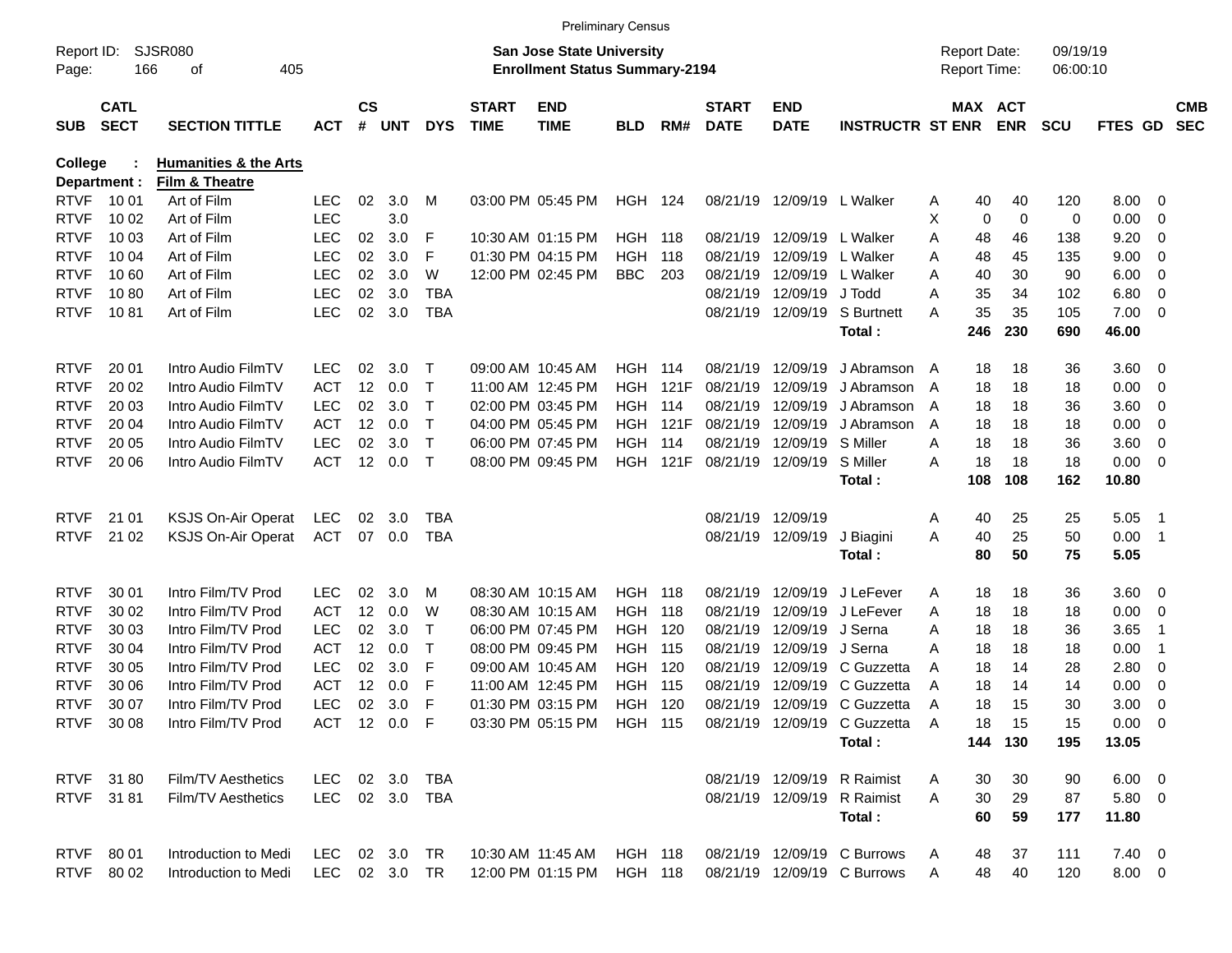|                     |                            |                                                  |                       |                    |                  |            |                             | <b>Preliminary Census</b>                                                 |                |      |                             |                           |                                                           |              |                                     |            |                      |                           |                          |                          |
|---------------------|----------------------------|--------------------------------------------------|-----------------------|--------------------|------------------|------------|-----------------------------|---------------------------------------------------------------------------|----------------|------|-----------------------------|---------------------------|-----------------------------------------------------------|--------------|-------------------------------------|------------|----------------------|---------------------------|--------------------------|--------------------------|
| Report ID:<br>Page: | 167                        | SJSR080<br>405<br>оf                             |                       |                    |                  |            |                             | <b>San Jose State University</b><br><b>Enrollment Status Summary-2194</b> |                |      |                             |                           |                                                           |              | <b>Report Date:</b><br>Report Time: |            | 09/19/19<br>06:00:10 |                           |                          |                          |
| <b>SUB</b>          | <b>CATL</b><br><b>SECT</b> | <b>SECTION TITTLE</b>                            | <b>ACT</b>            | $\mathsf{cs}$<br># | <b>UNT</b>       | <b>DYS</b> | <b>START</b><br><b>TIME</b> | <b>END</b><br><b>TIME</b>                                                 | <b>BLD</b>     | RM#  | <b>START</b><br><b>DATE</b> | <b>END</b><br><b>DATE</b> | <b>INSTRUCTR ST ENR</b>                                   |              | MAX ACT                             | <b>ENR</b> | <b>SCU</b>           | FTES GD                   |                          | <b>CMB</b><br><b>SEC</b> |
| <b>RTVF</b>         | 80 03                      | Introduction to Medi                             | <b>LEC</b>            |                    | 3.0              |            |                             |                                                                           |                |      |                             |                           |                                                           | X            | 0                                   | 0          | 0                    | 0.00                      | - 0                      |                          |
| <b>RTVF</b>         | 80 60                      | Introduction to Medi                             | <b>LEC</b>            | 02                 | 3.0              | M          |                             | 12:00 PM 02:45 PM                                                         | <b>BBC</b>     | 203  | 08/21/19                    | 12/09/19                  | O White                                                   | A            | 40                                  | 33         | 99                   | 6.60                      | - 0                      |                          |
|                     |                            |                                                  |                       |                    |                  |            |                             |                                                                           |                |      |                             |                           | Total:                                                    |              | 136                                 | 110        | 330                  | 22.00                     |                          |                          |
| <b>RTVF</b>         | 82 01                      | Intro Film History                               | <b>LEC</b>            | 02                 | 3.0 <sub>2</sub> | $\top$     |                             | 03:00 PM 05:45 PM                                                         | <b>HGH 118</b> |      | 08/21/19                    | 12/09/19                  | M Sullivan                                                | A            | 48                                  | 42         | 126                  | 8.40                      | $\overline{\phantom{0}}$ |                          |
| <b>RTVF</b>         | 82 80                      | Intro Film History                               | <b>LEC</b>            | 02                 | 3.0              | <b>TBA</b> |                             |                                                                           |                |      | 08/21/19                    | 12/09/19                  | S Sublett                                                 | Α            | 40                                  | 40         | 120                  | 8.00                      | - 0                      |                          |
|                     |                            |                                                  |                       |                    |                  |            |                             |                                                                           |                |      |                             |                           | Total:                                                    |              | 88                                  | 82         | 246                  | 16.40                     |                          |                          |
| <b>RTVF</b>         | 110 01                     | Media and Culture                                | <b>LEC</b>            | 02                 | 3.0              | МW         |                             | 09:00 AM 10:15 AM                                                         | <b>HGH</b>     | 124  | 08/21/19                    | 12/09/19                  | Z Hasan                                                   | Α            | 40                                  | 36         | 108                  | 7.20                      | $\overline{\mathbf{0}}$  |                          |
| <b>RTVF</b>         | 110 02                     | Media and Culture                                | <b>LEC</b>            | 02                 | 3.0              | МW         |                             | 10:30 AM 11:45 AM                                                         | <b>HGH</b>     | 118  | 08/21/19                    | 12/09/19                  | J Biagini                                                 | Α            | 48                                  | 47         | 141                  | 9.40                      | - 0                      |                          |
| <b>RTVF</b>         | 110 03                     | Media and Culture                                | <b>LEC</b>            | 02                 | 3.0              | МW         |                             | 12:00 PM 01:15 PM                                                         | <b>HGH</b>     | 118  | 08/21/19                    | 12/09/19                  | J Biagini                                                 | Α            | 48                                  | 46         | 138                  | 9.20                      | 0                        |                          |
| <b>RTVF</b>         | 110 04                     | Media and Culture                                | <b>LEC</b>            | 02                 | 3.0              | МW         |                             | 01:30 PM 02:45 PM                                                         | <b>HGH</b>     | 118  | 08/21/19                    | 12/09/19                  | K Skillicorn                                              | A            | 48                                  | 23         | 69                   | 4.60                      | $\overline{0}$           |                          |
| <b>RTVF</b>         | 110 05                     | Media and Culture                                | <b>LEC</b>            | 02                 | 3.0              | МW         |                             | 01:30 PM 02:45 PM                                                         | <b>HGH</b>     | 124  | 08/21/19                    | 12/09/19                  | C Burrows                                                 | Α            | 40                                  | 38         | 114                  | 7.60                      | $\overline{0}$           |                          |
| <b>RTVF</b>         | 110 06                     | Media and Culture                                | <b>LEC</b>            | 02                 | 3.0              | <b>TR</b>  |                             | 09:00 AM 10:15 AM                                                         | <b>HGH</b>     | 118  | 08/21/19                    | 12/09/19                  | O White                                                   | Α            | 48                                  | 36         | 108                  | 7.20                      | - 0                      |                          |
| <b>RTVF</b>         | 110 07                     | Media and Culture                                | <b>LEC</b>            | 02                 | 3.0              | <b>TR</b>  |                             | 01:30 PM 02:45 PM                                                         | <b>HGH</b>     | 118  | 08/21/19                    | 12/09/19                  | C Burrows                                                 | Α            | 48                                  | 48         | 144                  | 9.60                      | $\overline{0}$           |                          |
| <b>RTVF</b>         | 110 08                     | Media and Culture                                | <b>LEC</b>            |                    | 3.0              |            |                             |                                                                           |                |      |                             |                           |                                                           | X            | 0                                   | 0          | 0                    | 0.00                      | $\overline{0}$           |                          |
| <b>RTVF</b>         | 11080                      | Media and Culture                                | <b>LEC</b>            | 02                 | 3.0              | <b>TBA</b> |                             |                                                                           |                |      | 08/21/19                    | 12/09/19                  | K Massey                                                  | Α            | 35                                  | 35         | 105                  | 7.00                      | $\overline{0}$           |                          |
| <b>RTVF</b>         | 11081                      | Media and Culture                                | <b>LEC</b>            | 02                 | 3.0              | <b>TBA</b> |                             |                                                                           |                |      | 08/21/19                    | 12/09/19                  | K Clark                                                   | Α            | 35                                  | 35         | 105                  | 7.00                      | $\overline{0}$           |                          |
| <b>RTVF</b>         | 11082                      | Media and Culture                                | <b>LEC</b>            | 02                 | 3.0              | <b>TBA</b> |                             |                                                                           |                |      | 08/21/19                    | 12/09/19                  | A Berney                                                  | Α            | 35                                  | 36         | 108                  | 7.20                      | $\overline{0}$           |                          |
|                     |                            |                                                  |                       |                    |                  |            |                             |                                                                           |                |      |                             |                           | Total:                                                    |              | 425                                 | 380        | 1140                 | 76.00                     |                          |                          |
| <b>RTVF</b>         | 111 01                     | Alternative Cinema                               | <b>LEC</b>            | 02                 | 3.0              | M          |                             | 03:00 PM 05:45 PM                                                         | <b>HGH</b>     | 118  | 08/21/19                    | 12/09/19                  | J Todd                                                    | Α            | 48                                  | 48         | 144                  | 9.60                      | $\overline{\phantom{0}}$ |                          |
| <b>RTVF</b>         | 111 02                     | Alternative Cinema                               | <b>LEC</b>            | 02                 | 3.0              | M          |                             | 06:00 PM 08:45 PM                                                         | <b>HGH</b>     | 118  | 08/21/19                    | 12/09/19                  | J Todd                                                    | Α            | 48                                  | 46         | 138                  | 9.20                      | $\overline{\mathbf{0}}$  |                          |
| <b>RTVF</b>         | 111 03                     | Alternative Cinema                               | <b>LEC</b>            | 02                 | 3.0              | W          |                             | 03:00 PM 05:45 PM                                                         | <b>HGH</b>     | 118  | 08/21/19                    | 12/09/19                  | J Todd                                                    | Α            | 48                                  | 48         | 144                  | 9.60                      | 0                        |                          |
| <b>RTVF</b>         | 111 04                     | Alternative Cinema                               | <b>LEC</b>            | 02                 | 3.0              | W          |                             | 07:00 PM 09:45 PM                                                         | <b>YUH</b>     | 124  | 08/21/19                    | 12/09/19                  | M Sullivan                                                | Α            | 120                                 | 62         | 186                  | 12.40                     | - 0                      |                          |
|                     |                            |                                                  |                       |                    |                  |            |                             |                                                                           |                |      |                             |                           | Total:                                                    |              | 264                                 | 204        | 612                  | 40.80                     |                          |                          |
| <b>RTVF</b>         | 120 01                     | Intm Audio Film/TV                               | <b>LEC</b>            | 02                 | 3.0              | M          |                             | 06:00 PM 07:45 PM                                                         | <b>HGH</b>     | 120  | 08/21/19                    | 12/09/19                  | S Miller                                                  | Α            | 18                                  | 18         | 36                   | 3.60                      | $\overline{\mathbf{0}}$  |                          |
| <b>RTVF</b>         | 120 02                     | Intm Audio Film/TV                               | <b>ACT</b>            | 12                 | 0.0              | M          |                             | 08:00 PM 09:45 PM                                                         | <b>HGH</b>     | 121F | 08/21/19                    | 12/09/19                  | S Miller                                                  | Α            | 18                                  | 18         | 18                   | 0.00                      | 0                        |                          |
| <b>RTVF</b>         | 120 03                     | Intm Audio Film/TV                               | <b>LEC</b>            | 02                 | 3.0              | W          |                             | 06:00 PM 07:45 PM                                                         | <b>HGH</b>     | 120  | 08/21/19                    | 12/09/19                  | J Abramson                                                | A            | 18                                  | 18         | 36                   | 3.60                      | - 0                      |                          |
|                     | RTVF 120 04                | Intm Audio Film/TV                               | ACT 12 0.0 W          |                    |                  |            |                             |                                                                           |                |      |                             |                           | 08:00 PM 09:45 PM HGH 121F 08/21/19 12/09/19 J Abramson A |              | 18                                  | 18         | 18                   | $0.00 \t 0$               |                          |                          |
|                     |                            |                                                  |                       |                    |                  |            |                             |                                                                           |                |      |                             |                           | Total:                                                    |              | 72                                  | 72         | 108                  | 7.20                      |                          |                          |
|                     | RTVF 121 01                | <b>KSJS-FM Radio</b>                             | ACT 20 3.0 TBA        |                    |                  |            |                             |                                                                           |                |      |                             |                           | 08/21/19 12/09/19 K Massey                                | $\mathsf{A}$ | 132                                 | 71         | 71                   | 14.30 2                   |                          |                          |
|                     |                            |                                                  |                       |                    |                  |            |                             |                                                                           |                |      |                             |                           | Total:                                                    |              | 132                                 | 71         | 71                   | 14.30                     |                          |                          |
|                     |                            |                                                  |                       |                    |                  |            |                             |                                                                           |                |      |                             |                           |                                                           |              |                                     |            |                      |                           |                          |                          |
|                     | RTVF 122 80<br>RTVF 122 81 | <b>KSJS Management</b><br><b>KSJS Management</b> | LEC<br>ACT 07 0.0 TBA |                    | 05 3.0           | TBA        |                             |                                                                           |                |      |                             |                           | 08/21/19 12/09/19 K Massey<br>08/21/19 12/09/19 K Massey  | A<br>Α       | 20<br>20                            | 15<br>15   | 15                   | $3.00 \ 0$<br>$0.00 \t 0$ |                          |                          |
|                     |                            |                                                  |                       |                    |                  |            |                             |                                                                           |                |      |                             |                           | Total:                                                    |              | 40                                  | 30         | 30<br>45             | 3.00                      |                          |                          |
|                     |                            |                                                  |                       |                    |                  |            |                             |                                                                           |                |      |                             |                           |                                                           |              |                                     |            |                      |                           |                          |                          |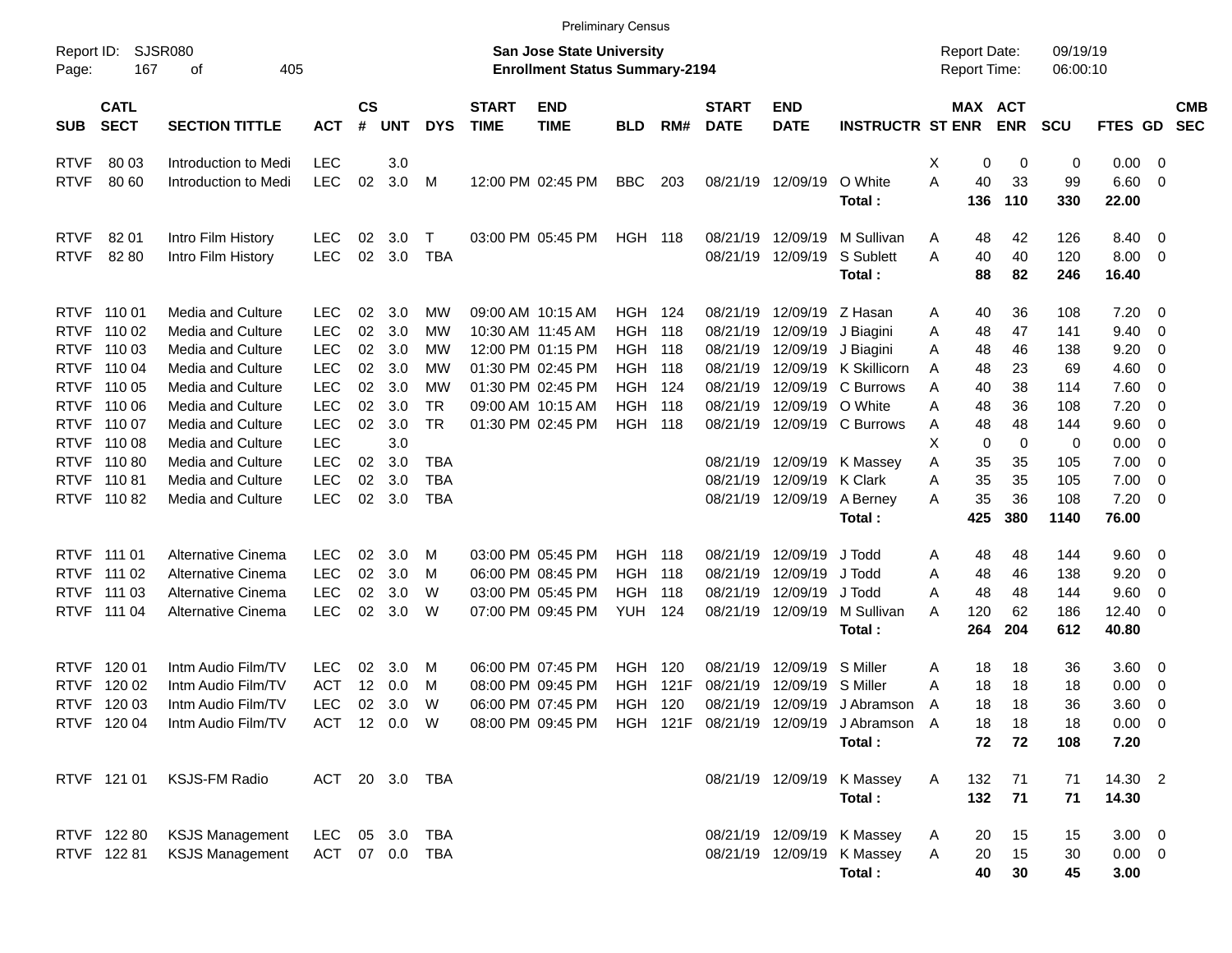|                            |                                                     |                                                                                                   |                                                      |                |                             |                               |                             | <b>Preliminary Census</b>                                                        |                                                              |            |                                  |                               |                                                                                  |                                                |                            |                             |                                                             |                                                      |                          |
|----------------------------|-----------------------------------------------------|---------------------------------------------------------------------------------------------------|------------------------------------------------------|----------------|-----------------------------|-------------------------------|-----------------------------|----------------------------------------------------------------------------------|--------------------------------------------------------------|------------|----------------------------------|-------------------------------|----------------------------------------------------------------------------------|------------------------------------------------|----------------------------|-----------------------------|-------------------------------------------------------------|------------------------------------------------------|--------------------------|
| Report ID:<br>Page:        | 168                                                 | SJSR080<br>405<br>оf                                                                              |                                                      |                |                             |                               |                             | San Jose State University<br><b>Enrollment Status Summary-2194</b>               |                                                              |            |                                  |                               |                                                                                  | <b>Report Date:</b><br><b>Report Time:</b>     |                            | 09/19/19<br>06:00:10        |                                                             |                                                      |                          |
| <b>SUB</b>                 | <b>CATL</b><br><b>SECT</b>                          | <b>SECTION TITTLE</b>                                                                             | <b>ACT</b>                                           | <b>CS</b><br># | <b>UNT</b>                  | <b>DYS</b>                    | <b>START</b><br><b>TIME</b> | <b>END</b><br><b>TIME</b>                                                        | <b>BLD</b>                                                   | RM#        | <b>START</b><br><b>DATE</b>      | <b>END</b><br><b>DATE</b>     | <b>INSTRUCTR ST ENR</b>                                                          |                                                | MAX ACT<br><b>ENR</b>      | <b>SCU</b>                  | FTES GD                                                     |                                                      | <b>CMB</b><br><b>SEC</b> |
| <b>RTVF</b>                | RTVF 130 01<br>130 02<br>RTVF 130 03<br>RTVF 130 04 | Inter Film/TV Prod<br>Inter Film/TV Prod<br>Inter Film/TV Prod<br>Inter Film/TV Prod              | <b>LEC</b><br><b>ACT</b><br><b>LEC</b><br><b>ACT</b> | 02<br>12<br>02 | 3.0<br>0.0<br>3.0<br>12 0.0 | R<br>R<br>R<br>R              |                             | 09:00 AM 10:45 AM<br>11:00 AM 12:45 PM<br>01:30 PM 03:15 PM<br>03:30 PM 05:15 PM | <b>HGH 114</b><br><b>HGH</b><br><b>HGH</b><br><b>HGH 115</b> | 115<br>114 | 08/21/19<br>08/21/19<br>08/21/19 | 12/09/19<br>08/21/19 12/09/19 | 12/09/19 C Guzzetta<br>C Guzzetta<br>12/09/19 C Guzzetta<br>C Guzzetta<br>Total: | A<br>18<br>18<br>A<br>18<br>A<br>18<br>A<br>72 | 17<br>17<br>17<br>17<br>68 | 34<br>17<br>34<br>17<br>102 | $3.40 \quad 0$<br>0.00<br>$3.40 \ 0$<br>$0.00 \t 0$<br>6.80 | $\overline{\mathbf{0}}$                              |                          |
| <b>RTVF</b><br><b>RTVF</b> |                                                     | 132A 01 Intr Cinematograph<br>132A 02 Intr Cinematograph                                          | <b>LEC</b><br><b>ACT</b>                             | 02             | 3.0<br>12 0.0               | M<br>M                        |                             | 03:00 PM 04:45 PM<br>05:00 PM 06:45 PM                                           | <b>HGH 217</b><br><b>HGH 217</b>                             |            | 08/21/19<br>08/21/19             | 12/09/19                      | 12/09/19 H Mathias<br>H Mathias<br>Total:                                        | 18<br>A<br>A<br>18<br>36                       | 17<br>17<br>34             | 34<br>17<br>51              | $3.40 \quad 0$<br>$0.00 \t 0$<br>3.40                       |                                                      |                          |
| <b>RTVF</b><br><b>RTVF</b> |                                                     | 132B 01 Adv Cinematography<br>132B 02 Adv Cinematography                                          | LEC<br>ACT                                           |                | 02 3.0<br>12 0.0            | W<br>W                        |                             | 03:00 PM 04:45 PM<br>05:00 PM 06:45 PM                                           | <b>HGH 217</b><br><b>HGH 217</b>                             |            | 08/21/19<br>08/21/19             | 12/09/19                      | 12/09/19 H Mathias<br>H Mathias<br>Total:                                        | A<br>18<br>18<br>A<br>36                       | 15<br>15<br>30             | 30<br>15<br>45              | $3.00 \ 0$<br>$0.00 \t 0$<br>3.00                           |                                                      |                          |
|                            | RTVF 133 01                                         | Film/TV Mgmnt                                                                                     | <b>LEC</b>                                           | 02             | 3.0                         | W                             |                             | 03:00 PM 05:45 PM                                                                | <b>HGH 124</b>                                               |            |                                  | 08/21/19 12/09/19             | N Martinez<br>Total:                                                             | 25<br>A<br>25                                  | 25<br>25                   | 75<br>75                    | $5.00 \t 0$<br>5.00                                         |                                                      |                          |
|                            | RTVF 136 01<br>RTVF 136 02                          | Adv Film/TV Prod<br>Adv Film/TV Prod                                                              | <b>LEC</b><br><b>ACT</b>                             | 02<br>12       | 3.0<br>0.0                  | M<br>M                        |                             | 07:00 PM 08:15 PM<br>08:30 PM 09:45 PM                                           | <b>YUH</b><br><b>YUH</b>                                     | 124<br>124 | 08/21/19<br>08/21/19             | 12/09/19                      | 12/09/19 H Mathias<br>H Mathias<br>Total:                                        | 18<br>A<br>18<br>A<br>36                       | 18<br>18<br>36             | 36<br>18<br>54              | $3.60 \ 0$<br>$0.00 \t 0$<br>3.60                           |                                                      |                          |
| <b>RTVF</b>                | RTVF 160 01<br>16080<br>RTVF 160 81                 | Intro Screenwriting<br>Intro Screenwriting<br>Intro Screenwriting                                 | SEM<br>SEM<br>SEM                                    | 04<br>04<br>04 | 3.0<br>3.0<br>3.0           | M<br><b>TBA</b><br><b>TBA</b> |                             | 03:00 PM 05:45 PM                                                                | DMH 359                                                      |            | 08/21/19<br>08/21/19             | 12/09/19                      | <b>B</b> Dallas<br>12/09/19 S Sublett<br>08/21/19 12/09/19 S Sublett<br>Total:   | 25<br>A<br>25<br>A<br>25<br>A<br>75            | 25<br>25<br>22<br>72       | 75<br>75<br>66<br>216       | 5.05<br>5.00<br>$4.40 \quad 0$<br>14.45                     | $\overline{\phantom{1}}$<br>$\overline{\phantom{0}}$ |                          |
|                            | RTVF 161 01                                         | <b>Adv Screenwriting</b>                                                                          | <b>LEC</b>                                           | 01             | 3.0                         | R                             |                             | 03:00 PM 05:45 PM                                                                | <b>HGH 124</b>                                               |            |                                  | 08/21/19 12/09/19             | L Schapiro<br>Total:                                                             | 25<br>A<br>25                                  | 21<br>21                   | 63<br>63                    | $4.20 \ 0$<br>4.20                                          |                                                      |                          |
|                            |                                                     | RTVF 180S 01 Individual Studies                                                                   | SUP 78 3.0 TBA                                       |                |                             |                               |                             |                                                                                  |                                                              |            |                                  | 08/21/19 12/09/19 A McKee     | Total:                                                                           | 20<br>Α<br>20                                  | 0                          | 0<br>0                      | $0.00 \t 0$<br>0.00                                         |                                                      |                          |
|                            | RTVF 18101                                          | Modrn Film History                                                                                | LEC 02 3.0 T                                         |                |                             |                               |                             | 03:00 PM 05:45 PM HGH 124 08/21/19 12/09/19 S Sublett                            |                                                              |            |                                  |                               | Total:                                                                           | 40<br>A<br>40                                  | 35<br>35                   | 105<br>105                  | $7.00 \t 0$<br>7.00                                         |                                                      |                          |
|                            |                                                     | RTVF 183 01 Study-Resrch RTVF LEC 03 3.0 MW 12:00 PM 01:15 PM HGH 124 08/21/19 12/09/19 C Burrows |                                                      |                |                             |                               |                             |                                                                                  |                                                              |            |                                  |                               | Total:                                                                           | A<br>40<br>40                                  | 40<br>40                   | 120<br>120                  | $8.00 \t 0$<br>8.00                                         |                                                      |                          |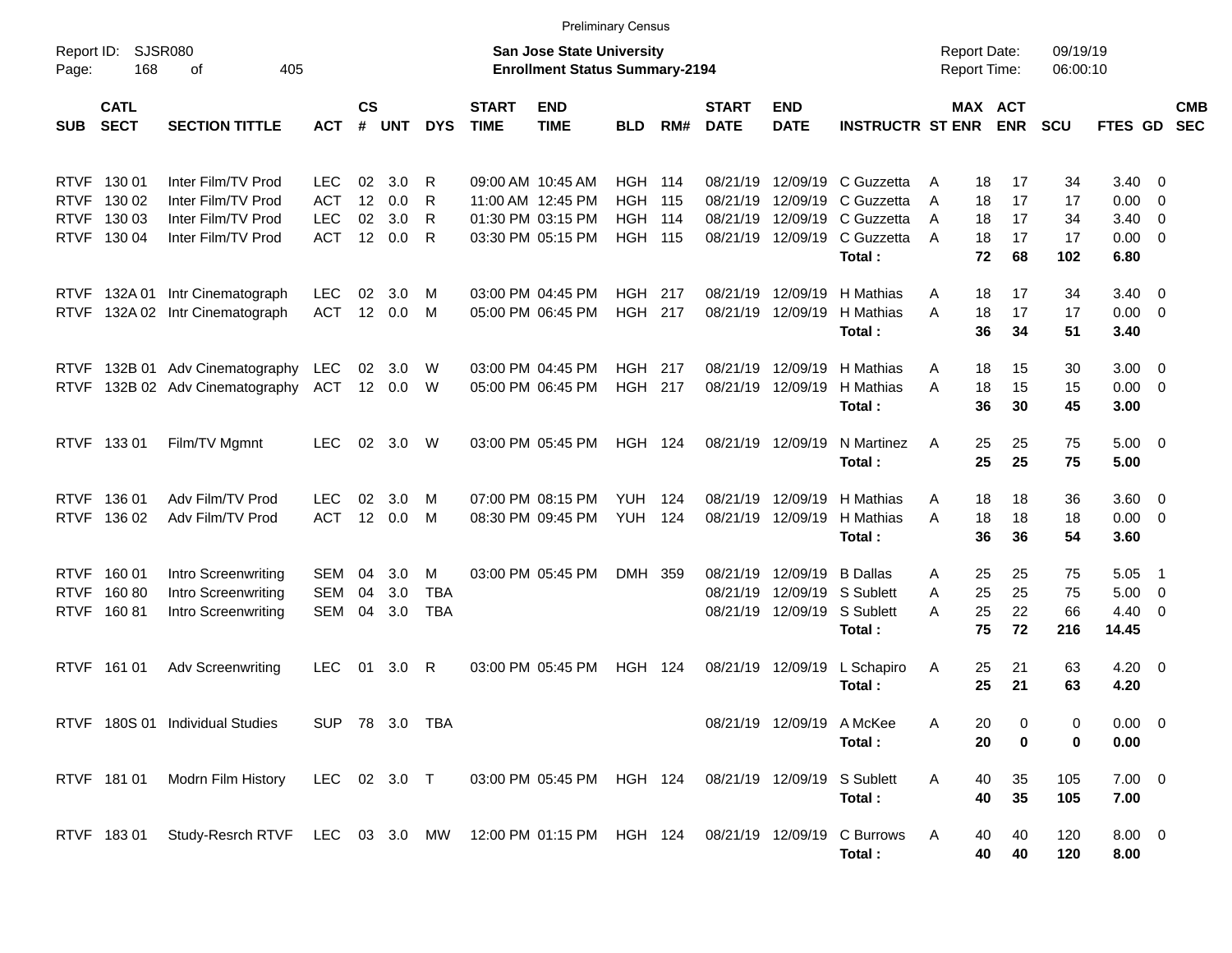|                     |                            |                                    |                |                |            |            |                             |                                                                           | <b>Preliminary Census</b> |     |                             |                            |                               |                                            |                       |                      |              |                         |                          |
|---------------------|----------------------------|------------------------------------|----------------|----------------|------------|------------|-----------------------------|---------------------------------------------------------------------------|---------------------------|-----|-----------------------------|----------------------------|-------------------------------|--------------------------------------------|-----------------------|----------------------|--------------|-------------------------|--------------------------|
| Report ID:<br>Page: | 169                        | <b>SJSR080</b><br>405<br>оf        |                |                |            |            |                             | <b>San Jose State University</b><br><b>Enrollment Status Summary-2194</b> |                           |     |                             |                            |                               | <b>Report Date:</b><br><b>Report Time:</b> |                       | 09/19/19<br>06:00:10 |              |                         |                          |
| <b>SUB</b>          | <b>CATL</b><br><b>SECT</b> | <b>SECTION TITTLE</b>              | <b>ACT</b>     | <b>CS</b><br># | <b>UNT</b> | <b>DYS</b> | <b>START</b><br><b>TIME</b> | <b>END</b><br><b>TIME</b>                                                 | <b>BLD</b>                | RM# | <b>START</b><br><b>DATE</b> | <b>END</b><br><b>DATE</b>  | <b>INSTRUCTR ST ENR</b>       |                                            | MAX ACT<br><b>ENR</b> | SCU                  | FTES GD      |                         | <b>CMB</b><br><b>SEC</b> |
|                     | RTVF 185 01                | Spec Topics RTVF                   | SEM            | 05             | 3.0        | W          |                             | 06:00 PM 08:45 PM                                                         | <b>HGH</b>                | 118 | 08/21/19                    | 12/09/19                   | J Todd                        | 30<br>Α                                    | 15                    | 45                   | $3.00 \ 0$   |                         |                          |
|                     | RTVF 185 02                | Spec Topics RTVF                   | <b>SEM</b>     | 05             | 3.0        | W          |                             | 03:00 PM 05:45 PM                                                         | <b>HGH</b>                | 120 |                             | 08/21/19 12/09/19          | L Walker                      | 30<br>A                                    | 26                    | 78                   | 5.20         | - 0                     |                          |
|                     |                            |                                    |                |                |            |            |                             |                                                                           |                           |     |                             |                            | Total:                        | 60                                         | 41                    | 123                  | 8.20         |                         |                          |
|                     | RTVF 198 01                | <b>RTVF</b> Internships            | <b>LEC</b>     | 02             | 0.0        | <b>TBA</b> |                             |                                                                           |                           |     |                             | 08/21/19 12/09/19 A McKee  |                               | 30<br>Α                                    | 20                    | 20                   | $0.00 \t 0$  |                         |                          |
| <b>RTVF</b>         | 198 02                     | RTVF Internships                   | <b>ACT</b>     | 20             | 3.0        | <b>TBA</b> |                             |                                                                           |                           |     |                             | 08/21/19 12/09/19          | A McKee                       | A<br>30                                    | 20                    | 40                   | 4.00         | - 0                     |                          |
|                     |                            |                                    |                |                |            |            |                             |                                                                           |                           |     |                             |                            | Total:                        | 60                                         | 40                    | 60                   | 4.00         |                         |                          |
| TA                  | 501                        | Acting                             | <b>LEC</b>     | 04             | 3.0        | МW         |                             | 09:00 AM 10:15 AM                                                         | <b>HGH</b>                | 226 |                             | 08/21/19 12/09/19 L Long   |                               | 26<br>Α                                    | 26                    | 78                   | $5.20 \ 0$   |                         |                          |
| TA                  | 502                        | Acting                             | <b>LEC</b>     | 04             | 3.0        | МW         |                             | 10:30 AM 11:45 AM                                                         | <b>HGH</b>                | 226 | 08/21/19                    |                            | 12/09/19 S Anderson           | 26<br>A                                    | 26                    | 78                   | 5.20         | $\overline{\mathbf{0}}$ |                          |
| TA                  | 503                        | Acting                             | <b>LEC</b>     | 04             | 3.0        | МW         |                             | 12:00 PM 01:15 PM                                                         | <b>HGH</b>                | 226 | 08/21/19                    |                            | 12/09/19 S Anderson           | 26<br>A                                    | 25                    | 75                   | 5.00         | $\overline{\mathbf{0}}$ |                          |
| TA                  | 504                        | Acting                             | <b>LEC</b>     | 04             | 3.0        | <b>MW</b>  |                             | 01:30 PM 02:45 PM                                                         | <b>HGH</b>                | 226 | 08/21/19                    |                            | 12/09/19 J Moreno             | 26<br>A                                    | 26                    | 78                   | 5.20         | $\overline{\mathbf{0}}$ |                          |
| TA                  | 5 05                       | Acting                             | <b>LEC</b>     | 04             | 3.0        | <b>MW</b>  |                             | 03:00 PM 04:15 PM                                                         | <b>HGH</b>                | 226 | 08/21/19                    |                            | 12/09/19 J Moreno             | 26<br>A                                    | 25                    | 75                   | 5.00         | $\overline{\mathbf{0}}$ |                          |
| TA                  | 5 06                       | Acting                             | <b>LEC</b>     | 04             | 3.0        | <b>TR</b>  |                             | 09:00 AM 10:15 AM                                                         | <b>HGH</b>                | 226 | 08/21/19                    | 12/09/19 B Butler          |                               | 26<br>A                                    | 26                    | 78                   | 5.20         | $\overline{\mathbf{0}}$ |                          |
| TA                  | 507                        | Acting                             | <b>LEC</b>     | 04             | 3.0        | <b>TR</b>  |                             | 10:30 AM 11:45 AM                                                         | <b>HGH</b>                | 226 | 08/21/19                    |                            | 12/09/19 B Swanson            | 26<br>A                                    | 26                    | 78                   | 5.20         | $\overline{0}$          |                          |
| TA                  | 5 08                       | Acting                             | <b>LEC</b>     | 04             | 3.0        | <b>TR</b>  |                             | 12:00 PM 01:15 PM                                                         | <b>HGH</b>                | 226 | 08/21/19                    |                            | 12/09/19 B Swanson            | 26<br>A                                    | 26                    | 78                   | 5.20         | $\overline{0}$          |                          |
| TA                  | 509                        | Acting                             | <b>LEC</b>     | 04             | 3.0        | <b>TR</b>  |                             | 01:30 PM 02:45 PM                                                         | <b>HGH</b>                | 226 | 08/21/19                    | 12/09/19 B Butler          |                               | 26<br>A                                    | 26                    | 78                   | 5.20         | $\overline{\mathbf{0}}$ |                          |
| TA                  | 5 10                       | Acting                             | <b>LEC</b>     | 04             | 3.0        | TR         |                             | 03:00 PM 04:15 PM                                                         | <b>HGH</b>                | 226 | 08/21/19                    |                            | 12/09/19 K Normington A       | 26                                         | 26                    | 78                   | 5.20         | $\overline{0}$          |                          |
| TA                  | 5 11                       | Acting                             | LEC            | 04             | 3.0        | F          |                             | 10:00 AM 12:45 PM                                                         | <b>HGH</b>                | 226 |                             | 08/21/19 12/09/19          | L Long                        | 26<br>A                                    | 24                    | 72                   | 4.80         | - 0                     |                          |
|                     |                            |                                    |                |                |            |            |                             |                                                                           |                           |     |                             |                            | Total:                        | 286                                        | 282                   | 846                  | 56.40        |                         |                          |
| TA                  | 10 01                      | Theatre Apprecia                   | <b>LEC</b>     | 01             | 3.0        | TR         |                             | 09:00 AM 10:15 AM                                                         | <b>HGH</b>                | 103 |                             | 08/21/19 12/09/19 K Brandt |                               | 50<br>A                                    | 50                    | 150                  | $10.00 \t 0$ |                         |                          |
| TA                  | 10 02                      | Theatre Apprecia                   | <b>LEC</b>     | 01             | 3.0        | <b>TR</b>  |                             | 12:00 PM 01:15 PM                                                         | <b>HGH</b>                | 103 | 08/21/19                    | 12/09/19                   | J Moreno                      | 50<br>A                                    | 50                    | 150                  | 10.00        | $\overline{0}$          |                          |
| TA                  | 10 03                      | Theatre Apprecia                   | LEC            | 01             | 3.0        | <b>TR</b>  |                             | 01:30 PM 02:45 PM                                                         | <b>HGH</b>                | 103 | 08/21/19                    |                            | 12/09/19 S Cummins            | 50<br>A                                    | 50                    | 150                  | 10.00        | $\overline{\mathbf{0}}$ |                          |
| TA                  | 10 04                      | Theatre Apprecia                   | <b>LEC</b>     | 01             | 3.0        | <b>TR</b>  |                             | 06:00 PM 07:15 PM                                                         | <b>HGH</b>                | 118 | 08/21/19                    |                            | 12/09/19 S Cummins            | 48<br>A                                    | 44                    | 132                  | 8.80         | 0                       |                          |
| TA                  | 10 05                      | Theatre Apprecia                   | <b>LEC</b>     | 01             | 3.0        | R          |                             | 03:00 PM 05:45 PM                                                         | <b>HGH 118</b>            |     | 08/21/19                    | 12/09/19                   | J Moreno                      | Α<br>48                                    | 47                    | 141                  | 9.40         | $\overline{0}$          |                          |
| TA                  | 1080                       | Theatre Apprecia                   | LEC            | 01             | 3.0        | <b>TBA</b> |                             |                                                                           |                           |     | 08/21/19                    |                            | 12/09/19 K Kratochvil         | A<br>40                                    | 40                    | 120                  | 8.00         | $\overline{0}$          |                          |
| TA                  | 1081                       | Theatre Apprecia                   | LEC            | 01             | 3.0        | <b>TBA</b> |                             |                                                                           |                           |     |                             |                            | 08/21/19 12/09/19 S Anderson  | 40<br>A                                    | 39                    | 117                  | 7.80 0       |                         |                          |
|                     |                            |                                    |                |                |            |            |                             |                                                                           |                           |     |                             |                            | Total:                        | 326                                        | 320                   | 960                  | 64.00        |                         |                          |
| <b>TA</b>           | 11 80                      | <b>Script Analysis</b>             | LEC 03 3.0 TBA |                |            |            |                             |                                                                           |                           |     |                             | 08/21/19 12/09/19 L Long   |                               | А<br>40                                    | 21                    | 63                   | $4.20 \ 0$   |                         |                          |
|                     |                            |                                    |                |                |            |            |                             |                                                                           |                           |     |                             |                            | Total:                        | 40                                         | 21                    | 63                   | 4.20         |                         |                          |
| TA                  | 1301                       | Great Comedies for T LEC 03 3.0 MW |                |                |            |            |                             | 10:30 AM 11:45 AM                                                         | <b>HGH 120</b>            |     |                             |                            | 08/21/19 12/09/19 S Cummins   | 30<br>A                                    | 29                    | 87                   | 5.80 0       |                         |                          |
| TA                  | 1302                       | Great Comedies for T LEC 03 3.0 TR |                |                |            |            |                             | 09:00 AM 10:15 AM                                                         | <b>HGH 124</b>            |     |                             |                            | 08/21/19 12/09/19 S Cummins A | 30                                         | 30                    | 90                   | $6.00 \t 0$  |                         |                          |
|                     |                            |                                    |                |                |            |            |                             |                                                                           |                           |     |                             |                            | Total:                        | 60                                         | 59                    | 177                  | 11.80        |                         |                          |
| TA                  | 1701                       | Int Acting                         | LEC 04 3.0 MW  |                |            |            |                             | 09:00 AM 10:15 AM                                                         | HGH 103                   |     |                             | 08/21/19 12/09/19 N Carlin |                               | 30<br>A                                    | 20                    | 40                   | $4.00 \ 0$   |                         |                          |
| TA                  | 1702                       | Int Acting                         | ACT 12 0.0 MW  |                |            |            |                             | 10:30 AM 11:45 AM                                                         | HGH 103                   |     |                             | 08/21/19 12/09/19 N Carlin |                               | 30 <sub>o</sub><br>A                       | 20                    | 20                   | $0.00 \t 0$  |                         |                          |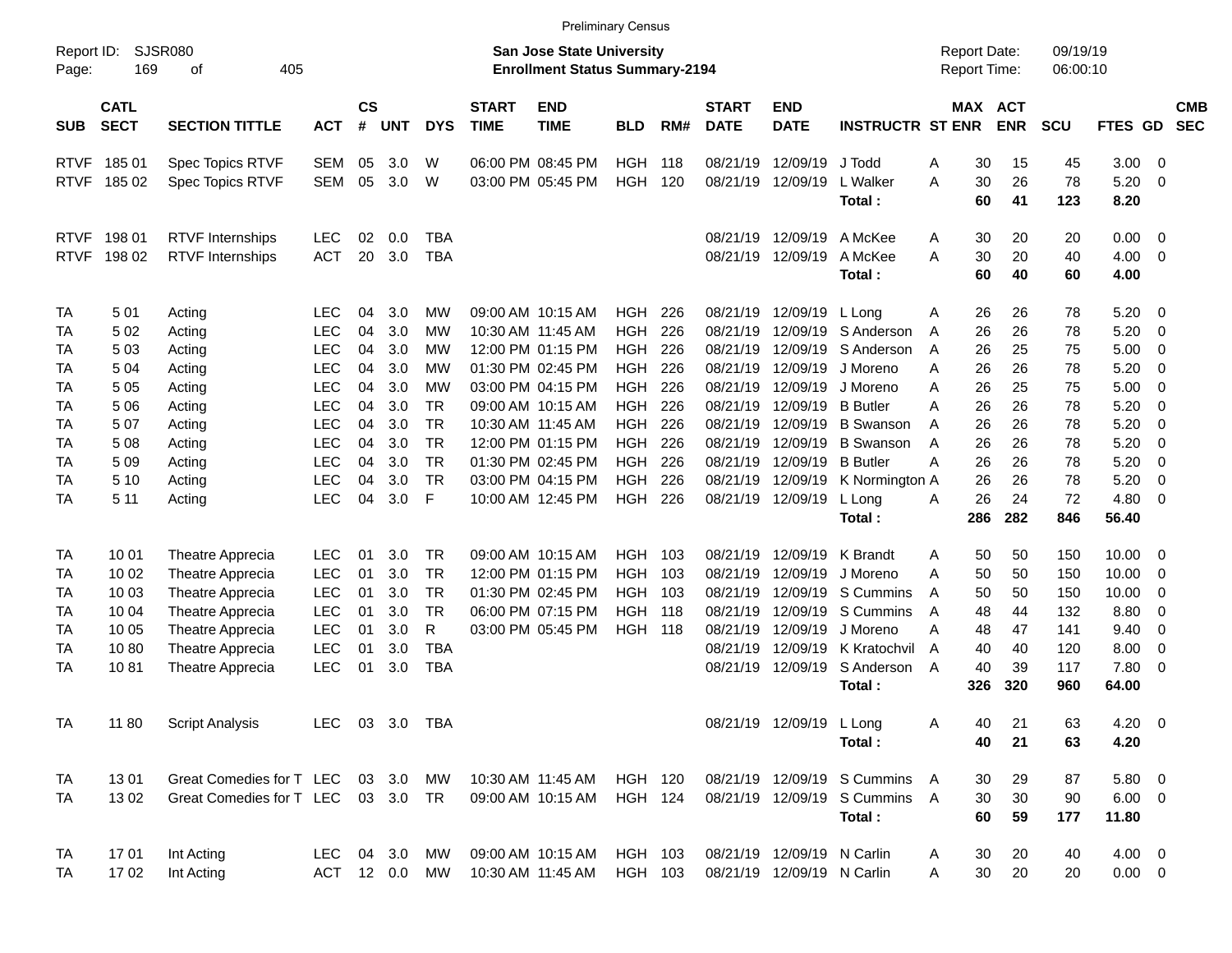|                     |                            |                           |            |                    |               |             |                             |                                                                    | <b>Preliminary Census</b> |     |                             |                           |                                          |                                     |             |                       |                      |                |                          |                          |
|---------------------|----------------------------|---------------------------|------------|--------------------|---------------|-------------|-----------------------------|--------------------------------------------------------------------|---------------------------|-----|-----------------------------|---------------------------|------------------------------------------|-------------------------------------|-------------|-----------------------|----------------------|----------------|--------------------------|--------------------------|
| Report ID:<br>Page: | <b>SJSR080</b><br>170      | 405<br>0f                 |            |                    |               |             |                             | San Jose State University<br><b>Enrollment Status Summary-2194</b> |                           |     |                             |                           |                                          | <b>Report Date:</b><br>Report Time: |             |                       | 09/19/19<br>06:00:10 |                |                          |                          |
| <b>SUB</b>          | <b>CATL</b><br><b>SECT</b> | <b>SECTION TITTLE</b>     | <b>ACT</b> | $\mathsf{cs}$<br># | <b>UNT</b>    | <b>DYS</b>  | <b>START</b><br><b>TIME</b> | <b>END</b><br><b>TIME</b>                                          | <b>BLD</b>                | RM# | <b>START</b><br><b>DATE</b> | <b>END</b><br><b>DATE</b> | <b>INSTRUCTR ST ENR</b>                  |                                     |             | MAX ACT<br><b>ENR</b> | <b>SCU</b>           | FTES GD        |                          | <b>CMB</b><br><b>SEC</b> |
|                     |                            |                           |            |                    |               |             |                             |                                                                    |                           |     |                             |                           | Total:                                   |                                     | 60          | 40                    | 60                   | 4.00           |                          |                          |
| TA                  | 48 01                      | Voice & Movement          | <b>LEC</b> | 01                 | 3.0           | <b>MW</b>   |                             | 12:00 PM 01:15 PM                                                  | <b>HGH</b>                | 103 | 08/21/19                    | 12/09/19                  | N Carlin                                 | A                                   | 30          | 30                    | 90                   | $6.00 \quad 0$ |                          |                          |
| TA                  | 48 02                      | Voice & Movement          | <b>LEC</b> | 01                 | 3.0           | <b>TR</b>   |                             | 10:30 AM 11:45 AM                                                  | <b>HGH</b>                | 103 | 08/21/19                    | 12/09/19                  | K Normington A                           |                                     | 30          | 30                    | 90                   | 6.00           | $\overline{\phantom{0}}$ |                          |
| TA                  | 48 03                      | Voice & Movement          | <b>LEC</b> |                    | 3.0           |             |                             |                                                                    |                           |     |                             |                           |                                          | X                                   | $\mathbf 0$ | $\Omega$              | 0                    | 0.00           | - 0                      |                          |
| TA                  | 48 60                      | Voice & Movement          | <b>LEC</b> | 01                 | 3.0           | F           |                             | 01:00 PM 03:45 PM                                                  | HGH 103                   |     |                             | 08/21/19 12/09/19         | N Carlin                                 | A                                   | 30          | 14                    | 42                   | 2.80           | $\overline{\phantom{0}}$ |                          |
|                     |                            |                           |            |                    |               |             |                             |                                                                    |                           |     |                             |                           | Total:                                   |                                     | 90          | 74                    | 222                  | 14.80          |                          |                          |
| TA                  | 51A 01                     | <b>Scenery Props Arts</b> | <b>LEC</b> | 02                 | 1.0           | R           |                             | 09:00 AM 10:15 AM                                                  | <b>HGH 120</b>            |     | 08/21/19                    | 12/09/19                  | J York                                   | Α                                   | 16          | 13                    | 7                    | 0.87           | $\overline{\phantom{0}}$ |                          |
| TA                  | 51A02                      | <b>Scenery Props Arts</b> | <b>ACT</b> | 15                 | 0.0           | <b>TBA</b>  |                             |                                                                    |                           |     | 08/21/19                    | 12/09/19                  | J York                                   | A                                   | 16          | 13                    | $\overline{7}$       | $0.00 \t 0$    |                          |                          |
|                     |                            |                           |            |                    |               |             |                             |                                                                    |                           |     |                             |                           | Total:                                   |                                     | 32          | 26                    | 13                   | 0.87           |                          |                          |
| <b>TA</b>           | 51B 01                     | <b>Costume Perf Arts</b>  | <b>LEC</b> | 02                 | 0.0           | $\mathsf T$ |                             | 09:00 AM 10:15 AM                                                  | HGH                       | 120 | 08/21/19                    | 12/09/19                  | D Weber                                  | Α                                   | 18          | 10                    | 5                    | $0.00 \t 0$    |                          |                          |
| <b>TA</b>           | 51B 02                     | <b>Costume Perf Arts</b>  | <b>ACT</b> | 15                 | 1.0           | <b>TBA</b>  |                             |                                                                    |                           |     | 08/21/19                    | 12/09/19                  | D Weber                                  | A                                   | 18          | 10                    | 5                    | 0.67           | $\overline{\phantom{0}}$ |                          |
|                     |                            |                           |            |                    |               |             |                             |                                                                    |                           |     |                             |                           | Total:                                   |                                     | 36          | 20                    | 10                   | 0.67           |                          |                          |
| <b>TA</b>           | 51C 01                     | Lighting & Sound          | <b>LEC</b> | 02                 | 0.0           | W           |                             | 09:00 AM 10:15 AM                                                  | <b>HGH 114</b>            |     | 08/21/19                    | 12/09/19                  | S Mannshardt A                           |                                     | 25          | 13                    | 7                    | $0.00 \t 0$    |                          |                          |
| TA                  | 51C 02                     | Lighting & Sound          | <b>ACT</b> | 15                 | 1.0           | <b>TBA</b>  |                             |                                                                    |                           |     | 08/21/19                    | 12/09/19                  | S Mannshardt A                           |                                     | 25          | 13                    | $\overline{7}$       | 0.87           | $\overline{\phantom{0}}$ |                          |
|                     |                            |                           |            |                    |               |             |                             |                                                                    |                           |     |                             |                           | Total:                                   |                                     | 50          | 26                    | 13                   | 0.87           |                          |                          |
| TA                  | 55 01                      | Design for Theatre        | <b>LEC</b> |                    | 3.0           |             |                             |                                                                    |                           |     |                             |                           |                                          | Х                                   | 0           | 0                     | 0                    | $0.00 \t 0$    |                          |                          |
| TA                  | 55 02                      | Design for Theatre        | <b>ACT</b> |                    | 0.0           |             |                             |                                                                    |                           |     |                             |                           |                                          | X                                   | $\mathbf 0$ | $\Omega$              | 0                    | 0.00           | $\overline{0}$           |                          |
| TA                  | 55 03                      | Design for Theatre        | <b>LEC</b> | 02                 | 3.0           | <b>TR</b>   |                             | 01:30 PM 02:45 PM                                                  | HGH                       | 120 | 08/21/19                    | 12/09/19                  | A Bechert                                | A                                   | 30          | 19                    | 38                   | 3.80           | - 0                      |                          |
| TA                  | 55 04                      | Design for Theatre        | <b>ACT</b> | 12                 | 0.0           | <b>TBA</b>  |                             |                                                                    |                           |     | 08/21/19                    |                           | 12/09/19 A Bechert                       | Α                                   | 30          | 19                    | 19                   | 0.00           | - 0                      |                          |
| TA                  | 55 05                      | Design for Theatre        | <b>LEC</b> |                    | 3.0           |             |                             |                                                                    |                           |     |                             |                           |                                          | X                                   | $\mathbf 0$ | $\Omega$              | 0                    | 0.00           | $\overline{0}$           |                          |
| TA                  | 55 06                      | Design for Theatre        | <b>ACT</b> |                    | 0.0           |             |                             |                                                                    |                           |     |                             |                           |                                          | X                                   | 0           | $\Omega$              | 0                    | 0.00           | $\overline{0}$           |                          |
| TA                  | 55 60                      | Design for Theatre        | <b>LEC</b> |                    | 3.0           |             |                             |                                                                    |                           |     |                             |                           |                                          | X                                   | 0           | 0                     | 0                    | 0.00           | $\overline{0}$           |                          |
| TA                  | 55 61                      | Design for Theatre        | <b>ACT</b> |                    | 0.0           |             |                             |                                                                    |                           |     |                             |                           |                                          | X                                   | $\pmb{0}$   | $\mathbf 0$           | 0                    | $0.00 \t 0$    |                          |                          |
|                     |                            |                           |            |                    |               |             |                             |                                                                    |                           |     |                             |                           | Total:                                   |                                     | 60          | 38                    | 57                   | 3.80           |                          |                          |
| TA                  | 64 01                      | Make-up                   | <b>LEC</b> |                    | 04 3.0        | TR          |                             | 01:30 PM 02:20 PM                                                  |                           |     |                             |                           | HGH 136C 08/21/19 12/09/19 C Carpenter A |                                     | 18          | 8                     | 16                   | 1.60 0         |                          |                          |
| <b>TA</b>           | 64 02                      | Make-up                   |            |                    | ACT 12 0.0 TR |             |                             | 02:30 PM 03:20 PM                                                  |                           |     |                             |                           | HGH 136C 08/21/19 12/09/19 C Carpenter A |                                     | 18          | 8                     | 8                    | $0.00 \t 0$    |                          |                          |
|                     |                            |                           |            |                    |               |             |                             |                                                                    |                           |     |                             |                           | Total:                                   |                                     | 36          | 16                    | 24                   | 1.60           |                          |                          |
| <b>TA</b>           |                            | 100W 01 Wrt Wkshp Th Arts | <b>LEC</b> |                    | 04 3.0 M      |             |                             | 12:00 PM 02:45 PM                                                  | <b>HGH 114</b>            |     |                             | 08/21/19 12/09/19         | L Long                                   | A                                   | 25          | 25                    | 75                   | $5.00 \t 0$    |                          |                          |
| TA                  |                            | 100W 02 Wrt Wkshp Th Arts | <b>LEC</b> |                    | 04 3.0 TR     |             |                             | 12:00 PM 01:15 PM                                                  | <b>HGH 124</b>            |     |                             | 08/21/19 12/09/19         | K Kratochvil                             | A                                   | 25          | 25                    | 75                   | $5.00 \t 0$    |                          |                          |
| TA                  |                            | 100W 03 Wrt Wkshp Th Arts | <b>LEC</b> |                    | 04 3.0 TR     |             |                             | 01:30 PM 02:45 PM                                                  | <b>HGH 124</b>            |     |                             | 08/21/19 12/09/19         | K Kratochvil A                           |                                     | 25          | 22                    | 66                   | $4.40 \ 0$     |                          |                          |
|                     |                            |                           |            |                    |               |             |                             |                                                                    |                           |     |                             |                           | Total:                                   |                                     | 75          | 72                    | 216                  | 14.40          |                          |                          |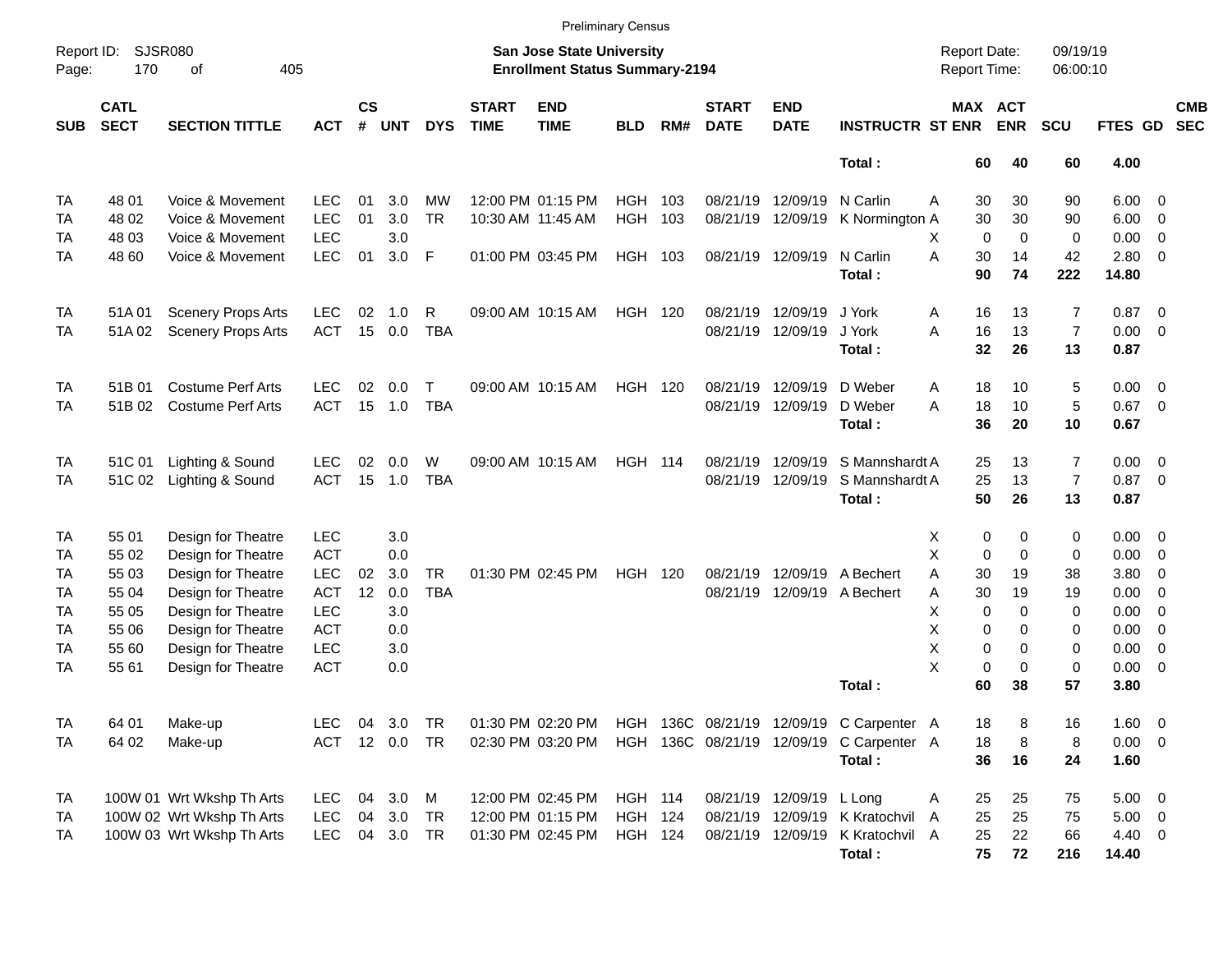|                     |                            |                           |               |                    |            |                |                             |                                                                           | <b>Preliminary Census</b> |         |                             |                           |                                           |                                            |                       |                      |                     |                           |
|---------------------|----------------------------|---------------------------|---------------|--------------------|------------|----------------|-----------------------------|---------------------------------------------------------------------------|---------------------------|---------|-----------------------------|---------------------------|-------------------------------------------|--------------------------------------------|-----------------------|----------------------|---------------------|---------------------------|
| Report ID:<br>Page: | 171                        | SJSR080<br>405<br>оf      |               |                    |            |                |                             | <b>San Jose State University</b><br><b>Enrollment Status Summary-2194</b> |                           |         |                             |                           |                                           | <b>Report Date:</b><br><b>Report Time:</b> |                       | 09/19/19<br>06:00:10 |                     |                           |
| <b>SUB</b>          | <b>CATL</b><br><b>SECT</b> | <b>SECTION TITTLE</b>     | <b>ACT</b>    | $\mathsf{cs}$<br># | <b>UNT</b> | <b>DYS</b>     | <b>START</b><br><b>TIME</b> | <b>END</b><br><b>TIME</b>                                                 | <b>BLD</b>                | RM#     | <b>START</b><br><b>DATE</b> | <b>END</b><br><b>DATE</b> | <b>INSTRUCTR ST ENR</b>                   |                                            | MAX ACT<br><b>ENR</b> | <b>SCU</b>           |                     | <b>CMB</b><br>FTES GD SEC |
| TA                  | 103 01                     | <b>Musical Theatre</b>    | <b>LEC</b>    |                    | 3.0        |                |                             |                                                                           |                           |         |                             |                           |                                           | 0<br>х                                     | 0                     | 0                    | $0.00 \ 0$          |                           |
| TA                  | 103 02                     | <b>Musical Theatre</b>    | LAB           |                    | 0.0        |                |                             |                                                                           |                           |         |                             |                           | Total:                                    | X<br>0<br>$\bf{0}$                         | 0<br>$\bf{0}$         | $\mathbf 0$<br>0     | $0.00 \t 0$<br>0.00 |                           |
| TA                  | 110 01                     | <b>Advanced Acting</b>    | LEC           | 04                 | 3.0        | W              |                             | 01:30 PM 03:15 PM                                                         | <b>HGH</b>                | 103     | 08/21/19                    | 12/09/19                  | S Anderson                                | 25<br>A                                    | 15                    | 30                   | $3.00 \ 0$          |                           |
| TA                  | 110 02                     | <b>Advanced Acting</b>    | LAB           | 15                 | 0.0        | W              |                             | 03:30 PM 05:15 PM                                                         | HGH 103                   |         |                             | 08/21/19 12/09/19         | S Anderson<br>Total:                      | 25<br>A<br>50                              | 15<br>30              | 15<br>45             | $0.00 \t 0$<br>3.00 |                           |
| TA                  | 112 01                     | Rehearse & Perform        | ACT           |                    | 20 3.0     | TR             |                             | 03:00 PM 05:00 PM                                                         | HGH 103                   |         |                             | 08/21/19 12/09/19         | <b>B</b> Butler<br>Total:                 | 30<br>A<br>30                              | 18<br>18              | 54<br>54             | $3.60 \ 0$<br>3.60  |                           |
| TA                  | 116 01                     | Directing                 | LEC           | 02                 | 3.0        | м              |                             | 01:30 PM 03:15 PM                                                         | HGH                       | 103     |                             | 08/21/19 12/09/19         | K Brandt                                  | 25<br>A                                    | 17                    | 34                   | $3.40 \ 0$          |                           |
| TA                  | 116 02                     | Directing                 | <b>ACT</b>    | 12                 | 0.0        | M              |                             | 03:30 PM 05:15 PM                                                         | HGH 103                   |         |                             | 08/21/19 12/09/19         | K Brandt<br>Total:                        | 25<br>A<br>50                              | 17<br>34              | 17<br>51             | $0.00 \t 0$<br>3.40 |                           |
| TA                  | 117 01                     | <b>Pract Act or Direc</b> | ACT           |                    | 20 1.0     | TBA            |                             |                                                                           |                           |         |                             | 08/21/19 12/09/19         | K Normington A<br>Total:                  | 25<br>25                                   | 15<br>15              | 15<br>15             | $1.00 \t 0$<br>1.00 |                           |
| TA                  | 120 01                     | <b>Theatre History</b>    | LEC           | 02                 | 3.0        | МW             |                             | 09:00 AM 10:15 AM                                                         | <b>HGH</b>                | 120     |                             | 08/21/19 12/09/19         | K Brandt                                  | 30<br>A                                    | 18                    | 54                   | 3.60                | $0\,$ C                   |
|                     | ENGL 120 01                | <b>Theatre History</b>    | <b>LEC</b>    | 02                 | 3.0        | <b>MW</b>      |                             | 09:00 AM 10:15 AM                                                         | <b>HGH 120</b>            |         |                             | 08/21/19 12/09/19         | K Brandt<br>Total:                        | $\mathbf 0$<br>A<br>30                     | $\overline{c}$<br>20  | 6<br>60              | 0.40<br>4.00        | $0\,$ C                   |
| ТA                  | 127 01                     | <b>Contemp Theatre</b>    | LEC           | 02                 | 3.0        | TR.            |                             | 12:00 PM 01:15 PM                                                         | HGH                       | 120     |                             | 08/21/19 12/09/19         | K Normington A                            | 30                                         | 20                    | 60                   | 4.00                | $0\,$ C                   |
|                     | ENGL 127 01                | <b>Contemp Theatre</b>    | <b>LEC</b>    | 02                 | 3.0        | <b>TR</b>      |                             | 12:00 PM 01:15 PM                                                         | <b>HGH 120</b>            |         |                             | 08/21/19 12/09/19         | K Normington A<br>Total:                  | $\mathbf 0$<br>30                          | 10<br>30              | 30<br>90             | 2.00<br>6.00        | $0\,$ C                   |
| TA                  | 128 01                     | Scriptwriting             | <b>LEC</b>    | 02                 | 3.0        | TR             |                             | 10:30 AM 11:45 AM                                                         | HGH                       | 124     | 08/21/19                    | 12/09/19                  | <b>B</b> Butler                           | 25<br>A                                    | 13                    | 39                   | 2.60                | $0\,$ C                   |
|                     | ENGL 128 01                | Scriptwriting             | <b>LEC</b>    |                    | 02 3.0     | <b>TR</b>      |                             | 10:30 AM 11:45 AM                                                         | <b>HGH 124</b>            |         |                             | 08/21/19 12/09/19         | <b>B</b> Butler<br>Total:                 | $\mathbf 0$<br>A<br>25                     | 9<br>22               | 27<br>66             | 1.80<br>4.40        | 0 <sup>o</sup>            |
| <b>TA</b>           | 131 01                     | Storytelling              | <b>LEC</b>    |                    | 04 3.0     | TR             |                             | 01:30 PM 02:45 PM                                                         | HGH 217                   |         |                             |                           | 08/21/19 12/09/19 B Swanson A             | 25                                         | 22                    | 66                   | 4.40 0              |                           |
| <b>TA</b>           | 131 02                     | Storytelling              | LEC 04 3.0 TR |                    |            |                |                             | 03:00 PM 04:15 PM                                                         | HGH 217                   |         |                             |                           | 08/21/19 12/09/19 B Swanson A<br>Total:   | 25<br>50                                   | 18<br>40              | 54<br>120            | 3.60 0<br>8.00      |                           |
| TA                  | 153 01                     | Costume Design            | LEC.          |                    | 04 3.0 MW  |                |                             | 10:30 AM 11:45 AM                                                         |                           | HGH 124 |                             |                           | 08/21/19 12/09/19 C Carpenter A           | 25                                         | 11                    | 22                   | $2.20 \t 0$         |                           |
| TA                  | 153 02                     | Costume Design            |               |                    |            | ACT 12 0.0 TBA |                             |                                                                           |                           |         |                             |                           | 08/21/19 12/09/19 C Carpenter A<br>Total: | 25<br>50                                   | 11<br>22              | 11<br>33             | $0.00 \t 0$<br>2.20 |                           |
| TA                  | 154 01                     | Scenic Design             | LEC 04 3.0 TR |                    |            |                |                             | 10:30 AM 11:45 AM                                                         |                           |         |                             |                           | HGH 136C 08/21/19 12/09/19 A Bechert      | 25<br>A                                    | 10                    | 20                   | $2.00 \t 0$         |                           |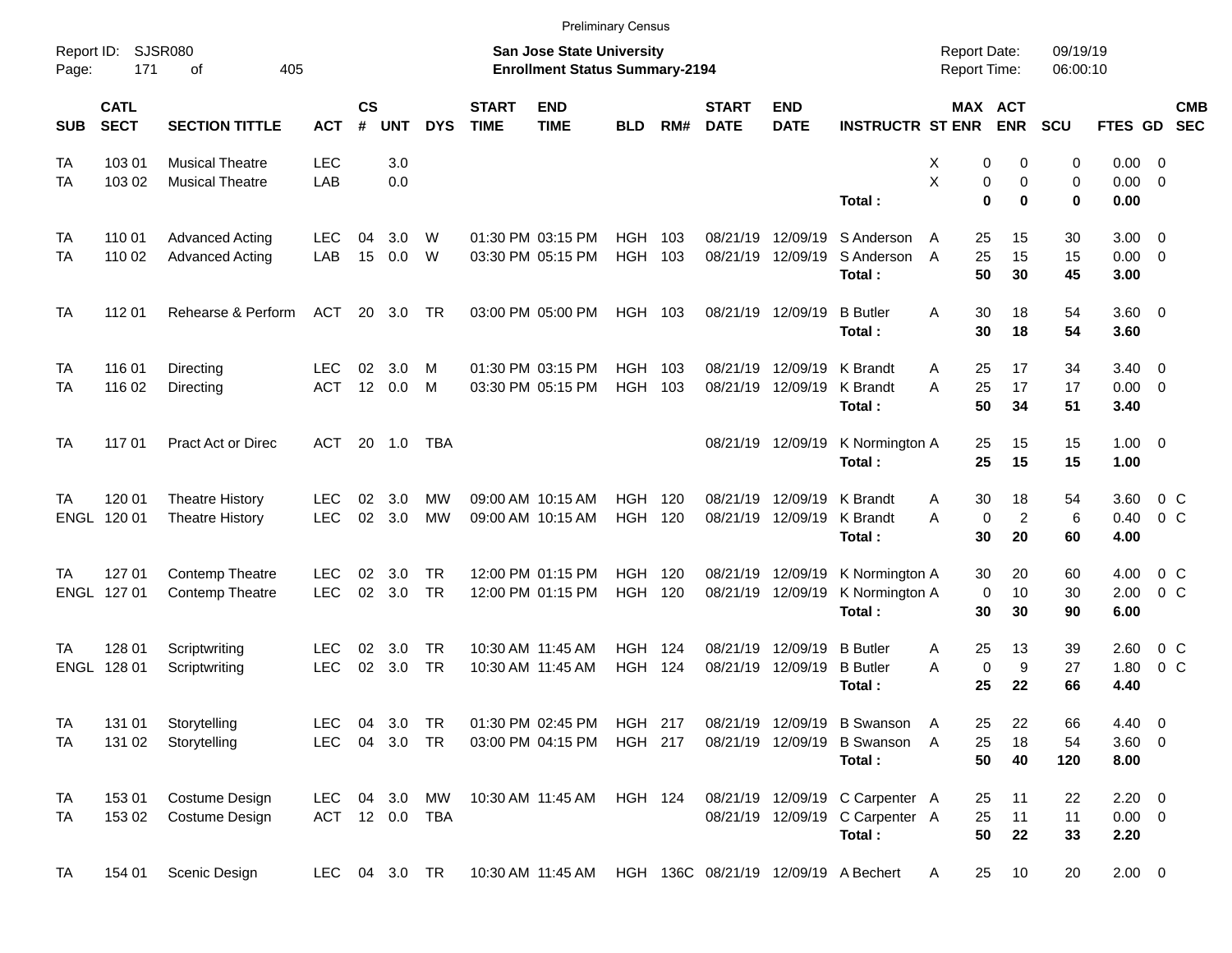|                              |                            |                                                                |                                        |                    |                   |                                        |                             | <b>Preliminary Census</b>                                                 |                |     |                                  |                                  |                                                        |                                            |                                  |                       |                        |                                    |                                                     |                          |
|------------------------------|----------------------------|----------------------------------------------------------------|----------------------------------------|--------------------|-------------------|----------------------------------------|-----------------------------|---------------------------------------------------------------------------|----------------|-----|----------------------------------|----------------------------------|--------------------------------------------------------|--------------------------------------------|----------------------------------|-----------------------|------------------------|------------------------------------|-----------------------------------------------------|--------------------------|
| Report ID:<br>Page:          | 172                        | SJSR080<br>405<br>of                                           |                                        |                    |                   |                                        |                             | <b>San Jose State University</b><br><b>Enrollment Status Summary-2194</b> |                |     |                                  |                                  |                                                        | <b>Report Date:</b><br><b>Report Time:</b> |                                  |                       | 09/19/19<br>06:00:10   |                                    |                                                     |                          |
| <b>SUB</b>                   | <b>CATL</b><br><b>SECT</b> | <b>SECTION TITTLE</b>                                          | <b>ACT</b>                             | $\mathsf{cs}$<br># | <b>UNT</b>        | <b>DYS</b>                             | <b>START</b><br><b>TIME</b> | <b>END</b><br><b>TIME</b>                                                 | <b>BLD</b>     | RM# | <b>START</b><br><b>DATE</b>      | <b>END</b><br><b>DATE</b>        | <b>INSTRUCTR ST ENR</b>                                |                                            | <b>MAX ACT</b><br><b>ENR</b>     | SCU                   |                        | FTES GD                            |                                                     | <b>CMB</b><br><b>SEC</b> |
| <b>TA</b>                    | 154 02                     | Scenic Design                                                  | ACT                                    |                    | 12 0.0            | <b>TBA</b>                             |                             |                                                                           |                |     |                                  | 08/21/19 12/09/19                | A Bechert<br>Total:                                    | A                                          | 25<br>10<br>50<br>20             |                       | 10<br>30               | $0.00 \t 0$<br>2.00                |                                                     |                          |
| <b>TA</b>                    | 16701                      | Theatre in Education                                           | <b>LEC</b>                             | 02                 | 3.0               | -F                                     |                             | 10:00 AM 12:45 PM                                                         | <b>HGH 124</b> |     | 08/21/19 12/09/19                |                                  | K Kratochvil A<br>Total:                               |                                            | 25<br>25                         | 9<br>9                | 27<br>27               | $1.80 \ 0$<br>1.80                 |                                                     |                          |
| <b>TA</b><br><b>TA</b>       | 168 01<br>168 02           | Stage Management<br><b>Stage Management</b>                    | <b>LEC</b><br><b>ACT</b>               |                    | 3.0<br>0.0        |                                        |                             |                                                                           |                |     |                                  |                                  | Total:                                                 | X.<br>X                                    | 0<br>$\mathbf 0$<br>$\bf{0}$     | 0<br>0<br>$\mathbf 0$ | 0<br>0<br>$\mathbf 0$  | $0.00 \t 0$<br>$0.00 \t 0$<br>0.00 |                                                     |                          |
| <b>TA</b><br><b>TA</b>       | 170A 01                    | Act & Dir Camera<br>170A 02 Act & Dir Camera                   | <b>LEC</b><br><b>ACT</b>               |                    | 3.0<br>0.0        |                                        |                             |                                                                           |                |     |                                  |                                  | Total:                                                 | X<br>X                                     | $\mathbf 0$<br>$\pmb{0}$<br>0    | 0<br>0<br>$\bf{0}$    | 0<br>0<br>$\mathbf 0$  | $0.00 \t 0$<br>$0.00 \t 0$<br>0.00 |                                                     |                          |
| <b>TA</b>                    | 180 01                     | <b>Indiv Studies</b>                                           | <b>SUP</b>                             |                    | 78 1.0            | <b>TBA</b>                             |                             |                                                                           |                |     | 08/21/19 12/09/19                |                                  | <b>B</b> Swanson<br>Total:                             | A                                          | 15<br>15<br>$\blacktriangleleft$ | $\mathbf{1}$          | 0<br>0                 | $0.07$ 0<br>0.07                   |                                                     |                          |
| <b>TA</b><br>TA<br><b>TA</b> | 191 01<br>191 02<br>191 03 | Act Proj Thea Prod<br>Act Proj Thea Prod<br>Act Proj Thea Prod | <b>ACT</b><br><b>ACT</b><br><b>ACT</b> | 20<br>20<br>20     | 1.0<br>1.0<br>1.0 | <b>TBA</b><br><b>TBA</b><br><b>TBA</b> |                             |                                                                           |                |     | 08/21/19<br>08/21/19<br>08/21/19 | 12/09/19<br>12/09/19<br>12/09/19 | A Bechert<br>C Carpenter A<br>S Mannshardt A<br>Total: | A                                          | 20<br>17<br>20<br>20<br>60<br>31 | 8<br>6                | 17<br>8<br>$\,6$<br>31 | 1.13<br>0.53<br>$0.40 \ 0$<br>2.07 | $\overline{\phantom{0}}$<br>$\overline{\mathbf{0}}$ |                          |

**Department : Film & Theatre Department Total : 3961 3254 8148 552.98 Lower Division : 1938 1691 4320 288.10<br>
Upper Division : 2023 1563 3828 264.88 Upper Division : 2023 1563 3828 264.88 Graduate Division : 0 0 0 0.00**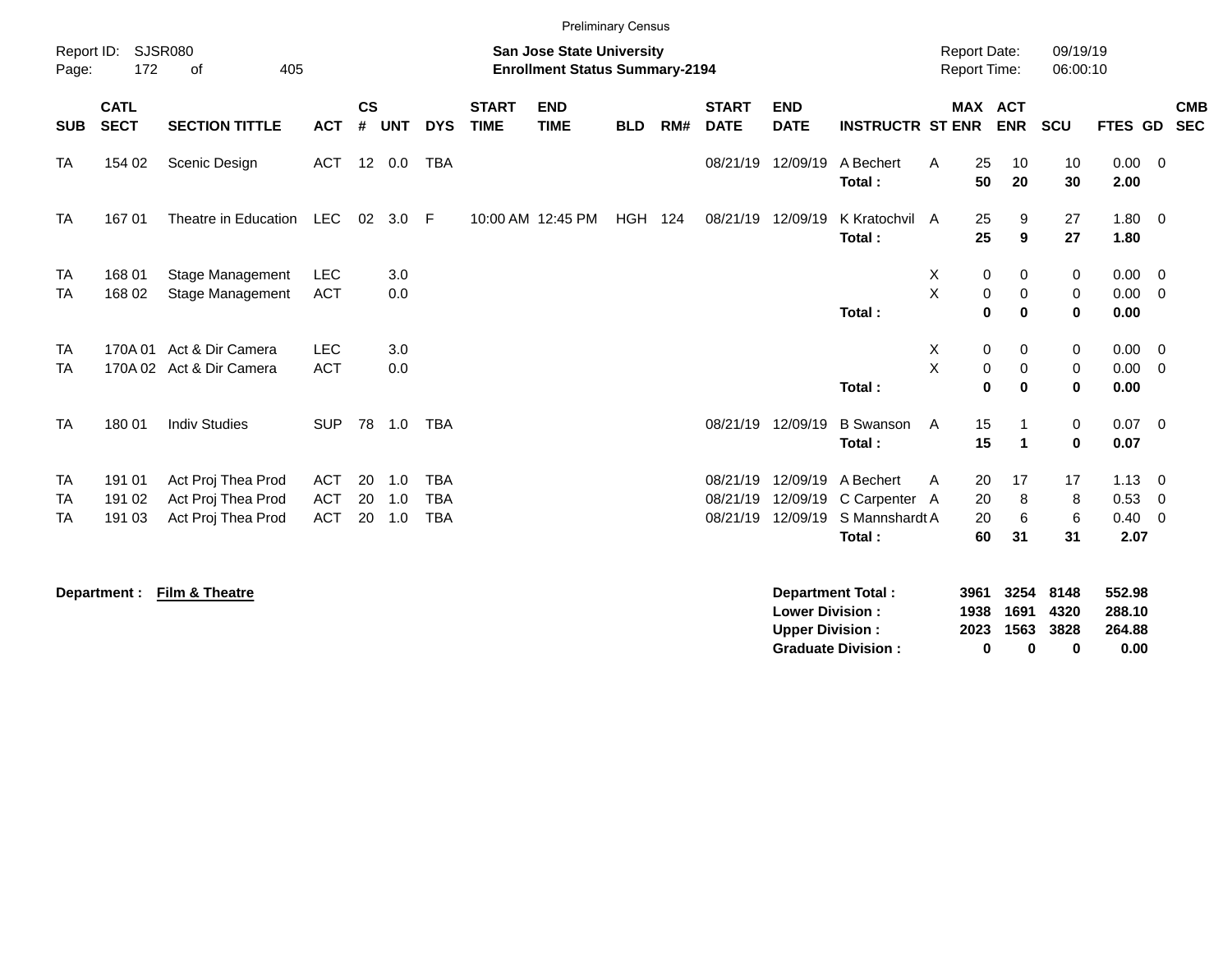|             |                            |                                             |            |                    |          |            |                                       | <b>Preliminary Census</b> |            |      |                             |                            |                                  |                     |                       |            |            |                          |                          |
|-------------|----------------------------|---------------------------------------------|------------|--------------------|----------|------------|---------------------------------------|---------------------------|------------|------|-----------------------------|----------------------------|----------------------------------|---------------------|-----------------------|------------|------------|--------------------------|--------------------------|
|             | Report ID: SJSR080         |                                             |            |                    |          |            |                                       | San Jose State University |            |      |                             |                            |                                  | <b>Report Date:</b> |                       | 09/19/19   |            |                          |                          |
| Page:       | 173                        | 405                                         |            |                    |          |            | <b>Enrollment Status Summary-2194</b> |                           |            |      |                             |                            | Report Time:                     |                     | 06:00:10              |            |            |                          |                          |
| <b>SUB</b>  | <b>CATL</b><br><b>SECT</b> | <b>SECTION TITTLE</b>                       | <b>ACT</b> | $\mathsf{cs}$<br># | UNT      | <b>DYS</b> | <b>START</b><br><b>TIME</b>           | <b>END</b><br><b>TIME</b> | <b>BLD</b> | RM#  | <b>START</b><br><b>DATE</b> | <b>END</b><br><b>DATE</b>  | <b>INSTRUCTR ST ENR</b>          |                     | MAX ACT<br><b>ENR</b> | <b>SCU</b> | FTES GD    |                          | <b>CMB</b><br><b>SEC</b> |
| College     |                            | <b>Humanities &amp; the Arts</b>            |            |                    |          |            |                                       |                           |            |      |                             |                            |                                  |                     |                       |            |            |                          |                          |
|             | Department :               | <b>English &amp; Comparative Literature</b> |            |                    |          |            |                                       |                           |            |      |                             |                            |                                  |                     |                       |            |            |                          |                          |
|             |                            | ENED 184Y 01 Stdt Tchg II                   | <b>SUP</b> | 25                 | 4.0      | <b>TBA</b> |                                       |                           |            |      | 08/21/19                    | 12/09/19 K Carter          |                                  | Α                   | 3<br>3                | 0          | 0.80       | $\overline{\mathbf{0}}$  |                          |
|             |                            | ENED 184Y 02 Stdt Tchg II                   | <b>SUP</b> | 25                 | 4.0      | <b>TBA</b> |                                       |                           |            |      | 08/21/19                    | 12/09/19                   | L Hamor                          | Α                   | 6<br>5                | 0          | 1.33       | 0                        |                          |
|             |                            | ENED 184Y 03 Stdt Tchg II                   | <b>SUP</b> | 25                 | 4.0      | <b>TBA</b> |                                       |                           |            |      |                             | 08/21/19 12/09/19 S Ball   |                                  | Α                   | 6<br>5                | 0          | 1.33       | 0                        |                          |
|             |                            | ENED 184Y 04 Stdt Tchg II                   | <b>SUP</b> | 25                 | 4.0      | <b>TBA</b> |                                       |                           |            |      |                             | 08/21/19 12/09/19          |                                  | Α                   | 3<br>$\mathbf 0$      | 0          | 0.00       | $\overline{\phantom{0}}$ |                          |
|             |                            |                                             |            |                    |          |            |                                       |                           |            |      |                             |                            | Total:                           | 18                  | 13                    | 0          | 3.47       |                          |                          |
|             |                            | ENED 184Z 01 Stdt Tchg III                  | <b>SUP</b> | 25                 | 4.0      | <b>TBA</b> |                                       |                           |            |      | 08/21/19                    | 12/09/19 K Carter          |                                  | Α                   | 3<br>3                | 0          | 0.80       | $\overline{\phantom{0}}$ |                          |
|             |                            | ENED 184Z 02 Stdt Tchg III                  | <b>SUP</b> | 25                 | 4.0      | <b>TBA</b> |                                       |                           |            |      | 08/21/19                    | 12/09/19                   | L Hamor                          | Α                   | 6<br>5                | 0          | 1.33       | 0                        |                          |
|             |                            | ENED 184Z 03 Stdt Tchg III                  | <b>SUP</b> | 25                 | 4.0      | <b>TBA</b> |                                       |                           |            |      |                             | 08/21/19 12/09/19 S Ball   |                                  | A                   | 6<br>4                | 0          | 1.07       | $\overline{\phantom{0}}$ |                          |
|             |                            | ENED 184Z 04 Stdt Tchg III                  | <b>SUP</b> | 25                 | 4.0      | <b>TBA</b> |                                       |                           |            |      |                             | 08/21/19 12/09/19          |                                  | Α                   | 3<br>0                | 0          | 0.00       | $\overline{\phantom{0}}$ |                          |
|             |                            |                                             |            |                    |          |            |                                       |                           |            |      |                             |                            | Total:                           | 18                  | 12                    | 0          | 3.20       |                          |                          |
|             | ENED 353 01                | Methods Tchng Engl                          | LEC        |                    | 05 4.0   | TBA        |                                       |                           |            |      |                             | 08/21/19 12/09/19          |                                  | 25<br>Α             | 13                    | 52         | $3.53$ 1   |                          |                          |
|             |                            |                                             |            |                    |          |            |                                       |                           |            |      |                             |                            | Total:                           | 25                  | 13                    | 52         | 3.53       |                          |                          |
|             |                            |                                             |            |                    |          |            |                                       |                           |            |      |                             |                            |                                  |                     |                       |            |            |                          |                          |
|             | ENED 365 04                | Seminar in English E SEM 05 2.0 R           |            |                    |          |            |                                       | 04:00 PM 06:45 PM         | <b>SH</b>  | 213  |                             | 08/21/19 12/09/19          | M Warner                         | 25<br>Α<br>25       | 12                    | 24         | $1.60 \ 0$ |                          |                          |
|             |                            |                                             |            |                    |          |            |                                       |                           |            |      |                             |                            | Total:                           |                     | 12                    | 24         | 1.60       |                          |                          |
| ENGL        | 1A 01                      | <b>First Year Writing</b>                   | <b>LEC</b> | 03                 | 3.0      | MW         |                                       | 07:30 AM 08:45 AM         | CL.        | 316  |                             | 08/21/19 12/09/19          | D Hendel De A                    | 23                  | 23                    | 69         | 4.60       | $\overline{\phantom{0}}$ |                          |
| <b>ENGL</b> | 1A 02                      | <b>First Year Writing</b>                   | <b>LEC</b> | 03                 | 3.0      | <b>TR</b>  |                                       | 07:30 AM 08:45 AM         | <b>BBC</b> | 130  | 08/21/19                    | 12/09/19                   | E Sams                           | 23<br>Α             | 23                    | 69         | 4.60       | $\overline{\mathbf{0}}$  |                          |
| <b>ENGL</b> | 1A 03                      | <b>First Year Writing</b>                   | <b>LEC</b> | 03                 | 3.0      | МW         |                                       | 07:30 AM 08:45 AM         | CL         | 225B | 08/21/19                    | 12/09/19                   | M Jalal                          | 23<br>A             | 23                    | 69         | 4.60       | $\overline{0}$           |                          |
| <b>ENGL</b> | 1A 04                      | <b>First Year Writing</b>                   | <b>LEC</b> | 03                 | 3.0      | TR.        |                                       | 07:30 AM 08:45 AM         | <b>BBC</b> | 221  | 08/21/19                    | 12/09/19                   | Y Modirzadeh A                   | 23                  | 24                    | 72         | 4.80       | 0                        |                          |
| <b>ENGL</b> | 1A 05                      | <b>First Year Writing</b>                   | <b>LEC</b> | 03                 | 3.0      | МW         |                                       | 07:30 AM 08:45 AM         | <b>BBC</b> | 221  | 08/21/19                    | 12/09/19                   | J Damm                           | 23<br>A             | 23                    | 69         | 4.60       | 0                        |                          |
| <b>ENGL</b> | 1A 06                      | <b>First Year Writing</b>                   | <b>LEC</b> | 03                 | 3.0      | <b>TR</b>  |                                       | 07:30 AM 08:45 AM         | CL         | 316  |                             | 08/21/19 12/09/19          | D Hendel De A                    | 23                  | 23                    | 69         | 4.60       | $\overline{0}$           |                          |
| <b>ENGL</b> | 1A 07                      | <b>First Year Writing</b>                   | <b>LEC</b> |                    | 3.0      |            |                                       |                           |            |      |                             |                            |                                  | X                   | $\mathbf 0$<br>0      | 0          | 0.00       | 0                        |                          |
| <b>ENGL</b> | 1A 08                      | <b>First Year Writing</b>                   | <b>LEC</b> | 03                 | 3.0      | TR         |                                       | 07:30 AM 08:45 AM         | SН         | 411  | 08/21/19                    | 12/09/19                   | R Crawford                       | 23<br>A             | 22                    | 66         | 4.40       | 0                        |                          |
| <b>ENGL</b> | 1A 09                      | <b>First Year Writing</b>                   | <b>LEC</b> | 03                 | 3.0      | МW         |                                       | 09:00 AM 10:15 AM         | SН         | 413  | 08/21/19                    | 12/09/19                   | <b>B</b> Nobleman                | 23<br>A             | 24                    | 72         | 4.80       | 0                        |                          |
| ENGL        | 1A 10                      | <b>First Year Writing</b>                   | <b>LEC</b> | 03                 | 3.0      | TR         |                                       | 09:00 AM 10:15 AM         | <b>BBC</b> | 130  |                             | 08/21/19 12/09/19 R Arnold |                                  | 23<br>A             | 23                    | 69         | 4.60       | $\overline{\mathbf{0}}$  |                          |
| ENGL        | 1A 11                      | <b>First Year Writing</b>                   | <b>LEC</b> | 03                 | 3.0      | MW         |                                       | 09:00 AM 10:15 AM         | <b>CL</b>  | 316  |                             |                            | 08/21/19 12/09/19 M Westervelt A | 23                  | 23                    | 69         | 4.60       | $\overline{\mathbf{0}}$  |                          |
| ENGL        | 1A 12                      | <b>First Year Writing</b>                   | <b>LEC</b> | 03                 | 3.0      | TR         |                                       | 09:00 AM 10:15 AM         | <b>BBC</b> | 124  |                             | 08/21/19 12/09/19 E Sams   |                                  | 23<br>A             | 23                    | 69         | 4.60       | $\overline{\phantom{0}}$ |                          |
| ENGL        | 1A 13                      | <b>First Year Writing</b>                   | <b>LEC</b> | 03                 | 3.0      | МW         |                                       | 09:00 AM 10:15 AM         | <b>BBC</b> | 221  |                             |                            | 08/21/19 12/09/19 M Mohsenzade   | 23                  | 23                    | 69         | 4.60       | $\overline{\phantom{0}}$ |                          |
| ENGL        | 1A 14                      | <b>First Year Writing</b>                   | <b>LEC</b> | 03                 | 3.0      | TR         |                                       | 09:00 AM 10:15 AM         | SH         | 238  |                             | 08/21/19 12/09/19 R Vora   |                                  | 23<br>Α             | 23                    | 69         | $4.60$ 0   |                          |                          |
| ENGL        | 1A 15                      | <b>First Year Writing</b>                   | <b>LEC</b> | 03                 | 3.0      | МW         |                                       | 09:00 AM 10:15 AM         | <b>BBC</b> | 122  |                             |                            | 08/21/19 12/09/19 M Dowdy        | 23<br>Α             | 23                    | 69         | 4.60       | $\overline{\phantom{0}}$ |                          |
| ENGL        | 1A 16                      | <b>First Year Writing</b>                   | <b>LEC</b> | 03                 | 3.0      | TR         |                                       | 09:00 AM 10:15 AM         | CL         | 316  |                             | 08/21/19 12/09/19          | D Hendel De A                    | 23                  | 22                    | 66         | 4.40       | $\mathbf 0$              |                          |
| ENGL        | 1A 17                      | <b>First Year Writing</b>                   | <b>LEC</b> | 03                 | 3.0      | МW         |                                       | 09:00 AM 10:15 AM         | CL         | 225B |                             |                            | 08/21/19 12/09/19 A St. Dennis A | 23                  | 23                    | 69         | $4.60$ 0   |                          |                          |
| ENGL        | 1A 18                      | <b>First Year Writing</b>                   | <b>LEC</b> | 03                 | 3.0      | TR         |                                       | 09:00 AM 10:15 AM         | <b>BBC</b> | 128  |                             |                            | 08/21/19 12/09/19 Y Modirzadeh A | 23                  | 23                    | 69         | $4.60 \ 0$ |                          |                          |
| ENGL        | 1A 19                      | First Year Writing                          | <b>LEC</b> |                    | 03 3.0 F |            |                                       | 09:30 AM 12:15 PM         | CL         | 316  |                             |                            | 08/21/19 12/09/19 A St. Dennis A | 23                  | 23                    | 69         | 4.60 0     |                          |                          |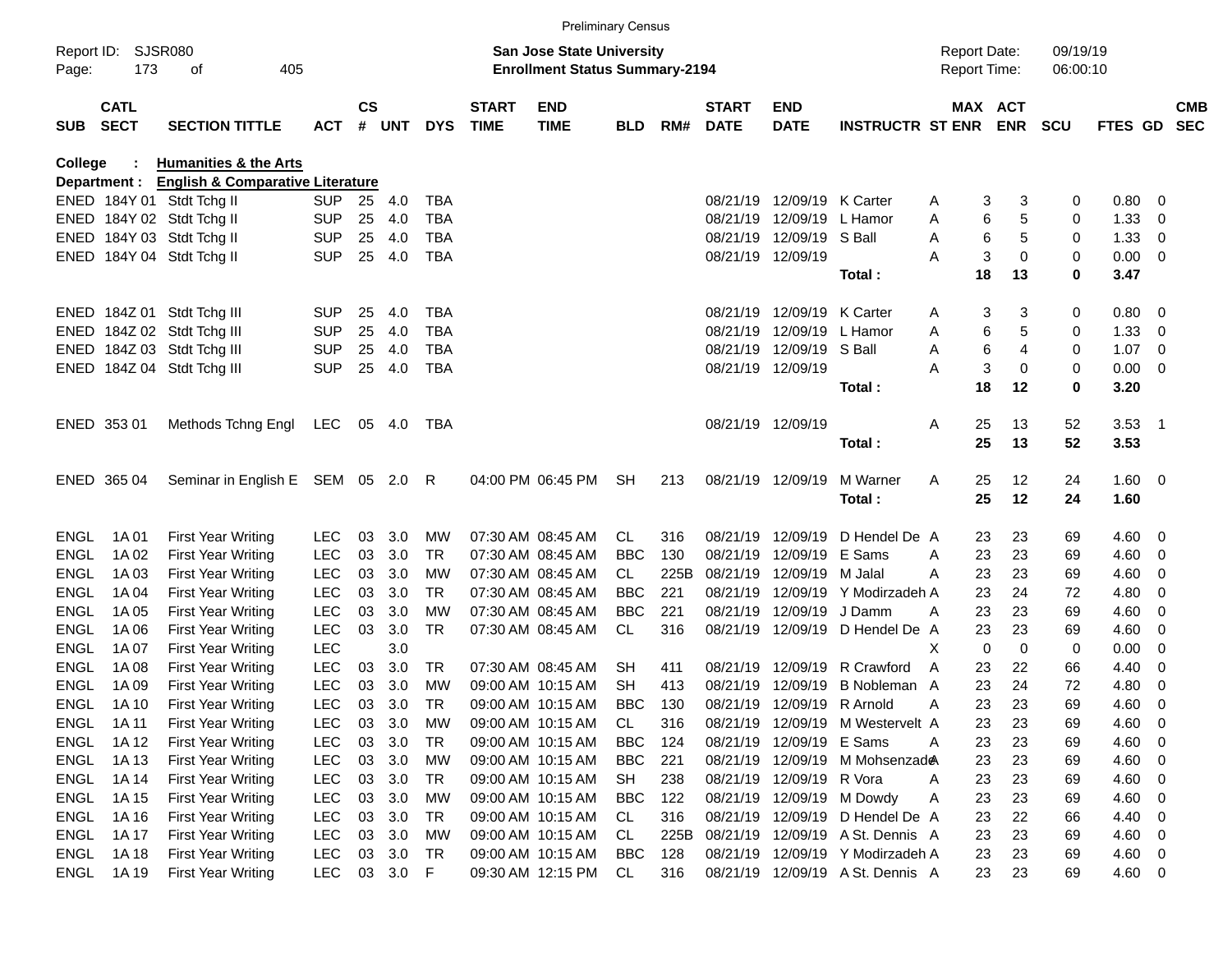|             |             |                           |            |               |            |            |              | <b>Preliminary Census</b>             |            |      |              |                          |                                 |                     |            |            |            |     |            |
|-------------|-------------|---------------------------|------------|---------------|------------|------------|--------------|---------------------------------------|------------|------|--------------|--------------------------|---------------------------------|---------------------|------------|------------|------------|-----|------------|
| Report ID:  |             | <b>SJSR080</b>            |            |               |            |            |              | <b>San Jose State University</b>      |            |      |              |                          |                                 | <b>Report Date:</b> |            | 09/19/19   |            |     |            |
| Page:       | 174         | οf                        | 405        |               |            |            |              | <b>Enrollment Status Summary-2194</b> |            |      |              |                          |                                 | Report Time:        |            | 06:00:10   |            |     |            |
|             | <b>CATL</b> |                           |            | $\mathsf{cs}$ |            |            | <b>START</b> | <b>END</b>                            |            |      | <b>START</b> | <b>END</b>               |                                 |                     | MAX ACT    |            |            |     | <b>CMB</b> |
| <b>SUB</b>  | <b>SECT</b> | <b>SECTION TITTLE</b>     | <b>ACT</b> | #             | <b>UNT</b> | <b>DYS</b> | <b>TIME</b>  | <b>TIME</b>                           | <b>BLD</b> | RM#  | <b>DATE</b>  | <b>DATE</b>              | <b>INSTRUCTR ST ENR</b>         |                     | <b>ENR</b> | <b>SCU</b> | FTES GD    |     | <b>SEC</b> |
| ENGL        | 1A 20       | <b>First Year Writing</b> | <b>LEC</b> | 03            | 3.0        | TR         |              | 03:00 PM 04:15 PM                     | <b>BBC</b> | 124  | 08/21/19     | 12/09/19                 | S Domingo                       | 23<br>Α             | 21         | 63         | 4.20       | - 0 |            |
| <b>ENGL</b> | 1A 21       | <b>First Year Writing</b> | <b>LEC</b> | 03            | 3.0        | MW         |              | 10:30 AM 11:45 AM                     | <b>BBC</b> | 124  | 08/21/19     | 12/09/19                 | C Saylor                        | 23<br>Α             | 23         | 69         | 4.60       | - 0 |            |
| <b>ENGL</b> | 1A 22       | <b>First Year Writing</b> | <b>LEC</b> | 03            | 3.0        | TR         |              | 10:30 AM 11:45 AM                     | <b>BBC</b> | 130  | 08/21/19     | 12/09/19                 | R Arnold                        | 23<br>Α             | 24         | 72         | 4.80       | - 0 |            |
| <b>ENGL</b> | 1A 23       | <b>First Year Writing</b> | <b>LEC</b> | 03            | 3.0        | MW         |              | 10:30 AM 11:45 AM                     | SН         | 413  | 08/21/19     | 12/09/19                 | L Chen                          | 23<br>Α             | 23         | 69         | 4.60       | - 0 |            |
| <b>ENGL</b> | 1A 24       | <b>First Year Writing</b> | <b>LEC</b> | 03            | 3.0        | TR         |              | 10:30 AM 11:45 AM                     | SН         | 238  | 08/21/19     | 12/09/19                 | R Vora                          | 23<br>Α             | 23         | 69         | 4.60       | - 0 |            |
| <b>ENGL</b> | 1A 25       | <b>First Year Writing</b> | <b>LEC</b> | 03            | 3.0        | МW         |              | 10:30 AM 11:45 AM                     | BBC        | 221  | 08/21/19     | 12/09/19                 | M Mohsenzad <del>@</del>        | 23                  | 23         | 69         | 4.60       | - 0 |            |
| <b>ENGL</b> | 1A 26       | <b>First Year Writing</b> | <b>LEC</b> | 03            | 3.0        | TR         |              | 10:30 AM 11:45 AM                     | BBC        | 121  | 08/21/19     | 12/09/19                 | A Mills                         | 23<br>Α             | 23         | 69         | 4.60       | - 0 |            |
| <b>ENGL</b> | 1A 27       | <b>First Year Writing</b> | <b>LEC</b> | 03            | 3.0        | MW         |              | 10:30 AM 11:45 AM                     | CL         | 316  | 08/21/19     | 12/09/19                 | J Navarro                       | 23<br>Α             | 23         | 69         | 4.60       | - 0 |            |
| <b>ENGL</b> | 1A 28       | <b>First Year Writing</b> | <b>LEC</b> | 03            | 3.0        | TR         |              | 10:30 AM 11:45 AM                     | SН         | 413  | 08/21/19     | 12/09/19                 | C Criez                         | 23<br>Α             | 23         | 69         | 4.60       | - 0 |            |
| <b>ENGL</b> | 1A 29       | <b>First Year Writing</b> | <b>LEC</b> | 03            | 3.0        | MW         |              | 10:30 AM 11:45 AM                     | SН         | 411  | 08/21/19     | 12/09/19                 | A Tran                          | 23<br>Α             | 23         | 69         | 4.60       | - 0 |            |
| <b>ENGL</b> | 1A 30       | <b>First Year Writing</b> | <b>LEC</b> | 03            | 3.0        | TR         |              | 10:30 AM 11:45 AM                     | SН         | 411  | 08/21/19     | 12/09/19                 | Y Yang                          | 23<br>Α             | 23         | 69         | 4.60       | - 0 |            |
| <b>ENGL</b> | 1A 31       | <b>First Year Writing</b> | <b>LEC</b> | 03            | 3.0        | МW         |              | 10:30 AM 11:45 AM                     | SН         | 238  | 08/21/19     | 12/09/19                 | K O'Hare                        | 23<br>Α             | 23         | 69         | 4.60       | - 0 |            |
| <b>ENGL</b> | 1A 32       | <b>First Year Writing</b> | <b>LEC</b> | 03            | 3.0        | TR         |              | 10:30 AM 11:45 AM                     | CL         | 316  | 08/21/19     | 12/09/19                 | M Edgerton                      | 23<br>A             | 23         | 69         | 4.60       | - 0 |            |
| <b>ENGL</b> | 1A 33       | <b>First Year Writing</b> | <b>LEC</b> | 03            | 3.0        | MW         |              | 12:00 PM 01:15 PM                     | SН         | 413  | 08/21/19     | 12/09/19                 | L Chen                          | 23<br>Α             | 23         | 69         | 4.60       | - 0 |            |
| <b>ENGL</b> | 1A 34       | <b>First Year Writing</b> | <b>LEC</b> | 03            | 3.0        | TR         |              | 12:00 PM 01:15 PM                     | BBC        | 130  | 08/21/19     | 12/09/19                 | E Sams                          | 23<br>Α             | 23         | 69         | 4.60       | - 0 |            |
| <b>ENGL</b> | 1A 35       | <b>First Year Writing</b> | <b>LEC</b> | 03            | 3.0        | МW         |              | 12:00 PM 01:15 PM                     | <b>CL</b>  | 316  | 08/21/19     | 12/09/19                 | D Hendel De                     | 23<br>A             | 23         | 69         | 4.60       | - 0 |            |
| <b>ENGL</b> | 1A 36       | <b>First Year Writing</b> | <b>LEC</b> | 03            | 3.0        | TR.        |              | 12:00 PM 01:15 PM                     | <b>BBC</b> | 122  | 08/21/19     | 12/09/19                 | A Van Wey                       | 23<br>Α             | 23         | 69         | 4.60       | - 0 |            |
| <b>ENGL</b> | 1A 37       | <b>First Year Writing</b> | <b>LEC</b> | 03            | 3.0        | МW         |              | 12:00 PM 01:15 PM                     | <b>BBC</b> | 221  | 08/21/19     | 12/09/19                 | J Damm                          | 23<br>Α             | 23         | 69         | 4.60       | - 0 |            |
| <b>ENGL</b> | 1A 38       | <b>First Year Writing</b> | <b>LEC</b> | 03            | 3.0        | TR         |              | 12:00 PM 01:15 PM                     | <b>BBC</b> | 123  | 08/21/19     | 12/09/19                 | L Lindelof                      | 23<br>Α             | 23         | 69         | 4.60       | - 0 |            |
| <b>ENGL</b> | 1A 39       | <b>First Year Writing</b> | <b>LEC</b> |               | 3.0        |            |              |                                       |            |      |              |                          |                                 | 0<br>х              | 0          | 0          | 0.00       | 0   |            |
| <b>ENGL</b> | 1A 40       | <b>First Year Writing</b> | <b>LEC</b> | 03            | 3.0        | TR         |              | 12:00 PM 01:15 PM                     | <b>SH</b>  | 413  | 08/21/19     | 12/09/19                 | C Criez                         | 23<br>Α             | 23         | 69         | 4.60       | - 0 |            |
| <b>ENGL</b> | 1A 41       | <b>First Year Writing</b> | <b>LEC</b> | 03            | 3.0        | MW         |              | 12:00 PM 01:15 PM                     | <b>BBC</b> | 130  | 08/21/19     | 12/09/19                 | J Navarro                       | 23<br>Α             | 23         | 69         | 4.60       | - 0 |            |
| <b>ENGL</b> | 1A 42       | <b>First Year Writing</b> | <b>LEC</b> | 03            | 3.0        | TR         |              | 12:00 PM 01:15 PM                     | BBC        | 121  | 08/21/19     | 12/09/19                 | A Mills                         | 23<br>Α             | 23         | 69         | 4.60       | - 0 |            |
| <b>ENGL</b> | 1A 43       | <b>First Year Writing</b> | <b>LEC</b> | 03            | 3.0        | TR         |              | 12:00 PM 01:15 PM                     | <b>CL</b>  | 225A | 08/21/19     | 12/09/19                 | A Parker                        | 23<br>Α             | 23         | 69         | 4.60       | - 0 |            |
| <b>ENGL</b> | 1A 44       | <b>First Year Writing</b> | <b>LEC</b> | 03            | 3.0        | МW         |              | 01:30 PM 02:45 PM                     | <b>CL</b>  | 316  | 08/21/19     | 12/09/19                 | A Sylva                         | 23<br>Α             | 22         | 66         | 4.40       | - 0 |            |
| <b>ENGL</b> | 1A 45       | <b>First Year Writing</b> | LEC        | 03            | 3.0        | МW         |              | 01:30 PM 02:45 PM                     | HGH        | 217  | 08/21/19     | 12/09/19                 | C Tromblee                      | 23<br>Α             | 23         | 69         | 4.60       | 0   |            |
| <b>ENGL</b> | 1A 46       | <b>First Year Writing</b> | LEC        | 03            | 3.0        | TR.        |              | 01:30 PM 02:45 PM                     | <b>BBC</b> | 121  | 08/21/19     | 12/09/19                 | H Meservey                      | 23<br>A             | 23         | 69         | 4.60       | 0   |            |
| <b>ENGL</b> | 1A 47       | <b>First Year Writing</b> | LEC        | 03            | 3.0        | МW         |              | 01:30 PM 02:45 PM                     | <b>BBC</b> | 123  | 08/21/19     | 12/09/19                 | J Navarro                       | 23<br>Α             | 23         | 69         | 4.60       | - 0 |            |
| <b>ENGL</b> | 1A 48       | <b>First Year Writing</b> | LEC        | 03            | 3.0        | TR         |              | 01:30 PM 02:45 PM                     | <b>BBC</b> | 123  | 08/21/19     | 12/09/19                 | L Lindelof                      | 23<br>Α             | 23         | 69         | 4.60       | - 0 |            |
| <b>ENGL</b> | 1A 49       | <b>First Year Writing</b> | LEC        | 03            | 3.0        | MW         |              | 01:30 PM 02:45 PM                     | <b>BBC</b> | 121  | 08/21/19     | 12/09/19                 | O Lee                           | 23<br>Α             | 23         | 69         | 4.60       | - 0 |            |
|             | ENGL 1A50   | <b>First Year Writing</b> | <b>LEC</b> | 03            | 3.0        | <b>TR</b>  |              | 01:30 PM 02:45 PM                     | <b>SH</b>  | 413  |              | 08/21/19 12/09/19 Y Yang |                                 | 23<br>A             | 23         | 69         | 4.60 0     |     |            |
| ENGL        | 1A 51       | <b>First Year Writing</b> | <b>LEC</b> | 03            | 3.0        | МW         |              | 01:30 PM 02:45 PM                     | BBC        | 128  |              |                          | 08/21/19 12/09/19 M Mohsenzade  | 23                  | 23         | 69         | $4.60$ 0   |     |            |
| ENGL        | 1A 52       | <b>First Year Writing</b> | <b>LEC</b> |               | 03 3.0     | TR         |              | 01:30 PM 02:45 PM                     | CL.        | 225B |              | 08/21/19 12/09/19 TAdry  |                                 | 23<br>A             | 22         | 66         | 4.40 0     |     |            |
| ENGL        | 1A 53       | <b>First Year Writing</b> | <b>LEC</b> |               | 03 3.0     | MW         |              | 01:30 PM 02:45 PM                     | BBC        | 221  |              |                          | 08/21/19 12/09/19 B Vevoda      | 23<br>A             | 23         | 69         | 4.60 0     |     |            |
| ENGL        | 1A 54       | First Year Writing        | <b>LEC</b> |               | 03 3.0     | TR         |              | 12:00 PM 01:15 PM                     | BBC        | 205  |              |                          | 08/21/19 12/09/19 O Nassar-AbuA | 23                  | 23         | 69         | 4.60 0     |     |            |
| ENGL        | 1A 55       | <b>First Year Writing</b> | <b>LEC</b> | 03            | 3.0        | M          |              | 06:00 PM 08:45 PM                     | <b>BBC</b> | 124  |              |                          | 08/21/19 12/09/19 K Kremer      | 23<br>Α             | 22         | 66         | 4.40 0     |     |            |
| ENGL        | 1A 56       | <b>First Year Writing</b> | <b>LEC</b> | 03            | 3.0        | W          |              | 06:00 PM 08:45 PM                     | <b>BBC</b> | 124  |              |                          | 08/21/19 12/09/19 K Kremer      | 23<br>Α             | 21         | 63         | $4.20 \ 0$ |     |            |
| ENGL        | 1A 57       | First Year Writing        | <b>LEC</b> |               | 03 3.0     | MW         |              | 03:00 PM 04:15 PM                     | <b>BBC</b> | 128  |              |                          | 08/21/19 12/09/19 M Mohsenzade  | 23                  | 23         | 69         | $4.60$ 0   |     |            |
| ENGL        | 1A 58       | <b>First Year Writing</b> | LEC        |               | 03 3.0 TR  |            |              | 03:00 PM 04:15 PM                     | CL         | 316  |              |                          | 08/21/19 12/09/19 M Edgerton A  | 23                  | 23         | 69         | 4.60 0     |     |            |
|             |             |                           |            |               |            |            |              |                                       |            |      |              |                          |                                 |                     |            |            |            |     |            |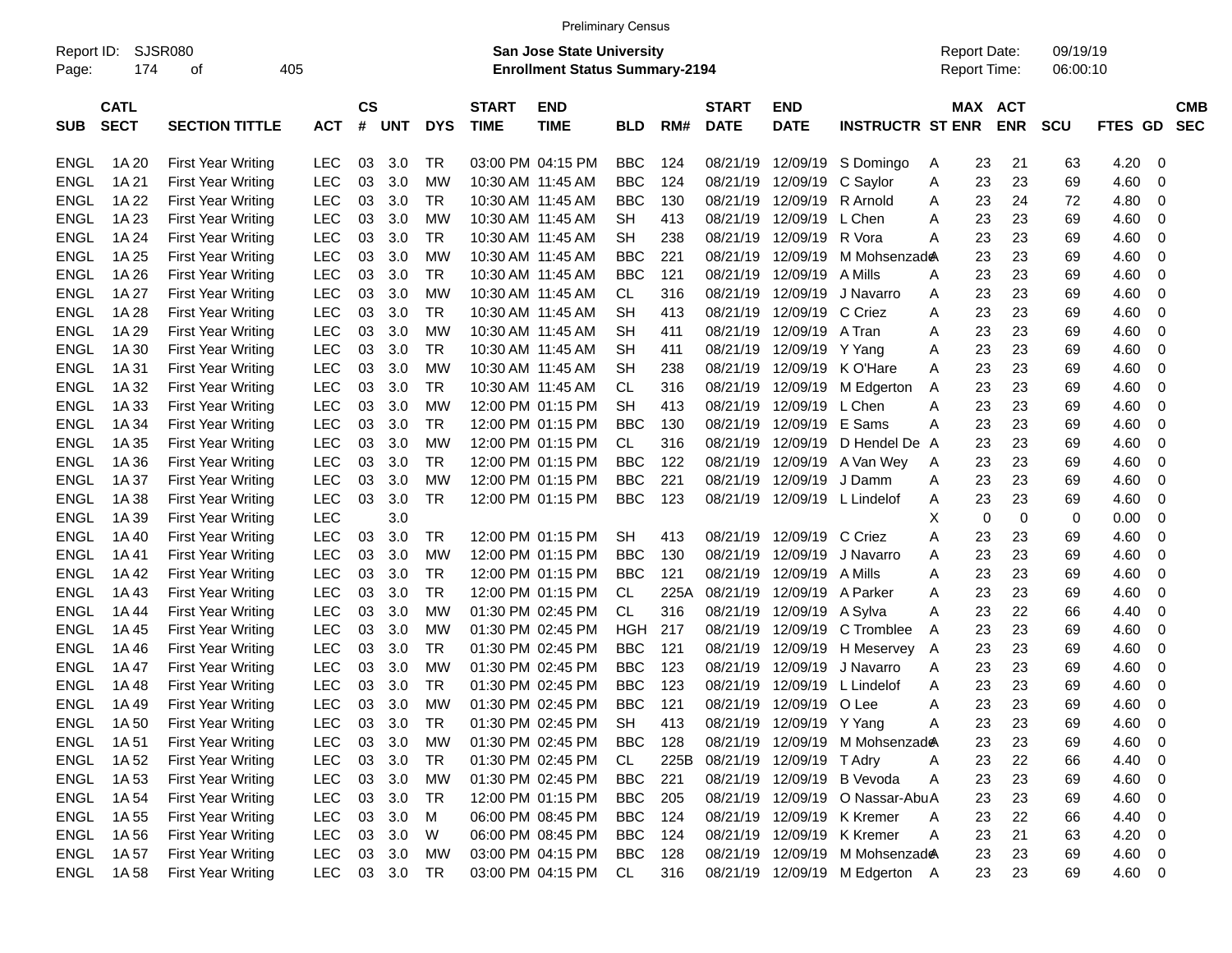|                     |                            |                                 |            |                    |            |            |                             | <b>Preliminary Census</b>                                                 |            |      |                             |                                |                              |   |    |                                            |                      |             |                          |                          |
|---------------------|----------------------------|---------------------------------|------------|--------------------|------------|------------|-----------------------------|---------------------------------------------------------------------------|------------|------|-----------------------------|--------------------------------|------------------------------|---|----|--------------------------------------------|----------------------|-------------|--------------------------|--------------------------|
| Report ID:<br>Page: | <b>SJSR080</b><br>175      | 405<br>οf                       |            |                    |            |            |                             | <b>San Jose State University</b><br><b>Enrollment Status Summary-2194</b> |            |      |                             |                                |                              |   |    | <b>Report Date:</b><br><b>Report Time:</b> | 09/19/19<br>06:00:10 |             |                          |                          |
| <b>SUB</b>          | <b>CATL</b><br><b>SECT</b> | <b>SECTION TITTLE</b>           | <b>ACT</b> | $\mathsf{cs}$<br># | <b>UNT</b> | <b>DYS</b> | <b>START</b><br><b>TIME</b> | <b>END</b><br><b>TIME</b>                                                 | <b>BLD</b> | RM#  | <b>START</b><br><b>DATE</b> | <b>END</b><br><b>DATE</b>      | <b>INSTRUCTR ST ENR</b>      |   |    | MAX ACT<br><b>ENR</b>                      | <b>SCU</b>           | FTES GD     |                          | <b>CMB</b><br><b>SEC</b> |
| <b>ENGL</b>         | 1A 59                      | <b>First Year Writing</b>       | <b>LEC</b> | 03                 | 3.0        | МW         |                             | 03:00 PM 04:15 PM                                                         | <b>BBC</b> | 324  | 08/21/19                    | 12/09/19                       | C Mujal                      | Α | 23 | 23                                         | 69                   | 4.60        | - 0                      |                          |
| <b>ENGL</b>         | 1A60                       | <b>First Year Writing</b>       | LEC        | 03                 | 3.0        | <b>TR</b>  |                             | 10:30 AM 11:45 AM                                                         | <b>HGH</b> | 217  | 08/21/19                    | 12/09/19                       | T Adry                       | A | 23 | 22                                         | 66                   | 4.40        | $\mathbf 0$              |                          |
| <b>ENGL</b>         | 1A61                       | <b>First Year Writing</b>       | LEC        | 03                 | 3.0        | МW         |                             | 03:00 PM 04:15 PM                                                         | <b>BBC</b> | 122  | 08/21/19                    | 12/09/19                       | M Dowdy                      | Α | 23 | 23                                         | 69                   | 4.60        | 0                        |                          |
| <b>ENGL</b>         | 1A 62                      | <b>First Year Writing</b>       | LEC        | 03                 | 3.0        | МW         |                             | 03:00 PM 04:15 PM                                                         | <b>SH</b>  | 238  | 08/21/19                    | 12/09/19                       | E Rosser                     | A | 23 | 23                                         | 69                   | 4.60        | 0                        |                          |
| <b>ENGL</b>         | 1A63                       | <b>First Year Writing</b>       | LEC        | 03                 | 3.0        | МW         |                             | 03:00 PM 04:15 PM                                                         | <b>BBC</b> | 130  | 08/21/19                    | 12/09/19                       | A Tran                       | A | 23 | 23                                         | 69                   | 4.60        | 0                        |                          |
| <b>ENGL</b>         | 1A64                       | <b>First Year Writing</b>       | LEC        | 03                 | 3.0        | <b>TR</b>  |                             | 04:30 PM 05:45 PM                                                         | <b>BBC</b> | 124  | 08/21/19                    | 12/09/19                       | C Mujal                      | A | 23 | 23                                         | 69                   | 4.60        | 0                        |                          |
| <b>ENGL</b>         | 1A 65                      | <b>First Year Writing</b>       | LEC        | 03                 | 3.0        | МW         |                             | 04:30 PM 05:45 PM                                                         | <b>BBC</b> | 130  | 08/21/19                    | 12/09/19                       | C Saylor                     | A | 23 | 23                                         | 69                   | 4.60        | $\mathbf 0$              |                          |
| <b>ENGL</b>         | 1A 66                      | <b>First Year Writing</b>       | LEC        | 03                 | 3.0        | <b>TR</b>  |                             | 06:00 PM 07:15 PM                                                         | <b>BBC</b> | 128  | 08/21/19                    | 12/09/19                       | J Mejia                      | A | 23 | 23                                         | 69                   | 4.60        | 0                        |                          |
| <b>ENGL</b>         | 1A67                       | <b>First Year Writing</b>       | LEC        | 03                 | 3.0        | МW         |                             | 04:30 PM 05:45 PM                                                         | <b>SH</b>  | 348  | 08/21/19                    | 12/09/19                       | A Tran                       | A | 23 | 23                                         | 69                   | 4.60        | 0                        |                          |
| <b>ENGL</b>         | 1A68                       | <b>First Year Writing</b>       | LEC        | 03                 | 3.0        | МW         |                             | 04:30 PM 05:45 PM                                                         | <b>BBC</b> | 125  | 08/21/19                    | 12/09/19                       | C Mujal                      | A | 23 | 23                                         | 69                   | 4.60        | $\mathbf 0$              |                          |
| <b>ENGL</b>         | 1A69                       | <b>First Year Writing</b>       | LEC        | 03                 | 3.0        | МW         |                             | 09:00 AM 10:15 AM                                                         | <b>BBC</b> | 121  | 08/21/19                    | 12/09/19                       | O Lee                        | A | 23 | 23                                         | 69                   | 4.60        | $\mathbf 0$              |                          |
| <b>ENGL</b>         | 1A 70                      | <b>First Year Writing</b>       | LEC        | 03                 | 3.0        | <b>TR</b>  |                             | 03:00 PM 04:15 PM                                                         | CL         | 225B | 08/21/19                    | 12/09/19                       | H Meservey                   | Α | 23 | 23                                         | 69                   | 4.60        | 0                        |                          |
| <b>ENGL</b>         | 1A 71                      | <b>First Year Writing</b>       | LEC        | 03                 | 3.0        | МW         |                             | 01:30 PM 02:45 PM                                                         | <b>SH</b>  | 413  | 08/21/19                    | 12/09/19                       | K O'Hare                     | A | 23 | 23                                         | 69                   | 4.60        | $\mathbf 0$              |                          |
| <b>ENGL</b>         | 1A 72                      | <b>First Year Writing</b>       | LEC        | 03                 | 3.0        | <b>TR</b>  |                             | 03:00 PM 04:15 PM                                                         | <b>BBC</b> | 121  | 08/21/19                    | 12/09/19                       | Y Yang                       | A | 23 | 23                                         | 69                   | 4.60        | $\mathbf 0$              |                          |
| <b>ENGL</b>         | 1A 73                      | <b>First Year Writing</b>       | <b>LEC</b> | 03                 | 3.0        | <b>TR</b>  |                             | 10:30 AM 11:45 AM                                                         | <b>BBC</b> | 221  | 08/21/19                    | 12/09/19                       | S Sreerangar A               |   | 23 | 22                                         | 66                   | 4.40        | $\mathbf 0$              |                          |
| <b>ENGL</b>         | 1A 74                      | <b>First Year Writing</b>       | <b>LEC</b> | 03                 | 3.0        | <b>TR</b>  |                             | 04:30 PM 05:45 PM                                                         | <b>BBC</b> | 130  | 08/21/19                    | 12/09/19                       | E Johnson                    | A | 23 | 23                                         | 69                   | 4.60        | 0                        |                          |
| <b>ENGL</b>         | 1A 75                      | <b>First Year Writing</b>       | LEC        |                    | 3.0        |            |                             |                                                                           |            |      |                             |                                |                              | х | 0  | 0                                          | 0                    | 0.00        | 0                        |                          |
| <b>ENGL</b>         | 1A 76                      | <b>First Year Writing</b>       | <b>LEC</b> |                    | 3.0        |            |                             |                                                                           |            |      |                             |                                |                              | X | 0  | 0                                          | $\mathbf 0$          | 0.00        | $\mathbf 0$              |                          |
| <b>ENGL</b>         | 1A 77                      | <b>First Year Writing</b>       | <b>LEC</b> | 03                 | 3.0        | TR         |                             | 03:00 PM 04:15 PM                                                         | <b>SH</b>  | 348  | 08/21/19                    | 12/09/19                       | E Johnson                    | A | 23 | 21                                         | 63                   | 4.20        | 0                        |                          |
| <b>ENGL</b>         | 1A78                       | <b>First Year Writing</b>       | LEC        | 03                 | 3.0        | F          |                             | 09:30 AM 12:15 PM                                                         | <b>BBC</b> | 121  | 08/21/19                    | 12/09/19                       | S Sloan                      | A | 23 | 23                                         | 69                   | 4.60        | $\mathbf 0$              |                          |
| <b>ENGL</b>         | 1A 79                      | <b>First Year Writing</b>       | LEC        |                    | 3.0        |            |                             |                                                                           |            |      |                             |                                |                              | х | 0  | 0                                          | 0                    | 0.00        | 0                        |                          |
| <b>ENGL</b>         | 1A 80                      | <b>First Year Writing</b>       | <b>LEC</b> |                    | 3.0        |            |                             |                                                                           |            |      |                             |                                |                              | X | 0  | 0                                          | 0                    | 0.00        | $\mathbf 0$              |                          |
| <b>ENGL</b>         | 1A 81                      | <b>First Year Writing</b>       | LEC        | 03                 | 3.0        | МW         |                             | 04:30 PM 05:45 PM                                                         | <b>BBC</b> | 021  | 08/21/19                    | 12/09/19                       | J Damm                       | Α | 23 | 23                                         | 69                   | 4.60        | 0                        |                          |
| <b>ENGL</b>         | 1A 82                      | <b>First Year Writing</b>       | LEC        | 03                 | 3.0        | МW         |                             | 04:30 PM 05:45 PM                                                         | <b>BBC</b> | 128  | 08/21/19                    | 12/09/19                       | J Navarro                    | Α | 23 | 22                                         | 66                   | 4.40        | $\mathbf 0$              |                          |
| <b>ENGL</b>         | 1A83                       | <b>First Year Writing</b>       | LEC        | 03                 | 3.0        | МW         |                             | 01:30 PM 02:45 PM                                                         | CL         | 218  | 08/21/19                    | 12/09/19                       | A St. Dennis A               |   | 23 | 23                                         | 69                   | 4.60        | 0                        |                          |
| <b>ENGL</b>         | 1A 84                      | <b>First Year Writing</b>       | LEC        | 03                 | 3.0        | <b>TR</b>  |                             | 07:30 AM 08:45 AM                                                         | <b>DMH</b> | 347  | 08/21/19                    | 12/09/19                       | S Sreerangar A               |   | 23 | 23                                         | 69                   | 4.60        | 0                        |                          |
| <b>ENGL</b>         | 1A 85                      | <b>First Year Writing</b>       | LEC        | 03                 | 3.0        | <b>TR</b>  |                             | 09:00 AM 10:15 AM                                                         | <b>DMH</b> | 167  | 08/21/19                    | 12/09/19                       | S Sreerangar A               |   | 23 | 22                                         | 66                   | 4.40        | 0                        |                          |
| <b>ENGL</b>         | 1A 86                      | <b>First Year Writing</b>       | LEC        | 03                 | 3.0        | <b>TR</b>  |                             | 10:30 AM 11:45 AM                                                         | <b>ENG</b> | 301  | 08/21/19                    | 12/09/19                       | <b>B</b> Hoffer              | A | 23 | 22                                         | 66                   | 4.40        | 0                        |                          |
| <b>ENGL</b>         | 1A 87                      | <b>First Year Writing</b>       | <b>LEC</b> | 03                 | 3.0        | МW         |                             | 03:00 PM 04:15 PM                                                         | CL         | 316  | 08/21/19                    | 12/09/19                       | A Ahmad                      | A | 23 | 23                                         | 69                   | 4.60        | 0                        |                          |
| <b>ENGL</b>         | 1A88                       | First Year Writing              | LEC        | 03                 | 3.0        | МW         |                             | 01:30 PM 02:45 PM                                                         | <b>SH</b>  | 444  | 08/21/19                    | 12/09/19                       | S Domingo                    | A | 23 | 22                                         | 66                   | 4.40        | $\mathbf 0$              |                          |
|                     |                            |                                 |            |                    |            |            |                             |                                                                           |            |      |                             |                                | Total:                       |   |    | 1886 1872                                  |                      | 5616 374.40 |                          |                          |
| ENGL                |                            | 1AF 01 FYW: Stretch English LEC |            | 03                 | 3.0        | МW         |                             | 07:30 AM 08:45 AM                                                         | BBC 123    |      |                             | 08/21/19 12/09/19 L Chen       |                              | A | 22 | 22                                         | 66                   | 4.40        | $\overline{\phantom{0}}$ |                          |
| <b>ENGL</b>         |                            | 1AF 02 FYW: Stretch English LEC |            |                    | 3.0        |            |                             |                                                                           |            |      |                             |                                |                              | X | 0  | $\mathbf 0$                                | 0                    | $0.00 \t 0$ |                          |                          |
| <b>ENGL</b>         |                            | 1AF 03 FYW: Stretch English LEC |            | 03                 | 3.0        | MW         |                             | 09:00 AM 10:15 AM                                                         | BBC        | 123  |                             | 08/21/19 12/09/19 A Ahmad      |                              | Α | 22 | 22                                         | 66                   | 4.40        | $\overline{\mathbf{0}}$  |                          |
| ENGL                |                            | 1AF 04 FYW: Stretch English LEC |            | 03                 | 3.0        | TR         |                             | 09:00 AM 10:15 AM                                                         | CL         |      | 225A 08/21/19 12/09/19      |                                | A Smith                      | A | 22 | 22                                         | 66                   | 4.40        | $\overline{\mathbf{0}}$  |                          |
| ENGL                |                            | 1AF 05 FYW: Stretch English LEC |            |                    | 03 3.0     | МW         |                             | 09:00 AM 10:15 AM                                                         | CL         |      |                             | 225A 08/21/19 12/09/19 A Petty |                              | Α | 22 | 21                                         | 63                   | 4.20        | $\overline{\phantom{0}}$ |                          |
| <b>ENGL</b>         |                            | 1AF 06 FYW: Stretch English LEC |            |                    | 03 3.0     | TR         |                             | 09:00 AM 10:15 AM                                                         | BBC        | 121  |                             | 08/21/19 12/09/19 B Hoffer     |                              | A | 22 | 22                                         | 66                   | 4.40 0      |                          |                          |
| <b>ENGL</b>         |                            | 1AF 07 FYW: Stretch English LEC |            |                    | 03 3.0     | TR         |                             | 09:00 AM 10:15 AM                                                         | BBC        | 122  |                             |                                | 08/21/19 12/09/19 K Schwartz | A | 22 | 22                                         | 66                   | 4.40 0      |                          |                          |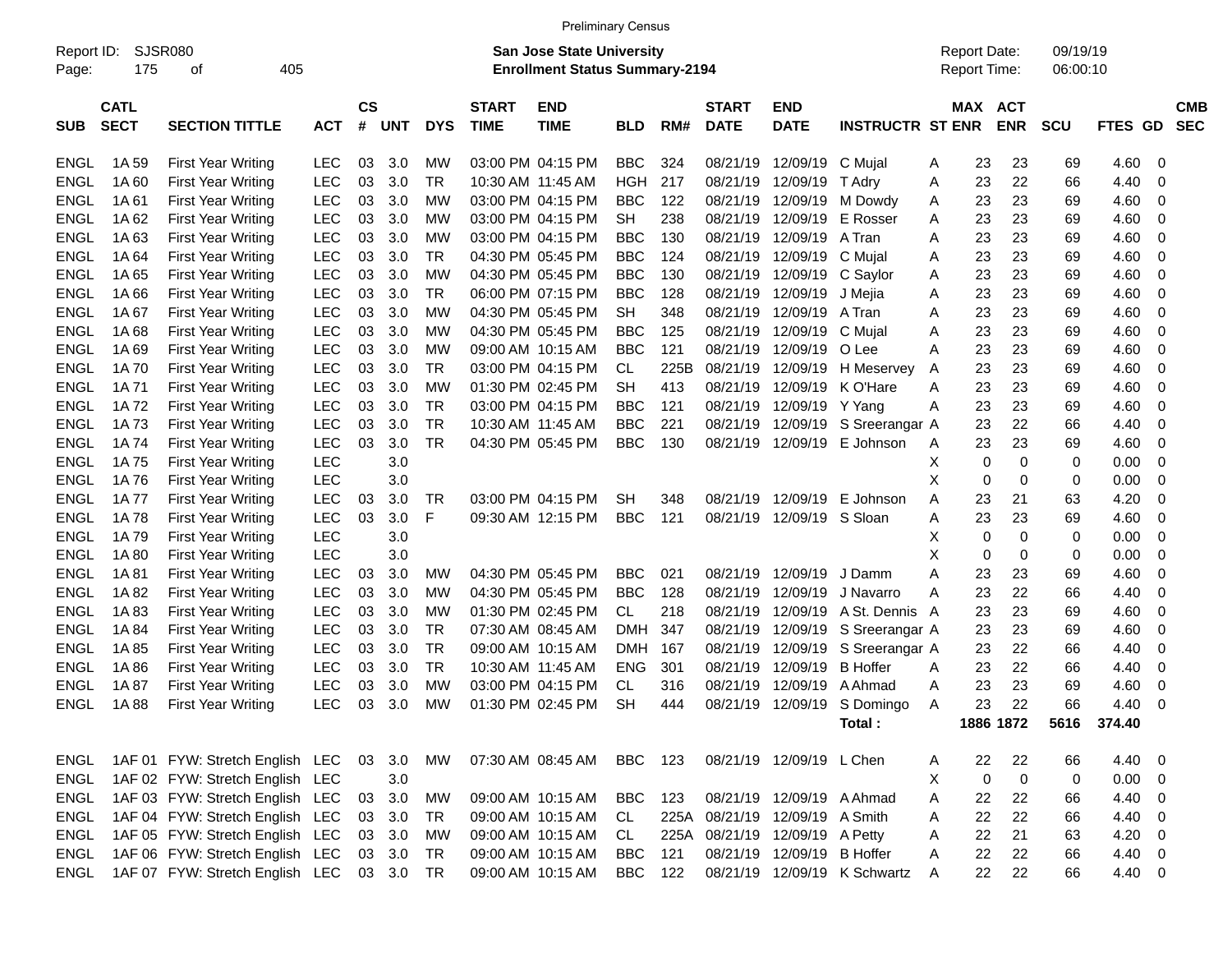|                     |                            |                                      |            |                |        |            |                             |                                                                           | <b>Preliminary Census</b> |      |                             |                            |                                |                     |     |                       |                      |             |                          |
|---------------------|----------------------------|--------------------------------------|------------|----------------|--------|------------|-----------------------------|---------------------------------------------------------------------------|---------------------------|------|-----------------------------|----------------------------|--------------------------------|---------------------|-----|-----------------------|----------------------|-------------|--------------------------|
| Report ID:<br>Page: | 176                        | SJSR080<br>405<br>οf                 |            |                |        |            |                             | <b>San Jose State University</b><br><b>Enrollment Status Summary-2194</b> |                           |      |                             |                            |                                | <b>Report Date:</b> |     | Report Time:          | 09/19/19<br>06:00:10 |             |                          |
| <b>SUB</b>          | <b>CATL</b><br><b>SECT</b> | <b>SECTION TITTLE</b>                | <b>ACT</b> | <b>CS</b><br># | UNT    | <b>DYS</b> | <b>START</b><br><b>TIME</b> | <b>END</b><br><b>TIME</b>                                                 | <b>BLD</b>                | RM#  | <b>START</b><br><b>DATE</b> | <b>END</b><br><b>DATE</b>  | <b>INSTRUCTR ST ENR</b>        |                     |     | MAX ACT<br><b>ENR</b> | <b>SCU</b>           | FTES GD     | <b>CMB</b><br><b>SEC</b> |
| ENGL                |                            | 1AF 08 FYW: Stretch English LEC      |            | 03             | 3.0    | <b>MW</b>  |                             | 10:30 AM 11:45 AM                                                         | CL                        | 225B | 08/21/19                    | 12/09/19                   | K FitzPatric                   | A                   | 22  | 22                    | 66                   | 4.40        | 0                        |
| <b>ENGL</b>         |                            | 1AF 09 FYW: Stretch English LEC      |            | 03             | 3.0    | <b>TR</b>  |                             | 10:30 AM 11:45 AM                                                         | <b>CL</b>                 | 225A | 08/21/19                    | 12/09/19                   | A Smith                        | A                   | 22  | 22                    | 66                   | 4.40        | 0                        |
| <b>ENGL</b>         |                            | 1AF 10 FYW: Stretch English LEC      |            | 03             | 3.0    | MW         |                             | 10:30 AM 11:45 AM                                                         | BBC                       | 123  | 08/21/19                    | 12/09/19                   | R Kling                        | Α                   | 22  | 22                    | 66                   | 4.40        | 0                        |
| <b>ENGL</b>         |                            | 1AF 11 FYW: Stretch English LEC      |            | 03             | 3.0    | <b>TR</b>  |                             | 10:30 AM 11:45 AM                                                         | <b>BBC</b>                | 128  | 08/21/19                    | 12/09/19                   | S Sloan                        | A                   | 22  | 22                    | 66                   | 4.40        | 0                        |
| <b>ENGL</b>         |                            | 1AF 12 FYW: Stretch English LEC      |            | 03             | 3.0    | MW         |                             | 12:00 PM 01:15 PM                                                         | CL                        | 225A | 08/21/19                    | 12/09/19                   | K FitzPatric                   | A                   | 22  | 22                    | 66                   | 4.40        | 0                        |
| <b>ENGL</b>         |                            | 1AF 13 FYW: Stretch English LEC      |            | 03             | 3.0    | <b>TR</b>  |                             | 12:00 PM 01:15 PM                                                         | <b>SH</b>                 | 411  | 08/21/19                    | 12/09/19                   | K Schwartz                     | A                   | 22  | 21                    | 63                   | 4.20        | 0                        |
| <b>ENGL</b>         |                            | 1AF 14 FYW: Stretch English LEC      |            |                | 3.0    |            |                             |                                                                           |                           |      |                             |                            |                                | X                   | 0   | $\mathbf 0$           | 0                    | 0.00        | 0                        |
| <b>ENGL</b>         |                            | 1AF 15 FYW: Stretch English LEC      |            | 03             | 3.0    | <b>TR</b>  |                             | 12:00 PM 01:15 PM                                                         | <b>BBC</b>                | 128  | 08/21/19                    | 12/09/19                   | S Sloan                        | A                   | 22  | 22                    | 66                   | 4.40        | 0                        |
| <b>ENGL</b>         |                            | 1AF 16 FYW: Stretch English LEC      |            | 03             | 3.0    | МW         |                             | 01:30 PM 02:45 PM                                                         | CL                        | 225B | 08/21/19                    | 12/09/19                   | J Logan                        | Α                   | 22  | 21                    | 63                   | 4.20        | 0                        |
| <b>ENGL</b>         |                            | 1AF 17 FYW: Stretch English LEC      |            | 03             | 3.0    | TR         |                             | 01:30 PM 02:45 PM                                                         | CL                        | 225A | 08/21/19                    | 12/09/19                   | A Smith                        | A                   | 22  | 22                    | 66                   | 4.40        | 0                        |
| <b>ENGL</b>         |                            | 1AF 18 FYW: Stretch English LEC      |            | 03             | 3.0    | <b>TR</b>  |                             | 04:30 PM 05:45 PM                                                         | <b>BBC</b>                | 123  | 08/21/19                    | 12/09/19                   | Y Yang                         | A                   | 22  | 22                    | 66                   | 4.40        | 0                        |
| <b>ENGL</b>         |                            | 1AF 19 FYW: Stretch English LEC      |            | 03             | 3.0    | <b>TR</b>  |                             | 01:30 PM 02:45 PM                                                         | <b>SH</b>                 | 238  | 08/21/19                    | 12/09/19                   | K Schwartz                     | A                   | 22  | 22                    | 66                   | 4.40        | 0                        |
| <b>ENGL</b>         |                            | 1AF 20 FYW: Stretch English LEC      |            | 03             | 3.0    | <b>TR</b>  |                             | 01:30 PM 02:45 PM                                                         | BBC                       | 128  | 08/21/19                    | 12/09/19                   | S Sloan                        | A                   | 22  | 22                    | 66                   | 4.40        | 0                        |
| <b>ENGL</b>         |                            | 1AF 21 FYW: Stretch English LEC      |            | 03             | 3.0    | МW         |                             | 03:00 PM 04:15 PM                                                         | CL                        | 225B | 08/21/19                    | 12/09/19                   | J Logan                        | A                   | 22  | 22                    | 66                   | 4.40        | 0                        |
| <b>ENGL</b>         |                            | 1AF 22 FYW: Stretch English LEC      |            | 03             | 3.0    | <b>TR</b>  |                             | 03:00 PM 04:15 PM                                                         | <b>BBC</b>                | 128  | 08/21/19                    | 12/09/19                   | <b>B</b> Hoffer                | A                   | 22  | 22                    | 66                   | 4.40        | 0                        |
| <b>ENGL</b>         |                            | 1AF 23 FYW: Stretch English LEC      |            | 03             | 3.0    | <b>MW</b>  |                             | 01:30 PM 02:45 PM                                                         | <b>BBC</b>                | 124  | 08/21/19                    | 12/09/19                   | K FitzPatric                   | A                   | 22  | 20                    | 60                   | 4.00        | 0                        |
| <b>ENGL</b>         |                            | 1AF 24 FYW: Stretch English LEC      |            |                | 3.0    |            |                             |                                                                           |                           |      |                             |                            |                                | X                   | 0   | 0                     | 0                    | 0.00        | 0                        |
| <b>ENGL</b>         |                            | 1AF 25 FYW: Stretch English          | LEC        |                | 3.0    |            |                             |                                                                           |                           |      |                             |                            |                                | X                   | 0   | 0                     | 0                    | 0.00        | 0                        |
| <b>ENGL</b>         |                            | 1AF 26 FYW: Stretch English          | <b>LEC</b> | 03             | 3.0    | <b>MW</b>  |                             | 04:30 PM 05:45 PM                                                         | <b>BBC</b>                | 122  |                             | 08/21/19 12/09/19 M Jalal  |                                | A                   | 22  | 21                    | 63                   | 4.20        | 0                        |
| <b>ENGL</b>         |                            | 1AF 27 FYW: Stretch English LEC      |            |                | 3.0    |            |                             |                                                                           |                           |      |                             |                            |                                | X                   | 0   | 0                     | 0                    | 0.00        | 0                        |
| <b>ENGL</b>         |                            | 1AF 28 FYW: Stretch English LEC      |            |                | 3.0    |            |                             |                                                                           |                           |      |                             |                            |                                | X                   | 0   | 0                     | 0                    | 0.00        | 0                        |
| <b>ENGL</b>         |                            | 1AF 29 FYW: Stretch English LEC      |            |                | 3.0    |            |                             |                                                                           |                           |      |                             |                            |                                | X                   | 0   | $\mathbf 0$           | 0                    | 0.00        | 0                        |
| <b>ENGL</b>         |                            | 1AF 30 FYW: Stretch English          | LEC        |                | 3.0    |            |                             |                                                                           |                           |      |                             |                            |                                | X                   | 0   | $\mathbf 0$           | 0                    | 0.00        | 0                        |
| <b>ENGL</b>         |                            | 1AF 31 FYW: Stretch English          | LEC        |                | 3.0    |            |                             |                                                                           |                           |      |                             |                            |                                | X                   | 0   | 0                     | 0                    | 0.00        | 0                        |
| <b>ENGL</b>         |                            | 1AF 32 FYW: Stretch English          | <b>LEC</b> | 03             | 3.0    | <b>MW</b>  |                             | 01:30 PM 02:45 PM                                                         | <b>BBC</b>                | 130  | 08/21/19                    | 12/09/19 M Jalal           |                                | Α                   | 22  | 22                    | 66                   | 4.40        | 0                        |
| <b>ENGL</b>         |                            | 1AF 33 FYW: Stretch English LEC      |            |                | 3.0    |            |                             |                                                                           |                           |      |                             |                            |                                | X                   | 0   | 0                     | 0                    | 0.00        | 0                        |
| <b>ENGL</b>         |                            | 1AF 34 FYW: Stretch English          | <b>LEC</b> | 03             | 3.0    | <b>MW</b>  |                             | 12:00 PM 01:15 PM                                                         | <b>DMH</b>                | 347  | 08/21/19                    | 12/09/19                   | M Jalal                        | A                   | 22  | 21                    | 63                   | 4.20        | 0                        |
| <b>ENGL</b>         |                            | 1AF 35 FYW: Stretch English LEC      |            |                | 3.0    |            |                             |                                                                           |                           |      |                             |                            |                                | X                   | 0   | 0                     | 0                    | 0.00        | 0                        |
| <b>ENGL</b>         |                            | 1AF 36 FYW: Stretch English          | <b>LEC</b> |                | 3.0    |            |                             |                                                                           |                           |      |                             |                            |                                | X                   | 0   | 0                     | 0                    | 0.00        | 0                        |
| <b>ENGL</b>         |                            | 1AF 37 FYW: Stretch English LEC      |            |                | 3.0    |            |                             |                                                                           |                           |      |                             |                            |                                | X                   | 0   | $\Omega$              | 0                    | 0.00        | 0                        |
|                     |                            | ENGL 1AF 38 FYW: Stretch English LEC |            |                | 3.0    |            |                             |                                                                           |                           |      |                             |                            |                                | Χ                   | 0   | 0                     | 0                    | 0.00        | $\mathbf 0$              |
| ENGL                |                            | 1AF 39 FYW: Stretch English LEC      |            | 03             | 3.0    | <b>MW</b>  |                             | 09:00 AM 10:15 AM SH                                                      |                           | 411  |                             |                            | 08/21/19 12/09/19 K FitzPatric | Α                   | 22  | 22                    | 66                   | 4.40        | 0                        |
| ENGL                |                            | 1AF 40 FYW: Stretch English LEC      |            |                | 3.0    |            |                             |                                                                           |                           |      |                             |                            |                                | X                   | 0   | 0                     | 0                    | 0.00        | 0                        |
| ENGL                |                            | 1AF 41 FYW: Stretch English LEC      |            |                | 3.0    |            |                             |                                                                           |                           |      |                             |                            |                                | X                   | 0   | $\mathbf 0$           | 0                    | 0.00        | 0                        |
|                     |                            |                                      |            |                |        |            |                             |                                                                           |                           |      |                             |                            | Total:                         |                     | 550 | 543                   | 1629                 | 108.60      |                          |
| ENGL                | 1B 01                      | Argument and Analysi LEC             |            |                | 03 3.0 | МW         |                             | 07:30 AM 08:45 AM                                                         | BBC                       | 124  |                             | 08/21/19 12/09/19 C Saylor |                                | A                   | 25  | 25                    | 75                   | 5.00        | $\overline{\mathbf{0}}$  |
| ENGL                | 1B 02                      | Argument and Analysi LEC             |            |                | 03 3.0 | TR         |                             | 07:30 AM 08:45 AM                                                         | <b>BBC</b>                | 124  |                             | 08/21/19 12/09/19 C Saylor |                                | A                   | 25  | 25                    | 75                   | $5.00 \t 0$ |                          |
| ENGL                | 1B 03                      | Argument and Analysi LEC 03 3.0      |            |                |        | МW         |                             | 09:00 AM 10:15 AM                                                         | BBC 124                   |      |                             | 08/21/19 12/09/19 C Saylor |                                | A                   | 25  | 25                    | 75                   | $5.00 \t 0$ |                          |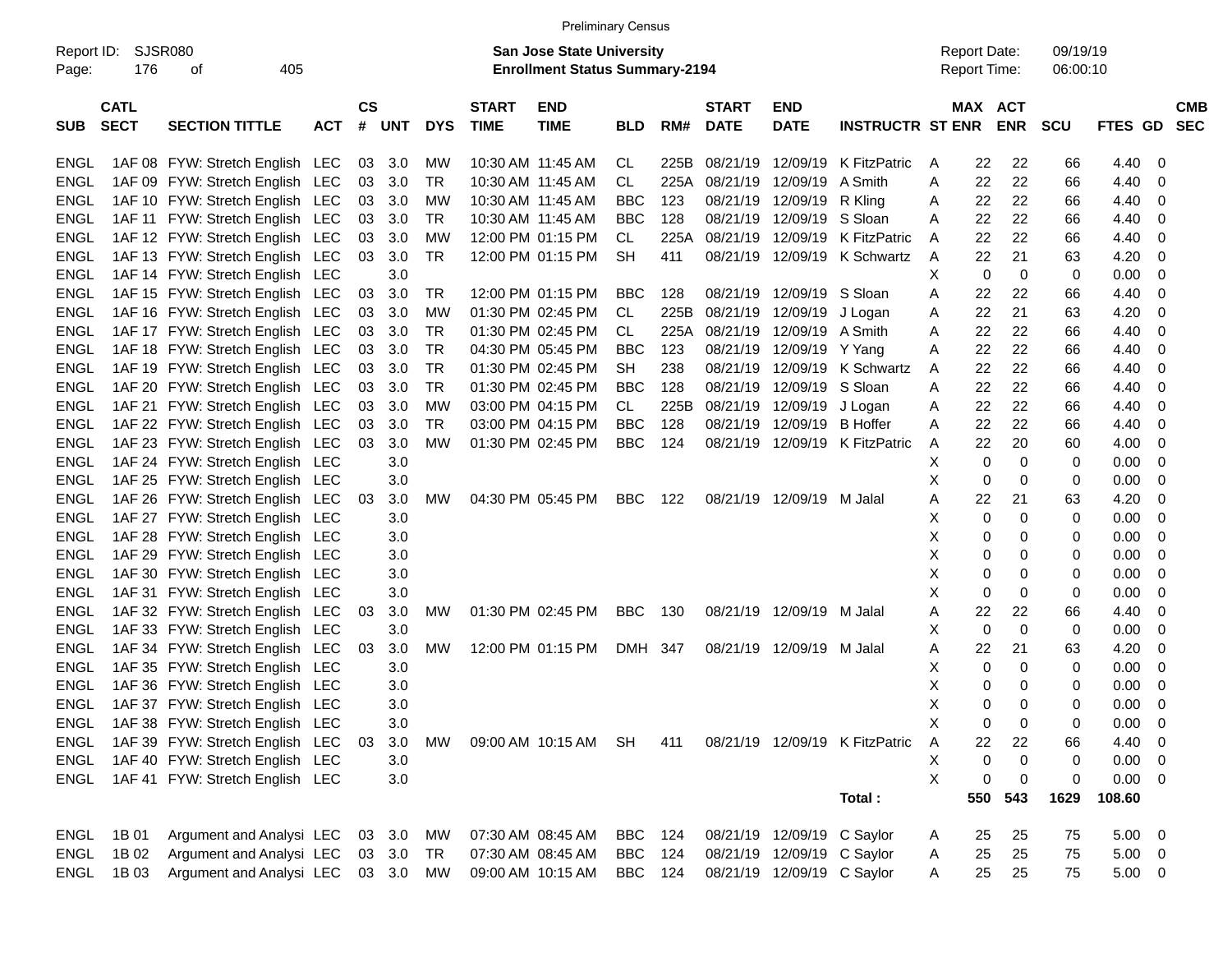|                     |                            |                             |            |                    |            |            |                             |                                                                           | <b>Preliminary Census</b> |      |                             |                           |                                |                                            |                            |                      |             |                          |                          |
|---------------------|----------------------------|-----------------------------|------------|--------------------|------------|------------|-----------------------------|---------------------------------------------------------------------------|---------------------------|------|-----------------------------|---------------------------|--------------------------------|--------------------------------------------|----------------------------|----------------------|-------------|--------------------------|--------------------------|
| Report ID:<br>Page: | 177                        | <b>SJSR080</b><br>405<br>οf |            |                    |            |            |                             | <b>San Jose State University</b><br><b>Enrollment Status Summary-2194</b> |                           |      |                             |                           |                                | <b>Report Date:</b><br><b>Report Time:</b> |                            | 09/19/19<br>06:00:10 |             |                          |                          |
| <b>SUB</b>          | <b>CATL</b><br><b>SECT</b> | <b>SECTION TITTLE</b>       | <b>ACT</b> | $\mathsf{cs}$<br># | <b>UNT</b> | <b>DYS</b> | <b>START</b><br><b>TIME</b> | <b>END</b><br><b>TIME</b>                                                 | <b>BLD</b>                | RM#  | <b>START</b><br><b>DATE</b> | <b>END</b><br><b>DATE</b> | <b>INSTRUCTR ST ENR</b>        |                                            | MAX ACT<br><b>ENR</b>      | <b>SCU</b>           | FTES GD     |                          | <b>CMB</b><br><b>SEC</b> |
| <b>ENGL</b>         | 1B 04                      | Argument and Analysi LEC    |            | 03                 | 3.0        | МW         |                             | 10:30 AM 11:45 AM                                                         | <b>BBC</b>                | 122  |                             | 08/21/19 12/09/19 J Damm  |                                | A                                          | 25<br>25                   | 75                   | 5.00        | $\overline{\phantom{0}}$ |                          |
| <b>ENGL</b>         | 1B 05                      | Argument and Analysi LEC    |            |                    | 3.0        |            |                             |                                                                           |                           |      |                             |                           |                                | Χ                                          | $\mathbf 0$<br>$\mathbf 0$ | 0                    | 0.00        | - 0                      |                          |
| <b>ENGL</b>         | 1B 06                      | Argument and Analysi LEC    |            | 03                 | 3.0        | <b>TR</b>  |                             | 12:00 PM 01:15 PM                                                         | <b>CL</b>                 | 316  |                             |                           | 08/21/19 12/09/19 A Rohatgi    | Α                                          | 25<br>25                   | 75                   | 5.00        | $\overline{\mathbf{0}}$  |                          |
| <b>ENGL</b>         | 1B 07                      | Argument and Analysi LEC    |            | 03                 | 3.0        | <b>MW</b>  |                             | 01:30 PM 02:45 PM                                                         | <b>SH</b>                 | 411  | 08/21/19                    | 12/09/19                  | <b>B</b> Nobleman              | A                                          | 25<br>26                   | 78                   | 5.20        | 0                        |                          |
| <b>ENGL</b>         | 1B 08                      | Argument and Analysi LEC    |            | 03                 | 3.0        | TR         |                             | 01:30 PM 02:45 PM                                                         | <b>CL</b>                 | 316  | 08/21/19                    | 12/09/19                  | A Rohatgi                      | Α                                          | 25<br>23                   | 69                   | 4.60        | -0                       |                          |
| <b>ENGL</b>         | 1B 09                      | Argument and Analysi LEC    |            | 03                 | 3.0        | МW         |                             | 03:00 PM 04:15 PM                                                         | <b>BBC</b>                | 124  | 08/21/19                    | 12/09/19 F Kirk           |                                | Α                                          | 25<br>26                   | 78                   | 5.20        | - 0                      |                          |
| <b>ENGL</b>         | 1B 10                      | Argument and Analysi LEC    |            | 03                 | 3.0        | <b>MW</b>  |                             | 04:30 PM 05:45 PM                                                         | <b>BBC</b>                | 124  | 08/21/19                    | 12/09/19 F Kirk           |                                | Α                                          | 25<br>25                   | 75                   | 5.00        | - 0                      |                          |
| <b>ENGL</b>         | 1B 11                      | Argument and Analysi LEC    |            | 03                 | 3.0        | <b>TR</b>  |                             | 04:30 PM 05:45 PM                                                         | <b>CL</b>                 | 316  |                             |                           | 08/21/19 12/09/19 A Rohatgi    | Α                                          | 25<br>20                   | 60                   | 4.00        | -0                       |                          |
| <b>ENGL</b>         | 1B 12                      | Argument and Analysi LEC    |            |                    | 3.0        |            |                             |                                                                           |                           |      |                             |                           |                                | Χ                                          | 0<br>$\Omega$              | 0                    | 0.00        | 0                        |                          |
| <b>ENGL</b>         | 1B 13                      | Argument and Analysi LEC    |            |                    | 3.0        |            |                             |                                                                           |                           |      |                             |                           |                                | X                                          | 0<br>0                     | 0                    | 0.00        | 0                        |                          |
| <b>ENGL</b>         | 1B 14                      | Argument and Analysi LEC    |            |                    | 3.0        |            |                             |                                                                           |                           |      |                             |                           |                                | X                                          | 0<br>$\mathbf 0$           | 0                    | 0.00        | 0                        |                          |
| <b>ENGL</b>         | 1B 15                      | Argument and Analysi LEC    |            | 03                 | 3.0        | <b>MW</b>  |                             | 04:30 PM 05:45 PM                                                         | <b>SH</b>                 | 315  |                             | 08/21/19 12/09/19         | Z Babaci-Wil                   | $\overline{A}$                             | 25<br>25                   | 75                   | 5.00        | - 0                      |                          |
|                     |                            |                             |            |                    |            |            |                             |                                                                           |                           |      |                             |                           | Total:                         | 275                                        | 270                        | 810                  | 54.00       |                          |                          |
|                     |                            |                             |            |                    |            |            |                             |                                                                           |                           |      |                             |                           |                                |                                            |                            |                      |             |                          |                          |
| <b>ENGL</b>         | 201                        | Critical Thinking an        | <b>LEC</b> | 03                 | 3.0        | <b>TR</b>  |                             | 07:30 AM 08:45 AM                                                         | <b>BBC</b>                | 123  | 08/21/19                    | 12/09/19                  | S Harvey                       | Α                                          | 23<br>25                   | 69                   | 4.60        | $\overline{\phantom{0}}$ |                          |
| <b>ENGL</b>         | 202                        | Critical Thinking an        | LEC        | 03                 | 3.0        | <b>MW</b>  |                             | 07:30 AM 08:45 AM                                                         | <b>SH</b>                 | 348  | 08/21/19                    |                           | 12/09/19 P O'Sullivan          | A                                          | 25<br>25                   | 75                   | 5.00        | $\overline{\mathbf{0}}$  |                          |
| <b>ENGL</b>         | 2 0 3                      | Critical Thinking an        | LEC        | 03                 | 3.0        | <b>TR</b>  |                             | 07:30 AM 08:45 AM                                                         | <b>SH</b>                 | 348  | 08/21/19                    |                           | 12/09/19 P O'Sullivan          | A                                          | 25<br>25                   | 75                   | 5.00        | 0                        |                          |
| <b>ENGL</b>         | 2 0 4                      | Critical Thinking an        | LEC        | 03                 | 3.0        | <b>MW</b>  |                             | 09:00 AM 10:15 AM                                                         | <b>SH</b>                 | 348  | 08/21/19                    |                           | 12/09/19 PO'Sullivan           | A                                          | 25<br>25                   | 75                   | 5.00        | - 0                      |                          |
| <b>ENGL</b>         | 2 0 5                      | Critical Thinking an        | LEC        | 03                 | 3.0        | <b>TR</b>  |                             | 09:00 AM 10:15 AM                                                         | <b>SH</b>                 | 348  | 08/21/19                    |                           | 12/09/19 PO'Sullivan           | A                                          | 25<br>25                   | 75                   | 5.00        | 0                        |                          |
| <b>ENGL</b>         | 2 0 6                      | Critical Thinking an        | LEC        | 03                 | 3.0        | <b>MW</b>  |                             | 09:00 AM 10:15 AM                                                         | <b>SH</b>                 | 444  | 08/21/19                    | 12/09/19                  | J Navarro                      | Α                                          | 25<br>24                   | 72                   | 4.80        | 0                        |                          |
| <b>ENGL</b>         | 207                        | Critical Thinking an        | LEC        | 03                 | 3.0        | <b>TR</b>  |                             | 09:00 AM 10:15 AM                                                         | <b>BBC</b>                | 123  | 08/21/19                    |                           | 12/09/19 S Harvey              | Α                                          | 25<br>26                   | 78                   | 5.20        | 0                        |                          |
| <b>ENGL</b>         | 208                        | Critical Thinking an        | LEC        | 03                 | 3.0        | <b>MW</b>  |                             | 10:30 AM 11:45 AM                                                         | <b>CL</b>                 | 225A | 08/21/19                    | 12/09/19 A Petty          |                                | Α                                          | 25<br>25                   | 75                   | 5.00        | - 0                      |                          |
| <b>ENGL</b>         | 209                        | Critical Thinking an        | LEC        | 03                 | 3.0        | <b>TR</b>  |                             | 10:30 AM 11:45 AM                                                         | <b>BBC</b>                | 123  | 08/21/19                    |                           | 12/09/19 S Harvey              | A                                          | 25<br>25                   | 75                   | 5.00        | 0                        |                          |
| <b>ENGL</b>         | 2 10                       | Critical Thinking an        | LEC        | 03                 | 3.0        | <b>MW</b>  |                             | 10:30 AM 11:45 AM                                                         | <b>BBC</b>                | 121  | 08/21/19                    | 12/09/19                  | L Landau                       | Α                                          | 25<br>24                   | 72                   | 4.80        | 0                        |                          |
| <b>ENGL</b>         | 2 11                       | Critical Thinking an        | LEC        | 03                 | 3.0        | <b>TR</b>  |                             | 10:30 AM 11:45 AM                                                         | <b>BBC</b>                | 122  | 08/21/19                    |                           | 12/09/19 R James               | Α                                          | 25<br>25                   | 75                   | 5.00        | - 0                      |                          |
| <b>ENGL</b>         | 2 1 2                      | Critical Thinking an        | LEC        | 03                 | 3.0        | <b>TR</b>  |                             | 10:30 AM 11:45 AM                                                         | <b>BBC</b>                | 124  | 08/21/19                    |                           | 12/09/19 S Prasad              | A                                          | 25<br>25                   | 75                   | 5.00        | 0                        |                          |
| <b>ENGL</b>         | 2 1 3                      | Critical Thinking an        | LEC        | 03                 | 3.0        | МW         |                             | 12:00 PM 01:15 PM                                                         | <b>BBC</b>                | 121  | 08/21/19                    | 12/09/19                  | L Landau                       | Α                                          | 25<br>25                   | 75                   | 5.00        | - 0                      |                          |
| <b>ENGL</b>         | 2 14                       | Critical Thinking an        | LEC        | 03                 | 3.0        | <b>MW</b>  |                             | 12:00 PM 01:15 PM                                                         | <b>BBC</b>                | 128  | 08/21/19                    |                           | 12/09/19 R McNabb              | Α                                          | 25<br>25                   | 75                   | 5.00        | 0                        |                          |
| <b>ENGL</b>         | 2 1 5                      | Critical Thinking an        | LEC        | 03                 | 3.0        | <b>TR</b>  |                             | 12:00 PM 01:15 PM                                                         | <b>BBC</b>                | 124  | 08/21/19                    | 12/09/19                  | S Prasad                       | A                                          | 25<br>25                   | 75                   | 5.00        | 0                        |                          |
| <b>ENGL</b>         | 2 1 6                      | Critical Thinking an        | LEC        | 03                 | 3.0        | <b>TR</b>  |                             | 04:30 PM 05:45 PM                                                         | <b>BBC</b>                | 122  |                             | 08/21/19 12/09/19 R James |                                | A                                          | 25<br>25                   | 75                   | 5.00        | $\overline{\mathbf{0}}$  |                          |
| ENGL 217            |                            | Critical Thinking an        | <b>LEC</b> | 03                 | 3.0        | <b>TR</b>  |                             | 01:30 PM 02:45 PM                                                         | <b>BBC</b>                | 124  |                             |                           | 08/21/19 12/09/19 S Harvey     | Α                                          | 25<br>23                   | 69                   | 4.60        | $\overline{\mathbf{0}}$  |                          |
| ENGL 218            |                            | Critical Thinking an        | <b>LEC</b> | 03                 | 3.0        | MW         |                             | 01:30 PM 02:45 PM                                                         | <b>BBC</b>                | 122  |                             |                           | 08/21/19 12/09/19 M Dowdy      | Α                                          | 25<br>25                   | 75                   | $5.00 \t 0$ |                          |                          |
| ENGL                | 2 1 9                      | Critical Thinking an        | <b>LEC</b> | 03                 | 3.0        | TR         |                             | 01:30 PM 02:45 PM                                                         | <b>BBC</b>                | 122  |                             | 08/21/19 12/09/19 R James |                                | Α                                          | 25<br>25                   | 75                   | $5.00 \t 0$ |                          |                          |
| <b>ENGL</b>         | 2 2 0                      | Critical Thinking an        | <b>LEC</b> | 03                 | 3.0        | W          |                             | 06:00 PM 08:45 PM                                                         | <b>SH</b>                 | 348  |                             |                           | 08/21/19 12/09/19 Z Babaci-Wil | A                                          | 25<br>25                   | 75                   | $5.00 \t 0$ |                          |                          |
| ENGL                | 2 2 1                      | Critical Thinking an        | LEC        |                    | 3.0        |            |                             |                                                                           |                           |      |                             |                           |                                | х                                          | 0<br>$\mathbf 0$           | 0                    | $0.00 \t 0$ |                          |                          |
| ENGL 222            |                            | Critical Thinking an        | <b>LEC</b> | 03                 | 3.0        | <b>TR</b>  |                             | 03:00 PM 04:15 PM                                                         | <b>BBC</b>                | 122  |                             | 08/21/19 12/09/19 R James |                                | Α                                          | 25<br>25                   | 75                   | $5.00 \t 0$ |                          |                          |
| ENGL                | 2 2 3                      | Critical Thinking an        | <b>LEC</b> | 03                 | 3.0        | MW         |                             | 03:00 PM 04:15 PM                                                         | <b>SH</b>                 | 348  |                             |                           | 08/21/19 12/09/19 Z Babaci-Wil | A                                          | 25<br>25                   | 75                   | $5.00 \t 0$ |                          |                          |
| ENGL 224            |                            | Critical Thinking an        | <b>LEC</b> | 03                 | 3.0        | MW         |                             | 04:30 PM 05:45 PM                                                         | <b>BBC</b>                | 121  |                             |                           | 08/21/19 12/09/19 L Landau     | Α                                          | 25<br>24                   | 72                   | 4.80 0      |                          |                          |
| ENGL 225            |                            | Critical Thinking an        | <b>LEC</b> |                    | 3.0        |            |                             |                                                                           |                           |      |                             |                           |                                | X                                          | $\pmb{0}$<br>0             | $\overline{0}$       | $0.00 \t 0$ |                          |                          |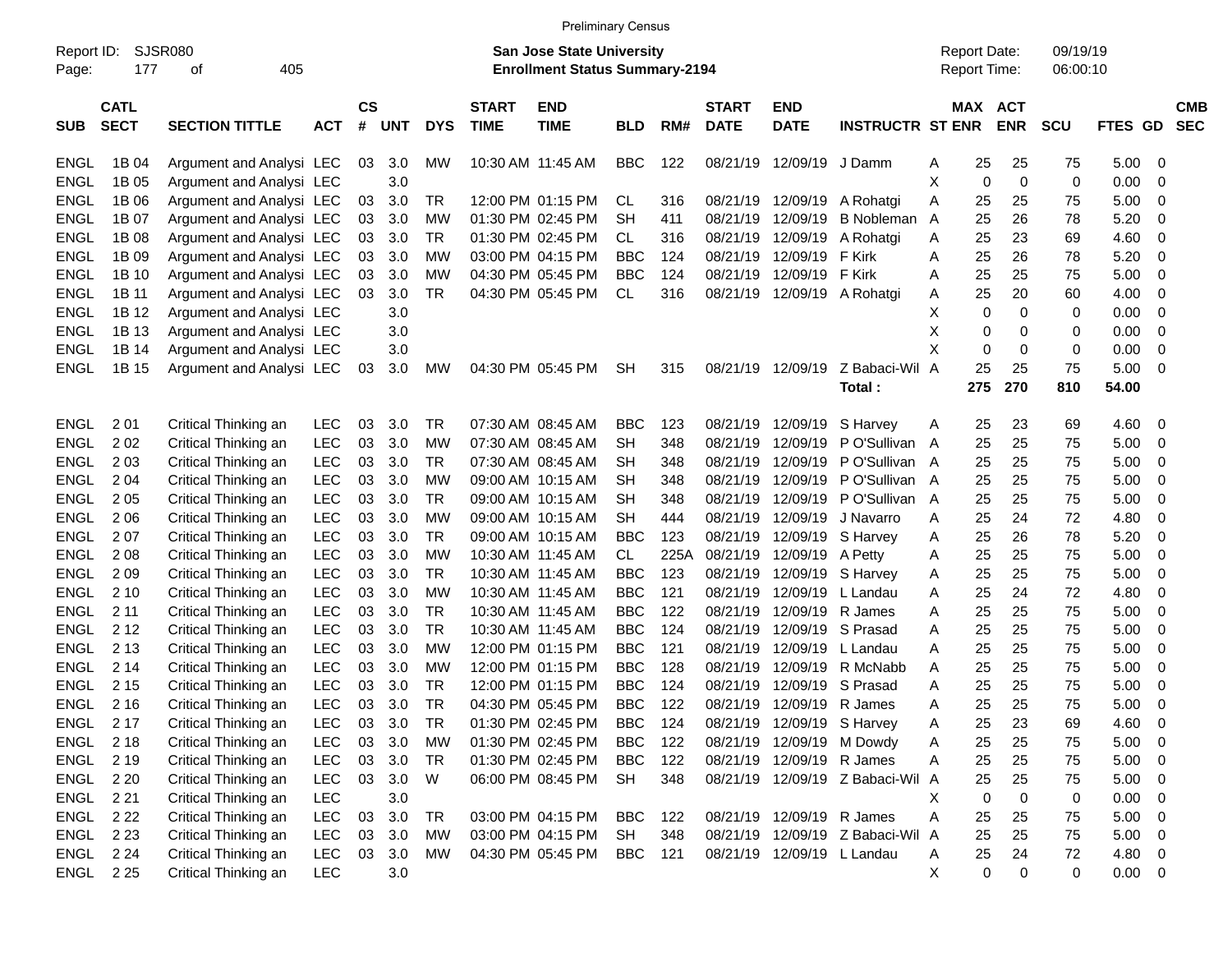|                     |                            |                            |            |                |            |            |                             | <b>Preliminary Census</b>                                                 |            |      |                             |                            |                                            |                                            |           |                       |                      |                        |                          |            |
|---------------------|----------------------------|----------------------------|------------|----------------|------------|------------|-----------------------------|---------------------------------------------------------------------------|------------|------|-----------------------------|----------------------------|--------------------------------------------|--------------------------------------------|-----------|-----------------------|----------------------|------------------------|--------------------------|------------|
| Report ID:<br>Page: | 178                        | SJSR080<br>405<br>οf       |            |                |            |            |                             | <b>San Jose State University</b><br><b>Enrollment Status Summary-2194</b> |            |      |                             |                            |                                            | <b>Report Date:</b><br><b>Report Time:</b> |           |                       | 09/19/19<br>06:00:10 |                        |                          |            |
| <b>SUB</b>          | <b>CATL</b><br><b>SECT</b> | <b>SECTION TITTLE</b>      | <b>ACT</b> | <b>CS</b><br># | <b>UNT</b> | <b>DYS</b> | <b>START</b><br><b>TIME</b> | <b>END</b><br><b>TIME</b>                                                 | <b>BLD</b> | RM#  | <b>START</b><br><b>DATE</b> | <b>END</b><br><b>DATE</b>  | <b>INSTRUCTR ST ENR</b>                    |                                            |           | MAX ACT<br><b>ENR</b> | <b>SCU</b>           | FTES GD SEC            |                          | <b>CMB</b> |
| <b>ENGL</b>         | 2 2 6                      | Critical Thinking an       | <b>LEC</b> |                | 3.0        |            |                             |                                                                           |            |      |                             |                            |                                            | х                                          | 0         | 0                     | 0                    | $0.00 \ 0$             |                          |            |
| <b>ENGL</b>         | 2 2 7                      | Critical Thinking an       | <b>LEC</b> |                | 3.0        |            |                             |                                                                           |            |      |                             |                            |                                            | Χ                                          | 0         | 0                     | 0                    | 0.00                   | $\overline{\phantom{0}}$ |            |
| <b>ENGL</b>         | 2 2 8                      | Critical Thinking an       | <b>LEC</b> |                | 3.0        |            |                             |                                                                           |            |      |                             |                            |                                            | Χ                                          | 0         | 0                     | 0                    | 0.00                   | $\overline{\phantom{0}}$ |            |
| <b>ENGL</b>         | 2 2 9                      | Critical Thinking an       | <b>LEC</b> | 03             | 3.0        | <b>TR</b>  |                             | 03:00 PM 04:15 PM                                                         | <b>BBC</b> | 130  |                             | 08/21/19 12/09/19 S Harvey |                                            | Α                                          | 25        | 23                    | 69                   | $4.60 \ 0$             |                          |            |
| ENGL                | 2 3 0                      | Critical Thinking an       | <b>LEC</b> | 03             | 3.0        | <b>MW</b>  |                             | 03:00 PM 04:15 PM                                                         | <b>BBC</b> | 121  |                             | 08/21/19 12/09/19          | L Landau<br>Total:                         | A                                          | 25<br>625 | 25<br>617             | 75<br>1851           | $5.00 \t 0$<br>123.40  |                          |            |
|                     |                            |                            |            |                |            |            |                             |                                                                           |            |      |                             |                            |                                            |                                            |           |                       |                      |                        |                          |            |
| ENGL 20 01          |                            | <b>Graphic Novel</b>       | <b>LEC</b> | 02             | 3.0 F      |            |                             | 09:30 AM 12:15 PM                                                         | <b>BBC</b> | 205  |                             | 08/21/19 12/09/19          | E Sams<br>Total:                           | Α                                          | 40<br>40  | 30<br>30              | 90<br>90             | $6.00 \quad 0$<br>6.00 |                          |            |
| <b>ENGL 2280</b>    |                            | Fantasy Science Fic        | LEC        |                | 03 3.0     | TBA        |                             |                                                                           |            |      |                             | 08/21/19 12/09/19          | T Nathanael                                | A                                          | 40        | 44                    | 132                  | 8.80 0                 |                          |            |
|                     |                            |                            |            |                |            |            |                             |                                                                           |            |      |                             |                            | Total:                                     |                                            | 40        | 44                    | 132                  | 8.80                   |                          |            |
| ENGL 30 01          |                            | Lit & the Environ          | <b>LEC</b> | 02             | 3.0        | МW         |                             | 09:00 AM 10:15 AM                                                         | <b>BBC</b> | 130  |                             | 08/21/19 12/09/19          | D Rivers                                   | Α                                          | 40        | 24                    | 72                   | $4.80\ 0$              |                          |            |
|                     |                            |                            |            |                |            |            |                             |                                                                           |            |      |                             |                            | Total:                                     |                                            | 40        | 24                    | 72                   | 4.80                   |                          |            |
| ENGL 50 01          |                            | Lit Survey before 16       | LEC        | 02             | 3.0        | МW         |                             | 10:30 AM 11:45 AM                                                         | <b>SH</b>  | 348  | 08/21/19                    | 12/09/19                   | A Eastwood                                 | A                                          | 30        | 30                    | 90                   | $6.00 \quad 0$         |                          |            |
| ENGL 50 02          |                            | Lit Survey before 16       | LEC        |                | 02 3.0     | <b>TR</b>  |                             | 12:00 PM 01:15 PM                                                         | <b>SH</b>  | 348  |                             | 08/21/19 12/09/19          | J Villagrana<br>Total:                     | A                                          | 30<br>60  | 29<br>59              | 87<br>177            | 5.80 0<br>11.80        |                          |            |
|                     |                            |                            |            |                |            |            |                             |                                                                           |            |      |                             |                            |                                            |                                            |           |                       |                      |                        |                          |            |
| ENGL 60 01          |                            | Lit Survey 1680-1860 LEC   |            |                | 02 4.0     | TBA        |                             |                                                                           |            |      |                             | 08/21/19 12/09/19          | Total:                                     | Α                                          | 40<br>40  | 41<br>41              | 164<br>164           | 10.93 0<br>10.93       |                          |            |
| ENGL 70 01          |                            | Lit Survey 1860 to p       | LEC        |                | 02 3.0     | TR         |                             | 03:00 PM 04:15 PM                                                         | <b>SH</b>  | 238  |                             | 08/21/19 12/09/19          | K McSharry                                 | A                                          | 30        | 29                    | 87                   | 5.80 0                 |                          |            |
|                     |                            |                            |            |                |            |            |                             |                                                                           |            |      |                             |                            | Total:                                     |                                            | 30        | 29                    | 87                   | 5.80                   |                          |            |
| ENGL 71 01          |                            | <b>Intro Creative Writ</b> | SEM        | 04             | 3.0        | TR.        |                             | 09:00 AM 10:15 AM                                                         | <b>BBC</b> | 221  | 08/21/19                    | 12/09/19                   | L Lindelof                                 | Α                                          | 25        | 25                    | 75                   | $5.00 \t 0$            |                          |            |
| ENGL 71 02          |                            | <b>Intro Creative Writ</b> | <b>SEM</b> | 04             | 3.0        | МW         |                             | 12:00 PM 01:15 PM                                                         | <b>CL</b>  | 225B | 08/21/19                    | 12/09/19                   | J Logan                                    | Α                                          | 25        | 25                    | 75                   | 5.00                   | $\overline{\phantom{0}}$ |            |
|                     | ENGL 71 03                 | <b>Intro Creative Writ</b> | SEM        | 04             | 3.0        | МW         |                             | 01:30 PM 02:45 PM                                                         | HGH        | 116  | 08/21/19                    | 12/09/19                   | A Ahmad                                    | Α                                          | 25        | 24                    | 72                   | 4.80                   | $\overline{\mathbf{0}}$  |            |
| ENGL 7104           |                            | <b>Intro Creative Writ</b> | SEM        | 04             | 3.0        | MW         |                             | 03:00 PM 04:15 PM                                                         | <b>BBC</b> | 123  |                             | 08/21/19 12/09/19 J Damm   |                                            | Α                                          | 25        | 24                    | 72                   | 4.80                   | $\overline{\mathbf{0}}$  |            |
| ENGL 71 05          |                            | Intro Creative Writ        | SEM        | 04             | 3.0        | TR         |                             | 04:30 PM 05:45 PM                                                         | <b>CL</b>  |      |                             |                            | 225B 08/21/19 12/09/19 M Edgerton          | A                                          | 25        | 16                    | 48                   | $3.20 \ 0$             |                          |            |
|                     | ENGL 71 06                 | Intro Creative Writ        | SEM        | 04             | 3.0        | - F        |                             | 09:30 AM 12:15 PM                                                         | SH         | 413  |                             | 08/21/19 12/09/19 R James  |                                            | A                                          | 25        | 23                    | 69                   | 4.60 0                 |                          |            |
| ENGL 71 07          |                            | Intro Creative Writ        | SEM        |                | 3.0        |            |                             |                                                                           |            |      |                             |                            |                                            | Χ                                          | 0         | 0                     | 0                    | $0.00 \t 0$            |                          |            |
|                     | ENGL 71 08                 | Intro Creative Writ        | SEM        |                | 3.0        |            |                             |                                                                           |            |      |                             |                            |                                            | X                                          | 0         | 0                     | 0                    | $0.00 \t 0$            |                          |            |
|                     |                            |                            |            |                |            |            |                             |                                                                           |            |      |                             |                            | Total:                                     |                                            | 150       | 137                   | 411                  | 27.40                  |                          |            |
| ENGL 78 01          |                            | Intro Shakespeare          | LEC.       |                | 03 3.0 TR  |            |                             | 09:00 AM 10:15 AM SH                                                      |            | 444  |                             |                            | 08/21/19 12/09/19 J Villagrana A<br>Total: |                                            | 30<br>30  | 11<br>11              | 33<br>33             | $2.20 \t 0$<br>2.20    |                          |            |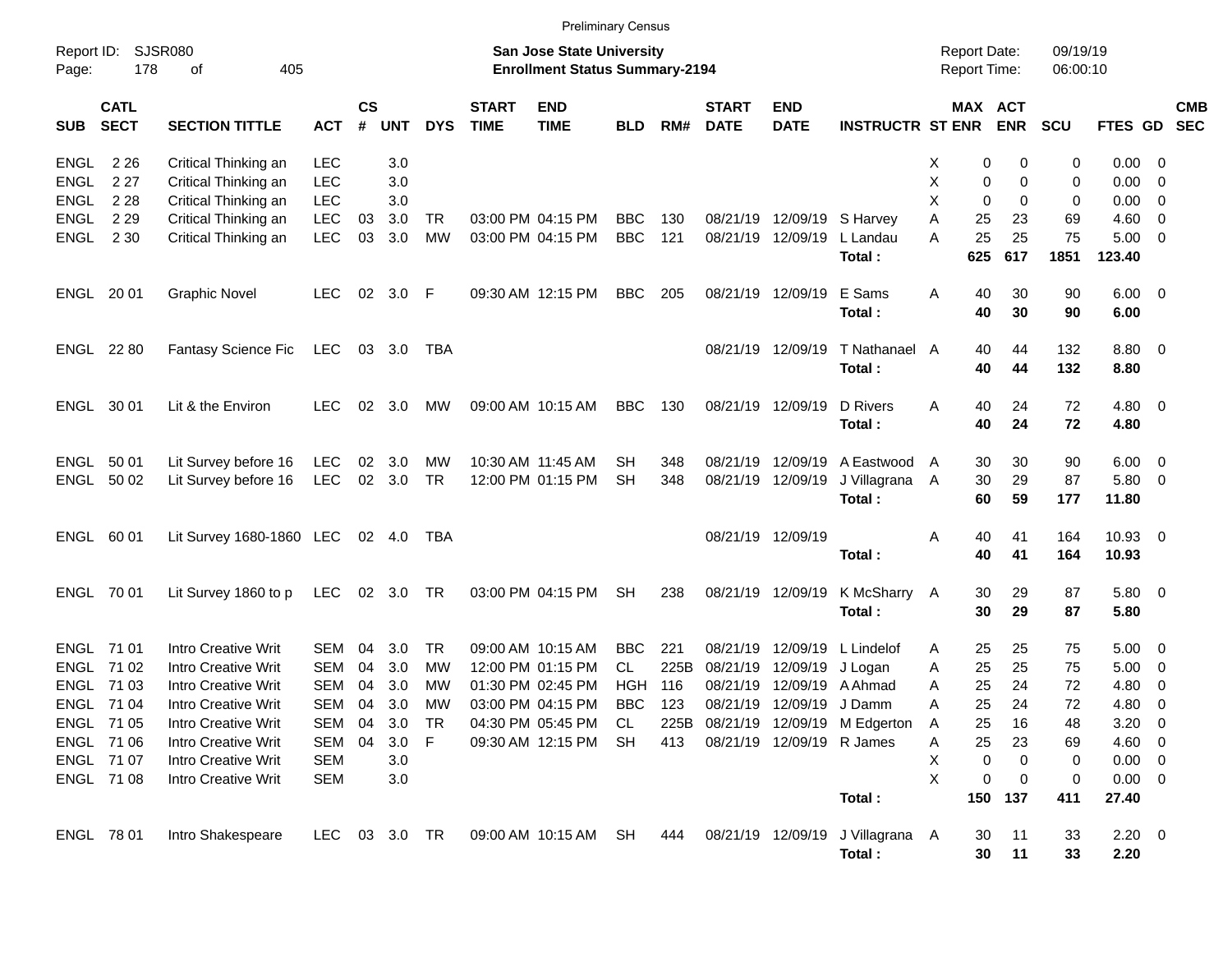|                     |                            |                                       |                |                    |            |            |                             | <b>Preliminary Census</b>                                                 |            |      |                             |                           |                         |   |                                            |             |                      |                          |     |                          |
|---------------------|----------------------------|---------------------------------------|----------------|--------------------|------------|------------|-----------------------------|---------------------------------------------------------------------------|------------|------|-----------------------------|---------------------------|-------------------------|---|--------------------------------------------|-------------|----------------------|--------------------------|-----|--------------------------|
| Report ID:<br>Page: | <b>SJSR080</b><br>179      | 405<br>οf                             |                |                    |            |            |                             | <b>San Jose State University</b><br><b>Enrollment Status Summary-2194</b> |            |      |                             |                           |                         |   | <b>Report Date:</b><br><b>Report Time:</b> |             | 09/19/19<br>06:00:10 |                          |     |                          |
| <b>SUB</b>          | <b>CATL</b><br><b>SECT</b> | <b>SECTION TITTLE</b>                 | <b>ACT</b>     | $\mathsf{cs}$<br># | <b>UNT</b> | <b>DYS</b> | <b>START</b><br><b>TIME</b> | <b>END</b><br><b>TIME</b>                                                 | <b>BLD</b> | RM#  | <b>START</b><br><b>DATE</b> | <b>END</b><br><b>DATE</b> | <b>INSTRUCTR ST ENR</b> |   | <b>MAX ACT</b>                             | <b>ENR</b>  | <b>SCU</b>           | <b>FTES</b><br><b>GD</b> |     | <b>CMB</b><br><b>SEC</b> |
|                     | ENGL 100A01                | <b>Writing Competency</b>             | <b>SEM</b>     | 05                 | 3.0        | TR.        |                             | 09:00 AM 10:15 AM                                                         | CL         | 225B | 08/21/19                    | 12/09/19                  | A Petty                 | A | 20                                         | 20          | 60                   | 4.00                     | 0   |                          |
| ENGL                | 100A 02                    | <b>Writing Competency</b>             | <b>SEM</b>     | 05                 | 3.0        | <b>TR</b>  |                             | 10:30 AM 11:45 AM                                                         | CL         | 225B | 08/21/19                    | 12/09/19                  | A Petty                 | A | 20                                         | 20          | 60                   | 4.00                     | 0   |                          |
| ENGL                | 100A 03                    | <b>Writing Competency</b>             | <b>SEM</b>     | 05                 | 3.0        | МW         |                             | 12:00 PM 01:15 PM                                                         | <b>BBC</b> | 122  | 08/21/19                    | 12/09/19                  | A St. Dennis            | A | 20                                         | 20          | 60                   | 4.00                     | 0   |                          |
| ENGL                |                            | 100A 04 Writing Competency            | <b>SEM</b>     | 05                 | 3.0        | МW         |                             | 07:30 AM 08:45 AM                                                         | <b>SH</b>  | 411  | 08/21/19                    | 12/09/19                  | A St. Dennis A          |   | 20                                         | 20          | 60                   | 4.00                     | 0   |                          |
|                     |                            | ENGL 100A 05 Writing Competency       | <b>SEM</b>     | 05                 | 3.0        | МW         |                             | 12:00 PM 01:15 PM                                                         | <b>BBC</b> | 123  | 08/21/19                    | 12/09/19                  | B Nobleman A            |   | 20                                         | 20          | 60                   | 4.00                     | 0   |                          |
|                     |                            |                                       |                |                    |            |            |                             |                                                                           |            |      |                             |                           | Total:                  |   | 100                                        | 100         | 300                  | 20.00                    |     |                          |
|                     |                            | ENGL 100W 01 Wrtg Wrkshop             | <b>SEM</b>     | 04                 | 3.0        | <b>TR</b>  |                             | 01:30 PM 02:45 PM                                                         | <b>SH</b>  | 444  | 08/21/19                    | 12/09/19                  | K McSharry              | A | 25                                         | 24          | 72                   | 4.80                     | 0   |                          |
|                     |                            | ENGL 100W 02 Wrtg Wrkshop             | <b>SEM</b>     | 04                 | 3.0        | <b>TR</b>  | 10:30 AM 11:45 AM           |                                                                           | <b>SH</b>  | 347  | 08/21/19                    | 12/09/19                  | N Stork                 | A | 25                                         | 31          | 93                   | 6.20                     | 0   |                          |
|                     |                            | ENGL 100W 03 Wrtg Wrkshop             | <b>SEM</b>     | 04                 | 3.0        | <b>TR</b>  |                             | 12:00 PM 01:15 PM                                                         | <b>SH</b>  | 444  | 08/21/19                    | 12/09/19                  | A Johnson               | A | 25                                         | 23          | 69                   | 4.60                     | 0   |                          |
|                     |                            |                                       |                |                    |            |            |                             |                                                                           |            |      |                             |                           | Total:                  |   | 75                                         | 78          | 234                  | 15.60                    |     |                          |
|                     |                            | ENGL 100WB 01Written Comm Busines LEC |                | 03                 | 3.0        | MW         |                             | 10:30 AM 11:45 AM                                                         | CL.        | 111  | 08/21/19                    | 12/09/19                  | S West                  | A | 25                                         | 26          | 78                   | 5.20                     | 0   |                          |
| ENGL                |                            | 100WB 02Written Comm Busines LEC      |                | 03                 | 3.0        | W          |                             | 09:00 AM 11:45 AM                                                         | <b>BBC</b> | 128  | 08/21/19                    | 12/09/19                  | L Lo                    | A | 25                                         | 19          | 57                   | 3.80                     | 0   |                          |
| ENGL                |                            | 100WB 03Written Comm Busines LEC      |                | 03                 | 3.0        | M          |                             | 09:00 AM 11:45 AM                                                         | <b>BBC</b> | 128  | 08/21/19                    | 12/09/19                  | L Lo                    | A | 25                                         | 22          | 66                   | 4.40                     | 0   |                          |
| ENGL                |                            | 100WB 04Written Comm Busines LEC      |                |                    | 3.0        |            |                             |                                                                           |            |      |                             |                           |                         | X | 0                                          | $\mathbf 0$ | 0                    | 0.00                     | 0   |                          |
| ENGL                |                            | 100WB 05Written Comm Busines LEC      |                | 03                 | 3.0        | Т          |                             | 06:00 PM 08:45 PM                                                         | <b>BBC</b> | 124  | 08/21/19                    | 12/09/19                  | C Mujal                 | A | 25                                         | 25          | 75                   | 5.00                     | 0   |                          |
| ENGL                |                            | 100WB 06Written Comm Busines LEC      |                |                    | 3.0        |            |                             |                                                                           |            |      |                             |                           |                         | X | 0                                          | $\mathbf 0$ | 0                    | 0.00                     | 0   |                          |
| ENGL                |                            | 100WB 07Written Comm Busines LEC      |                | 03                 | 3.0        | M          |                             | 06:00 PM 08:45 PM                                                         | <b>BBC</b> | 123  | 08/21/19                    | 12/09/19                  | J Hessler               | Α | 25                                         | 23          | 69                   | 4.60                     | 0   |                          |
| ENGL                |                            | 100WB 08Written Comm Busines LEC      |                | 03                 | 3.0        | W          |                             | 06:00 PM 08:45 PM                                                         | <b>BBC</b> | 123  | 08/21/19                    | 12/09/19                  | J Hessler               | A | 25                                         | 23          | 69                   | 4.60                     | 0   |                          |
| ENGL                |                            | 100WB 09Written Comm Busines LEC      |                | 03                 | 3.0        | МW         |                             | 03:00 PM 04:15 PM                                                         | CL         | 302  | 08/21/19                    | 12/09/19                  | J Hessler               | A | 25                                         | 26          | 78                   | 5.20                     | 0   |                          |
| ENGL                |                            | 100WB 10Written Comm Busines LEC      |                | 03                 | 3.0        | МW         |                             | 04:30 PM 05:45 PM                                                         | <b>BBC</b> | 123  | 08/21/19                    | 12/09/19                  | J Hessler               | A | 25                                         | 24          | 72                   | 4.80                     | 0   |                          |
|                     |                            |                                       |                |                    |            |            |                             |                                                                           |            |      |                             |                           | Total:                  |   | 200                                        | 188         | 564                  | 37.60                    |     |                          |
|                     | ENGL 101 01                | <b>Literary Criticism</b>             | <b>LEC</b>     | 04                 | 4.0        | <b>TBA</b> |                             |                                                                           |            |      | 08/21/19                    | 12/09/19                  | K Harris                | A | 25                                         | 17          | 68                   | 4.53                     | - 0 |                          |
|                     |                            |                                       |                |                    |            |            |                             |                                                                           |            |      |                             |                           | Total:                  |   | 25                                         | 17          | 68                   | 4.53                     |     |                          |
|                     | ENGL 103 01                | Modern English                        | <b>LEC</b>     | 02                 | -4.0       | <b>TBA</b> |                             |                                                                           |            |      | 08/21/19                    | 12/09/19                  |                         | A | 35                                         | 35          | 140                  | 9.33                     | 0   |                          |
|                     | ENGL 103 02                | Modern English                        | <b>LEC</b>     | 02                 | 4.0        | <b>TBA</b> |                             |                                                                           |            |      | 08/21/19                    | 12/09/19                  |                         | A | 35                                         | 33          | 132                  | 8.80                     | 0   |                          |
|                     |                            |                                       |                |                    |            |            |                             |                                                                           |            |      |                             |                           | Total:                  |   | 70                                         | 68          | 272                  | 18.13                    |     |                          |
|                     |                            | ENGL 105 01 Adv Composition           | LEC 02 4.0 TBA |                    |            |            |                             |                                                                           |            |      |                             | 08/21/19 12/09/19         |                         | A | 25                                         | 19          | 76                   | $5.07$ 0                 |     |                          |
|                     |                            |                                       |                |                    |            |            |                             |                                                                           |            |      |                             |                           | Total:                  |   | 25                                         | 19          | 76                   | 5.07                     |     |                          |
|                     |                            | ENGL 106 01 Editing for Writers       | LEC 02 4.0 TBA |                    |            |            |                             |                                                                           |            |      |                             | 08/21/19 12/09/19         |                         | A | 25                                         | 25          | 100                  | 6.67 0                   |     |                          |
|                     |                            |                                       |                |                    |            |            |                             |                                                                           |            |      |                             |                           | Total:                  |   | 25                                         | 25          | 100                  | 6.67                     |     |                          |
|                     |                            | ENGL 107 01 Prof Tech Writing         | LEC 02 4.0 TBA |                    |            |            |                             |                                                                           |            |      |                             | 08/21/19 12/09/19         |                         | A | 25                                         | 25          | 100                  | $6.73$ 1                 |     |                          |
|                     |                            |                                       |                |                    |            |            |                             |                                                                           |            |      |                             |                           | Total:                  |   |                                            | 25 25       | 100                  | 6.73                     |     |                          |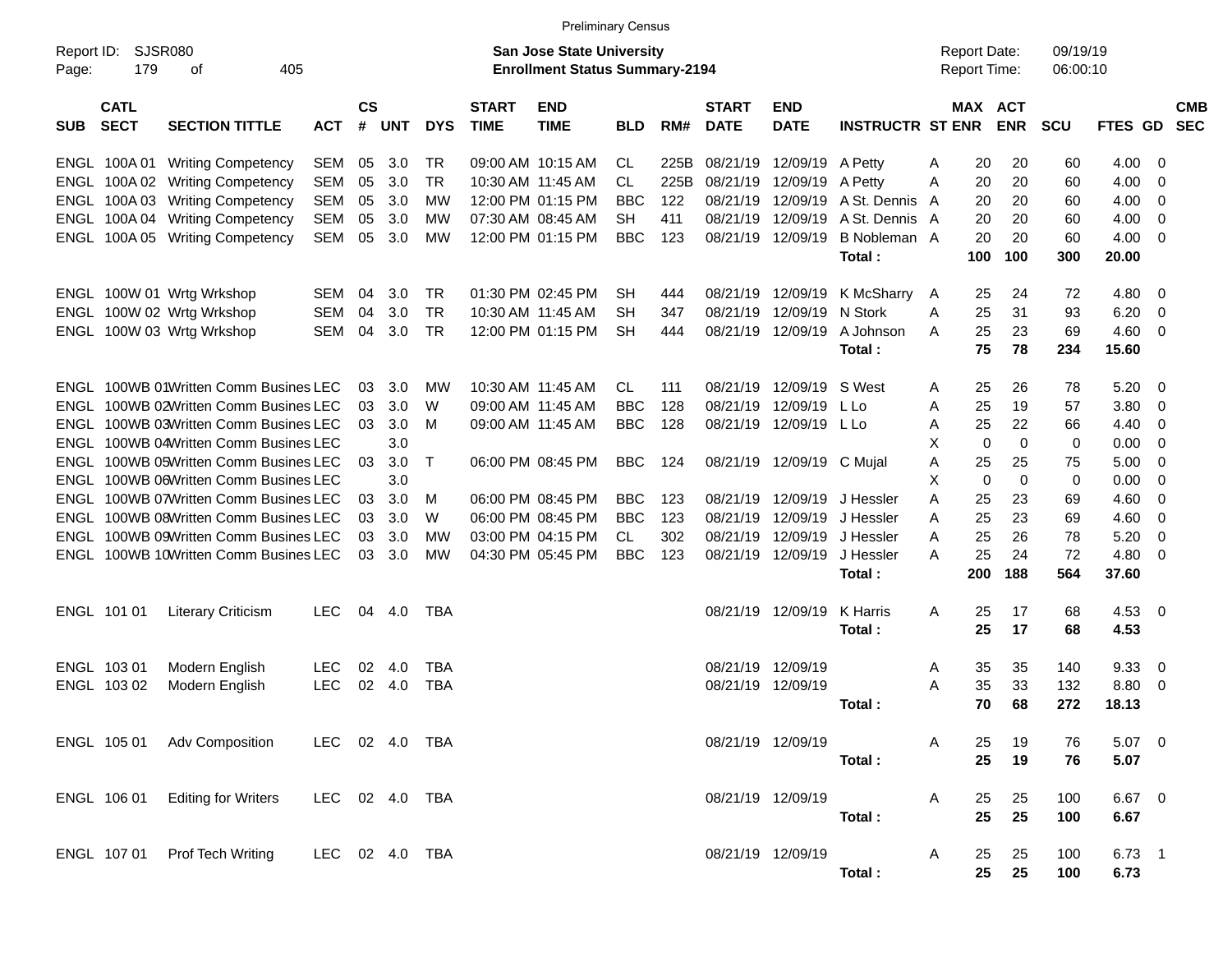|            |                            |                                                              |                          |               |            |            |                             |                                                                    | <b>Preliminary Census</b> |     |                             |                           |                             |                                     |          |                      |                            |                         |            |
|------------|----------------------------|--------------------------------------------------------------|--------------------------|---------------|------------|------------|-----------------------------|--------------------------------------------------------------------|---------------------------|-----|-----------------------------|---------------------------|-----------------------------|-------------------------------------|----------|----------------------|----------------------------|-------------------------|------------|
| Page:      | Report ID: SJSR080<br>180  | 405<br>of                                                    |                          |               |            |            |                             | San Jose State University<br><b>Enrollment Status Summary-2194</b> |                           |     |                             |                           |                             | <b>Report Date:</b><br>Report Time: |          | 09/19/19<br>06:00:10 |                            |                         |            |
| <b>SUB</b> | <b>CATL</b><br><b>SECT</b> | <b>SECTION TITTLE</b>                                        | <b>ACT</b>               | $\mathsf{cs}$ | # UNT      | <b>DYS</b> | <b>START</b><br><b>TIME</b> | <b>END</b><br><b>TIME</b>                                          | <b>BLD</b>                | RM# | <b>START</b><br><b>DATE</b> | <b>END</b><br><b>DATE</b> | <b>INSTRUCTR ST ENR ENR</b> | MAX ACT                             |          | <b>SCU</b>           | FTES GD SEC                |                         | <b>CMB</b> |
|            | ENGL 108 01                | Gaming and Narrative LEC                                     |                          |               | 4.0        |            |                             |                                                                    |                           |     |                             |                           |                             | Χ<br>0                              | 0        | 0                    | 0.00                       | $\overline{0}$          |            |
|            | ENGL 108 02                | Gaming and Narrative LEC                                     |                          |               | 02 4.0     | TR         |                             | 01:30 PM 02:45 PM CL                                               |                           | 111 |                             | 08/21/19 12/09/19         | K Harris<br>Total:          | A<br>25<br>25                       | 21<br>21 | 84<br>84             | $5.60$ 0<br>5.60           |                         |            |
|            | ENGL 109 01                | Writing & the Young                                          | LEC                      |               | 02 4.0     | TBA        |                             |                                                                    |                           |     |                             | 08/21/19 12/09/19         | Total:                      | 30<br>Α<br>30                       | 31<br>31 | 124<br>124           | $8.27$ 0<br>8.27           |                         |            |
|            |                            | ENGL 112A 01 Childrens Lit                                   | <b>LEC</b>               | 03            | 3.0        | MW         |                             | 10:30 AM 11:45 AM                                                  | BBC                       | 130 |                             | 08/21/19 12/09/19         | D Hendel De A               | 35                                  | 36       | 108                  | 7.20                       | - 0                     |            |
|            |                            | ENGL 112A 80 Childrens Lit                                   | <b>LEC</b>               | 03            | 3.0        | TBA        |                             |                                                                    |                           |     |                             | 08/21/19 12/09/19         | T Nathanael A<br>Total:     | 35<br>70                            | 36<br>72 | 108<br>216           | 7.20<br>14.40              | $\overline{\mathbf{0}}$ |            |
|            |                            | ENGL 112B 01 Lit for Young Adults                            | <b>LEC</b>               |               | 02 4.0     | TBA        |                             |                                                                    |                           |     |                             | 08/21/19 12/09/19         | Total:                      | 35<br>Α<br>35                       | 25<br>25 | 100<br>100           | $6.67$ 0<br>6.67           |                         |            |
|            |                            | ENGL 117A 01 Am Lit, Film, Cult                              | LEC.                     | 01            | 3.0 F      |            |                             | 09:30 AM 12:15 PM CL                                               |                           | 234 |                             | 08/21/19 12/09/19         | F Kirk                      | Α<br>40<br>40                       | 38<br>38 | 114                  | $7.60 \t 0$                |                         |            |
|            |                            | ENGL 123B 01 Global-Lit-Africa                               | <b>LEC</b>               | 03            | 3.0        | <b>TR</b>  |                             | 01:30 PM 02:45 PM                                                  | <b>BBC</b>                | 130 |                             | 08/21/19 12/09/19         | Total:<br>M Gorman-DaR      | 35                                  |          | 114<br>87            | 7.60<br>$5.80\ 0$          |                         |            |
|            |                            |                                                              |                          |               |            |            |                             |                                                                    |                           |     |                             |                           | Total:                      | 35                                  | 29<br>29 | 87                   | 5.80                       |                         |            |
|            |                            | ENGL 123D 01 Global-Lit-Asia<br>ENGL 123D 02 Global-Lit-Asia | <b>LEC</b><br><b>LEC</b> |               | 3.0<br>3.0 |            |                             |                                                                    |                           |     |                             |                           |                             | X<br>0<br>X<br>0                    | 0<br>0   | 0<br>0               | $0.00 \t 0$<br>$0.00 \t 0$ |                         |            |
|            |                            |                                                              |                          |               |            |            |                             |                                                                    |                           |     |                             |                           | Total:                      | $\mathbf 0$                         | $\bf{0}$ | $\mathbf 0$          | 0.00                       |                         |            |
|            | ENGL 125 01                | European Lit                                                 | <b>LEC</b>               |               |            |            |                             |                                                                    |                           |     | 08/21/19 12/09/19           |                           | Total:                      | 35<br>Α<br>35                       | 35<br>35 | 140<br>140           | 9.3300<br>9.33             |                         |            |
|            | ENGL 129 01                | Intro Career Wrtg                                            | LEC                      |               | 02 4.0     | TBA        |                             |                                                                    |                           |     |                             | 08/21/19 12/09/19         | Total:                      | Α<br>25<br>25                       | 26<br>26 | 104<br>104           | $7.07$ 2<br>7.07           |                         |            |
|            | ENGL 130 01                | <b>Writing Fiction</b>                                       | LEC 02 4.0               |               |            | TBA        |                             |                                                                    |                           |     |                             | 08/21/19 12/09/19         |                             | 25<br>A                             | 24       | 96                   | $6.40\quad 0$              |                         |            |
|            | ENGL 130 02                | <b>Writing Fiction</b>                                       | LEC 02 4.0 TBA           |               |            |            |                             |                                                                    |                           |     |                             | 08/21/19 12/09/19         | Total:                      | 25<br>Α<br>50                       | 22<br>46 | 88<br>184            | 5.87 0<br>12.27            |                         |            |
|            | ENGL 131 01                | <b>Writing Poetry</b>                                        | LEC 02 4.0 TBA           |               |            |            |                             |                                                                    |                           |     |                             | 08/21/19 12/09/19         | Total:                      | 25<br>A<br>25                       | 23<br>23 | 92<br>92             | $6.20$ 1<br>6.20           |                         |            |
|            | ENGL 133 01                | Reed Magazine                                                | LEC 02 4.0 TBA           |               |            |            |                             |                                                                    |                           |     |                             | 08/21/19 12/09/19         |                             | 30<br>A                             | 23       | 92                   | 6.60 7                     |                         |            |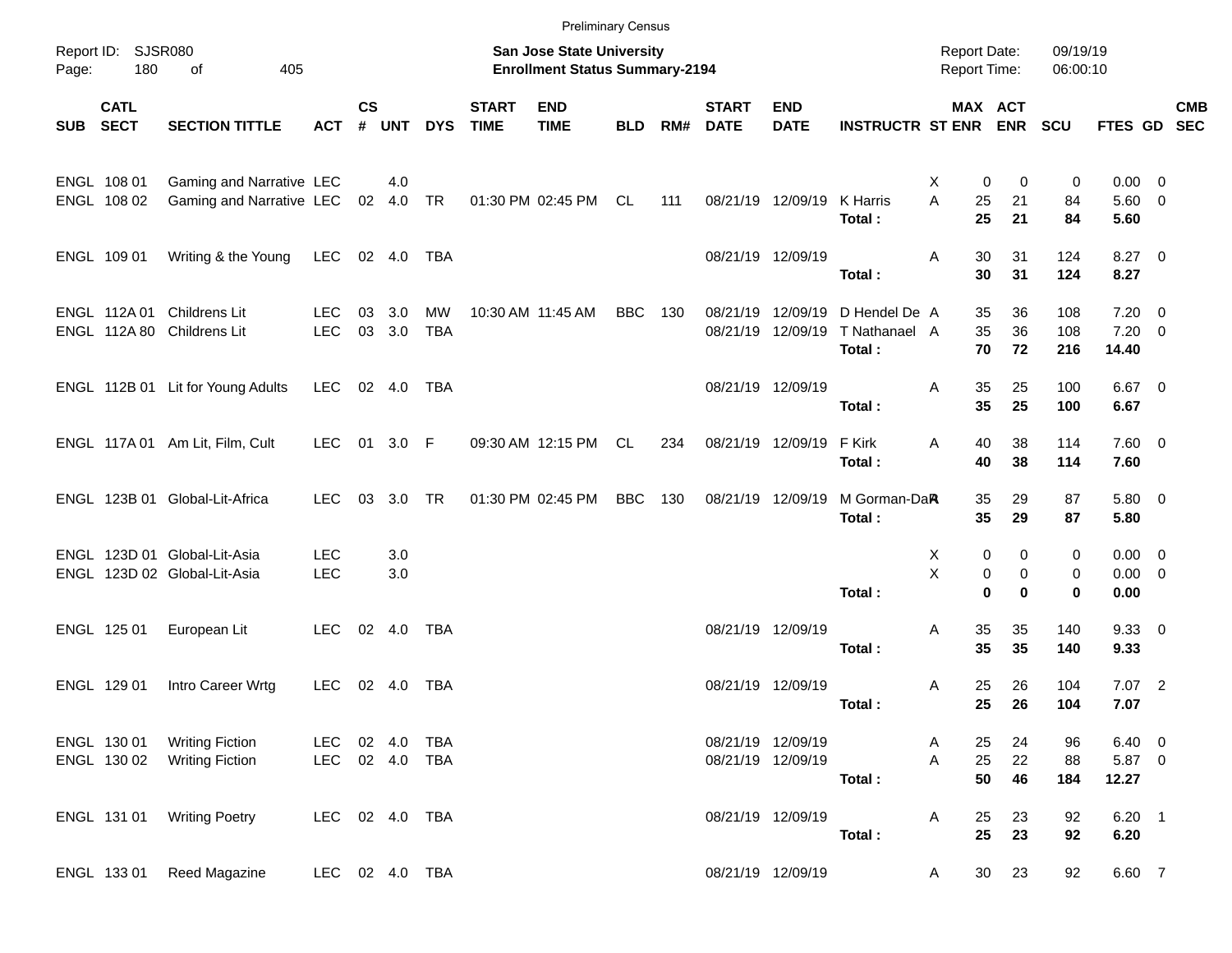|            |                            |                                                                     |                          |                    |                  |                          |                             |                                                                    | <b>Preliminary Census</b> |     |                             |                                        |                                                          |                                     |                                        |                           |                                   |         |            |
|------------|----------------------------|---------------------------------------------------------------------|--------------------------|--------------------|------------------|--------------------------|-----------------------------|--------------------------------------------------------------------|---------------------------|-----|-----------------------------|----------------------------------------|----------------------------------------------------------|-------------------------------------|----------------------------------------|---------------------------|-----------------------------------|---------|------------|
| Page:      | Report ID: SJSR080<br>181  | of<br>405                                                           |                          |                    |                  |                          |                             | San Jose State University<br><b>Enrollment Status Summary-2194</b> |                           |     |                             |                                        |                                                          | <b>Report Date:</b><br>Report Time: |                                        | 09/19/19<br>06:00:10      |                                   |         |            |
| <b>SUB</b> | <b>CATL</b><br><b>SECT</b> | <b>SECTION TITTLE</b>                                               | <b>ACT</b>               | $\mathsf{cs}$<br># | UNT              | <b>DYS</b>               | <b>START</b><br><b>TIME</b> | <b>END</b><br><b>TIME</b>                                          | <b>BLD</b>                | RM# | <b>START</b><br><b>DATE</b> | <b>END</b><br><b>DATE</b>              | <b>INSTRUCTR ST ENR ENR</b>                              |                                     | MAX ACT                                | SCU                       | FTES GD SEC                       |         | <b>CMB</b> |
|            |                            |                                                                     |                          |                    |                  |                          |                             |                                                                    |                           |     |                             |                                        | Total:                                                   | 30                                  | 23                                     | 92                        | 6.60                              |         |            |
|            | ENGL 135 01                | <b>Writing Nonfiction</b>                                           | <b>LEC</b>               |                    | 02 4.0           | TBA                      |                             |                                                                    |                           |     |                             | 08/21/19 12/09/19                      | Total:                                                   | 25<br>Α<br>25                       | 20<br>20                               | 80<br>80                  | 5.33 0<br>5.33                    |         |            |
|            | ENGL 142 01                | Chaucer                                                             | LEC.                     |                    | 02 4.0           | TBA                      |                             |                                                                    |                           |     |                             | 08/21/19 12/09/19                      | Total:                                                   | 30<br>Α<br>30                       | 12<br>12                               | 48<br>48                  | $3.27$ 1<br>3.27                  |         |            |
| TA         | ENGL 144 01<br>144 01      | Shakespeare I<br>Shakespeare I                                      | <b>LEC</b><br><b>LEC</b> |                    | 02 4.0<br>02 4.0 | <b>TBA</b><br><b>TBA</b> |                             |                                                                    |                           |     |                             | 08/21/19 12/09/19<br>08/21/19 12/09/19 |                                                          | 30<br>A<br>A                        | 30<br>$\mathbf 0$<br>0                 | 120<br>0                  | 8.00 0 C<br>0.00                  | $0\,$ C |            |
|            |                            |                                                                     |                          |                    |                  |                          |                             |                                                                    |                           |     |                             |                                        | Total:                                                   | 30                                  | 30                                     | 120                       | 8.00                              |         |            |
| TA         | ENGL 145 01<br>145 01      | Shakespeare + Perfor LEC<br>Shakespeare + Perfor LEC                |                          |                    | 02 4.0<br>02 4.0 | <b>TBA</b><br><b>TBA</b> |                             |                                                                    |                           |     |                             | 08/21/19 12/09/19<br>08/21/19 12/09/19 | Total:                                                   | 30<br>A<br>A<br>30                  | 28<br>$\mathbf 0$<br>$\mathbf 0$<br>28 | 112<br>$\mathbf 0$<br>112 | 7.47 0 C<br>$0.00 \t 0 C$<br>7.47 |         |            |
|            | ENGL 149 01                | <b>Romantic Period</b>                                              | <b>LEC</b><br><b>LEC</b> |                    | 4.0              |                          |                             |                                                                    |                           |     |                             |                                        |                                                          | X<br>X                              | 0<br>0                                 | 0                         | $0.00 \t 0$<br>$0.00 \t 0$        |         |            |
|            | ENGL 149 02                | Romantic Period                                                     |                          |                    | 4.0              |                          |                             |                                                                    |                           |     |                             |                                        | Total:                                                   |                                     | 0<br>0<br>$\bf{0}$<br>0                | 0<br>0                    | 0.00                              |         |            |
|            | ENGL 150 01                | The Victorian Age                                                   | <b>LEC</b>               |                    | 4.0              |                          |                             |                                                                    |                           |     |                             |                                        | Total:                                                   | Χ                                   | 0<br>0<br>$\mathbf 0$<br>$\bf{0}$      | 0<br>0                    | $0.00 \t 0$<br>0.00               |         |            |
|            | ENGL 165 01<br>AFAM 165 01 | Topics Ethnic Lit<br>Topics Ethnic Lit                              | <b>LEC</b><br><b>LEC</b> | 02                 | 4.0<br>02 4.0    | <b>TBA</b><br><b>TBA</b> |                             |                                                                    |                           |     |                             | 08/21/19 12/09/19<br>08/21/19 12/09/19 |                                                          | 30<br>A<br>A                        | 12<br>$\mathbf 0$<br>$\mathbf{1}$      | 48<br>$\overline{a}$      | 3.33<br>0.27 0 C                  | 2 C     |            |
|            | ENGL 166 01                | Amer Lit 1945 - Now                                                 | LEC                      |                    | 4.0              |                          |                             |                                                                    |                           |     |                             |                                        | Total:                                                   | 30<br>X                             | 13<br>0<br>0                           | 52<br>0                   | 3.60<br>$0.00 \t 0$               |         |            |
|            |                            | ENGL 169 01 Ethnicity in Amer Li LEC 03 3.0 TR 03:00 PM 04:15 PM CL |                          |                    |                  |                          |                             |                                                                    |                           | 111 |                             | 08/21/19 12/09/19 K Norris             | Total:                                                   | 30<br>Α                             | 0<br>$\bf{0}$<br>28                    | 0<br>84                   | 0.00<br>5.60 0                    |         |            |
|            |                            |                                                                     |                          |                    |                  |                          |                             |                                                                    |                           |     |                             |                                        | Total:                                                   | 30                                  | 28                                     | 84                        | 5.60                              |         |            |
|            | ENGL 180 01<br>ENGL 180 02 | <b>Indv Studies</b><br><b>Indv Studies</b>                          | <b>SUP</b><br><b>SUP</b> |                    | 78 1.0<br>78 2.0 | TBA<br><b>TBA</b>        |                             |                                                                    |                           |     |                             |                                        | 08/21/19 12/09/19 R McNabb<br>08/21/19 12/09/19 R McNabb | 13<br>A<br>13<br>A                  | $\overline{c}$<br>$\pmb{0}$            | 0<br>0                    | $0.13 \ 0$<br>$0.00 \t 0$         |         |            |
|            | ENGL 180 03                | Indv Studies                                                        | <b>SUP</b>               |                    |                  | 78 3.0 TBA               |                             |                                                                    |                           |     |                             |                                        | 08/21/19 12/09/19 R McNabb<br>Total :                    | 13<br>Α<br>39                       | $\,$ 5 $\,$<br>$\overline{7}$          | 0<br>0                    | $1.00 \t 0$<br>1.13               |         |            |
|            | ENGL 199 01                | Writing Internship                                                  | SUP 36 3.0 TBA           |                    |                  |                          |                             |                                                                    |                           |     |                             |                                        | 08/21/19 12/09/19 M Thompson A                           |                                     | 6<br>$\mathbf 0$                       | $\overline{0}$            | $0.00 \t 0$                       |         |            |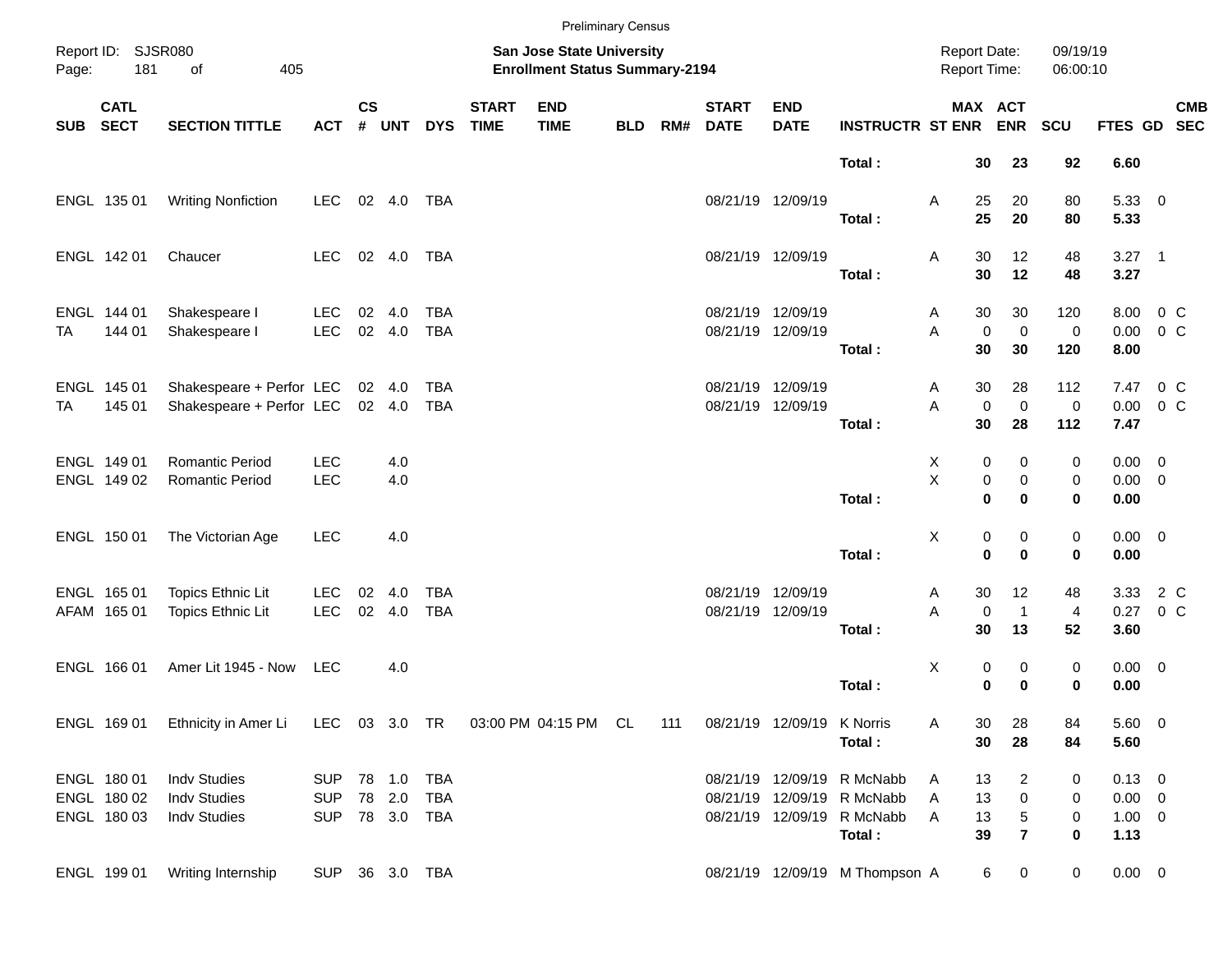|                                    |                                                          |                                                                                              |                                                      |                                                                    |                                      |                          |                             |                           | <b>Preliminary Census</b> |  |                                            |                           |                                                                                                                                 |                        |                                            |                       |                                                               |            |
|------------------------------------|----------------------------------------------------------|----------------------------------------------------------------------------------------------|------------------------------------------------------|--------------------------------------------------------------------|--------------------------------------|--------------------------|-----------------------------|---------------------------|---------------------------|--|--------------------------------------------|---------------------------|---------------------------------------------------------------------------------------------------------------------------------|------------------------|--------------------------------------------|-----------------------|---------------------------------------------------------------|------------|
| Report ID: SJSR080<br>182<br>Page: |                                                          | of<br>405                                                                                    |                                                      | San Jose State University<br><b>Enrollment Status Summary-2194</b> |                                      |                          |                             |                           |                           |  | <b>Report Date:</b><br><b>Report Time:</b> |                           | 09/19/19<br>06:00:10                                                                                                            |                        |                                            |                       |                                                               |            |
|                                    | <b>CATL</b><br>SUB SECT                                  | <b>SECTION TITTLE</b>                                                                        | <b>ACT</b>                                           | $\mathsf{cs}$                                                      |                                      | # UNT DYS                | <b>START</b><br><b>TIME</b> | <b>END</b><br><b>TIME</b> |                           |  | <b>START</b><br><b>BLD RM# DATE</b>        | <b>END</b><br><b>DATE</b> | <b>INSTRUCTR ST ENR ENR</b>                                                                                                     |                        | MAX ACT                                    | SCU                   | FTES GD SEC                                                   | <b>CMB</b> |
|                                    |                                                          |                                                                                              |                                                      |                                                                    |                                      |                          |                             |                           |                           |  |                                            |                           | Total:                                                                                                                          |                        | 6<br>0                                     | 0                     | 0.00                                                          |            |
|                                    | ENGL 201 01                                              | Mat & Meth Lit Res                                                                           | SEM 05 4.0                                           |                                                                    |                                      | TBA                      |                             |                           |                           |  |                                            | 08/21/19 12/09/19         | Total:                                                                                                                          | 16<br>Α<br>16          | 11<br>11                                   | 44<br>44              | 3.67 11<br>3.67                                               |            |
|                                    | ENGL 215 01                                              | Sem Myth & Symbol SEM 05 4.0                                                                 |                                                      |                                                                    |                                      | TBA                      |                             |                           |                           |  |                                            | 08/21/19 12/09/19         | Total:                                                                                                                          | 16<br>Α<br>16          | 14<br>14                                   | 56<br>56              | 4.67 14<br>4.67                                               |            |
|                                    | ENGL 230 01                                              | Sem 18th-Cen Brlt                                                                            | SEM 05 4.0                                           |                                                                    |                                      | TBA                      |                             |                           |                           |  | 08/21/19 12/09/19                          |                           | Total:                                                                                                                          | 16<br>Α<br>16          | $\overline{7}$<br>$\overline{7}$           | 28<br>28              | 2.3377<br>2.33                                                |            |
|                                    | ENGL 240 01                                              | Poet Writ Workshop                                                                           | SEM                                                  |                                                                    | 4.0                                  |                          |                             |                           |                           |  |                                            |                           | Total:                                                                                                                          | Χ                      | 0<br>0<br>$\mathbf 0$<br>$\bf{0}$          | 0<br>0                | $0.00 \t 0$<br>0.00                                           |            |
|                                    | ENGL 241 01                                              | Fic Writ Workshop                                                                            | SEM 05 4.0 TBA                                       |                                                                    |                                      |                          |                             |                           |                           |  |                                            | 08/21/19 12/09/19         | Total:                                                                                                                          | 16<br>Α<br>16          | 14<br>14                                   | 56<br>56              | 4.67 14<br>4.67                                               |            |
|                                    | ENGL 242 01<br>ENGL 242 02                               | Nonfic Writ Wrkshp<br>Nonfic Writ Wrkshp                                                     | <b>SEM</b><br>SEM                                    | 05                                                                 | 4.0<br>4.0                           | TBA                      |                             |                           |                           |  |                                            | 08/21/19 12/09/19         | Total:                                                                                                                          | Χ<br>A<br>16<br>16     | $\mathbf 0$<br>$\mathbf 0$<br>15<br>15     | 0<br>60<br>60         | $0.00 \t 0$<br>4.87 13<br>4.87                                |            |
|                                    | ENGL 259 01                                              | Sem in Compos Studs SEM 05 4.0 TBA                                                           |                                                      |                                                                    |                                      |                          |                             |                           |                           |  |                                            | 08/21/19 12/09/19         | Total:                                                                                                                          | 16<br>Α<br>16          | 11<br>11                                   | 44<br>44              | 3.67 11<br>3.67                                               |            |
|                                    | ENGL 281 01                                              | <b>Special Topics</b>                                                                        | SEM 05 4.0                                           |                                                                    |                                      | TBA                      |                             |                           |                           |  |                                            | 08/21/19 12/09/19         | Total:                                                                                                                          | Α<br>16<br>16          | 9<br>9                                     | 36<br>36              | $2.80\quad 6$<br>2.80                                         |            |
|                                    | ENGL 291 01                                              | Lit Practicum                                                                                | SEM 05 4.0                                           |                                                                    |                                      | TBA                      |                             |                           |                           |  |                                            | 08/21/19 12/09/19         | Total:                                                                                                                          | Α<br>16<br>16          | 7<br>$\overline{7}$                        | 28<br>28              | 2.33 7<br>2.33                                                |            |
|                                    | ENGL 297 01                                              | MA Comp Exam Prep SEM 05 2.0 R                                                               |                                                      |                                                                    |                                      |                          |                             | 07:00 PM 09:45 PM         | BBC 221                   |  |                                            | 08/21/19 12/09/19 N Stork | Total:                                                                                                                          | Α                      | 16<br>11<br>16<br>11                       | 22<br>22              | 1.83 11<br>1.83                                               |            |
|                                    | ENGL 298 01<br>ENGL 298 02<br>ENGL 298 03<br>ENGL 298 04 | <b>Special Study</b><br><b>Special Study</b><br><b>Special Study</b><br><b>Special Study</b> | <b>SUP</b><br><b>SUP</b><br><b>SUP</b><br><b>SUP</b> |                                                                    | 78 1.0<br>78 2.0<br>78 3.0<br>78 4.0 | TBA<br>TBA<br>TBA<br>TBA |                             |                           |                           |  |                                            |                           | 08/21/19 12/09/19 R McNabb<br>08/21/19 12/09/19 R McNabb<br>08/21/19 12/09/19 R McNabb<br>08/21/19 12/09/19 R McNabb<br>Total : | A<br>Α<br>10<br>Α<br>Α | 3<br>0<br>3<br>0<br>0<br>6<br>5<br>5<br>22 | 0<br>0<br>0<br>0<br>0 | $0.00 \t 0$<br>$0.00 \t 0$<br>$0.00 \t 0$<br>$1.67$ 5<br>1.67 |            |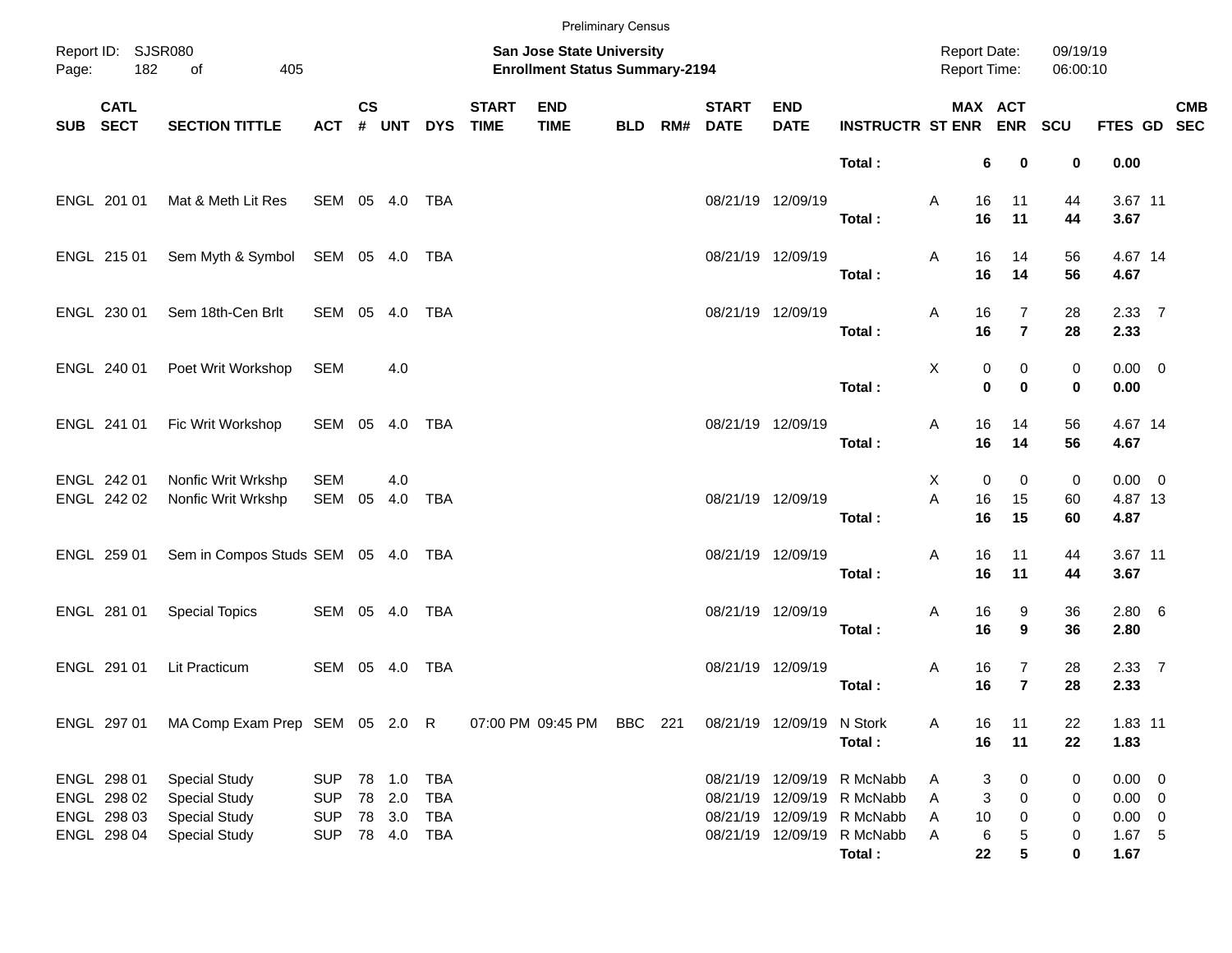|                                                                                                                                                                                         |                                                                                                  |                                                                    |                             |                                            | <b>Preliminary Census</b> |                      |                                                          |                                                          |                                                                     |                                                        |                                                       |                                                |                                                                         |                          |
|-----------------------------------------------------------------------------------------------------------------------------------------------------------------------------------------|--------------------------------------------------------------------------------------------------|--------------------------------------------------------------------|-----------------------------|--------------------------------------------|---------------------------|----------------------|----------------------------------------------------------|----------------------------------------------------------|---------------------------------------------------------------------|--------------------------------------------------------|-------------------------------------------------------|------------------------------------------------|-------------------------------------------------------------------------|--------------------------|
| SJSR080<br>Report ID:<br>183<br>οf<br>Page:                                                                                                                                             | 405                                                                                              |                                                                    |                             | <b>Report Date:</b><br><b>Report Time:</b> |                           | 09/19/19<br>06:00:10 |                                                          |                                                          |                                                                     |                                                        |                                                       |                                                |                                                                         |                          |
| <b>CATL</b><br><b>SECT</b><br><b>SECTION TITTLE</b><br><b>SUB</b>                                                                                                                       | <b>CS</b><br><b>ACT</b>                                                                          | # UNT<br><b>DYS</b>                                                | <b>START</b><br><b>TIME</b> | <b>END</b><br><b>TIME</b>                  | <b>BLD</b>                | RM#                  | <b>START</b><br><b>DATE</b>                              | <b>END</b><br><b>DATE</b>                                | <b>INSTRUCTR ST ENR</b>                                             | <b>MAX</b>                                             | <b>ACT</b><br><b>ENR</b>                              | <b>SCU</b>                                     | <b>FTES GD</b>                                                          | <b>CMB</b><br><b>SEC</b> |
| 298D 01<br>Departmental Thesis<br>ENGL<br>ENGL<br>298D 02 Departmental Thesis<br><b>ENGL</b><br>298D 03 Departmental Thesis<br>ENGL 298D 04 Departmental Thesis                         | SUP<br>-25<br>SUP<br>25<br><b>SUP</b><br>25<br><b>SUP</b><br>25                                  | 1.0<br>TBA<br>TBA<br>2.0<br>TBA<br>3.0<br>4.0<br>TBA               |                             |                                            |                           |                      | 08/21/19<br>08/21/19<br>08/21/19<br>08/21/19             | 12/09/19<br>12/09/19<br>12/09/19<br>12/09/19             | R McNabb<br>R McNabb<br>R McNabb<br>R McNabb<br>Total:              | 10<br>A<br>10<br>A<br>10<br>A<br>10<br>A<br>40         | $\Omega$<br>$\Omega$<br>$\Omega$<br>2<br>$\mathbf{2}$ | 0<br>$\mathbf 0$<br>$\Omega$<br>0<br>0         | $0.00 \quad 0$<br>$0.00 \quad 0$<br>$0.00 \quad 0$<br>$0.67$ 2<br>0.67  |                          |
| ENGL 299 01<br>University Thesis<br>ENGL 299 02<br>University Thesis<br>ENGL 299 03<br>University Thesis<br>ENGL 299 04<br>University Thesis<br>ENGL 299 05<br><b>University Thesis</b> | 25<br><b>SUP</b><br><b>SUP</b><br>25<br><b>SUP</b><br>25<br><b>SUP</b><br>25<br><b>SUP</b><br>25 | 1.0<br>TBA<br>3.0<br>TBA<br>TBA<br>4.0<br>TBA<br>6.0<br>2.0<br>TBA |                             |                                            |                           |                      | 08/21/19<br>08/21/19<br>08/21/19<br>08/21/19<br>08/21/19 | 12/09/19<br>12/09/19<br>12/09/19<br>12/09/19<br>12/09/19 | R McNabb<br>R McNabb<br>R McNabb<br>R McNabb<br>R McNabb<br>Total : | 6<br>A<br>10<br>A<br>3<br>A<br>10<br>A<br>6<br>A<br>35 | $\Omega$<br>$\Omega$<br>$\Omega$<br>$\mathbf{2}$      | $\mathbf 0$<br>0<br>0<br>0<br>$\mathbf 0$<br>0 | $0.00 \t 0$<br>0.25<br>0.33<br>$0.00 \quad 0$<br>$0.00 \quad 0$<br>0.58 |                          |

**Department : English & Comparative Literature Department Total : 5258 4862 15069 1022.22 Lower Division : 3766 3677 11072<br>
Upper Division : 31201 1052 3547 Upper Division : 1201 1052 3547 245.20<br>
Graduate Division : 291 133 450 38.88 Graduate Division : 291 133 450 38.88**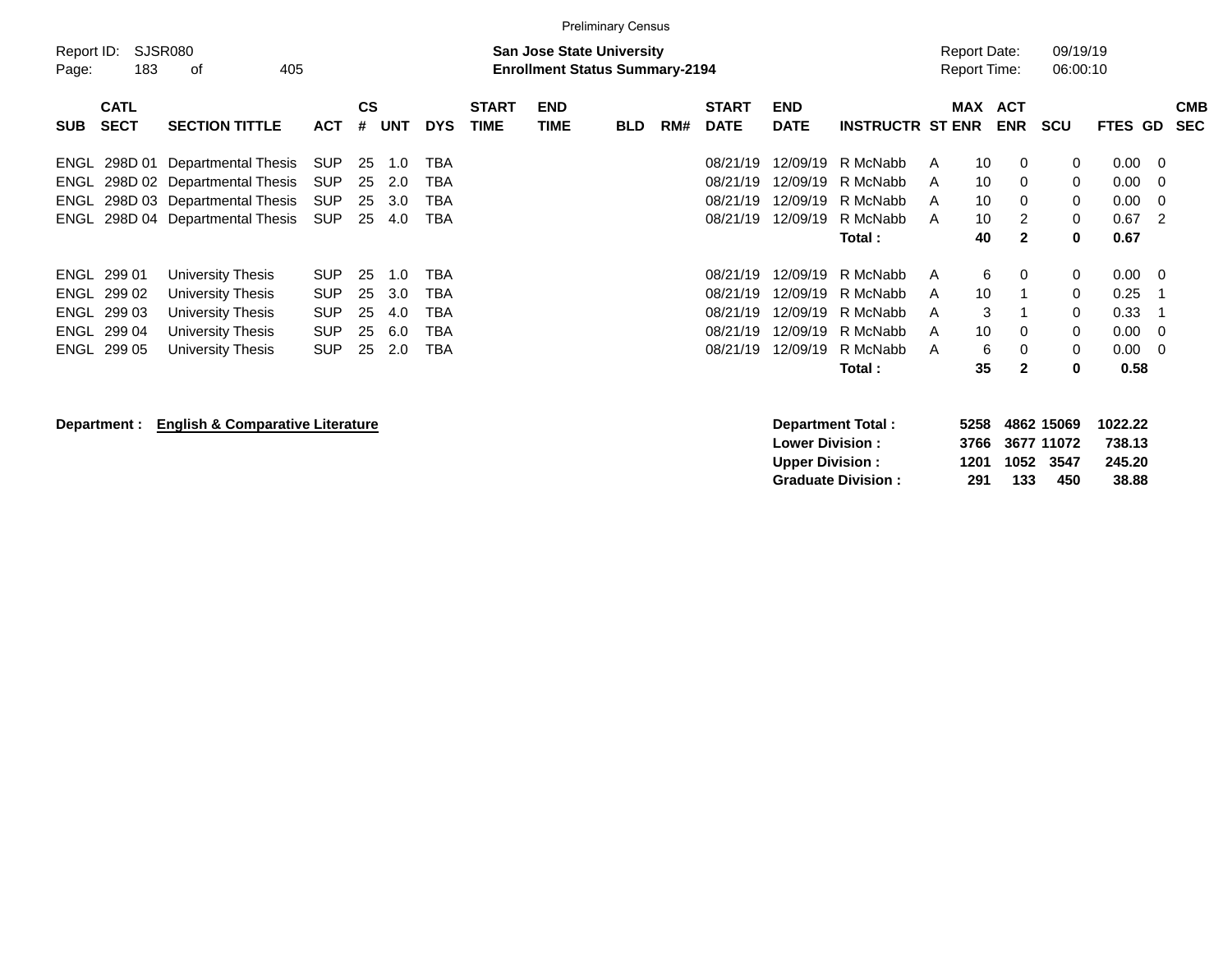|             |                            |                                             |              |               |                |            |                             | <b>Preliminary Census</b>                                                 |            |     |                             |                            |                                                            |   |                                            |                  |                      |                |                          |            |
|-------------|----------------------------|---------------------------------------------|--------------|---------------|----------------|------------|-----------------------------|---------------------------------------------------------------------------|------------|-----|-----------------------------|----------------------------|------------------------------------------------------------|---|--------------------------------------------|------------------|----------------------|----------------|--------------------------|------------|
| Page:       | Report ID: SJSR080<br>184  | οf<br>405                                   |              |               |                |            |                             | <b>San Jose State University</b><br><b>Enrollment Status Summary-2194</b> |            |     |                             |                            |                                                            |   | <b>Report Date:</b><br><b>Report Time:</b> |                  | 09/19/19<br>06:00:10 |                |                          |            |
| <b>SUB</b>  | <b>CATL</b><br><b>SECT</b> | <b>SECTION TITTLE</b>                       | <b>ACT</b>   | $\mathsf{cs}$ | # UNT          | <b>DYS</b> | <b>START</b><br><b>TIME</b> | <b>END</b><br><b>TIME</b>                                                 | <b>BLD</b> | RM# | <b>START</b><br><b>DATE</b> | <b>END</b><br><b>DATE</b>  | <b>INSTRUCTR ST ENR</b>                                    |   | MAX ACT                                    | <b>ENR</b>       | <b>SCU</b>           | FTES GD SEC    |                          | <b>CMB</b> |
| College     |                            | <b>Humanities &amp; the Arts</b>            |              |               |                |            |                             |                                                                           |            |     |                             |                            |                                                            |   |                                            |                  |                      |                |                          |            |
|             | Department :               | <b>World Languages &amp; Literatures</b>    |              |               |                |            |                             |                                                                           |            |     |                             |                            |                                                            |   |                                            |                  |                      |                |                          |            |
| <b>CHIN</b> | 1A 01                      | Elem Chinese                                | LEC.         |               | $02 \quad 4.0$ | MW         |                             | 08:30 AM 10:10 AM                                                         | <b>BBC</b> | 120 |                             | 08/21/19 12/09/19 C Peng   |                                                            | A | 30                                         | 29               | 116                  | 7.73           | - 0                      |            |
| <b>CHIN</b> | 1A 02                      | Elem Chinese                                | <b>LEC</b>   | 02            | 4.0            | <b>MW</b>  |                             | 01:30 PM 03:10 PM                                                         | CL.        | 206 |                             | 08/21/19 12/09/19 C Peng   |                                                            | Α | 30                                         | 26               | 104                  | 6.93           | $\overline{0}$           |            |
| <b>CHIN</b> | 1A03                       | Elem Chinese                                | <b>LEC</b>   | 02            | 4.0            | <b>TBA</b> |                             |                                                                           |            |     |                             | 08/21/19 12/09/19          |                                                            | A | 26                                         | 24               | 96                   | 6.40           | $\overline{\phantom{0}}$ |            |
|             |                            |                                             |              |               |                |            |                             |                                                                           |            |     |                             |                            | Total:                                                     |   | 86                                         | 79               | 316                  | 21.07          |                          |            |
| <b>CHIN</b> | 25A 01                     | Inter Chinese                               | <b>LEC</b>   | 02            | 4.0            | TBA        |                             |                                                                           |            |     |                             | 08/21/19 12/09/19          |                                                            | A | 30                                         | 28               | 112                  | 7.53           | - 1                      |            |
| <b>CHIN</b> | 25A 02                     | Inter Chinese                               | <b>LEC</b>   |               | 02 4.0         |            |                             |                                                                           |            |     |                             | 08/21/19 12/09/19          |                                                            | X | 0                                          | $\mathbf 0$      | 0                    | $0.00 \t 0$    |                          |            |
|             |                            |                                             |              |               |                |            |                             |                                                                           |            |     |                             |                            | Total:                                                     |   | 30                                         | 28               | 112                  | 7.53           |                          |            |
|             |                            | CHIN 101A 01 Advanced Chinese               | LEC.         | 02            | 4.0            | TBA        |                             |                                                                           |            |     |                             | 08/21/19 12/09/19          |                                                            | Α | 21                                         | 11               | 44                   | $2.93$ 0       |                          |            |
|             |                            |                                             |              |               |                |            |                             |                                                                           |            |     |                             |                            | Total:                                                     |   | 21                                         | 11               | 44                   | 2.93           |                          |            |
| CHIN .      | 102 01                     | <b>Chinese Culture</b>                      | <b>LEC</b>   |               | 4.0            |            |                             |                                                                           |            |     |                             |                            |                                                            | Х | 0                                          | 0                | 0                    | $0.00 \quad 0$ |                          |            |
| ASIA        | 102 01                     | <b>Chinese Culture</b>                      | <b>LEC</b>   |               | 4.0            |            |                             |                                                                           |            |     |                             |                            |                                                            | X | 0                                          | 0                | 0                    | $0.00 \t 0$    |                          |            |
|             |                            |                                             |              |               |                |            |                             |                                                                           |            |     |                             |                            | Total:                                                     |   | $\bf{0}$                                   | 0                | $\mathbf 0$          | 0.00           |                          |            |
| CHIN .      | 140 01                     | Chin Cul & Pol Lit                          | SEM          | 04            | 3.0            | MW         | 10:30 AM 11:45 AM           |                                                                           | <b>BBC</b> | 120 |                             | 08/21/19 12/09/19          | C Peng                                                     | A | 30                                         | 22               | 66                   | 4.40           | $0\,$ C                  |            |
| ASIA        | 140 01                     | Chin Cul & Pol Lit                          | SEM          | 04            | 3.0            | <b>MW</b>  |                             | 10:30 AM 11:45 AM                                                         | <b>BBC</b> | 120 |                             | 08/21/19 12/09/19          | C Peng                                                     | Α | 0                                          | 8                | 24                   | 1.60           | 0 <sup>o</sup>           |            |
|             |                            |                                             |              |               |                |            |                             |                                                                           |            |     |                             |                            | Total:                                                     |   | 30                                         | 30               | 90                   | 6.00           |                          |            |
|             | CHIN 180 01                | <b>Indiv Studies</b>                        | <b>SUP</b>   | 78            | 3.0            | TBA        |                             |                                                                           |            |     |                             | 08/21/19 12/09/19 C Peng   |                                                            | A | 1                                          |                  | 0                    | 0.20           | $\overline{\phantom{0}}$ |            |
|             | CHIN 180 02                | <b>Indiv Studies</b>                        | <b>SUP</b>   |               | 78 1.0         | TBA        |                             |                                                                           |            |     |                             | 08/21/19 12/09/19          | C Peng                                                     | Α | $\mathbf{1}$                               | -1               | 0                    | $0.07$ 0       |                          |            |
|             |                            |                                             |              |               |                |            |                             |                                                                           |            |     |                             |                            | Total:                                                     |   | $\mathbf{2}$                               | $\mathbf{2}$     | $\mathbf 0$          | 0.27           |                          |            |
|             |                            | FLED 184Y 01 Stdt Tchg II                   | <b>SUP</b>   | 25            | 4.0            | TBA        |                             |                                                                           |            |     |                             | 08/21/19 12/09/19          | A Jensen                                                   | Α | 25                                         | 5                | 0                    | $1.33 \ 0$     |                          |            |
|             |                            |                                             |              |               |                |            |                             |                                                                           |            |     |                             |                            | Total:                                                     |   | 25                                         | 5                | 0                    | 1.33           |                          |            |
|             |                            | FLED 184Z 01 Stdt Tchg III                  | <b>SUP</b>   | 25            | - 4.0          | TBA        |                             |                                                                           |            |     |                             | 08/21/19 12/09/19 A Jensen |                                                            | A | 25                                         | 2                | 0                    | 0.53 0         |                          |            |
|             |                            |                                             |              |               |                |            |                             |                                                                           |            |     |                             |                            | Total:                                                     |   | 25                                         | $\mathbf{2}$     | 0                    | 0.53           |                          |            |
|             |                            | FLED 285 01 Teaching Sem FL Ed SEM 06 1.0 R |              |               |                |            |                             | 04:30 PM 06:30 PM SH                                                      |            | 238 |                             | 08/21/19 12/09/19          | A Jensen                                                   | A | 5                                          | $\overline{a}$   | $\overline{2}$       | $0.13 \ 0$     |                          |            |
|             |                            |                                             |              |               |                |            |                             |                                                                           |            |     |                             |                            | Total:                                                     |   | $5\phantom{a}$                             | $\overline{2}$   | $\mathbf{2}$         | 0.13           |                          |            |
|             |                            | FLED 380 01 Teaching FI                     |              |               | SEM 04 3.0 T   |            |                             | 05:00 PM 08:00 PM BBC 203                                                 |            |     |                             | 08/21/19 12/09/19          | A Jensen                                                   | Α | 15                                         | 9                | 27                   | 1.80 0         |                          |            |
|             |                            |                                             |              |               |                |            |                             |                                                                           |            |     |                             |                            | Total:                                                     |   | 15                                         | $\boldsymbol{9}$ | 27                   | 1.80           |                          |            |
|             |                            | FORL 100W 01 Writing Workshop               | SEM 04 3.0 M |               |                |            |                             |                                                                           |            |     |                             |                            | 05:30 PM 08:15 PM BBC 203 08/21/19 12/09/19 A lacomini-B A |   | 25                                         | 25               | 75                   | $5.00 \t 0$    |                          |            |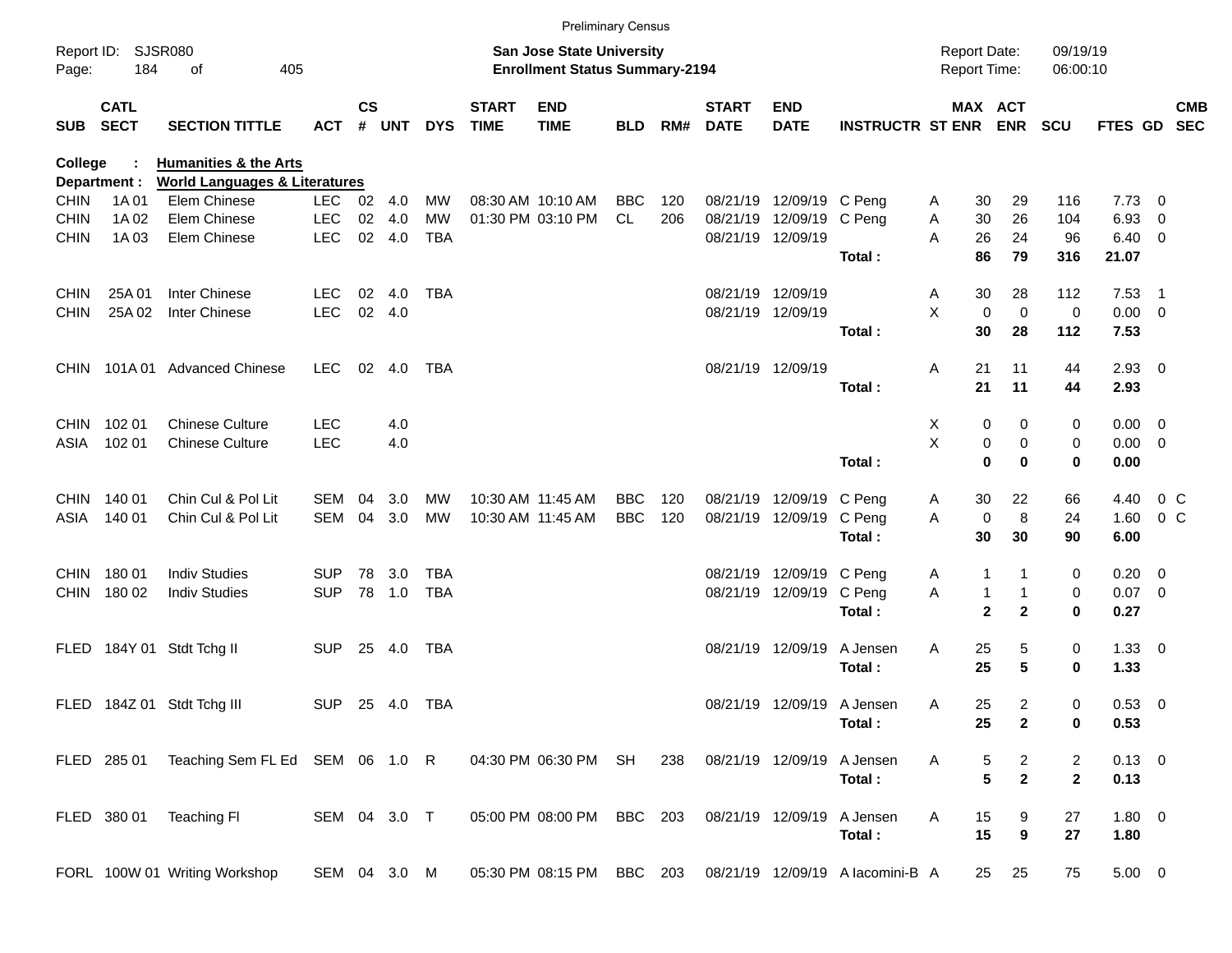|                                           |                                     |                                                  |                                        |               |                      |                                |                             | <b>Preliminary Census</b>                                          |                |                   |                             |                                                |                                                                                                              |                                      |                                  |                          |                                                    |            |
|-------------------------------------------|-------------------------------------|--------------------------------------------------|----------------------------------------|---------------|----------------------|--------------------------------|-----------------------------|--------------------------------------------------------------------|----------------|-------------------|-----------------------------|------------------------------------------------|--------------------------------------------------------------------------------------------------------------|--------------------------------------|----------------------------------|--------------------------|----------------------------------------------------|------------|
| Page:                                     | Report ID: SJSR080<br>185           | of<br>405                                        |                                        |               |                      |                                |                             | San Jose State University<br><b>Enrollment Status Summary-2194</b> |                |                   |                             |                                                |                                                                                                              | <b>Report Date:</b><br>Report Time:  |                                  | 09/19/19<br>06:00:10     |                                                    |            |
| SUB                                       | <b>CATL</b><br><b>SECT</b>          | <b>SECTION TITTLE</b>                            | <b>ACT</b>                             | $\mathsf{cs}$ | # UNT                | <b>DYS</b>                     | <b>START</b><br><b>TIME</b> | <b>END</b><br><b>TIME</b>                                          | <b>BLD</b>     | RM#               | <b>START</b><br><b>DATE</b> | <b>END</b><br><b>DATE</b>                      | <b>INSTRUCTR ST ENR ENR</b>                                                                                  | MAX ACT                              |                                  | <b>SCU</b>               | FTES GD SEC                                        | <b>CMB</b> |
|                                           |                                     |                                                  |                                        |               |                      |                                |                             |                                                                    |                |                   |                             |                                                | Total:                                                                                                       | 25                                   | 25                               | 75                       | 5.00                                               |            |
|                                           | FORL 200 01                         | Grad Research & Writ SEM 05 3.0 T                |                                        |               |                      |                                |                             | 06:00 PM 08:45 PM                                                  | CL             | 206               |                             | 08/21/19 12/09/19                              | R Ramirez<br>Total:                                                                                          | Α<br>15<br>15                        | $\overline{7}$<br>$\overline{7}$ | 21<br>21                 | $1.75$ 7<br>1.75                                   |            |
| <b>FREN</b><br><b>FREN</b><br><b>FREN</b> | 1A 01<br>1A 80<br>1A 99             | Elem French<br>Elem French<br>Elem French        | <b>LEC</b><br><b>LEC</b><br><b>LEC</b> | 02<br>02      | 4.0<br>4.0<br>02 4.0 | TR<br><b>TBA</b><br><b>TBA</b> |                             | 03:00 PM 04:40 PM                                                  | BBC            | - 120             | 08/21/19                    | 08/21/19 12/09/19 L Hafid<br>08/21/19 12/09/19 | 12/09/19 L Pilot-Dari<br>J Desalvo<br>Total:                                                                 | 30<br>Α<br>40<br>A<br>40<br>Α<br>110 | 29<br>39<br>40<br>108            | 116<br>156<br>160<br>432 | $7.73 \t 0$<br>$10.40 \quad 0$<br>10.67 0<br>28.80 |            |
| <b>FREN</b><br><b>FREN</b>                | 1B 01<br>1B 99                      | Elem French<br>Elem French                       | <b>LEC</b><br><b>LEC</b>               | 02            | 4.0<br>02 4.0        | TBA<br><b>TBA</b>              |                             |                                                                    |                |                   | 08/21/19 12/09/19           |                                                | 08/21/19 12/09/19 F Herrmann<br>Total:                                                                       | 30<br>A<br>40<br>A<br>70             | 4<br>18<br>22                    | 16<br>72<br>88           | $1.07 \t 0$<br>4.80 0<br>5.87                      |            |
|                                           | FREN 25A 99                         | Inter Fren Reading                               | LEC                                    |               | 02 4.0               | TBA                            |                             |                                                                    |                |                   |                             | 08/21/19 12/09/19                              | J Desalvo<br>Total:                                                                                          | Α<br>30<br>30                        | 11<br>11                         | 44<br>44                 | $3.00$ 1<br>3.00                                   |            |
|                                           |                                     | FREN 101A 80 Adv Frn Read Write                  | LEC                                    |               | $02 \quad 4.0$       | TBA                            |                             |                                                                    |                |                   |                             | 08/21/19 12/09/19                              | J Desalvo<br>Total:                                                                                          | Α<br>20<br>20                        | 6<br>6                           | 24<br>24                 | $1.60 \t 0$<br>1.60                                |            |
|                                           |                                     | FREN 102B 99 Frncphone Lit & Cine SEM 04 3.0 TBA |                                        |               |                      |                                |                             |                                                                    |                |                   |                             | 08/21/19 12/09/19                              | J Desalvo<br>Total:                                                                                          | Α<br>30<br>30                        | 5<br>5                           | 15<br>15                 | $1.00 \t 0$<br>1.00                                |            |
|                                           | FREN 132 80                         | Fren for Careers                                 | SEM 05                                 |               | 4.0                  | TBA                            |                             |                                                                    |                |                   | 08/21/19 12/09/19           |                                                | J Desalvo<br>Total:                                                                                          | Α<br>20<br>20                        | 3<br>3                           | 9<br>9                   | 0.80 0<br>0.80                                     |            |
|                                           | FREN 16080                          | Masters of Fr Lit                                | <b>SEM</b>                             |               | 4.0                  |                                |                             |                                                                    |                |                   |                             |                                                | Total:                                                                                                       | Χ<br>0<br>$\bf{0}$                   | 0<br>$\bf{0}$                    | 0<br>0                   | $0.00 \t 0$<br>0.00                                |            |
|                                           | FREN 180 01                         | <b>Indiv Studies</b>                             | <b>SUP</b>                             |               |                      |                                |                             |                                                                    |                |                   |                             |                                                | 08/21/19 12/09/19 J Desalvo<br>Total:                                                                        | 1<br>Α<br>$\mathbf{1}$               | 1<br>$\overline{\mathbf{1}}$     | 0<br>0                   | $0.13 \ 0$<br>0.13                                 |            |
|                                           | GERM 1A01<br>GERM 1A02<br>GERM 1A03 | Elem Germ<br>Elem Germ<br>Elem Germ              | SEM 04 4.0<br>SEM<br>SEM               |               | 04 4.0<br>04 4.0     | TR<br>MW<br>TR                 |                             | 11:30 AM 01:10 PM<br>03:00 PM 04:40 PM<br>06:00 PM 07:45 PM        | CL<br>HB<br>CL | 206<br>405<br>218 |                             |                                                | 08/21/19 12/09/19 L Chiriaeva<br>08/21/19 12/09/19 L Chiriaeva<br>08/21/19 12/09/19 A Morgenster A<br>Total: | 30<br>- A<br>21<br>A<br>26<br>77     | 29<br>19<br>10<br>58             | 116<br>76<br>40<br>232   | $7.73 \t 0$<br>$5.13$ 1<br>$2.67$ 0<br>15.53       |            |
|                                           | GERM 1B01                           | Elem Germ                                        | <b>SEM</b>                             |               | 4.0                  |                                |                             |                                                                    |                |                   |                             |                                                | Total:                                                                                                       | X<br>0<br>$\bf{0}$                   | 0<br>0                           | 0<br>0                   | $0.00 \t 0$<br>0.00                                |            |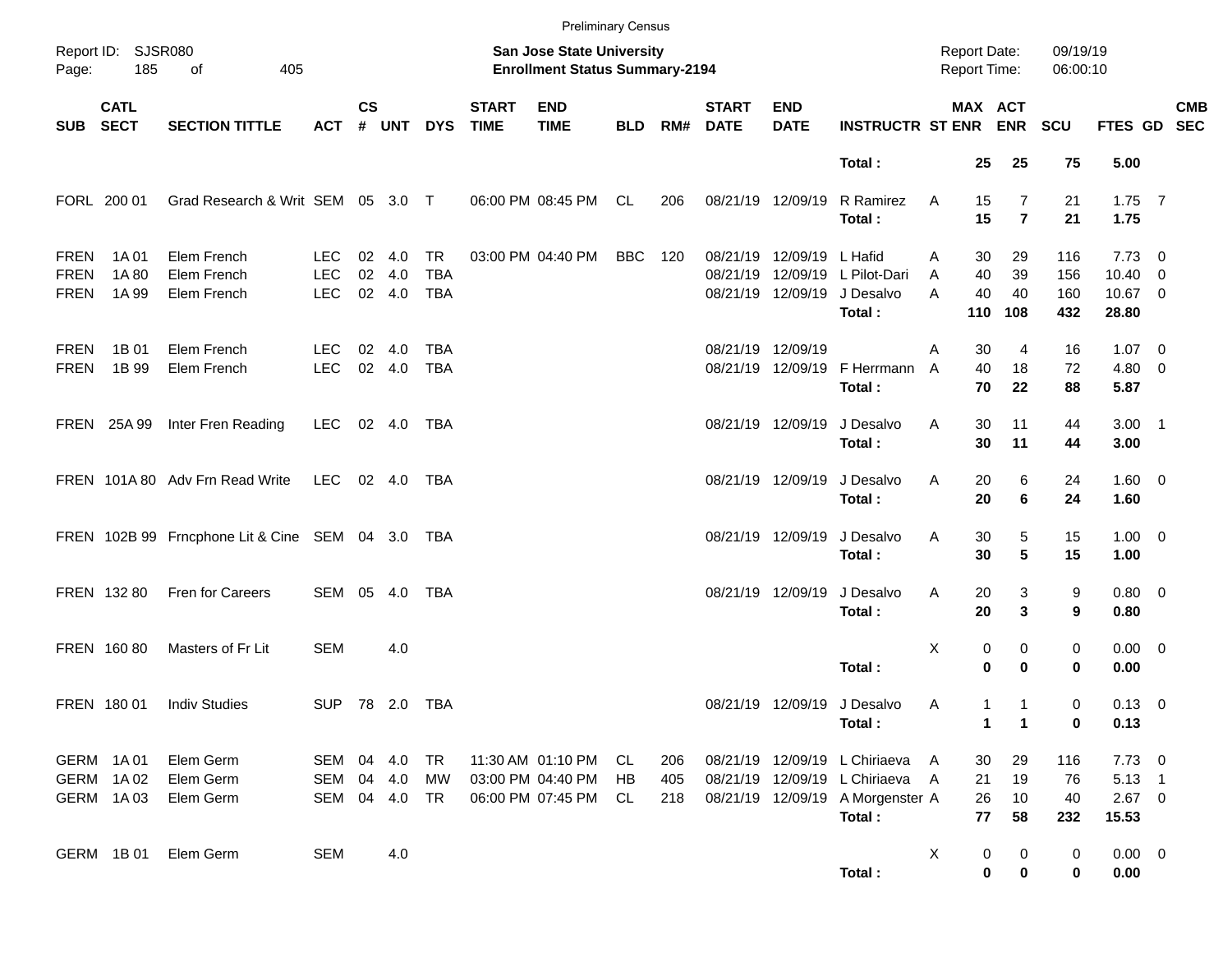|                                    |                            |                                                                                  |                                        |                    |                          |            |                                                                          |                                                                           | <b>Preliminary Census</b>      |                   |                                  |                                                        |                                   |                                     |                                      |                      |                             |                                                                                 |                          |
|------------------------------------|----------------------------|----------------------------------------------------------------------------------|----------------------------------------|--------------------|--------------------------|------------|--------------------------------------------------------------------------|---------------------------------------------------------------------------|--------------------------------|-------------------|----------------------------------|--------------------------------------------------------|-----------------------------------|-------------------------------------|--------------------------------------|----------------------|-----------------------------|---------------------------------------------------------------------------------|--------------------------|
| Report ID:<br>Page:                | 186                        | <b>SJSR080</b><br>οf<br>405                                                      |                                        |                    |                          |            |                                                                          | <b>San Jose State University</b><br><b>Enrollment Status Summary-2194</b> |                                |                   |                                  |                                                        |                                   | <b>Report Date:</b><br>Report Time: |                                      | 09/19/19<br>06:00:10 |                             |                                                                                 |                          |
| <b>SUB</b>                         | <b>CATL</b><br><b>SECT</b> | <b>SECTION TITTLE</b>                                                            | <b>ACT</b>                             | $\mathsf{cs}$<br># | <b>UNT</b>               | <b>DYS</b> | <b>START</b><br><b>TIME</b>                                              | <b>END</b><br><b>TIME</b>                                                 | <b>BLD</b>                     | RM#               | <b>START</b><br><b>DATE</b>      | <b>END</b><br><b>DATE</b>                              | <b>INSTRUCTR ST ENR</b>           |                                     | MAX ACT<br><b>ENR</b>                | <b>SCU</b>           | <b>FTES GD</b>              |                                                                                 | <b>CMB</b><br><b>SEC</b> |
|                                    | GERM 25A01                 | Inter German                                                                     | <b>SEM</b>                             |                    | $5.0\,$                  |            |                                                                          |                                                                           |                                |                   |                                  |                                                        | Total:                            | X                                   | 0<br>0<br>0<br>$\bf{0}$              | 0<br>0               | $0.00 \t 0$<br>0.00         |                                                                                 |                          |
| HEBR<br><b>JWSS</b><br><b>RELS</b> | 10A 01<br>10A 01<br>10A 01 | <b>Elementary Hebrew</b><br><b>Elementary Hebrew</b><br><b>Elementary Hebrew</b> | <b>SEM</b><br><b>SEM</b><br><b>SEM</b> |                    | 3.0<br>3.0<br>3.0        |            |                                                                          |                                                                           |                                |                   |                                  |                                                        |                                   | X<br>Χ<br>Χ                         | 0<br>0<br>0<br>0<br>0<br>0           | 0<br>0<br>0          | $0.00 \t 0$<br>0.00<br>0.00 | $\overline{\mathbf{0}}$<br>$\overline{\phantom{0}}$                             |                          |
| HEBR                               | 15A 01                     | Inter Hebrew                                                                     | <b>SEM</b>                             |                    | 3.0                      |            |                                                                          |                                                                           |                                |                   |                                  |                                                        | Total:                            | X                                   | $\mathbf 0$<br>0<br>0<br>0           | 0<br>0               | 0.00<br>$0.00 \t 0$         |                                                                                 |                          |
| <b>JWSS</b><br><b>RELS</b>         | 15A 01<br>15A 01           | Inter Hebrew<br>Inter Hebrew                                                     | <b>SEM</b><br><b>SEM</b>               |                    | 3.0<br>3.0               |            |                                                                          |                                                                           |                                |                   |                                  |                                                        | Total:                            | Χ<br>X                              | 0<br>0<br>0<br>0<br>0<br>0           | 0<br>0<br>0          | 0.00<br>0.00<br>0.00        | $\overline{\phantom{0}}$<br>$\overline{\phantom{0}}$                            |                          |
|                                    | HEBR 102A01                | Adv Hebrew                                                                       | <b>SEM</b>                             |                    | 3.0                      |            |                                                                          |                                                                           |                                |                   |                                  |                                                        |                                   | X                                   | 0<br>0                               | 0                    | $0.00 \t 0$                 |                                                                                 |                          |
| <b>JWSS</b><br><b>RELS</b>         | 102A01                     | Adv Hebrew<br>102A 01 Adv Hebrew                                                 | <b>SEM</b><br><b>SEM</b>               |                    | 3.0<br>3.0               |            |                                                                          |                                                                           |                                |                   |                                  |                                                        | Total:                            | Χ<br>Χ                              | 0<br>0<br>0<br>0<br>$\mathbf 0$<br>0 | 0<br>0<br>0          | 0.00<br>0.00<br>0.00        | $\overline{\phantom{0}}$<br>$\overline{\phantom{0}}$                            |                          |
| <b>ITAL</b><br><b>ITAL</b>         | 1A 01<br>1A 02             | Elem Italian<br>Elem Italian                                                     | <b>SEM</b><br><b>SEM</b>               |                    | 5.0<br>5.0               |            |                                                                          |                                                                           |                                |                   |                                  |                                                        |                                   | X<br>х                              | 0<br>0<br>0<br>0                     | 0<br>0               | $0.00 \t 0$<br>0.00         | $\overline{\mathbf{0}}$                                                         |                          |
| JPN<br>JPN<br><b>JPN</b>           | 1A 01<br>1A 02<br>1A 03    | Elem Japanese<br>Elem Japanese                                                   | <b>LEC</b><br><b>LEC</b><br><b>LEC</b> | 02<br>02<br>02     | 4.0<br>4.0<br>4.0        |            | MTWR 12:00 PM 12:50 PM<br>MTWR01:30 PM 02:20 PM<br>MWF 10:30 AM 11:40 AM |                                                                           | <b>BBC</b><br><b>BBC</b><br>HB | 120<br>120<br>405 | 08/21/19<br>08/21/19<br>08/21/19 | 12/09/19<br>12/09/19<br>12/09/19                       | Y Shimazu<br>Y Shimazu<br>M Iwata | Α<br>30<br>Α<br>30<br>21<br>A       | 28<br>30<br>21                       | 112<br>120<br>84     | 7.47<br>8.00<br>5.60        | $\overline{\phantom{0}}$<br>$\overline{\mathbf{0}}$<br>$\overline{\phantom{0}}$ |                          |
| <b>JPN</b><br>JPN                  | 1A 04<br>1A 05             | Elem Japanese<br>Elem Japanese<br>Elem Japanese                                  | <b>LEC</b><br><b>LEC</b>               | 02<br>02           | 4.0<br>4.0               | TR<br>MWF  |                                                                          | 12:30 PM 02:10 PM<br>12:00 PM 01:10 PM                                    | <b>BBC</b><br><b>HGH</b>       | 203<br>120        | 08/21/19<br>08/21/19             | 12/09/19<br>12/09/19                                   | M Uryu<br>M Ishida                | 30<br>Α<br>30<br>A                  | 30<br>28                             | 120<br>112           | 8.00<br>7.47                | $\overline{\mathbf{0}}$<br>$\overline{\mathbf{0}}$                              |                          |
| JPN                                | 1A 06                      | Elem Japanese                                                                    | <b>LEC</b>                             | 02                 | 4.0                      | TR         |                                                                          | 03:00 PM 04:40 PM                                                         | HGH                            | 120               |                                  | 08/21/19 12/09/19                                      | K Hollin<br>Total:                | 30<br>Α<br>171                      | 29<br>166                            | 116<br>664           | 7.80<br>44.33               | -1                                                                              |                          |
| <b>JPN</b><br><b>JPN</b>           | 1B 01                      | Elem Japanese<br>1B 02 Elem Japanese                                             | <b>LEC</b><br>LEC.                     |                    | 02 4.0                   |            | MTWR 10:30 AM 11:20 AM                                                   | 08:30 AM 10:10 AM CL                                                      | CL                             | 206<br>206        |                                  | 08/21/19 12/09/19 S Inaba<br>08/21/19 12/09/19 S Inaba | Total:                            | 30<br>Α<br>Α<br>30<br>60            | 16<br>20<br>36                       | 64<br>80<br>144      | 4.27<br>5.33 0<br>9.60      | $\overline{\phantom{0}}$                                                        |                          |
| <b>JPN</b><br>JPN                  | 25A 01<br>25A 02           | Interm Japanese<br>Interm Japanese                                               | LEC.<br>LEC                            |                    | $02 \quad 4.0$<br>02 4.0 |            |                                                                          | MWF 12:00 PM 01:10 PM<br>MWF 01:30 PM 02:40 PM                            | HB<br>HB                       | 405<br>405        |                                  | 08/21/19 12/09/19 M Iwata<br>08/21/19 12/09/19 M Iwata | Total:                            | 21<br>A<br>21<br>A<br>42            | 16<br>17<br>33                       | 64<br>68<br>132      | $4.27$ 0<br>4.53 0<br>8.80  |                                                                                 |                          |
| JPN                                | 25B 01                     | Interm Japanese                                                                  | LEC 02 4.0 MW                          |                    |                          |            |                                                                          | 08:30 AM 10:10 AM                                                         | HB                             | 405               |                                  | 08/21/19 12/09/19 Y Yanai                              | Total:                            | 21<br>A<br>21                       | 16<br>16                             | 64<br>64             | $4.33$ 1<br>4.33            |                                                                                 |                          |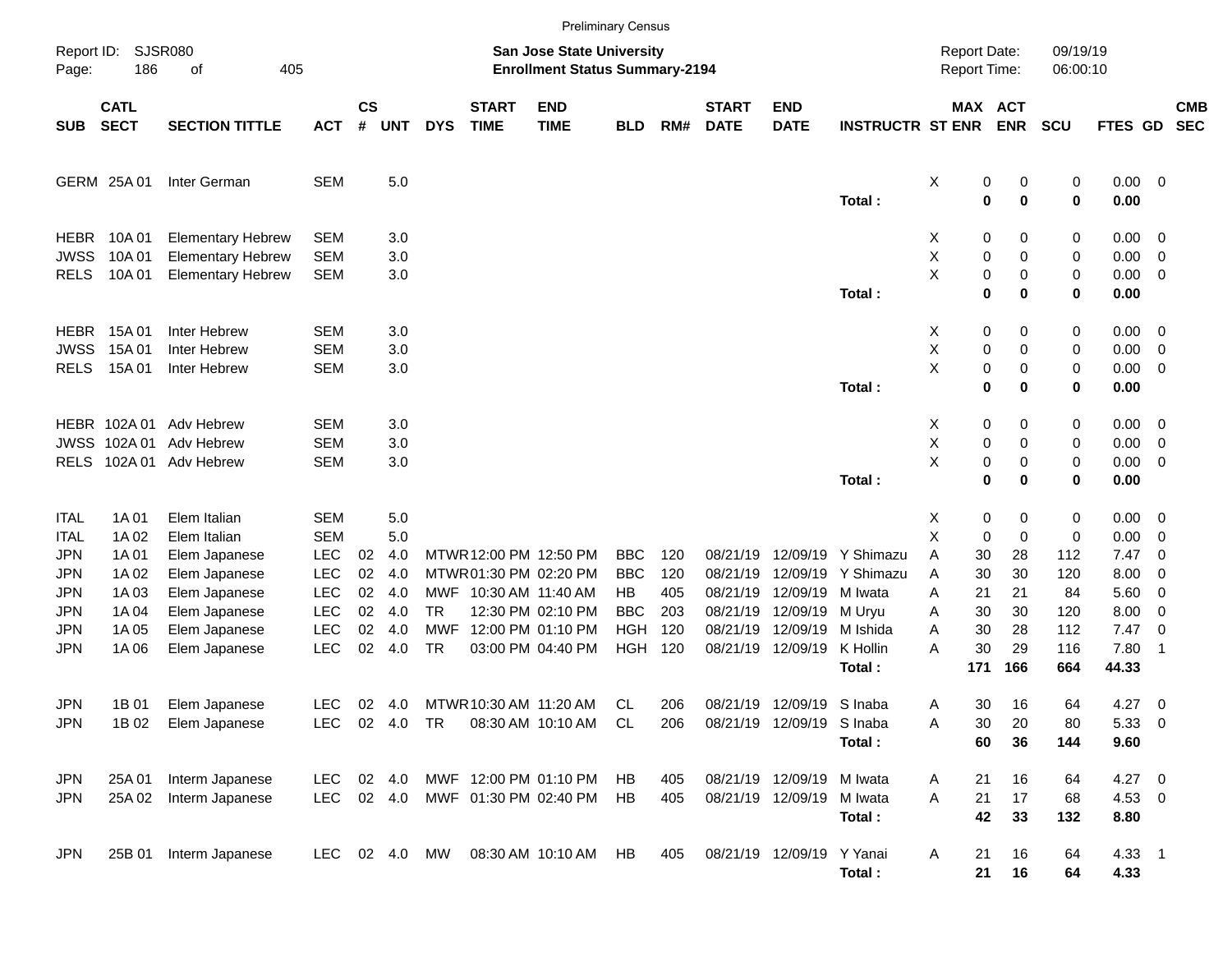|                            |                            |                                        |                          |                    |                  |                        |                             | <b>Preliminary Census</b>                                          |                          |            |                                        |                               |                                                                                |                                            |                 |                      |                                    |                                                      |                          |
|----------------------------|----------------------------|----------------------------------------|--------------------------|--------------------|------------------|------------------------|-----------------------------|--------------------------------------------------------------------|--------------------------|------------|----------------------------------------|-------------------------------|--------------------------------------------------------------------------------|--------------------------------------------|-----------------|----------------------|------------------------------------|------------------------------------------------------|--------------------------|
| Page:                      | Report ID: SJSR080<br>187  | of<br>405                              |                          |                    |                  |                        |                             | San Jose State University<br><b>Enrollment Status Summary-2194</b> |                          |            |                                        |                               |                                                                                | <b>Report Date:</b><br><b>Report Time:</b> |                 | 09/19/19<br>06:00:10 |                                    |                                                      |                          |
| <b>SUB</b>                 | <b>CATL</b><br><b>SECT</b> | <b>SECTION TITTLE</b>                  | <b>ACT</b>               | $\mathsf{cs}$<br># | <b>UNT</b>       | <b>DYS</b>             | <b>START</b><br><b>TIME</b> | <b>END</b><br><b>TIME</b>                                          | <b>BLD</b>               | RM#        | <b>START</b><br><b>DATE</b>            | <b>END</b><br><b>DATE</b>     | <b>INSTRUCTR ST ENR</b>                                                        | <b>MAX ACT</b>                             | <b>ENR</b>      | <b>SCU</b>           | FTES GD                            |                                                      | <b>CMB</b><br><b>SEC</b> |
| JPN                        |                            | 101A 01 Advanced Jpanese               | SEM                      |                    | 04 4.0           | МW                     |                             | 08:30 AM 10:10 AM                                                  | <b>HGH 217</b>           |            | 08/21/19 12/09/19                      |                               | M Loffgren<br>Total:                                                           | Α<br>31<br>31                              | 13<br>13        | 52<br>52             | $3.47 \quad 0$<br>3.47             |                                                      |                          |
| JPN                        |                            | 101C 01 Adv. Japanese Conv             | LEC                      |                    | 02 4.0           | МW                     |                             | 10:30 AM 12:10 PM                                                  | BBC                      | 205        |                                        | 08/21/19 12/09/19             | Y Yanai<br>Total:                                                              | A<br>30<br>30                              | 15<br>15        | 60<br>60             | $4.00 \ 0$<br>4.00                 |                                                      |                          |
| JPN                        | 102 01                     | Japanese Culture                       | SEM                      | 04                 | 3.0              | W                      |                             | 03:00 PM 05:45 PM                                                  | CL                       | 111        | 08/21/19 12/09/19                      |                               | M Ishida<br>Total:                                                             | A<br>20<br>20                              | 12<br>12        | 36<br>36             | $2.40 \ 0$<br>2.40                 |                                                      |                          |
| JPN                        | 107 01                     | Jpn for Business                       | <b>LEC</b>               |                    | 02 4.0           | TBA                    |                             |                                                                    |                          |            | 08/21/19 12/09/19                      |                               | M Uryu<br>Total:                                                               | 21<br>Α<br>21                              | 20<br>20        | 80<br>80             | 5.3300<br>5.33                     |                                                      |                          |
| JPN                        | 110 01                     | Jpn Linguistics                        | <b>LEC</b>               |                    | 02 4.0           | TBA                    |                             |                                                                    |                          |            | 08/21/19 12/09/19                      |                               | Total:                                                                         | 25<br>Α<br>25                              | 11<br>11        | 44<br>44             | $2.93$ 0<br>2.93                   |                                                      |                          |
| <b>PORT</b><br><b>PORT</b> | 1A 01<br>1A 02             | Elem Portuguese I<br>Elem Portuguese I | SEM<br><b>SEM</b>        | 04                 | 4.0<br>04 4.0    | TBA<br>TBA             |                             |                                                                    |                          |            | 08/21/19 12/09/19<br>08/21/19 12/09/19 |                               | Total:                                                                         | 21<br>Α<br>Α<br>21<br>42                   | 21<br>14<br>35  | 84<br>56<br>140      | $5.60$ 0<br>$3.73 \quad 0$<br>9.33 |                                                      |                          |
|                            |                            | PORT 102A 80 Lusophone Cultures        | SEM                      |                    | 05 3.0           | TBA                    |                             |                                                                    |                          |            |                                        | 08/21/19 12/09/19             | D Carvalho P A<br>Total:                                                       | 30<br>30                                   | 11<br>11        | 33<br>33             | $2.25$ 1<br>2.25                   |                                                      |                          |
| <b>SPAN</b><br><b>SPAN</b> | 1A 01<br>1A 02             | Elem Spanish<br>Elem Spanish           | LEC<br><b>LEC</b>        | 02<br>02           | 4.0<br>4.0       | <b>MW</b><br><b>TR</b> |                             | 03:00 PM 04:40 PM<br>03:00 PM 04:40 PM                             | <b>BBC</b><br><b>DMH</b> | 120<br>354 | 08/21/19<br>08/21/19                   | 12/09/19<br>12/09/19          | G Morales Pe A<br>E Chiquillo                                                  | 30<br>30<br>A                              | 25<br>30        | 100<br>120           | $6.67$ 0<br>8.00                   | $\overline{\phantom{0}}$                             |                          |
| <b>SPAN</b><br><b>SPAN</b> | 1A 03<br>1A 04             | Elem Spanish<br>Elem Spanish           | <b>LEC</b><br><b>LEC</b> | 02<br>02           | 4.0<br>4.0       | MW<br><b>TR</b>        |                             | 08:30 AM 10:10 AM<br>08:30 AM 10:10 AM                             | CL.<br>CL.               | 218<br>218 | 08/21/19<br>08/21/19                   | 12/09/19<br>12/09/19          | R Rodriguez<br><b>E</b> Marsh                                                  | 26<br>A<br>26<br>Α                         | 25<br>29        | 100<br>116           | 6.67<br>7.73                       | $\overline{\phantom{0}}$<br>$\overline{\phantom{0}}$ |                          |
| <b>SPAN</b><br><b>SPAN</b> | 1A 05<br>1A 06             | Elem Spanish<br>Elem Spanish           | <b>LEC</b><br><b>LEC</b> | 02<br>02           | 4.0<br>4.0       | <b>TR</b><br><b>MW</b> |                             | 03:00 PM 04:40 PM<br>03:30 PM 05:10 PM                             | CL<br><b>CL</b>          | 218<br>206 | 08/21/19                               | 12/09/19<br>08/21/19 12/09/19 | E Marsh<br>R Rodriguez<br>Total:                                               | 26<br>A<br>30<br>A<br>168                  | 30<br>30<br>169 | 120<br>120<br>676    | 8.00<br>8.00<br>45.07              | $\overline{\phantom{0}}$<br>$\overline{\phantom{0}}$ |                          |
| <b>SPAN</b><br><b>SPAN</b> | 1B 01<br>1B 02             | Elem Spanish<br>Elem Spanish           | <b>LEC</b><br><b>LEC</b> |                    | 02 4.0<br>02 4.0 | TR<br><b>MW</b>        |                             | 03:00 PM 04:40 PM<br>03:00 PM 04:40 PM                             | <b>SH</b><br><b>BBC</b>  | 315<br>203 |                                        | 08/21/19 12/09/19 A Long      | 08/21/19 12/09/19 M Mendoza-ToA                                                | 30<br>30<br>Α                              | 12<br>25        | 48<br>100            | $3.20 \ 0$<br>$6.67$ 0             |                                                      |                          |
| <b>SPAN</b><br><b>SPAN</b> | 1B 03<br>1B 04             | Elem Spanish<br>Elem Spanish           | <b>LEC</b><br><b>LEC</b> |                    | 02 4.0<br>02 4.0 | MW<br>TR               |                             | 08:30 AM 10:10 AM<br>08:30 AM 10:10 AM                             | <b>BBC</b><br><b>BBC</b> | 205<br>120 |                                        |                               | 08/21/19 12/09/19 A Campos Alb A<br>08/21/19 12/09/19 F De La Call A<br>Total: | 30<br>30<br>120                            | 19<br>21<br>77  | 76<br>84<br>308      | $5.07$ 0<br>5.60 0<br>20.53        |                                                      |                          |
| <b>SPAN</b>                | 380                        | <b>Practical Spanish</b>               | LEC                      |                    | 02  4.0  TBA     |                        |                             |                                                                    |                          |            |                                        |                               | 08/21/19 12/09/19 F De La Call A<br>Total:                                     | 30<br>30                                   | 23<br>23        | 92<br>92             | $6.13 \quad 0$<br>6.13             |                                                      |                          |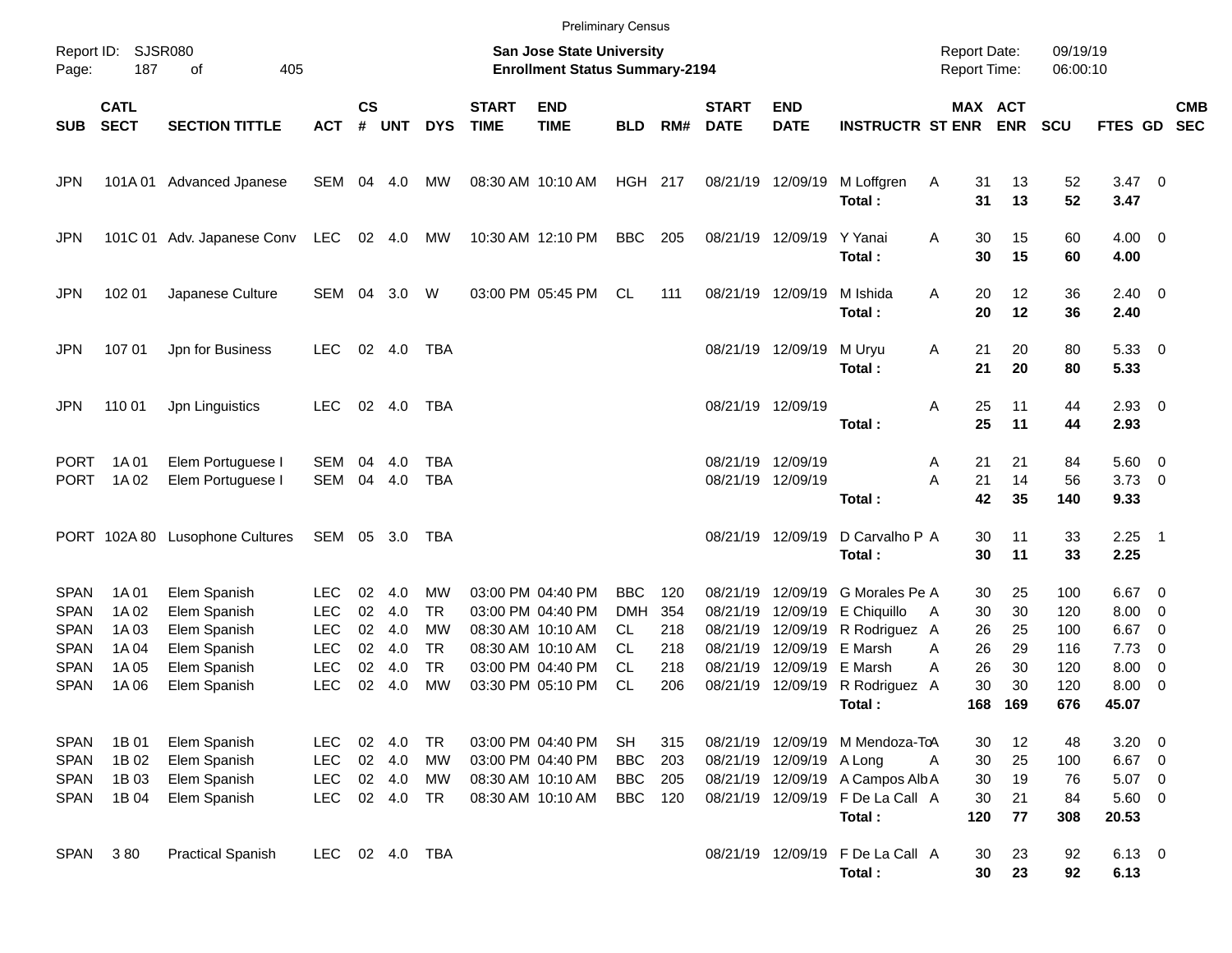|                            |                            |                                                                                          |                                 |                    |                   |                  |                             | <b>Preliminary Census</b>                                          |                                        |                   |                                        |                                           |                                                      |                                            |                              |                       |                                             |                          |                          |
|----------------------------|----------------------------|------------------------------------------------------------------------------------------|---------------------------------|--------------------|-------------------|------------------|-----------------------------|--------------------------------------------------------------------|----------------------------------------|-------------------|----------------------------------------|-------------------------------------------|------------------------------------------------------|--------------------------------------------|------------------------------|-----------------------|---------------------------------------------|--------------------------|--------------------------|
| Page:                      | Report ID: SJSR080<br>188  | 405<br>of                                                                                |                                 |                    |                   |                  |                             | San Jose State University<br><b>Enrollment Status Summary-2194</b> |                                        |                   |                                        |                                           |                                                      | <b>Report Date:</b><br><b>Report Time:</b> |                              | 09/19/19<br>06:00:10  |                                             |                          |                          |
| <b>SUB</b>                 | <b>CATL</b><br><b>SECT</b> | <b>SECTION TITTLE</b>                                                                    | <b>ACT</b>                      | $\mathsf{cs}$<br># | <b>UNT</b>        | <b>DYS</b>       | <b>START</b><br><b>TIME</b> | <b>END</b><br><b>TIME</b>                                          | <b>BLD</b>                             | RM#               | <b>START</b><br><b>DATE</b>            | <b>END</b><br><b>DATE</b>                 | <b>INSTRUCTR ST ENR</b>                              |                                            | <b>MAX ACT</b><br><b>ENR</b> | <b>SCU</b>            | <b>FTES GD</b>                              |                          | <b>CMB</b><br><b>SEC</b> |
| <b>SPAN</b>                | 4A 80                      | Basic Spanish I                                                                          | <b>LEC</b>                      |                    | 02 4.0            | TBA              |                             |                                                                    |                                        |                   |                                        | 08/21/19 12/09/19                         | A Dias Ferre A<br>Total:                             | 30<br>30                                   | 29<br>29                     | 116<br>116            | $7.73 \t 0$<br>7.73                         |                          |                          |
| <b>SPAN</b>                | 4B 80                      | Basic Spanish II                                                                         | <b>LEC</b>                      |                    | 02 4.0            | TBA              |                             |                                                                    |                                        |                   |                                        | 08/21/19 12/09/19                         | A Dias Ferre A<br>Total:                             | 30<br>30                                   | 21<br>21                     | 84<br>84              | $5.60$ 0<br>5.60                            |                          |                          |
| <b>SPAN</b><br><b>SPAN</b> | 25A 01<br>25A 02           | Inter Spanish<br>Inter Spanish                                                           | LEC.<br><b>LEC</b>              | 02<br>02           | 4.0<br>4.0        | МW<br><b>TR</b>  |                             | 03:00 PM 04:40 PM<br>08:30 AM 10:10 AM                             | CL<br><b>BBC</b>                       | 218<br>126        | 08/21/19 12/09/19<br>08/21/19 12/09/19 |                                           | A Campos Alb A<br>A lacomini-B A<br>Total:           | 26<br>30<br>56                             | 23<br>21<br>44               | 92<br>84<br>176       | $6.13 \quad 0$<br>$5.60$ 0<br>11.73         |                          |                          |
| SPAN                       | 25B 01                     | Inter Spanish                                                                            | LEC.                            | 02                 | 4.0               | TR.              |                             | 04:30 PM 06:10 PM                                                  | <b>HGH 217</b>                         |                   |                                        | 08/21/19 12/09/19                         | R Rodriguez A<br>Total:                              | 31<br>31                                   | 19<br>19                     | 76<br>76              | $5.07$ 0<br>5.07                            |                          |                          |
|                            |                            | SPAN 101A 01 Advanced Spanish<br>SPAN 101A 02 Advanced Spanish                           | SEM<br><b>SEM</b>               | 04<br>04           | 4.0<br>4.0        | МW<br><b>MW</b>  |                             | 04:30 PM 06:10 PM<br>10:30 AM 12:10 PM                             | CL.<br><b>CL</b>                       | 216<br>218        |                                        | 08/21/19 12/09/19<br>08/21/19 12/09/19    | E Marsh<br>A Campos Alb A<br>Total:                  | 30<br>A<br>26<br>56                        | 24<br>14<br>38               | 96<br>56<br>152       | $6.40 \quad 0$<br>$3.73$ 0<br>10.13         |                          |                          |
|                            |                            | SPAN 101B 01 Advanced Spanish<br>SPAN 101B 02 Advanced Spanish                           | SEM<br>SEM                      | 04<br>04           | 4.0<br>4.0        | TR.<br><b>TR</b> |                             | 08:30 AM 10:10 AM<br>10:30 AM 12:10 PM                             | <b>BBC</b><br><b>BBC</b>               | 203<br>203        | 08/21/19                               | 12/09/19<br>08/21/19 12/09/19             | T Estrabao<br>T Estrabao<br>Total:                   | 35<br>A<br>30<br>A<br>65                   | 20<br>11<br>31               | 80<br>44<br>124       | 5.3300<br>$3.00$ 1<br>8.33                  |                          |                          |
|                            |                            | SPAN 102A 01 Spanish Culture                                                             | LEC.                            |                    | 02 4.0            | TBA              |                             |                                                                    |                                        |                   | 08/21/19 12/09/19                      |                                           | Total:                                               | 26<br>A<br>26                              | 23<br>23                     | 92<br>92              | $6.13 \quad 0$<br>6.13                      |                          |                          |
| <b>SPAN</b><br><b>SPAN</b> |                            | SPAN 102B 01 Hisp Amer Culture<br>102B 02 Hisp Amer Culture<br>102B 03 Hisp Amer Culture | SEM<br><b>SEM</b><br><b>SEM</b> | 04<br>04<br>04     | 3.0<br>3.0<br>3.0 | МW<br>MW<br>TR   |                             | 09:00 AM 10:15 AM<br>10:30 AM 11:45 AM<br>10:30 AM 11:45 AM        | <b>BBC</b><br><b>BBC</b><br><b>BBC</b> | 203<br>203<br>120 | 08/21/19<br>08/21/19                   | 12/09/19<br>12/09/19<br>08/21/19 12/09/19 | T Estrabao<br>T Estrabao<br>A lacomini-B A<br>Total: | 30<br>A<br>30<br>A<br>30<br>90             | 22<br>26<br>24<br>72         | 66<br>78<br>72<br>216 | $4.40 \quad 0$<br>5.20<br>$4.80$ 0<br>14.40 | $\overline{\phantom{0}}$ |                          |
|                            |                            | SPAN 110 01 Spanish Morphology LEC 02 4.0 TBA                                            |                                 |                    |                   |                  |                             |                                                                    |                                        |                   |                                        | 08/21/19 12/09/19                         | Total:                                               | Α<br>30<br>30                              | 26<br>26                     | 104<br>104            | $7.13 \quad 3$<br>7.13                      |                          |                          |
|                            | SPAN 115 01                | Intro Lit Studies                                                                        | LEC 02 4.0 TBA                  |                    |                   |                  |                             |                                                                    |                                        |                   |                                        |                                           | 08/21/19 12/09/19 R Ramirez<br>Total:                | A<br>32<br>32                              | 11<br>11                     | 44<br>44              | $3.00$ 1<br>3.00                            |                          |                          |
|                            |                            | SPAN 120A 80 Spanish Literature I LEC 02 4.0 TBA                                         |                                 |                    |                   |                  |                             |                                                                    |                                        |                   |                                        | 08/21/19 12/09/19 C Bacich                | Total:                                               | 32<br>A                                    | 31<br>32<br>31               | 124<br>124            | 8.80 8<br>8.80                              |                          |                          |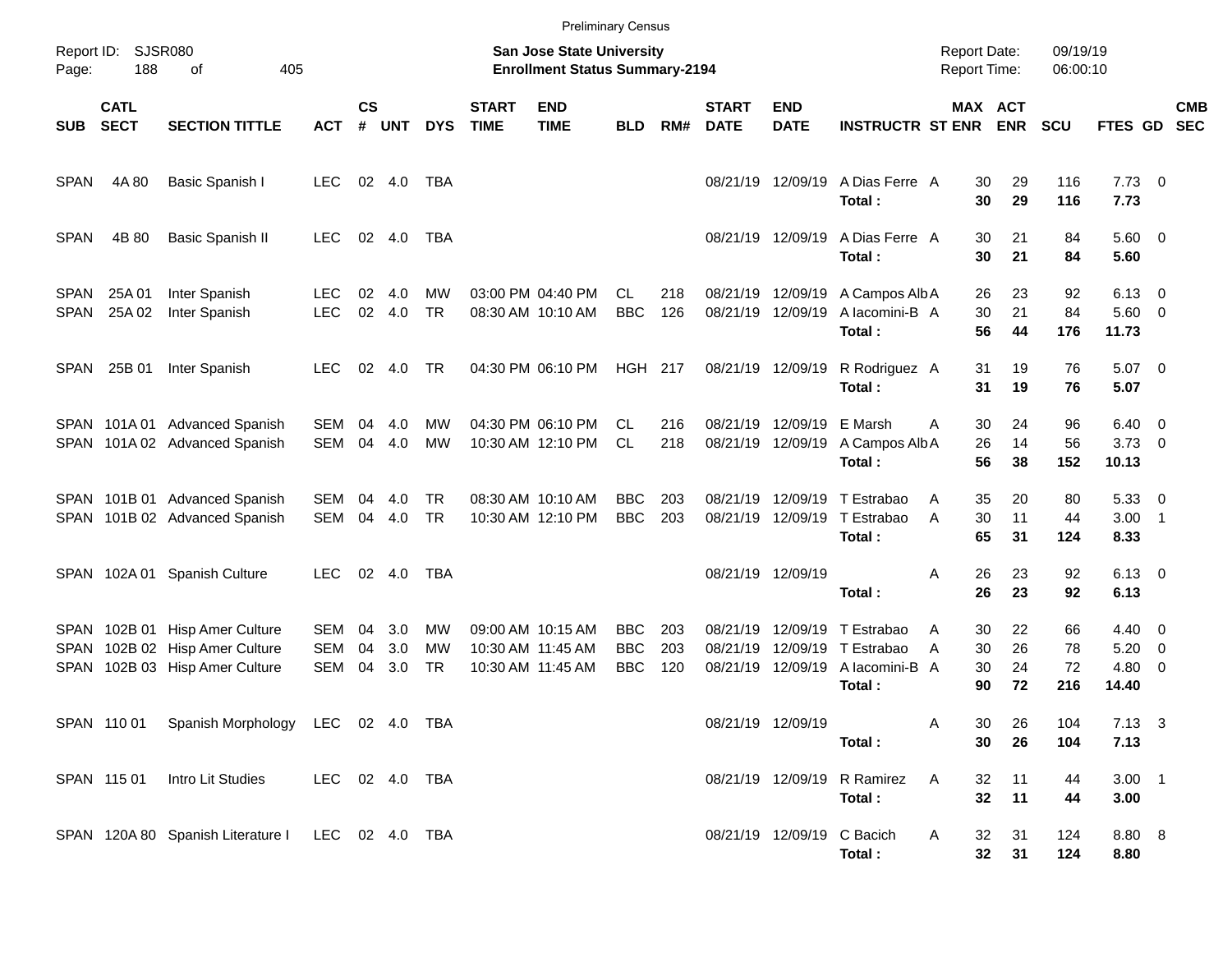|                            |                            |                                              |                          |                |               |                            |                             |                                                                           | <b>Preliminary Census</b> |     |                             |                                                  |                                                       |                                            |                                                                 |                               |                                    |                                                        |                          |
|----------------------------|----------------------------|----------------------------------------------|--------------------------|----------------|---------------|----------------------------|-----------------------------|---------------------------------------------------------------------------|---------------------------|-----|-----------------------------|--------------------------------------------------|-------------------------------------------------------|--------------------------------------------|-----------------------------------------------------------------|-------------------------------|------------------------------------|--------------------------------------------------------|--------------------------|
| Report ID:<br>Page:        | 189                        | SJSR080<br>405<br>of                         |                          |                |               |                            |                             | <b>San Jose State University</b><br><b>Enrollment Status Summary-2194</b> |                           |     |                             |                                                  |                                                       | <b>Report Date:</b><br><b>Report Time:</b> |                                                                 | 09/19/19<br>06:00:10          |                                    |                                                        |                          |
| <b>SUB</b>                 | <b>CATL</b><br><b>SECT</b> | <b>SECTION TITTLE</b>                        | <b>ACT</b>               | <b>CS</b><br># | <b>UNT</b>    | <b>DYS</b>                 | <b>START</b><br><b>TIME</b> | <b>END</b><br><b>TIME</b>                                                 | <b>BLD</b>                | RM# | <b>START</b><br><b>DATE</b> | <b>END</b><br><b>DATE</b>                        | <b>INSTRUCTR ST ENR</b>                               |                                            | <b>MAX ACT</b><br><b>ENR</b>                                    | SCU                           | <b>FTES GD</b>                     |                                                        | <b>CMB</b><br><b>SEC</b> |
|                            | SPAN 132 01<br>SPAN 132 80 | Span for Careers<br>Span for Careers         | <b>LEC</b><br><b>LEC</b> |                | 4.0<br>4.0    |                            |                             |                                                                           |                           |     |                             |                                                  | Total:                                                | X<br>X                                     | 0<br>0<br>$\mathbf 0$<br>$\mathbf 0$<br>$\mathbf 0$<br>$\bf{0}$ | 0<br>$\pmb{0}$<br>$\mathbf 0$ | 0.00<br>0.00<br>0.00               | $\overline{0}$<br>$\overline{0}$                       |                          |
|                            |                            | SPAN 140A 01 Spanish Amer Lit                | <b>LEC</b>               | 02             | 4.0           | <b>TBA</b>                 |                             |                                                                           |                           |     |                             | 08/21/19 12/09/19                                | Total:                                                | 30<br>A<br>30                              | 11<br>11                                                        | 44<br>44                      | $3.13 \quad 3$<br>3.13             |                                                        |                          |
|                            |                            | SPAN 160B 01 Hispanic Ling                   | <b>LEC</b>               |                | 4.0           |                            |                             |                                                                           |                           |     |                             |                                                  | Total:                                                | X                                          | 0<br>0<br>0<br>$\bf{0}$                                         | 0<br>$\mathbf 0$              | $0.00 \t 0$<br>0.00                |                                                        |                          |
|                            | SPAN 202 01                | Sem Hisp Civ Cult                            | SEM                      | 05             | 3.0           | TBA                        |                             |                                                                           |                           |     |                             | 08/21/19 12/09/19                                | Total:                                                | 15<br>Α<br>15                              | 8<br>8                                                          | 24<br>24                      | 2.00 8<br>2.00                     |                                                        |                          |
| <b>SPAN</b><br><b>SPAN</b> | 298 01<br>298 02           | <b>Special Study</b><br><b>Special Study</b> | <b>SUP</b><br><b>SUP</b> | 78             | 1.0<br>78 1.0 | <b>TBA</b><br><b>TBA</b>   |                             |                                                                           |                           |     | 08/21/19<br>08/21/19        | 12/09/19 A Long<br>12/09/19                      | C Bacich<br>Total:                                    | Α<br>A<br>10<br>11                         | $\mathbf{1}$<br>$\mathbf{1}$<br>$\mathbf{2}$                    | 0<br>$\pmb{0}$<br>$\bf{0}$    | 0.08<br>0.08<br>0.17               | $\overline{\phantom{1}}$<br>$\overline{\phantom{0}}$ 1 |                          |
| <b>TAG</b><br><b>VIET</b>  | 1A 01<br>1A 01             | <b>Elementary Tagalog</b><br>Elem Vietnamese | <b>LEC</b><br><b>SEM</b> | 02<br>04       | 4.0<br>3.0    | <b>TBA</b><br>$\mathsf{T}$ |                             | 03:00 PM 05:45 PM                                                         | <b>CL</b>                 | 206 | 08/21/19<br>08/21/19        | 12/09/19<br>12/09/19                             | H Le<br>Total:                                        | 32<br>A<br>30<br>A<br>62                   | 27<br>26<br>53                                                  | 108<br>78<br>186              | $7.20 \t 0$<br>$5.20 \ 0$<br>12.40 |                                                        |                          |
|                            | Department :               | <b>World Languages &amp; Literatures</b>     |                          |                |               |                            |                             |                                                                           |                           |     |                             | <b>Lower Division:</b><br><b>Upper Division:</b> | <b>Department Total:</b><br><b>Graduate Division:</b> | 2044<br>1266<br>732<br>46                  | 1470<br>1027<br>422<br>21                                       | 5618<br>4082<br>1483<br>53    | 379.37<br>272.47<br>102.80<br>4.10 |                                                        |                          |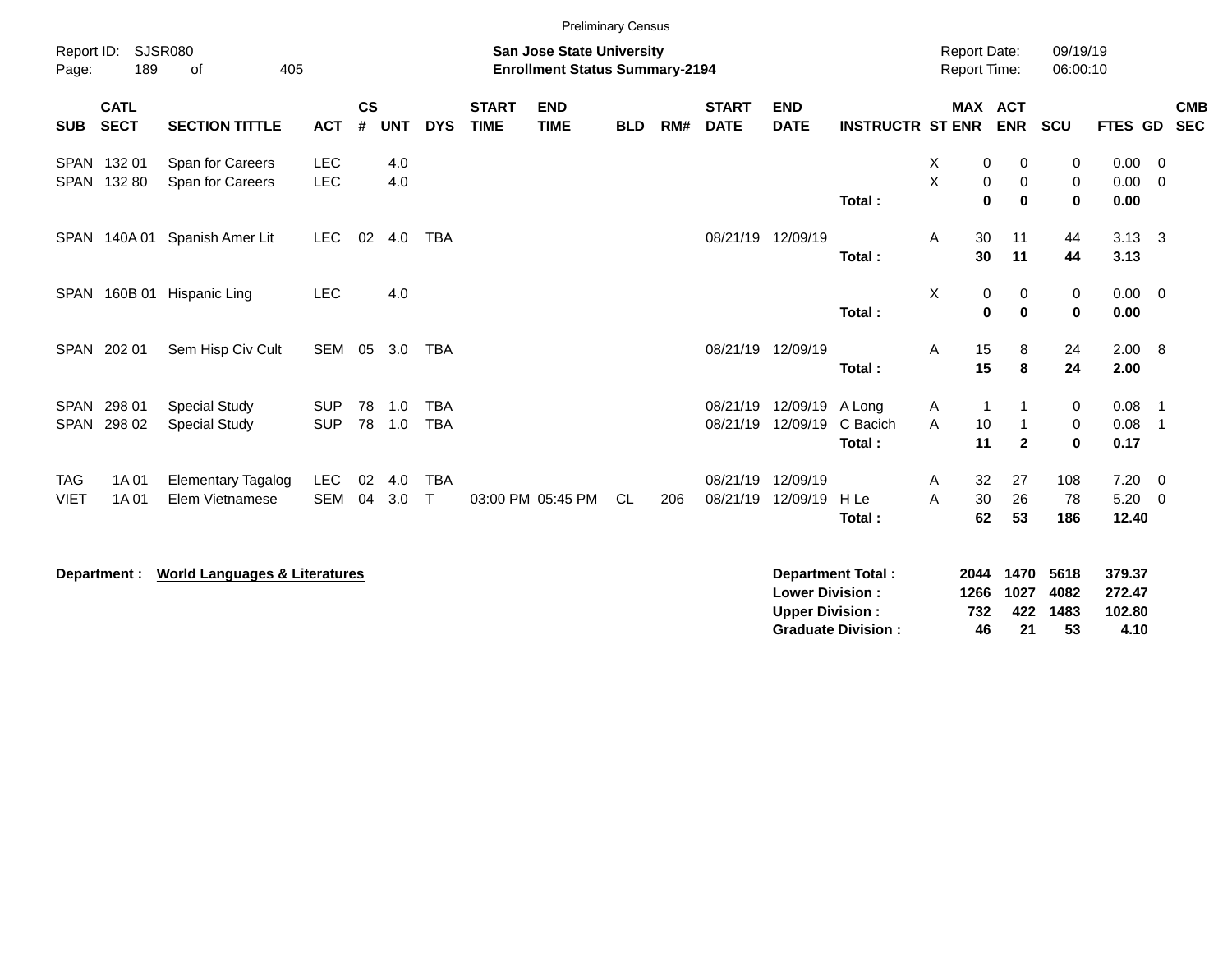|                     |                            |                                  |            |                    |              |            |                             |                                                                           | <b>Preliminary Census</b> |      |                             |                           |                                |   |                                     |                |                      |                |         |                          |
|---------------------|----------------------------|----------------------------------|------------|--------------------|--------------|------------|-----------------------------|---------------------------------------------------------------------------|---------------------------|------|-----------------------------|---------------------------|--------------------------------|---|-------------------------------------|----------------|----------------------|----------------|---------|--------------------------|
| Report ID:<br>Page: | 190                        | <b>SJSR080</b><br>405<br>οf      |            |                    |              |            |                             | <b>San Jose State University</b><br><b>Enrollment Status Summary-2194</b> |                           |      |                             |                           |                                |   | <b>Report Date:</b><br>Report Time: |                | 09/19/19<br>06:00:10 |                |         |                          |
| <b>SUB</b>          | <b>CATL</b><br><b>SECT</b> | <b>SECTION TITTLE</b>            | ACT        | $\mathsf{cs}$<br># | <b>UNT</b>   | <b>DYS</b> | <b>START</b><br><b>TIME</b> | <b>END</b><br><b>TIME</b>                                                 | <b>BLD</b>                | RM#  | <b>START</b><br><b>DATE</b> | <b>END</b><br><b>DATE</b> | <b>INSTRUCTR ST ENR</b>        |   | MAX ACT                             | <b>ENR</b>     | <b>SCU</b>           | <b>FTES GD</b> |         | <b>CMB</b><br><b>SEC</b> |
| <b>College</b>      |                            | <b>Humanities &amp; the Arts</b> |            |                    |              |            |                             |                                                                           |                           |      |                             |                           |                                |   |                                     |                |                      |                |         |                          |
|                     | Department :               | <b>Humanities</b>                |            |                    |              |            |                             |                                                                           |                           |      |                             |                           |                                |   |                                     |                |                      |                |         |                          |
| AMS                 | 1A 01                      | Amer Cultures 1877               | <b>LEC</b> | 01                 | 0.0          | МW         |                             | 12:00 PM 01:15 PM                                                         | YUH                       | 124  | 08/21/19                    | 12/09/19                  | D Rivers                       | A | 32                                  | 28             | 84                   | 0.00           | - 0     |                          |
| AMS                 | 1A 02                      | Amer Cultures 1877               | <b>SEM</b> | 05                 | 6.0          | МW         |                             | 01:30 PM 02:45 PM                                                         | <b>DMH</b>                | 226B | 08/21/19                    | 12/09/19                  | D Rivers                       | A | 32                                  | 28             | 84                   | 11.20          | 0       |                          |
| <b>AMS</b>          | 1A03                       | Amer Cultures 1877               | <b>LEC</b> | 01                 | 0.0          | МW         |                             | 12:00 PM 01:15 PM                                                         | <b>YUH</b>                | 124  | 08/21/19                    | 12/09/19                  | S Moultry                      | Α | 32                                  | 31             | 93                   | 0.00           | 0       |                          |
| <b>AMS</b>          | 1A 04                      | <b>Amer Cultures 1877</b>        | <b>SEM</b> | 05                 | 6.0          | МW         |                             | 01:30 PM 02:45 PM                                                         | <b>BBC</b>                | 125  | 08/21/19                    | 12/09/19                  | S Moultry                      | Α | 32                                  | 31             | 93                   | 12.40          | 0       |                          |
| <b>AMS</b>          | 1A 05                      | <b>Amer Cultures 1877</b>        | <b>LEC</b> | 01                 | 0.0          | МW         |                             | 12:00 PM 01:15 PM                                                         | <b>YUH</b>                | 124  | 08/21/19                    | 12/09/19                  | S Brown                        | A | 32                                  | 31             | 93                   | 0.00           | 0       |                          |
| <b>AMS</b>          | 1A 06                      | <b>Amer Cultures 1877</b>        | <b>SEM</b> | 05                 | 6.0          | МW         |                             | 01:30 PM 02:45 PM                                                         | <b>SH</b>                 | 240  | 08/21/19                    | 12/09/19                  | S Brown                        | A | 32                                  | 31             | 93                   | 12.40          | 0       |                          |
| <b>AMS</b>          | 1A60                       | <b>Amer Cultures 1877</b>        | <b>LEC</b> | 01                 | 0.0          | МW         |                             | 01:30 PM 02:45 PM                                                         | <b>BBC</b>                | 004  | 08/21/19                    | 12/09/19                  | G Smay                         | A | 32                                  | 24             | 72                   | 0.00           | 0       |                          |
| AMS                 | 1A61                       | Amer Cultures 1877               | <b>SEM</b> | 05                 | 6.0          | МW         |                             | 03:00 PM 04:15 PM                                                         | <b>ENG</b>                | 232  | 08/21/19                    | 12/09/19                  | G Smay                         | Α | 32                                  | 24             | 72                   | 9.60           | 0       |                          |
| <b>AMS</b>          | 1A62                       | Amer Cultures 1877               | <b>LEC</b> | 01                 | 0.0          | МW         |                             | 01:30 PM 02:45 PM                                                         | <b>BBC</b>                | 004  | 08/21/19                    | 12/09/19                  | R Kling                        | A | 32                                  | 16             | 48                   | 0.00           | 0       |                          |
| AMS                 | 1A63                       | Amer Cultures 1877               | <b>SEM</b> | 05                 | 6.0          | МW         |                             | 03:00 PM 04:15 PM                                                         | <b>BBC</b>                | 125  | 08/21/19                    | 12/09/19                  | R Kling                        | A | 32                                  | 16             | 48                   | 6.40           | 0       |                          |
| AMS                 | 1A64                       | Amer Cultures 1877               | <b>LEC</b> | 01                 | 0.0          | МW         |                             | 01:30 PM 02:45 PM                                                         | <b>BBC</b>                | 004  | 08/21/19                    | 12/09/19                  | V Lo                           | A | 32                                  | 18             | 54                   | 0.00           | 0       |                          |
| <b>AMS</b>          | 1A 65                      | Amer Cultures 1877               | <b>SEM</b> | 05                 | 6.0          | МW         |                             | 03:00 PM 04:15 PM                                                         | <b>SH</b>                 | 240  | 08/21/19                    | 12/09/19                  | V Lo                           | A | 32                                  | 18             | 54                   | 7.20           | 0       |                          |
| AMS                 | 1A66                       | Amer Cultures 1877               | <b>LEC</b> | 01                 | 0.0          | <b>TR</b>  |                             | 12:00 PM 01:15 PM                                                         | <b>BBC</b>                | 004  | 08/21/19                    | 12/09/19                  | F Hsu                          | A | 32                                  | 21             | 63                   | 0.00           | 0       |                          |
| AMS                 | 1A 67                      | Amer Cultures 1877               | <b>SEM</b> | 05                 | 6.0          | <b>TR</b>  |                             | 01:30 PM 02:45 PM                                                         | <b>SH</b>                 | 240  | 08/21/19                    | 12/09/19                  | F Hsu                          | A | 32                                  | 21             | 63                   | 8.40           | 0       |                          |
| <b>AMS</b>          | 1A68                       | Amer Cultures 1877               | <b>LEC</b> | 01                 | 0.0          | <b>TR</b>  |                             | 12:00 PM 01:15 PM                                                         | <b>BBC</b>                | 004  | 08/21/19                    | 12/09/19                  | M Moore                        | A | 32                                  | 28             | 84                   | 0.00           | 0       |                          |
| AMS                 | 1A69                       | <b>Amer Cultures 1877</b>        | <b>SEM</b> | 05                 | 6.0          | <b>TR</b>  |                             | 01:30 PM 02:45 PM                                                         | <b>BBC</b>                | 125  | 08/21/19                    | 12/09/19                  | M Moore                        | A | 32                                  | 28             | 84                   | 11.20          | 0       |                          |
| <b>AMS</b>          | 1A 70                      | <b>Amer Cultures 1877</b>        | <b>LEC</b> | 01                 | 0.0          | <b>TR</b>  |                             | 12:00 PM 01:15 PM                                                         | <b>BBC</b>                | 004  | 08/21/19                    | 12/09/19                  | K English                      | A | 32                                  | 28             | 84                   | 0.00           | 0       |                          |
| <b>AMS</b>          | 1A 71                      | Amer Cultures 1877               | <b>SEM</b> | 05                 | 6.0          | <b>TR</b>  |                             | 01:30 PM 02:45 PM                                                         | <b>DMH</b>                | 226B | 08/21/19                    | 12/09/19                  | K English                      | Α | 32                                  | 28             | 84                   | 11.20          | 0       |                          |
| AMS                 | 1A72                       | <b>Amer Cultures 1877</b>        | <b>LEC</b> | 01                 | 0.0          | <b>MW</b>  |                             | 09:00 AM 10:15 AM                                                         | <b>BBC</b>                | 004  | 08/21/19                    | 12/09/19                  | S Moultry                      | Α | 32                                  | 14             | 42                   | 0.00           | 0       |                          |
| AMS                 | 1A 73                      | <b>Amer Cultures 1877</b>        | <b>SEM</b> | 05                 | 6.0          | МW         |                             | 10:30 AM 11:45 AM                                                         | <b>SH</b>                 | 240  | 08/21/19                    | 12/09/19                  | S Moultry                      | Α | 32                                  | 14             | 42                   | 5.60           | 0       |                          |
| AMS                 | 1A 74                      | <b>Amer Cultures 1877</b>        | <b>LEC</b> | 01                 | 0.0          | МW         |                             | 09:00 AM 10:15 AM                                                         | <b>BBC</b>                | 004  | 08/21/19                    | 12/09/19                  | J Georges                      | Α | 32                                  | 21             | 63                   | 0.00           | 0       |                          |
| <b>AMS</b>          | 1A75                       | <b>Amer Cultures 1877</b>        | <b>SEM</b> | 05                 | 6.0          | МW         |                             | 10:30 AM 11:45 AM                                                         | <b>SH</b>                 | 241  | 08/21/19                    | 12/09/19                  | J Georges                      | Α | 32                                  | 21             | 63                   | 8.40           | 0       |                          |
| AMS                 | 1A76                       | <b>Amer Cultures 1877</b>        | <b>LEC</b> | 01                 | 0.0          | МW         |                             | 09:00 AM 10:15 AM                                                         | <b>BBC</b>                | 004  | 08/21/19                    | 12/09/19                  | V Lo                           | Α | 32                                  | 16             | 48                   | 0.00           | 0       |                          |
| AMS                 | 1A 77                      | Amer Cultures 1877               | <b>SEM</b> | 05                 | 6.0          | МW         |                             | 10:30 AM 11:45 AM                                                         | <b>ENG</b>                | 403  | 08/21/19                    | 12/09/19                  | V Lo                           | Α | 32                                  | 16             | 48                   | 6.40           | 0       |                          |
|                     |                            |                                  |            |                    |              |            |                             |                                                                           |                           |      |                             |                           | Total:                         |   | 768                                 | 552            | 1656                 | 110.40         |         |                          |
| AMS                 | 1B 01                      | Am Cults 1877-pres               | <b>LEC</b> | 01                 | 0.0          | TR.        |                             | 01:30 PM 02:45 PM                                                         | <b>BBC</b>                | 004  | 08/21/19                    | 12/09/19                  | J Ormsbee                      | Α | 32                                  | 24             | 72                   | 0.00           | 0       |                          |
| AMS                 | 1B 02                      | Am Cults 1877-pres               | <b>SEM</b> | 05                 | 6.0          | <b>TR</b>  |                             | 03:00 PM 04:15 PM                                                         | <b>SH</b>                 | 240  | 08/21/19                    | 12/09/19                  | J Ormsbee                      | A | 32                                  | 24             | 72                   | 9.60           | 0       |                          |
| AMS                 | 1B 03                      | Am Cults 1877-pres               | <b>LEC</b> | 01                 | 0.0          | TR         |                             | 01:30 PM 02:45 PM                                                         | <b>BBC</b>                | 004  |                             |                           | 08/21/19 12/09/19 A Cushner    | Α | 32                                  | 27             | 81                   | $0.00 \t 0$    |         |                          |
| AMS                 | 1B 04                      | Am Cults 1877-pres               | SEM        |                    | 05 6.0       | TR         |                             | 03:00 PM 04:15 PM                                                         | ENG                       | 232  |                             | 08/21/19 12/09/19         | A Cushner                      | Α | 32                                  | 27             | 81                   | 10.80 0        |         |                          |
| AMS                 | 1B 05                      | Am Cults 1877-pres               | <b>LEC</b> |                    | 01 0.0       | TR         |                             | 01:30 PM 02:45 PM                                                         | <b>BBC</b> 004            |      |                             | 08/21/19 12/09/19         | J Gonzalez A                   |   | 32                                  | 9              | 27                   | $0.00 \t 0$    |         |                          |
| AMS                 | 1B 06                      | Am Cults 1877-pres               | SEM 05 6.0 |                    |              | TR         |                             | 03:00 PM 04:15 PM                                                         | <b>BBC</b> 205            |      |                             |                           | 08/21/19 12/09/19 J Gonzalez A |   | 32                                  | 9              | 27                   | $3.60 \ 0$     |         |                          |
|                     |                            |                                  |            |                    |              |            |                             |                                                                           |                           |      |                             |                           | Total:                         |   | 192                                 | 120            | 360                  | 24.00          |         |                          |
| AMS                 | 159 01                     | Nat & World Cult                 | SEM 05 3.0 |                    |              | $\top$     |                             | 03:00 PM 05:45 PM                                                         | ENG 403                   |      |                             |                           | 08/21/19 12/09/19 J Rycenga    | A | 32                                  | 8              | 24                   | 1.60           | $0\,$ C |                          |
|                     | ENVS 159 01                | Nat & World Cult                 | SEM 05 3.0 |                    |              | $\top$     |                             | 03:00 PM 05:45 PM                                                         | ENG 403                   |      |                             |                           | 08/21/19 12/09/19 J Rycenga    | A | $\pmb{0}$                           | 22             | 66                   | 4.40 0 C       |         |                          |
|                     | HUM 159 01                 | Nat & World Cult                 |            |                    | SEM 05 3.0 T |            |                             | 03:00 PM 05:45 PM                                                         | ENG 403                   |      |                             |                           | 08/21/19 12/09/19 J Rycenga    | A | 0                                   | $\overline{a}$ | 6                    | 0.40 0 C       |         |                          |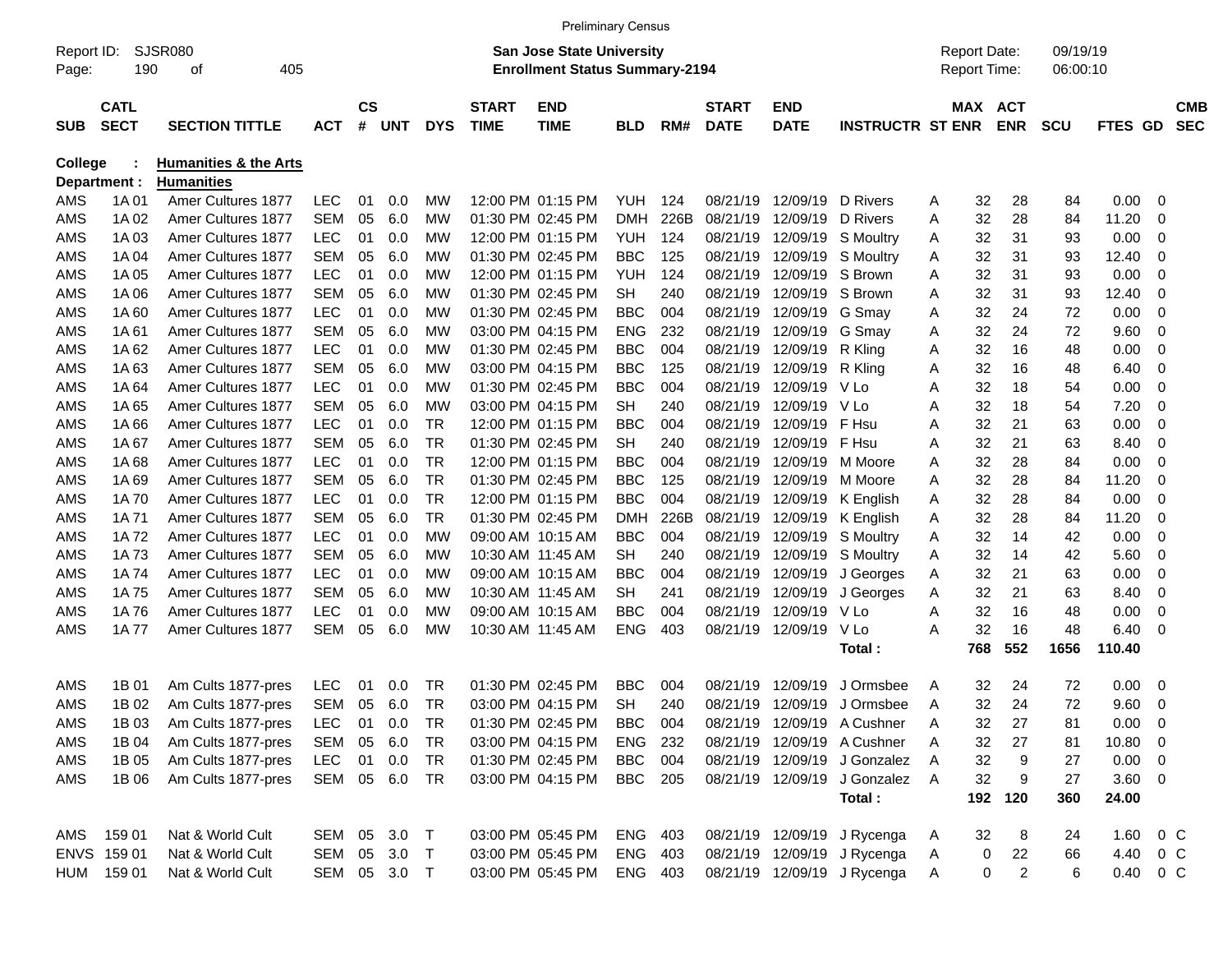|                     |                            |                           |              |                |            |            |                             | <b>Preliminary Census</b>                                          |            |      |                             |                                  |                                     |                                     |                 |             |                      |                  |                          |                          |
|---------------------|----------------------------|---------------------------|--------------|----------------|------------|------------|-----------------------------|--------------------------------------------------------------------|------------|------|-----------------------------|----------------------------------|-------------------------------------|-------------------------------------|-----------------|-------------|----------------------|------------------|--------------------------|--------------------------|
| Report ID:<br>Page: | SJSR080<br>191             | 405<br>оf                 |              |                |            |            |                             | San Jose State University<br><b>Enrollment Status Summary-2194</b> |            |      |                             |                                  |                                     | <b>Report Date:</b><br>Report Time: |                 |             | 09/19/19<br>06:00:10 |                  |                          |                          |
| <b>SUB</b>          | <b>CATL</b><br><b>SECT</b> | <b>SECTION TITTLE</b>     | <b>ACT</b>   | <b>CS</b><br># | <b>UNT</b> | <b>DYS</b> | <b>START</b><br><b>TIME</b> | <b>END</b><br><b>TIME</b>                                          | <b>BLD</b> | RM#  | <b>START</b><br><b>DATE</b> | <b>END</b><br><b>DATE</b>        | <b>INSTRUCTR ST ENR</b>             | MAX ACT                             |                 | <b>ENR</b>  | <b>SCU</b>           | FTES GD          |                          | <b>CMB</b><br><b>SEC</b> |
|                     |                            |                           |              |                |            |            |                             |                                                                    |            |      |                             |                                  | Total:                              |                                     | $32\phantom{a}$ | 32          | 96                   | 6.40             |                          |                          |
| AMS                 | 169 01                     | Amer Dream                | SEM          |                | 3.0        |            |                             |                                                                    |            |      |                             |                                  |                                     | X                                   | 0               | 0           | 0                    | 0.00             | $\overline{\mathbf{0}}$  |                          |
| <b>HUM</b>          | 169 01                     | Amer Dream                | <b>SEM</b>   |                | 3.0        |            |                             |                                                                    |            |      |                             |                                  |                                     | X                                   | 0               | $\mathbf 0$ | 0                    | 0.00             | 0                        |                          |
| AMS                 | 16980                      | Amer Dream                | <b>SEM</b>   | 05             | 3.0        | M          |                             | 04:30 PM 05:45 PM                                                  |            |      |                             | 08/21/19 12/09/19                | J Ormsbee                           | Α                                   | 40              | 17          | 51                   | 3.40             | 0 <sup>o</sup>           |                          |
| <b>HUM</b>          | 16980                      | Amer Dream                | <b>SEM</b>   | 05             | 3.0        | M          |                             | 04:30 PM 05:45 PM                                                  |            |      |                             | 08/21/19 12/09/19                | J Ormsbee                           | A                                   | 0               | 4           | 12                   | 0.80             | 0 <sup>o</sup>           |                          |
|                     |                            |                           |              |                |            |            |                             |                                                                    |            |      |                             |                                  | Total:                              |                                     | 40              | 21          | 63                   | 4.20             |                          |                          |
| AMS                 | 180 01                     | <b>Individual Studies</b> | <b>SUP</b>   | 78             | 1.0        | TBA        |                             |                                                                    |            |      | 08/21/19                    | 12/09/19                         | J Ormsbee                           | A                                   | 1               |             | 0                    | 0.07             | $\overline{\phantom{0}}$ |                          |
| AMS                 | 180 02                     | <b>Individual Studies</b> | <b>SUP</b>   | 78             | 2.0        | <b>TBA</b> |                             |                                                                    |            |      | 08/21/19                    | 12/09/19                         | J Ormsbee                           | A                                   | $\mathbf{1}$    | 0           | 0                    | 0.00             | 0                        |                          |
| AMS                 | 180 03                     | <b>Individual Studies</b> | <b>SUP</b>   | 78             | 3.0        | <b>TBA</b> |                             |                                                                    |            |      |                             | 08/21/19 12/09/19                | J Ormsbee                           | A                                   | 1               | 0           | 0                    | 0.00             | $\overline{\mathbf{0}}$  |                          |
|                     |                            |                           |              |                |            |            |                             |                                                                    |            |      |                             |                                  | Total:                              |                                     | 3               | 1           | 0                    | 0.07             |                          |                          |
| CA                  | 60 01                      | <b>Creativity Matters</b> | <b>LEC</b>   | 02             | 3.0        | MW         |                             | 10:30 AM 11:45 AM                                                  | CL.        | 306  |                             | 08/21/19 12/09/19                | E Linden                            | Α                                   | 25              | 25          | 75                   | 5.00             | $\overline{\mathbf{0}}$  |                          |
| CA                  | 60 02                      | <b>Creativity Matters</b> | <b>LEC</b>   | 02             | 3.0        | <b>TR</b>  |                             | 03:00 PM 04:15 PM                                                  | CL         | 306  | 08/21/19                    | 12/09/19                         | E Thorne                            | Α                                   | 25              | 24          | 72                   | 4.80             | 0                        |                          |
| CA                  | 60 03                      | <b>Creativity Matters</b> | <b>LEC</b>   | 02             | 3.0        | <b>TR</b>  |                             | 10:30 AM 11:45 AM                                                  | CL         | 306  |                             | 08/21/19 12/09/19                | E Thorne                            | А                                   | 25              | 25          | 75                   | 5.00             | $\overline{\mathbf{0}}$  |                          |
|                     |                            |                           |              |                |            |            |                             |                                                                    |            |      |                             |                                  | Total:                              |                                     | 75              | 74          | 222                  | 14.80            |                          |                          |
| CA                  | 75 01                      | Perf Arts K8 Teach        | <b>SEM</b>   |                | 3.0        |            |                             |                                                                    |            |      |                             |                                  |                                     | Χ                                   | 0               | 0           | 0                    | $0.00 \t 0$      |                          |                          |
|                     |                            |                           |              |                |            |            |                             |                                                                    |            |      |                             |                                  | Total:                              |                                     | $\mathbf 0$     | 0           | 0                    | 0.00             |                          |                          |
| CA                  | 95 01                      | Queer Arts                | <b>LEC</b>   | 02             | 3.0        | TBA        |                             |                                                                    |            |      |                             | 08/21/19 12/09/19                | L Alder                             | Α                                   | 25              | 24          | 72                   | $4.80\ 0$        |                          |                          |
|                     |                            |                           |              |                |            |            |                             |                                                                    |            |      |                             |                                  | Total:                              |                                     | 25              | 24          | 72                   | 4.80             |                          |                          |
| CA                  | 17201                      | Arts in US Society        | <b>LEC</b>   | 01             | 3.0        | MW         |                             | 01:30 PM 02:45 PM                                                  | <b>ENG</b> | 403  | 08/21/19                    | 12/09/19                         | E Linden                            | Α                                   | 32              | 22          | 66                   | 4.40             | $0\,$ C                  |                          |
|                     | ENGL 172 01                | Arts in US Society        | <b>LEC</b>   | 01             | 3.0        | МW         |                             | 01:30 PM 02:45 PM                                                  | <b>ENG</b> | 403  | 08/21/19                    | 12/09/19                         | E Linden                            | A                                   | 0               | 8           | 24                   | 1.60             | 0 <sup>o</sup>           |                          |
|                     | MUSC 172 01                | Arts in US Society        | <b>LEC</b>   | 01             | 3.0        | МW         |                             | 01:30 PM 02:45 PM                                                  | <b>ENG</b> | 403  | 08/21/19                    | 12/09/19                         | E Linden                            | A                                   | 0               | 2           | 6                    | 0.40             | 0 <sup>o</sup>           |                          |
| TA                  | 172 01                     | Arts in US Society        | <b>LEC</b>   | 01             | 3.0        | МW         |                             | 01:30 PM 02:45 PM                                                  | <b>ENG</b> | 403  | 08/21/19                    | 12/09/19                         | E Linden                            | Α                                   | 0               | $\mathbf 1$ | 3                    | 0.20             | 0 <sup>o</sup>           |                          |
| CA                  | 172 02                     | Arts in US Society        | <b>LEC</b>   | 01             | 3.0        | W          |                             | 03:00 PM 05:45 PM                                                  | DMH        | 226B | 08/21/19                    | 12/09/19                         | W McCraw                            | Α                                   | 32              | 17          | 51                   | 3.40             | 0 <sup>o</sup>           |                          |
|                     | ENGL 17202                 | Arts in US Society        | <b>LEC</b>   | 01             | 3.0        | W          |                             | 03:00 PM 05:45 PM                                                  | DMH.       | 226B | 08/21/19 12/09/19           |                                  | W McCraw                            | Α                                   | 0               | 8           | 24                   | 1.60             | 0 <sup>o</sup>           |                          |
|                     | MUSC 172 02                | Arts in US Society        | <b>LEC</b>   |                | 01 3.0     | W          |                             | 03:00 PM 05:45 PM                                                  |            |      |                             |                                  | DMH 226B 08/21/19 12/09/19 W McCraw | A                                   | 0               | 2           | 6                    | 0.40             | $0\,$ C                  |                          |
| TA                  | 172 02                     | Arts in US Society        | LEC 01 3.0 W |                |            |            |                             | 03:00 PM 05:45 PM                                                  |            |      | DMH 226B 08/21/19 12/09/19  |                                  | W McCraw                            | A                                   | 0               |             | 3                    | $0.20 \t 0 C$    |                          |                          |
|                     |                            |                           |              |                |            |            |                             |                                                                    |            |      |                             |                                  | Total:                              |                                     | 64              | 61          | 183                  | 12.20            |                          |                          |
| CA                  | 17301                      | Cont World Arts           | LEC.         |                | 01 3.0 T   |            |                             | 03:00 PM 05:45 PM                                                  |            |      |                             | DMH 226B 08/21/19 12/09/19 V Rue |                                     | A                                   | 32              | 4           | 12                   | $0.80 \t 0 \t C$ |                          |                          |
|                     | ENGL 173 01                | <b>Cont World Arts</b>    | <b>LEC</b>   | 01             | 3.0        | $\top$     |                             | 03:00 PM 05:45 PM                                                  |            |      |                             | DMH 226B 08/21/19 12/09/19 V Rue |                                     | A                                   | 0               | 7           | 21                   | 1.40             | $0\,$ C                  |                          |
|                     | MUSC 173 01                | Cont World Arts           | <b>LEC</b>   | 01             | 3.0        | $\top$     |                             | 03:00 PM 05:45 PM                                                  |            |      |                             | DMH 226B 08/21/19 12/09/19 V Rue |                                     | Α                                   | 0               |             | 3                    | 0.20             | $0\,C$                   |                          |
| TA                  | 17301                      | Cont World Arts           | <b>LEC</b>   | 01             | $3.0$ T    |            |                             | 03:00 PM 05:45 PM                                                  |            |      |                             | DMH 226B 08/21/19 12/09/19 V Rue |                                     | Α                                   | 0               | 2           | 6                    | 0.40             | $0\,$ C                  |                          |
|                     |                            |                           |              |                |            |            |                             |                                                                    |            |      |                             |                                  | Total:                              |                                     | 32              | 14          | 42                   | 2.80             |                          |                          |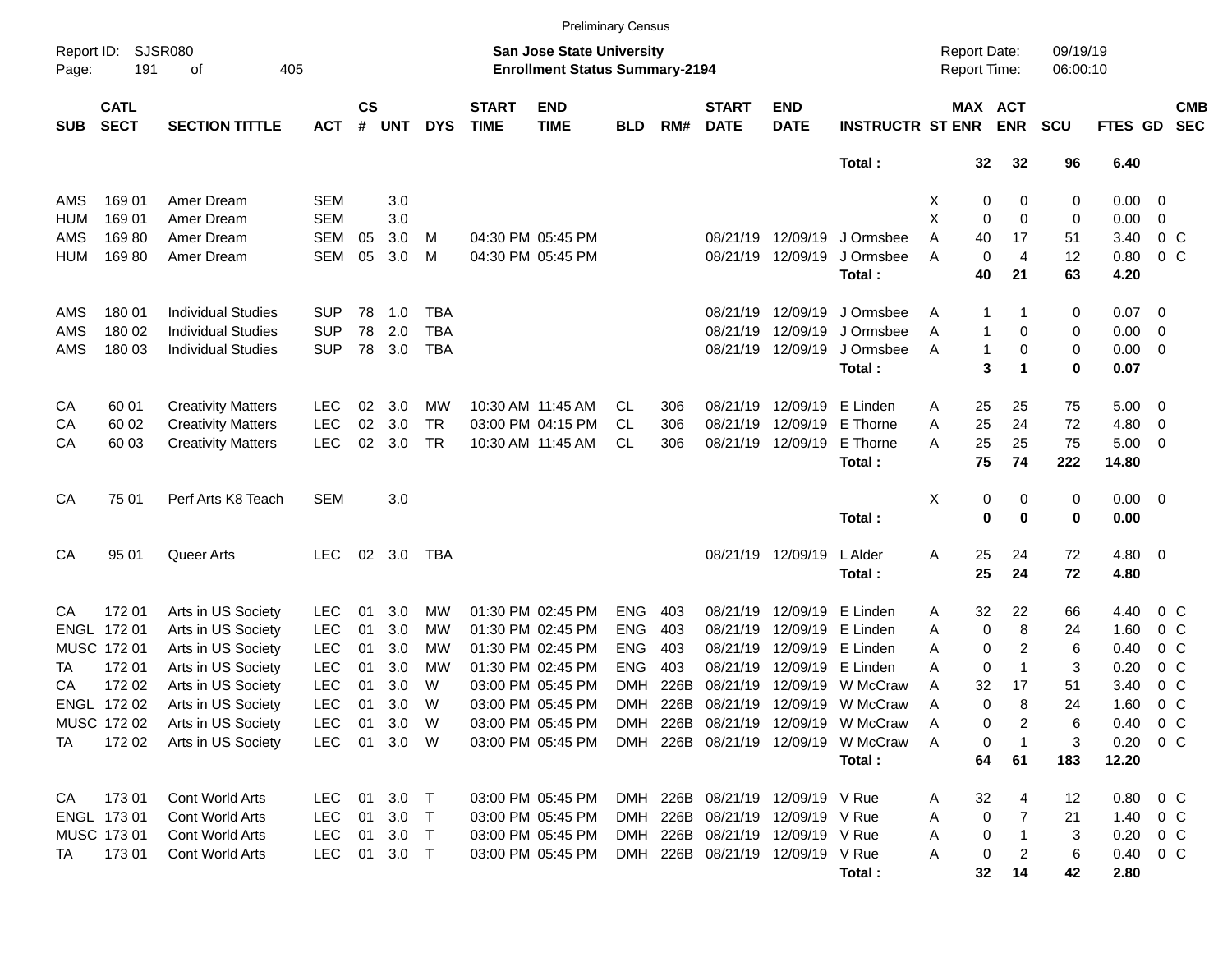|                                                                                                |                                                                     |                                                                                                                                      |                                                                                                 |                                              |                                                      |                                                                                        |                             |                                                                                                                                                                      | <b>Preliminary Census</b>                                                           |                                                |                                                          |                                                                                                                         |                                                                                                  |                                                                                      |                                                                                        |                                              |                                                                       |                                                                                                                                                |                          |
|------------------------------------------------------------------------------------------------|---------------------------------------------------------------------|--------------------------------------------------------------------------------------------------------------------------------------|-------------------------------------------------------------------------------------------------|----------------------------------------------|------------------------------------------------------|----------------------------------------------------------------------------------------|-----------------------------|----------------------------------------------------------------------------------------------------------------------------------------------------------------------|-------------------------------------------------------------------------------------|------------------------------------------------|----------------------------------------------------------|-------------------------------------------------------------------------------------------------------------------------|--------------------------------------------------------------------------------------------------|--------------------------------------------------------------------------------------|----------------------------------------------------------------------------------------|----------------------------------------------|-----------------------------------------------------------------------|------------------------------------------------------------------------------------------------------------------------------------------------|--------------------------|
| Report ID:<br>Page:                                                                            | 192                                                                 | SJSR080<br>405<br>οf                                                                                                                 |                                                                                                 |                                              |                                                      |                                                                                        |                             | <b>San Jose State University</b><br><b>Enrollment Status Summary-2194</b>                                                                                            |                                                                                     |                                                |                                                          |                                                                                                                         |                                                                                                  | <b>Report Date:</b><br><b>Report Time:</b>                                           |                                                                                        | 09/19/19<br>06:00:10                         |                                                                       |                                                                                                                                                |                          |
| <b>SUB</b>                                                                                     | <b>CATL</b><br><b>SECT</b>                                          | <b>SECTION TITTLE</b>                                                                                                                | <b>ACT</b>                                                                                      | <b>CS</b><br>#                               | <b>UNT</b>                                           | <b>DYS</b>                                                                             | <b>START</b><br><b>TIME</b> | <b>END</b><br><b>TIME</b>                                                                                                                                            | <b>BLD</b>                                                                          | RM#                                            | <b>START</b><br><b>DATE</b>                              | <b>END</b><br><b>DATE</b>                                                                                               | <b>INSTRUCTR ST ENR</b>                                                                          |                                                                                      | MAX ACT<br><b>ENR</b>                                                                  | <b>SCU</b>                                   | <b>FTES GD</b>                                                        |                                                                                                                                                | <b>CMB</b><br><b>SEC</b> |
| CA                                                                                             | 175 01                                                              | <b>Creative Process</b>                                                                                                              | <b>LEC</b>                                                                                      | 05                                           | 3.0                                                  | R                                                                                      |                             | 03:00 PM 05:45 PM                                                                                                                                                    | <b>BBC</b>                                                                          | 125                                            |                                                          | 08/21/19 12/09/19                                                                                                       | <b>B</b> Jamrus<br>Total:                                                                        | 20<br>Α<br>20                                                                        | 16<br>16                                                                               | 48<br>48                                     | $3.20 \ 0$<br>3.20                                                    |                                                                                                                                                |                          |
| CA<br>CA<br>CA                                                                                 | 17701<br>17702<br>17703                                             | Arts for teaching<br>Arts for teaching<br>Arts for teaching                                                                          | <b>LEC</b><br><b>LEC</b><br><b>LEC</b>                                                          | 02<br>02<br>02                               | 3.0<br>3.0<br>3.0                                    | м<br>F<br>МW                                                                           |                             | 03:00 PM 05:45 PM<br>01:00 PM 03:45 PM<br>09:00 AM 10:15 AM                                                                                                          | <b>DMH</b><br><b>ART</b><br><b>CL</b>                                               | 226B<br>203<br>306                             | 08/21/19<br>08/21/19                                     | 12/09/19<br>12/09/19<br>08/21/19 12/09/19                                                                               | G Muriera<br>K Kratochvil<br>G Muriera<br>Total:                                                 | 25<br>A<br>25<br>A<br>25<br>A<br>75                                                  | 27<br>25<br>28<br>80                                                                   | 81<br>75<br>84<br>240                        | $5.40 \ 0$<br>5.00<br>5.60 0<br>16.00                                 | $\overline{\phantom{0}}$                                                                                                                       |                          |
| CA<br>CА<br>CА<br>CA                                                                           | 180 01<br>180 02<br>180 03<br>180 04                                | <b>Individual Studies</b><br><b>Individual Studies</b><br><b>Individual Studies</b><br><b>Individual Studies</b>                     | SUP<br><b>SUP</b><br><b>SUP</b><br><b>SUP</b>                                                   | 78<br>78<br>78<br>78                         | 1.0<br>2.0<br>3.0<br>4.0                             | TBA<br><b>TBA</b><br><b>TBA</b><br><b>TBA</b>                                          |                             |                                                                                                                                                                      |                                                                                     |                                                |                                                          | 08/21/19 12/09/19 S Riley<br>08/21/19 12/09/19<br>08/21/19 12/09/19 S Riley<br>08/21/19 12/09/19                        | S Riley<br>S Riley<br>Total:                                                                     | A<br>Α<br>Α<br>Α                                                                     | 0<br>1<br>0<br>$\mathbf{1}$<br>$\mathbf{1}$<br>0<br>$\mathbf{1}$<br>0<br>4<br>$\bf{0}$ | 0<br>0<br>0<br>0<br>0                        | $0.00 \t 0$<br>0.00<br>0.00<br>$0.00 \t 0$<br>0.00                    | $\overline{\mathbf{0}}$<br>$\overline{\mathbf{0}}$                                                                                             |                          |
| CA<br>CA<br>CA                                                                                 | 190 01<br>190 02<br>190 03                                          | <b>Field Work-Intern</b><br>Field Work-Intern<br>Field Work-Intern                                                                   | <b>SUP</b><br><b>SUP</b><br><b>SUP</b>                                                          | 78<br>78<br>78                               | 1.0<br>2.0<br>3.0                                    | TBA<br><b>TBA</b><br><b>TBA</b>                                                        |                             |                                                                                                                                                                      |                                                                                     |                                                |                                                          | 08/21/19 12/09/19 S Rilev<br>08/21/19 12/09/19<br>08/21/19 12/09/19                                                     | S Riley<br>S Riley<br>Total:                                                                     | A<br>Α<br>Α                                                                          | 0<br>1<br>$\mathbf{1}$<br>0<br>$\mathbf{1}$<br>$\mathbf 0$<br>3<br>$\bf{0}$            | 0<br>0<br>0<br>0                             | $0.00 \t 0$<br>0.00<br>$0.00 \t 0$<br>0.00                            | $\overline{\phantom{0}}$                                                                                                                       |                          |
| <b>HUM</b><br><b>HUM</b><br><b>HUM</b><br><b>HUM</b><br><b>HUM</b><br>HUM<br>HUM<br><b>HUM</b> | 1A 01<br>1A 02<br>1A03<br>1A 04<br>1A 05<br>1A 06<br>1A 07<br>1A 08 | Hum Honors 1A<br>Hum Honors 1A<br>Hum Honors 1A<br>Hum Honors 1A<br>Hum Honors 1A<br>Hum Honors 1A<br>Hum Honors 1A<br>Hum Honors 1A | LEC.<br><b>SEM</b><br><b>LEC</b><br><b>SEM</b><br><b>LEC</b><br>SEM<br><b>LEC</b><br><b>SEM</b> | 01<br>05<br>01<br>05<br>01<br>05<br>01<br>05 | 0.0<br>6.0<br>0.0<br>6.0<br>0.0<br>6.0<br>0.0<br>6.0 | TR<br><b>TR</b><br><b>TR</b><br><b>TR</b><br><b>TR</b><br><b>TR</b><br><b>TR</b><br>TR |                             | 10:30 AM 11:45 AM<br>12:00 PM 01:15 PM<br>10:30 AM 11:45 AM<br>12:00 PM 01:15 PM<br>10:30 AM 11:45 AM<br>12:00 PM 01:15 PM<br>10:30 AM 11:45 AM<br>12:00 PM 01:15 PM | WSQ 109<br><b>BBC</b><br>WSQ<br><b>ENG</b><br>WSQ<br><b>DMH</b><br>WSQ<br><b>SH</b> | 125<br>109<br>403<br>109<br>226B<br>109<br>240 | 08/21/19<br>08/21/19<br>08/21/19<br>08/21/19<br>08/21/19 | 12/09/19<br>12/09/19<br>12/09/19<br>12/09/19<br>08/21/19 12/09/19<br>08/21/19 12/09/19<br>12/09/19<br>08/21/19 12/09/19 | J Lindahl<br>J Lindahl<br>E Johnson<br>E Johnson<br>J Rycenga<br>J Rycenga<br>K Peter<br>K Peter | 35<br>Α<br>35<br>Α<br>35<br>A<br>35<br>A<br>35<br>A<br>35<br>A<br>35<br>A<br>35<br>Α | 28<br>28<br>26<br>26<br>22<br>22<br>24<br>24                                           | 84<br>84<br>78<br>78<br>66<br>66<br>72<br>72 | $0.00 \t 0$<br>11.20<br>0.00<br>10.40<br>0.00<br>8.80<br>0.00<br>9.60 | $\overline{\mathbf{0}}$<br>$\overline{\mathbf{0}}$<br>0<br>$\overline{\mathbf{0}}$<br>$\overline{\mathbf{0}}$<br>0<br>$\overline{\phantom{0}}$ |                          |
| <b>HUM</b>                                                                                     | 2A 01                                                               | Hum Honors 2A                                                                                                                        | <b>LEC</b>                                                                                      | 01                                           | 0.0                                                  | <b>TR</b>                                                                              |                             | 09:00 AM 10:15 AM                                                                                                                                                    | WSQ 109                                                                             |                                                |                                                          | 08/21/19 12/09/19 M Okin                                                                                                | Total:                                                                                           | 280<br>35<br>A                                                                       | 200<br>24                                                                              | 600<br>72                                    | 40.00<br>0.00                                                         | $\overline{\mathbf{0}}$                                                                                                                        |                          |
| HUM<br>HUM<br>HUM<br>HUM<br>HUM                                                                | 2A 02<br>2A 03<br>2A 04<br>2A 05<br>2A 06                           | Hum Honors 2A<br>Hum Honors 2A<br>Hum Honors 2A<br>Hum Honors 2A<br>Hum Honors 2A                                                    | SEM<br><b>LEC</b><br>SEM<br><b>LEC</b><br>SEM                                                   | 05<br>01<br>05<br>01<br>05                   | 6.0<br>0.0<br>6.0<br>0.0<br>6.0                      | TR<br>TR<br>TR<br>TR<br>TR                                                             |                             | 10:30 AM 11:45 AM<br>09:00 AM 10:15 AM<br>10:30 AM 11:45 AM<br>09:00 AM 10:15 AM<br>10:30 AM 11:45 AM                                                                | ENG 303<br>WSQ 109<br>WSQ 109<br>SH                                                 | DMH 226B<br>240                                |                                                          | 08/21/19 12/09/19 M Okin<br>08/21/19 12/09/19 L Trost<br>08/21/19 12/09/19 L Trost                                      | 08/21/19 12/09/19 J Stenberg<br>08/21/19 12/09/19 J Stenberg                                     | 35<br>Α<br>35<br>A<br>35<br>A<br>35<br>Α<br>35<br>A                                  | 24<br>18<br>18<br>25<br>25                                                             | 72<br>54<br>54<br>75<br>75                   | 9.60 0<br>$0.00 \t 0$<br>7.20<br>$0.00 \t 0$<br>$10.00 \t 0$          | $\overline{\phantom{0}}$                                                                                                                       |                          |
| HUM<br>HUM                                                                                     | 2A 07<br>2A 08                                                      | Hum Honors 2A<br>Hum Honors 2A                                                                                                       | <b>LEC</b>                                                                                      | 01                                           | 0.0<br>SEM 05 6.0 TR                                 | TR                                                                                     |                             | 09:00 AM 10:15 AM<br>10:30 AM 11:45 AM                                                                                                                               | WSQ 109<br>BBC 125                                                                  |                                                |                                                          | 08/21/19 12/09/19 G Smay<br>08/21/19 12/09/19 G Smay                                                                    | Total:                                                                                           | 35<br>Α<br>35<br>A<br>280                                                            | 18<br>18<br>170                                                                        | 54<br>54<br>510                              | $0.00 \t 0$<br>$7.20 \t 0$<br>34.00                                   |                                                                                                                                                |                          |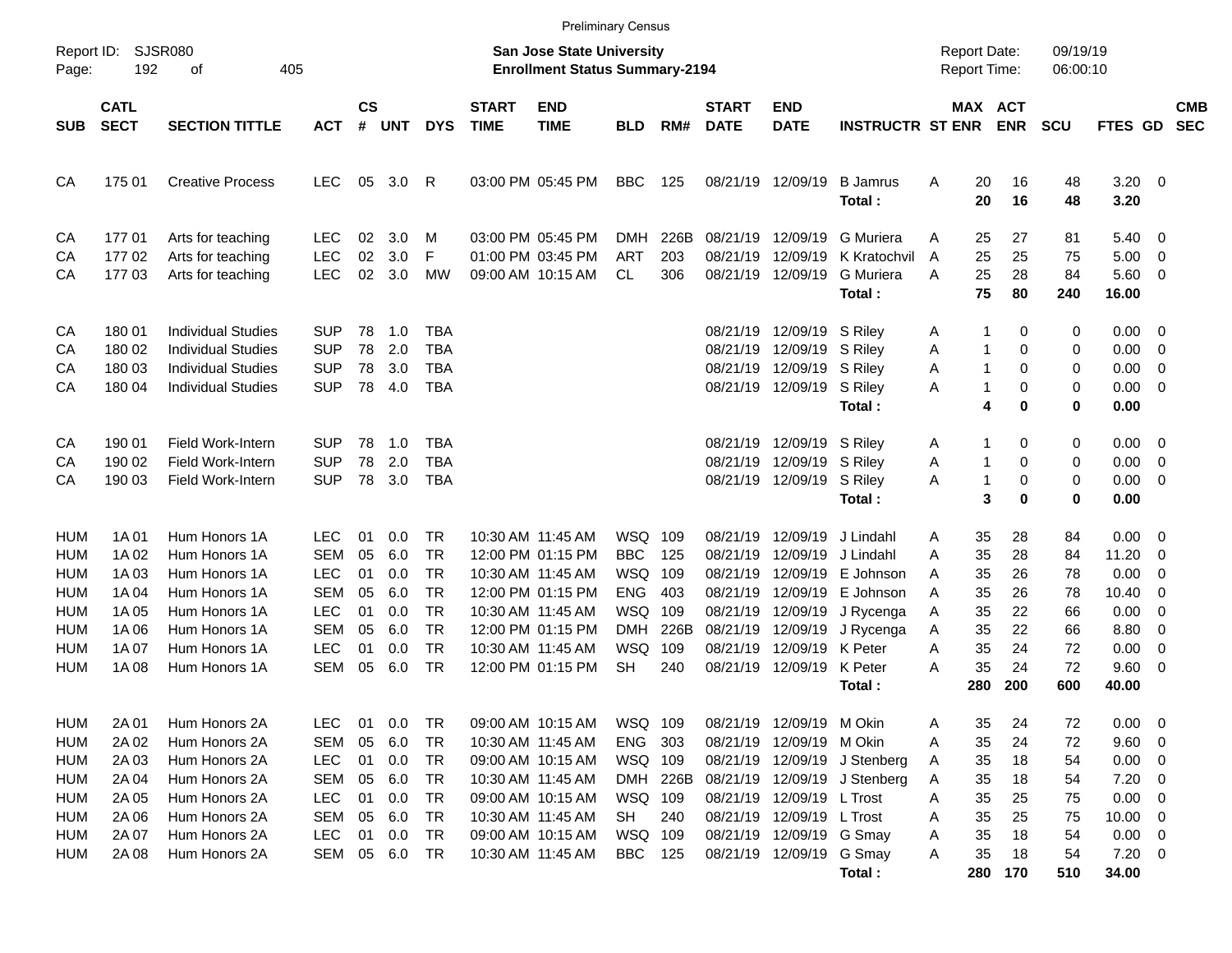|             |                                        |                             |            |                    |               |            |                             | <b>Preliminary Census</b>                                          |            |          |                             |                             |                                 |                |                                     |              |                      |                     |                          |                          |
|-------------|----------------------------------------|-----------------------------|------------|--------------------|---------------|------------|-----------------------------|--------------------------------------------------------------------|------------|----------|-----------------------------|-----------------------------|---------------------------------|----------------|-------------------------------------|--------------|----------------------|---------------------|--------------------------|--------------------------|
| Page:       | Report ID: SJSR080<br>193<br>405<br>οf |                             |            |                    |               |            |                             | San Jose State University<br><b>Enrollment Status Summary-2194</b> |            |          |                             |                             |                                 |                | <b>Report Date:</b><br>Report Time: |              | 09/19/19<br>06:00:10 |                     |                          |                          |
| <b>SUB</b>  | <b>CATL</b><br><b>SECT</b>             | <b>SECTION TITTLE</b>       | <b>ACT</b> | $\mathsf{cs}$<br># | <b>UNT</b>    | <b>DYS</b> | <b>START</b><br><b>TIME</b> | <b>END</b><br><b>TIME</b>                                          | <b>BLD</b> | RM#      | <b>START</b><br><b>DATE</b> | <b>END</b><br><b>DATE</b>   | <b>INSTRUCTR ST ENR</b>         |                | MAX ACT                             | <b>ENR</b>   | <b>SCU</b>           | <b>FTES GD</b>      |                          | <b>CMB</b><br><b>SEC</b> |
| <b>HUM</b>  | 80 01                                  | Reading the World           | <b>LEC</b> | 04                 | 3.0           | TBA        |                             |                                                                    |            |          |                             | 08/21/19 12/09/19           | J Ormsbee<br>Total:             | Α              | 25<br>25                            | 26<br>26     | 78<br>78             | $5.20 \ 0$<br>5.20  |                          |                          |
| HUM         |                                        | 100W 01 Writing Humanities  | <b>SEM</b> | 05                 | 3.0           | MW         |                             | 01:30 PM 02:45 PM                                                  | CL.        | 306      | 08/21/19                    | 12/09/19                    | J Georges                       | Α              | 25                                  | 19           | 57                   | 3.80                | $0\,$ C                  |                          |
| AMS         |                                        | 100W 01 Writing Humanities  | <b>SEM</b> | 05                 | 3.0           | MW         |                             | 01:30 PM 02:45 PM                                                  | CL         | 306      | 08/21/19                    | 12/09/19                    | J Georges                       | Α              | 0                                   | $\mathbf{1}$ | 3                    | 0.20                | 0 <sup>o</sup>           |                          |
| RELS        |                                        | 100W 01 Writing Humanities  | <b>SEM</b> | 05                 | 3.0           | MW         |                             | 01:30 PM 02:45 PM                                                  | СL         | 306      | 08/21/19                    | 12/09/19                    | J Georges                       | Α              | 0                                   | 0            | 0                    | 0.00                | 0 <sup>o</sup>           |                          |
| <b>HUM</b>  |                                        | 100W 02 Writing Humanities  | <b>SEM</b> | 05                 | 3.0           | <b>TR</b>  |                             | 12:00 PM 01:15 PM                                                  | CL         | 306      | 08/21/19                    | 12/09/19                    | <b>B</b> Walters                | A              | 25                                  | 24           | 72                   | 4.80                | $0\,$ C                  |                          |
| AMS         |                                        | 100W 02 Writing Humanities  | <b>SEM</b> | 05                 | 3.0           | <b>TR</b>  |                             | 12:00 PM 01:15 PM                                                  | СL         | 306      | 08/21/19                    | 12/09/19                    | <b>B</b> Walters                | Α              | 0                                   | 2            | 6                    | 0.40                | 0 <sup>o</sup>           |                          |
| <b>RELS</b> |                                        | 100W 02 Writing Humanities  | <b>SEM</b> | 05                 | 3.0           | <b>TR</b>  |                             | 12:00 PM 01:15 PM                                                  | CL         | 306      |                             | 08/21/19 12/09/19           | <b>B</b> Walters                | Α              | 0                                   | $\mathbf{1}$ | 3                    | 0.20                | 0 <sup>o</sup>           |                          |
|             |                                        |                             |            |                    |               |            |                             |                                                                    |            |          |                             |                             | Total:                          |                | 50                                  | 47           | 141                  | 9.40                |                          |                          |
| HUM         | 101 01                                 | Human Life                  | <b>LEC</b> | 02                 | 3.0           | MW         |                             | 12:00 PM 01:15 PM                                                  |            | DMH 226B | 08/21/19 12/09/19           |                             | C RostankowsA                   |                | 30                                  | 18           | 54                   | 3.60 0              |                          |                          |
|             |                                        |                             |            |                    |               |            |                             |                                                                    |            |          |                             |                             | Total:                          |                | 30                                  | 18           | 54                   | 3.60                |                          |                          |
| HUM         | 114 80                                 | Legacy of Asia              | <b>LEC</b> | 03                 | 3.0           | TBA        |                             |                                                                    |            |          | 08/21/19                    | 12/09/19 C Phan             |                                 | Α              | 35                                  | 20           | 60                   | 4.00                | $0\,$ C                  |                          |
|             | ANTH 114 80                            | Legacy of Asia              | <b>LEC</b> | 03                 | 3.0           | <b>TBA</b> |                             |                                                                    |            |          | 08/21/19                    | 12/09/19 C Phan             |                                 | Α              | 0                                   | 11           | 33                   | 2.20                | 0 C                      |                          |
| <b>RELS</b> | 114 80                                 | Legacy of Asia              | <b>LEC</b> | 03                 | 3.0           | TBA        |                             |                                                                    |            |          | 08/21/19                    | 12/09/19 C Phan             |                                 | Α              | 0                                   | 0            | 0                    | 0.00                | $0\,$ C                  |                          |
| ASIA        | 114 80                                 | Legacy of Asia              | <b>LEC</b> | 03                 | 3.0           | <b>TBA</b> |                             |                                                                    |            |          |                             | 08/21/19 12/09/19 C Phan    |                                 | Α              | 0                                   | 7            | 21                   | 1.40                | 0 <sup>o</sup>           |                          |
| HUM         | 11481                                  | Legacy of Asia              | <b>LEC</b> |                    | 3.0           |            |                             |                                                                    |            |          |                             |                             |                                 | X              | 0                                   | 0            | 0                    | 0.00                | -0                       |                          |
|             | ANTH 114 81                            | Legacy of Asia              | <b>LEC</b> |                    | 3.0           |            |                             |                                                                    |            |          |                             |                             |                                 | х              | 0                                   | 0            | 0                    | 0.00                | 0                        |                          |
|             | RELS 114 81                            | Legacy of Asia              | <b>LEC</b> |                    | 3.0           |            |                             |                                                                    |            |          |                             |                             |                                 | Χ              | 0                                   | 0            | 0                    | 0.00                | $\overline{\mathbf{0}}$  |                          |
| ASIA        | 114 81                                 | Legacy of Asia              | <b>LEC</b> |                    | 3.0           |            |                             |                                                                    |            |          |                             |                             |                                 | X              | 0                                   | 0            | 0                    | $0.00 \t 0$         |                          |                          |
|             |                                        |                             |            |                    |               |            |                             |                                                                    |            |          |                             |                             | Total:                          |                | 35                                  | 38           | 114                  | 7.60                |                          |                          |
| HUM         | 128 80                                 | <b>Twentieth Century</b>    | <b>LEC</b> | 02                 | 3.0           | TBA        |                             |                                                                    |            |          |                             | 08/21/19 12/09/19           | L Stenmark<br>Total:            | $\overline{A}$ | 40<br>40                            | 40<br>40     | 120<br>120           | $8.00 \t 0$<br>8.00 |                          |                          |
| <b>HUM</b>  | 177A 10                                | <b>Advanced Honors</b>      | LEC        | 01                 | 6.0           | TR.        |                             | 03:00 PM 04:15 PM                                                  | <b>BBC</b> | 004      | 08/21/19                    | 12/09/19                    | C RostankowsA                   |                | 42                                  | 37           | 111                  | 14.80 0             |                          |                          |
| <b>HUM</b>  | 177A 11                                | <b>Advanced Honors</b>      | <b>SEM</b> | 05                 | 0.0           | <b>TR</b>  |                             | 04:30 PM 05:45 PM                                                  | <b>BBC</b> | 222      | 08/21/19                    |                             | 12/09/19 C RostankowsA          |                | 42                                  | 37           | 111                  | 0.00                | $\overline{\phantom{0}}$ |                          |
|             |                                        | HUM 177A 20 Advanced Honors | <b>LEC</b> |                    | 01 6.0        | TR         |                             | 03:00 PM 04:15 PM BBC                                              |            | 004      |                             | 08/21/19 12/09/19 J Lindahl |                                 | A              | 42                                  | 41           | 123                  | 16.40 0             |                          |                          |
|             |                                        | HUM 177A 21 Advanced Honors |            |                    | SEM 05 0.0 TR |            |                             | 04:30 PM 05:45 PM                                                  | SH         | 240      |                             | 08/21/19 12/09/19 J Lindahl |                                 | Α              | 42                                  | 41           | 123                  | $0.00 \ 0$          |                          |                          |
|             |                                        |                             |            |                    |               |            |                             |                                                                    |            |          |                             |                             | Total:                          |                | 168                                 | 156          | 468                  | 31.20               |                          |                          |
|             | HUM 180 01                             | <b>Indiv Studies</b>        | <b>SUP</b> |                    |               |            |                             |                                                                    |            |          |                             |                             | 08/21/19 12/09/19 C RostankowsA |                | -1                                  | 0            | 0                    | $0.00 \t 0$         |                          |                          |
| HUM         | 180 02                                 | <b>Indiv Studies</b>        | <b>SUP</b> |                    | 78 2.0        | TBA        |                             |                                                                    |            |          |                             |                             | 08/21/19 12/09/19 C RostankowsA |                | 1                                   | 0            | 0                    | $0.00 \t 0$         |                          |                          |
| HUM         | 180 03                                 | <b>Indiv Studies</b>        | <b>SUP</b> |                    | 78 3.0 TBA    |            |                             |                                                                    |            |          |                             |                             | 08/21/19 12/09/19 C RostankowsA |                | 1                                   |              | 0                    | $0.20 \ 0$          |                          |                          |
|             |                                        |                             |            |                    |               |            |                             |                                                                    |            |          |                             |                             | Total:                          |                | 3                                   |              | 0                    | 0.20                |                          |                          |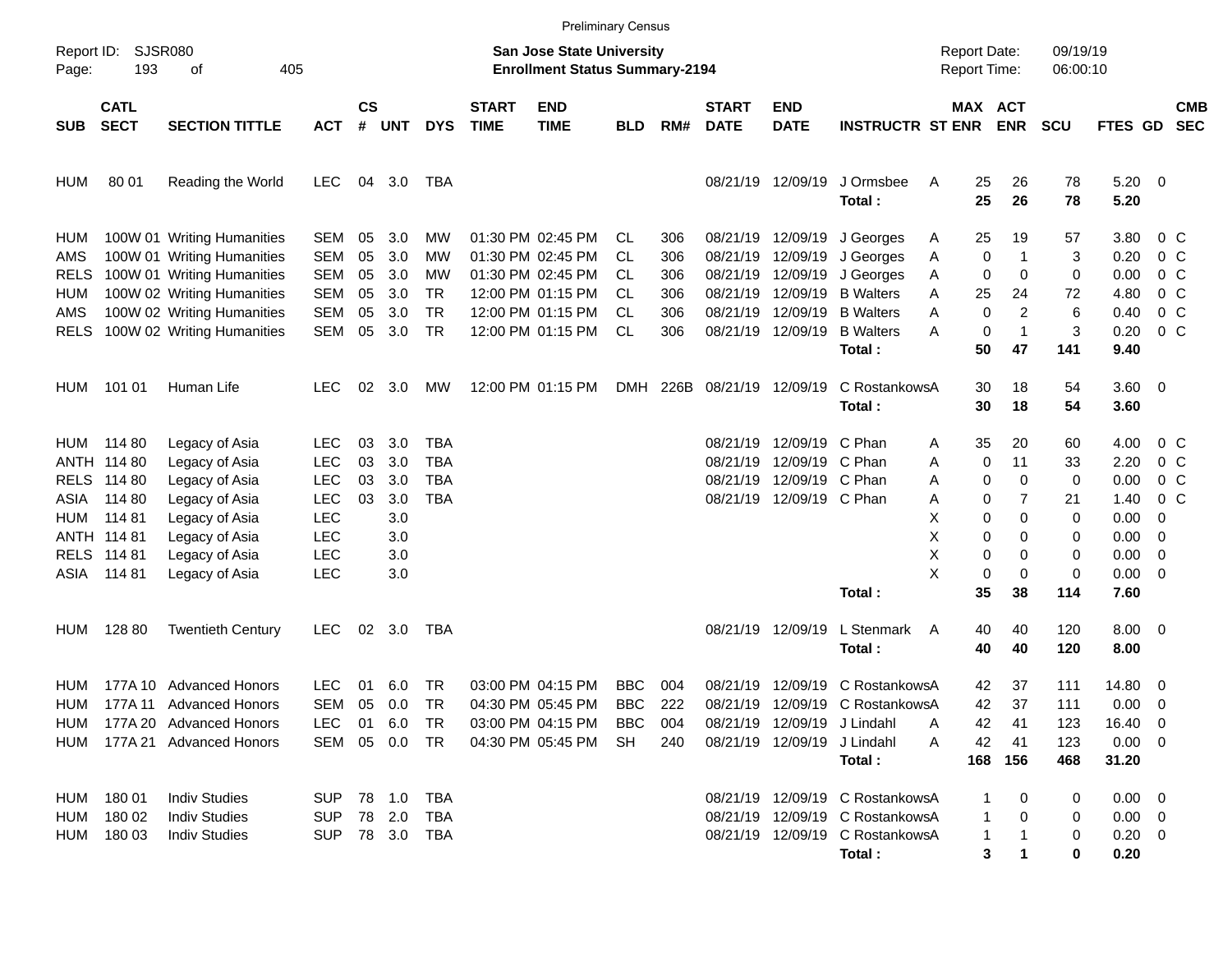|                     |                            |                             |            |                    |            |             |                             |                                                                           | <b>Preliminary Census</b> |      |                             |                           |                             |                                            |                       |                      |                |                          |
|---------------------|----------------------------|-----------------------------|------------|--------------------|------------|-------------|-----------------------------|---------------------------------------------------------------------------|---------------------------|------|-----------------------------|---------------------------|-----------------------------|--------------------------------------------|-----------------------|----------------------|----------------|--------------------------|
| Report ID:<br>Page: | 194                        | SJSR080<br>405<br>οf        |            |                    |            |             |                             | <b>San Jose State University</b><br><b>Enrollment Status Summary-2194</b> |                           |      |                             |                           |                             | <b>Report Date:</b><br><b>Report Time:</b> |                       | 09/19/19<br>06:00:10 |                |                          |
| <b>SUB</b>          | <b>CATL</b><br><b>SECT</b> | <b>SECTION TITTLE</b>       | <b>ACT</b> | $\mathsf{cs}$<br># | <b>UNT</b> | <b>DYS</b>  | <b>START</b><br><b>TIME</b> | <b>END</b><br><b>TIME</b>                                                 | <b>BLD</b>                | RM#  | <b>START</b><br><b>DATE</b> | <b>END</b><br><b>DATE</b> | <b>INSTRUCTR ST ENR</b>     |                                            | MAX ACT<br><b>ENR</b> | <b>SCU</b>           | FTES GD SEC    | <b>CMB</b>               |
| HUM                 | 190 01                     | Sr Sem in Hum               | SEM        | 05                 | 3.0        | R           |                             | 03:00 PM 05:45 PM                                                         | <b>DMH</b>                | 226B | 08/21/19                    |                           | 12/09/19 T Perreira         | 25<br>Α                                    | 12                    | 36                   | 2.40           | 0 C                      |
| AMS                 | 190 01                     | Sr Sem in Hum               | <b>SEM</b> | 05                 | 3.0        | R           |                             | 03:00 PM 05:45 PM                                                         | <b>DMH</b>                | 226B | 08/21/19                    |                           | 12/09/19 T Perreira         | $\Omega$<br>A                              | $\Omega$              | $\mathbf 0$          | 0.00           | $0\,$ C                  |
| RELS                | 190 01                     | Sr Sem in Hum               | <b>SEM</b> | 05                 | 3.0        | R           |                             | 03:00 PM 05:45 PM                                                         | <b>DMH</b>                | 226B | 08/21/19                    |                           | 12/09/19 T Perreira         | $\Omega$<br>A                              | $\Omega$              | 0                    | 0.00           | 0 <sup>o</sup>           |
| HUM                 | 190 02                     | Sr Sem in Hum               | <b>SEM</b> | 05                 | 3.0        | МW          |                             | 12:00 PM 01:15 PM                                                         | <b>CL</b>                 | 306  | 08/21/19                    |                           | 12/09/19 C Jochim           | A<br>25                                    | 22                    | 66                   | 4.40           | 0 <sup>o</sup>           |
| AMS                 | 190 02                     | Sr Sem in Hum               | <b>SEM</b> | 05                 | 3.0        | МW          |                             | 12:00 PM 01:15 PM                                                         | <b>CL</b>                 | 306  | 08/21/19                    |                           | 12/09/19 C Jochim           | $\Omega$<br>A                              | $\Omega$              | $\Omega$             | 0.00           | $0\,$ C                  |
| <b>RELS</b>         | 190 02                     | Sr Sem in Hum               | <b>SEM</b> | 05                 | 3.0        | <b>MW</b>   |                             | 12:00 PM 01:15 PM                                                         | <b>CL</b>                 | 306  |                             | 08/21/19 12/09/19         | C Jochim                    | $\Omega$<br>A                              | $\Omega$              | $\mathbf 0$          | 0.00           | $0\,$ C                  |
|                     |                            |                             |            |                    |            |             |                             |                                                                           |                           |      |                             |                           | Total:                      | 50                                         | 34                    | 102                  | 6.80           |                          |
| <b>LSTP</b>         | 10 01                      | Chronicles of Educat        | <b>LEC</b> | 02                 | 3.0        | TR.         |                             | 09:00 AM 10:15 AM                                                         | <b>BBC</b>                | 125  | 08/21/19                    | 12/09/19                  | C Alvarado                  | 25<br>Α                                    | 24                    | 72                   | 4.80           | $\overline{\phantom{0}}$ |
| <b>LSTP</b>         | 10 02                      | Chronicles of Educat        | LEC        | 02                 | 3.0        | <b>TR</b>   |                             | 01:30 PM 02:45 PM                                                         | <b>CL</b>                 | 306  | 08/21/19                    | 12/09/19                  | C Alvarado                  | 25<br>A                                    | 25                    | 75                   | 5.00           | $\overline{\phantom{0}}$ |
| <b>LSTP</b>         | 10 03                      | <b>Chronicles of Educat</b> | LEC        | 02                 | 3.0        | <b>MW</b>   |                             | 10:30 AM 11:45 AM                                                         | <b>DMH</b>                | 226B |                             | 08/21/19 12/09/19         | M Smith                     | 25<br>A                                    | 25                    | 75                   | $5.00 \t 0$    |                          |
|                     |                            |                             |            |                    |            |             |                             |                                                                           |                           |      |                             |                           | Total:                      | 75                                         | 74                    | 222                  | 14.80          |                          |
|                     |                            |                             |            |                    |            |             |                             |                                                                           |                           |      |                             |                           |                             |                                            |                       |                      |                |                          |
| <b>LSTP</b>         | 85A01                      | Fieldwork in Hum A          | <b>LEC</b> | 04                 | 1.0        | м           |                             | 04:30 PM 05:20 PM                                                         | <b>CL</b>                 | 306  |                             | 08/21/19 12/09/19         | R Messina                   | 25<br>Α                                    | 18                    | 18                   | 1.20           | $\overline{\phantom{0}}$ |
| <b>LSTP</b>         | 85A 02                     | Fieldwork in Hum A          | <b>LEC</b> | 04                 | 1.0        | M           |                             | 09:00 AM 09:50 AM                                                         | <b>BBC</b>                | 126  |                             | 08/21/19 12/09/19         | R Messina                   | 25<br>A                                    | 22                    | 22                   | $1.47 \quad 0$ |                          |
|                     |                            |                             |            |                    |            |             |                             |                                                                           |                           |      |                             |                           | Total:                      | 50                                         | 40                    | 40                   | 2.67           |                          |
| <b>LSTP</b>         | 139 01                     | Edu & (In)Equality          | SEM        | 05                 | 3.0        | TR          |                             | 09:00 AM 10:15 AM                                                         | SH                        | 240  |                             | 08/21/19 12/09/19         | F Hsu                       | 25<br>A                                    | 24                    | 72                   | $4.80\ 0$      |                          |
|                     |                            |                             |            |                    |            |             |                             |                                                                           |                           |      |                             |                           | Total:                      | 25                                         | 24                    | 72                   | 4.80           |                          |
| <b>LSTP</b>         | 185 01                     | Fld Exp Sem                 | <b>LEC</b> | 02                 | 3.0        | $\mathsf T$ |                             | 03:00 PM 04:40 PM                                                         | <b>BBC</b>                | 125  | 08/21/19                    | 12/09/19                  | R Messina                   | 30<br>Α                                    | 29                    | 58                   | 5.80 0         |                          |
| <b>LSTP</b>         | 185 02                     | Fld Exp Sem                 | LAB        | 15                 | 0.0        | <b>TBA</b>  |                             |                                                                           |                           |      |                             | 08/21/19 12/09/19         | R Messina                   | 30<br>Α                                    | 29                    | 29                   | 0.00           | $\overline{\mathbf{0}}$  |
| <b>LSTP</b>         | 185 03                     | Fld Exp Sem                 | <b>LEC</b> |                    | 3.0        |             |                             |                                                                           |                           |      |                             |                           |                             | X<br>$\mathbf 0$                           | $\Omega$              | $\mathbf 0$          | 0.00           | - 0                      |
| <b>LSTP</b>         | 185 04                     | Fld Exp Sem                 | LAB        |                    | 0.0        |             |                             |                                                                           |                           |      |                             |                           |                             | X<br>$\mathbf 0$                           | $\mathbf 0$           | $\mathbf 0$          | $0.00 \t 0$    |                          |
|                     |                            |                             |            |                    |            |             |                             |                                                                           |                           |      |                             |                           | Total:                      | 60                                         | 58                    | 87                   | 5.80           |                          |
|                     |                            |                             |            |                    |            |             |                             |                                                                           |                           |      |                             |                           |                             |                                            |                       |                      |                |                          |
| <b>RELS</b>         | 70 01                      | <b>World Religions</b>      | <b>LEC</b> | 02                 | 3.0        | MW          |                             | 09:00 AM 10:15 AM                                                         | <b>BBC</b>                | 125  |                             | 08/21/19 12/09/19         | T Perreira                  | 35<br>A                                    | 33                    | 99                   | $6.60$ 0       |                          |
| <b>RELS</b>         | 70 02                      | <b>World Religions</b>      | <b>LEC</b> |                    | 3.0        |             |                             |                                                                           |                           |      |                             |                           |                             | X<br>0                                     | $\mathbf 0$           | 0                    | $0.00 \t 0$    |                          |
|                     |                            |                             |            |                    |            |             |                             |                                                                           |                           |      |                             |                           | Total:                      | 35                                         | 33                    | 99                   | 6.60           |                          |
| RELS                | 90 01                      | Bible Hist and Lit          | <b>LEC</b> |                    | 02 3.0     | TR          |                             | 09:00 AM 10:15 AM                                                         | <b>ENG</b>                | 403  |                             |                           | 08/21/19 12/09/19 B Walters | 35<br>A                                    | 9                     | 27                   | 1.80           | 0 <sup>o</sup>           |
| <b>JWSS</b>         | 90 01                      | Bible Hist and Lit          | <b>LEC</b> |                    | 02 3.0     | TR          |                             | 09:00 AM 10:15 AM                                                         | ENG                       | 403  |                             |                           | 08/21/19 12/09/19 B Walters | 0<br>Α                                     | 0                     | 0                    | 0.00           | 0 <sup>o</sup>           |
| HUM                 | 90 01                      | Bible Hist and Lit          | <b>LEC</b> |                    | 02 3.0     | TR          |                             | 09:00 AM 10:15 AM                                                         | ENG                       | 403  |                             |                           | 08/21/19 12/09/19 B Walters | A<br>0                                     | 22                    | 66                   | 4.40           | 0 C                      |
| MDES 90 01          |                            | Bible Hist and Lit          | <b>LEC</b> |                    | 02 3.0     | TR          |                             | 09:00 AM 10:15 AM                                                         | ENG                       | 403  |                             |                           | 08/21/19 12/09/19 B Walters | 0<br>A                                     | 2                     | 6                    | 0.40           | $0\,$ C                  |
| <b>RELS</b>         | 90 02                      | Bible Hist and Lit          | <b>LEC</b> |                    | 02 3.0     | MW          |                             | 12:00 PM 01:15 PM                                                         | ENG                       | 403  |                             |                           | 08/21/19 12/09/19 B Walters | 35<br>A                                    | 14                    | 42                   | 2.80           | $0\,$ C                  |
| <b>JWSS</b>         | 90 02                      | Bible Hist and Lit          | <b>LEC</b> |                    | 02 3.0     | МW          |                             | 12:00 PM 01:15 PM                                                         | ENG                       | 403  |                             |                           | 08/21/19 12/09/19 B Walters | 0<br>A                                     | 3                     | 9                    | 0.60           | $0\,$ C                  |
| HUM                 | 90 02                      | Bible Hist and Lit          | <b>LEC</b> |                    | 02 3.0     | МW          |                             | 12:00 PM 01:15 PM                                                         | ENG                       | 403  |                             |                           | 08/21/19 12/09/19 B Walters | 0<br>Α                                     | 16                    | 48                   | 3.20           | $0\,$ C                  |
| MDES 90 02          |                            | Bible Hist and Lit          | <b>LEC</b> |                    | 02 3.0     | MW          |                             | 12:00 PM 01:15 PM                                                         | ENG 403                   |      |                             |                           | 08/21/19 12/09/19 B Walters | Α<br>0                                     | 0                     | 0                    | $0.00 \t 0 C$  |                          |
|                     |                            |                             |            |                    |            |             |                             |                                                                           |                           |      |                             |                           | Total:                      | 70                                         | 66                    | 198                  | 13.20          |                          |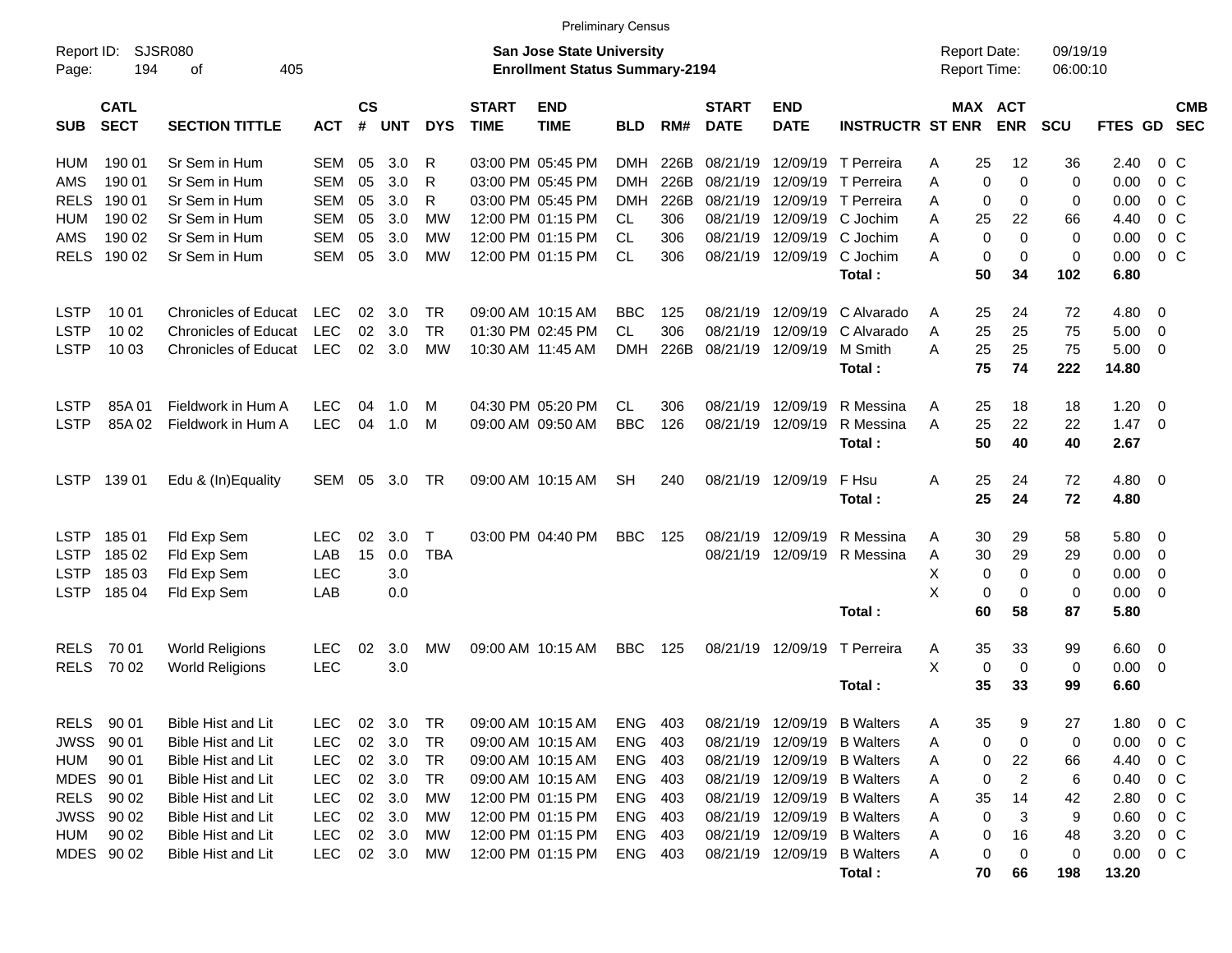| Report ID:<br>195<br>Page:               | SJSR080<br>405<br>οf      |            |                 |        |              |                             | <b>San Jose State University</b><br><b>Enrollment Status Summary-2194</b> |            |      |                             |                            |                              | <b>Report Date:</b><br><b>Report Time:</b> |                             | 09/19/19<br>06:00:10 |               |     |                          |
|------------------------------------------|---------------------------|------------|-----------------|--------|--------------|-----------------------------|---------------------------------------------------------------------------|------------|------|-----------------------------|----------------------------|------------------------------|--------------------------------------------|-----------------------------|----------------------|---------------|-----|--------------------------|
| <b>CATL</b><br><b>SECT</b><br><b>SUB</b> | <b>SECTION TITTLE</b>     | <b>ACT</b> | $\mathsf{cs}$   | # UNT  | <b>DYS</b>   | <b>START</b><br><b>TIME</b> | <b>END</b><br><b>TIME</b>                                                 | <b>BLD</b> | RM#  | <b>START</b><br><b>DATE</b> | <b>END</b><br><b>DATE</b>  | <b>INSTRUCTR ST ENR</b>      |                                            | MAX ACT<br><b>ENR</b>       | <b>SCU</b>           | FTES GD       |     | <b>CMB</b><br><b>SEC</b> |
| 99 01<br><b>RELS</b>                     | Death Dying & Rels        | <b>LEC</b> | 02              | 3.0    | MW           | 10:30 AM 11:45 AM           |                                                                           | <b>BBC</b> | 125  | 08/21/19                    |                            | 12/09/19 T Perreira          | A                                          | 35<br>25                    | 75                   | 5.00          |     | $0\,$ C                  |
| <b>GERO</b><br>99 01                     | Death Dying & Rels        | <b>LEC</b> | 02              | 3.0    | MW           | 10:30 AM 11:45 AM           |                                                                           | <b>BBC</b> | 125  | 08/21/19                    |                            | 12/09/19 T Perreira          | A                                          | $\mathbf 0$<br>6            | 18                   | 1.20          |     | 0 C                      |
| <b>HUM</b><br>99 01                      | Death Dying & Rels        | <b>LEC</b> | 02              | 3.0    | MW           | 10:30 AM 11:45 AM           |                                                                           | <b>BBC</b> | 125  | 08/21/19                    |                            | 12/09/19 T Perreira          | A                                          | 0<br>$\overline{4}$         | 12                   | 0.80          |     | 0 C                      |
| <b>RELS</b><br>99 02                     | Death Dying & Rels        | <b>LEC</b> | $02\,$          | 3.0    | TR           |                             | 01:30 PM 02:45 PM                                                         | <b>ENG</b> | 403  | 08/21/19                    |                            | 12/09/19 T Perreira          | A<br>35                                    | 21                          | 63                   | 4.20          |     | 0 C                      |
| <b>GERO</b><br>99 02                     | Death Dying & Rels        | <b>LEC</b> | 02              | 3.0    | <b>TR</b>    |                             | 01:30 PM 02:45 PM                                                         | <b>ENG</b> | 403  | 08/21/19                    |                            | 12/09/19 T Perreira          | A                                          | $\mathbf 0$<br>3            | 9                    | 0.60          |     | $0\,$ C                  |
| <b>HUM</b><br>99 02                      | Death Dying & Rels        | LEC        | 02 <sub>o</sub> | 3.0    | <b>TR</b>    |                             | 01:30 PM 02:45 PM                                                         | <b>ENG</b> | 403  |                             |                            | 08/21/19 12/09/19 T Perreira | A                                          | $\mathbf 0$<br>12           | 36                   | 2.40          |     | 0 <sup>o</sup>           |
|                                          |                           |            |                 |        |              |                             |                                                                           |            |      |                             |                            | Total:                       |                                            | 71<br>70                    | 213                  | 14.20         |     |                          |
| RELS 122 80                              | Magic Science Reli        | <b>LEC</b> | 02              | 3.0    | <b>TBA</b>   |                             |                                                                           |            |      | 08/21/19                    |                            | 12/09/19 L Gilmore           | A                                          | 40<br>21                    | 63                   | 4.20          |     | 0 C                      |
| ANTH 122 80                              | Magic Science Reli        | <b>LEC</b> | $02\,$          | 3.0    | <b>TBA</b>   |                             |                                                                           |            |      | 08/21/19                    |                            | 12/09/19 L Gilmore           | A                                          | $\mathbf 0$<br>19           | 57                   | 3.80          |     | 0 <sup>o</sup>           |
| RELS 122 81                              | Magic Science Reli        | LEC        | 02              | 3.0    | <b>TBA</b>   |                             |                                                                           |            |      | 08/21/19                    |                            | 12/09/19 L Gilmore           | A<br>40                                    | $\overline{7}$              | 21                   | 1.40          |     | 0 <sup>o</sup>           |
| ANTH 122 81                              | Magic Science Reli        | <b>LEC</b> | $02\,$          | 3.0    | <b>TBA</b>   |                             |                                                                           |            |      |                             |                            | 08/21/19 12/09/19 L Gilmore  | A                                          | 32<br>0                     | 96                   | 6.40          |     | 0 <sup>o</sup>           |
|                                          |                           |            |                 |        |              |                             |                                                                           |            |      |                             |                            | Total:                       |                                            | 79<br>80                    | 237                  | 15.80         |     |                          |
|                                          |                           |            |                 |        |              |                             |                                                                           |            |      |                             |                            |                              |                                            |                             |                      |               |     |                          |
| RELS 144 01                              | <b>Chinese Traditions</b> | <b>SEM</b> |                 | 3.0    |              |                             |                                                                           |            |      |                             |                            |                              | X                                          | 0<br>0                      | 0                    | $0.00 \t 0$   |     |                          |
| 144 01<br><b>HUM</b>                     | <b>Chinese Traditions</b> | <b>SEM</b> |                 | 3.0    |              |                             |                                                                           |            |      |                             |                            |                              | Χ                                          | 0<br>$\mathbf 0$            | 0                    | $0.00 \t 0$   |     |                          |
| 144 01<br>ASIA                           | <b>Chinese Traditions</b> | <b>SEM</b> |                 | 3.0    |              |                             |                                                                           |            |      |                             |                            |                              | X                                          | 0<br>0                      | 0                    | $0.00 \t 0$   |     |                          |
| RELS 144 03                              | <b>Chinese Traditions</b> | <b>SEM</b> |                 | 3.0    |              |                             |                                                                           |            |      |                             |                            |                              | X                                          | 0<br>0                      | 0                    | $0.00 \t 0$   |     |                          |
| 144 03<br><b>HUM</b>                     | <b>Chinese Traditions</b> | <b>SEM</b> |                 | 3.0    |              |                             |                                                                           |            |      |                             |                            |                              | X                                          | 0<br>0                      | 0                    | $0.00 \t 0$   |     |                          |
| 144 03<br>ASIA                           | <b>Chinese Traditions</b> | <b>SEM</b> |                 | 3.0    |              |                             |                                                                           |            |      |                             |                            |                              | Χ                                          | 0<br>0                      | 0                    | $0.00 \t 0$   |     |                          |
|                                          |                           |            |                 |        |              |                             |                                                                           |            |      |                             |                            | Total:                       |                                            | 0<br>$\bf{0}$               | 0                    | 0.00          |     |                          |
| RELS 145 01                              | <b>Mideast Tradition</b>  | <b>LEC</b> | 02              | 3.0    | TR           | 09:00 AM 10:15 AM           |                                                                           | <b>DMH</b> | 226B |                             | 08/21/19 12/09/19          | A Zarate                     | A                                          | 30<br>11                    | 33                   | 2.20          |     | 0 <sup>o</sup>           |
| ANTH 145 01                              | <b>Mideast Tradition</b>  | LEC        | 02              | 3.0    | TR           |                             | 09:00 AM 10:15 AM                                                         | <b>DMH</b> | 226B | 08/21/19                    | 12/09/19 A Zarate          |                              | A                                          | 0<br>6                      | 18                   | 1.20          |     | $0\,$ C                  |
| MDES 145 01                              | <b>Mideast Tradition</b>  | LEC        | 02 <sub>2</sub> | 3.0    | TR           |                             | 09:00 AM 10:15 AM                                                         | <b>DMH</b> | 226B |                             | 08/21/19 12/09/19 A Zarate |                              | A                                          | $\mathbf 0$<br>$\mathbf{1}$ | 3                    | 0.20          |     | 0 <sup>o</sup>           |
|                                          |                           |            |                 |        |              |                             |                                                                           |            |      |                             |                            | Total:                       |                                            | 30<br>18                    | 54                   | 3.60          |     |                          |
|                                          |                           |            |                 |        |              |                             |                                                                           |            |      |                             |                            |                              |                                            |                             |                      |               |     |                          |
| RELS 162 80                              | <b>Relig Controversy</b>  | <b>LEC</b> |                 | 02 3.0 | TBA          |                             |                                                                           |            |      |                             | 08/21/19 12/09/19          | L Stenmark                   | A                                          | 31<br>40                    | 93                   | $6.20 \t 0$   |     |                          |
|                                          |                           |            |                 |        |              |                             |                                                                           |            |      |                             |                            | Total:                       | 40                                         | 31                          | 93                   | 6.20          |     |                          |
| RELS 180 01                              | <b>Indiv Studies</b>      | <b>SUP</b> | 78              | 1.0    | TBA          |                             |                                                                           |            |      |                             |                            | 08/21/19 12/09/19 J Rycenga  | A                                          | 0<br>1                      | 0                    | 0.00 0 C      |     |                          |
| MDES 180 01                              | <b>Indiv Studies</b>      | <b>SUP</b> | 78              | 1.0    | TBA          |                             |                                                                           |            |      |                             |                            | 08/21/19 12/09/19 J Rycenga  | Α                                          | 0<br>0                      | 0                    | $0.00 \t 0 C$ |     |                          |
| RELS 180 02                              | <b>Indiv Studies</b>      | <b>SUP</b> | 78              | 2.0    | TBA          |                             |                                                                           |            |      |                             |                            | 08/21/19 12/09/19 J Rycenga  | Α                                          | 0<br>1                      | 0                    | $0.00 \t 0 C$ |     |                          |
| MDES 180 02                              | <b>Indiv Studies</b>      | <b>SUP</b> | 78              | 2.0    | <b>TBA</b>   |                             |                                                                           |            |      |                             |                            | 08/21/19 12/09/19 J Rycenga  | A                                          | 0<br>0                      | 0                    | $0.00 \t 0 C$ |     |                          |
| RELS 180 03                              | <b>Indiv Studies</b>      | <b>SUP</b> | 78              | 3.0    | <b>TBA</b>   |                             |                                                                           |            |      |                             |                            | 08/21/19 12/09/19 J Rycenga  | Α                                          | 0<br>1                      | 0                    | 0.00          | 0 C |                          |
| MDES 180 03                              | <b>Indiv Studies</b>      | <b>SUP</b> | 78              | 3.0    | TBA          |                             |                                                                           |            |      |                             |                            | 08/21/19 12/09/19 J Rycenga  | A                                          | 0<br>0                      | 0                    | $0.00 \t 0 C$ |     |                          |
| RELS 180 04                              | <b>Indiv Studies</b>      | <b>SUP</b> | 78              | 4.0    | TBA          |                             |                                                                           |            |      |                             |                            | 08/21/19 12/09/19 J Rycenga  | Α                                          | 0<br>1                      | 0                    | $0.00 \t 0 C$ |     |                          |
| MDES 180 04                              | <b>Indiv Studies</b>      | <b>SUP</b> |                 |        | 78  4.0  TBA |                             |                                                                           |            |      |                             |                            | 08/21/19 12/09/19 J Rycenga  | A                                          | 0<br>0                      | 0                    | $0.00 \t 0 C$ |     |                          |

Preliminary Census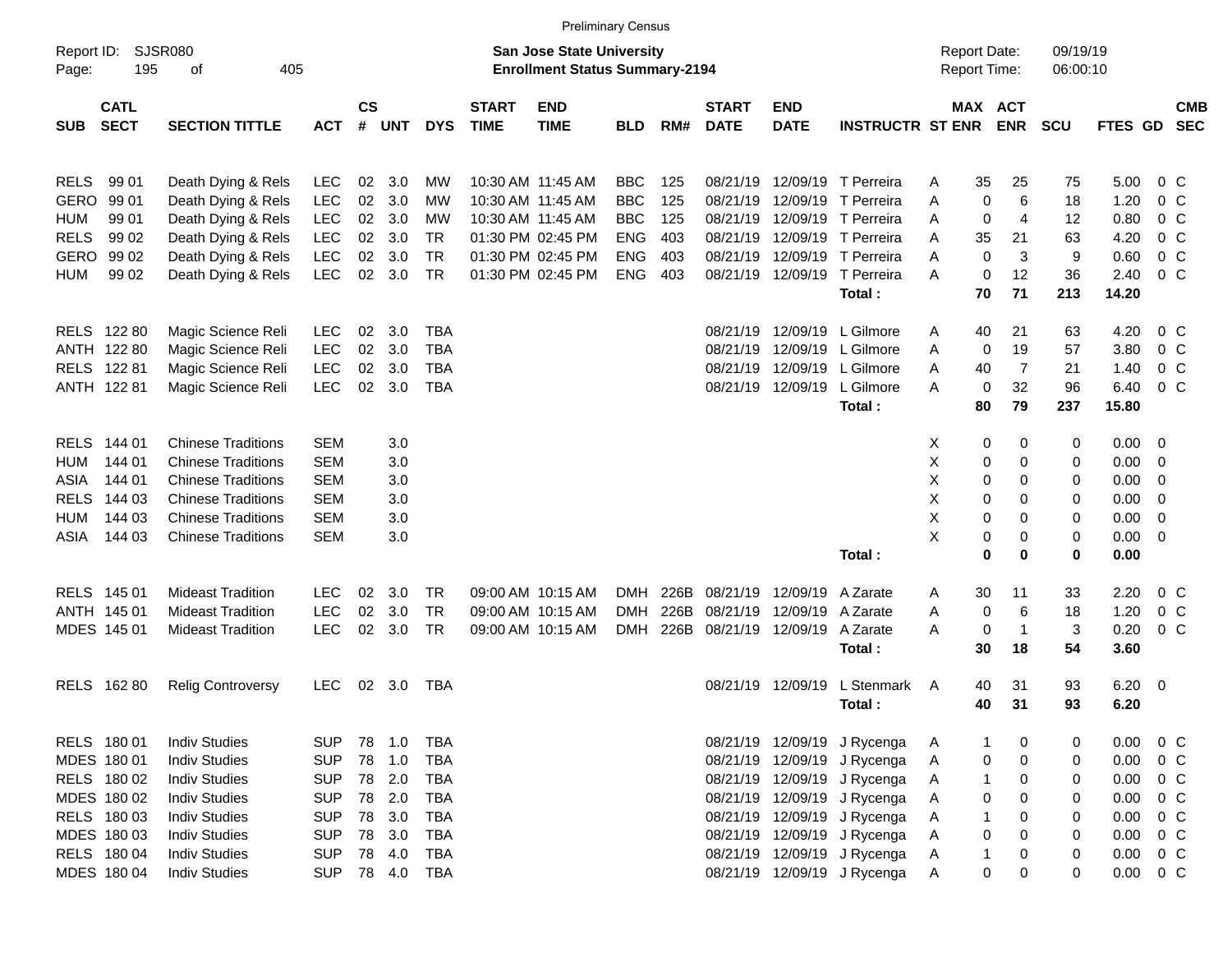|                     |                            |                       |            |                    |            |            |                             | <b>Preliminary Census</b>                                                 |            |     |                             |                           |                           |                     |                   |                          |                      |                  |         |                          |
|---------------------|----------------------------|-----------------------|------------|--------------------|------------|------------|-----------------------------|---------------------------------------------------------------------------|------------|-----|-----------------------------|---------------------------|---------------------------|---------------------|-------------------|--------------------------|----------------------|------------------|---------|--------------------------|
| Report ID:<br>Page: | 196                        | SJSR080<br>405<br>оf  |            |                    |            |            |                             | <b>San Jose State University</b><br><b>Enrollment Status Summary-2194</b> |            |     |                             |                           |                           | <b>Report Date:</b> |                   | <b>Report Time:</b>      | 09/19/19<br>06:00:10 |                  |         |                          |
| <b>SUB</b>          | <b>CATL</b><br><b>SECT</b> | <b>SECTION TITTLE</b> | <b>ACT</b> | $\mathsf{cs}$<br># | <b>UNT</b> | <b>DYS</b> | <b>START</b><br><b>TIME</b> | <b>END</b><br><b>TIME</b>                                                 | <b>BLD</b> | RM# | <b>START</b><br><b>DATE</b> | <b>END</b><br><b>DATE</b> | <b>INSTRUCTR ST ENR</b>   |                     | MAX               | <b>ACT</b><br><b>ENR</b> | <b>SCU</b>           | FTES GD          |         | <b>CMB</b><br><b>SEC</b> |
|                     |                            |                       |            |                    |            |            |                             |                                                                           |            |     |                             |                           | Total:                    |                     | 4                 | $\bf{0}$                 | $\mathbf 0$          | 0.00             |         |                          |
| RELS                | 191 01                     | Relig in America      | LEC.       | 02                 | 3.0        | R.         |                             | 03:00 PM 05:45 PM                                                         | <b>ENG</b> | 403 | 08/21/19                    | 12/09/19                  | J Rycenga                 | A                   | 40                | $12 \overline{ }$        | 36                   | 2.40             | $0\,$ C |                          |
| HUM                 | 191 01                     | Relig in America      | LEC.       | 02                 | 3.0        | R.         |                             | 03:00 PM 05:45 PM                                                         | <b>ENG</b> | 403 | 08/21/19                    | 12/09/19                  | J Rycenga<br>Total:       | A                   | $\mathbf 0$<br>40 | 2<br>14                  | 6<br>42              | 0.40<br>2.80     | $0\,$ C |                          |
|                     | Department :               | <b>Humanities</b>     |            |                    |            |            |                             |                                                                           |            |     |                             | <b>Lower Division:</b>    | <b>Department Total:</b>  |                     | 2873<br>1945      | 2233<br>1450             | 6526<br>4270         | 435.33<br>284.67 |         |                          |
|                     |                            |                       |            |                    |            |            |                             |                                                                           |            |     |                             | <b>Upper Division:</b>    | <b>Graduate Division:</b> |                     | 928<br>0          | 783<br>0                 | 2256<br>0            | 150.67<br>0.00   |         |                          |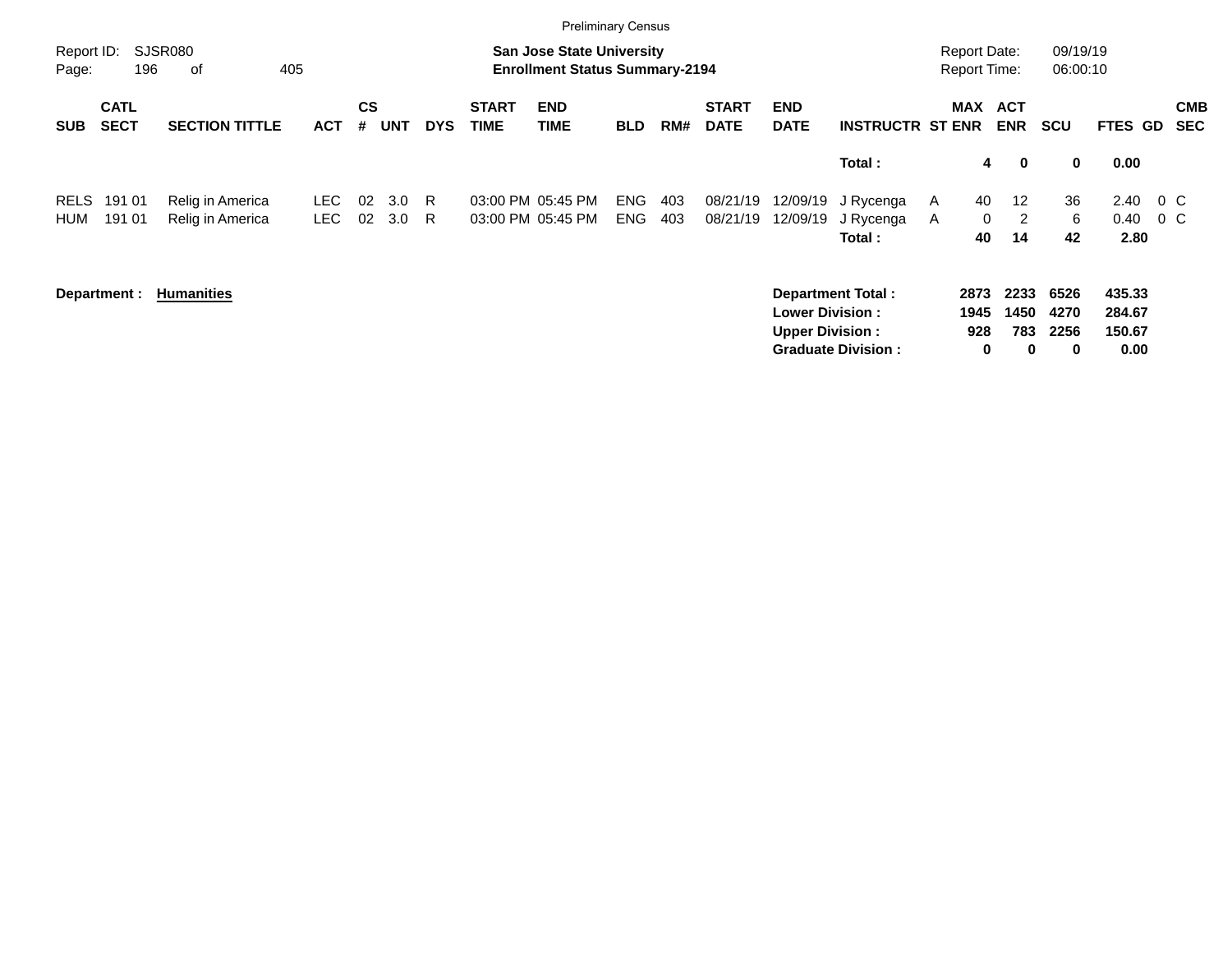|                     |                            |                                                                     |                   |                    |               |            |                             | <b>Preliminary Census</b>                                                 |            |     |                             |                           |                                        |        |                                     |                         |                      |                                   |                          |
|---------------------|----------------------------|---------------------------------------------------------------------|-------------------|--------------------|---------------|------------|-----------------------------|---------------------------------------------------------------------------|------------|-----|-----------------------------|---------------------------|----------------------------------------|--------|-------------------------------------|-------------------------|----------------------|-----------------------------------|--------------------------|
| Report ID:<br>Page: | 197                        | <b>SJSR080</b><br>405<br>οf                                         |                   |                    |               |            |                             | <b>San Jose State University</b><br><b>Enrollment Status Summary-2194</b> |            |     |                             |                           |                                        |        | <b>Report Date:</b><br>Report Time: |                         | 09/19/19<br>06:00:10 |                                   |                          |
| <b>SUB</b>          | <b>CATL</b><br><b>SECT</b> | <b>SECTION TITTLE</b>                                               | ACT               | $\mathsf{cs}$<br># | <b>UNT</b>    | <b>DYS</b> | <b>START</b><br><b>TIME</b> | <b>END</b><br><b>TIME</b>                                                 | <b>BLD</b> | RM# | <b>START</b><br><b>DATE</b> | <b>END</b><br><b>DATE</b> | <b>INSTRUCTR ST ENR ENR</b>            |        | MAX ACT                             |                         | <b>SCU</b>           | FTES GD                           | <b>CMB</b><br><b>SEC</b> |
| College             | Department :               | <b>Humanities &amp; the Arts</b><br>Journalism & Mass Communication |                   |                    |               |            |                             |                                                                           |            |     |                             |                           |                                        |        |                                     |                         |                      |                                   |                          |
| ADV                 | 91 01                      | Intro Advertising                                                   | LEC 02 3.0        |                    |               | MW         |                             | 03:00 PM 04:15 PM YUH 124                                                 |            |     |                             | 08/21/19 12/09/19         | D Ocampo<br>Total:                     | Α      |                                     | 150 107<br>150 107      | 321<br>321           | $21.40 \quad 0$<br>21.40          |                          |
| ADV                 | 93 01                      | Dsgn Fundamental 1 LEC 02 3.0                                       |                   |                    |               | M          |                             | 06:00 PM 08:45 PM                                                         |            |     | DBH 117D 08/21/19 12/09/19  |                           | M Moresco<br>Total:                    | A      | 30<br>30                            | 13<br>13                | 39<br>39             | $2.60 \t 0$<br>2.60               |                          |
| ADV                 | 95 01                      | Working With Type                                                   | <b>LEC</b>        |                    | 02 3.0        | MW         |                             | 10:30 AM 11:45 AM                                                         |            |     | DBH 117D 08/21/19 12/09/19  |                           | T Korani<br>Total:                     | A      | 20<br>20                            | 18<br>18                | 54<br>54             | $3.65$ 1<br>3.65                  |                          |
| ADV                 | 116 01                     | Spartan Daily Ad Sta ACT                                            |                   |                    | 20 3.0        |            | MTWR01:30 PM 04:15 PM       |                                                                           | DBH 213    |     | 08/21/19 12/09/19           |                           | T Hendrick<br>Total:                   | A      | 18<br>18                            | 8<br>8                  | 24<br>24             | $1.60 \t 0$<br>1.60               |                          |
| ADV                 | 121 01                     | Strategic Plan/Com                                                  | <b>LEC</b>        |                    | 02 3.0 T      |            |                             | 06:00 PM 08:45 PM                                                         | DBH 133    |     |                             | 08/21/19 12/09/19         | S Eckstone<br>Total:                   | A      | 40<br>40                            | 41<br>41                | 123<br>123           | $8.20 \ 0$<br>8.20                |                          |
| ADV                 | 122 01                     | Bus-to-Bus Advertisi                                                | SEM 04 3.0        |                    |               | МW         |                             | 12:00 PM 01:15 PM                                                         | DBH 225    |     |                             | 08/21/19 12/09/19         | S Eckstone<br>Total:                   | A      | 30<br>30                            | 29<br>29                | 87<br>87             | 5.80 0<br>5.80                    |                          |
| ADV                 | 123 01                     | Brdcast & New Media SEM 04 3.0                                      |                   |                    |               | M          |                             | 06:00 PM 08:45 PM                                                         | DBH 225    |     |                             | 08/21/19 12/09/19         | S Eckstone<br>Total:                   | A      | 30<br>30                            | 30<br>30                | 90<br>90             | $6.00 \quad 0$<br>6.00            |                          |
| ADV                 | 124 01                     | Copywriting                                                         | SEM 04            |                    | 3.0           | МW         |                             | 01:30 PM 02:45 PM                                                         |            |     | DBH 117D 08/21/19 12/09/19  |                           | D Ocampo<br>Total:                     | A      | 20<br>20                            | 20<br>20                | 60<br>60             | $4.00 \ 0$<br>4.00                |                          |
| ADV                 | 126 01                     | Media Planning & Buy SEM 04 3.0 TR                                  |                   |                    |               |            |                             | 04:30 PM 05:45 PM                                                         | DBH        | 202 |                             | 08/21/19 12/09/19         | T Hendrick<br>Total:                   | A      | 20<br>20                            | 15<br>15                | 45<br>45             | $3.10 \quad 2$<br>3.10            |                          |
| ADV                 | 128 01                     | Integrtd Mktg Comm SEM 04 3.0                                       |                   |                    |               | МW         |                             | 04:30 PM 05:45 PM                                                         | DBH        | 225 |                             |                           | 08/21/19 12/09/19 T Hendrick<br>Total: | A      | 30                                  | 23<br>30 23             | 69<br>69             | 4.70 2<br>4.70                    |                          |
|                     |                            | ADV 129 01 Campaigns Mgmt                                           | SEM 04 3.0 TR     |                    |               |            |                             | 12:00 PM 01:15 PM DBH 117D 08/21/19 12/09/19                              |            |     |                             |                           | J Delacruz<br>Total:                   | A      | 30<br>30                            | 16<br>16                | 48<br>48             | $3.20 \ 0$<br>3.20                |                          |
| ADV<br>ADV          | 130 01<br>130 02           | Ad Portfolio 1<br>Ad Portfolio 1                                    | LEC<br><b>LEC</b> |                    | 02 3.0<br>3.0 | MW         |                             | 12:00 PM 01:15 PM DBH 117D 08/21/19 12/09/19                              |            |     |                             |                           | J Delacruz<br>Total:                   | A<br>X | 20<br>0<br>20                       | 20<br>$\mathbf 0$<br>20 | 60<br>0<br>60        | $4.00 \ 0$<br>$0.00 \t 0$<br>4.00 |                          |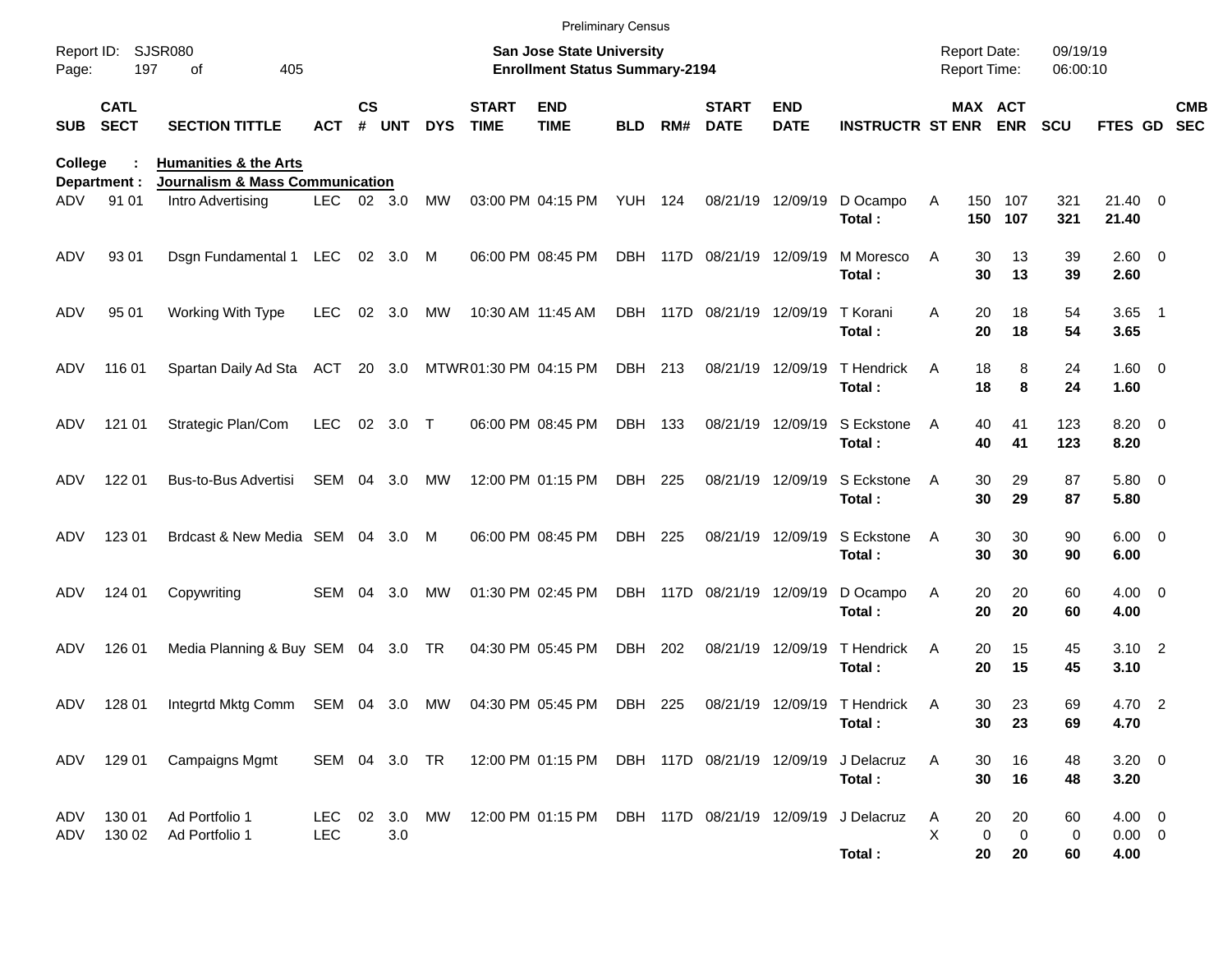|                                                         |                                       |                                                                                                                                      |                                                             |                      |                                     |                        |                                                                          | <b>Preliminary Census</b>                                                        |                                        |                             |                             |                                                   |                                                                                                        |                                            |                                                                    |                                     |                                                                     |                          |
|---------------------------------------------------------|---------------------------------------|--------------------------------------------------------------------------------------------------------------------------------------|-------------------------------------------------------------|----------------------|-------------------------------------|------------------------|--------------------------------------------------------------------------|----------------------------------------------------------------------------------|----------------------------------------|-----------------------------|-----------------------------|---------------------------------------------------|--------------------------------------------------------------------------------------------------------|--------------------------------------------|--------------------------------------------------------------------|-------------------------------------|---------------------------------------------------------------------|--------------------------|
| Report ID:<br>Page:                                     | 198                                   | SJSR080<br>405<br>οf                                                                                                                 |                                                             |                      |                                     |                        |                                                                          | <b>San Jose State University</b><br><b>Enrollment Status Summary-2194</b>        |                                        |                             |                             |                                                   |                                                                                                        | <b>Report Date:</b><br><b>Report Time:</b> |                                                                    | 09/19/19<br>06:00:10                |                                                                     |                          |
| <b>SUB</b>                                              | <b>CATL</b><br><b>SECT</b>            | <b>SECTION TITTLE</b>                                                                                                                | <b>ACT</b>                                                  | <b>CS</b><br>#       | <b>UNT</b>                          | <b>DYS</b>             | <b>START</b><br><b>TIME</b>                                              | <b>END</b><br><b>TIME</b>                                                        | <b>BLD</b>                             | RM#                         | <b>START</b><br><b>DATE</b> | <b>END</b><br><b>DATE</b>                         | <b>INSTRUCTR ST ENR</b>                                                                                |                                            | MAX ACT<br><b>ENR</b>                                              | <b>SCU</b>                          | <b>FTES GD</b>                                                      | <b>CMB</b><br><b>SEC</b> |
| ADV                                                     | 132 01                                | UX UI Desn Ad                                                                                                                        | <b>LEC</b>                                                  |                      | 02 3.0                              | <b>TR</b>              |                                                                          | 04:30 PM 05:45 PM                                                                | <b>DBH</b>                             | 117D                        | 08/21/19                    | 12/09/19                                          | J Delacruz<br>Total:                                                                                   | A                                          | 20<br>12<br>20<br>12                                               | 36<br>36                            | $2.40 \ 0$<br>2.40                                                  |                          |
| <b>JOUR 5001</b>                                        |                                       | <b>Navigating News</b>                                                                                                               | <b>LEC</b>                                                  | 01                   | 3.0                                 | МW                     |                                                                          | 09:00 AM 10:15 AM                                                                | DBH 133                                |                             |                             | 08/21/19 12/09/19                                 | H Kazem<br>Total:                                                                                      | A                                          | 75<br>56<br>75<br>56                                               | 168<br>168                          | $11.20 \t 0$<br>11.20                                               |                          |
| JOUR 61 01<br><b>JOUR</b><br><b>JOUR</b><br><b>JOUR</b> | 61 02<br>61 03<br>61 04<br>JOUR 61 05 | Prnt/Mag and Online<br>Prnt/Mag and Online<br>Prnt/Mag and Online<br>Prnt/Mag and Online<br>Prnt/Mag and Online                      | <b>LEC</b><br><b>LEC</b><br><b>LEC</b><br><b>LEC</b><br>LEC | 02<br>02<br>02<br>02 | 3.0<br>3.0<br>3.0<br>3.0<br>$3.0$ F | МW<br><b>TR</b><br>МW  |                                                                          | 03:00 PM 04:15 PM<br>10:30 AM 11:45 AM<br>10:30 AM 11:45 AM<br>10:00 AM 12:45 PM | DBH<br><b>DBH</b><br><b>DBH</b><br>DBH | 224<br>224<br>222<br>222    | 08/21/19<br>08/21/19        | 12/09/19<br>12/09/19<br>08/21/19 12/09/19 H Kazem | N Garud Patk A<br>J Rodriguez A<br>08/21/19 12/09/19 C Saatsaz                                         | A<br>X<br>A<br>20                          | 20<br>20<br>19<br>20<br>20<br>19<br>$\mathbf{0}$<br>$\Omega$<br>13 | 60<br>57<br>57<br>$\mathbf 0$<br>39 | $4.00 \ 0$<br>$3.80\ 0$<br>$3.80 \ 0$<br>$0.00 \t 0$<br>$2.60 \t 0$ |                          |
| <b>JOUR 9501</b>                                        | JOUR 95 02                            | <b>Digital News Photo</b><br>Digital News Photo                                                                                      | <b>LEC</b><br><b>LEC</b>                                    | 03<br>03             | 3.0<br>3.0                          | TR<br><b>TR</b>        |                                                                          | 10:30 AM 11:45 AM<br>01:30 PM 02:45 PM                                           | DBH.<br><b>DBH</b>                     | 228<br>228                  | 08/21/19<br>08/21/19        | 12/09/19<br>12/09/19                              | Total:<br>D Cheers<br>D Cheers<br>Total:                                                               | 80<br>A<br>A                               | 71<br>15<br>20<br>9<br>20<br>40<br>24                              | 213<br>45<br>27<br>72               | 14.20<br>$3.00 \ 0$<br>$1.80 \ 0$<br>4.80                           |                          |
|                                                         | JOUR 130 01<br>JOUR 130 02            | Media Apprentice<br>Media Apprentice                                                                                                 | <b>LEC</b><br><b>LEC</b>                                    | 02<br>02             | 3.0<br>3.0                          | <b>TR</b><br><b>TR</b> |                                                                          | 10:30 AM 11:45 AM<br>10:30 AM 11:45 AM                                           | DBH.<br><b>DBH</b>                     | <b>2091</b><br>209          | 08/21/19<br>08/21/19        | 12/09/19<br>12/09/19                              | D Martinet<br>R Craig<br>Total:                                                                        | A<br>A                                     | $\overline{7}$<br>20<br>20<br>8<br>15<br>40                        | 21<br>24<br>45                      | $1.40 \ 0$<br>$1.60 \t 0$<br>3.00                                   |                          |
|                                                         | JOUR 132 01                           | <b>Feature Reporting</b>                                                                                                             | <b>LEC</b>                                                  | 04                   | 3.0                                 | МW                     |                                                                          | 04:30 PM 05:45 PM                                                                | DBH 224                                |                             |                             | 08/21/19 12/09/19                                 | R Nichols<br>Total:                                                                                    | A                                          | 20<br>15<br>20<br>15                                               | 45<br>45                            | $3.00 \ 0$<br>3.00                                                  |                          |
|                                                         | JOUR 133 01                           | <b>Editing/News Mgmt</b>                                                                                                             | SEM 04 3.0                                                  |                      |                                     | TR                     |                                                                          | 12:00 PM 01:15 PM                                                                | DBH                                    | 224                         |                             | 08/21/19 12/09/19                                 | R Craig<br>Total:                                                                                      | Α                                          | 20<br>16<br>16<br>20                                               | 48<br>48                            | $3.20 \ 0$<br>3.20                                                  |                          |
|                                                         | JOUR 136 01                           | Newspaper and Mag D&EC                                                                                                               |                                                             |                      | 02 3.0                              | МW                     |                                                                          | 09:00 AM 10:15 AM                                                                | DBH                                    | 222                         |                             | 08/21/19 12/09/19                                 | N Garud Patk A<br>Total:                                                                               |                                            | 11<br>20<br>11<br>20                                               | 33<br>33                            | $2.20 \t 0$<br>2.20                                                 |                          |
|                                                         |                                       | JOUR 138 01 Sports Journalism                                                                                                        |                                                             |                      |                                     |                        |                                                                          | ACT 20 3.0 MW 12:00 PM 01:15 PM DBH 224                                          |                                        |                             |                             | 08/21/19 12/09/19 D Purdy                         | Total:                                                                                                 | Α                                          | 20<br>19<br>20<br>19                                               | 57<br>57                            | $3.90$ 2<br>3.90                                                    |                          |
|                                                         |                                       | JOUR 140A 01 StuMedProd:Update<br>JOUR 140A 02 StuMedProd:Update<br>JOUR 140A 03 StuMedProd:Update<br>JOUR 140A 04 StuMedProd:Update | ACT<br>ACT<br>ACT<br><b>ACT</b>                             | 20                   | 20 1.0<br>20 2.0<br>3.0<br>3.0      |                        | MTWR 01:30 PM 02:45 PM<br>MTWR01:30 PM 02:45 PM<br>MTWR01:30 PM 02:45 PM |                                                                                  | DBH<br>DBH<br>DBH                      | <b>2091</b><br>2091<br>2091 |                             |                                                   | 08/21/19 12/09/19 D Martinet<br>08/21/19 12/09/19 D Martinet<br>08/21/19 12/09/19 D Martinet<br>Total: | Α<br>Α<br>Α<br>X                           | 20<br>0<br>20<br>0<br>13<br>20<br>$\mathbf 0$<br>0<br>60<br>13     | 0<br>0<br>13<br>0<br>13             | $0.00 \t 0$<br>$0.00 \t 0$<br>2.60 0<br>$0.00 \t 0$<br>2.60         |                          |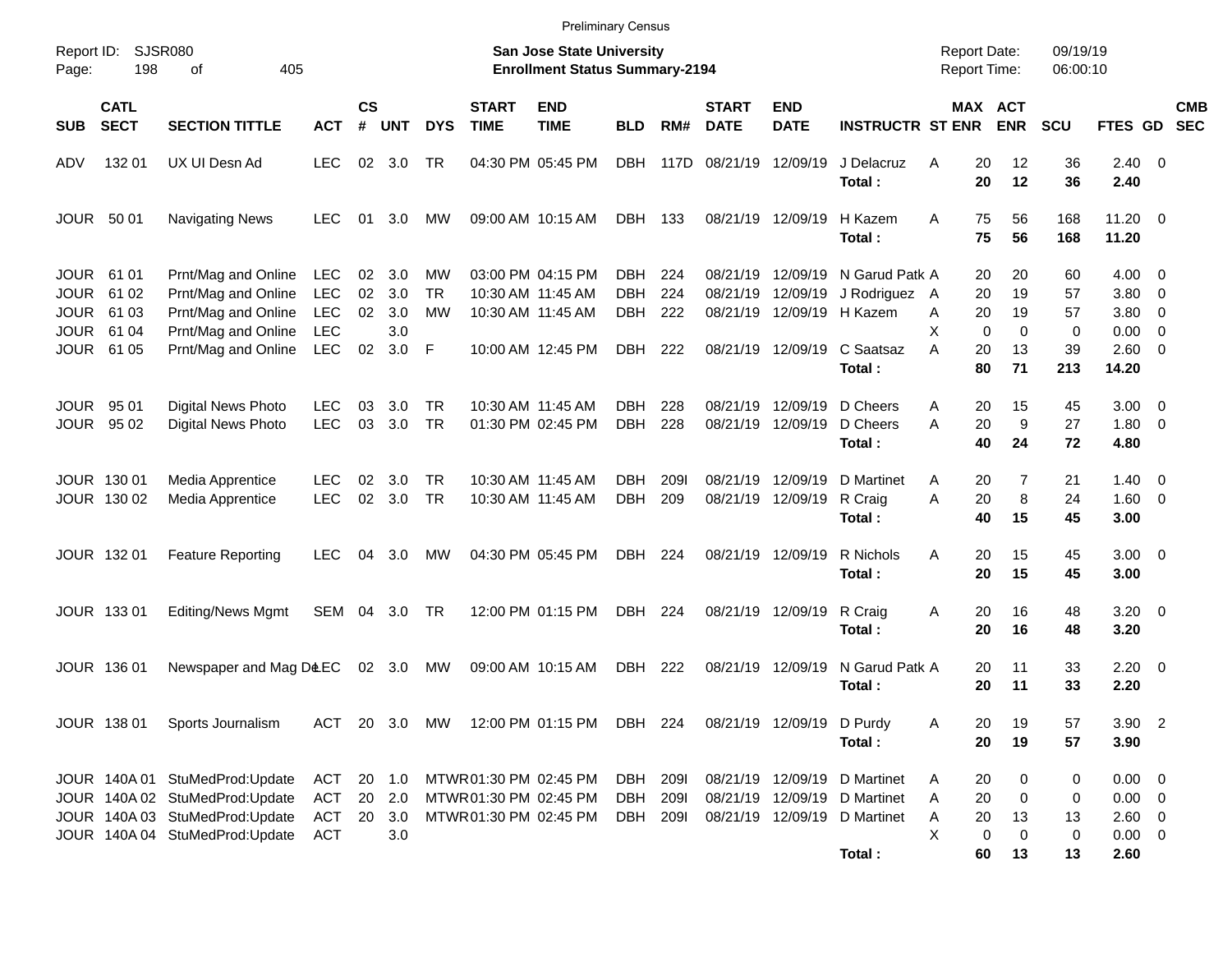|                     |                            |                                 |            |                    |            |            |                             |                                                                    | <b>Preliminary Census</b> |      |                             |                            |                             |                                     |             |                      |                |                         |                          |
|---------------------|----------------------------|---------------------------------|------------|--------------------|------------|------------|-----------------------------|--------------------------------------------------------------------|---------------------------|------|-----------------------------|----------------------------|-----------------------------|-------------------------------------|-------------|----------------------|----------------|-------------------------|--------------------------|
| Report ID:<br>Page: | <b>SJSR080</b><br>199      | 405<br>оf                       |            |                    |            |            |                             | San Jose State University<br><b>Enrollment Status Summary-2194</b> |                           |      |                             |                            |                             | <b>Report Date:</b><br>Report Time: |             | 09/19/19<br>06:00:10 |                |                         |                          |
| <b>SUB</b>          | <b>CATL</b><br><b>SECT</b> | <b>SECTION TITTLE</b>           | <b>ACT</b> | $\mathsf{cs}$<br># | <b>UNT</b> | <b>DYS</b> | <b>START</b><br><b>TIME</b> | <b>END</b><br><b>TIME</b>                                          | <b>BLD</b>                | RM#  | <b>START</b><br><b>DATE</b> | <b>END</b><br><b>DATE</b>  | <b>INSTRUCTR ST ENR</b>     | MAX ACT                             | <b>ENR</b>  | <b>SCU</b>           | <b>FTES GD</b> |                         | <b>CMB</b><br><b>SEC</b> |
|                     | JOUR 140B 01               | StuMedia:SparDaily              | <b>ACT</b> | 20                 | 1.0        |            | MTWR01:30 PM 02:45 PM       |                                                                    | DBH                       | 209  | 08/21/19                    | 12/09/19                   | R Craig                     | 20<br>Α                             | 10          | 10                   | 0.67           | 0                       |                          |
|                     |                            | JOUR 140B 02 StuMedia:SparDaily | <b>ACT</b> | 20                 | 2.0        | <b>TBA</b> |                             |                                                                    |                           |      |                             | 08/21/19 12/09/19          |                             | A<br>20                             | 11          | 11                   | 1.47           | - 0                     |                          |
|                     |                            |                                 |            |                    |            |            |                             |                                                                    |                           |      |                             |                            | Total :                     | 40                                  | 21          | 21                   | 2.13           |                         |                          |
|                     |                            | JOUR 140C 01 StuMedia: Spear    | ACT        | 20                 | 3.0        | MW         |                             | 04:30 PM 05:45 PM                                                  | DBH.                      | 209  | 08/21/19                    | 12/09/19                   | D Nichols                   | 20<br>A                             | 14          | 42                   | 2.80           | $\overline{0}$          |                          |
|                     |                            | JOUR 140C 02 StuMedia: Spear    | <b>ACT</b> | 20                 | 3.0        | MW         |                             | 04:30 PM 05:45 PM                                                  | CL                        | 303B | 08/21/19                    | 12/09/19                   | D Purdy                     | A<br>20                             | 11          | 33                   | 2.20           | $\overline{0}$          |                          |
|                     |                            |                                 |            |                    |            |            |                             |                                                                    |                           |      |                             |                            | Total:                      | 40                                  | 25          | 75                   | 5.00           |                         |                          |
|                     |                            | JOUR 140D 01 StuMediaProd: Mag  | <b>ACT</b> |                    | 3.0        |            |                             |                                                                    |                           |      |                             |                            |                             | X<br>0                              | 0           | 0                    | 0.00           | $\overline{0}$          |                          |
|                     |                            | JOUR 140D 02 StuMediaProd: Mag  | <b>ACT</b> | 20                 | 3.0        |            | MTWR03:00 PM 04:15 PM       |                                                                    | DBH                       | 222  |                             | 08/21/19 12/09/19          | S Fosdick                   | Α<br>20                             | 17          | 51                   | 3.40           | $\overline{0}$          |                          |
|                     |                            | JOUR 140D 04 StuMediaProd: Mag  | <b>ACT</b> |                    | 3.0        |            |                             |                                                                    |                           |      |                             |                            |                             | X<br>$\mathbf 0$                    | $\mathbf 0$ | 0                    | 0.00           | 0                       |                          |
|                     |                            |                                 |            |                    |            |            |                             |                                                                    |                           |      |                             |                            | Total:                      | 20                                  | 17          | 51                   | 3.40           |                         |                          |
|                     | <b>JOUR 150 01</b>         | News Media Mgmt                 | ACT        | 20                 | 3.0        |            | MTWR01:30 PM 02:45 PM       |                                                                    | DBH                       | 209  |                             | 08/21/19 12/09/19          | R Craig                     | Α<br>20                             | 23          | 23                   | 4.60           | $\overline{\mathbf{0}}$ |                          |
|                     |                            |                                 |            |                    |            |            |                             |                                                                    |                           |      |                             |                            | Total:                      | 20                                  | 23          | 23                   | 4.60           |                         |                          |
|                     | <b>JOUR 176A01</b>         | Documentary I                   | ACT        | 20                 | 3.0        | MW         |                             | 12:00 PM 01:15 PM                                                  | DBH                       | 228  |                             | 08/21/19 12/09/19          | H Kazem                     | A<br>20                             | 11          | 33                   | 2.35           | $\overline{\mathbf{3}}$ |                          |
|                     |                            |                                 |            |                    |            |            |                             |                                                                    |                           |      |                             |                            | Total:                      | 20                                  | 11          | 33                   | 2.35           |                         |                          |
| MCOM 6301           |                            | New Media                       | <b>LEC</b> | 02                 | 3.0        | <b>MW</b>  |                             | 09:00 AM 10:15 AM                                                  | DBH                       | 228  | 08/21/19                    | 12/09/19                   | D Nichols                   | 20<br>A                             | 20          | 60                   | 4.00           | 0                       |                          |
|                     | MCOM 63 02                 | New Media                       | <b>LEC</b> | 02                 | 3.0        | MW         |                             | 03:00 PM 04:15 PM                                                  | <b>DBH</b>                | 228  | 08/21/19                    | 12/09/19                   | D Nichols                   | 20<br>A                             | 20          | 60                   | 4.00           | 0                       |                          |
|                     | MCOM 63 03                 | New Media                       | <b>LEC</b> | 02                 | 3.0        | MW         |                             | 01:30 PM 02:45 PM                                                  | <b>DBH</b>                | 228  | 08/21/19                    | 12/09/19                   | D Cheers                    | 20<br>A                             | 20          | 60                   | 4.00           | 0                       |                          |
|                     | MCOM 63 04                 | New Media                       | <b>LEC</b> | 02                 | 3.0        | <b>MW</b>  |                             | 10:30 AM 11:45 AM                                                  | DBH.                      | 228  | 08/21/19                    | 12/09/19                   | D Cheers                    | 20<br>A                             | 19          | 57                   | 3.80           | 0                       |                          |
|                     | MCOM 63 05                 | New Media                       | <b>LEC</b> | 02                 | 3.0        | м          |                             | 06:00 PM 08:45 PM                                                  | <b>DBH</b>                | 228  |                             | 08/21/19 12/09/19 V Nelson |                             | Α<br>20                             | 20          | 60                   | 4.00           | 0                       |                          |
|                     | MCOM 63 06                 | New Media                       | <b>LEC</b> |                    | 3.0        |            |                             |                                                                    |                           |      |                             |                            |                             | X<br>$\mathbf 0$                    | $\Omega$    | 0                    | 0.00           | 0                       |                          |
|                     | MCOM 63 80                 | New Media                       | <b>LEC</b> | 02                 | 3.0        | TBA        |                             |                                                                    |                           |      |                             | 08/21/19 12/09/19          | C Saatsaz                   | Α<br>20                             | 19          | 57                   | 3.80           | 0                       |                          |
|                     |                            |                                 |            |                    |            |            |                             |                                                                    |                           |      |                             |                            | Total:                      | 120                                 | 118         | 354                  | 23.60          |                         |                          |
|                     | MCOM 70 01                 | Vis Comm Mod Media LEC          |            | 03                 | 3.0        | TR         |                             | 09:00 AM 10:15 AM                                                  | DBH                       | 133  | 08/21/19                    | 12/09/19                   | D Martinet                  | 70<br>A                             | 70          | 210                  | 14.00          | $\overline{\mathbf{0}}$ |                          |
|                     |                            |                                 |            |                    |            |            |                             |                                                                    |                           |      |                             |                            | Total:                      | 70                                  | 70          | 210                  | 14.00          |                         |                          |
| <b>MCOM 7201</b>    |                            | Mcom & Society                  | <b>LEC</b> | 02                 | 3.0        | TR         |                             | 12:00 PM 01:15 PM                                                  | DBH 133                   |      |                             |                            | 08/21/19 12/09/19 R Nichols | 70<br>Α                             | 65          | 195                  | 13.00          | $\overline{\mathbf{0}}$ |                          |
|                     | MCOM 72 02                 | Mcom & Society                  | <b>LEC</b> |                    | 02 3.0     | MW         |                             | 03:00 PM 04:15 PM                                                  | DBH 133                   |      |                             | 08/21/19 12/09/19          | R Rucker                    | 70<br>A                             | 71          | 213                  | 14.20 0        |                         |                          |
|                     |                            |                                 |            |                    |            |            |                             |                                                                    |                           |      |                             |                            | Total:                      | 140                                 | 136         | 408                  | 27.20          |                         |                          |
|                     |                            | MCOM 100W 01 Wrtg Wkhp in Comm  | SEM        |                    | 04 3.0     | F          |                             | 09:30 AM 12:15 PM                                                  | DBH 224                   |      |                             |                            | 08/21/19 12/09/19 R Nichols | 20<br>A                             | 15          | 45                   | $3.00 \ 0$     |                         |                          |
|                     |                            | MCOM 100W 02 Wrtg Wkhp in Comm  | SEM        | 04                 | 3.0        | <b>TR</b>  |                             | 03:00 PM 04:15 PM                                                  | DBH                       | 224  |                             |                            | 08/21/19 12/09/19 R Nichols | 20<br>Α                             | 20          | 60                   | $4.00 \t 0$    |                         |                          |
|                     |                            | MCOM 100W 03 Wrtg Wkhp in Comm  | SEM        |                    | 04 3.0     | <b>TR</b>  |                             | 04:30 PM 05:45 PM                                                  | DBH 224                   |      |                             |                            | 08/21/19 12/09/19 R Nichols | 20<br>Α                             | 18          | 54                   | $3.60 \ 0$     |                         |                          |
|                     |                            | MCOM 100W 04 Wrtg Wkhp in Comm  | SEM 04 3.0 |                    |            | МW         |                             | 12:00 PM 01:15 PM                                                  | DBH 222                   |      |                             |                            | 08/21/19 12/09/19 M Dowdy   | 20<br>A                             | 20          | 60                   | $4.00 \t 0$    |                         |                          |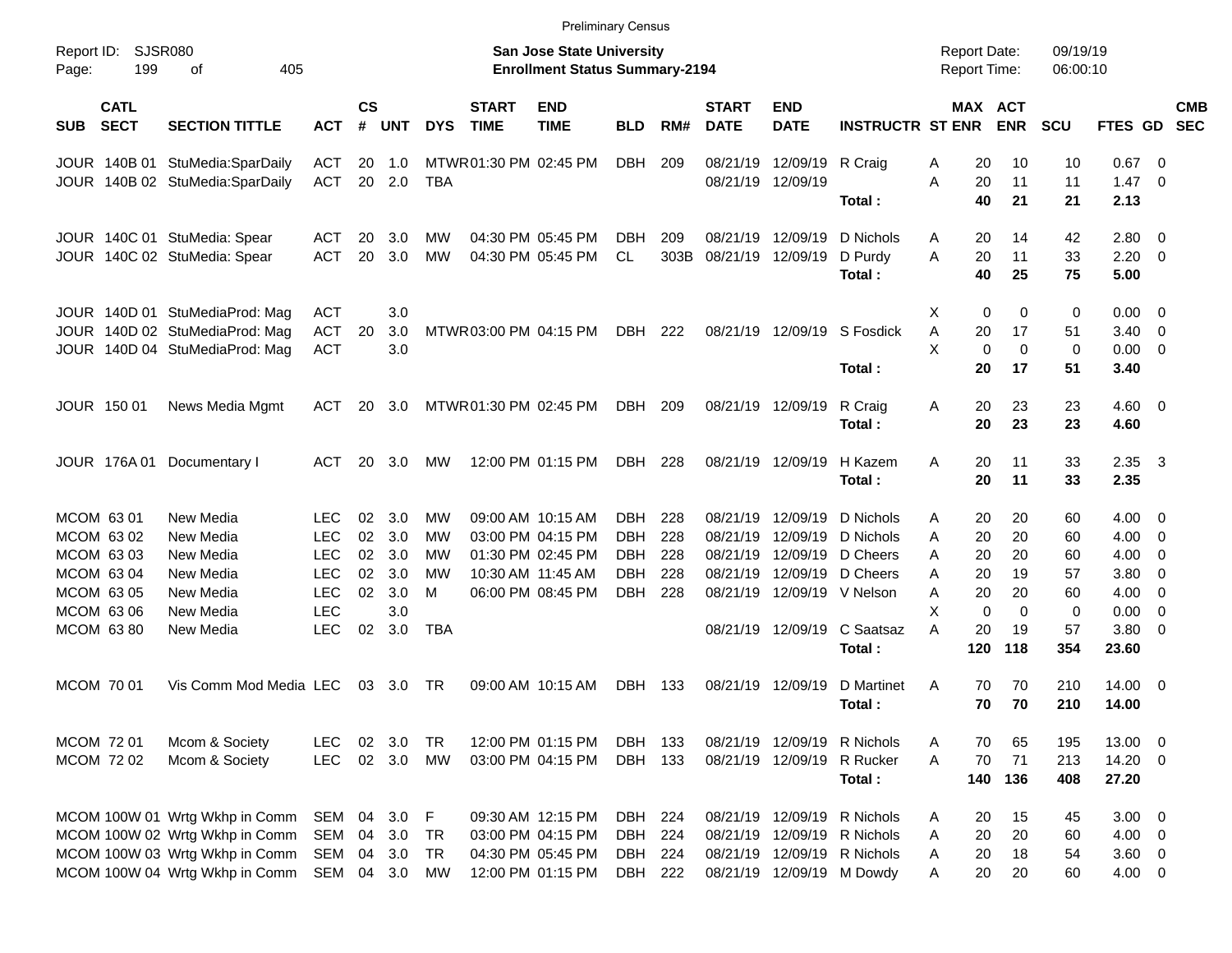|                                                                 |                                                                                                         |                                        |                |                            |                                 |                             | <b>Preliminary Census</b>                                                 |                    |            |                             |                                                                                  |                                    |                                            |                                                    |                                       |                                                  |                                                      |
|-----------------------------------------------------------------|---------------------------------------------------------------------------------------------------------|----------------------------------------|----------------|----------------------------|---------------------------------|-----------------------------|---------------------------------------------------------------------------|--------------------|------------|-----------------------------|----------------------------------------------------------------------------------|------------------------------------|--------------------------------------------|----------------------------------------------------|---------------------------------------|--------------------------------------------------|------------------------------------------------------|
| Report ID:<br>200<br>Page:                                      | SJSR080<br>405<br>of                                                                                    |                                        |                |                            |                                 |                             | <b>San Jose State University</b><br><b>Enrollment Status Summary-2194</b> |                    |            |                             |                                                                                  |                                    | <b>Report Date:</b><br><b>Report Time:</b> |                                                    | 09/19/19<br>06:00:10                  |                                                  |                                                      |
| <b>CATL</b><br><b>SECT</b><br><b>SUB</b>                        | <b>SECTION TITTLE</b>                                                                                   | АСТ                                    | <b>CS</b><br># | <b>UNT</b>                 | <b>DYS</b>                      | <b>START</b><br><b>TIME</b> | <b>END</b><br><b>TIME</b>                                                 | <b>BLD</b>         | RM#        | <b>START</b><br><b>DATE</b> | <b>END</b><br><b>DATE</b>                                                        | <b>INSTRUCTR ST ENR</b>            |                                            | MAX ACT<br><b>ENR</b>                              | <b>SCU</b>                            | FTES GD                                          | <b>CMB</b><br><b>SEC</b>                             |
|                                                                 |                                                                                                         |                                        |                |                            |                                 |                             |                                                                           |                    |            |                             |                                                                                  | Total:                             | 80                                         | 73                                                 | 219                                   | 14.60                                            |                                                      |
| <b>MCOM 101 01</b><br>MCOM 101 02                               | Media Law & Ethics<br>Media Law & Ethics                                                                | <b>LEC</b><br><b>LEC</b>               | 03<br>03       | 3.0<br>3.0                 | <b>TR</b><br><b>TR</b>          |                             | 10:30 AM 11:45 AM<br>01:30 PM 02:45 PM                                    | DBH.<br><b>DBH</b> | 133<br>225 | 08/21/19<br>08/21/19        | 12/09/19<br>12/09/19                                                             | L Sokoloff<br>L Sokoloff<br>Total: | 60<br>A<br>30<br>A<br>90                   | 42<br>20<br>62                                     | 126<br>60<br>186                      | 8.40 0<br>$4.00 \ 0$<br>12.40                    |                                                      |
| <b>MCOM 104 01</b><br>MCOM 104 02<br>MCOM 104 03<br>MCOM 104 80 | Mass Comm Research SEM<br>Mass Comm Research SEM<br>Mass Comm Research SEM<br>Mass Comm Research SEM 04 |                                        | 04<br>04       | 3.0<br>3.0<br>3.0<br>3.0   | МW<br><b>MW</b><br><b>TBA</b>   |                             | 09:00 AM 10:15 AM<br>10:30 AM 11:45 AM                                    | MН<br>MH           | 321<br>321 | 08/21/19<br>08/21/19        | 12/09/19 Z Li<br>12/09/19 Z Li<br>08/21/19 12/09/19 P Young                      | Total:                             | 27<br>Α<br>27<br>Α<br>X<br>A<br>40<br>94   | 28<br>27<br>$\mathbf 0$<br>$\mathbf 0$<br>42<br>97 | 84<br>81<br>$\mathbf 0$<br>126<br>291 | $5.60$ 0<br>5.40<br>0.00<br>8.40 0<br>19.40      | $\overline{\phantom{0}}$<br>$\overline{\phantom{0}}$ |
| MCOM 105 01                                                     | Diversty & Media                                                                                        | <b>LEC</b>                             |                | $02 \quad 3.0$             | TR                              |                             | 01:30 PM 02:45 PM                                                         | DBH 133            |            |                             | 08/21/19 12/09/19                                                                | R Rucker<br>Total:                 | 70<br>A<br>70                              | 28<br>28                                           | 84<br>84                              | $5.60$ 0<br>5.60                                 |                                                      |
| MCOM 106 01                                                     | Global Mass Comm                                                                                        | LEC                                    |                | 02 3.0                     | TR                              |                             | 03:00 PM 04:15 PM                                                         | DBH 133            |            |                             | 08/21/19 12/09/19                                                                | A Balint<br>Total:                 | 70<br>A<br>70                              | 20<br>20                                           | 60<br>60                              | $4.00 \ 0$<br>4.00                               |                                                      |
| MCOM 108 01                                                     | Virtual Worlds                                                                                          | <b>LEC</b>                             |                | 02 3.0 T                   |                                 |                             | 09:30 AM 12:15 PM                                                         | DBH                | 226        |                             | 08/21/19 12/09/19                                                                | T Korani<br>Total:                 | 20<br>A<br>20                              | 12<br>12                                           | 36<br>36                              | $2.85$ 9<br>2.85                                 |                                                      |
| MCOM 111 01                                                     | Internship                                                                                              | SEM 06 3.0                             |                |                            | TBA                             |                             |                                                                           |                    |            |                             | 08/21/19 12/09/19                                                                | R Rucker<br>Total:                 | 60<br>A<br>60                              | 31<br>31                                           | 93<br>93                              | $6.25$ 1<br>6.25                                 |                                                      |
| MCOM 163 01<br>MCOM 163 02                                      | Adv Media tech<br>Adv Media tech                                                                        | <b>LEC</b><br><b>LEC</b>               | 03             | 3.0<br>3.0                 | R                               |                             | 06:00 PM 08:45 PM                                                         | DBH                | 228        |                             | 08/21/19 12/09/19                                                                | V Nelson<br>Total:                 | X<br>A<br>20<br>20                         | 0<br>0<br>11<br>11                                 | 0<br>33<br>33                         | $0.00 \t 0$<br>$2.20 \t 0$<br>2.20               |                                                      |
| MCOM 170 01                                                     | <b>Strat Soc Media</b>                                                                                  | <b>LEC</b>                             |                | 3.0                        |                                 |                             |                                                                           |                    |            |                             |                                                                                  | Total:                             | X                                          | 0<br>0<br>0<br>0                                   | 0<br>0                                | $0.00 \t 0$<br>0.00                              |                                                      |
| MCOM 175 01                                                     | Soc Media Analytic                                                                                      | LEC 02 3.0 T                           |                |                            |                                 |                             | 05:30 PM 08:15 PM DBH 222                                                 |                    |            |                             | 08/21/19 12/09/19 Z Li                                                           | Total:                             | 20<br>Α<br>20                              | 12<br>12                                           | 36<br>36                              | $2.75$ 7<br>2.75                                 |                                                      |
| MCOM 180 01<br>MCOM 180 02<br>MCOM 180 03                       | Independent Study<br>Independent Study<br>Independent Study                                             | <b>SUP</b><br><b>SUP</b><br><b>SUP</b> |                | 36 1.0<br>36 2.0<br>36 3.0 | <b>TBA</b><br><b>TBA</b><br>TBA |                             |                                                                           |                    |            |                             | 08/21/19 12/09/19 P West<br>08/21/19 12/09/19 P West<br>08/21/19 12/09/19 P West | Total:                             | 30<br>A<br>30<br>Α<br>30<br>Α<br>90        | 16<br>$\overline{1}$<br>10<br>27                   | 16<br>$\overline{1}$<br>10<br>27      | $1.07 \t 0$<br>$0.13 \ 0$<br>$2.00 \t 0$<br>3.20 |                                                      |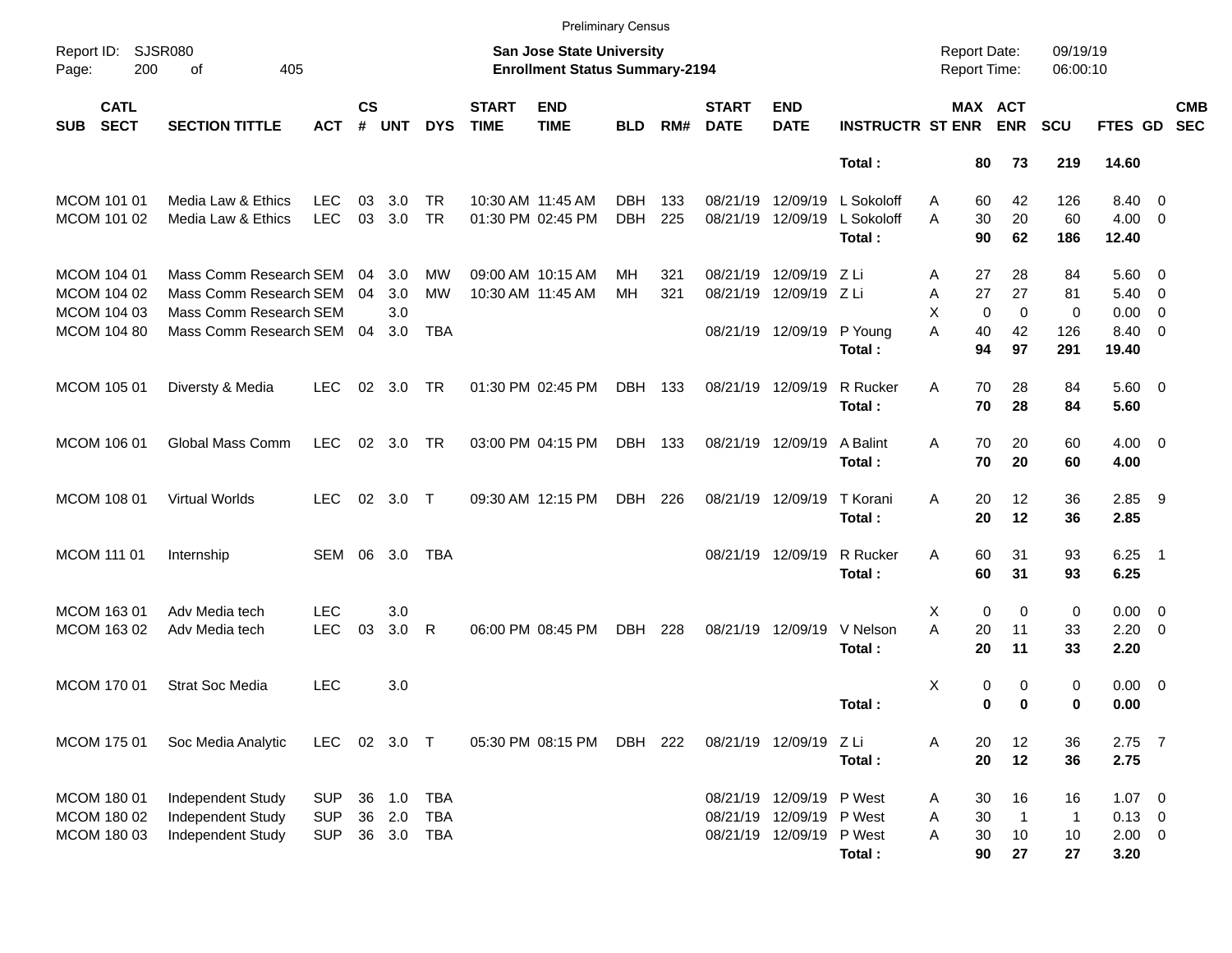|                        |                            |                                                        |                                |                    |               |                          |                             | <b>Preliminary Census</b>                                                 |                          |            |                                     |                           |                                          |                                            |                |                                |                              |                                    |            |
|------------------------|----------------------------|--------------------------------------------------------|--------------------------------|--------------------|---------------|--------------------------|-----------------------------|---------------------------------------------------------------------------|--------------------------|------------|-------------------------------------|---------------------------|------------------------------------------|--------------------------------------------|----------------|--------------------------------|------------------------------|------------------------------------|------------|
| Report ID:<br>Page:    | 201                        | SJSR080<br>405<br>оf                                   |                                |                    |               |                          |                             | <b>San Jose State University</b><br><b>Enrollment Status Summary-2194</b> |                          |            |                                     |                           |                                          | <b>Report Date:</b><br><b>Report Time:</b> |                |                                | 09/19/19<br>06:00:10         |                                    |            |
| SUB SECT               | <b>CATL</b>                | <b>SECTION TITTLE</b>                                  | <b>ACT</b>                     | $\mathsf{cs}$<br># | <b>UNT</b>    | <b>DYS</b>               | <b>START</b><br><b>TIME</b> | <b>END</b><br><b>TIME</b>                                                 | <b>BLD</b>               | RM#        | <b>START</b><br><b>DATE</b>         | <b>END</b><br><b>DATE</b> | <b>INSTRUCTR ST ENR</b>                  |                                            |                | MAX ACT<br><b>ENR</b>          | <b>SCU</b>                   | FTES GD SEC                        | <b>CMB</b> |
|                        |                            | MCOM 199A 01 Ad & PR Agency I                          | LAB                            | 15                 | 3.0           |                          | MTWR03:00 PM 04:15 PM       |                                                                           | DBH                      |            | 117D 08/21/19 12/09/19              |                           | C Disalvo<br>Total:                      | A                                          | 30<br>30       | 28<br>28                       | 84<br>84                     | 5.60 0<br>5.60                     |            |
|                        | MCOM 210 01                | Media/Social Issue                                     | SEM                            | 05                 | 3.0           | M                        |                             | 06:00 PM 08:45 PM                                                         | DBH 213                  |            |                                     | 08/21/19 12/09/19         | S Fosdick<br>Total:                      | A                                          | 20<br>20       | 13<br>13                       | 39<br>39                     | 3.25 13<br>3.25                    |            |
|                        | MCOM 280 01                | Communication Mgmt SEM 05 3.0 W                        |                                |                    |               |                          |                             | 06:00 PM 08:45 PM                                                         | DBH 225                  |            |                                     | 08/21/19 12/09/19         | N Garud Patk A<br>Total:                 |                                            | 20<br>20       | 3<br>3                         | 9<br>9                       | $0.75$ 3<br>0.75                   |            |
|                        | MCOM 285 01                | Web Design Dev                                         | SEM 05                         |                    | $3.0 \quad R$ |                          |                             | 06:00 PM 08:45 PM                                                         | DBH 222                  |            |                                     | 08/21/19 12/09/19         | T Korani<br>Total:                       | A                                          | 20<br>20       | 16<br>16                       | 48<br>48                     | 3.95 15<br>3.95                    |            |
|                        |                            | MCOM 298A 01 Master's Project I                        | SEM 05 3.0                     |                    |               | TBA                      |                             |                                                                           |                          |            |                                     |                           | 08/21/19 12/09/19 S Fosdick<br>Total:    | Α                                          | 25<br>25       | $\overline{2}$<br>$\mathbf{2}$ | 6<br>6                       | $0.50$ 2<br>0.50                   |            |
|                        |                            | MCOM 298B 01 Master's Proj II                          | SEM 05 3.0                     |                    |               | TBA                      |                             |                                                                           |                          |            |                                     |                           | 08/21/19 12/09/19 S Fosdick<br>Total:    | A                                          | 20<br>20       | 0<br>$\mathbf 0$               | $\mathbf 0$<br>0             | $0.00 \t 0$<br>0.00                |            |
|                        | MCOM 299 01<br>MCOM 299 02 | <b>Mass Comm Thesis</b><br><b>Mass Comm Thesis</b>     | <b>SUP</b><br><b>SUP</b>       | 25<br>25           | 3.0<br>6.0    | <b>TBA</b><br><b>TBA</b> |                             |                                                                           |                          |            | 08/21/19 12/09/19                   | 08/21/19 12/09/19         | Total :                                  | A<br>A                                     | 25<br>25<br>50 | 0<br>0<br>$\mathbf 0$          | 0<br>$\mathbf 0$<br>$\bf{0}$ | $0.00 \t 0$<br>$0.00 \t 0$<br>0.00 |            |
| <b>PR</b>              | 99 01                      | Intro to PR                                            | <b>LEC</b>                     | 01                 | 3.0           | <b>MW</b>                |                             | 10:30 AM 11:45 AM                                                         | DBH                      | 133        |                                     | 08/21/19 12/09/19         | S Fletcher<br>Total:                     | A                                          | 70<br>70       | 66<br>66                       | 198<br>198                   | 13.20 0<br>13.20                   |            |
| <b>PR</b><br><b>PR</b> | 190 01<br>190 02           | <b>Media Relations</b><br><b>Media Relations</b>       | <b>LEC</b><br>LEC              | 02                 | 3.0<br>02 3.0 | МW<br>W                  |                             | 04:30 PM 05:45 PM<br>06:00 PM 08:45 PM                                    | <b>DBH</b><br><b>DBH</b> | 222<br>224 | 08/21/19                            | 08/21/19 12/09/19         | 12/09/19 C Disalvo<br>A Lutzky<br>Total: | A<br>A                                     | 20<br>20<br>40 | 18<br>20<br>38                 | 54<br>60<br>114              | $3.60 \ 0$<br>$4.00 \ 0$<br>7.60   |            |
| <b>PR</b><br>PR        | 191 01                     | <b>Strategic Creation</b><br>191 02 Strategic Creation | <b>LEC</b><br>LEC              |                    | 02 3.0<br>3.0 | TR                       |                             | 10:30 AM 11:45 AM                                                         | DBH                      | 222        |                                     |                           | 08/21/19 12/09/19 S Fletcher<br>Total:   | A<br>Χ                                     | 20<br>0<br>20  | 21<br>$\pmb{0}$<br>21          | 63<br>0<br>63                | $4.20 \ 0$<br>$0.00 \t 0$<br>4.20  |            |
| <b>PR</b><br><b>PR</b> | 192 01<br>192 02           | <b>Case Studies</b><br><b>Case Studies</b>             | SEM 04 3.0 TR<br>SEM 04 3.0 TR |                    |               |                          |                             | 12:00 PM 01:15 PM<br>01:30 PM 02:45 PM                                    | DBH 222                  |            | DBH 117D 08/21/19 12/09/19 R Siegel |                           | 08/21/19 12/09/19 S Fletcher<br>Total:   | A<br>A                                     | 24<br>25<br>49 | 16<br>21<br>37                 | 48<br>63<br>111              | $3.20 \ 0$<br>$4.20 \ 0$<br>7.40   |            |
| <b>PR</b>              | 199 01                     | Campaign Mgmt                                          | SEM 05 3.0 MW                  |                    |               |                          |                             | 01:30 PM 02:45 PM                                                         | DBH 225                  |            |                                     |                           | 08/21/19 12/09/19 C Disalvo<br>Total:    | A                                          | 30<br>30       | 16<br>16                       | 48<br>48                     | $3.20 \ 0$<br>3.20                 |            |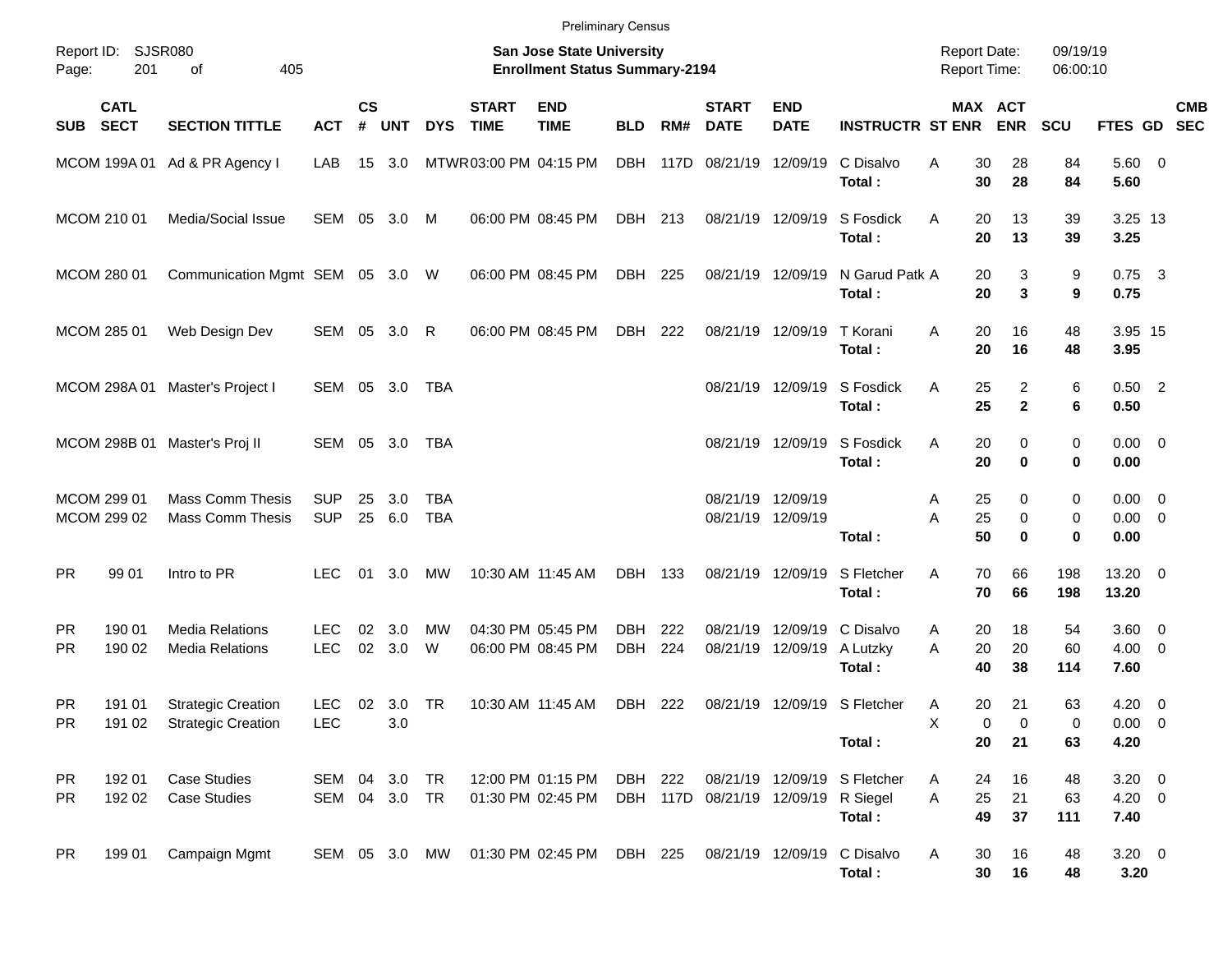|                             |                            |     |                       |     |         |    |     |            |                             |                           | Preliminary Census                                                        |     |                             |                           |                         |                                     |            |                      |                    |            |
|-----------------------------|----------------------------|-----|-----------------------|-----|---------|----|-----|------------|-----------------------------|---------------------------|---------------------------------------------------------------------------|-----|-----------------------------|---------------------------|-------------------------|-------------------------------------|------------|----------------------|--------------------|------------|
| Report ID: SJSR080<br>Page: |                            | 202 | of                    | 405 |         |    |     |            |                             |                           | <b>San Jose State University</b><br><b>Enrollment Status Summary-2194</b> |     |                             |                           |                         | <b>Report Date:</b><br>Report Time: |            | 09/19/19<br>06:00:10 |                    |            |
| <b>SUB</b>                  | <b>CATL</b><br><b>SECT</b> |     | <b>SECTION TITTLE</b> |     | $ACT$ # | CS | UNT | <b>DYS</b> | <b>START</b><br><b>TIME</b> | <b>END</b><br><b>TIME</b> | <b>BLD</b>                                                                | RM# | <b>START</b><br><b>DATE</b> | <b>END</b><br><b>DATE</b> | <b>INSTRUCTR ST ENR</b> | <b>MAX ACT</b>                      | <b>ENR</b> | <b>SCU</b>           | <b>FTES GD SEC</b> | <b>CMB</b> |

**Department : Journalism & Mass Communication** 

|      |    |     | 323.93                                 |
|------|----|-----|----------------------------------------|
| 795  |    |     | 135.85                                 |
| 1361 |    |     | 179.63                                 |
| 155. | 34 | 102 | 8.45                                   |
|      |    |     | 2311 1626 4710<br>679 2037<br>913 2571 |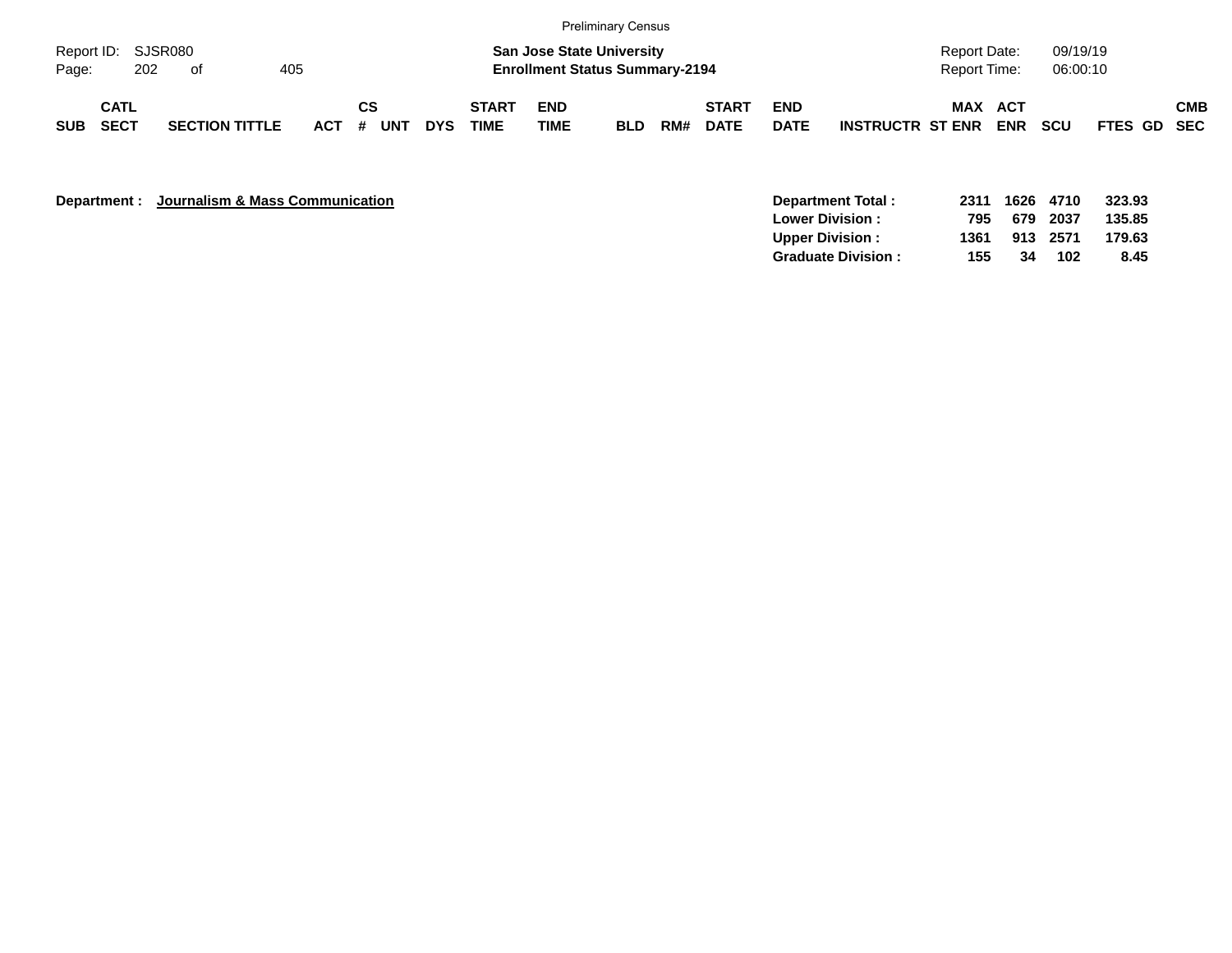|                     |                            |                                               |                |                |            |            |                             | <b>Preliminary Census</b>                                                 |            |      |                             |                                 |                                  |   |                                            |             |                      |             |                         |                          |
|---------------------|----------------------------|-----------------------------------------------|----------------|----------------|------------|------------|-----------------------------|---------------------------------------------------------------------------|------------|------|-----------------------------|---------------------------------|----------------------------------|---|--------------------------------------------|-------------|----------------------|-------------|-------------------------|--------------------------|
| Report ID:<br>Page: | 203                        | <b>SJSR080</b><br>οf<br>405                   |                |                |            |            |                             | <b>San Jose State University</b><br><b>Enrollment Status Summary-2194</b> |            |      |                             |                                 |                                  |   | <b>Report Date:</b><br><b>Report Time:</b> |             | 09/19/19<br>06:00:10 |             |                         |                          |
|                     |                            |                                               |                |                |            |            |                             |                                                                           |            |      |                             |                                 |                                  |   |                                            |             |                      |             |                         |                          |
| <b>SUB</b>          | <b>CATL</b><br><b>SECT</b> | <b>SECTION TITTLE</b>                         | АСТ            | <b>CS</b><br># | <b>UNT</b> | <b>DYS</b> | <b>START</b><br><b>TIME</b> | <b>END</b><br><b>TIME</b>                                                 | <b>BLD</b> | RM#  | <b>START</b><br><b>DATE</b> | <b>END</b><br><b>DATE</b>       | <b>INSTRUCTR ST ENR</b>          |   | MAX ACT                                    | <b>ENR</b>  | <b>SCU</b>           | FTES GD     |                         | <b>CMB</b><br><b>SEC</b> |
| <b>College</b>      |                            | <b>Humanities &amp; the Arts</b>              |                |                |            |            |                             |                                                                           |            |      |                             |                                 |                                  |   |                                            |             |                      |             |                         |                          |
|                     | Department :               | <b>Linguistics &amp; Language Development</b> |                |                |            |            |                             |                                                                           |            |      |                             |                                 |                                  |   |                                            |             |                      |             |                         |                          |
| <b>LING</b>         | 20 01                      | Nature of Language                            | <b>LEC</b>     | 02             | 3.0        | <b>MW</b>  |                             | 09:00 AM 10:15 AM                                                         | <b>ENG</b> | 403  | 08/21/19                    | 12/09/19                        | D Dodick                         | A | 25                                         | 23          | 69                   | 4.60        | 0                       |                          |
| <b>LING</b>         | 20 02                      | Nature of Language                            | <b>LEC</b>     | 02             | 3.0        | TR         |                             | 12:00 PM 01:15 PM                                                         | <b>HGH</b> | 217  | 08/21/19                    | 12/09/19                        | J Kitajima                       | Α | 25                                         | 24          | 72                   | 4.80        | 0                       |                          |
| <b>LING</b>         | 20 99                      | Nature of Language                            | <b>LEC</b>     | 02             | 3.0        | <b>TBA</b> |                             |                                                                           |            |      | 08/21/19                    | 12/09/19                        | D Hunter                         | A | 25                                         | 24          | 72                   | 4.80        | - 0                     |                          |
|                     |                            |                                               |                |                |            |            |                             |                                                                           |            |      |                             |                                 | Total:                           |   | 75                                         | 71          | 213                  | 14.20       |                         |                          |
| <b>LING</b>         | 21 01                      | Langu and Thinking                            | SEM            | 04             | 3.0        | МW         |                             | 09:00 AM 10:15 AM                                                         | <b>CL</b>  | 216  | 08/21/19                    | 12/09/19                        | S Ball                           | A | 25                                         | 25          | 75                   | 5.00        | - 0                     |                          |
| <b>LING</b>         | 21 02                      | Langu and Thinking                            | SEM            | 04             | 3.0        | МW         |                             | 10:30 AM 11:45 AM                                                         | SН         | 414  | 08/21/19                    | 12/09/19                        | R Joseph                         | A | 25                                         | 24          | 72                   | 4.80        | 0                       |                          |
| <b>LING</b>         | 21 03                      | Langu and Thinking                            | SEM            | 04             | 3.0        | МW         |                             | 12:00 PM 01:15 PM                                                         | SН         | 414  | 08/21/19                    | 12/09/19                        | K Sanders                        | A | 25                                         | 24          | 72                   | 4.80        | 0                       |                          |
| <b>LING</b>         | 21 04                      | Langu and Thinking                            | SEM            | 04             | 3.0        | МW         |                             | 12:00 PM 01:15 PM                                                         | HGH        | 217  | 08/21/19                    | 12/09/19                        | D Dodick                         | A | 25                                         | 23          | 69                   | 4.60        | 0                       |                          |
| <b>LING</b>         | 21 05                      | Langu and Thinking                            | SEM            | 04             | 3.0        | МW         |                             | 01:30 PM 02:45 PM                                                         | <b>CL</b>  | 242  | 08/21/19                    |                                 | 12/09/19 R Joseph                | A | 25                                         | 24          | 72                   | 4.80        | 0                       |                          |
| <b>LING</b>         | 21 06                      | Langu and Thinking                            | <b>SEM</b>     |                | 3.0        |            |                             |                                                                           |            |      |                             |                                 |                                  | х | 0                                          | $\mathbf 0$ | 0                    | 0.00        | 0                       |                          |
| <b>LING</b>         | 21 07                      | Langu and Thinking                            | SEM            |                | 3.0        |            |                             |                                                                           |            |      |                             |                                 |                                  | X | 0                                          | 0           | 0                    | 0.00        | 0                       |                          |
| <b>LING</b>         | 21 08                      | Langu and Thinking                            | SEM            | 04             | 3.0        | TR.        |                             | 09:00 AM 10:15 AM                                                         | CL         | 242  | 08/21/19                    | 12/09/19                        | J Kitajima                       | Α | 25                                         | 23          | 69                   | 4.60        | 0                       |                          |
| <b>LING</b>         | 21 09                      | Langu and Thinking                            | SEM            | 04             | 3.0        | <b>TR</b>  |                             | 12:00 PM 01:15 PM                                                         | <b>CL</b>  | 303A | 08/21/19                    | 12/09/19                        | C Boyd                           | Α | 25                                         | 24          | 72                   | 4.80        | 0                       |                          |
| <b>LING</b>         | 21 10                      | Langu and Thinking                            | SEM            | 04             | 3.0        | <b>TR</b>  |                             | 12:00 PM 01:15 PM                                                         | CL         | 242  | 08/21/19                    | 12/09/19 S Ball                 |                                  | A | 25                                         | 25          | 75                   | 5.00        | 0                       |                          |
| <b>LING</b>         | 21 11                      | Langu and Thinking                            | <b>SEM</b>     |                | 3.0        |            |                             |                                                                           |            |      |                             |                                 |                                  | X | $\mathbf 0$                                | $\mathbf 0$ | 0                    | 0.00        | 0                       |                          |
| <b>LING</b>         | 2180                       | Langu and Thinking                            | SEM            | 04             | 3.0        | <b>TBA</b> |                             |                                                                           |            |      | 08/21/19                    | 12/09/19 E Chiu                 |                                  | Α | 25                                         | 25          | 75                   | 5.00        | 0                       |                          |
| <b>LING</b>         | 2181                       | Langu and Thinking                            | SEM            | 04             | 3.0        | <b>TBA</b> |                             |                                                                           |            |      | 08/21/19                    |                                 | 12/09/19 M ModirzadehA           |   | 25                                         | 24          | 72                   | 4.80        | 0                       |                          |
| <b>LING</b>         | 2182                       | Langu and Thinking                            | <b>SEM</b>     |                | 3.0        |            |                             |                                                                           |            |      |                             |                                 |                                  | Χ | $\Omega$                                   | $\mathbf 0$ | 0                    | 0.00        | 0                       |                          |
| <b>LING</b>         | 21 99                      | Langu and Thinking                            | SEM            | 04             | 3.0        | <b>TBA</b> |                             |                                                                           |            |      |                             | 08/21/19 12/09/19               | D Hunter                         | A | 25                                         | 23          | 69                   | 4.60        | - 0                     |                          |
|                     |                            |                                               |                |                |            |            |                             |                                                                           |            |      |                             |                                 | Total:                           |   | 275                                        | 264         | 792                  | 52.80       |                         |                          |
| <b>LING</b>         | 22 01                      | Lang across Life                              | LEC.           | 02             | 3.0        | МW         |                             | 12:00 PM 01:15 PM                                                         | CL.        | 216  | 08/21/19                    | 12/09/19                        | S Phillabaum A                   |   | 25                                         | 25          | 75                   | 5.00        | $\overline{\mathbf{0}}$ |                          |
| <b>LING</b>         | 22 02                      | Lang across Life                              | <b>LEC</b>     | 02             | 3.0        | МW         |                             | 03:00 PM 04:15 PM                                                         | <b>ENG</b> | 403  | 08/21/19                    | 12/09/19                        | C Bankston                       | A | 25                                         | 23          | 69                   | 4.60        | 0                       |                          |
| <b>LING</b>         | 22 03                      | Lang across Life                              | <b>LEC</b>     | 02             | 3.0        | TR         |                             | 12:00 PM 01:15 PM                                                         | <b>SH</b>  | 414  | 08/21/19                    | 12/09/19                        | C Sandy                          | A | 25                                         | 25          | 75                   | 5.00        | - 0                     |                          |
|                     |                            |                                               |                |                |            |            |                             |                                                                           |            |      |                             |                                 | Total:                           |   | 75                                         | 73          | 219                  | 14.60       |                         |                          |
| <b>LING</b>         | 24 01                      | Language Variation                            | <b>LEC</b>     | 04             | 3.0        | MW         |                             | 01:30 PM 02:45 PM                                                         | <b>SH</b>  | 414  | 08/21/19                    |                                 | 12/09/19 T Chatterjee A          |   | 25                                         | 22          | 66                   | 4.40        | $\overline{\mathbf{0}}$ |                          |
| <b>LING</b>         | 24 02                      | Language Variation                            | <b>LEC</b>     |                | 04 3.0 TR  |            |                             | 01:30 PM 02:45 PM BBC 205                                                 |            |      |                             |                                 | 08/21/19 12/09/19 T Chatterjee A |   | 25                                         | 14          | 42                   | 2.80 0      |                         |                          |
| <b>LING</b>         | 24 99                      | Language Variation                            | LEC 04 3.0 TBA |                |            |            |                             |                                                                           |            |      |                             | 08/21/19 12/09/19 D Hunter      |                                  | Α | 25                                         | 24          | 72                   | 4.80 0      |                         |                          |
|                     |                            |                                               |                |                |            |            |                             |                                                                           |            |      |                             |                                 | Total:                           |   | 75                                         | 60          | 180                  | 12.00       |                         |                          |
| LING                | 25 01                      | Languages of World                            | LEC            |                | 3.0        |            |                             |                                                                           |            |      |                             |                                 |                                  | X | 0                                          | 0           | 0                    | $0.00 \t 0$ |                         |                          |
|                     |                            |                                               |                |                |            |            |                             |                                                                           |            |      |                             |                                 | Total:                           |   | 0                                          | $\bf{0}$    | 0                    | 0.00        |                         |                          |
|                     | LING 101 01                | Intro to Ling                                 | SEM 04 3.0     |                |            | MW         |                             | 04:30 PM 05:45 PM CL                                                      |            |      |                             | 303A 08/21/19 12/09/19 C Donlay |                                  | A | 25                                         | 11          | 33                   | $2.25$ 1    |                         |                          |
|                     | LING 101 02                | Intro to Ling                                 | SEM 04 3.0 TR  |                |            |            |                             | 01:30 PM 02:45 PM CL                                                      |            | 242  |                             | 08/21/19 12/09/19 J Swan        |                                  | A | 25                                         | 21          | 63                   | 4.35 3      |                         |                          |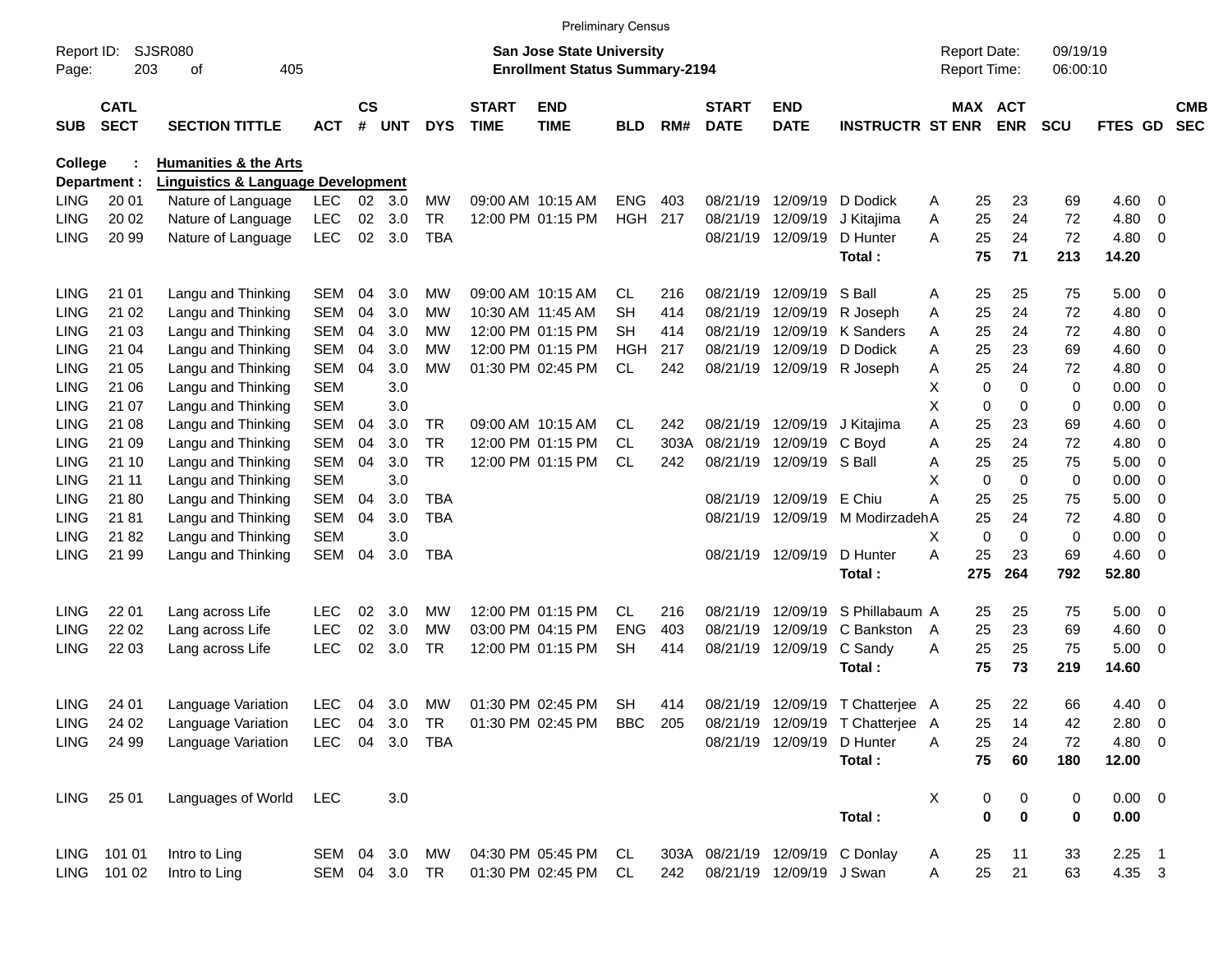|                     |                            |                             |            |                |            |            |                             | <b>Preliminary Census</b>                                                 |            |     |                             |                           |                                                               |                                            |                              |                      |                     |                            |                          |
|---------------------|----------------------------|-----------------------------|------------|----------------|------------|------------|-----------------------------|---------------------------------------------------------------------------|------------|-----|-----------------------------|---------------------------|---------------------------------------------------------------|--------------------------------------------|------------------------------|----------------------|---------------------|----------------------------|--------------------------|
| Report ID:<br>Page: | 204                        | SJSR080<br>405<br>οf        |            |                |            |            |                             | <b>San Jose State University</b><br><b>Enrollment Status Summary-2194</b> |            |     |                             |                           |                                                               | <b>Report Date:</b><br><b>Report Time:</b> |                              | 09/19/19<br>06:00:10 |                     |                            |                          |
| <b>SUB</b>          | <b>CATL</b><br><b>SECT</b> | <b>SECTION TITTLE</b>       | <b>ACT</b> | <b>CS</b><br># | <b>UNT</b> | <b>DYS</b> | <b>START</b><br><b>TIME</b> | <b>END</b><br><b>TIME</b>                                                 | <b>BLD</b> | RM# | <b>START</b><br><b>DATE</b> | <b>END</b><br><b>DATE</b> | <b>INSTRUCTR ST ENR</b>                                       |                                            | <b>MAX ACT</b><br><b>ENR</b> | <b>SCU</b>           | FTES GD             |                            | <b>CMB</b><br><b>SEC</b> |
|                     |                            |                             |            |                |            |            |                             |                                                                           |            |     |                             |                           | Total:                                                        |                                            | 50<br>32                     | 96                   | 6.60                |                            |                          |
| LING                | 107 01                     | Patterns English            | SEM        | 05             | 3.0        | МW         |                             | 10:30 AM 11:45 AM                                                         | CL.        | 216 | 08/21/19                    | 12/09/19                  | S Phillabaum A                                                |                                            | 25<br>25                     | 75                   | $5.00 \ 0$          |                            |                          |
| <b>LING</b>         | 107 02                     | Patterns English            | <b>SEM</b> | 05             | 3.0        | МW         |                             | 03:00 PM 04:15 PM                                                         | <b>BBC</b> | 205 | 08/21/19                    | 12/09/19                  | S Phillabaum A                                                |                                            | 25<br>25                     | 75                   | 5.05                | $\overline{1}$             |                          |
| LING                | 107 03                     | Patterns English            | <b>SEM</b> | 05             | 3.0        | TR         |                             | 10:30 AM 11:45 AM                                                         | SН         | 414 | 08/21/19                    | 12/09/19                  | K Moore                                                       | А                                          | 25<br>25                     | 75                   | 5.00                | $\overline{\mathbf{0}}$    |                          |
| <b>LING</b>         | 10704                      | Patterns English            | SEM        | 05             | 3.0        | TR         |                             | 03:00 PM 04:15 PM                                                         | <b>CL</b>  | 242 | 08/21/19 12/09/19           |                           | D Malinowski A                                                |                                            | 25<br>22                     | 66                   | 4.50                | $\overline{\phantom{0}}^2$ |                          |
|                     |                            |                             |            |                |            |            |                             |                                                                           |            |     |                             |                           | Total:                                                        | 100                                        | 97                           | 291                  | 19.55               |                            |                          |
| LING                | 108 01                     | Sec Lang Dev/Teach          | SEM 04 3.0 |                |            | МW         |                             | 09:00 AM 10:15 AM                                                         | <b>SH</b>  | 414 |                             | 08/21/19 12/09/19         | S Khan<br>Total:                                              | Α                                          | 25<br>25<br>25<br>25         | 75<br>75             | $5.00 \t 0$<br>5.00 |                            |                          |
| <b>LING</b>         | 111 01                     | <b>Ling Phonetics</b>       | SEM 04     |                | 3.0        | TR         |                             | 12:00 PM 01:15 PM                                                         | CL         | 216 | 08/21/19 12/09/19           |                           | J Swan<br>Total:                                              | Α                                          | 25<br>23<br>25<br>23         | 69<br>69             | $4.65$ 1<br>4.65    |                            |                          |
| <b>LING</b>         | 11201                      | Intro to Syntax             | SEM        | 04             | 3.0        | TR         |                             | 09:00 AM 10:15 AM                                                         | <b>SH</b>  | 414 | 08/21/19 12/09/19           |                           | K Moore<br>Total:                                             | Α                                          | 25<br>19<br>25<br>19         | 57<br>57             | 3.95<br>3.95        | $\overline{\mathbf{3}}$    |                          |
| <b>LING</b>         | 114 01                     | Intr Seman & Discrse SEM 04 |            |                | 3.0        | TR         |                             | 04:30 PM 05:45 PM                                                         | CL         | 216 |                             | 08/21/19 12/09/19         | C Donlay<br>Total:                                            | A                                          | 25<br>25<br>25<br>25         | 75<br>75             | 5.15 3<br>5.15      |                            |                          |
| LING                | 122 01                     | English World Lang          | <b>SEM</b> |                | 3.0        |            |                             |                                                                           |            |     |                             |                           |                                                               | X                                          | 0<br>0                       | 0                    | $0.00 \t 0$         |                            |                          |
| ASIA                | 122 01                     | English World Lang          | <b>SEM</b> |                | 3.0        |            |                             |                                                                           |            |     |                             |                           |                                                               | X                                          | 0<br>0                       | 0                    | 0.00                | - 0                        |                          |
| LING                | 122 02                     | English World Lang          | <b>SEM</b> | 04             | 3.0        | TR         |                             | 01:30 PM 02:45 PM                                                         | SН         | 414 |                             | 08/21/19 12/09/19         | S Khan                                                        | Α                                          | 18<br>25                     | 54                   | 3.60                | 0 <sup>o</sup>             |                          |
| ASIA                | 122 02                     | English World Lang          | SEM        | 04             | 3.0        | TR         |                             | 01:30 PM 02:45 PM                                                         | <b>SH</b>  | 414 |                             | 08/21/19 12/09/19         | S Khan                                                        | А                                          | 0<br>6                       | 18                   | 1.20                | 0 <sup>o</sup>             |                          |
|                     |                            |                             |            |                |            |            |                             |                                                                           |            |     |                             |                           | Total:                                                        |                                            | 25<br>24                     | 72                   | 4.80                |                            |                          |
| LING                | 123 01                     | Sound Comm                  | SEM        | 04             | 3.0        | MW         |                             | 09:00 AM 10:15 AM                                                         | CL.        | 242 | 08/21/19                    | 12/09/19                  | R Kataoka                                                     | Α                                          | 25<br>25                     | 75                   | $5.00 \ 0$          |                            |                          |
| LING                | 123 02                     | Sound Comm                  | <b>SEM</b> | 04             | 3.0        | MW         | 10:30 AM 11:45 AM           |                                                                           | CL.        | 242 | 08/21/19                    | 12/09/19                  | H Koo                                                         | Α                                          | 25<br>25                     | 75                   | 5.00                | $\overline{\phantom{0}}$   |                          |
| LING                | 123 03                     | Sound Comm                  | <b>SEM</b> | 04             | 3.0        | МW         |                             | 12:00 PM 01:15 PM                                                         | CL.        | 205 | 08/21/19                    | 12/09/19                  | R Kataoka                                                     | A                                          | 24<br>24                     | 72                   | 4.80                | - 0                        |                          |
| <b>LING</b>         | 123 04                     | Sound Comm                  | SEM        | 04             | 3.0        | MW         |                             | 03:00 PM 04:15 PM                                                         | <b>CL</b>  | 242 |                             |                           | 08/21/19 12/09/19 C Donlay                                    | Α                                          | 25<br>25                     | 75                   | 5.00                | $\overline{\phantom{0}}$   |                          |
| LING                | 123 05                     | Sound Comm                  | <b>SEM</b> |                | 3.0        |            |                             |                                                                           |            |     |                             |                           |                                                               | X                                          | 0<br>0                       | 0                    | 0.00                | $\overline{\phantom{0}}$   |                          |
|                     | 123 06                     | Sound Comm                  | SEM        |                | 3.0        |            |                             |                                                                           |            |     |                             |                           |                                                               |                                            |                              |                      | 4.80                |                            |                          |
| <b>LING</b>         | 123 07                     | Sound Comm                  | SEM        | 04             | 3.0        | TR<br>TR   |                             | 09:00 AM 10:15 AM                                                         | BBC<br>CL  | 205 |                             |                           | 08/21/19 12/09/19 T Chatterjee<br>08/21/19 12/09/19 R Kataoka | $\mathsf{A}$                               | 24<br>25                     | 72                   | $5.40 \ 0$          | $\overline{\phantom{0}}$   |                          |
| LING                |                            |                             |            | 04             |            |            |                             | 10:30 AM 11:45 AM                                                         |            | 216 |                             |                           |                                                               | A                                          | 25<br>27                     | 81                   |                     |                            |                          |
| LING                | 123 08                     | Sound Comm                  | SEM        | 04             | 3.0        | TR         |                             | 12:00 PM 01:15 PM                                                         | CL         | 205 |                             |                           | 08/21/19 12/09/19 C Donlay                                    | A                                          | 24<br>25                     | 75                   | $5.00 \t 0$         |                            |                          |
| LING                | 123 09                     | Sound Comm                  | SEM        | 04             | 3.0        | TR         |                             | 01:30 PM 02:45 PM                                                         | CL         | 216 |                             | 08/21/19 12/09/19 C Sandy |                                                               | Α                                          | 25<br>25                     | 75                   | $5.00 \t 0$         |                            |                          |
| LING                | 123 10                     | Sound Comm                  | <b>SEM</b> |                | 3.0        |            |                             |                                                                           |            |     |                             |                           |                                                               | Х                                          | 0<br>0                       | 0                    | $0.00 \t 0$         |                            |                          |
| LING                | 123 11                     | Sound Comm                  | <b>SEM</b> |                | 3.0        |            |                             |                                                                           |            |     |                             |                           |                                                               | X                                          | 0<br>0                       | 0                    | $0.00 \t 0$         |                            |                          |
|                     |                            |                             |            |                |            |            |                             |                                                                           |            |     |                             |                           | Total:                                                        |                                            | 198<br>200                   | 600                  | 40.00               |                            |                          |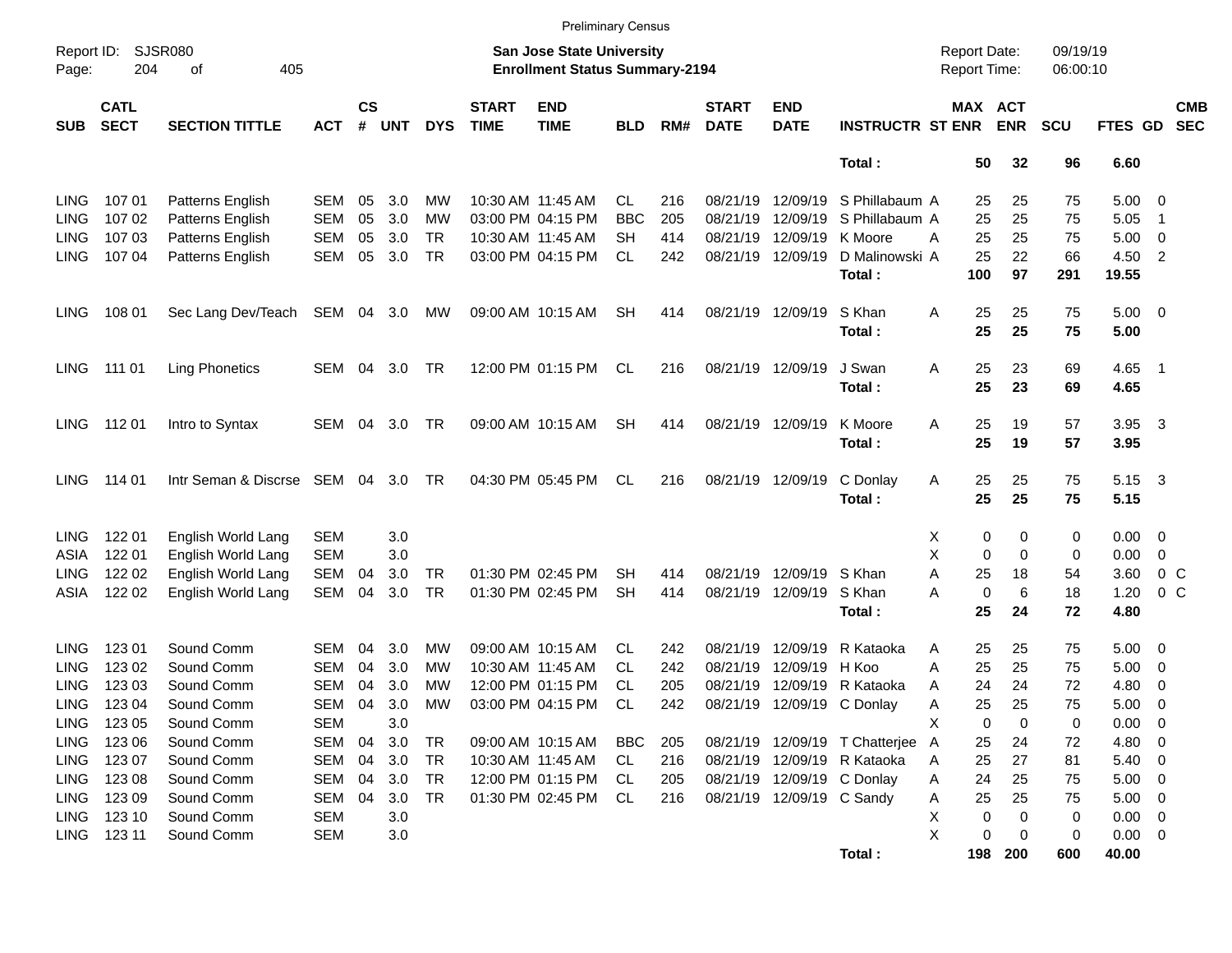|                                        |                                         |                                                                                                                  |                                        |                    |                             |                         |                             |                                                                                  | <b>Preliminary Census</b>   |                          |                             |                                                                              |                              |                                          |                                       |                      |                                       |                                                                                  |            |
|----------------------------------------|-----------------------------------------|------------------------------------------------------------------------------------------------------------------|----------------------------------------|--------------------|-----------------------------|-------------------------|-----------------------------|----------------------------------------------------------------------------------|-----------------------------|--------------------------|-----------------------------|------------------------------------------------------------------------------|------------------------------|------------------------------------------|---------------------------------------|----------------------|---------------------------------------|----------------------------------------------------------------------------------|------------|
| Page:                                  | Report ID: SJSR080<br>205               | 405<br>оf                                                                                                        |                                        |                    |                             |                         |                             | <b>San Jose State University</b><br><b>Enrollment Status Summary-2194</b>        |                             |                          |                             |                                                                              |                              | <b>Report Date:</b><br>Report Time:      |                                       | 09/19/19<br>06:00:10 |                                       |                                                                                  |            |
| <b>SUB</b>                             | <b>CATL</b><br><b>SECT</b>              | <b>SECTION TITTLE</b>                                                                                            | <b>ACT</b>                             | $\mathsf{cs}$<br># | <b>UNT</b>                  | <b>DYS</b>              | <b>START</b><br><b>TIME</b> | <b>END</b><br><b>TIME</b>                                                        | <b>BLD</b>                  | RM#                      | <b>START</b><br><b>DATE</b> | <b>END</b><br><b>DATE</b>                                                    | <b>INSTRUCTR ST ENR</b>      |                                          | MAX ACT<br><b>ENR</b>                 | <b>SCU</b>           | FTES GD SEC                           |                                                                                  | <b>CMB</b> |
| LING.                                  | 124 01                                  | Intro Speech Tech                                                                                                | SEM                                    | 04                 | 3.0                         | TR                      |                             | 10:30 AM 11:45 AM                                                                | CL                          | 242                      |                             | 08/21/19 12/09/19                                                            | H Koo<br>Total:              | Α<br>25<br>25                            | 13<br>13                              | 39<br>39             | 2.906<br>2.90                         |                                                                                  |            |
| <b>LING</b><br><b>LING</b><br>LING.    | 129 01<br>129 02<br>129 80              | Cult/Lg/Ethn/ in US<br>Cult/Lg/Ethn/ in US<br>Cult/Lg/Ethn/ in US                                                | <b>SEM</b><br><b>SEM</b><br><b>SEM</b> | 04<br>04           | 3.0<br>3.0<br>3.0           | <b>TR</b><br><b>TBA</b> |                             | 09:00 AM 10:15 AM                                                                | CL                          | 216                      |                             | 08/21/19 12/09/19<br>08/21/19 12/09/19                                       | M Vafai<br>R Abend<br>Total: | х<br>A<br>25<br>25<br>A<br>50            | $\mathbf 0$<br>0<br>21<br>26<br>47    | 0<br>63<br>78<br>141 | $0.00 \t 0$<br>4.20<br>5.30 2<br>9.50 | $\overline{\phantom{0}}$                                                         |            |
| LING.                                  | 161 01                                  | Psycholinguistics                                                                                                | SEM                                    | 04                 | 3.0                         | МW                      |                             | 12:00 PM 01:15 PM                                                                | CL                          | 242                      |                             | 08/21/19 12/09/19                                                            | H Koo<br>Total:              | Α<br>25<br>25                            | 14<br>14                              | 42<br>42             | $3.15$ 7<br>3.15                      |                                                                                  |            |
| LING.                                  | 162 01                                  | Intro Morphology                                                                                                 | SEM                                    | 04                 | 3.0                         | MW                      |                             | 01:30 PM 02:45 PM                                                                | <b>BBC</b>                  | 205                      |                             | 08/21/19 12/09/19                                                            | K Moore<br>Total:            | Α<br>25<br>25                            | 24<br>24                              | 72<br>72             | 4.90 2<br>4.90                        |                                                                                  |            |
| <b>LING</b><br><b>LING</b>             | 180 01<br>180 02                        | <b>Individ Studies</b><br><b>Individ Studies</b>                                                                 | <b>SUP</b><br><b>SUP</b>               | 78                 | 1.0<br>78 3.0               | TBA<br><b>TBA</b>       |                             |                                                                                  |                             |                          | 08/21/19                    | 12/09/19<br>08/21/19 12/09/19                                                | S Ball<br>J Swan<br>Total:   | Α<br>A<br>10                             | 2<br>8<br>3<br>4                      | 0<br>0<br>0          | $0.07$ 0<br>$0.60 \quad 0$<br>0.67    |                                                                                  |            |
| LING.                                  | 201 01                                  | Phonol Theor & Appl                                                                                              | SEM 05 3.0 TR                          |                    |                             |                         |                             | 01:30 PM 02:45 PM                                                                | CL                          | 205                      |                             | 08/21/19 12/09/19                                                            | R Kataoka<br>Total:          | 15<br>A<br>15                            | 10<br>10                              | 30<br>30             | 2.50 10<br>2.50                       |                                                                                  |            |
| <b>LING</b>                            | 203 01                                  | Semantic Struc                                                                                                   | SEM                                    | 05                 | 3.0                         | МW                      |                             | 04:30 PM 05:45 PM                                                                | CL                          | 205                      |                             | 08/21/19 12/09/19                                                            | K Moore<br>Total:            | 15<br>A<br>15                            | 13<br>13                              | 39<br>39             | 3.25 13<br>3.25                       |                                                                                  |            |
| <b>LING</b><br><b>LING</b>             | 298 01<br>298 02                        | <b>Spec Studies</b><br><b>Spec Studies</b>                                                                       | <b>SUP</b><br><b>SUP</b>               | 78                 | 4.0<br>78 3.0               | TBA<br><b>TBA</b>       |                             |                                                                                  |                             |                          | 08/21/19                    | 12/09/19<br>08/21/19 12/09/19                                                | H Koo<br>Total:              | Α<br>Α                                   | 0<br>0<br>5<br>2<br>5<br>$\mathbf{2}$ | 0<br>0<br>0          | $0.00 \t 0$<br>$0.50$ 2<br>0.50       |                                                                                  |            |
| <b>LING</b><br>LING                    | 299 01<br>299 02                        | Thesis<br><b>Thesis</b>                                                                                          | <b>SUP</b><br><b>SUP</b>               | 78                 | 6.0<br>78 3.0               | TBA<br>TBA              |                             |                                                                                  |                             |                          | 08/21/19                    | 12/09/19<br>08/21/19 12/09/19                                                | Total :                      | Α<br>Α                                   | 0<br>0<br>3<br>$\Omega$<br>3<br>0     | 0<br>0<br>0          | $0.00 \quad 0$<br>$0.00 \t 0$<br>0.00 |                                                                                  |            |
| <b>LLD</b><br>LLD<br><b>LLD</b><br>LLD | 100A 01<br>100A 02<br>100A03<br>100A 04 | <b>Writing Competency</b><br><b>Writing Competency</b><br><b>Writing Competency</b><br><b>Writing Competency</b> | SEM<br>SEM<br>SEM<br>SEM               | 05<br>05<br>05     | 05 3.0<br>3.0<br>3.0<br>3.0 | МW<br>MW<br>MW<br>МW    |                             | 07:30 AM 08:45 AM<br>09:00 AM 10:15 AM<br>10:30 AM 11:45 AM<br>03:00 PM 04:15 PM | CL<br>CL<br>CL<br><b>CL</b> | 205<br>205<br>205<br>205 | 08/21/19                    | 08/21/19 12/09/19 M Vafai<br>08/21/19 12/09/19 S Alkire<br>12/09/19 S Alkire | 08/21/19 12/09/19 K Sanders  | 22<br>Α<br>22<br>Α<br>22<br>Α<br>22<br>Α | 23<br>22<br>22<br>23                  | 69<br>66<br>66<br>69 | $4.60$ 0<br>4.40<br>4.40<br>4.60      | $\overline{\phantom{0}}$<br>$\overline{\phantom{0}}$<br>$\overline{\phantom{0}}$ |            |
| <b>LLD</b><br><b>LLD</b><br><b>LLD</b> | 100A 05<br>100A06                       | <b>Writing Competency</b><br><b>Writing Competency</b><br>100A 07 Writing Competency                             | SEM<br><b>SEM</b><br>SEM               | 05<br>05           | 3.0<br>3.0<br>3.0           | M<br>TR                 |                             | 06:00 PM 08:45 PM<br>10:30 AM 11:45 AM                                           | CL<br><b>CL</b>             | 205<br>205               |                             | 08/21/19 12/09/19 S Alkire                                                   | 08/21/19 12/09/19 C Bankston | 22<br>Α<br>Χ<br>22<br>Α                  | 21<br>0<br>$\mathbf 0$<br>22          | 63<br>0<br>66        | 4.20<br>$0.00 \t 0$<br>4.40 0         | $\overline{\phantom{0}}$                                                         |            |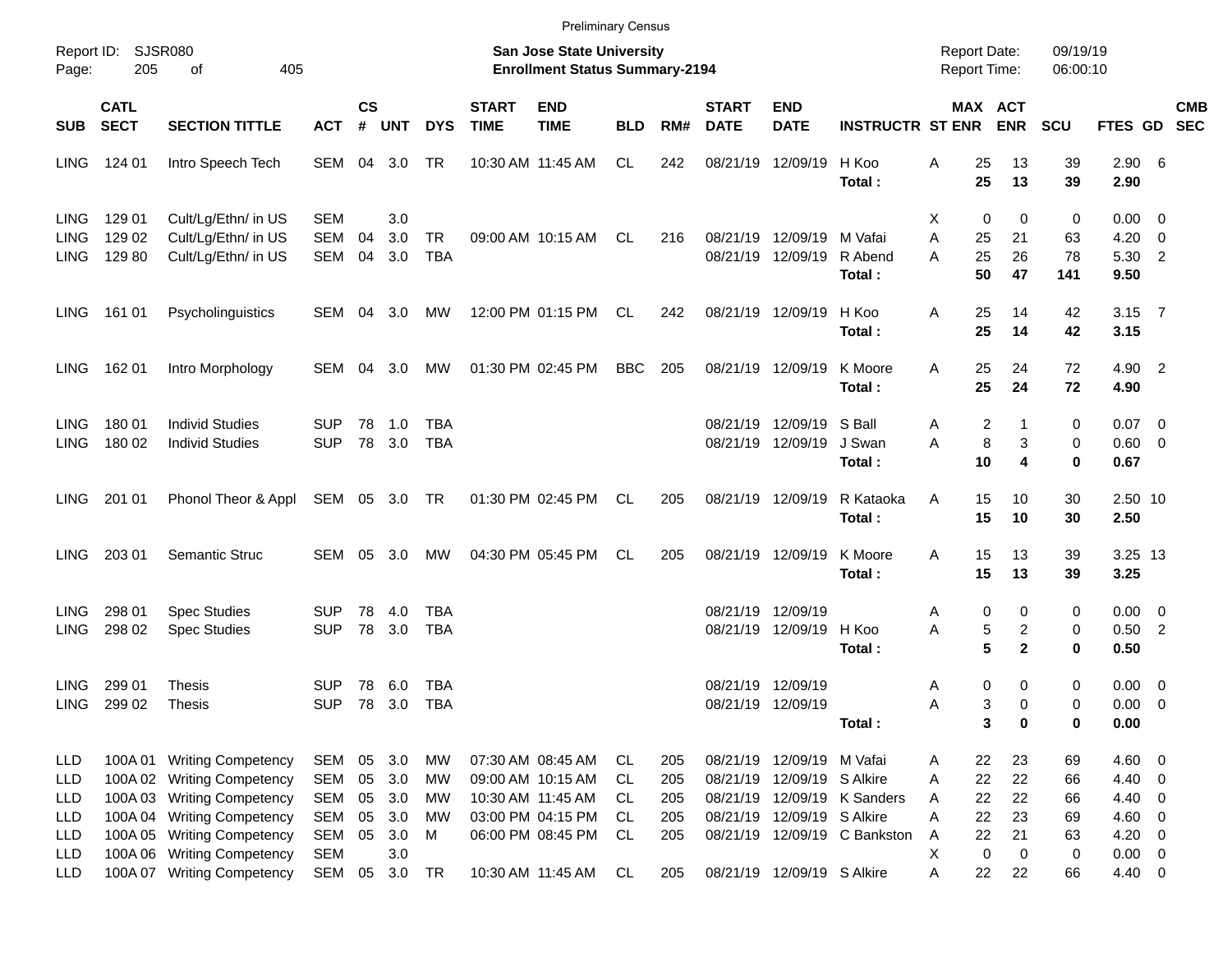|                     |                            |                                             |              |                    |            |            |                             | <b>Preliminary Census</b>                                                 |            |     |                             |                           |                            |   |                                            |                  |                      |             |                          |                          |
|---------------------|----------------------------|---------------------------------------------|--------------|--------------------|------------|------------|-----------------------------|---------------------------------------------------------------------------|------------|-----|-----------------------------|---------------------------|----------------------------|---|--------------------------------------------|------------------|----------------------|-------------|--------------------------|--------------------------|
| Report ID:<br>Page: | 206                        | SJSR080<br>405<br>оf                        |              |                    |            |            |                             | <b>San Jose State University</b><br><b>Enrollment Status Summary-2194</b> |            |     |                             |                           |                            |   | <b>Report Date:</b><br><b>Report Time:</b> |                  | 09/19/19<br>06:00:10 |             |                          |                          |
| <b>SUB</b>          | <b>CATL</b><br><b>SECT</b> | <b>SECTION TITTLE</b>                       | <b>ACT</b>   | $\mathsf{cs}$<br># | <b>UNT</b> | <b>DYS</b> | <b>START</b><br><b>TIME</b> | <b>END</b><br><b>TIME</b>                                                 | <b>BLD</b> | RM# | <b>START</b><br><b>DATE</b> | <b>END</b><br><b>DATE</b> | <b>INSTRUCTR ST ENR</b>    |   | MAX ACT                                    | <b>ENR</b>       | <b>SCU</b>           | FTES GD     |                          | <b>CMB</b><br><b>SEC</b> |
| <b>LLD</b>          |                            | 100A 08 Writing Competency                  | <b>SEM</b>   | 05                 | 3.0        | TR         |                             | 01:30 PM 02:45 PM                                                         | CL.        | 308 | 08/21/19                    | 12/09/19                  | K Sanders                  | A | 22                                         | 22               | 66                   | 4.40        | -0                       |                          |
| LLD                 | 100A 09                    | <b>Writing Competency</b>                   | <b>SEM</b>   | 05                 | 3.0        | <b>TR</b>  |                             | 03:00 PM 04:15 PM                                                         | CL.        | 205 | 08/21/19                    | 12/09/19                  | C Bankston                 | Α | 22                                         | 20               | 60                   | 4.00        | 0                        |                          |
| LLD                 | 100A 10                    | <b>Writing Competency</b>                   | <b>SEM</b>   | 05                 | 3.0        | <b>TR</b>  |                             | 04:30 PM 05:45 PM                                                         | CL         | 205 | 08/21/19                    | 12/09/19                  | N Shugan                   | Α | 22                                         | 21               | 63                   | 4.20        | 0                        |                          |
| LLD                 | 100A 11                    | <b>Writing Competency</b>                   | <b>SEM</b>   | 05                 | 3.0        | F          |                             | 09:30 AM 12:15 PM                                                         | CL         | 205 | 08/21/19                    | 12/09/19                  | N Shugan                   | Α | 22                                         | 23               | 69                   | 4.60        | 0                        |                          |
| <b>LLD</b>          | 100A 12                    | <b>Writing Competency</b>                   | <b>SEM</b>   | 05                 | 3.0        | <b>MW</b>  |                             | 01:30 PM 02:45 PM                                                         | CL.        | 216 | 08/21/19                    | 12/09/19                  | C Bankston                 | A | 22                                         | 23               | 69                   | 4.60        | 0                        |                          |
| LLD                 | 100A 13                    | <b>Writing Competency</b>                   | <b>SEM</b>   | 05                 | 3.0        | <b>TR</b>  |                             | 03:00 PM 04:15 PM                                                         | CL.        | 216 | 08/21/19                    | 12/09/19                  | C Boyd                     | A | 22                                         | 21               | 63                   | 4.20        | 0                        |                          |
| LLD                 | 100A 14                    | <b>Writing Competency</b>                   | <b>SEM</b>   | 05                 | 3.0        | <b>MW</b>  |                             | 01:30 PM 02:45 PM                                                         | DН         | 416 | 08/21/19                    | 12/09/19                  | T Khuu                     | Α | 20                                         | 16               | 48                   | 3.20        | 0                        |                          |
| LLD                 | 100A 15                    | <b>Writing Competency</b>                   | <b>SEM</b>   | 05                 | 3.0        | <b>TR</b>  |                             | 03:00 PM 04:15 PM                                                         | CL         |     | 225A 08/21/19               | 12/09/19                  | V Rounti                   | Α | 20                                         | 17               | 51                   | 3.40        | 0                        |                          |
|                     |                            |                                             |              |                    |            |            |                             |                                                                           |            |     |                             |                           | Total:                     |   | 304                                        | 296              | 888                  | 59.20       |                          |                          |
| <b>LLD</b>          |                            | 100W 01 Writing Workshop                    | <b>SEM</b>   | 04                 | 3.0        | <b>TR</b>  |                             | 10:30 AM 11:45 AM                                                         | CL         | 308 | 08/21/19                    | 12/09/19                  | S Khan                     | A | 25                                         | 22               | 66                   | 4.40        | - 0                      |                          |
| LLD                 |                            | 100W 15 Writing Workshop                    | <b>SEM</b>   |                    | 3.0        |            |                             |                                                                           |            |     |                             |                           |                            | X | 0                                          | $\mathbf 0$      | 0                    | 0.00        | - 0                      |                          |
|                     |                            |                                             |              |                    |            |            |                             |                                                                           |            |     |                             |                           | Total:                     |   | 25                                         | 22               | 66                   | 4.40        |                          |                          |
| <b>LLD</b>          |                            | 100WB 01Wrtg Wrkshp Bsns Std SEM            |              | 04                 | 3.0        | <b>MW</b>  |                             | 09:00 AM 10:15 AM                                                         | CL.        | 308 | 08/21/19                    | 12/09/19                  | R Joseph                   | A | 25                                         | 25               | 75                   | 5.00        | 0                        |                          |
| <b>LLD</b>          |                            | 100WB 02Wrtg Wrkshp Bsns Std SEM            |              | 04                 | 3.0        | <b>MW</b>  |                             | 10:30 AM 11:45 AM                                                         | CL.        | 308 | 08/21/19                    | 12/09/19                  | S Alkire                   | A | 25                                         | 24               | 72                   | 4.80        | 0                        |                          |
| LLD                 |                            | 100WB 03Wrtg Wrkshp Bsns Std SEM            |              | 04                 | 3.0        | <b>MW</b>  |                             | 12:00 PM 01:15 PM                                                         | CL         | 308 | 08/21/19                    | 12/09/19                  | K Haven                    | Α | 25                                         | 25               | 75                   | 5.00        | 0                        |                          |
| <b>LLD</b>          |                            | 100WB 04Wrtg Wrkshp Bsns Std SEM            |              | 04                 | 3.0        | <b>MW</b>  |                             | 01:30 PM 02:45 PM                                                         | CL.        | 308 | 08/21/19                    | 12/09/19                  | K Haven                    | А | 25                                         | 24               | 72                   | 4.80        | 0                        |                          |
| <b>LLD</b>          |                            | 100WB 05Wrtg Wrkshp Bsns Std SEM            |              | 04                 | 3.0        | <b>MW</b>  |                             | 03:00 PM 04:15 PM                                                         | CL         | 308 | 08/21/19                    |                           | 12/09/19 S Stranahan A     |   | 25                                         | 25               | 75                   | 5.00        | 0                        |                          |
| <b>LLD</b>          |                            | 100WB 06Wrtg Wrkshp Bsns Std SEM            |              |                    | 3.0        |            |                             |                                                                           |            |     |                             |                           |                            | Х | 0                                          | $\mathbf 0$      | 0                    | 0.00        | 0                        |                          |
| <b>LLD</b>          |                            | 100WB 07Wrtg Wrkshp Bsns Std SEM            |              | 04                 | 3.0        | TR         |                             | 09:00 AM 10:15 AM                                                         | CL.        | 308 | 08/21/19                    | 12/09/19                  | S Ball                     | Α | 25                                         | 29               | 87                   | 5.80        | 0                        |                          |
| <b>LLD</b>          |                            | 100WB 08Wrtg Wrkshp Bsns Std SEM            |              | 04                 | 3.0        | <b>TR</b>  |                             | 12:00 PM 01:15 PM                                                         | CL         | 308 | 08/21/19                    | 12/09/19                  | <b>K</b> Sanders           | Α | 25                                         | 25               | 75                   | 5.00        | 0                        |                          |
| <b>LLD</b>          |                            | 100WB 09Wrtg Wrkshp Bsns Std SEM            |              | 04                 | 3.0        | <b>TR</b>  |                             | 03:00 PM 04:15 PM                                                         | CL         | 308 | 08/21/19                    |                           | 12/09/19 S Stranahan A     |   | 25                                         | 27               | 81                   | 5.40        | 0                        |                          |
| <b>LLD</b>          |                            | 100WB 10Wrtg Wrkshp Bsns Std SEM            |              |                    | 3.0        |            |                             |                                                                           |            |     |                             |                           |                            | Х | 0                                          | $\mathbf 0$      | 0                    | 0.00        | 0                        |                          |
| <b>LLD</b>          |                            | 100WB 11Wrtg Wrkshp Bsns Std SEM            |              | 04                 | 3.0        | F          |                             | 09:30 AM 12:15 PM                                                         | CL.        | 308 | 08/21/19                    | 12/09/19                  | K Haven                    | Α | 25                                         | 25               | 75                   | 5.00        | 0                        |                          |
| <b>LLD</b>          |                            | 100WB 80Wrtg Wrkshp Bsns Std SEM            |              | 04                 | 3.0        | <b>TBA</b> |                             |                                                                           |            |     | 08/21/19                    | 12/09/19                  | E Chiu                     | А | 25                                         | 25               | 75                   | 5.00        | 0                        |                          |
| <b>LLD</b>          |                            | 100WB 81Wrtg Wrkshp Bsns Std SEM            |              | 04                 | 3.0        | <b>TBA</b> |                             |                                                                           |            |     | 08/21/19                    | 12/09/19                  | M ModirzadehA              |   | 25                                         | 24               | 72                   | 4.80        | 0                        |                          |
| <b>LLD</b>          |                            | 100WB 82Wrtg Wrkshp Bsns Std SEM            |              | 04                 | 3.0        | <b>TBA</b> |                             |                                                                           |            |     | 08/21/19                    | 12/09/19                  | E Chiu                     | A | 25                                         | 25               | 75                   | 5.00        | 0                        |                          |
| <b>LLD</b>          |                            | 100WB 83Wrtg Wrkshp Bsns Std SEM            |              | 04                 | 3.0        | <b>TBA</b> |                             |                                                                           |            |     | 08/21/19                    | 12/09/19                  | M ModirzadehA              |   | 25                                         | 25               | 75                   | 5.00        | 0                        |                          |
| <b>LLD</b>          |                            | 100WB 84Wrtg Wrkshp Bsns Std SEM 04 3.0     |              |                    |            | <b>TBA</b> |                             |                                                                           |            |     |                             |                           | 08/21/19 12/09/19 N Shugan | Α | 25                                         | 27               | 81                   | 5.45        | $\overline{\phantom{1}}$ |                          |
| <b>LLD</b>          |                            | 100WB 85Wrtg Wrkshp Bsns Std SEM 04 3.0 TBA |              |                    |            |            |                             |                                                                           |            |     |                             |                           | 08/21/19 12/09/19 N Shugan | A | 25                                         | 28               | 84                   | 5.60 0      |                          |                          |
|                     |                            |                                             |              |                    |            |            |                             |                                                                           |            |     |                             |                           | Total:                     |   |                                            | 375 383          | 1149                 | 76.65       |                          |                          |
| <b>LLD</b>          |                            | 250W 01 Prof in Ling TESOL                  | SEM          |                    | 3.0        |            |                             |                                                                           |            |     |                             |                           |                            | X | 0                                          | $\boldsymbol{0}$ | 0                    | $0.00 \t 0$ |                          |                          |
|                     |                            |                                             |              |                    |            |            |                             |                                                                           |            |     |                             |                           | Total:                     |   | 0                                          | $\mathbf 0$      | $\mathbf 0$          | 0.00        |                          |                          |
| LLD                 |                            | 261 01 Eng Struct Teach II                  | SEM 05 3.0 W |                    |            |            |                             | 06:00 PM 08:45 PM CL                                                      |            |     | 205 08/21/19 12/09/19       |                           | K Glover                   | A | 15                                         | 14               | 42                   | 3.50 14     |                          |                          |
|                     |                            |                                             |              |                    |            |            |                             |                                                                           |            |     |                             |                           | Total:                     |   | 15                                         | 14               | 42                   | 3.50        |                          |                          |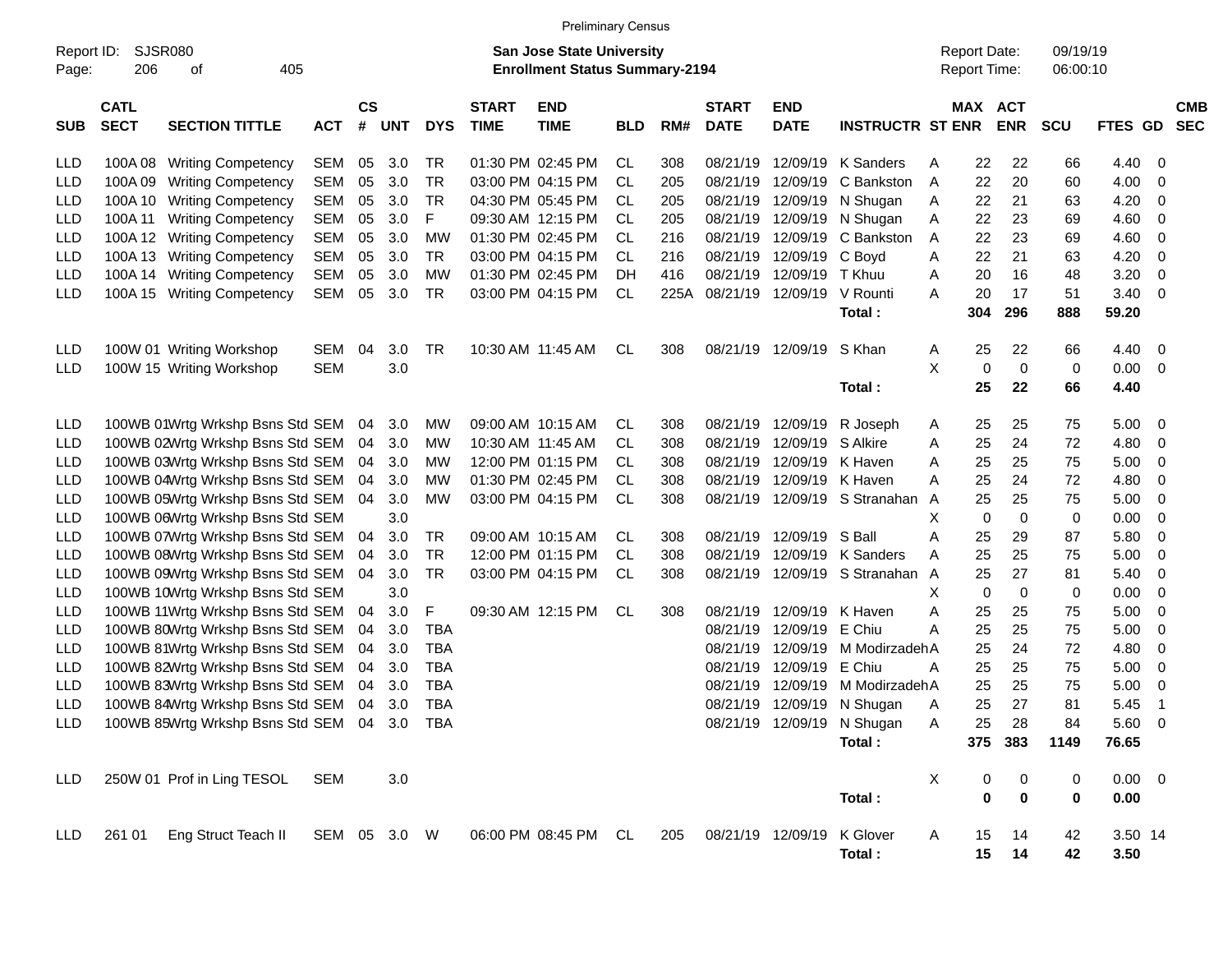| Report ID:<br>Page:                    | 207                        | <b>SJSR080</b><br>405<br>of                                          |                                        |                    |                   |                                        |                             | <b>San Jose State University</b><br><b>Enrollment Status Summary-2194</b> |            |     |                                        |                                                  |                                                       | <b>Report Date:</b><br><b>Report Time:</b> |                                                         | 09/19/19<br>06:00:10                        |                                    |                                        |                          |
|----------------------------------------|----------------------------|----------------------------------------------------------------------|----------------------------------------|--------------------|-------------------|----------------------------------------|-----------------------------|---------------------------------------------------------------------------|------------|-----|----------------------------------------|--------------------------------------------------|-------------------------------------------------------|--------------------------------------------|---------------------------------------------------------|---------------------------------------------|------------------------------------|----------------------------------------|--------------------------|
| <b>SUB</b>                             | <b>CATL</b><br><b>SECT</b> | <b>SECTION TITTLE</b>                                                | <b>ACT</b>                             | $\mathsf{cs}$<br># | <b>UNT</b>        | <b>DYS</b>                             | <b>START</b><br><b>TIME</b> | <b>END</b><br><b>TIME</b>                                                 | <b>BLD</b> | RM# | <b>START</b><br><b>DATE</b>            | <b>END</b><br><b>DATE</b>                        | <b>INSTRUCTR ST ENR</b>                               |                                            | <b>MAX ACT</b><br><b>ENR</b>                            | <b>SCU</b>                                  | <b>FTES GD</b>                     |                                        | <b>CMB</b><br><b>SEC</b> |
| <b>LLD</b>                             | 270 01                     | Second Lang Acq                                                      | <b>SEM</b>                             | 05                 | 3.0               | МW                                     |                             | 01:30 PM 02:45 PM                                                         | CL.        | 205 | 08/21/19 12/09/19                      |                                                  | S Vanniaraja A<br>Total:                              |                                            | 15<br>6<br>15<br>6                                      | 18<br>18                                    | $1.50\ 6$<br>1.50                  |                                        |                          |
| <b>LLD</b>                             | 271 01                     | Intercultural SLA                                                    | <b>SEM</b>                             | 05                 | 3.0               | MW                                     | 10:30 AM 11:45 AM           |                                                                           | HGH        | 217 | 08/21/19 12/09/19                      |                                                  | S Vanniaraja A<br>Total:                              |                                            | 15<br>11<br>15<br>11                                    | 33<br>33                                    | 2.75 11<br>2.75                    |                                        |                          |
| <b>LLD</b>                             | 280 01                     | <b>Methods TESOL</b>                                                 | <b>SEM</b>                             | 05                 | 3.0               | <b>TR</b>                              |                             | 04:30 PM 05:45 PM                                                         | <b>CL</b>  | 242 | 08/21/19 12/09/19                      |                                                  | D Malinowski A<br>Total:                              |                                            | 12<br>15<br>15<br>12                                    | 36<br>36                                    | 3.00 12<br>3.00                    |                                        |                          |
| <b>LLD</b>                             | 293 01                     | Teachg Writg Diverse SEM 05 3.0                                      |                                        |                    |                   | MW                                     |                             | 04:30 PM 05:45 PM                                                         | CL         | 242 | 08/21/19 12/09/19                      |                                                  | D Malinowski A<br>Total:                              |                                            | 15<br>8<br>15<br>8                                      | 24<br>24                                    | 2.00<br>2.00                       | 8                                      |                          |
| <b>LLD</b><br><b>LLD</b><br><b>LLD</b> | 298 01<br>298 02<br>298 03 | <b>Indiv Studies</b><br><b>Indiv Studies</b><br><b>Indiv Studies</b> | <b>SUP</b><br><b>SUP</b><br><b>SUP</b> | 78<br>78<br>78     | 4.0<br>3.0<br>1.0 | <b>TBA</b><br><b>TBA</b><br><b>TBA</b> |                             |                                                                           |            |     | 08/21/19<br>08/21/19                   | 12/09/19<br>12/09/19<br>08/21/19 12/09/19        | S Vanniaraja A<br>Total:                              | A<br>А                                     | 0<br>0<br>$\sqrt{3}$<br>$\Omega$<br>2<br>5<br>1         | 0<br>$\mathbf 0$<br>$\mathbf 0$<br>$\bf{0}$ | 0.00<br>0.00<br>0.08<br>0.08       | $\overline{0}$<br>$\overline{0}$<br>-1 |                          |
| <b>LLD</b><br><b>LLD</b>               | 299 01<br>299 02           | <b>Thesis</b><br><b>Thesis</b>                                       | <b>SUP</b><br><b>SUP</b>               | 78<br>78           | 6.0<br>3.0        | <b>TBA</b><br><b>TBA</b>               |                             |                                                                           |            |     | 08/21/19 12/09/19<br>08/21/19 12/09/19 |                                                  | Total:                                                | A<br>А                                     | 0<br>0<br>3<br>0<br>$\overline{\mathbf{3}}$<br>$\bf{0}$ | $\mathbf 0$<br>0<br>$\bf{0}$                | $0.00 \quad 0$<br>0.00<br>0.00     | $\mathbf{0}$                           |                          |
|                                        | Department :               | <b>Linguistics &amp; Language Development</b>                        |                                        |                    |                   |                                        |                             |                                                                           |            |     |                                        | <b>Lower Division:</b><br><b>Upper Division:</b> | <b>Department Total:</b><br><b>Graduate Division:</b> | 1933<br>500<br>1312<br>121                 | 1793<br>468<br>1248<br>77                               | 5358<br>1404<br>3732<br>222                 | 363.75<br>93.60<br>251.07<br>19.08 |                                        |                          |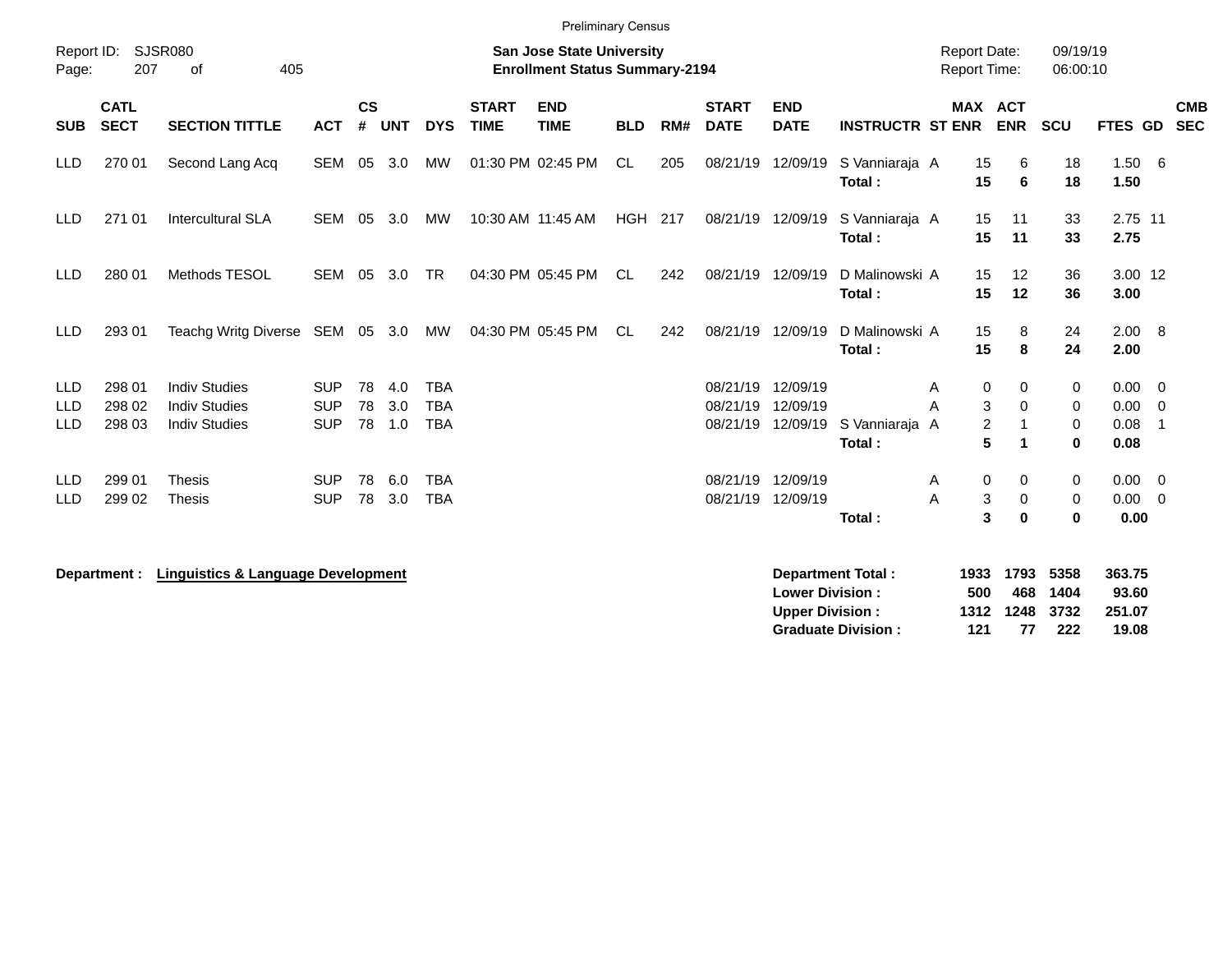|                        |                            |                                            |                          |                    |                |                 |                             |                                                                    | <b>Preliminary Census</b> |            |                             |                                        |                         |        |                                     |                |                      |                        |                                 |                          |
|------------------------|----------------------------|--------------------------------------------|--------------------------|--------------------|----------------|-----------------|-----------------------------|--------------------------------------------------------------------|---------------------------|------------|-----------------------------|----------------------------------------|-------------------------|--------|-------------------------------------|----------------|----------------------|------------------------|---------------------------------|--------------------------|
| Page:                  | Report ID: SJSR080<br>208  | 405<br>оf                                  |                          |                    |                |                 |                             | San Jose State University<br><b>Enrollment Status Summary-2194</b> |                           |            |                             |                                        |                         |        | <b>Report Date:</b><br>Report Time: |                | 09/19/19<br>06:00:10 |                        |                                 |                          |
| <b>SUB</b>             | <b>CATL</b><br><b>SECT</b> | <b>SECTION TITTLE</b>                      | <b>ACT</b>               | $\mathsf{cs}$<br># | <b>UNT</b>     | <b>DYS</b>      | <b>START</b><br><b>TIME</b> | <b>END</b><br><b>TIME</b>                                          | <b>BLD</b>                | RM#        | <b>START</b><br><b>DATE</b> | <b>END</b><br><b>DATE</b>              | <b>INSTRUCTR ST ENR</b> |        | MAX ACT                             | <b>ENR</b>     | <b>SCU</b>           | FTES GD                |                                 | <b>CMB</b><br><b>SEC</b> |
| College                |                            | <b>Humanities &amp; the Arts</b>           |                          |                    |                |                 |                             |                                                                    |                           |            |                             |                                        |                         |        |                                     |                |                      |                        |                                 |                          |
| Department :           |                            | <b>Music &amp; Dance</b>                   |                          |                    |                |                 |                             |                                                                    |                           |            |                             |                                        |                         |        |                                     |                |                      |                        |                                 |                          |
|                        | DANC 1002                  | Dance Appreciation                         | <b>LEC</b>               | 01                 | 3.0            | TR              |                             | 10:30 AM 11:45 AM                                                  | <b>MUS</b>                | 161        |                             | 08/21/19 12/09/19                      | J Walton                | A      | 70                                  | 68             | 204                  | 13.60                  | - 0                             |                          |
|                        | DANC 1003                  | Dance Appreciation                         | <b>LEC</b>               | 01                 | 3.0            | MW              |                             | 07:30 AM 08:45 AM                                                  | CL                        | 117        |                             | 08/21/19 12/09/19                      | J Yager                 | Α      | 70                                  | 64             | 192                  | 12.80                  | $\overline{0}$                  |                          |
| DANC 1004<br>DANC 1005 |                            | Dance Appreciation<br>Dance Appreciation   | <b>LEC</b><br><b>LEC</b> | 01<br>01           | 3.0<br>3.0     | <b>TR</b><br>MW |                             | 07:30 AM 08:45 AM<br>09:00 AM 10:15 AM                             | CL<br>MUS                 | 117<br>150 |                             | 08/21/19 12/09/19<br>08/21/19 12/09/19 | J Yager<br>J Yager      | A<br>A | 70<br>70                            | 68<br>69       | 204<br>207           | 13.60<br>13.80         | - 0<br>$\overline{\phantom{0}}$ |                          |
|                        |                            |                                            |                          |                    |                |                 |                             |                                                                    |                           |            |                             |                                        | Total:                  |        | 280                                 | 269            | 807                  | 53.80                  |                                 |                          |
| DANC 1201              |                            | ENS:DancRehrslPerf ACT                     |                          |                    | 20 2.0         |                 | MTWR 03:30 PM 05:50 PM      |                                                                    | WSQ 204                   |            |                             | 08/21/19 12/09/19                      | R Boumaila              | A      | 15                                  | 3              | 6                    | $0.40 \quad 0$         |                                 |                          |
|                        |                            |                                            |                          |                    |                |                 |                             |                                                                    |                           |            |                             |                                        | Total:                  |        | 15                                  | 3              | 6                    | 0.40                   |                                 |                          |
| DANC                   | 40A 01                     | Tpcs Modern Dance   ACT                    |                          |                    | 12 2.0         | <b>TBA</b>      |                             |                                                                    |                           |            | 08/21/19                    | 12/09/19                               | M Basile                | A      | 30                                  | 18             | 36                   | 2.40                   | $0\,$ C                         |                          |
| KIN                    | 40A 01                     | Tpcs Modern Dance   ACT                    |                          |                    | 12 2.0         | <b>TBA</b>      |                             |                                                                    |                           |            | 08/21/19                    | 12/09/19                               | M Basile                | A      | 0                                   | 13             | 26                   | 1.73                   | $0\,$ C                         |                          |
| DANC                   | 40A 02                     | Tpcs Modern Dance   ACT                    |                          |                    | $12 \quad 2.0$ | <b>TBA</b>      |                             |                                                                    |                           |            |                             | 08/21/19 12/09/19                      | C Seymour               | A      | 30                                  | 13             | 26                   | 1.73                   | $0\,$ C                         |                          |
| KIN                    | 40A 02                     | Tpcs Modern Dance   ACT 12 2.0             |                          |                    |                | TBA             |                             |                                                                    |                           |            |                             | 08/21/19 12/09/19                      | C Seymour               | A      | 0                                   | 13             | 26                   | 1.73                   | $0\,$ C                         |                          |
|                        |                            |                                            |                          |                    |                |                 |                             |                                                                    |                           |            |                             |                                        | Total:                  |        | 60                                  | 57             | 114                  | 7.60                   |                                 |                          |
| DANC                   | 41A 01                     | Tpcs in Ballet I                           | ACT                      |                    | $12 \quad 2.0$ | TBA             |                             |                                                                    |                           |            | 08/21/19                    | 12/09/19                               | M Basile                | A      | 30                                  | 12             | 24                   | 1.60                   | $0\,$ C                         |                          |
| KIN                    | 41A01                      | Tpcs in Ballet I                           | <b>ACT</b>               |                    | 12 2.0         | <b>TBA</b>      |                             |                                                                    |                           |            | 08/21/19                    | 12/09/19                               | M Basile                | A      | 0                                   | 14             | 28                   | 1.87                   | $0\,$ C                         |                          |
| DANC.                  | 41A 02                     | Tpcs in Ballet I                           | <b>ACT</b>               |                    | 12 2.0         | <b>TBA</b>      |                             |                                                                    |                           |            |                             | 08/21/19 12/09/19                      |                         | Α      | 30                                  | 18             | 36                   | 2.40                   | $0\,$ C                         |                          |
| KIN.                   | 41A 02                     | Tpcs in Ballet I                           | <b>ACT</b>               |                    | 12 2.0         | TBA             |                             |                                                                    |                           |            |                             | 08/21/19 12/09/19                      |                         | A      | 0                                   | 15             | 30                   | 2.00                   | $0\,$ C                         |                          |
|                        |                            |                                            |                          |                    |                |                 |                             |                                                                    |                           |            |                             |                                        | Total:                  |        | 60                                  | 59             | 118                  | 7.87                   |                                 |                          |
| DANC.                  | 42A 01                     | Tpcs in Jazz Dance I                       | ACT                      |                    | 12 2.0         | <b>TBA</b>      |                             |                                                                    |                           |            | 08/21/19                    | 12/09/19                               | D Serapio               | A      | 30                                  | 15             | 30                   | 2.00                   | $0\,$ C                         |                          |
| KIN                    | 42A 01                     | Tpcs in Jazz Dance I                       | ACT                      |                    | 12 2.0         | <b>TBA</b>      |                             |                                                                    |                           |            | 08/21/19                    | 12/09/19                               | D Serapio               | A      | 0                                   | 10             | 20                   | 1.33                   | $0\,$ C                         |                          |
| DANC.                  | 42A 02                     | Tpcs in Jazz Dance I                       | ACT                      |                    | $12 \quad 2.0$ | <b>TBA</b>      |                             |                                                                    |                           |            | 08/21/19                    | 12/09/19 K Pinto                       |                         | A      | 30                                  | 11             | 22                   | 1.47                   | $0\,$ C                         |                          |
| KIN                    | 42A 02                     | Tpcs in Jazz Dance I                       | ACT                      |                    | 12 2.0         | TBA             |                             |                                                                    |                           |            | 08/21/19                    | 12/09/19 K Pinto                       |                         | Α      | 0                                   | 19             | 38                   | 2.53                   | $0\,$ C                         |                          |
| DANC.                  | 42A 03                     | Tpcs in Jazz Dance I                       | ACT                      |                    | 12 2.0         | <b>TBA</b>      |                             |                                                                    |                           |            | 08/21/19                    | 12/09/19 K Pinto                       |                         | Α      | 30                                  | 20             | 40                   | 2.67                   | $0\,$ C                         |                          |
| KIN                    | 42A 03                     | Tpcs in Jazz Dance I                       | ACT                      |                    | 12, 2.0        | <b>TBA</b>      |                             |                                                                    |                           |            | 08/21/19                    | 12/09/19 K Pinto                       |                         | A      | 0                                   | 12             | 24                   | 1.60                   | $0\,$ C                         |                          |
| DANC.                  | 42A 04                     | Tpcs in Jazz Dance I                       | ACT 12 2.0               |                    |                | TBA             |                             |                                                                    |                           |            |                             | 08/21/19 12/09/19 K Pinto              |                         | A      | 30                                  | 14             | 28                   | 1.87                   | $0\,C$                          |                          |
| KIN                    |                            | 42A 04 Tpcs in Jazz Dance I ACT 12 2.0 TBA |                          |                    |                |                 |                             |                                                                    |                           |            |                             | 08/21/19 12/09/19 K Pinto              |                         | A      |                                     | $0$ 18         | 36                   | 2.40 0 C               |                                 |                          |
|                        |                            |                                            |                          |                    |                |                 |                             |                                                                    |                           |            |                             |                                        | Total:                  |        |                                     | 120 119        | 238                  | 15.87                  |                                 |                          |
|                        | DANC 4301                  | Dance Improv                               | LAB  15  1.0  TBA        |                    |                |                 |                             |                                                                    |                           |            |                             | 08/21/19 12/09/19                      |                         | A      | 30                                  | 27             | 27                   | 1.80 0                 |                                 |                          |
|                        |                            |                                            |                          |                    |                |                 |                             |                                                                    |                           |            |                             |                                        | Total:                  |        | 30                                  | 27             | 27                   | 1.80                   |                                 |                          |
|                        | DANC 49A 01                | Tpcs in Tap Dance I LAB 15 1.0 TBA         |                          |                    |                |                 |                             |                                                                    |                           |            |                             | 08/21/19 12/09/19                      |                         | A      | 35                                  | $\overline{c}$ | 2                    | $0.13 \quad 0 \quad C$ |                                 |                          |
| KIN.                   | 49A 01                     | Tpcs in Tap Dance I                        | LAB 15 1.0 TBA           |                    |                |                 |                             |                                                                    |                           |            |                             | 08/21/19 12/09/19                      |                         | Α      | $\boldsymbol{0}$                    | 8              | 8                    | $0.53$ 0 C             |                                 |                          |
|                        |                            |                                            |                          |                    |                |                 |                             |                                                                    |                           |            |                             |                                        | Total:                  |        | 35                                  | 10             | 10                   | 0.67                   |                                 |                          |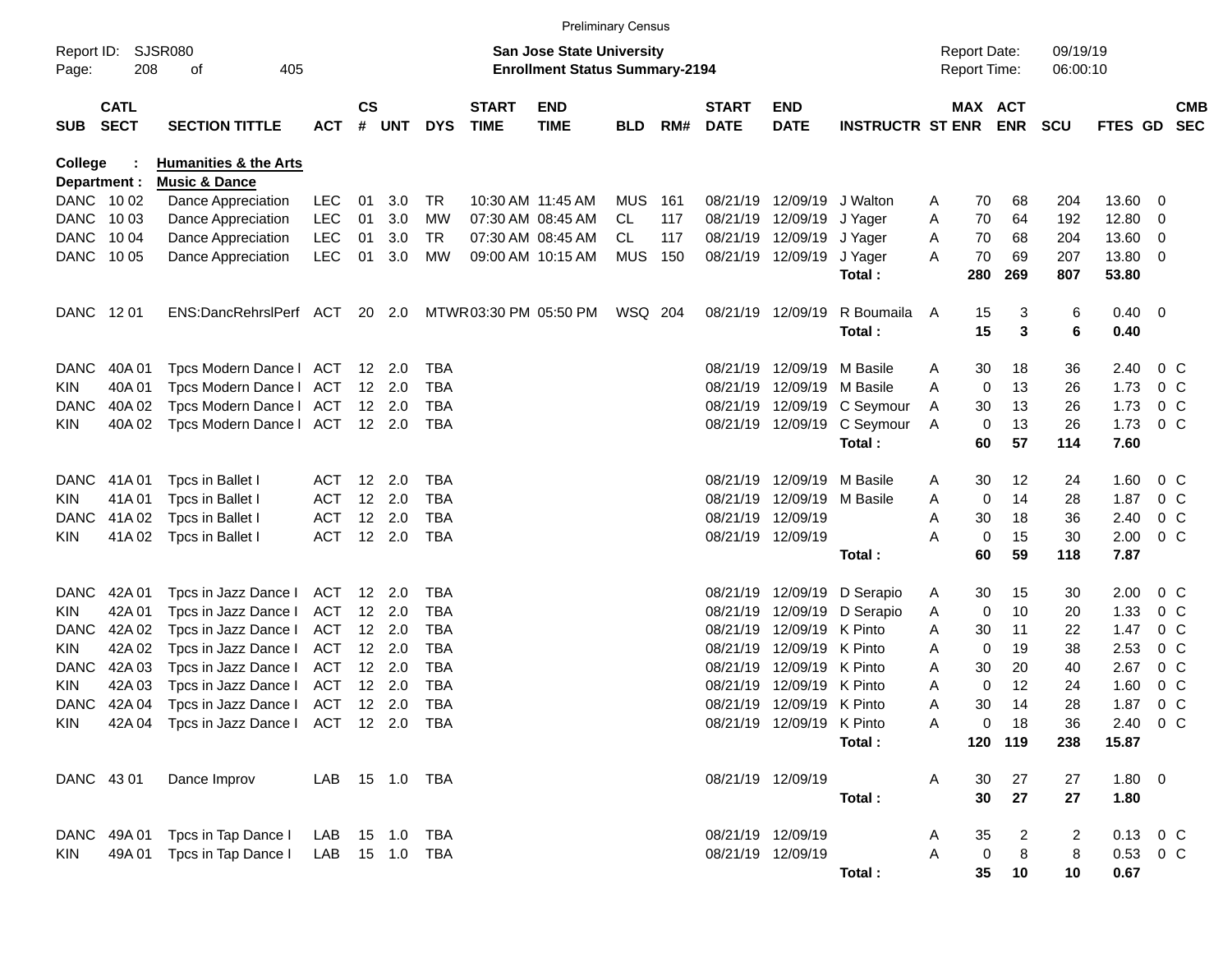|                          |                                                |                                                                                                   |                                                |                      |                          |                         |                             |                                                                                  | <b>Preliminary Census</b>                |     |                                  |                                                       |                                                                      |                                                        |                                              |                          |                                                    |                                                    |            |
|--------------------------|------------------------------------------------|---------------------------------------------------------------------------------------------------|------------------------------------------------|----------------------|--------------------------|-------------------------|-----------------------------|----------------------------------------------------------------------------------|------------------------------------------|-----|----------------------------------|-------------------------------------------------------|----------------------------------------------------------------------|--------------------------------------------------------|----------------------------------------------|--------------------------|----------------------------------------------------|----------------------------------------------------|------------|
| Report ID:<br>Page:      | <b>SJSR080</b><br>209                          | 405<br>оf                                                                                         |                                                |                      |                          |                         |                             | <b>San Jose State University</b><br><b>Enrollment Status Summary-2194</b>        |                                          |     |                                  |                                                       |                                                                      | <b>Report Date:</b><br><b>Report Time:</b>             |                                              | 09/19/19<br>06:00:10     |                                                    |                                                    |            |
| <b>SUB</b>               | <b>CATL</b><br><b>SECT</b>                     | <b>SECTION TITTLE</b>                                                                             | <b>ACT</b>                                     | $\mathsf{cs}$<br>#   | <b>UNT</b>               | <b>DYS</b>              | <b>START</b><br><b>TIME</b> | <b>END</b><br><b>TIME</b>                                                        | <b>BLD</b>                               | RM# | <b>START</b><br><b>DATE</b>      | <b>END</b><br><b>DATE</b>                             | <b>INSTRUCTR ST ENR</b>                                              |                                                        | MAX ACT<br><b>ENR</b>                        | <b>SCU</b>               | <b>FTES GD</b>                                     | <b>SEC</b>                                         | <b>CMB</b> |
|                          | DANC 51A 01<br>DANC 51A02                      | <b>Dance Production</b><br>Dance Production                                                       | ACT<br><b>LEC</b>                              | $12 \,$<br>02        | 3.0<br>0.0               | м<br>W                  |                             | 01:30 PM 03:20 PM<br>01:30 PM 03:20 PM                                           | <b>SPXC 216</b><br><b>SPXC 216</b>       |     | 08/21/19<br>08/21/19             | 12/09/19<br>12/09/19                                  | H Allen<br>H Allen<br>Total:                                         | 20<br>A<br>20<br>A<br>40                               | 37<br>37<br>74                               | 37<br>74<br>111          | $7.40 \ 0$<br>$0.00 \t 0$<br>7.40                  |                                                    |            |
| DANC 54 01<br>DANC 54 02 |                                                | <b>TPCS</b> in Danc II<br>TPCS in Danc II                                                         | LAB<br>LAB                                     | 16<br>16             | 3.0<br>3.0               | TBA<br><b>TBA</b>       |                             |                                                                                  |                                          |     | 08/21/19 12/09/19                | 08/21/19 12/09/19                                     | Total:                                                               | 30<br>A<br>30<br>Α<br>60                               | 14<br>16<br>30                               | 42<br>48<br>90           | $2.80 \t 0$<br>$3.20 \ 0$<br>6.00                  |                                                    |            |
| DANC 75 01               |                                                | Rhym and Dynam DancACT 12 1.0 TR                                                                  |                                                |                      |                          |                         |                             | 02:30 PM 03:20 PM                                                                | WSQ 204                                  |     | 08/21/19 12/09/19                |                                                       | R Boumaila<br>Total:                                                 | 35<br>A<br>35                                          | 29<br>29                                     | 29<br>29                 | $1.93 \ 0$<br>1.93                                 |                                                    |            |
|                          | DANC 102 01<br>DANC 102 02<br>DANC 102 80      | Dance in Wrld Cult<br>Dance in Wrld Cult<br>Dance in Wrld Cult                                    | <b>LEC</b><br><b>LEC</b><br><b>LEC</b>         | 02<br>02             | 3.0<br>3.0<br>3.0        | <b>TR</b><br><b>TBA</b> |                             | 12:00 PM 01:15 PM                                                                | <b>MUS 161</b>                           |     | 08/21/19                         | 12/09/19<br>08/21/19 12/09/19                         | J Walton<br>J Walton<br>Total:                                       | 0<br>Х<br>A<br>40<br>40<br>A<br>80                     | $\mathbf 0$<br>35<br>40<br>75                | 0<br>105<br>120<br>225   | $0.00 \t 0$<br>$7.00 \t 0$<br>$8.00 \t 0$<br>15.00 |                                                    |            |
|                          | DANC 112 01                                    | ENS:Dance Reh/Perf ACT                                                                            |                                                |                      | 20 2.0                   |                         | MTWR 03:30 PM 05:50 PM      |                                                                                  | WSQ 204                                  |     | 08/21/19 12/09/19                |                                                       | R Boumaila<br>Total:                                                 | 20<br>A<br>20                                          | 15<br>15                                     | 30<br>30                 | $2.00 \t 0$<br>2.00                                |                                                    |            |
|                          |                                                | DANC 145B 01 Choreography II<br>DANC 145B 02 Choreography II                                      | ACT<br><b>LEC</b>                              | 12<br>02             | 3.0<br>0.0               | Т<br>R                  |                             | 01:30 PM 03:20 PM<br>01:30 PM 03:20 PM                                           | WSQ 106<br>WSQ 106                       |     | 08/21/19<br>08/21/19 12/09/19    | 12/09/19                                              | D Frank<br>D Frank<br>Total:                                         | 25<br>A<br>25<br>A<br>50                               | $12 \,$<br>12<br>24                          | 12<br>24<br>36           | $2.40 \ 0$<br>$0.00 \t 0$<br>2.40                  |                                                    |            |
| <b>HUM</b><br>HUM        | DANC 148 01<br>148 01<br>DANC 148 02<br>148 02 | Children's Dance<br><b>Children's Dance</b><br><b>Children's Dance</b><br><b>Children's Dance</b> | LEC.<br><b>LEC</b><br><b>ACT</b><br><b>ACT</b> | 13<br>13<br>13<br>13 | 3.0<br>3.0<br>0.0<br>0.0 | M<br>M<br>W<br>W        |                             | 01:00 PM 02:50 PM<br>01:00 PM 02:50 PM<br>01:00 PM 02:50 PM<br>01:00 PM 02:50 PM | WSQ 204<br>WSQ 204<br>WSQ 204<br>WSQ 204 |     | 08/21/19<br>08/21/19<br>08/21/19 | 12/09/19<br>12/09/19<br>12/09/19<br>08/21/19 12/09/19 | P Bliss<br>P Bliss<br>P Bliss<br>P Bliss<br>Total:                   | 40<br>A<br>0<br>A<br>A<br>40<br>$\mathbf 0$<br>А<br>80 | 19<br>$\mathbf 0$<br>19<br>$\mathbf 0$<br>38 | 19<br>0<br>19<br>0<br>38 | 3.80<br>0.00<br>0.00<br>0.00<br>3.80               | 0 C<br>$0\,$ C<br>0 <sup>o</sup><br>0 <sup>o</sup> |            |
|                          | DANC 151 02                                    | DANC 151 01 IntrDancPedagogy<br>IntrDancPedagogy                                                  | LEC 04 2.0 T<br>ACT 07 0.0 R                   |                      |                          |                         |                             | 12:00 PM 01:20 PM   WSQ   204<br>12:00 PM 01:20 PM                               | WSQ 204                                  |     |                                  |                                                       | 08/21/19 12/09/19 D Serapio<br>08/21/19 12/09/19 D Serapio<br>Total: | 30<br>A<br>A<br>30<br>60                               | 15<br>15<br>30                               | 15<br>15<br>30           | $2.00 \t 0$<br>$0.00 \ 0$<br>2.00                  |                                                    |            |
|                          |                                                | DANC 154A 01 TPCS in Danc III                                                                     | LAB  16  3.0  TBA                              |                      |                          |                         |                             |                                                                                  |                                          |     |                                  | 08/21/19 12/09/19                                     | Total:                                                               | 30<br>A<br>30                                          | 13<br>13                                     | 39<br>39                 | 2.60 0<br>2.60                                     |                                                    |            |
|                          |                                                | DANC 154B 01 TPCS in Danc IV                                                                      | LAB 16 3.0 TBA                                 |                      |                          |                         |                             |                                                                                  |                                          |     |                                  | 08/21/19 12/09/19                                     | Total:                                                               | 30<br>A<br>30                                          | 17<br>17                                     | 51<br>51                 | $3.40 \ 0$<br>3.40                                 |                                                    |            |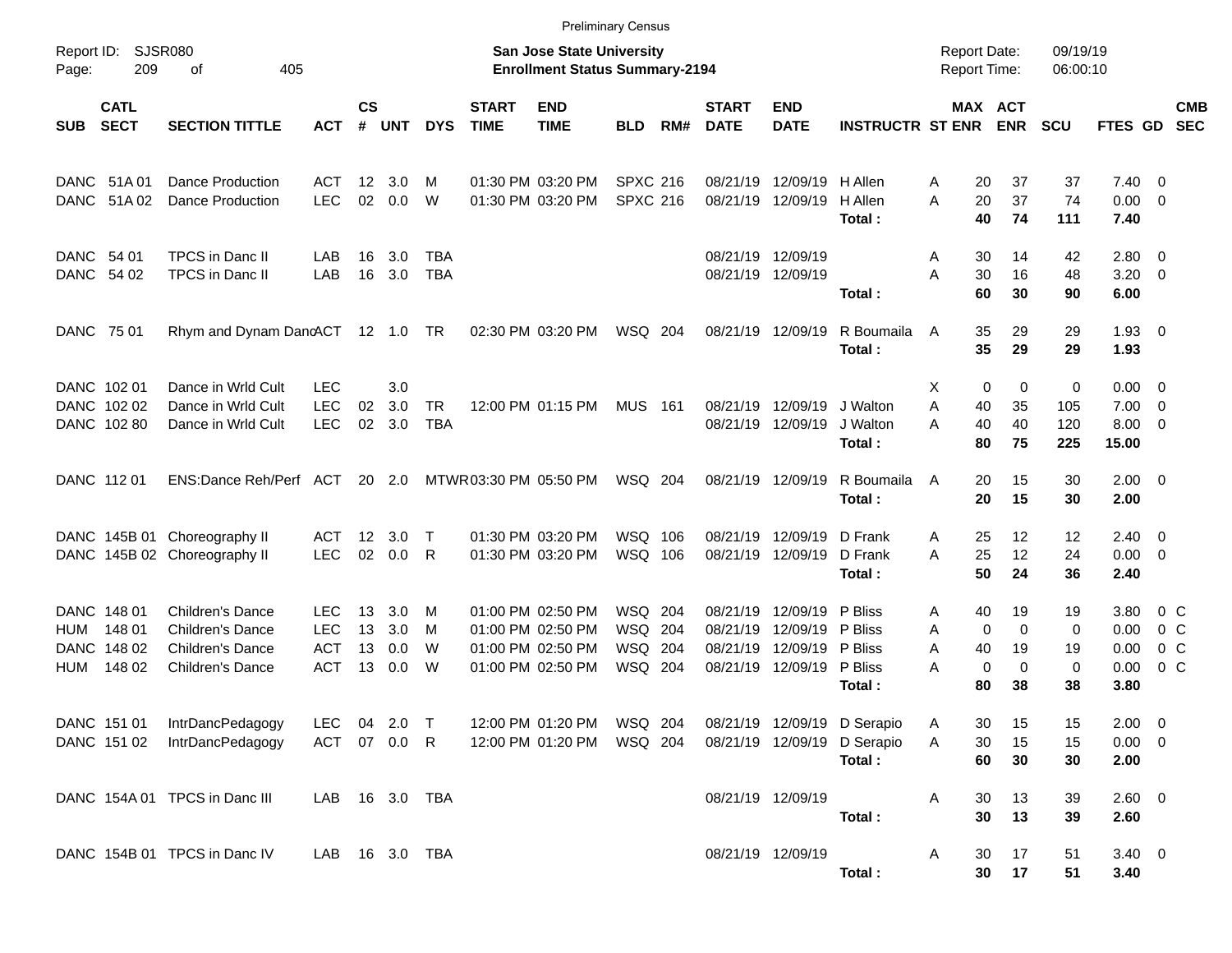|       |                                           |                                                                                        |                                            |               |                      |                                 |                             | <b>Preliminary Census</b>                                                 |                |     |                             |                                                                                     |                                                                                            |                                     |                                                    |                      |                                                   |            |
|-------|-------------------------------------------|----------------------------------------------------------------------------------------|--------------------------------------------|---------------|----------------------|---------------------------------|-----------------------------|---------------------------------------------------------------------------|----------------|-----|-----------------------------|-------------------------------------------------------------------------------------|--------------------------------------------------------------------------------------------|-------------------------------------|----------------------------------------------------|----------------------|---------------------------------------------------|------------|
| Page: | Report ID: SJSR080<br>210                 | 405<br>οf                                                                              |                                            |               |                      |                                 |                             | <b>San Jose State University</b><br><b>Enrollment Status Summary-2194</b> |                |     |                             |                                                                                     |                                                                                            | <b>Report Date:</b><br>Report Time: |                                                    | 09/19/19<br>06:00:10 |                                                   |            |
| SUB   | <b>CATL</b><br><b>SECT</b>                | <b>SECTION TITTLE</b>                                                                  | <b>ACT</b>                                 | $\mathsf{cs}$ | # UNT                | <b>DYS</b>                      | <b>START</b><br><b>TIME</b> | <b>END</b><br><b>TIME</b>                                                 | <b>BLD</b>     | RM# | <b>START</b><br><b>DATE</b> | <b>END</b><br><b>DATE</b>                                                           | <b>INSTRUCTR ST ENR ENR</b>                                                                |                                     | MAX ACT                                            | <b>SCU</b>           | FTES GD SEC                                       | <b>CMB</b> |
|       | DANC 194 01<br>DANC 194 02                | Dance Repertory<br>Dance Repertory                                                     | <b>ACT</b><br><b>ACT</b>                   |               | 20 1.0<br>20 1.0     | TBA<br><b>TBA</b>               |                             |                                                                           |                |     |                             | 08/21/19 12/09/19 H Allen                                                           | 08/21/19 12/09/19 C Seymour<br>Total:                                                      | A<br>A                              | 20<br>17<br>20<br>17<br>40<br>34                   | 17<br>17<br>34       | $1.13 \ 0$<br>$1.13 \ 0$<br>2.27                  |            |
|       | DANC 198 01<br>DANC 198 02<br>DANC 198 03 | Dance Internship<br>Dance Internship<br>Dance Internship                               | <b>SUP</b><br><b>SUP</b><br><b>SUP</b>     | 36<br>36      | 1.0<br>2.0<br>36 3.0 | TBA<br><b>TBA</b><br><b>TBA</b> |                             |                                                                           |                |     |                             | 08/21/19 12/09/19 H Allen<br>08/21/19 12/09/19 H Allen<br>08/21/19 12/09/19 H Allen | Total:                                                                                     | Α<br>A<br>A                         | 10<br>0<br>10<br>$\mathbf 0$<br>1<br>10<br>30<br>1 | 0<br>0<br>0<br>0     | $0.00 \t 0$<br>$0.00 \t 0$<br>$0.20 \ 0$<br>0.20  |            |
|       | MUED 140 01                               | Foundations Mu Ed                                                                      | <b>LEC</b>                                 |               | 02 3.0               | TR                              |                             | 09:00 AM 10:15 AM                                                         | <b>MUS 182</b> |     |                             | 08/21/19 12/09/19                                                                   | D Hollinger<br>Total:                                                                      | A                                   | 30<br>31<br>30<br>31                               | 93<br>93             | $6.25$ 1<br>6.25                                  |            |
|       | MUED 142 01                               | Intro Mus Ed/EFE                                                                       | <b>ACT</b>                                 |               | 09 1.0 F             |                                 |                             | 10:30 AM 12:30 PM                                                         | <b>MUS 160</b> |     |                             | 08/21/19 12/09/19                                                                   | D Hollinger<br>Total:                                                                      | A                                   | 25<br>29<br>25<br>29                               | 29<br>29             | $1.93 \ 0$<br>1.93                                |            |
|       |                                           | MUED 170B 01 Tch Choral Mus                                                            | SEM 04 2.0                                 |               |                      | <b>TR</b>                       |                             | 10:30 AM 11:20 AM                                                         | <b>MUS 182</b> |     |                             | 08/21/19 12/09/19                                                                   | C Brown<br>Total:                                                                          | Α                                   | $\overline{7}$<br>20<br>20<br>$\overline{7}$       | 14<br>14             | $1.00$ 2<br>1.00                                  |            |
|       | MUED 175 01<br>MUED 175 02                | Practicum Mu Ed<br>Practicum Mu Ed                                                     | <b>LEC</b><br><b>LEC</b>                   | 02            | 3.0<br>3.0           | МW                              |                             | 10:30 AM 11:45 AM                                                         | <b>MUS 250</b> |     |                             | 08/21/19 12/09/19                                                                   | D Hollinger<br>Total:                                                                      | X<br>Α                              | 0<br>0<br>25<br>10<br>25<br>10                     | 0<br>30<br>30        | $0.00 \t 0$<br>$2.05$ 1<br>2.05                   |            |
|       |                                           | MUED 184Y 01 Stdt Tchg II<br>MUED 184Y 02 Stdt Tchg II<br>MUED 184Y 03 Stdt Tchg II    | <b>SUP</b><br><b>SUP</b><br><b>SUP</b>     | 25<br>25      | 4.0<br>4.0<br>25 4.0 | TBA<br><b>TBA</b><br><b>TBA</b> |                             |                                                                           |                |     | 08/21/19<br>08/21/19        |                                                                                     | 12/09/19 K Ireland D'<br>12/09/19 C McKenzie<br>08/21/19 12/09/19 R Calonico<br>Total:     | $\mathsf{A}$<br>A<br>A              | 5<br>0<br>5<br>0<br>5<br>1<br>15<br>1              | 0<br>0<br>0<br>0     | $0.00 \t 0$<br>$0.00 \t 0$<br>$0.27 \t 0$<br>0.27 |            |
|       |                                           | MUED 184Z 01 Stdt Tchg III<br>MUED 184Z 02 Stdt Tchg III<br>MUED 184Z 03 Stdt Tchg III | <b>SUP</b><br><b>SUP</b><br>SUP 25 4.0 TBA | 25            | 4.0<br>25 4.0        | <b>TBA</b><br>TBA               |                             |                                                                           |                |     | 08/21/19                    | 12/09/19                                                                            | K Ireland D'<br>08/21/19 12/09/19 C McKenzie A<br>08/21/19 12/09/19 R Calonico A<br>Total: | A                                   | 5<br>0<br>5<br>$\Omega$<br>5<br>15<br>0            | 0<br>0<br>0<br>0     | $0.00 \ 0$<br>$0.00 \t 0$<br>$0.00 \t 0$<br>0.00  |            |
|       | MUED 228 01                               | ResMusEd                                                                               | SEM 05 3.0 TBA                             |               |                      |                                 |                             |                                                                           |                |     |                             |                                                                                     | 08/21/19 12/09/19 D Hollinger A<br>Total:                                                  |                                     | 30<br>9<br>30<br>9                                 | 27<br>27             | $2.25$ 9<br>2.25                                  |            |
|       |                                           | MUED 370A 02 Meth Mus Ed K-8                                                           | SEM 04 2.0 T                               |               |                      |                                 |                             |                                                                           |                |     |                             |                                                                                     | 04:30 PM 06:20 PM MUS 250 08/21/19 12/09/19 K Ireland D' A<br>Total:                       |                                     | 18<br>3<br>3<br>18                                 | 6<br>6               | $0.43$ 1<br>0.43                                  |            |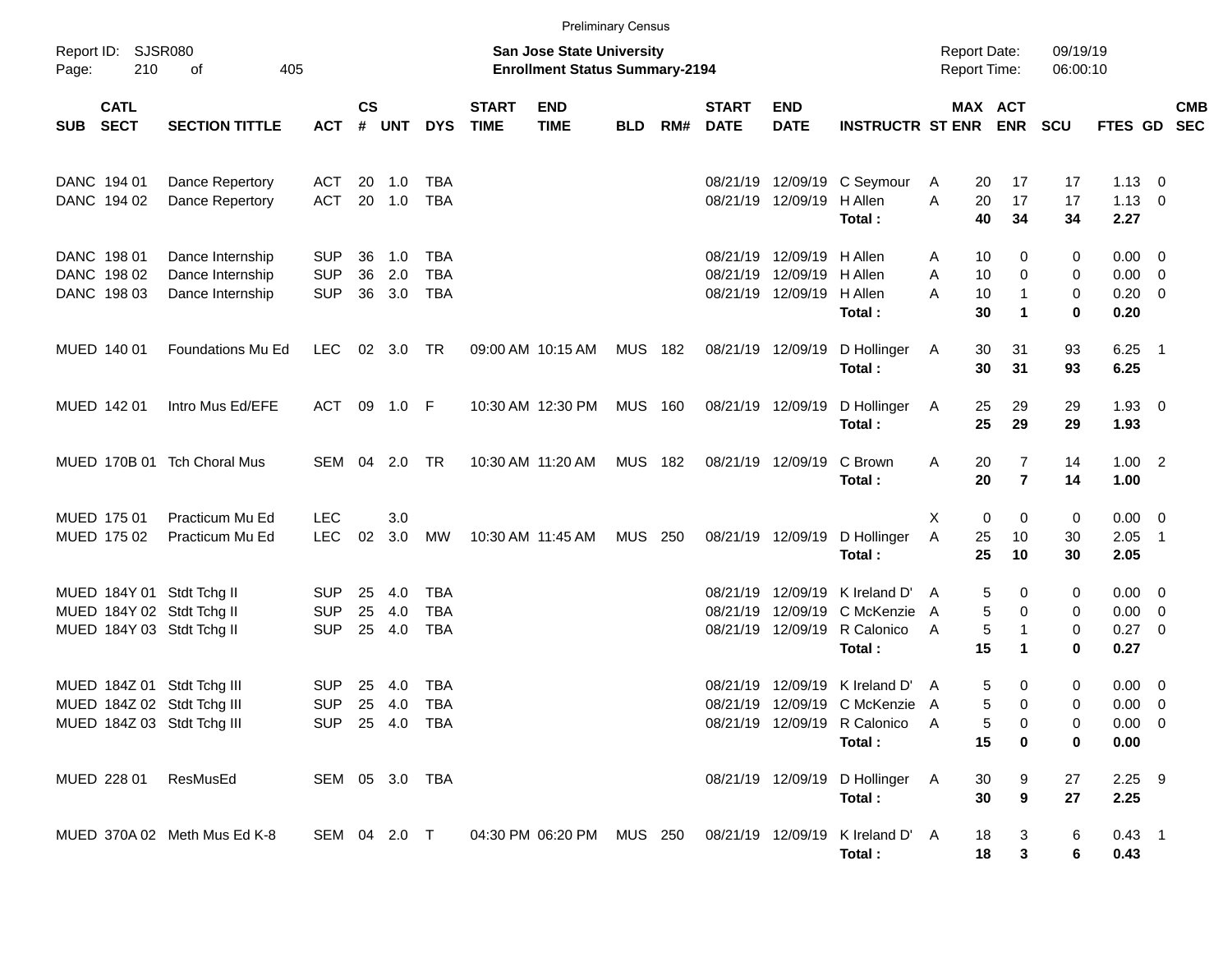| Report ID:<br>Page: | <b>SJSR080</b><br>211      | 405                            |            |            |               |            |            | <b>San Jose State University</b><br><b>Enrollment Status Summary-2194</b> |                           |            |     |                             |                            |                             | <b>Report Date:</b><br>Report Time: |           | 09/19/19<br>06:00:10 |            |                      |                         |                          |
|---------------------|----------------------------|--------------------------------|------------|------------|---------------|------------|------------|---------------------------------------------------------------------------|---------------------------|------------|-----|-----------------------------|----------------------------|-----------------------------|-------------------------------------|-----------|----------------------|------------|----------------------|-------------------------|--------------------------|
| SUB                 | <b>CATL</b><br><b>SECT</b> | <b>SECTION TITTLE</b>          | <b>ACT</b> | #          | $\mathsf{cs}$ | <b>UNT</b> | <b>DYS</b> | <b>START</b><br><b>TIME</b>                                               | <b>END</b><br><b>TIME</b> | <b>BLD</b> | RM# | <b>START</b><br><b>DATE</b> | <b>END</b><br><b>DATE</b>  | <b>INSTRUCTR ST ENR</b>     |                                     | MAX ACT   | <b>ENR</b>           | <b>SCU</b> | FTES GD              |                         | <b>CMB</b><br><b>SEC</b> |
| MUSC                | 1A 01                      | Music Systems IA               | <b>SEM</b> |            | 04            | 2.0        | MW         |                                                                           | 09:30 AM 10:20 AM         | <b>MUS</b> | 210 | 08/21/19                    | 12/09/19                   | <b>B</b> Ciach              | A                                   | 30        | 30                   | 60         | 4.00                 | - 0                     |                          |
| MUSC                | 1A 02                      | Music Systems IA               | SEM        |            | 04            | 2.0        | <b>MW</b>  |                                                                           | 09:30 AM 10:20 AM         | <b>MUS</b> | 160 | 08/21/19                    | 12/09/19                   | T Langan<br>Total:          | Α                                   | 30<br>60  | 30<br>60             | 60<br>120  | 4.00<br>8.00         | 0                       |                          |
| MUSC                | 1B 01                      | Music Systems IB               | ACT        |            | 10            | 1.0        | MW         | 10:30 AM 11:20 AM                                                         |                           | <b>MUS</b> | 210 | 08/21/19                    | 12/09/19                   | <b>B</b> Ciach              | A                                   | 30        | 30                   | 30         | 2.00                 | - 0                     |                          |
| MUSC                | 1B 02                      | Music Systems IB               | <b>ACT</b> |            | 10            | 1.0        | <b>MW</b>  | 10:30 AM 11:20 AM                                                         |                           | <b>MUS</b> | 161 | 08/21/19                    | 12/09/19                   | T Langan<br>Total:          | Α                                   | 25<br>55  | 27<br>57             | 27<br>57   | 1.80<br>3.80         | $\overline{0}$          |                          |
| MUSC                | 3A 01                      | Music Systems IIIA             | SEM        |            | 04            | 2.0        | <b>TR</b>  | 10:30 AM 11:20 AM                                                         |                           | <b>MUS</b> | 210 | 08/21/19                    | 12/09/19                   | <b>B</b> Belet              | A                                   | 30        | 21                   | 42         | 2.83                 | $\overline{1}$          |                          |
| MUSC                | 3A 02                      | Music Systems IIIA             | <b>SEM</b> |            | 04            | 2.0        | <b>TR</b>  | 10:30 AM 11:20 AM                                                         |                           | <b>MUS</b> | 211 | 08/21/19                    | 12/09/19                   | <b>B</b> Ciach<br>Total:    | A                                   | 30<br>60  | 20<br>41             | 40<br>82   | 2.70<br>5.53         | - 1                     |                          |
| MUSC                | 3B 01                      | Music Systems IIIB             | <b>ACT</b> |            | 10            | 1.0        | TR         |                                                                           | 11:30 AM 12:20 PM         | <b>MUS</b> | 210 | 08/21/19                    | 12/09/19                   | <b>B</b> Belet              | A                                   | 30        | 20                   | 20         | 1.33                 | 0                       |                          |
| MUSC                | 3B 02                      | Music Systems IIIB             | <b>ACT</b> |            | 10            | 1.0        | <b>TR</b>  |                                                                           | 11:30 AM 12:20 PM         | <b>MUS</b> | 211 | 08/21/19                    | 12/09/19                   | <b>B</b> Ciach<br>Total:    | A                                   | 30<br>60  | 21<br>41             | 21<br>41   | 1.45<br>2.78         | -3                      |                          |
| MUSC                | 901                        | Music Fund                     | <b>SEM</b> |            | 04            | 3.0        | <b>MW</b>  |                                                                           | 09:30 AM 10:20 AM         | <b>MUS</b> | 211 | 08/21/19                    | 12/09/19                   | A Young                     | A                                   | 30        | 18                   | 36         | 3.60                 | $\overline{\mathbf{0}}$ |                          |
| MUSC                | 902                        | Music Fund                     | <b>ACT</b> |            | 10            | 0.0        | <b>MW</b>  | 10:30 AM 11:20 AM                                                         |                           | <b>MUS</b> | 211 | 08/21/19                    | 12/09/19                   | A Young<br>Total:           | Α                                   | 30<br>60  | 18<br>36             | 18<br>54   | 0.00<br>3.60         | $\overline{\mathbf{0}}$ |                          |
| MUSC                | 10A 01                     | <b>Music Appreciation</b>      | LEC        |            | 02            | 3.0        | <b>MW</b>  |                                                                           | 09:00 AM 10:15 AM         | <b>MUS</b> | 250 | 08/21/19                    | 12/09/19                   | K Metcalf                   | A                                   | 65        | 65                   | 195        | 13.00                | 0                       |                          |
| MUSC                | 10A 02                     | <b>Music Appreciation</b>      | LEC        |            | 02            | 3.0        | MW         |                                                                           | 01:30 PM 02:45 PM         | <b>MUS</b> | 161 | 08/21/19                    | 12/09/19                   | R Sacolick                  | A                                   | 70        | 70                   | 210        | 14.00                | 0                       |                          |
| MUSC                | 10A03                      | <b>Music Appreciation</b>      | LEC        |            | 02            | 3.0        | <b>TR</b>  |                                                                           | 09:00 AM 10:15 AM         | <b>MUS</b> | 161 | 08/21/19                    | 12/09/19                   | G Haramaki                  | A                                   | 70        | 70                   | 210        | 14.00                | 0                       |                          |
| MUSC                | 10A 04                     | <b>Music Appreciation</b>      | LEC        |            | 02            | 3.0        | <b>TR</b>  |                                                                           | 01:30 PM 02:45 PM         | <b>MUS</b> | 250 | 08/21/19                    | 12/09/19                   | R Sacolick                  | A                                   | 65        | 68                   | 204        | 13.60                | 0                       |                          |
| MUSC                | 10A 80                     | <b>Music Appreciation</b>      | LEC        |            | 02            | 3.0        | <b>TBA</b> |                                                                           |                           |            |     | 08/21/19                    | 12/09/19                   | V Lington                   | A                                   | 70        | 68                   | 204        | 13.60                | 0                       |                          |
| MUSC                | 10A82                      | <b>Music Appreciation</b>      | LEC        |            | 02            | 3.0        | <b>TBA</b> |                                                                           |                           |            |     | 08/21/19                    | 12/09/19                   | T Langan                    | A                                   | 70        | 68                   | 204        | 13.60                | 0                       |                          |
| MUSC                | 10A83                      | <b>Music Appreciation</b>      | LEC        |            | 02            | 3.0        | <b>TBA</b> |                                                                           |                           |            |     | 08/21/19                    | 12/09/19                   | M Hernandez A               |                                     | 70        | 73                   | 219        | 14.60                | 0                       |                          |
| MUSC                | 10A 84                     | <b>Music Appreciation</b>      | LEC        |            | 02            | 3.0        | <b>TBA</b> |                                                                           |                           |            |     | 08/21/19                    | 12/09/19                   | S Lin                       | A                                   | 70        | 69                   | 207        | 13.80                | 0                       |                          |
| MUSC                | 10A 85                     | <b>Music Appreciation</b>      | LEC        |            | 02            | 3.0        | <b>TBA</b> |                                                                           |                           |            |     | 08/21/19                    | 12/09/19                   | P Ellison                   | A                                   | 70        | 70                   | 210        | 14.00                | 0                       |                          |
| MUSC                | 10A 86                     | <b>Music Appreciation</b>      | LEC        |            | 02            | 3.0        | <b>TBA</b> |                                                                           |                           |            |     | 08/21/19                    | 12/09/19                   | K Metcalf                   | A                                   | 70        | 69                   | 207        | 13.80                | 0                       |                          |
| MUSC                | 10A 87                     | <b>Music Appreciation</b>      | LEC        |            | 02            | 3.0        | <b>TBA</b> |                                                                           |                           |            |     | 08/21/19                    | 12/09/19                   | S Lin                       | Α                                   | 70        | 70                   | 210        | 14.00                | 0                       |                          |
|                     |                            | MUSC 10A 99 Music Appreciation | <b>LEC</b> |            |               | 02 3.0 TBA |            |                                                                           |                           |            |     |                             | 08/21/19 12/09/19 G Mok    |                             | A                                   | 70        | 64                   | 192        | 12.80 0              |                         |                          |
|                     |                            |                                |            |            |               |            |            |                                                                           |                           |            |     |                             |                            | Total:                      |                                     |           | 830 824              | 2472       | 164.80               |                         |                          |
|                     | MUSC 10B 01                | Intro to Music                 |            | SEM 04 3.0 |               |            | МW         |                                                                           | 09:00 AM 10:15 AM         | MUS 266    |     |                             |                            | 08/21/19 12/09/19 N Rulison | A                                   | 50        | 51                   | 153        | $10.20 \t 0$         |                         |                          |
|                     | MUSC 10B 02                | Intro to Music                 |            | SEM 04 3.0 |               |            | МW         |                                                                           | 10:30 AM 11:45 AM         | MUS 266    |     |                             | 08/21/19 12/09/19 S Brook  |                             | A                                   | 50        | 50                   | 150        | $10.00 \t 0$         |                         |                          |
|                     | MUSC 10B 03                | Intro to Music                 |            | SEM 04 3.0 |               |            | TR         |                                                                           | 10:30 AM 11:45 AM         | MUS 266    |     |                             | 08/21/19 12/09/19 J Selmer |                             | A                                   | 50        | 46                   | 138        | $9.20 \ 0$           |                         |                          |
|                     | MUSC 10B 04                | Intro to Music                 |            | SEM 04 3.0 |               |            | TR.        |                                                                           | 12:00 PM 01:15 PM         | MUS 266    |     |                             | 08/21/19 12/09/19 A Koppel | Total:                      | A                                   | 50<br>200 | 52<br>199            | 156<br>597 | $10.40 \ 0$<br>39.80 |                         |                          |

Preliminary Census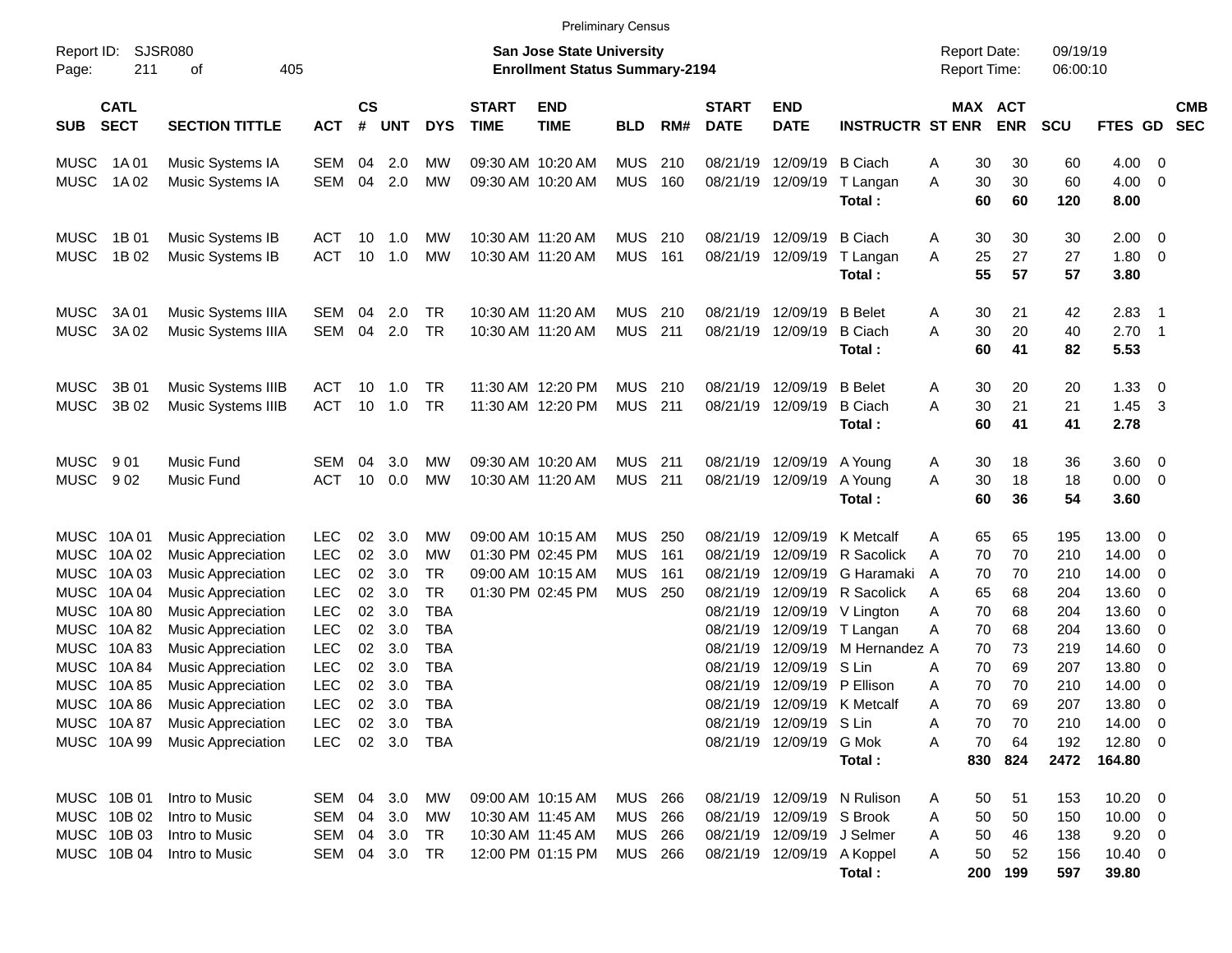|                                                   |                               |                                                                                                              |                                                      |                      |                          |                                    |                                        | <b>Preliminary Census</b>                                                 |                          |            |                                              |                                              |                                                            |                                            |                                               |                               |                                        |                                                       |                          |
|---------------------------------------------------|-------------------------------|--------------------------------------------------------------------------------------------------------------|------------------------------------------------------|----------------------|--------------------------|------------------------------------|----------------------------------------|---------------------------------------------------------------------------|--------------------------|------------|----------------------------------------------|----------------------------------------------|------------------------------------------------------------|--------------------------------------------|-----------------------------------------------|-------------------------------|----------------------------------------|-------------------------------------------------------|--------------------------|
| Report ID:<br>Page:                               | 212                           | SJSR080<br>405<br>οf                                                                                         |                                                      |                      |                          |                                    |                                        | <b>San Jose State University</b><br><b>Enrollment Status Summary-2194</b> |                          |            |                                              |                                              |                                                            | <b>Report Date:</b><br><b>Report Time:</b> |                                               | 09/19/19<br>06:00:10          |                                        |                                                       |                          |
| <b>SUB</b>                                        | <b>CATL</b><br><b>SECT</b>    | <b>SECTION TITTLE</b>                                                                                        | АСТ                                                  | <b>CS</b><br>#       | <b>UNT</b>               | <b>DYS</b>                         | <b>START</b><br><b>TIME</b>            | <b>END</b><br><b>TIME</b>                                                 | <b>BLD</b>               | RM#        | <b>START</b><br><b>DATE</b>                  | <b>END</b><br><b>DATE</b>                    | <b>INSTRUCTR ST ENR</b>                                    |                                            | MAX ACT<br><b>ENR</b>                         | <b>SCU</b>                    | FTES GD                                |                                                       | <b>CMB</b><br><b>SEC</b> |
| MUSC 1301                                         |                               | Music Tech                                                                                                   | ACT                                                  | 10                   | 1.0                      | TR.                                |                                        | 09:30 AM 10:20 AM                                                         | <b>MUS</b>               | 213        | 08/21/19                                     | 12/09/19                                     | T Langan<br>Total:                                         | Α<br>24<br>24                              | 24<br>24                                      | 24<br>24                      | $1.60 \t 0$<br>1.60                    |                                                       |                          |
| <b>MUSC</b><br><b>ASIA</b><br><b>MUSC</b><br>ASIA | 19 01<br>1901<br>1980<br>1980 | <b>Mus Wrld Cultures</b><br><b>Mus Wrld Cultures</b><br><b>Mus Wrld Cultures</b><br><b>Mus Wrld Cultures</b> | <b>LEC</b><br><b>LEC</b><br><b>LEC</b><br><b>LEC</b> | 01<br>01<br>01<br>01 | 3.0<br>3.0<br>3.0<br>3.0 | M<br>M<br><b>TBA</b><br><b>TBA</b> |                                        | 06:00 PM 08:45 PM<br>06:00 PM 08:45 PM                                    | <b>MUS</b><br><b>MUS</b> | 161<br>161 | 08/21/19<br>08/21/19<br>08/21/19<br>08/21/19 | 12/09/19<br>12/09/19<br>12/09/19<br>12/09/19 | R Sacolick<br>R Sacolick<br>T Harris<br>T Harris<br>Total: | 50<br>A<br>A<br>70<br>A<br>A<br>120        | 41<br>0<br>8<br>59<br>0<br>11<br>119          | 123<br>24<br>177<br>33<br>357 | 8.20<br>1.60<br>11.80<br>2.20<br>23.80 | $0\,$ C<br>0 <sup>o</sup><br>$0\,C$<br>0 <sup>o</sup> |                          |
| MUSC 25A 01                                       | MUSC 25A 02                   | Piano Proficiency<br>Piano Proficiency                                                                       | ACT<br><b>ACT</b>                                    | 10<br>10             | 1.0<br>1.0               | <b>TR</b><br>TR                    | 09:30 AM 10:20 AM<br>09:30 AM 10:20 AM |                                                                           | <b>MUS</b><br><b>MUS</b> | 157<br>266 | 08/21/19<br>08/21/19                         | 12/09/19<br>12/09/19                         | A Kolesar<br>S Brook<br>Total:                             | A<br>30<br>A<br>30<br>60                   | 18<br>18<br>36                                | 18<br>18<br>36                | 1.20<br>1.20<br>2.40                   | - 0<br>$\overline{\mathbf{0}}$                        |                          |
|                                                   | MUSC 25C 01                   | PianoProf3                                                                                                   | ACT                                                  | 10                   | 1.0                      | МW                                 |                                        | 12:30 PM 01:20 PM                                                         | <b>MUS</b>               | 266        |                                              | 08/21/19 12/09/19                            | S Brook<br>Total:                                          | A<br>30<br>30                              | 30<br>30                                      | 30<br>30                      | $2.00 \t 0$<br>2.00                    |                                                       |                          |
|                                                   | MUSC 26A01                    | <b>Voice Fundamentals</b>                                                                                    | ACT                                                  | 10                   | 1.0                      | МW                                 | 08:00 AM 08:50 AM                      |                                                                           | <b>MUS</b>               | 182        |                                              | 08/21/19 12/09/19                            | E Nitzan<br>Total:                                         | A<br>30<br>30                              | 20<br>20                                      | 20<br>20                      | $1.33 \ 0$<br>1.33                     |                                                       |                          |
|                                                   | MUSC 27A02                    | Fund Jazz KBD I                                                                                              | ACT                                                  | 10                   | 1.0                      | МW                                 |                                        | 03:30 PM 04:20 PM                                                         | <b>MUS</b>               | 266        | 08/21/19 12/09/19                            |                                              | J Dryden<br>Total:                                         | Α<br>20<br>20                              | 9<br>9                                        | 9<br>9                        | $0.62$ 1<br>0.62                       |                                                       |                          |
| MUSC 28 01<br>MUSC 28 02                          |                               | <b>Guitar Fundamentals</b><br><b>Guitar Fundamentals</b>                                                     | ACT<br>ACT                                           | 08<br>08             | 1.0<br>1.0               | R<br>F                             |                                        | 05:30 PM 07:20 PM<br>12:30 PM 02:20 PM                                    | <b>MUS</b><br><b>MUS</b> | 150<br>150 | 08/21/19<br>08/21/19                         | 12/09/19<br>12/09/19                         | S Lin<br>R Vandivier<br>Total:                             | A<br>25<br>25<br>A<br>50                   | 18<br>11<br>29                                | 18<br>11<br>29                | 1.20<br>0.73<br>1.93                   | $\overline{\mathbf{0}}$<br>$\overline{\phantom{0}}$   |                          |
|                                                   | MUSC 29A 04                   | ElecAcous1                                                                                                   | <b>SUP</b>                                           | 48                   | 2.0                      | <b>TBA</b>                         |                                        |                                                                           |                          |            | 08/21/19                                     | 12/09/19                                     | P Furman<br>Total:                                         | Α                                          | 3<br>0<br>3<br>0                              | 0<br>0                        | $0.00 \t 0$<br>0.00                    |                                                       |                          |
|                                                   | MUSC 30A 02 Piano 1           |                                                                                                              | SUP 48 2.0 TBA                                       |                      |                          |                                    |                                        |                                                                           |                          |            |                                              | 08/21/19 12/09/19 G Mok                      | Total:                                                     | Α                                          | 3<br>1<br>3<br>$\mathbf{1}$                   | 0<br>0                        | $0.13 \ 0$<br>0.13                     |                                                       |                          |
|                                                   |                               | MUSC 30AX 01 Applied Piano 1                                                                                 | SUP 48 1.0 TBA                                       |                      |                          |                                    |                                        |                                                                           |                          |            |                                              | 08/21/19 12/09/19 S Brook                    | Total:                                                     | A                                          | $\frac{3}{3}$<br>$\mathbf{1}$<br>$\mathbf{1}$ | 0<br>0                        | $0.07$ 0<br>0.07                       |                                                       |                          |
|                                                   | MUSC 30B 02 Piano 2           |                                                                                                              | SUP 48 2.0 TBA                                       |                      |                          |                                    |                                        |                                                                           |                          |            |                                              | 08/21/19 12/09/19 G Mok                      | Total:                                                     | A                                          | 3<br>$\mathbf{0}$<br>3<br>$\pmb{0}$           | 0<br>0                        | $0.00 \t 0$<br>0.00                    |                                                       |                          |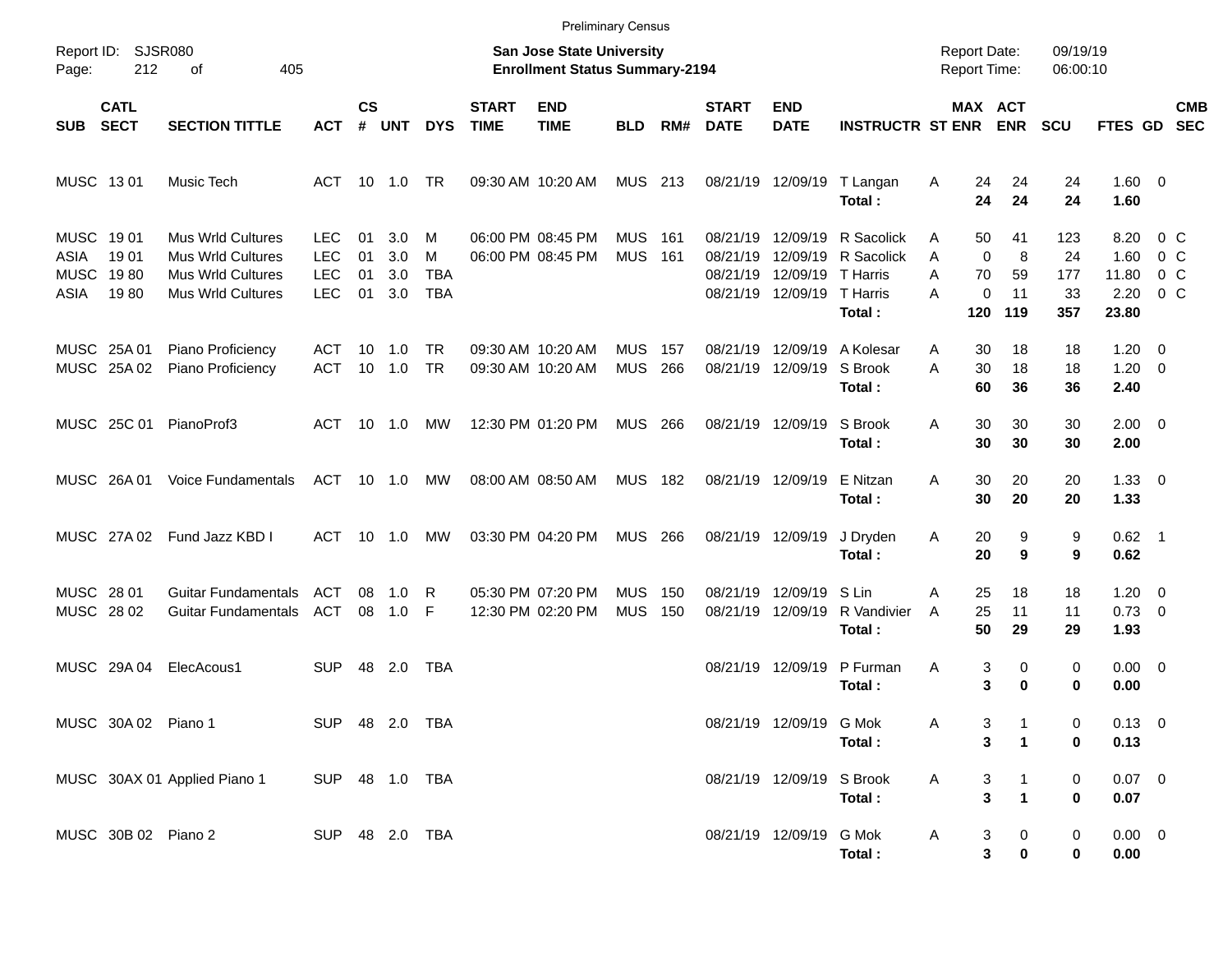|       |                           |                              |                |                    |            |            |                             |                                                                           | <b>Preliminary Census</b> |     |                             |                           |                                 |                                            |              |                                  |                      |                |            |
|-------|---------------------------|------------------------------|----------------|--------------------|------------|------------|-----------------------------|---------------------------------------------------------------------------|---------------------------|-----|-----------------------------|---------------------------|---------------------------------|--------------------------------------------|--------------|----------------------------------|----------------------|----------------|------------|
| Page: | Report ID: SJSR080<br>213 | οf                           | 405            |                    |            |            |                             | <b>San Jose State University</b><br><b>Enrollment Status Summary-2194</b> |                           |     |                             |                           |                                 | <b>Report Date:</b><br><b>Report Time:</b> |              |                                  | 09/19/19<br>06:00:10 |                |            |
|       | <b>CATL</b><br>SUB SECT   | <b>SECTION TITTLE</b>        | <b>ACT</b>     | $\mathsf{cs}$<br># | UNT        | <b>DYS</b> | <b>START</b><br><b>TIME</b> | <b>END</b><br><b>TIME</b>                                                 | BLD                       | RM# | <b>START</b><br><b>DATE</b> | <b>END</b><br><b>DATE</b> | <b>INSTRUCTR ST ENR</b>         |                                            |              | <b>MAX ACT</b><br><b>ENR SCU</b> |                      | FTES GD SEC    | <b>CMB</b> |
|       |                           | MUSC 30BX 01 Applied Piano 2 | <b>SUP</b>     |                    | 48 1.0     | TBA        |                             |                                                                           |                           |     |                             | 08/21/19 12/09/19         | S Brook                         | Α                                          | 3            |                                  | 0                    | $0.07$ 0       |            |
|       |                           |                              |                |                    |            |            |                             |                                                                           |                           |     |                             |                           | Total:                          |                                            | 3            | $\mathbf{1}$                     | $\bf{0}$             | 0.07           |            |
|       | MUSC 30C 01 Piano 3       |                              | <b>SUP</b>     |                    | 25 2.0     | TBA        |                             |                                                                           |                           |     |                             | 08/21/19 12/09/19         | G Mok                           | A                                          | 3            | -1                               | 0                    | $0.13 \quad 0$ |            |
|       |                           |                              |                |                    |            |            |                             |                                                                           |                           |     |                             |                           | Total:                          |                                            | 3            | $\mathbf{1}$                     | $\bf{0}$             | 0.13           |            |
|       | MUSC 30D 01               | Piano 4                      | <b>SUP</b>     | 25                 | 2.0        | TBA        |                             |                                                                           |                           |     |                             | 08/21/19 12/09/19         | G Mok                           | A                                          | 30           | 3                                | 0                    | $0.40 \quad 0$ |            |
|       | MUSC 30D 02               | Piano 4                      | <b>SUP</b>     | 25                 | 2.0        | <b>TBA</b> |                             |                                                                           |                           |     |                             | 08/21/19 12/09/19         | N Sultanov                      | A                                          | 3            | $\mathbf{1}$                     | 0                    | $0.13 \ 0$     |            |
|       | MUSC 30D 03 Piano 4       |                              | <b>SUP</b>     |                    | 25 2.0     | <b>TBA</b> |                             |                                                                           |                           |     |                             | 08/21/19 12/09/19         | F Levy                          | A                                          | 3            | $\mathbf{1}$                     | 0                    | $0.13 \ 0$     |            |
|       |                           |                              |                |                    |            |            |                             |                                                                           |                           |     |                             |                           | Total:                          |                                            | 36           | 5                                | 0                    | 0.67           |            |
|       |                           | MUSC 30DX 01 Applied Piano 3 | <b>SUP</b>     |                    | 48 1.0 TBA |            |                             |                                                                           |                           |     |                             | 08/21/19 12/09/19         | F Levy                          | A                                          | 3            | $\mathbf{1}$                     | 0                    | $0.07$ 0       |            |
|       |                           |                              |                |                    |            |            |                             |                                                                           |                           |     |                             |                           | Total:                          |                                            | 3            | $\blacktriangleleft$             | 0                    | 0.07           |            |
|       | MUSC 33 01                | Voice                        | <b>SUP</b>     |                    | 25 2.0     | TBA        |                             |                                                                           |                           |     |                             | 08/21/19 12/09/19         | J Smucker                       | A                                          | 3            | -1                               | 0                    | $0.13 \ 0$     |            |
|       |                           |                              |                |                    |            |            |                             |                                                                           |                           |     |                             |                           | Total:                          |                                            | $\mathbf{3}$ | $\blacktriangleleft$             | 0                    | 0.13           |            |
|       | MUSC 33A 01               | Voice 1                      | <b>SUP</b>     | 25                 | 2.0        | TBA        |                             |                                                                           |                           |     |                             |                           | 08/21/19 12/09/19 S Bengochea A |                                            | 5            | 3                                | 0                    | $0.40 \ 0$     |            |
|       | MUSC 33A 02               | Voice 1                      | <b>SUP</b>     | 48                 | 2.0        | <b>TBA</b> |                             |                                                                           |                           |     |                             | 08/21/19 12/09/19         | J Mitchell                      | A                                          | 3            | 2                                | 0                    | $0.27$ 0       |            |
|       | MUSC 33A03                | Voice 1                      | <b>SUP</b>     | 48                 | 2.0        | <b>TBA</b> |                             |                                                                           |                           |     |                             | 08/21/19 12/09/19         | J Scharlach                     | A                                          | 5            | $\mathbf{1}$                     | 0                    | $0.13 \ 0$     |            |
|       | MUSC 33A 04               | Voice 1                      | <b>SUP</b>     | 25                 | 2.0        | <b>TBA</b> |                             |                                                                           |                           |     |                             |                           | 08/21/19 12/09/19 J Smucker     | A                                          | 3            | $\mathbf{1}$                     | 0                    | $0.13 \ 0$     |            |
|       | MUSC 33A 05               | Voice 1                      | <b>SUP</b>     | 25                 | 2.0        | <b>TBA</b> |                             |                                                                           |                           |     |                             |                           | 08/21/19 12/09/19 C Bengochea A |                                            | 3            | 4                                | 0                    | 0.53 0         |            |
|       | MUSC 33A 06               | Voice 1                      | <b>SUP</b>     |                    | 25 2.0     | <b>TBA</b> |                             |                                                                           |                           |     |                             |                           | 08/21/19 12/09/19 P Skinner     | A                                          | $\mathbf{3}$ | 3                                | 0                    | $0.40 \quad 0$ |            |
|       |                           |                              |                |                    |            |            |                             |                                                                           |                           |     |                             |                           | Total:                          |                                            | 22           | 14                               | $\bf{0}$             | 1.87           |            |
|       |                           | MUSC 33AX 01 Applied Voice 1 | <b>SUP</b>     | 48                 | 1.0        | TBA        |                             |                                                                           |                           |     |                             | 08/21/19 12/09/19         | P Skinner                       | A                                          | 3            | 1                                | 0                    | $0.07 \quad 0$ |            |
|       |                           | MUSC 33AX 02 Applied Voice 1 | <b>SUP</b>     | 48                 | 1.0        | <b>TBA</b> |                             |                                                                           |                           |     |                             | 08/21/19 12/09/19         | J Smucker                       | A                                          | 3            | $\overline{c}$                   | 0                    | $0.13 \ 0$     |            |
|       |                           | MUSC 33AX 03 Applied Voice 1 | <b>SUP</b>     | 48                 | 1.0        | <b>TBA</b> |                             |                                                                           |                           |     |                             | 08/21/19 12/09/19         | J Mitchell                      | A                                          | 3            | 0                                | 0                    | $0.00 \t 0$    |            |
|       |                           |                              |                |                    |            |            |                             |                                                                           |                           |     |                             |                           | Total:                          |                                            | 9            | 3                                | 0                    | 0.20           |            |
|       | MUSC 33B 02 Voice 2       |                              | SUP 48 2.0 TBA |                    |            |            |                             |                                                                           |                           |     |                             |                           | 08/21/19 12/09/19 S Bengochea A |                                            | 3            | 0                                | 0                    | $0.00 \t 0$    |            |
|       |                           |                              |                |                    |            |            |                             |                                                                           |                           |     |                             |                           | Total:                          |                                            | 3            | $\mathbf 0$                      | 0                    | 0.00           |            |
|       |                           | MUSC 33BX 01 Applied Voice 2 | SUP 48 1.0 TBA |                    |            |            |                             |                                                                           |                           |     |                             |                           | 08/21/19 12/09/19 S Bengochea A |                                            | 3            | 0                                | 0                    | $0.00 \t 0$    |            |
|       |                           |                              |                |                    |            |            |                             |                                                                           |                           |     |                             |                           | Total:                          |                                            | $\mathbf{3}$ | $\mathbf 0$                      | $\mathbf 0$          | 0.00           |            |
|       | MUSC 33C 01 Voice 3       |                              | SUP 25 2.0     |                    |            | <b>TBA</b> |                             |                                                                           |                           |     |                             |                           | 08/21/19 12/09/19 J Smucker     | <b>A</b>                                   | 30           | $\overline{2}$                   | 0                    | $0.27$ 0       |            |
|       | MUSC 33C 02 Voice 3       |                              | <b>SUP</b>     |                    | 48 2.0     | TBA        |                             |                                                                           |                           |     |                             |                           | 08/21/19 12/09/19 J Scharlach A |                                            | 3            | $\overline{2}$                   | 0                    | $0.27 \ 0$     |            |
|       | MUSC 33C 04 Voice 3       |                              | SUP 48 2.0 TBA |                    |            |            |                             |                                                                           |                           |     |                             |                           | 08/21/19 12/09/19 J Mitchell    | A                                          | 3            | $\overline{2}$                   | 0                    | $0.27 \t 0$    |            |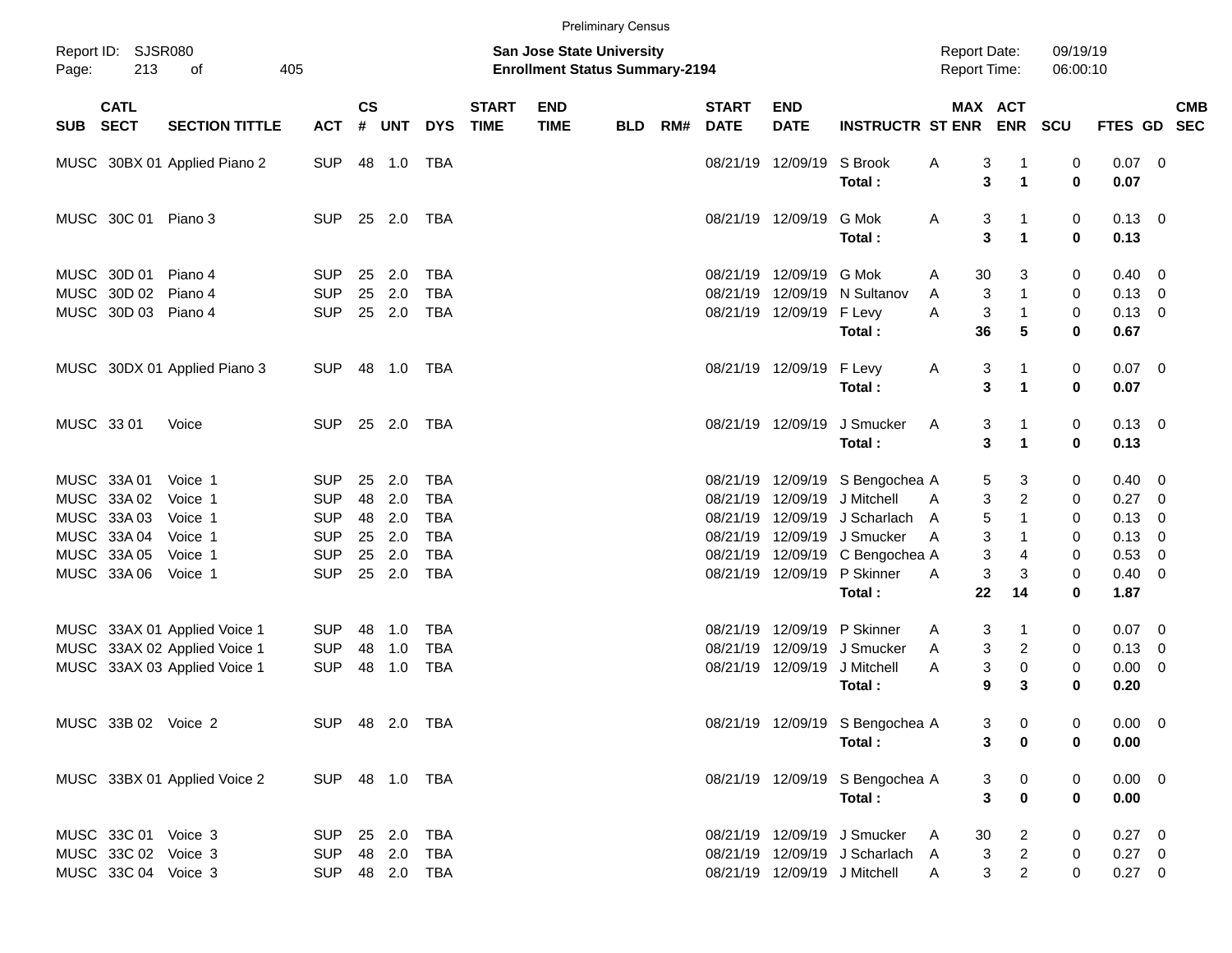|       |                           |                              |            |                    |                |                |                             |                                                                           | <b>Preliminary Census</b> |     |                             |                           |                                  |                                            |                |                      |                |                          |            |
|-------|---------------------------|------------------------------|------------|--------------------|----------------|----------------|-----------------------------|---------------------------------------------------------------------------|---------------------------|-----|-----------------------------|---------------------------|----------------------------------|--------------------------------------------|----------------|----------------------|----------------|--------------------------|------------|
| Page: | Report ID: SJSR080<br>214 | οf                           | 405        |                    |                |                |                             | <b>San Jose State University</b><br><b>Enrollment Status Summary-2194</b> |                           |     |                             |                           |                                  | <b>Report Date:</b><br><b>Report Time:</b> |                | 09/19/19<br>06:00:10 |                |                          |            |
|       | <b>CATL</b><br>SUB SECT   | <b>SECTION TITTLE</b>        | <b>ACT</b> | $\mathsf{cs}$<br># | UNT            | <b>DYS</b>     | <b>START</b><br><b>TIME</b> | <b>END</b><br><b>TIME</b>                                                 | BLD                       | RM# | <b>START</b><br><b>DATE</b> | <b>END</b><br><b>DATE</b> | <b>INSTRUCTR ST ENR</b>          | MAX ACT                                    | <b>ENR SCU</b> |                      | FTES GD SEC    |                          | <b>CMB</b> |
|       | MUSC 33C 06 Voice 3       |                              | <b>SUP</b> |                    | 48 2.0         | TBA            |                             |                                                                           |                           |     |                             | 08/21/19 12/09/19         | C Bengochea A                    | 3                                          | 2              | 0                    | $0.27$ 0       |                          |            |
|       |                           |                              |            |                    |                |                |                             |                                                                           |                           |     |                             |                           | Total:                           | 39                                         | 8              | $\bf{0}$             | 1.07           |                          |            |
|       |                           | MUSC 33CX 01 Applied Voice 3 | <b>SUP</b> | 48                 | 1.0            | TBA            |                             |                                                                           |                           |     |                             |                           | 08/21/19 12/09/19 C Bengochea A  | 3                                          | 1              | 0                    | $0.07 \quad 0$ |                          |            |
|       |                           | MUSC 33CX 02 Applied Voice 3 | <b>SUP</b> | 48                 | 1.0            | <b>TBA</b>     |                             |                                                                           |                           |     |                             | 08/21/19 12/09/19         | J Smucker                        | 3<br>A                                     | 0              | 0                    | $0.00 \t 0$    |                          |            |
|       |                           | MUSC 33CX 03 Applied Voice 3 | <b>SUP</b> | 48                 | 1.0            | <b>TBA</b>     |                             |                                                                           |                           |     |                             | 08/21/19 12/09/19         | J Mitchell<br>A                  | 3                                          | 0              | 0                    | $0.00 \t 0$    |                          |            |
|       |                           |                              |            |                    |                |                |                             |                                                                           |                           |     |                             |                           | Total:                           | 9                                          | $\mathbf 1$    | 0                    | 0.07           |                          |            |
|       | MUSC 33D 01               | Voice 4                      | <b>SUP</b> | 25                 | 2.0            | TBA            |                             |                                                                           |                           |     |                             |                           | 08/21/19 12/09/19 S Bengochea A  | 4                                          | 7              | 0                    | 0.93 0         |                          |            |
|       | MUSC 33D 02               | Voice 4                      | <b>SUP</b> | 25                 | 2.0            | <b>TBA</b>     |                             |                                                                           |                           |     |                             | 08/21/19 12/09/19         | J Smucker<br>A                   | 3                                          | 0              | 0                    | $0.00 \t 0$    |                          |            |
|       | MUSC 33D 03               | Voice 4                      | <b>SUP</b> | 25                 | 2.0            | <b>TBA</b>     |                             |                                                                           |                           |     |                             | 08/21/19 12/09/19         | J Scharlach<br>A                 | 3                                          | 3              | 0                    | $0.40 \ 0$     |                          |            |
|       | MUSC 33D 04               | Voice 4                      | <b>SUP</b> | 25                 | 2.0            | <b>TBA</b>     |                             |                                                                           |                           |     |                             | 08/21/19 12/09/19         | J Mitchell<br>A                  | 3                                          | $\mathbf{1}$   | 0                    | $0.13 \ 0$     |                          |            |
|       | MUSC 33D 05 Voice 4       |                              | <b>SUP</b> |                    | 25 2.0         | <b>TBA</b>     |                             |                                                                           |                           |     |                             | 08/21/19 12/09/19         | C Bengochea A                    | 5                                          | $\mathbf{1}$   | 0                    | $0.13 \ 0$     |                          |            |
|       |                           |                              |            |                    |                |                |                             |                                                                           |                           |     |                             |                           | Total:                           | 18                                         | 12             | 0                    | 1.60           |                          |            |
|       |                           | MUSC 33DX 01 Applied Voice 4 | <b>SUP</b> | 48                 | 1.0            | <b>TBA</b>     |                             |                                                                           |                           |     |                             |                           | 08/21/19 12/09/19 C Bengochea A  | 3                                          | 1              | 0                    | $0.07$ 0       |                          |            |
|       |                           | MUSC 33DX 02 Applied Voice 4 | <b>SUP</b> | 48                 | 1.0            | <b>TBA</b>     |                             |                                                                           |                           |     |                             | 08/21/19 12/09/19         | S Bengochea A                    | 3                                          | 0              | 0                    | $0.00 \t 0$    |                          |            |
|       |                           | MUSC 33DX 03 Applied Voice 4 | <b>SUP</b> | 48                 | 1.0            | <b>TBA</b>     |                             |                                                                           |                           |     |                             | 08/21/19 12/09/19         | P Skinner<br>A                   | 3                                          | 2              | 0                    | $0.13 \ 0$     |                          |            |
|       |                           |                              |            |                    |                |                |                             |                                                                           |                           |     |                             |                           | Total:                           | 9                                          | 3              | 0                    | 0.20           |                          |            |
|       | MUSC 33X 01               | <b>Applied Voice</b>         | <b>SUP</b> |                    | 48 1.0 TBA     |                |                             |                                                                           |                           |     |                             | 08/21/19 12/09/19         | S Bengochea A                    | 3                                          | 0              | 0                    | $0.00 \t 0$    |                          |            |
|       |                           |                              |            |                    |                |                |                             |                                                                           |                           |     |                             |                           | Total:                           | 3                                          | 0              | 0                    | 0.00           |                          |            |
|       |                           |                              |            |                    |                |                |                             |                                                                           |                           |     |                             |                           |                                  |                                            |                |                      |                |                          |            |
|       | MUSC 34A 01               | Strings 1                    | <b>SUP</b> | 25                 | 2.0            | TBA            |                             |                                                                           |                           |     |                             |                           | 08/21/19 12/09/19 S Jones-Haye A | 3                                          | 3              | 0                    | $0.40 \quad 0$ |                          |            |
|       | MUSC 34A 02               | Strings 1                    | <b>SUP</b> | 25                 | 2.0            | <b>TBA</b>     |                             |                                                                           |                           |     |                             | 08/21/19 12/09/19 S Lin   | A                                | 3                                          | 2              | 0                    | $0.27$ 0       |                          |            |
|       | MUSC 34A 06               | Strings 1                    | <b>SUP</b> |                    | 48 2.0         | <b>TBA</b>     |                             |                                                                           |                           |     |                             | 08/21/19 12/09/19         | P Gelfand<br>A                   | 3                                          | 0              | 0                    | $0.00 \t 0$    |                          |            |
|       |                           |                              |            |                    |                |                |                             |                                                                           |                           |     |                             |                           | Total:                           | 9                                          | 5              | 0                    | 0.67           |                          |            |
|       | MUSC 34AX 01 Strings 1    |                              | <b>SUP</b> | 48                 | 1.0            | TBA            |                             |                                                                           |                           |     |                             | 08/21/19 12/09/19         | S Jones-Haye A                   | 3                                          | 0              | 0                    | $0.00 \t 0$    |                          |            |
|       | MUSC 34AX 02 Strings 1    |                              | <b>SUP</b> |                    | 48 1.0         | <b>TBA</b>     |                             |                                                                           |                           |     |                             | 08/21/19 12/09/19 S Lin   | A                                | 3                                          | 0              | 0                    | 0.00           | $\overline{\phantom{0}}$ |            |
|       | MUSC 34AX 03 Strings 1    |                              |            |                    | SUP 48 1.0 TBA |                |                             |                                                                           |                           |     |                             |                           | 08/21/19 12/09/19 P Gelfand<br>Α | 3                                          | $\mathbf{2}$   | 0                    | $0.13 \quad 0$ |                          |            |
|       |                           |                              |            |                    |                |                |                             |                                                                           |                           |     |                             |                           | Total:                           | 9                                          | $\overline{2}$ | 0                    | 0.13           |                          |            |
|       | MUSC 34C 01 Strings 3     |                              |            |                    | SUP 25 2.0 TBA |                |                             |                                                                           |                           |     |                             |                           | 08/21/19 12/09/19 S Jones-Haye A | 7                                          |                | 0                    | $0.13 \ 0$     |                          |            |
|       | MUSC 34C 02 Strings 3     |                              |            |                    | SUP 25 2.0 TBA |                |                             |                                                                           |                           |     |                             |                           | 08/21/19 12/09/19 P Gelfand<br>A | 3                                          | $\overline{1}$ | $\mathbf 0$          | $0.13 \ 0$     |                          |            |
|       |                           |                              |            |                    |                |                |                             |                                                                           |                           |     |                             |                           | Total:                           | 10                                         | $\overline{2}$ | $\mathbf{0}$         | 0.27           |                          |            |
|       | MUSC 34CX 01 Strings 3    |                              |            |                    |                | SUP 48 1.0 TBA |                             |                                                                           |                           |     |                             |                           | 08/21/19 12/09/19 S Jones-Haye A | 3                                          | $\overline{2}$ | 0                    | $0.13 \ 0$     |                          |            |
|       | MUSC 34CX 02 Strings 3    |                              |            |                    |                | SUP 48 1.0 TBA |                             |                                                                           |                           |     |                             | 08/21/19 12/09/19 B Moyer |                                  | 3<br>A                                     | $\mathbf 0$    | 0                    | $0.00 \t 0$    |                          |            |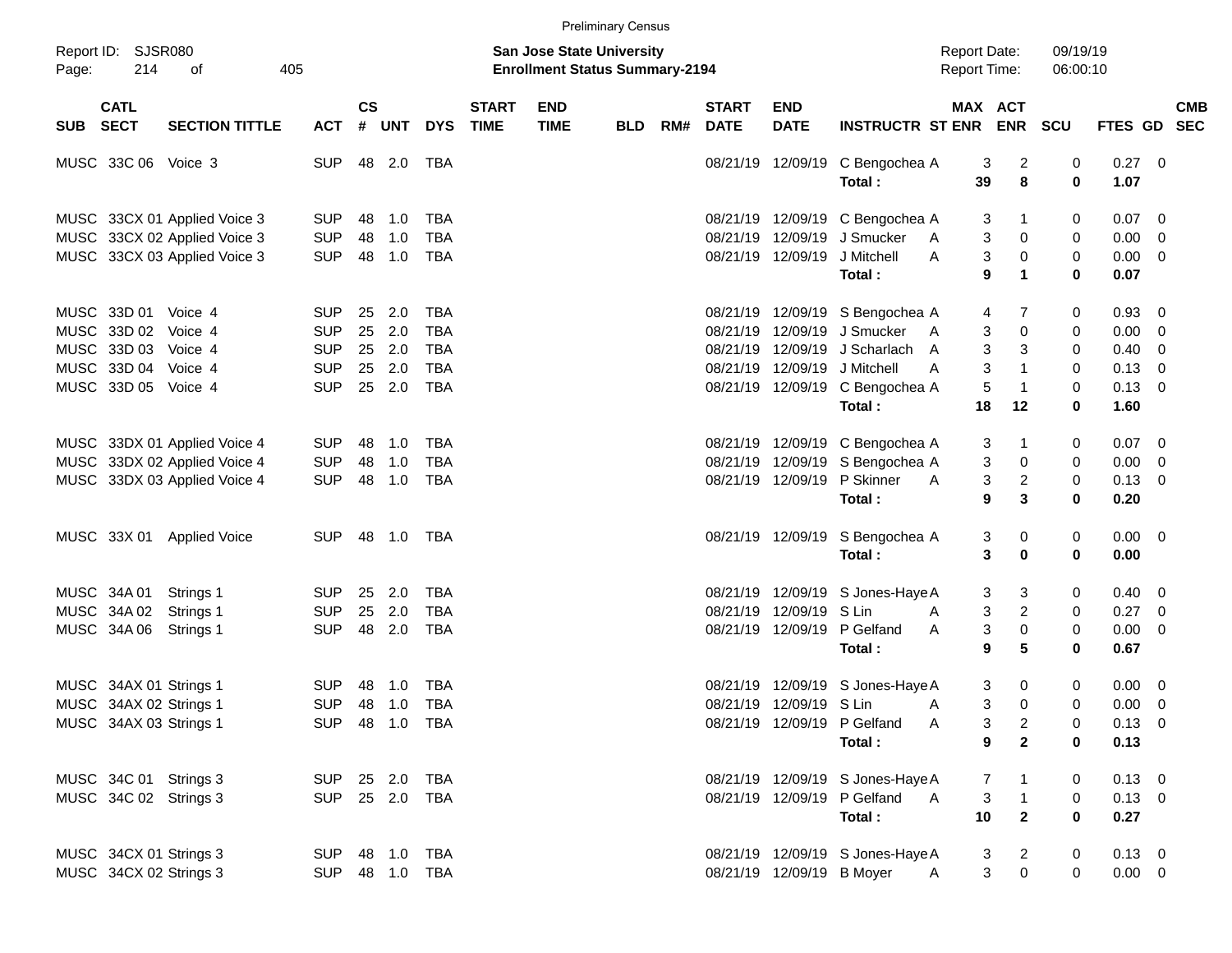|            |                            |                          |                |           |              |                |                             |                                                                    | <b>Preliminary Census</b> |     |                             |                             |                                  |                                            |                                        |                      |                |                          |            |
|------------|----------------------------|--------------------------|----------------|-----------|--------------|----------------|-----------------------------|--------------------------------------------------------------------|---------------------------|-----|-----------------------------|-----------------------------|----------------------------------|--------------------------------------------|----------------------------------------|----------------------|----------------|--------------------------|------------|
| Page:      | Report ID: SJSR080<br>215  | 405<br>оf                |                |           |              |                |                             | San Jose State University<br><b>Enrollment Status Summary-2194</b> |                           |     |                             |                             |                                  | <b>Report Date:</b><br><b>Report Time:</b> |                                        | 09/19/19<br>06:00:10 |                |                          |            |
| <b>SUB</b> | <b>CATL</b><br><b>SECT</b> | <b>SECTION TITTLE</b>    | <b>ACT</b>     | <b>CS</b> | # UNT        | <b>DYS</b>     | <b>START</b><br><b>TIME</b> | <b>END</b><br><b>TIME</b>                                          | <b>BLD</b>                | RM# | <b>START</b><br><b>DATE</b> | <b>END</b><br><b>DATE</b>   | <b>INSTRUCTR ST ENR</b>          |                                            | MAX ACT<br><b>ENR</b>                  | <b>SCU</b>           | FTES GD SEC    |                          | <b>CMB</b> |
|            |                            |                          |                |           |              |                |                             |                                                                    |                           |     |                             |                             | Total:                           |                                            | $\mathbf{2}$<br>6                      | 0                    | 0.13           |                          |            |
|            | MUSC 34D 01                | Strings 4                | <b>SUP</b>     | 25        | 2.0          | TBA            |                             |                                                                    |                           |     |                             |                             | 08/21/19 12/09/19 S Jones-Haye A |                                            | 3<br>1                                 | 0                    | $0.13 \quad 0$ |                          |            |
|            | MUSC 34D 04                | Strings 4                | <b>SUP</b>     |           | 48 2.0       | <b>TBA</b>     |                             |                                                                    |                           |     |                             | 08/21/19 12/09/19           | <b>B</b> Moyer                   | A                                          | 3<br>$\overline{c}$                    | 0                    | $0.27$ 0       |                          |            |
|            |                            |                          |                |           |              |                |                             |                                                                    |                           |     |                             |                             | Total:                           | 6                                          | 3                                      | 0                    | 0.40           |                          |            |
|            | MUSC 34X 01 Strings        |                          | <b>SUP</b>     |           | 48  1.0  TBA |                |                             |                                                                    |                           |     |                             | 08/21/19 12/09/19           | S Jones-Haye A                   |                                            | 3<br>0                                 | 0                    | $0.00 \t 0$    |                          |            |
|            |                            |                          |                |           |              |                |                             |                                                                    |                           |     |                             |                             | Total:                           |                                            | 3<br>0                                 | 0                    | 0.00           |                          |            |
|            | MUSC 35A 01                | Woodwinds 1              | <b>SUP</b>     | 25        | 2.0          | TBA            |                             |                                                                    |                           |     |                             | 08/21/19 12/09/19           | J Barrett                        | A                                          | 3<br>2                                 | 0                    | $0.30$ 1       |                          |            |
|            | MUSC 35A 02                | Woodwinds 1              | <b>SUP</b>     | 25        | 2.0          | <b>TBA</b>     |                             |                                                                    |                           |     |                             | 08/21/19 12/09/19 J Szin    |                                  | Α                                          | 3<br>3                                 | 0                    | $0.40 \ 0$     |                          |            |
|            | MUSC 35A 03                | Woodwinds 1              | <b>SUP</b>     |           | 25 2.0       | <b>TBA</b>     |                             |                                                                    |                           |     |                             | 08/21/19 12/09/19 Y Chou    |                                  | A                                          | 3<br>$\mathbf{1}$                      | 0                    | $0.13 \ 0$     |                          |            |
|            | MUSC 35A 04                | Woodwinds 1              | <b>SUP</b>     |           | 48 2.0       | <b>TBA</b>     |                             |                                                                    |                           |     |                             |                             | 08/21/19 12/09/19 M Hernandez A  |                                            | 3                                      | 0                    | $0.13 \quad 0$ |                          |            |
|            | MUSC 35A 05                | Woodwinds 1              | <b>SUP</b>     | 25        | 2.0          | <b>TBA</b>     |                             |                                                                    |                           |     |                             | 08/21/19 12/09/19           | J Szin                           | A                                          | 3<br>0                                 | 0                    | $0.00 \t 0$    |                          |            |
|            | MUSC 35A 06                | Woodwinds 1              | <b>SUP</b>     |           | 48 2.0       | <b>TBA</b>     |                             |                                                                    |                           |     |                             | 08/21/19 12/09/19 C Payne   |                                  | A                                          | 3<br>$\mathbf{1}$                      | 0                    | $0.13 \ 0$     |                          |            |
|            |                            |                          |                |           |              |                |                             |                                                                    |                           |     |                             |                             | Total:                           | 18                                         | 8                                      | 0                    | 1.10           |                          |            |
|            |                            | MUSC 35AX 01 Woodwinds 1 | <b>SUP</b>     |           | 48  1.0  TBA |                |                             |                                                                    |                           |     |                             | 08/21/19 12/09/19 Y Chou    |                                  | A                                          | 3                                      | 0                    | $0.07$ 0       |                          |            |
|            |                            |                          |                |           |              |                |                             |                                                                    |                           |     |                             |                             | Total:                           |                                            | 3<br>$\blacktriangleleft$              | 0                    | 0.07           |                          |            |
|            |                            | MUSC 35B 01 Woodwinds 2  | <b>SUP</b>     |           | 25 2.0       | TBA            |                             |                                                                    |                           |     |                             | 08/21/19 12/09/19           | C Payne                          | A                                          | 3<br>0                                 | 0                    | $0.00 \t 0$    |                          |            |
|            |                            |                          |                |           |              |                |                             |                                                                    |                           |     |                             |                             | Total:                           |                                            | 3<br>0                                 | 0                    | 0.00           |                          |            |
|            |                            | MUSC 35BX 01 Woodwinds 2 | <b>SUP</b>     | 48        | 1.0          | TBA            |                             |                                                                    |                           |     |                             | 08/21/19 12/09/19           | M Hernandez A                    |                                            | 3<br>0                                 | 0                    | $0.00 \t 0$    |                          |            |
|            |                            | MUSC 35BX 02 Woodwinds 2 | <b>SUP</b>     |           | 48 1.0       | <b>TBA</b>     |                             |                                                                    |                           |     |                             | 08/21/19 12/09/19           | J Averett                        | Α                                          | 3<br>0                                 | 0                    | $0.00 \t 0$    |                          |            |
|            |                            |                          |                |           |              |                |                             |                                                                    |                           |     |                             |                             | Total:                           | 6                                          | 0                                      | 0                    | 0.00           |                          |            |
|            | MUSC 35C 01                | Woodwinds 3              | <b>SUP</b>     | 25        | 2.0          | TBA            |                             |                                                                    |                           |     |                             | 08/21/19 12/09/19 C Payne   |                                  | A                                          | 3                                      | 0                    | $0.13 \quad 0$ |                          |            |
| MUSC       | 35C 02                     | Woodwinds 3              | <b>SUP</b>     | 25        | 2.0          | <b>TBA</b>     |                             |                                                                    |                           |     |                             | 08/21/19 12/09/19 J Szin    |                                  | A                                          | 3<br>$\mathbf{1}$                      | 0                    | 0.13           | $\overline{\phantom{0}}$ |            |
|            |                            | MUSC 35C 03 Woodwinds 3  | <b>SUP</b>     |           | 25 2.0       | <b>TBA</b>     |                             |                                                                    |                           |     |                             | 08/21/19 12/09/19 Y Chou    |                                  | 3<br>Α                                     | $\mathbf 1$                            | 0                    | 0.13           | $\overline{\mathbf{0}}$  |            |
|            |                            | MUSC 35C 04 Woodwinds 3  |                |           |              | SUP 48 2.0 TBA |                             |                                                                    |                           |     |                             |                             | 08/21/19 12/09/19 M Hernandez A  |                                            | 3<br>$\overline{2}$                    | 0                    | $0.27$ 0       |                          |            |
|            |                            |                          |                |           |              |                |                             |                                                                    |                           |     |                             |                             | Total:                           | 12                                         | 5                                      | 0                    | 0.67           |                          |            |
|            |                            | MUSC 35CX 01 Woodwinds 3 | SUP 48 1.0 TBA |           |              |                |                             |                                                                    |                           |     |                             | 08/21/19 12/09/19 Y Chou    |                                  | A                                          | 3<br>$\mathbf{0}$                      | 0                    | $0.00 \t 0$    |                          |            |
|            |                            |                          |                |           |              |                |                             |                                                                    |                           |     |                             |                             | Total:                           |                                            | $\overline{\mathbf{3}}$<br>$\mathbf 0$ | $\mathbf 0$          | 0.00           |                          |            |
|            |                            | MUSC 35D 01 Woodwinds 4  | SUP 25 2.0 TBA |           |              |                |                             |                                                                    |                           |     |                             | 08/21/19 12/09/19 C Payne   |                                  | 3<br>A                                     |                                        | 0                    | $0.13 \ 0$     |                          |            |
|            |                            | MUSC 35D 02 Woodwinds 4  | SUP 48 2.0 TBA |           |              |                |                             |                                                                    |                           |     |                             | 08/21/19 12/09/19 J Averett |                                  | $\mathsf{A}$                               | 3<br>$\overline{0}$                    | 0                    | $0.00 \t 0$    |                          |            |
|            |                            |                          |                |           |              |                |                             |                                                                    |                           |     |                             |                             | Total:                           |                                            | 6<br>$\mathbf 1$                       | 0                    | 0.13           |                          |            |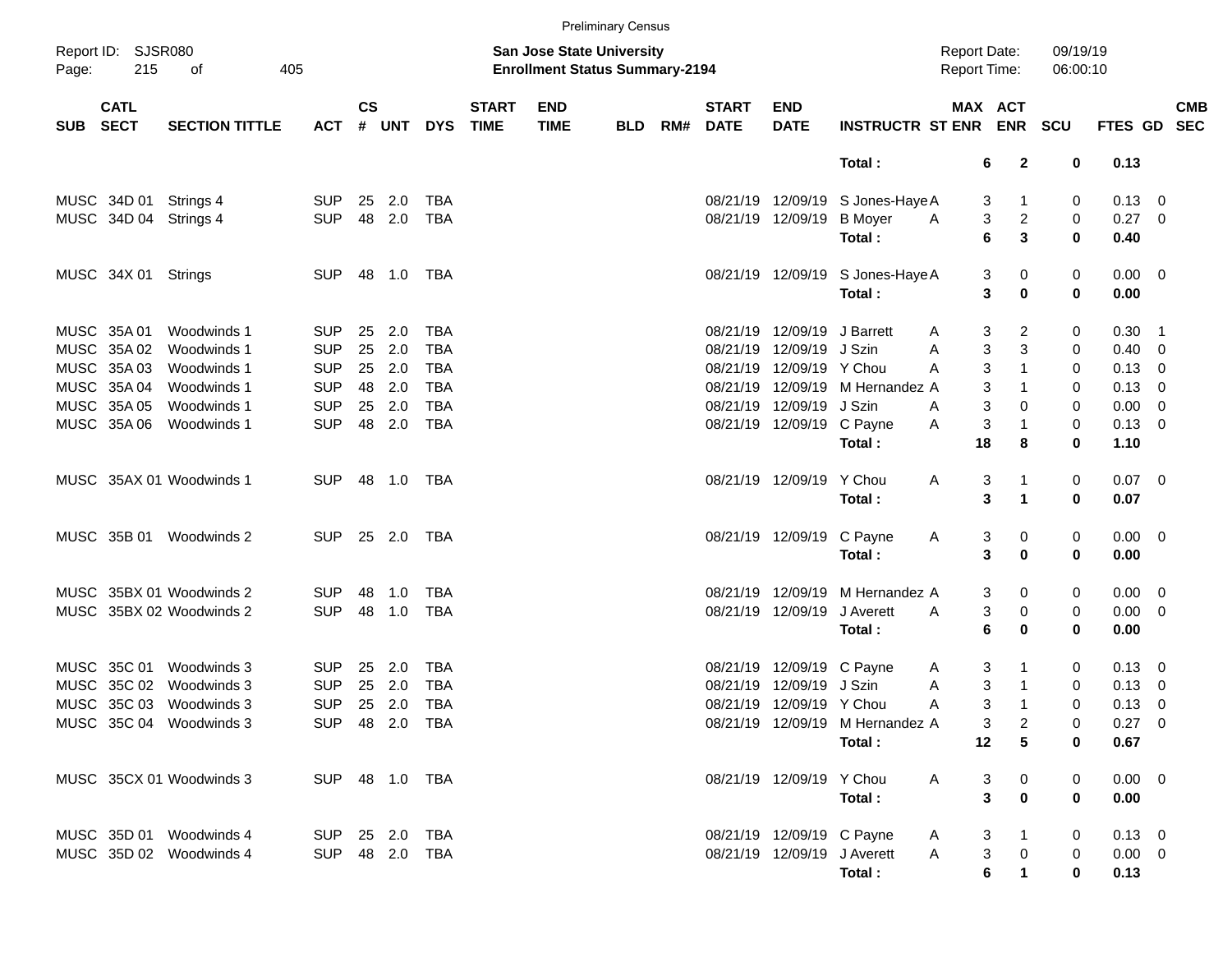|          |                                                                  |                                          |                                                      |               |                                      |                                               |                             |                                                                           | <b>Preliminary Census</b> |     |                             |                                                         |                                                                           |                                           |                                                     |                                        |                                                          |                         |            |
|----------|------------------------------------------------------------------|------------------------------------------|------------------------------------------------------|---------------|--------------------------------------|-----------------------------------------------|-----------------------------|---------------------------------------------------------------------------|---------------------------|-----|-----------------------------|---------------------------------------------------------|---------------------------------------------------------------------------|-------------------------------------------|-----------------------------------------------------|----------------------------------------|----------------------------------------------------------|-------------------------|------------|
| Page:    | Report ID: SJSR080<br>216                                        | 405<br>οf                                |                                                      |               |                                      |                                               |                             | <b>San Jose State University</b><br><b>Enrollment Status Summary-2194</b> |                           |     |                             |                                                         |                                                                           | <b>Report Date:</b><br>Report Time:       |                                                     | 09/19/19<br>06:00:10                   |                                                          |                         |            |
| SUB SECT | <b>CATL</b>                                                      | <b>SECTION TITTLE</b>                    | <b>ACT</b>                                           | $\mathsf{cs}$ |                                      | # UNT DYS                                     | <b>START</b><br><b>TIME</b> | <b>END</b><br><b>TIME</b>                                                 | BLD                       | RM# | <b>START</b><br><b>DATE</b> | <b>END</b><br><b>DATE</b>                               | <b>INSTRUCTR ST ENR ENR</b>                                               |                                           | <b>MAX ACT</b>                                      | <b>SCU</b>                             | FTES GD SEC                                              |                         | <b>CMB</b> |
|          |                                                                  | MUSC 35DX 01 Woodwinds 4                 | <b>SUP</b>                                           |               |                                      |                                               |                             |                                                                           |                           |     |                             | 08/21/19 12/09/19                                       | J Barrett<br>Total:                                                       | Α<br>3                                    | 1<br>3<br>$\blacktriangleleft$                      | 0<br>$\bf{0}$                          | $0.07$ 0<br>0.07                                         |                         |            |
|          | MUSC 36 01<br>MUSC 36 02                                         | <b>Brass</b><br><b>Brass</b>             | <b>SUP</b><br><b>SUP</b>                             |               | 25 2.0<br>25 2.0                     | TBA<br><b>TBA</b>                             |                             |                                                                           |                           |     |                             | 08/21/19 12/09/19 F Byram<br>08/21/19 12/09/19          | J Freeman<br>Total:                                                       | 3<br>A<br>3<br>A<br>6                     | $\mathbf{1}$<br>$\mathbf{2}$                        | 0<br>0<br>$\mathbf 0$                  | $0.13 \quad 0$<br>$0.13 \ 0$<br>0.27                     |                         |            |
|          | MUSC 36B 01<br>MUSC 36B 02<br>MUSC 36B 03<br>MUSC 36B 04         | Brass 1<br>Brass 1<br>Brass 1<br>Brass 1 | <b>SUP</b><br><b>SUP</b><br><b>SUP</b><br><b>SUP</b> |               | 25 2.0<br>25 2.0<br>25 2.0<br>25 2.0 | TBA<br><b>TBA</b><br><b>TBA</b><br><b>TBA</b> |                             |                                                                           |                           |     |                             | 08/21/19 12/09/19 T Hornig<br>08/21/19 12/09/19 F Byram | 08/21/19 12/09/19 J Freeman<br>08/21/19 12/09/19 C Smith Fran A<br>Total: | 5<br>A<br>5<br>A<br>3<br>Α<br>16          | 5<br>3<br>3<br>$\mathbf{1}$<br>$\overline{2}$<br>11 | 0<br>0<br>0<br>$\mathbf 0$<br>$\bf{0}$ | $0.67$ 0<br>$0.40 \ 0$<br>$0.13 \ 0$<br>$0.27$ 0<br>1.47 |                         |            |
|          | MUSC 36BX 01 Brass 1<br>MUSC 36BX 02 Brass 1                     |                                          | <b>SUP</b><br><b>SUP</b>                             | 48            | 1.0<br>48 1.0                        | TBA<br>TBA                                    |                             |                                                                           |                           |     |                             | 08/21/19 12/09/19 T Hornig<br>08/21/19 12/09/19         | J Freeman<br>Total:                                                       | 3<br>A<br>3<br>A<br>6                     | 0<br>$\overline{c}$<br>$\mathbf{2}$                 | 0<br>0<br>$\bf{0}$                     | $0.00 \t 0$<br>$0.13 \ 0$<br>0.13                        |                         |            |
|          | MUSC 36C 01 Brass 2                                              |                                          | <b>SUP</b>                                           |               | 25 2.0 TBA                           |                                               |                             |                                                                           |                           |     |                             | 08/21/19 12/09/19 T Hornig                              | Total:                                                                    | A                                         | 3<br>0<br>3<br>0                                    | 0<br>$\bf{0}$                          | $0.00 \t 0$<br>0.00                                      |                         |            |
|          | MUSC 36CX 01 Brass 2                                             |                                          | <b>SUP</b>                                           |               | 48  1.0  TBA                         |                                               |                             |                                                                           |                           |     |                             | 08/21/19 12/09/19                                       | J Freeman<br>Total:                                                       | A                                         | 3<br>0<br>3<br>0                                    | 0<br>$\bf{0}$                          | $0.00 \t 0$<br>0.00                                      |                         |            |
|          | MUSC 36D 01<br>MUSC 36D 02<br>MUSC 36D 04<br>MUSC 36D 06 Brass 3 | Brass 3<br>Brass 3<br>Brass 3            | <b>SUP</b><br><b>SUP</b><br><b>SUP</b><br><b>SUP</b> | 25<br>48      | 2.0<br>48 2.0<br>2.0<br>48 2.0       | TBA<br><b>TBA</b><br><b>TBA</b><br><b>TBA</b> |                             |                                                                           |                           |     |                             | 08/21/19 12/09/19 F Byram<br>08/21/19 12/09/19 T Hornig | 08/21/19 12/09/19 J Freeman<br>08/21/19 12/09/19 C Smith Fran A<br>Total: | 3<br>A<br>A<br>$\sqrt{3}$<br>Α<br>3<br>12 | 2<br>3<br>$\overline{2}$<br>3<br>$\mathbf{1}$<br>8  | 0<br>0<br>0<br>0<br>0                  | $0.27 \quad 0$<br>$0.27$ 0<br>0.40<br>$0.13 \ 0$<br>1.07 | $\overline{\mathbf{0}}$ |            |
|          | MUSC 36DX 01 Brass 3                                             |                                          |                                                      |               | SUP 48 1.0 TBA                       |                                               |                             |                                                                           |                           |     |                             | 08/21/19 12/09/19 T Hornig                              | Total:                                                                    | Α                                         | 3<br>0<br>3<br>0                                    | 0<br>0                                 | $0.00 \t 0$<br>0.00                                      |                         |            |
|          | MUSC 36E 01 Brass 4                                              |                                          |                                                      |               | SUP 25 2.0 TBA                       |                                               |                             |                                                                           |                           |     |                             |                                                         | 08/21/19 12/09/19 C Smith Fran A<br>Total:                                |                                           | 3<br>$\mathbf{3}$<br>$\blacktriangleleft$           | 0<br>0                                 | $0.13 \ 0$<br>0.13                                       |                         |            |
|          | MUSC 36EX 01 Brass 4                                             |                                          | SUP 48 1.0 TBA                                       |               |                                      |                                               |                             |                                                                           |                           |     |                             |                                                         | 08/21/19 12/09/19 C Smith Fran A<br>Total:                                |                                           | 3<br>3<br>$\mathbf 1$                               | 0<br>0                                 | $0.07$ 0<br>0.07                                         |                         |            |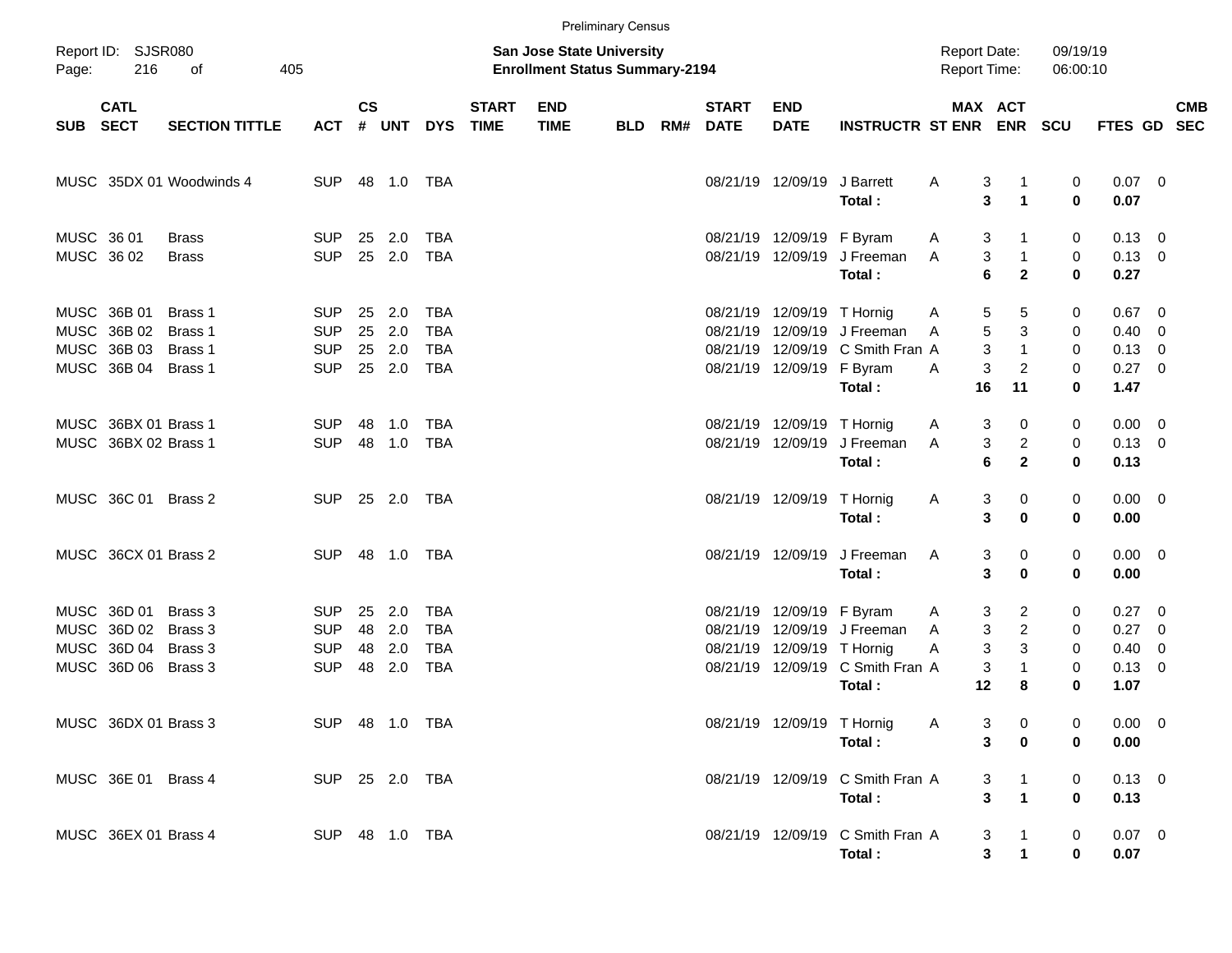|       |                           |                                                                                                 |                                        |                    |                            |                                        |                             |                                                                    | <b>Preliminary Census</b> |     |                                        |                                                             |                                                 |                                                                        |                                                |                                  |                                             |                           |
|-------|---------------------------|-------------------------------------------------------------------------------------------------|----------------------------------------|--------------------|----------------------------|----------------------------------------|-----------------------------|--------------------------------------------------------------------|---------------------------|-----|----------------------------------------|-------------------------------------------------------------|-------------------------------------------------|------------------------------------------------------------------------|------------------------------------------------|----------------------------------|---------------------------------------------|---------------------------|
| Page: | Report ID: SJSR080<br>217 | 405<br>of                                                                                       |                                        |                    |                            |                                        |                             | San Jose State University<br><b>Enrollment Status Summary-2194</b> |                           |     |                                        |                                                             |                                                 | <b>Report Date:</b><br><b>Report Time:</b>                             |                                                | 09/19/19<br>06:00:10             |                                             |                           |
|       | <b>CATL</b><br>SUB SECT   | <b>SECTION TITTLE</b>                                                                           | <b>ACT</b>                             | $\mathsf{cs}$<br># |                            | UNT DYS                                | <b>START</b><br><b>TIME</b> | <b>END</b><br><b>TIME</b>                                          | <b>BLD</b>                | RM# | <b>START</b><br><b>DATE</b>            | <b>END</b><br><b>DATE</b>                                   | <b>INSTRUCTR ST ENR</b>                         |                                                                        | MAX ACT                                        | <b>ENR SCU</b>                   |                                             | <b>CMB</b><br>FTES GD SEC |
|       |                           | MUSC 37A 02 Percussion 1                                                                        | <b>SUP</b>                             |                    | 48 2.0                     | TBA                                    |                             |                                                                    |                           |     |                                        | 08/21/19 12/09/19                                           | G Lemmon<br>Total:                              | A<br>3<br>3                                                            | $\mathbf{1}$                                   | 0<br>$\bf{0}$                    | $0.13 \ 0$<br>0.13                          |                           |
|       |                           | MUSC 37AX 01 Applied Percussion 1 SUP 48 1.0 TBA                                                |                                        |                    |                            |                                        |                             |                                                                    |                           |     | 08/21/19 12/09/19                      |                                                             | G Lemmon<br>Total:                              | A<br>$\mathbf{3}$                                                      | 3<br>1<br>$\mathbf{1}$                         | 0<br>$\mathbf 0$                 | $0.07$ 0<br>0.07                            |                           |
|       |                           | MUSC 37C 02 Percussion 3                                                                        | <b>SUP</b>                             |                    | 48 2.0                     | TBA                                    |                             |                                                                    |                           |     | 08/21/19 12/09/19                      |                                                             | G Lemmon<br>Total:                              | 5<br>A<br>5                                                            | -1<br>$\mathbf{1}$                             | 0<br>$\mathbf 0$                 | $0.13 \quad 0$<br>0.13                      |                           |
|       |                           | MUSC 38B 01 Composition 1                                                                       | <b>SUP</b>                             |                    | 48 2.0                     | TBA                                    |                             |                                                                    |                           |     | 08/21/19 12/09/19                      |                                                             | P Furman<br>Total:                              | Α<br>3<br>3                                                            | 0<br>0                                         | 0<br>$\mathbf 0$                 | $0.00 \t 0$<br>0.00                         |                           |
|       |                           | MUSC 38BX 01 Applied Instruct Mus<br>MUSC 38BX 02 Applied Instruct Mus                          | SUP<br>SUP                             |                    | 48 1.0<br>48 1.0           | <b>TBA</b><br>TBA                      |                             |                                                                    |                           |     | 08/21/19 12/09/19<br>08/21/19 12/09/19 |                                                             | <b>B</b> Belet<br>P Furman<br>Total:            | 3<br>A<br>$\ensuremath{\mathsf{3}}$<br>Α<br>6                          | 2<br>0<br>$\mathbf{2}$                         | 0<br>0<br>$\mathbf 0$            | $0.13 \quad 0$<br>$0.00 \t 0$<br>0.13       |                           |
|       |                           | MUSC 38CX 01 Applied Instruct Mus SUP 48 1.0 TBA                                                |                                        |                    |                            |                                        |                             |                                                                    |                           |     | 08/21/19 12/09/19                      |                                                             | <b>B</b> Belet<br>Total:                        | 3<br>A<br>3                                                            | 0<br>0                                         | 0<br>$\mathbf 0$                 | $0.00 \t 0$<br>0.00                         |                           |
|       | MUSC 38D 01               | Composition 3                                                                                   | <b>SUP</b>                             |                    | 48 2.0                     | TBA                                    |                             |                                                                    |                           |     | 08/21/19 12/09/19                      |                                                             | P Furman<br>Total:                              | Α<br>3<br>3                                                            | 0<br>0                                         | 0<br>$\bf{0}$                    | $0.00 \t 0$<br>0.00                         |                           |
|       |                           | MUSC 38DX 01 Applied Instruct Mus<br>MUSC 38DX 02 Applied Instruct Mus                          | SUP<br>SUP                             |                    | 48 1.0<br>48 1.0           | <b>TBA</b><br>TBA                      |                             |                                                                    |                           |     | 08/21/19 12/09/19<br>08/21/19 12/09/19 |                                                             | <b>B</b> Belet<br>P Furman<br>Total:            | 3<br>A<br>$\ensuremath{\mathsf{3}}$<br>Α<br>6                          | $\mathbf{1}$<br>$\overline{c}$<br>3            | 0<br>0<br>$\bf{0}$               | $0.07$ 0<br>$0.13 \ 0$<br>0.20              |                           |
|       | MUSC 38E 01               | Composition 4                                                                                   | <b>SUP</b>                             |                    | 48 1.0                     | TBA                                    |                             |                                                                    |                           |     | 08/21/19 12/09/19                      |                                                             | <b>B</b> Belet<br>Total:                        | 3<br>A<br>3                                                            | 0<br>$\mathbf 0$                               | 0<br>0                           | $0.00 \t 0$<br>0.00                         |                           |
|       |                           | MUSC 38EX 01 Applied Instruct Mus SUP 48 1.0 TBA                                                |                                        |                    |                            |                                        |                             |                                                                    |                           |     |                                        |                                                             | 08/21/19 12/09/19 P Furman<br>Total:            | 3<br>Α                                                                 | 0<br>3<br>0                                    | 0<br>0                           | $0.00 \t 0$<br>0.00                         |                           |
|       | MUSC 39A 01               | ImprovCompArr 1                                                                                 | SUP 48 2.0 TBA                         |                    |                            |                                        |                             |                                                                    |                           |     | 08/21/19 12/09/19                      |                                                             | D Robbins<br>Total:                             | Α<br>3<br>$\mathbf{3}$                                                 | 0<br>$\pmb{0}$                                 | 0<br>0                           | $0.00 \t 0$<br>0.00                         |                           |
|       |                           | MUSC 39AX 01 JazzImprCompArr1<br>MUSC 39AX 02 JazzImprCompArr1<br>MUSC 39AX 03 JazzImprCompArr1 | <b>SUP</b><br><b>SUP</b><br><b>SUP</b> |                    | 48 1.0<br>48 1.0<br>48 1.0 | <b>TBA</b><br><b>TBA</b><br><b>TBA</b> |                             |                                                                    |                           |     |                                        | 08/21/19 12/09/19<br>08/21/19 12/09/19<br>08/21/19 12/09/19 | K Geisick<br>R Vandivier<br>A Lington<br>Total: | 3<br>A<br>$\ensuremath{\mathsf{3}}$<br>A<br>3<br>Α<br>$\boldsymbol{9}$ | 1<br>$\pmb{0}$<br>$\mathbf{1}$<br>$\mathbf{2}$ | 0<br>0<br>$\pmb{0}$<br>$\pmb{0}$ | $0.07$ 0<br>$0.00 \t 0$<br>$0.07$ 0<br>0.13 |                           |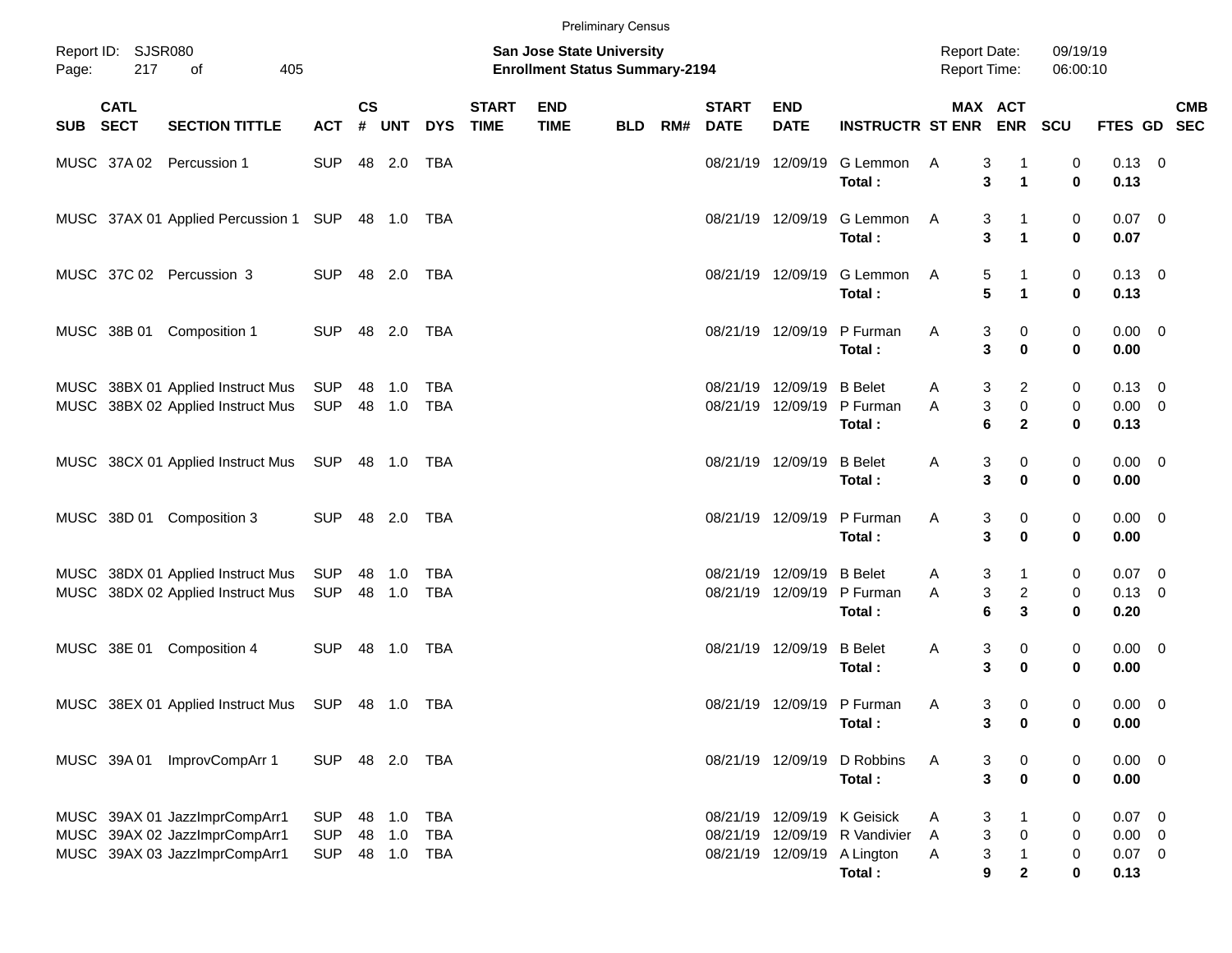|              |                            |                                                                                                                        |                                                      |                      |                          |                                               |                             | <b>Preliminary Census</b>                                          |                          |            |                                  |                                                       |                                                            |                                            |                                                |                              |                                                 |                                                      |                          |
|--------------|----------------------------|------------------------------------------------------------------------------------------------------------------------|------------------------------------------------------|----------------------|--------------------------|-----------------------------------------------|-----------------------------|--------------------------------------------------------------------|--------------------------|------------|----------------------------------|-------------------------------------------------------|------------------------------------------------------------|--------------------------------------------|------------------------------------------------|------------------------------|-------------------------------------------------|------------------------------------------------------|--------------------------|
| Page:        | Report ID: SJSR080<br>218  | 405<br>οf                                                                                                              |                                                      |                      |                          |                                               |                             | San Jose State University<br><b>Enrollment Status Summary-2194</b> |                          |            |                                  |                                                       |                                                            | <b>Report Date:</b><br><b>Report Time:</b> |                                                | 09/19/19<br>06:00:10         |                                                 |                                                      |                          |
| <b>SUB</b>   | <b>CATL</b><br><b>SECT</b> | <b>SECTION TITTLE</b>                                                                                                  | <b>ACT</b>                                           | $\mathsf{cs}$<br>#   | <b>UNT</b>               | <b>DYS</b>                                    | <b>START</b><br><b>TIME</b> | <b>END</b><br><b>TIME</b>                                          | <b>BLD</b>               | RM#        | <b>START</b><br><b>DATE</b>      | <b>END</b><br><b>DATE</b>                             | <b>INSTRUCTR ST ENR</b>                                    |                                            | <b>MAX ACT</b><br><b>ENR</b>                   | <b>SCU</b>                   | FTES GD                                         |                                                      | <b>CMB</b><br><b>SEC</b> |
|              | MUSC 39B 01                | ImprovCompArr 2                                                                                                        | <b>SUP</b>                                           |                      | 48 2.0                   | TBA                                           |                             |                                                                    |                          |            |                                  | 08/21/19 12/09/19                                     | R Vandivier<br>Total:                                      | A                                          | 3<br>0<br>3<br>$\bf{0}$                        | 0<br>0                       | $0.00 \t 0$<br>0.00                             |                                                      |                          |
|              |                            | MUSC 39BX 01 JazzImprCompArr2<br>MUSC 39BX 02 JazzImprCompArr2                                                         | <b>SUP</b><br><b>SUP</b>                             | 48<br>48             | 1.0<br>1.0               | TBA<br><b>TBA</b>                             |                             |                                                                    |                          |            | 08/21/19                         | 12/09/19<br>08/21/19 12/09/19                         | D Robbins<br>J Lewis<br>Total:                             | Α<br>A<br>6                                | 3<br>5<br>3<br>$\mathbf{1}$<br>6               | 0<br>0<br>0                  | 0.33 0<br>$0.07$ 0<br>0.40                      |                                                      |                          |
|              | MUSC 39C 01<br>MUSC 39C 02 | ImprovCompArr 3<br>ImprovCompArr 3                                                                                     | <b>SUP</b><br><b>SUP</b>                             | 48<br>48             | 2.0<br>2.0               | TBA<br><b>TBA</b>                             |                             |                                                                    |                          |            | 08/21/19                         | 12/09/19<br>08/21/19 12/09/19                         | J Lewis<br>R Vandivier<br>Total:                           | Α<br>A<br>6                                | 3<br>1<br>3<br>$\overline{\mathbf{c}}$<br>3    | 0<br>0<br>0                  | $0.13 \quad 0$<br>$0.27$ 0<br>0.40              |                                                      |                          |
| MUSC<br>MUSC |                            | MUSC 39CX 01 JazzImprCompArr3<br>39CX 02 JazzImprCompArr3<br>39CX 03 JazzImprCompArr3<br>MUSC 39CX 04 JazzImprCompArr3 | <b>SUP</b><br><b>SUP</b><br><b>SUP</b><br><b>SUP</b> | 48<br>48<br>48<br>48 | 1.0<br>1.0<br>1.0<br>1.0 | TBA<br><b>TBA</b><br><b>TBA</b><br><b>TBA</b> |                             |                                                                    |                          |            | 08/21/19<br>08/21/19<br>08/21/19 | 12/09/19<br>12/09/19<br>12/09/19<br>08/21/19 12/09/19 | A Lington<br>J Lewis<br>R Vandivier<br>A Lington<br>Total: | Α<br>A<br>A<br>Α<br>12                     | 3<br>3<br>1<br>3<br>3<br>3<br>$\mathbf 0$<br>5 | 0<br>0<br>0<br>0<br>0        | $0.07$ 0<br>0.07<br>0.20<br>$0.00 \t 0$<br>0.33 | $\overline{\phantom{0}}$<br>$\overline{\phantom{0}}$ |                          |
| MUSC         |                            | MUSC 39DX 01 JazzImprCompArr4<br>39DX 02 JazzImprCompArr4<br>MUSC 39DX 03 JazzImprCompArr4                             | <b>SUP</b><br><b>SUP</b><br><b>SUP</b>               | 48<br>48<br>48       | 1.0<br>1.0<br>1.0        | TBA<br><b>TBA</b><br><b>TBA</b>               |                             |                                                                    |                          |            | 08/21/19<br>08/21/19             | 12/09/19<br>12/09/19<br>08/21/19 12/09/19             | R Vandivier<br>J Lewis<br>A Lington<br>Total:              | A<br>Α<br>Α<br>9                           | 3<br>4<br>3<br>0<br>3<br>$\mathbf{1}$<br>5     | 0<br>0<br>0<br>0             | $0.27 \t 0$<br>$0.00 \t 0$<br>$0.07$ 0<br>0.33  |                                                      |                          |
|              | MUSC 40A 01<br>MUSC 40A 02 | Jazz Improv - I<br>Jazz Improv - I                                                                                     | SEM<br><b>ACT</b>                                    | 04<br>09             | 2.0<br>0.0               | TR.<br><b>TR</b>                              |                             | 10:30 AM 11:00 AM<br>11:00 AM 11:50 AM                             | <b>MUS</b><br><b>MUS</b> | 150<br>150 | 08/21/19                         | 12/09/19<br>08/21/19 12/09/19                         | T Langan<br>T Langan<br>Total:                             | 35<br>Α<br>35<br>A<br>70                   | 21<br>21<br>42                                 | 21<br>21<br>42               | $2.80 \t 0$<br>$0.00 \t 0$<br>2.80              |                                                      |                          |
|              | MUSC 41A 01                | Applied Lyric Dict                                                                                                     | ACT                                                  | 09                   | 1.0                      | TR                                            |                             | 08:00 AM 08:50 AM                                                  | <b>MUS 157</b>           |            |                                  | 08/21/19 12/09/19                                     | A Young<br>Total:                                          | 20<br>A<br>20                              | 24<br>24                                       | 24<br>24                     | $1.60 \ 0$<br>1.60                              |                                                      |                          |
|              |                            | MUSC 50A 01 ConcertChoir                                                                                               |                                                      |                      |                          |                                               |                             | ACT 21 1.0 MW 01:30 PM 03:20 PM MUS 150                            |                          |            | 08/21/19 12/09/19 C Brown        |                                                       | Total:                                                     | Α<br>55<br>55                              | 46<br>46                                       | 46<br>46                     | $3.07$ 0<br>3.07                                |                                                      |                          |
|              | MUSC 51 01<br>MUSC 51 02   | UnivChorales<br>UnivChorales                                                                                           | ACT 09 1.0 TR<br>ACT 09 1.0 MW                       |                      |                          |                                               |                             | 03:30 PM 04:20 PM MUS 182<br>03:30 PM 04:20 PM                     | MUS 182                  |            |                                  | 08/21/19 12/09/19 C Brown                             | 08/21/19 12/09/19 J Benson<br>Total:                       | 30<br>Α<br>A<br>30<br>60                   | 6<br>$\,6$<br>12                               | 6<br>6<br>12                 | $0.40 \ 0$<br>$0.40 \ 0$<br>0.80                |                                                      |                          |
|              | MUSC 52 01                 | ENS: OperaTheater ACT 21 1.0 TR 03:30 PM 05:20 PM MUS 176                                                              |                                                      |                      |                          |                                               |                             |                                                                    |                          |            |                                  |                                                       | 08/21/19 12/09/19 S Bengochea A<br>Total:                  | 30<br>30                                   | 7<br>$\overline{7}$                            | 7<br>$\overline{\mathbf{r}}$ | 0.47 0<br>0.47                                  |                                                      |                          |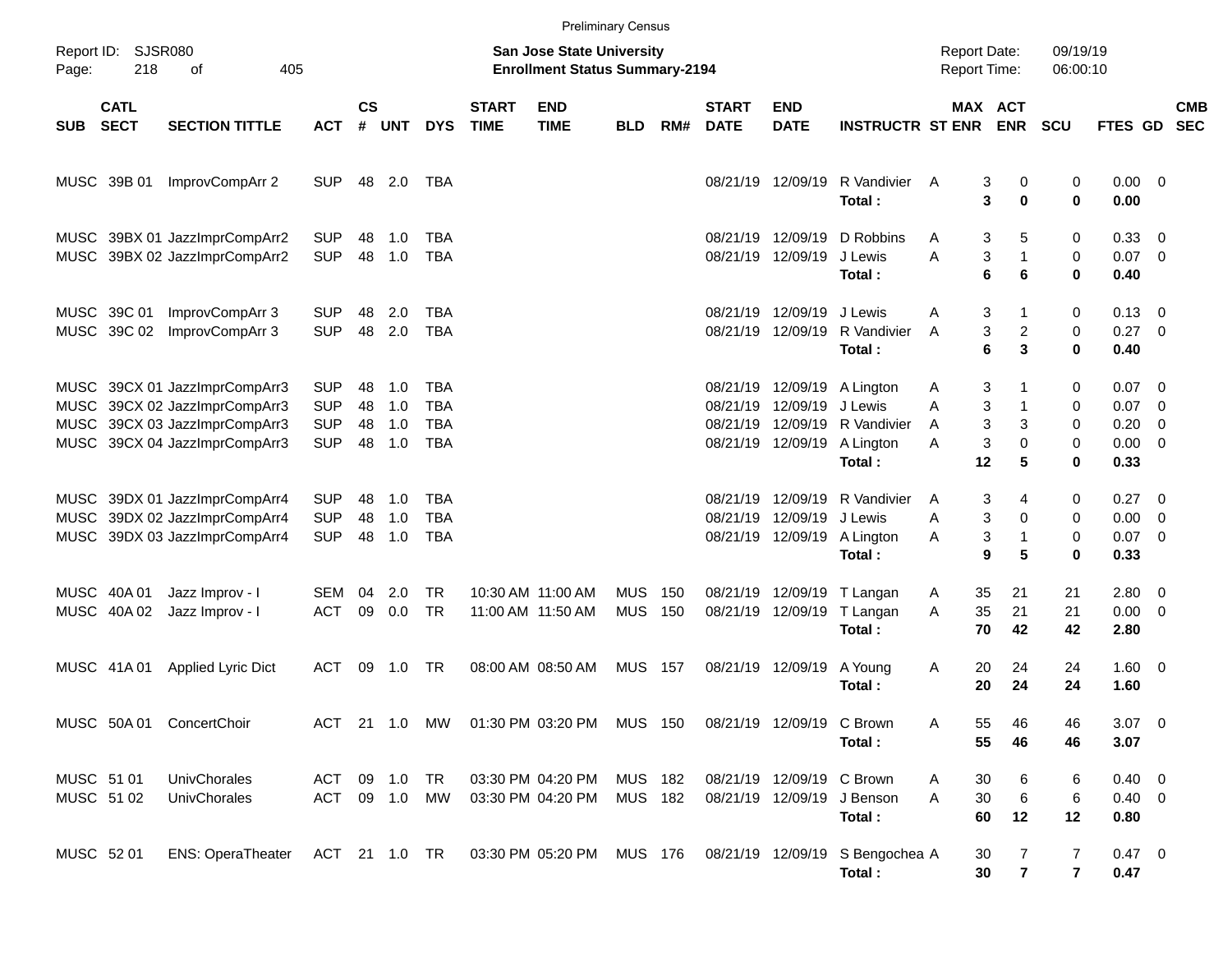|                                                           | <b>Preliminary Census</b>       |                                                                            |                                                                    |                |                   |            |                             |                                        |                          |            |                             |                                                         |                                            |                |                                        |                            |                                                |  |                          |
|-----------------------------------------------------------|---------------------------------|----------------------------------------------------------------------------|--------------------------------------------------------------------|----------------|-------------------|------------|-----------------------------|----------------------------------------|--------------------------|------------|-----------------------------|---------------------------------------------------------|--------------------------------------------|----------------|----------------------------------------|----------------------------|------------------------------------------------|--|--------------------------|
| <b>SJSR080</b><br>Report ID:<br>219<br>οf<br>405<br>Page: |                                 |                                                                            | San Jose State University<br><b>Enrollment Status Summary-2194</b> |                |                   |            |                             |                                        |                          |            |                             |                                                         | <b>Report Date:</b><br><b>Report Time:</b> |                | 09/19/19<br>06:00:10                   |                            |                                                |  |                          |
| <b>SUB</b>                                                | <b>CATL</b><br><b>SECT</b>      | <b>SECTION TITTLE</b>                                                      | АСТ                                                                | <b>CS</b><br># | <b>UNT</b>        | <b>DYS</b> | <b>START</b><br><b>TIME</b> | <b>END</b><br><b>TIME</b>              | <b>BLD</b>               | RM#        | <b>START</b><br><b>DATE</b> | <b>END</b><br><b>DATE</b>                               | <b>INSTRUCTR ST ENR</b>                    |                | MAX ACT<br><b>ENR</b>                  | <b>SCU</b>                 | FTES GD                                        |  | <b>CMB</b><br><b>SEC</b> |
| MUSC 53 01                                                |                                 | ENS: UnivSymphOrcheACT 21 1.0 TR                                           |                                                                    |                |                   |            |                             | 01:30 PM 03:20 PM                      | MUS 176                  |            |                             | 08/21/19 12/09/19                                       | A Cohen<br>Total:                          | Α<br>30<br>30  | 15<br>15                               | 15<br>15                   | $1.00 \t 0$<br>1.00                            |  |                          |
| MUSC 54 01                                                |                                 | SymphBand                                                                  | ACT 21 1.0                                                         |                |                   | TR         |                             | 01:30 PM 03:20 PM                      | <b>MUS 150</b>           |            |                             | 08/21/19 12/09/19                                       | C McKenzie A<br>Total:                     | 30<br>30       | 40<br>40                               | 40<br>40                   | $2.67$ 0<br>2.67                               |  |                          |
| MUSC 55 01<br>MUSC 55 02                                  |                                 | ENS: WindEnsemble ACT<br>ENS: WindEnsemble ACT                             |                                                                    |                | 21 1.0<br>21 1.0  | МW<br>M    |                             | 01:30 PM 03:20 PM<br>06:15 PM 09:25 PM | <b>MUS</b><br><b>MUS</b> | 176<br>150 | 08/21/19                    | 12/09/19<br>08/21/19 12/09/19                           | D Vickerman A<br>D Vickerman A<br>Total:   | 40<br>40<br>80 | 10<br>$\overline{2}$<br>12             | 10<br>$\overline{2}$<br>12 | $0.67$ 0<br>$0.13 \quad 0$<br>0.80             |  |                          |
| MUSC 56 01                                                |                                 | MarchBand                                                                  | ACT                                                                |                | 21 2.0            |            | MWF 03:45 PM 06:00 PM       |                                        | <b>MUS 150</b>           |            |                             | 08/21/19 12/09/19                                       | C McKenzie A<br>Total:                     | 100<br>100     | 41<br>41                               | 41<br>41                   | $5.47\ 0$<br>5.47                              |  |                          |
| MUSC 57 01                                                |                                 | <b>JazzOrch</b>                                                            | ACT                                                                |                | 20 1.0            | <b>TR</b>  |                             | 03:30 PM 05:20 PM                      | <b>MUS 150</b>           |            |                             | 08/21/19 12/09/19                                       | A Lington<br>Total:                        | 20<br>A<br>20  | 8<br>8                                 | 8<br>8                     | 0.53 0<br>0.53                                 |  |                          |
| MUSC 59 01                                                |                                 | AfroLatinJazzEns                                                           | ACT                                                                | 20             | 1.0               | МW         |                             | 01:30 PM 03:20 PM                      | <b>MUS 186</b>           |            |                             | 08/21/19 12/09/19                                       | J Lewis<br>Total:                          | 20<br>Α<br>20  | 3<br>3                                 | 3<br>3                     | $0.20 \ 0$<br>0.20                             |  |                          |
| MUSC 60A 01                                               |                                 | Choraliers                                                                 | ACT 21 1.0                                                         |                |                   | <b>TR</b>  |                             | 01:30 PM 03:20 PM                      | <b>MUS 182</b>           |            |                             | 08/21/19 12/09/19                                       | J Benson<br>Total:                         | 20<br>Α<br>20  | 12<br>12                               | 12<br>12                   | $0.80 \ 0$<br>0.80                             |  |                          |
| MUSC<br>MUSC                                              | MUSC 60C 01<br>60C 02<br>60C 03 | <b>EnsChamberMusic</b><br><b>EnsChamberMusic</b><br><b>EnsChamberMusic</b> | <b>ACT</b><br><b>ACT</b><br><b>ACT</b>                             | 10             | 1.0<br>1.0<br>1.0 | <b>TBA</b> |                             |                                        |                          |            |                             |                                                         | 08/21/19 12/09/19 S Jones-Haye A           | х<br>10<br>X   | 0<br>0<br>2<br>$\mathbf 0$<br>$\Omega$ | 0<br>2<br>$\Omega$         | $0.00 \quad 0$<br>$0.13 \quad 0$<br>$0.00 \ 0$ |  |                          |
|                                                           | MUSC 60C 04                     | EnsChamberMusic                                                            | ACT                                                                | 10             | 1.0               | R          |                             | 03:30 PM 05:20 PM                      | <b>MUS</b> 211           |            |                             | 08/21/19 12/09/19                                       | G Mok<br>Total:                            | Α<br>10<br>20  | 1<br>3                                 | $\mathbf{1}$<br>3          | $0.07$ 0<br>0.20                               |  |                          |
|                                                           |                                 | MUSC 60D 01 CollMusicum                                                    | ACT                                                                |                | 10 1.0 F          |            |                             | 08:30 AM 10:15 AM                      | MUS 182                  |            |                             |                                                         | 08/21/19 12/09/19 G Haramaki A<br>Total:   | 15<br>15       | 4<br>4                                 | 4<br>4                     | $0.27$ 0<br>0.27                               |  |                          |
|                                                           |                                 | MUSC 60E 01 JazzSingers                                                    | ACT 10 1.0 F                                                       |                |                   |            |                             | 10:30 AM 11:00 AM MUS 250              |                          |            |                             |                                                         | 08/21/19 12/09/19 N Roberto<br>Total:      | 15<br>A<br>15  | 0<br>$\bf{0}$                          | 0<br>0                     | $0.00 \t 0$<br>0.00                            |  |                          |
|                                                           | MUSC 60F 01                     | SmallJazzEns<br>MUSC 60F 02 SmallJazzEns<br>MUSC 60F 03 SmallJazzEns       | ACT 10 1.0 TBA<br>ACT 10 1.0<br>ACT 10 1.0 TBA                     |                |                   | TBA        |                             |                                        |                          |            |                             | 08/21/19 12/09/19 J Lewis<br>08/21/19 12/09/19 J Dryden | 08/21/19 12/09/19 D Robbins<br>Total:      | A<br>A<br>A    | 3<br>3<br>3<br>3<br>3<br>3<br>9<br>9   | 3<br>3<br>3<br>9           | $0.20 \ 0$<br>$0.20 \ 0$<br>$0.20 \ 0$<br>0.60 |  |                          |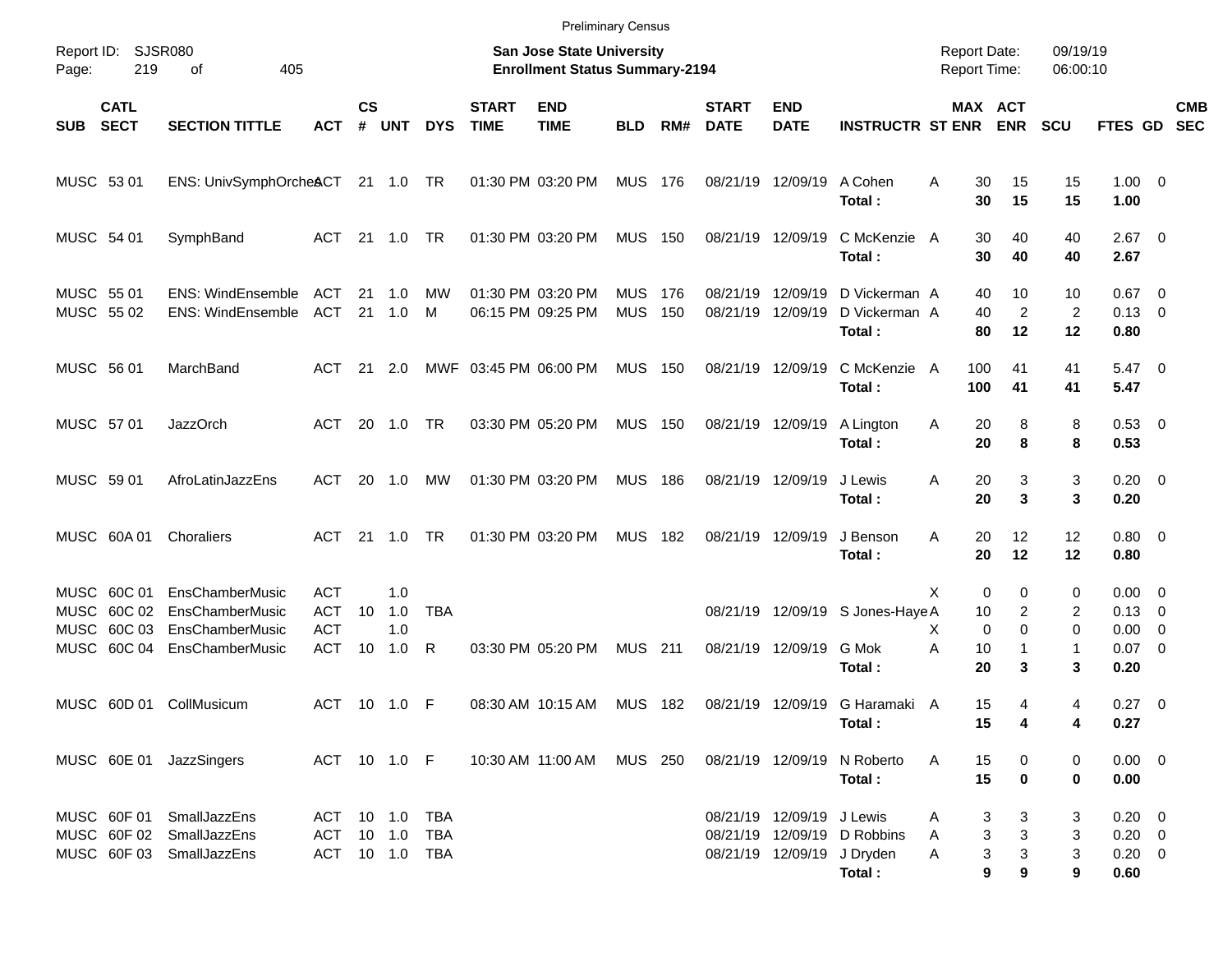|             |                            |                                         |                   |           |                          |                 |                             | <b>Preliminary Census</b>                                          |                |     |                                     |                                        |                                            |                                     |                                  |                                  |                                      |            |
|-------------|----------------------------|-----------------------------------------|-------------------|-----------|--------------------------|-----------------|-----------------------------|--------------------------------------------------------------------|----------------|-----|-------------------------------------|----------------------------------------|--------------------------------------------|-------------------------------------|----------------------------------|----------------------------------|--------------------------------------|------------|
| Page:       | Report ID: SJSR080<br>220  | 405<br>οf                               |                   |           |                          |                 |                             | San Jose State University<br><b>Enrollment Status Summary-2194</b> |                |     |                                     |                                        |                                            | <b>Report Date:</b><br>Report Time: |                                  | 09/19/19<br>06:00:10             |                                      |            |
| SUB         | <b>CATL</b><br><b>SECT</b> | <b>SECTION TITTLE</b>                   | <b>ACT</b>        | <b>CS</b> | # UNT                    | <b>DYS</b>      | <b>START</b><br><b>TIME</b> | <b>END</b><br><b>TIME</b>                                          | <b>BLD</b>     | RM# | <b>START</b><br><b>DATE</b>         | <b>END</b><br><b>DATE</b>              | <b>INSTRUCTR ST ENR ENR</b>                |                                     | MAX ACT                          | <b>SCU</b>                       | FTES GD SEC                          | <b>CMB</b> |
|             |                            | MUSC 60H 01 PercEns                     | ACT 10 1.0 F      |           |                          |                 |                             | 10:30 AM 12:20 PM                                                  | <b>MUS 176</b> |     |                                     | 08/21/19 12/09/19                      | G Lemmon<br>Total:                         | 15<br>A<br>15                       | 6<br>6                           | 6<br>6                           | $0.40 \quad 0$<br>0.40               |            |
| MUSC 60101  |                            | EnsJazzEnsemble                         | ACT 10 1.0 F      |           |                          |                 |                             | 12:30 PM 02:20 PM                                                  | <b>MUS 182</b> |     | 08/21/19 12/09/19                   |                                        | J Keiser<br>Total:                         | 20<br>A<br>20                       | $\overline{7}$<br>$\overline{7}$ | $\overline{7}$<br>$\overline{7}$ | $0.47 \quad 0$<br>0.47               |            |
|             | MUSC 60J 02                | StringEns                               | ACT 10 1.0 TBA    |           |                          |                 |                             |                                                                    |                |     |                                     |                                        | 08/21/19 12/09/19 S Jones-Haye A<br>Total: | 15<br>15                            | 5<br>5                           | 5<br>5                           | 0.33 0<br>0.33                       |            |
|             | MUSC 60K 01                | <b>BrassEns</b><br>MUSC 60K 02 BrassEns | ACT<br>ACT        |           | $10 \quad 1.0$<br>10 1.0 | <b>TBA</b><br>F |                             | 10:30 AM 12:20 PM                                                  | <b>MUS 150</b> |     | 08/21/19 12/09/19                   | 08/21/19 12/09/19                      | J Freeman<br>T Hornig<br>Total:            | 10<br>A<br>A<br>20<br>30            | 3<br>10<br>13                    | 3<br>10<br>13                    | $0.20 \ 0$<br>$0.67$ 0<br>0.87       |            |
| MUSC 60L01  | MUSC 60L02                 | WoodwindEns<br>WoodwindEns              | ACT<br>ACT 10 1.0 |           | $10 \quad 1.0$           | <b>TBA</b><br>F |                             | 10:30 AM 12:20 PM                                                  | <b>MUS 182</b> |     |                                     | 08/21/19 12/09/19<br>08/21/19 12/09/19 | C Payne<br>R Maldonado A<br>Total:         | 10<br>A<br>10<br>20                 | 3<br>6<br>9                      | 3<br>6<br>9                      | $0.20 \ 0$<br>$0.40 \quad 0$<br>0.60 |            |
|             |                            | MUSC 60M 01 SaxophoneEns                | ACT 10 1.0 T      |           |                          |                 |                             | 07:00 PM 09:00 PM                                                  | <b>MUS 150</b> |     | 08/21/19 12/09/19                   |                                        | M Hernandez A<br>Total:                    | 15<br>15                            | $\overline{2}$<br>$\mathbf{2}$   | $\overline{2}$<br>$\mathbf{2}$   | $0.13 \quad 0$<br>0.13               |            |
|             |                            | MUSC 60O 01 TromboneEns                 | ACT 10 1.0 F      |           |                          |                 |                             | 08:30 AM 10:20 AM                                                  | <b>MUS 150</b> |     |                                     | 08/21/19 12/09/19                      | T Hornig<br>Total:                         | 15<br>Α<br>15                       | 8<br>8                           | 8<br>8                           | $0.53$ 0<br>0.53                     |            |
| MUSC 61 01  |                            | StylesIntrpOpera1                       | ACT 09 1.0 TBA    |           |                          |                 |                             |                                                                    |                |     |                                     | 08/21/19 12/09/19                      | S Snitkovska A<br>Total:                   | 15<br>15                            | 2<br>$\mathbf{2}$                | $\overline{2}$<br>$\mathbf{2}$   | $0.13 \quad 0$<br>0.13               |            |
| MUSC 63 01  |                            | StylesIntrpOpera2                       | ACT               |           | 09 1.0                   | TBA             |                             |                                                                    |                |     |                                     | 08/21/19 12/09/19                      | S Snitkovska A<br>Total:                   | 15<br>15                            | 0<br>0                           | $\mathbf 0$<br>0                 | $0.00 \t 0$<br>0.00                  |            |
| MUSC 8101   |                            | Concert Listening I                     |                   |           |                          |                 |                             | ACT 09 1.0 TR 12:30 PM 01:20 PM MUS 176 08/21/19 12/09/19 J Selmer |                |     |                                     |                                        | Total:                                     | Α<br>150<br>150                     | 8<br>8                           | 8<br>8                           | 0.53 0<br>0.53                       |            |
|             |                            | MUSC 100W 01 Writing Workshop           | SEM 04 3.0 TR     |           |                          |                 |                             | 10:30 AM 11:45 AM                                                  |                |     | MUS 160 08/21/19 12/09/19 V Lington |                                        | Total:                                     | 25<br>A<br>25                       | 22<br>22                         | 66<br>66                         | 4.40 0<br>4.40                       |            |
| MUSC 103 01 |                            | Form & Analysis                         | SEM 04 3.0 TR     |           |                          |                 |                             | 09:00 AM 10:15 AM MUS 160 08/21/19 12/09/19                        |                |     |                                     |                                        | P Furman<br>Total:                         | 36<br>A<br>36                       | 40<br>40                         | 120<br>120                       | 8.15 3<br>8.15                       |            |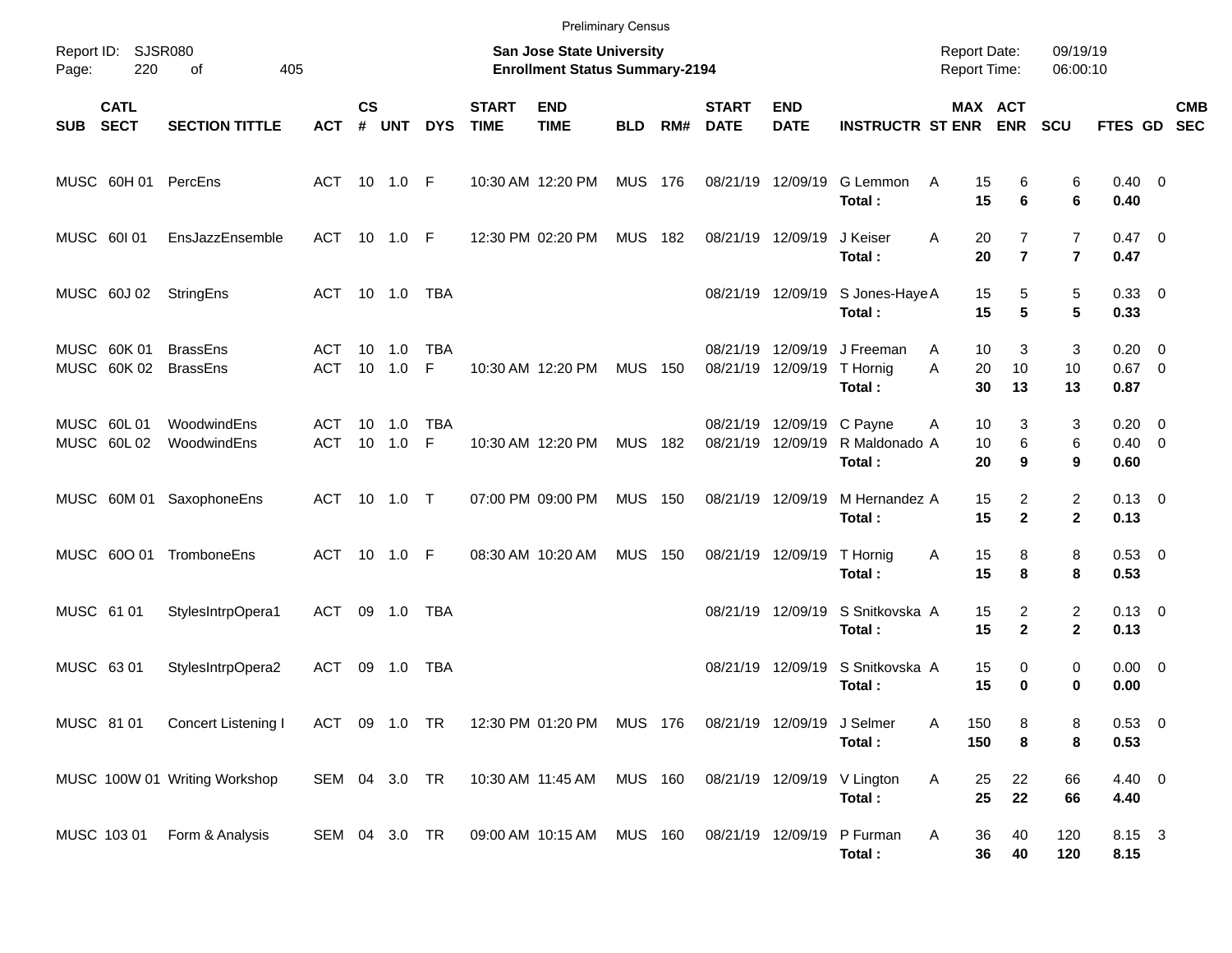|                                                    |                                                                            |                                  |                    |                          |                  |                             |                                                                    | <b>Preliminary Census</b> |            |                             |                                        |                                                                    |                                            |                     |                      |                                       |                          |            |
|----------------------------------------------------|----------------------------------------------------------------------------|----------------------------------|--------------------|--------------------------|------------------|-----------------------------|--------------------------------------------------------------------|---------------------------|------------|-----------------------------|----------------------------------------|--------------------------------------------------------------------|--------------------------------------------|---------------------|----------------------|---------------------------------------|--------------------------|------------|
| Report ID:<br>221<br>Page:                         | <b>SJSR080</b><br>405<br>οf                                                |                                  |                    |                          |                  |                             | San Jose State University<br><b>Enrollment Status Summary-2194</b> |                           |            |                             |                                        |                                                                    | <b>Report Date:</b><br><b>Report Time:</b> |                     | 09/19/19<br>06:00:10 |                                       |                          |            |
| <b>CATL</b><br><b>SECT</b><br><b>SUB</b>           | <b>SECTION TITTLE</b>                                                      | <b>ACT</b>                       | $\mathsf{cs}$<br># | UNT                      | <b>DYS</b>       | <b>START</b><br><b>TIME</b> | <b>END</b><br><b>TIME</b>                                          | <b>BLD</b>                | RM#        | <b>START</b><br><b>DATE</b> | <b>END</b><br><b>DATE</b>              | <b>INSTRUCTR ST ENR</b>                                            | MAX ACT                                    | <b>ENR</b>          | <b>SCU</b>           | FTES GD SEC                           |                          | <b>CMB</b> |
| MUSC 104 01                                        | Counterpoint                                                               | <b>LEC</b>                       | 04                 | 3.0                      | МW               |                             | 12:00 PM 01:15 PM                                                  | <b>MUS</b>                | 210        |                             | 08/21/19 12/09/19                      | <b>B</b> Belet<br>Total:                                           | 25<br>Α<br>25                              | 23<br>23            | 69<br>69             | $4.60$ 0<br>4.60                      |                          |            |
| MUSC 106A01                                        | Jazz Arranging I                                                           | SEM 04                           |                    | 2.0                      | MW               |                             | 10:30 AM 11:20 AM                                                  | <b>MUS 160</b>            |            |                             | 08/21/19 12/09/19                      | A Lington<br>Total:                                                | A<br>20<br>20                              | 14<br>14            | 28<br>28             | $1.97$ 3<br>1.97                      |                          |            |
| MUSC 110 01                                        | Bar/Class Mus Histor LEC                                                   |                                  |                    | $02 \quad 3.0$           | MW               |                             | 09:00 AM 10:15 AM                                                  | <b>MUS 161</b>            |            |                             | 08/21/19 12/09/19                      | G Haramaki<br>Total:                                               | 61<br>A<br>61                              | 40<br>40            | 120<br>120           | $8.00 \t 0$<br>8.00                   |                          |            |
| MUSC 117 01<br>MUSC 117 02                         | Mus Cul Latin Am<br>Mus Cul Latin Am                                       | LEC<br><b>LEC</b>                | 01<br>01           | 3.0<br>3.0               | TR.<br><b>MW</b> |                             | 09:00 AM 10:15 AM<br>12:00 PM 01:15 PM                             | <b>MUS</b><br><b>MUS</b>  | 250<br>250 | 08/21/19                    | 12/09/19<br>08/21/19 12/09/19          | A Romero RamA<br>A Romero RanA<br>Total:                           | 60<br>65<br>125                            | 60<br>70<br>130     | 180<br>210<br>390    | $12.00 \t 0$<br>$14.00 \t 0$<br>26.00 |                          |            |
| MUSC 120 01<br>MUSC 120 80                         | Worlds of Jazz<br>Worlds of Jazz                                           | LEC<br><b>LEC</b>                | 01<br>01           | 3.0<br>3.0               | МW<br><b>TBA</b> |                             | 10:30 AM 11:45 AM                                                  | <b>MUS 150</b>            |            | 08/21/19                    | 12/09/19<br>08/21/19 12/09/19          | J Lewis<br>J Lewis<br>Total:                                       | 70<br>A<br>70<br>A<br>140                  | 50<br>76<br>126     | 150<br>228<br>378    | 10.05<br>$15.20 \t 0$<br>25.25        | $\overline{1}$           |            |
|                                                    | MUSC 122A 01 Fund Tech Woodwnds ACT<br>MUSC 122A 02 Fund Tech Woodwnds ACT |                                  |                    | $10 \quad 1.0$<br>10 1.0 | TR.<br><b>TR</b> |                             | 11:30 AM 12:20 PM<br>11:30 AM 12:20 PM                             | <b>MUS</b><br><b>MUS</b>  | 182<br>250 |                             | 08/21/19 12/09/19                      | 08/21/19 12/09/19 S Nagami<br>R Maldonado A<br>Total:              | 23<br>A<br>25<br>48                        | 12<br>16<br>28      | 12<br>16<br>28       | $0.80 \ 0$<br>1.08<br>1.88            | $\overline{\phantom{1}}$ |            |
|                                                    | MUSC 123A 01 Fund Tech Brass                                               | ACT                              |                    | $10 \quad 1.0$           | МW               |                             | 10:30 AM 11:20 AM                                                  | <b>MUS 182</b>            |            |                             | 08/21/19 12/09/19                      | T Hornig<br>Total:                                                 | 20<br>Α<br>20                              | 20<br>20            | 20<br>20             | $1.35$ 1<br>1.35                      |                          |            |
|                                                    | MUSC 125D 01 Fund Tech Percus                                              | ACT                              | 09                 | 1.0                      | - F              |                             | 08:00 AM 09:50 AM                                                  | <b>MUS 176</b>            |            |                             | 08/21/19 12/09/19                      | G Lemmon<br>Total:                                                 | 15<br>A<br>15                              | 15<br>15            | 15<br>15             | $1.02$ 1<br>1.02                      |                          |            |
|                                                    | MUSC 127A 01 Fund Tech Strings                                             | ACT                              |                    | $10 \quad 1.0$           | TR               |                             | 08:00 AM 08:50 AM                                                  | <b>MUS 150</b>            |            |                             | 08/21/19 12/09/19                      | S Jones-Haye A<br>Total:                                           | 20<br>20                                   | 24<br>24            | 24<br>24             | $1.62$ 1<br>1.62                      |                          |            |
| MUSC 129A 01 ElecAcous5<br>MUSC 129A 02 ElecAcous5 |                                                                            | SUP 36 1.0 TBA<br>SUP 36 2.0 TBA |                    |                          |                  |                             |                                                                    |                           |            |                             |                                        | 08/21/19 12/09/19 P Furman<br>08/21/19 12/09/19 P Furman<br>Total: | 3<br>A<br>3<br>A<br>6                      | 0<br>0<br>0         | 0<br>0<br>0          | $0.00 \t 0$<br>$0.00 \t 0$<br>0.00    |                          |            |
| MUSC 130A 01 Piano 5<br>MUSC 130A 02 Piano 5       |                                                                            | SUP 25 2.0 TBA<br>SUP 36 2.0 TBA |                    |                          |                  |                             |                                                                    |                           |            |                             | 08/21/19 12/09/19<br>08/21/19 12/09/19 | Total:                                                             | 3<br>A<br>3<br>Α<br>6                      | 0<br>0<br>$\bf{0}$  | 0<br>0<br>0          | $0.00 \t 0$<br>$0.00 \quad 0$<br>0.00 |                          |            |
| MUSC 130C 01 Piano 7                               |                                                                            | SUP 25 2.0 TBA                   |                    |                          |                  |                             |                                                                    |                           |            |                             |                                        | 08/21/19 12/09/19 N Sultanov A                                     |                                            | 3 <sup>7</sup><br>0 | 0                    | $0.00 \t 0$                           |                          |            |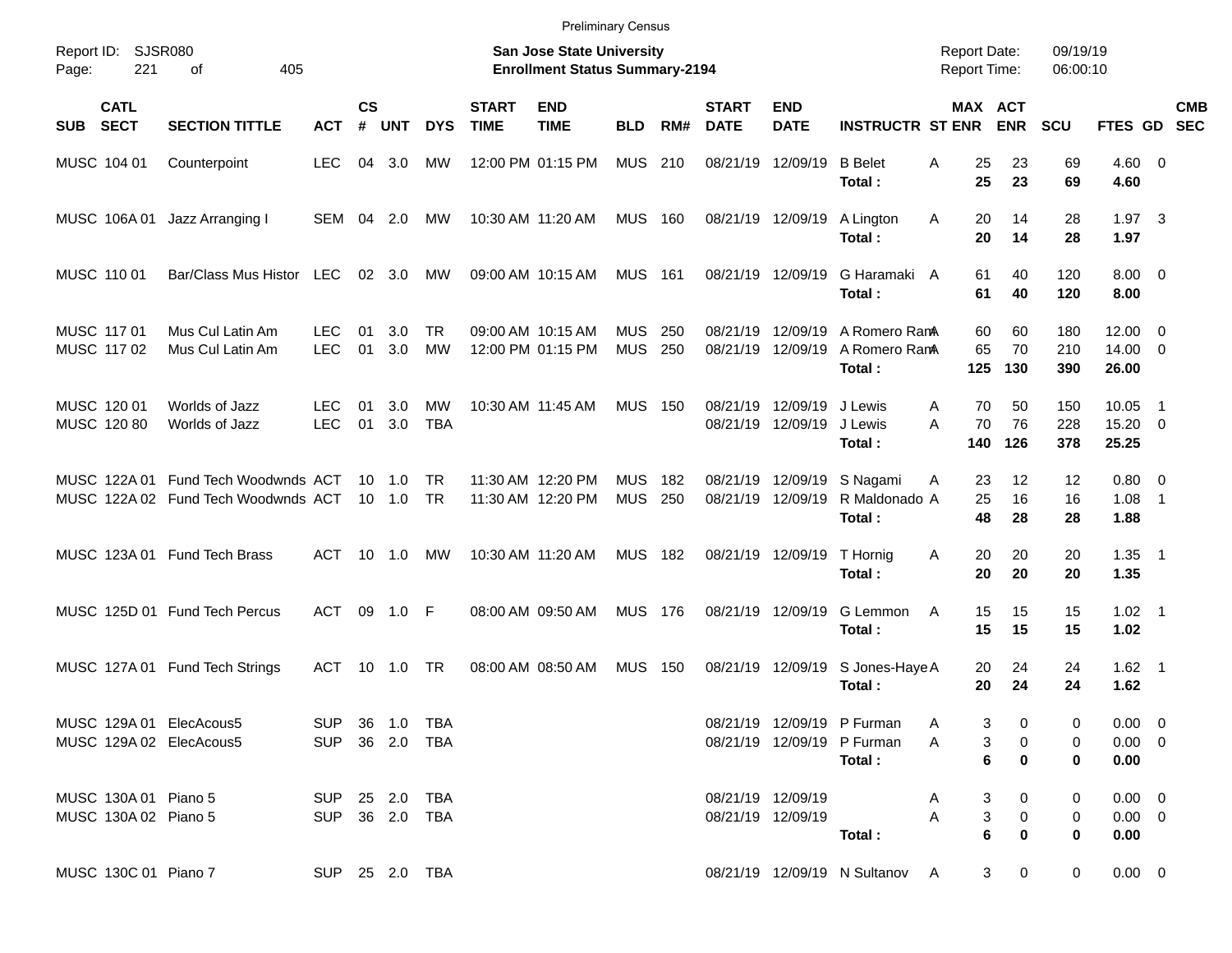|            |                            |                       |            |                    |                |            |                             |                                                                           | <b>Preliminary Census</b> |     |                             |                           |                                           |                     |                                                     |                      |                |                          |
|------------|----------------------------|-----------------------|------------|--------------------|----------------|------------|-----------------------------|---------------------------------------------------------------------------|---------------------------|-----|-----------------------------|---------------------------|-------------------------------------------|---------------------|-----------------------------------------------------|----------------------|----------------|--------------------------|
| Page:      | Report ID: SJSR080<br>222  | 405<br>οf             |            |                    |                |            |                             | <b>San Jose State University</b><br><b>Enrollment Status Summary-2194</b> |                           |     |                             |                           |                                           | <b>Report Date:</b> | <b>Report Time:</b>                                 | 09/19/19<br>06:00:10 |                |                          |
| <b>SUB</b> | <b>CATL</b><br><b>SECT</b> | <b>SECTION TITTLE</b> | <b>ACT</b> | $\mathsf{cs}$<br># | <b>UNT</b>     | <b>DYS</b> | <b>START</b><br><b>TIME</b> | <b>END</b><br><b>TIME</b>                                                 | <b>BLD</b>                | RM# | <b>START</b><br><b>DATE</b> | <b>END</b><br><b>DATE</b> | <b>INSTRUCTR ST ENR</b>                   |                     | MAX ACT<br><b>ENR</b>                               | SCU                  | <b>FTES GD</b> | <b>CMB</b><br><b>SEC</b> |
|            | MUSC 130C 02 Piano 7       |                       | <b>SUP</b> | 36                 | 2.0            | <b>TBA</b> |                             |                                                                           |                           |     | 08/21/19                    | 12/09/19                  | G Mok                                     | A                   | 3<br>-1                                             | 0                    | 0.13           | - 0                      |
|            | MUSC 130C 03 Piano 7       |                       | <b>SUP</b> | 25                 | 2.0            | <b>TBA</b> |                             |                                                                           |                           |     |                             | 08/21/19 12/09/19         | F Levy<br>Total:                          | Α                   | 3<br>$\overline{1}$<br>$\overline{\mathbf{2}}$<br>9 | 0<br>$\bf{0}$        | 0.13<br>0.27   | $\overline{0}$           |
|            | MUSC 133 01                | Voice                 | <b>SUP</b> | 25                 | 2.0            | TBA        |                             |                                                                           |                           |     |                             |                           | 08/21/19 12/09/19 S Bengochea A           |                     | 2<br>3                                              | 0                    | 0.27           | $\overline{\mathbf{0}}$  |
|            | MUSC 133 02                | Voice                 | <b>SUP</b> | 25                 | 1.0            | <b>TBA</b> |                             |                                                                           |                           |     |                             |                           | 08/21/19 12/09/19 S Bengochea A<br>Total: |                     | 3<br>$\overline{1}$<br>6<br>3                       | 0<br>$\bf{0}$        | 0.07<br>0.33   | $\overline{\mathbf{0}}$  |
|            | MUSC 133A 01 Voice 5       |                       | <b>SUP</b> | 25                 | 2.0            | <b>TBA</b> |                             |                                                                           |                           |     |                             |                           | 08/21/19 12/09/19 S Bengochea A           |                     | 3<br>0                                              | 0                    | 0.00           | $\overline{\phantom{0}}$ |
|            | MUSC 133A 02               | Voice 5               | <b>SUP</b> | 36                 | 2.0            | <b>TBA</b> |                             |                                                                           |                           |     |                             | 08/21/19 12/09/19         | C Bengochea A                             |                     | 3<br>0                                              | 0                    | 0.00           | $\overline{\mathbf{0}}$  |
|            | MUSC 133A 03 Voice 5       |                       | <b>SUP</b> | 25                 | 2.0            | <b>TBA</b> |                             |                                                                           |                           |     |                             | 08/21/19 12/09/19         | J Smucker<br>Total:                       | <b>A</b>            | $\overline{c}$<br>3<br>9<br>$\mathbf{2}$            | 0<br>$\bf{0}$        | 0.27<br>0.27   | $\overline{\phantom{0}}$ |
|            | MUSC 133B 01 Voice 6       |                       | <b>SUP</b> | 36                 | 2.0            | <b>TBA</b> |                             |                                                                           |                           |     | 08/21/19                    | 12/09/19                  | J Mitchell                                | A                   | 3<br>1                                              | 0                    | $0.13 \ 0$     |                          |
|            | MUSC 133B 02 Voice 6       |                       | <b>SUP</b> | 36                 | 2.0            | <b>TBA</b> |                             |                                                                           |                           |     | 08/21/19                    | 12/09/19                  | C Bengochea A                             |                     | 3<br>$\mathbf 1$                                    | 0                    | 0.13           | $\overline{0}$           |
|            | MUSC 133B 03 Voice 6       |                       | <b>SUP</b> | 25                 | 2.0            | <b>TBA</b> |                             |                                                                           |                           |     | 08/21/19                    | 12/09/19                  | J Scharlach A                             |                     | 3<br>3                                              | 0                    | 0.40           | $\overline{\mathbf{0}}$  |
|            | MUSC 133B 04 Voice 6       |                       | <b>SUP</b> | 25                 | 2.0            | <b>TBA</b> |                             |                                                                           |                           |     |                             | 08/21/19 12/09/19         | J Smucker                                 | A                   | 3<br>$\overline{c}$                                 | 0                    | 0.27           | $\overline{\phantom{0}}$ |
|            |                            |                       |            |                    |                |            |                             |                                                                           |                           |     |                             |                           | Total:                                    |                     | 12<br>$\overline{7}$                                | $\bf{0}$             | 0.93           |                          |
|            | MUSC 133C 01 Voice 7       |                       | <b>SUP</b> | 36                 | 2.0            | <b>TBA</b> |                             |                                                                           |                           |     | 08/21/19                    | 12/09/19                  | J Mitchell                                | A                   | 3<br>0                                              | 0                    | 0.00           | $\overline{\mathbf{0}}$  |
|            | MUSC 133C 02 Voice 7       |                       | <b>SUP</b> | 36                 | 2.0            | <b>TBA</b> |                             |                                                                           |                           |     | 08/21/19                    | 12/09/19                  | J Scharlach A                             |                     | 3<br>$\mathbf{1}$                                   | 0                    | 0.13           | $\overline{\mathbf{0}}$  |
|            | MUSC 133C 03 Voice 7       |                       | <b>SUP</b> | 36                 | 2.0            | <b>TBA</b> |                             |                                                                           |                           |     |                             |                           | 08/21/19 12/09/19 S Bengochea A           |                     | 3<br>0                                              | 0                    | $0.00 \t 0$    |                          |
|            |                            |                       |            |                    |                |            |                             |                                                                           |                           |     |                             |                           | Total:                                    |                     | 9<br>$\blacktriangleleft$                           | 0                    | 0.13           |                          |
|            | MUSC 133D 01 Voice 8       |                       | <b>SUP</b> | 25                 | 2.0            | <b>TBA</b> |                             |                                                                           |                           |     |                             |                           | 08/21/19 12/09/19 C Bengochea A           |                     | 3<br>$\mathbf{1}$                                   | 0                    | $0.13 \quad 0$ |                          |
|            | MUSC 133D 02 Voice 8       |                       | <b>SUP</b> | 36                 | 2.0            | <b>TBA</b> |                             |                                                                           |                           |     |                             | 08/21/19 12/09/19         | S Bengochea A                             |                     | 3<br>0                                              | 0                    | 0.00           | $\overline{\mathbf{0}}$  |
|            |                            |                       |            |                    |                |            |                             |                                                                           |                           |     |                             |                           | Total:                                    |                     | 6<br>$\blacktriangleleft$                           | 0                    | 0.13           |                          |
|            | MUSC 134 01                | Strings               | <b>SUP</b> | 25                 | 2.0            | <b>TBA</b> |                             |                                                                           |                           |     | 08/21/19                    | 12/09/19                  | <b>B</b> Moyer                            | A                   | 3<br>-1                                             | 0                    | 0.13           | $\overline{\mathbf{0}}$  |
|            | MUSC 134 02                | Strings               | <b>SUP</b> | 25                 | 2.0            | <b>TBA</b> |                             |                                                                           |                           |     |                             |                           | 08/21/19 12/09/19 P Gelfand               | A                   | 3<br>$\mathbf 0$                                    | 0                    | 0.00           | - 0                      |
|            |                            |                       |            |                    |                |            |                             |                                                                           |                           |     |                             |                           | Total:                                    |                     | $\blacksquare$<br>6                                 | 0                    | 0.13           |                          |
|            | MUSC 134A 02 Strings 5     |                       | <b>SUP</b> |                    | 36 2.0         | TBA        |                             |                                                                           |                           |     |                             | 08/21/19 12/09/19 S Lin   |                                           | $\mathsf{A}$        | $\overline{0}$<br>3                                 | 0                    | $0.00 \t 0$    |                          |
|            | MUSC 134A 04 Strings 5     |                       | SUP 36 2.0 |                    |                | TBA        |                             |                                                                           |                           |     |                             |                           | 08/21/19 12/09/19 P Gelfand               | A                   | 3<br>$\overline{0}$                                 | $\mathbf{0}$         | $0.00 \t 0$    |                          |
|            | MUSC 134A 06 Strings 5     |                       | <b>SUP</b> |                    | 36 2.0 TBA     |            |                             |                                                                           |                           |     |                             |                           | 08/21/19 12/09/19 S Jones-Haye A          |                     | $\overline{\mathbf{0}}$<br>3                        | $\mathbf 0$          | $0.00 \t 0$    |                          |
|            |                            |                       |            |                    |                |            |                             |                                                                           |                           |     |                             |                           | Total:                                    |                     | 9<br>$\mathbf 0$                                    | $\mathbf 0$          | 0.00           |                          |
|            | MUSC 134B 01 Strings 6     |                       | SUP 36 2.0 |                    |                | TBA        |                             |                                                                           |                           |     |                             |                           | 08/21/19 12/09/19 S Jones-Haye A          |                     | 3<br>$\overline{1}$                                 | 0                    | $0.13 \ 0$     |                          |
|            | MUSC 134B 02 Strings 6     |                       |            |                    | SUP 36 2.0 TBA |            |                             |                                                                           |                           |     |                             | 08/21/19 12/09/19 S Lin   |                                           | $\mathsf{A}$        | 3<br>$\mathbf 0$                                    | $\mathbf 0$          | $0.00 \t 0$    |                          |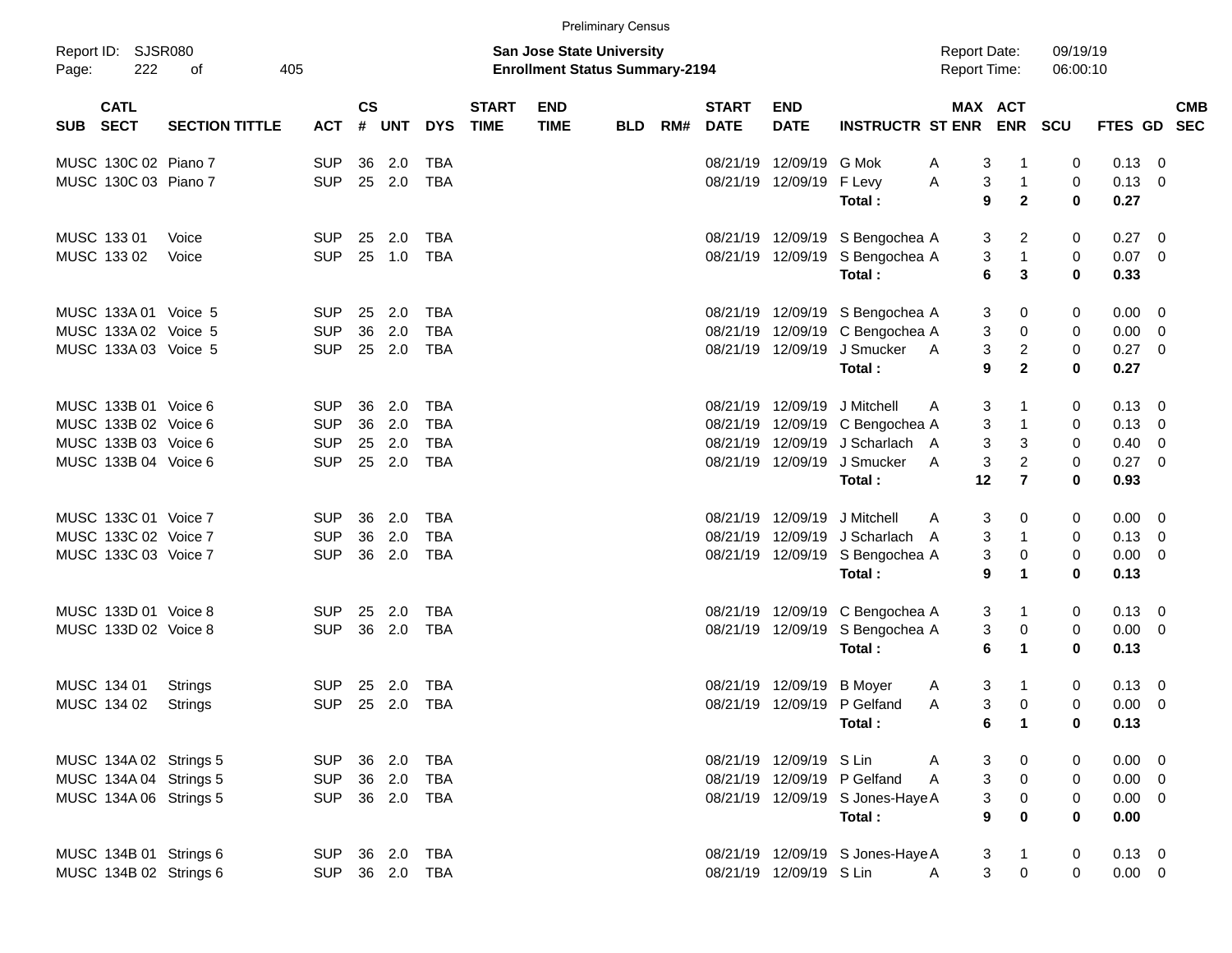|            |                            |                          |                |               |            |                |                             |                                                                           | <b>Preliminary Census</b> |     |                             |                            |                                  |                                     |                                  |                      |                |            |
|------------|----------------------------|--------------------------|----------------|---------------|------------|----------------|-----------------------------|---------------------------------------------------------------------------|---------------------------|-----|-----------------------------|----------------------------|----------------------------------|-------------------------------------|----------------------------------|----------------------|----------------|------------|
| Page:      | Report ID: SJSR080<br>223  | of<br>405                |                |               |            |                |                             | <b>San Jose State University</b><br><b>Enrollment Status Summary-2194</b> |                           |     |                             |                            |                                  | <b>Report Date:</b><br>Report Time: |                                  | 09/19/19<br>06:00:10 |                |            |
| <b>SUB</b> | <b>CATL</b><br><b>SECT</b> | <b>SECTION TITTLE</b>    | <b>ACT</b>     | $\mathsf{cs}$ | # UNT      | <b>DYS</b>     | <b>START</b><br><b>TIME</b> | <b>END</b><br><b>TIME</b>                                                 | <b>BLD</b>                | RM# | <b>START</b><br><b>DATE</b> | <b>END</b><br><b>DATE</b>  | <b>INSTRUCTR ST ENR</b>          |                                     | MAX ACT<br><b>ENR</b>            | <b>SCU</b>           | FTES GD SEC    | <b>CMB</b> |
|            |                            |                          |                |               |            |                |                             |                                                                           |                           |     |                             |                            | Total:                           | 6                                   | $\mathbf 1$                      | 0                    | 0.13           |            |
|            |                            | MUSC 134C 02 Strings 7   | <b>SUP</b>     | 36            | 2.0        | <b>TBA</b>     |                             |                                                                           |                           |     |                             |                            | 08/21/19 12/09/19 S Jones-Haye A | 3                                   |                                  | 0                    | $0.13 \quad 0$ |            |
|            |                            | MUSC 134C 04 Strings 7   | <b>SUP</b>     | 36            | 2.0        | <b>TBA</b>     |                             |                                                                           |                           |     |                             |                            | 08/21/19 12/09/19 P Gelfand      | 3<br>A                              |                                  | 0                    | $0.13 \ 0$     |            |
|            |                            | MUSC 134C 05 Strings 7   | <b>SUP</b>     |               | 25 2.0     | TBA            |                             |                                                                           |                           |     |                             | 08/21/19 12/09/19 S Lin    |                                  | 3<br>A                              | $\mathbf{1}$                     | 0                    | $0.13 \ 0$     |            |
|            |                            |                          |                |               |            |                |                             |                                                                           |                           |     |                             |                            | Total:                           | 9                                   | 3                                | 0                    | 0.40           |            |
|            |                            | MUSC 134D 01 Strings 8   | <b>SUP</b>     | 36            | 2.0        | TBA            |                             |                                                                           |                           |     |                             | 08/21/19 12/09/19 S Lin    |                                  | 3<br>A                              |                                  | 0                    | $0.13 \quad 0$ |            |
|            |                            | MUSC 134D 02 Strings 8   | <b>SUP</b>     | 25            | 2.0        | TBA            |                             |                                                                           |                           |     |                             | 08/21/19 12/09/19          | S Jones-Haye A                   | 3                                   | $\mathbf{1}$                     | 0                    | $0.13 \ 0$     |            |
|            |                            |                          |                |               |            |                |                             |                                                                           |                           |     |                             |                            | Total:                           | 6                                   | $\mathbf{2}$                     | 0                    | 0.27           |            |
|            | MUSC 135 01                | Woodwinds                | <b>SUP</b>     | 25            | 2.0        | TBA            |                             |                                                                           |                           |     |                             | 08/21/19 12/09/19 C Payne  |                                  | 3<br>A                              | 2                                | 0                    | 0.27 0         |            |
|            |                            |                          |                |               |            |                |                             |                                                                           |                           |     |                             |                            | Total:                           | 3                                   | $\mathbf{2}$                     | 0                    | 0.27           |            |
|            |                            | MUSC 135A 01 Woodwinds 5 | <b>SUP</b>     | 25            | 2.0        | <b>TBA</b>     |                             |                                                                           |                           |     |                             | 08/21/19 12/09/19          | J Szin                           | 3<br>A                              | 2                                | 0                    | $0.27 \t 0$    |            |
|            |                            | MUSC 135A 02 Woodwinds 5 | <b>SUP</b>     | 36            | 2.0        | <b>TBA</b>     |                             |                                                                           |                           |     | 08/21/19                    |                            | 12/09/19 M Hernandez A           | 3                                   | $\mathbf{1}$                     | 0                    | $0.13 \ 0$     |            |
|            |                            | MUSC 135A 03 Woodwinds 5 | <b>SUP</b>     |               | 25 2.0     | TBA            |                             |                                                                           |                           |     |                             | 08/21/19 12/09/19 Y Chou   |                                  | 3<br>A                              | 0                                | 0                    | $0.00 \t 0$    |            |
|            |                            |                          |                |               |            |                |                             |                                                                           |                           |     |                             |                            | Total:                           | 9                                   | 3                                | 0                    | 0.40           |            |
|            |                            | MUSC 135C 01 Woodwinds 7 | SUP.           | 36            | 2.0        | <b>TBA</b>     |                             |                                                                           |                           |     |                             | 08/21/19 12/09/19 J Szin   |                                  | 3<br>A                              |                                  | 0                    | $0.13 \quad 0$ |            |
|            |                            | MUSC 135C 02 Woodwinds 7 | <b>SUP</b>     | 36            | 2.0        | <b>TBA</b>     |                             |                                                                           |                           |     | 08/21/19                    | 12/09/19 J Barrett         |                                  | 3<br>Α                              | 0                                | 0                    | $0.00 \t 0$    |            |
|            |                            | MUSC 135C 03 Woodwinds 7 | <b>SUP</b>     | 36            | 2.0        | <b>TBA</b>     |                             |                                                                           |                           |     |                             | 08/21/19 12/09/19 Y Chou   |                                  | 3<br>А                              | 1                                | 0                    | $0.13 \ 0$     |            |
|            |                            | MUSC 135C 04 Woodwinds 7 | <b>SUP</b>     |               | 25 2.0     | TBA            |                             |                                                                           |                           |     |                             |                            | 08/21/19 12/09/19 M Hernandez A  | 3                                   |                                  | 0                    | $0.13 \ 0$     |            |
|            |                            |                          |                |               |            |                |                             |                                                                           |                           |     |                             |                            | Total:                           | 12                                  | 3                                | 0                    | 0.40           |            |
|            | MUSC 136 01                | <b>Brass</b>             | SUP.           | 25            | 2.0        | TBA            |                             |                                                                           |                           |     |                             |                            | 08/21/19 12/09/19 J Freeman      | 3<br>A                              | 1                                | 0                    | $0.13 \quad 0$ |            |
|            | MUSC 136 02                | <b>Brass</b>             | <b>SUP</b>     | 25            | 2.0        | TBA            |                             |                                                                           |                           |     |                             |                            | 08/21/19 12/09/19 C Smith Fran A | 3                                   | -1                               | 0                    | $0.13 \ 0$     |            |
|            |                            |                          |                |               |            |                |                             |                                                                           |                           |     |                             |                            | Total:                           | 6                                   | $\mathbf{2}$                     | 0                    | 0.27           |            |
|            | MUSC 136B 02 Brass 5       |                          | <b>SUP</b>     |               | 36 2.0 TBA |                |                             |                                                                           |                           |     |                             |                            | 08/21/19 12/09/19 J Freeman      | A                                   | 3<br>$\overline{2}$              | 0                    | 0.27 0         |            |
|            | MUSC 136B 03 Brass 5       |                          |                |               |            | SUP 25 2.0 TBA |                             |                                                                           |                           |     |                             |                            | 08/21/19 12/09/19 C Smith Fran A | 3                                   | $\overline{c}$                   | 0                    | $0.27 \t 0$    |            |
|            | MUSC 136B 04 Brass 5       |                          | SUP 36 2.0 TBA |               |            |                |                             |                                                                           |                           |     |                             | 08/21/19 12/09/19 T Hornig |                                  | A                                   | 3<br>$\overline{a}$              | 0                    | $0.27$ 0       |            |
|            |                            |                          |                |               |            |                |                             |                                                                           |                           |     |                             |                            | Total:                           | $\boldsymbol{9}$                    | $\bf 6$                          | 0                    | 0.80           |            |
|            | MUSC 136D 01 Brass 7       |                          | SUP 36 2.0 TBA |               |            |                |                             |                                                                           |                           |     |                             |                            | 08/21/19 12/09/19 J Freeman      | 3<br>A                              | $\overline{a}$                   | 0                    | $0.27$ 0       |            |
|            | MUSC 136D 02 Brass 7       |                          | SUP 36 2.0 TBA |               |            |                |                             |                                                                           |                           |     |                             | 08/21/19 12/09/19 T Hornig |                                  | $\sqrt{3}$<br>A                     | 3                                | 0                    | $0.40 \ 0$     |            |
|            |                            |                          |                |               |            |                |                             |                                                                           |                           |     |                             |                            | Total:                           | $\bf 6$                             | 5                                | 0                    | 0.67           |            |
|            | MUSC 136E 01 Brass 8       |                          |                |               |            | SUP 25 2.0 TBA |                             |                                                                           |                           |     |                             | 08/21/19 12/09/19 T Hornig |                                  | A                                   | 3 <sup>7</sup><br>$\overline{1}$ | 0                    | $0.13 \ 0$     |            |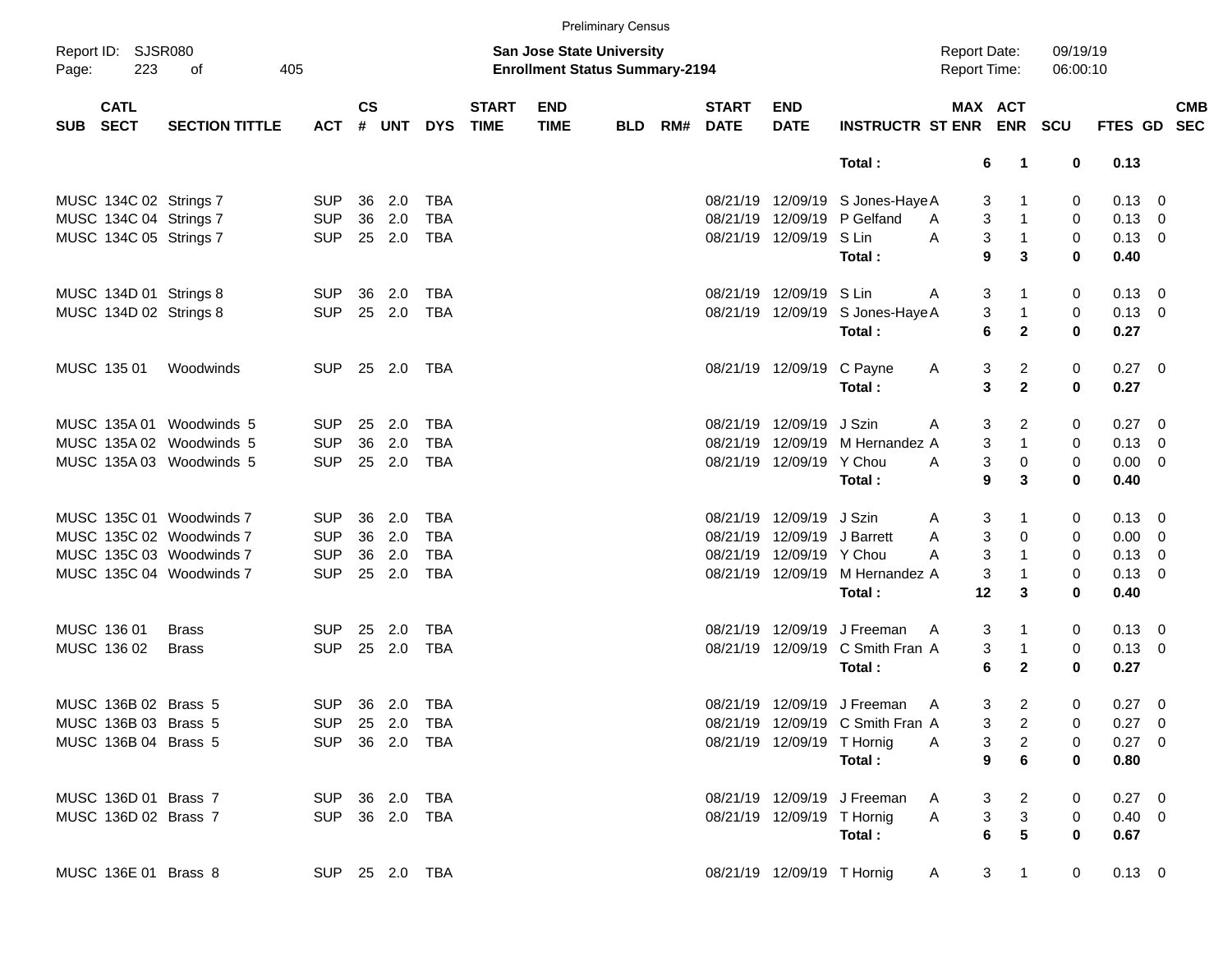|       |                            |                             |            |           |                |            |                             | <b>Preliminary Census</b>                                          |            |     |                             |                           |                                       |                                            |                                |                      |                        |            |
|-------|----------------------------|-----------------------------|------------|-----------|----------------|------------|-----------------------------|--------------------------------------------------------------------|------------|-----|-----------------------------|---------------------------|---------------------------------------|--------------------------------------------|--------------------------------|----------------------|------------------------|------------|
| Page: | Report ID: SJSR080<br>224  | of<br>405                   |            |           |                |            |                             | San Jose State University<br><b>Enrollment Status Summary-2194</b> |            |     |                             |                           |                                       | <b>Report Date:</b><br><b>Report Time:</b> |                                | 09/19/19<br>06:00:10 |                        |            |
| SUB   | <b>CATL</b><br><b>SECT</b> | <b>SECTION TITTLE</b>       | ACT        | <b>CS</b> | # UNT          | <b>DYS</b> | <b>START</b><br><b>TIME</b> | <b>END</b><br><b>TIME</b>                                          | <b>BLD</b> | RM# | <b>START</b><br><b>DATE</b> | <b>END</b><br><b>DATE</b> | <b>INSTRUCTR ST ENR</b>               |                                            | MAX ACT<br><b>ENR</b>          | <b>SCU</b>           | FTES GD SEC            | <b>CMB</b> |
|       |                            |                             |            |           |                |            |                             |                                                                    |            |     |                             |                           | Total:                                | 3                                          | $\mathbf 1$                    | 0                    | 0.13                   |            |
|       | MUSC 137 01                | Percussion                  | <b>SUP</b> |           | 25 2.0 TBA     |            |                             |                                                                    |            |     |                             | 08/21/19 12/09/19         | G Lemmon<br>Total:                    | A<br>3<br>3                                | $\overline{2}$<br>$\mathbf{2}$ | 0<br>$\mathbf 0$     | $0.27 \ 0$<br>0.27     |            |
|       |                            | MUSC 137A 02 Percussion 5   | <b>SUP</b> |           | 36 2.0 TBA     |            |                             |                                                                    |            |     |                             | 08/21/19 12/09/19         | G Lemmon<br>Total:                    | 3<br>A<br>3                                | 4<br>4                         | 0<br>0               | 0.53 0<br>0.53         |            |
|       |                            | MUSC 137B 01 Percussion 6   | <b>SUP</b> |           | 36 2.0 TBA     |            |                             |                                                                    |            |     |                             | 08/21/19 12/09/19         | G Lemmon<br>Total:                    | 3<br>A<br>3                                | 0<br>$\bf{0}$                  | 0<br>0               | $0.00 \t 0$<br>0.00    |            |
|       |                            | MUSC 137C 02 Percussion 7   | <b>SUP</b> |           | 36 2.0 TBA     |            |                             |                                                                    |            |     |                             | 08/21/19 12/09/19         | G Lemmon<br>Total:                    | A<br>3<br>3                                | 5<br>5                         | 0<br>0               | $0.67$ 0<br>0.67       |            |
|       |                            | MUSC 138A 01 Composition    | <b>SUP</b> | 25        | 1.0            | <b>TBA</b> |                             |                                                                    |            |     |                             | 08/21/19 12/09/19         | <b>B</b> Belet                        | 3<br>A                                     | 0                              | 0                    | $0.00 \t 0$            |            |
|       |                            | MUSC 138A 02 Composition    | <b>SUP</b> |           | 25 1.0         | <b>TBA</b> |                             |                                                                    |            |     |                             | 08/21/19 12/09/19         | P Furman<br>Total:                    | 3<br>A<br>6                                | 0<br>$\bf{0}$                  | 0<br>0               | $0.00 \t 0$<br>0.00    |            |
|       |                            | MUSC 138B 01 Composition 5  | <b>SUP</b> |           | 25 2.0         | TBA        |                             |                                                                    |            |     |                             | 08/21/19 12/09/19         | <b>B</b> Belet                        | 3<br>A                                     | 1                              | 0                    | $0.13 \quad 0$         |            |
|       |                            | MUSC 138B 02 Composition 5  | <b>SUP</b> |           | 25 2.0         | <b>TBA</b> |                             |                                                                    |            |     |                             | 08/21/19 12/09/19         | P Furman<br>Total:                    | 3<br>A<br>6                                | 0<br>$\blacktriangleleft$      | 0<br>$\bf{0}$        | $0.00 \t 0$<br>0.13    |            |
|       |                            | MUSC 138C 01 Composition 6  | <b>SUP</b> | 36        | 2.0            | TBA        |                             |                                                                    |            |     |                             | 08/21/19 12/09/19         | P Furman                              | 3<br>A                                     | 1                              | 0                    | $0.13 \quad 0$         |            |
|       |                            | MUSC 138C 02 Composition 6  | <b>SUP</b> |           | 36 2.0         | <b>TBA</b> |                             |                                                                    |            |     |                             | 08/21/19 12/09/19         | A Lington<br>Total:                   | 3<br>Α<br>6                                | $\mathbf{1}$<br>$\overline{2}$ | 0<br>$\bf{0}$        | $0.13 \ 0$<br>0.27     |            |
|       |                            | MUSC 138D 01 Composition 7  | <b>SUP</b> | 36        | 2.0            | TBA        |                             |                                                                    |            |     |                             | 08/21/19 12/09/19         | <b>B</b> Belet                        | 3<br>A                                     |                                | 0                    | $0.13 \ 0$             |            |
|       |                            | MUSC 138D 02 Composition 7  | <b>SUP</b> |           | 36 2.0         | <b>TBA</b> |                             |                                                                    |            |     |                             | 08/21/19 12/09/19         | P Furman<br>Total:                    | 3<br>Α<br>6                                | $\mathbf{1}$<br>$\mathbf{2}$   | 0<br>$\bf{0}$        | $0.13 \ 0$<br>0.27     |            |
|       |                            | MUSC 138E 01 Composition 8  |            |           | SUP 36 2.0 TBA |            |                             |                                                                    |            |     |                             | 08/21/19 12/09/19 B Belet |                                       | 3<br>A                                     | 0                              | 0                    | $0.00 \t 0$            |            |
|       |                            | MUSC 138E 02 Composition 8  | <b>SUP</b> |           | 25  2.0  TBA   |            |                             |                                                                    |            |     |                             |                           | 08/21/19 12/09/19 P Furman<br>Total:  | 3<br>A<br>6                                | $\mathbf{1}$                   | 0<br>0               | $0.13 \ 0$<br>0.13     |            |
|       |                            | MUSC 139A 01 Jazz Studies 5 | <b>SUP</b> |           | 36 2.0 TBA     |            |                             |                                                                    |            |     |                             |                           | 08/21/19 12/09/19 A Lington           | 3<br>A                                     | 2                              | 0                    | 0.27 0                 |            |
|       |                            | MUSC 139A 02 Jazz Studies 5 | <b>SUP</b> |           | 36 2.0         | TBA        |                             |                                                                    |            |     |                             | 08/21/19 12/09/19         | D Robbins                             | 3<br>Α                                     |                                | 0                    | $0.13 \ 0$             |            |
|       |                            | MUSC 139A 03 Jazz Studies 5 | <b>SUP</b> |           | 36 2.0 TBA     |            |                             |                                                                    |            |     |                             |                           | 08/21/19 12/09/19 K Geisick<br>Total: | 3<br>Α<br>9                                |                                | 0<br>0               | $0.13 \quad 0$<br>0.53 |            |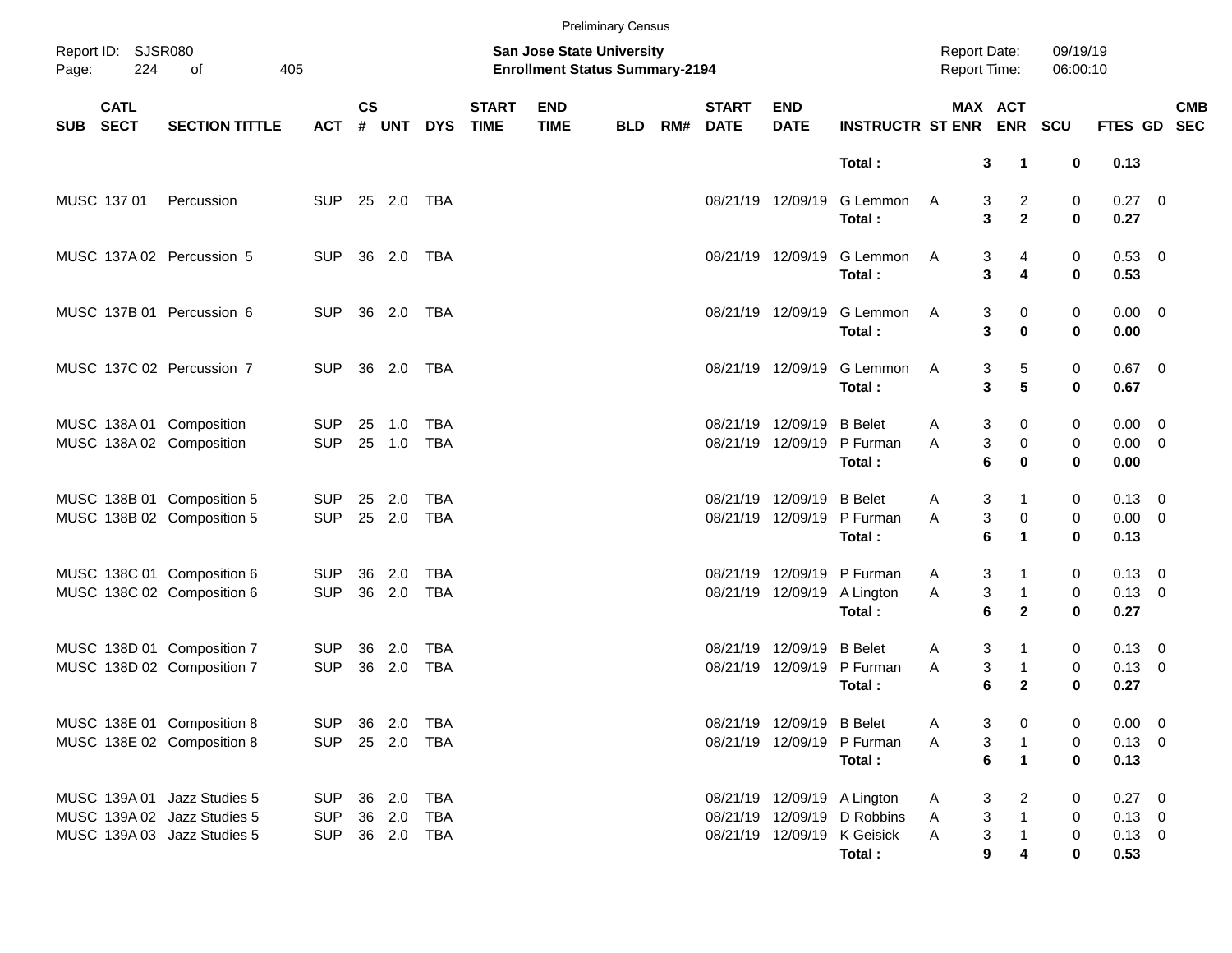| Report ID:<br><b>SJSR080</b><br><b>San Jose State University</b><br>09/19/19<br><b>Report Date:</b><br>225<br>405<br><b>Enrollment Status Summary-2194</b><br>Report Time:<br>06:00:10<br>Page:<br>оf<br><b>CS</b><br><b>CATL</b><br><b>START</b><br><b>END</b><br><b>MAX ACT</b><br><b>START</b><br><b>END</b><br><b>SECT</b><br><b>TIME</b><br><b>INSTRUCTR ST ENR</b><br><b>ENR</b><br><b>SECTION TITTLE</b><br>#<br><b>UNT</b><br><b>DYS</b><br><b>TIME</b><br>RM#<br><b>DATE</b><br><b>DATE</b><br>SCU<br><b>FTES GD</b><br><b>SEC</b><br><b>ACT</b><br><b>BLD</b><br><b>SUB</b><br>MUSC 139B 03 Jazz Studies 6<br><b>SUP</b><br>36<br>2.0<br><b>TBA</b><br>08/21/19<br>12/09/19<br>D Robbins<br>3<br>$\Omega$<br>0.13<br>- 0<br>A<br>-1<br>2.0<br><b>TBA</b><br>MUSC 139B 04 Jazz Studies 6<br><b>SUP</b><br>36<br>3<br>0.13<br>08/21/19<br>12/09/19<br>D Behroozi<br>$\mathbf 0$<br>$\overline{0}$<br>A<br>1<br><b>SUP</b><br>2.0<br><b>TBA</b><br>MUSC 139B 06 Jazz Studies 6<br>36<br>08/21/19 12/09/19<br>K Geisick<br>A<br>3<br>0<br>$\mathbf 0$<br>0.00<br>$\overline{\mathbf{0}}$<br>9<br>$\mathbf{2}$<br>$\bf{0}$<br>0.27<br>Total:<br>MUSC 139C 01 Jazz Studies 7<br><b>SUP</b><br>36<br>2.0<br><b>TBA</b><br>08/21/19 12/09/19<br>3<br>0.13<br>A Lington<br>1<br>0<br>- 0<br>A<br>MUSC 139C 02 Jazz Studies 7<br><b>SUP</b><br>36<br>2.0<br><b>TBA</b><br>3<br>0.00<br>08/21/19 12/09/19<br>D Behroozi<br>0<br>$\mathbf 0$<br>$\overline{0}$<br>A<br>6<br>$\bf{0}$<br>0.13<br>Total:<br>$\blacktriangleleft$<br>2.0<br>MUSC 139D 01 Jazz Studies 8<br><b>SUP</b><br>36<br><b>TBA</b><br>08/21/19 12/09/19<br>3<br>0.13<br>J Lewis<br>A<br>0<br>- 0<br>-1<br>MUSC 139D 02 Jazz Studies 8<br><b>SUP</b><br>25<br>2.0<br><b>TBA</b><br>3<br>$\overline{c}$<br>0.27<br>08/21/19<br>12/09/19<br>R Vandivier<br>$\mathbf 0$<br>$\overline{0}$<br>A<br>MUSC 139D 03 Jazz Studies 8<br><b>SUP</b><br>2.0<br><b>TBA</b><br>3<br>0.00<br>25<br>08/21/19<br>12/09/19<br>$\Omega$<br>$\mathbf 0$<br>$\overline{0}$<br>D Behroozi<br>A |  |  |  | <b>Preliminary Census</b> |  |  |  |  |  |            |
|-------------------------------------------------------------------------------------------------------------------------------------------------------------------------------------------------------------------------------------------------------------------------------------------------------------------------------------------------------------------------------------------------------------------------------------------------------------------------------------------------------------------------------------------------------------------------------------------------------------------------------------------------------------------------------------------------------------------------------------------------------------------------------------------------------------------------------------------------------------------------------------------------------------------------------------------------------------------------------------------------------------------------------------------------------------------------------------------------------------------------------------------------------------------------------------------------------------------------------------------------------------------------------------------------------------------------------------------------------------------------------------------------------------------------------------------------------------------------------------------------------------------------------------------------------------------------------------------------------------------------------------------------------------------------------------------------------------------------------------------------------------------------------------------------------------------------------------------------------------------------------------------------------------------------------------------------------------------------------------------------------------------------------------------|--|--|--|---------------------------|--|--|--|--|--|------------|
|                                                                                                                                                                                                                                                                                                                                                                                                                                                                                                                                                                                                                                                                                                                                                                                                                                                                                                                                                                                                                                                                                                                                                                                                                                                                                                                                                                                                                                                                                                                                                                                                                                                                                                                                                                                                                                                                                                                                                                                                                                           |  |  |  |                           |  |  |  |  |  |            |
|                                                                                                                                                                                                                                                                                                                                                                                                                                                                                                                                                                                                                                                                                                                                                                                                                                                                                                                                                                                                                                                                                                                                                                                                                                                                                                                                                                                                                                                                                                                                                                                                                                                                                                                                                                                                                                                                                                                                                                                                                                           |  |  |  |                           |  |  |  |  |  | <b>CMB</b> |
|                                                                                                                                                                                                                                                                                                                                                                                                                                                                                                                                                                                                                                                                                                                                                                                                                                                                                                                                                                                                                                                                                                                                                                                                                                                                                                                                                                                                                                                                                                                                                                                                                                                                                                                                                                                                                                                                                                                                                                                                                                           |  |  |  |                           |  |  |  |  |  |            |
|                                                                                                                                                                                                                                                                                                                                                                                                                                                                                                                                                                                                                                                                                                                                                                                                                                                                                                                                                                                                                                                                                                                                                                                                                                                                                                                                                                                                                                                                                                                                                                                                                                                                                                                                                                                                                                                                                                                                                                                                                                           |  |  |  |                           |  |  |  |  |  |            |
|                                                                                                                                                                                                                                                                                                                                                                                                                                                                                                                                                                                                                                                                                                                                                                                                                                                                                                                                                                                                                                                                                                                                                                                                                                                                                                                                                                                                                                                                                                                                                                                                                                                                                                                                                                                                                                                                                                                                                                                                                                           |  |  |  |                           |  |  |  |  |  |            |
|                                                                                                                                                                                                                                                                                                                                                                                                                                                                                                                                                                                                                                                                                                                                                                                                                                                                                                                                                                                                                                                                                                                                                                                                                                                                                                                                                                                                                                                                                                                                                                                                                                                                                                                                                                                                                                                                                                                                                                                                                                           |  |  |  |                           |  |  |  |  |  |            |
|                                                                                                                                                                                                                                                                                                                                                                                                                                                                                                                                                                                                                                                                                                                                                                                                                                                                                                                                                                                                                                                                                                                                                                                                                                                                                                                                                                                                                                                                                                                                                                                                                                                                                                                                                                                                                                                                                                                                                                                                                                           |  |  |  |                           |  |  |  |  |  |            |
|                                                                                                                                                                                                                                                                                                                                                                                                                                                                                                                                                                                                                                                                                                                                                                                                                                                                                                                                                                                                                                                                                                                                                                                                                                                                                                                                                                                                                                                                                                                                                                                                                                                                                                                                                                                                                                                                                                                                                                                                                                           |  |  |  |                           |  |  |  |  |  |            |
|                                                                                                                                                                                                                                                                                                                                                                                                                                                                                                                                                                                                                                                                                                                                                                                                                                                                                                                                                                                                                                                                                                                                                                                                                                                                                                                                                                                                                                                                                                                                                                                                                                                                                                                                                                                                                                                                                                                                                                                                                                           |  |  |  |                           |  |  |  |  |  |            |
|                                                                                                                                                                                                                                                                                                                                                                                                                                                                                                                                                                                                                                                                                                                                                                                                                                                                                                                                                                                                                                                                                                                                                                                                                                                                                                                                                                                                                                                                                                                                                                                                                                                                                                                                                                                                                                                                                                                                                                                                                                           |  |  |  |                           |  |  |  |  |  |            |
|                                                                                                                                                                                                                                                                                                                                                                                                                                                                                                                                                                                                                                                                                                                                                                                                                                                                                                                                                                                                                                                                                                                                                                                                                                                                                                                                                                                                                                                                                                                                                                                                                                                                                                                                                                                                                                                                                                                                                                                                                                           |  |  |  |                           |  |  |  |  |  |            |
|                                                                                                                                                                                                                                                                                                                                                                                                                                                                                                                                                                                                                                                                                                                                                                                                                                                                                                                                                                                                                                                                                                                                                                                                                                                                                                                                                                                                                                                                                                                                                                                                                                                                                                                                                                                                                                                                                                                                                                                                                                           |  |  |  |                           |  |  |  |  |  |            |
| <b>SUP</b><br>2.0<br><b>TBA</b><br>3<br>0.13<br>MUSC 139D 04 Jazz Studies 8<br>25<br>08/21/19 12/09/19<br>J Lewis<br>A<br>$\mathbf 0$<br>$\overline{0}$<br>1                                                                                                                                                                                                                                                                                                                                                                                                                                                                                                                                                                                                                                                                                                                                                                                                                                                                                                                                                                                                                                                                                                                                                                                                                                                                                                                                                                                                                                                                                                                                                                                                                                                                                                                                                                                                                                                                              |  |  |  |                           |  |  |  |  |  |            |
| 12<br>$\mathbf 0$<br>0.53<br>Total:<br>4                                                                                                                                                                                                                                                                                                                                                                                                                                                                                                                                                                                                                                                                                                                                                                                                                                                                                                                                                                                                                                                                                                                                                                                                                                                                                                                                                                                                                                                                                                                                                                                                                                                                                                                                                                                                                                                                                                                                                                                                  |  |  |  |                           |  |  |  |  |  |            |
| <b>MUS</b><br>MUSC 144 01<br>REP:Solo Lit Perf Pr<br><b>ACT</b><br>09<br>03:30 PM 05:20 PM<br>211<br>08/21/19<br>12/09/19<br>20<br>10<br>0.68<br>1.0<br>W<br>D Lambert<br>A<br>10<br>- 1                                                                                                                                                                                                                                                                                                                                                                                                                                                                                                                                                                                                                                                                                                                                                                                                                                                                                                                                                                                                                                                                                                                                                                                                                                                                                                                                                                                                                                                                                                                                                                                                                                                                                                                                                                                                                                                  |  |  |  |                           |  |  |  |  |  |            |
| MUSC 144 02<br>09<br><b>MUS</b><br>20<br>13<br>13<br>0.95<br>5<br>REP:Solo Lit Perf Pr<br><b>ACT</b><br>M<br>03:30 PM 05:20 PM<br>176<br>08/21/19<br>12/09/19<br>N Sultanov<br>A<br>1.0                                                                                                                                                                                                                                                                                                                                                                                                                                                                                                                                                                                                                                                                                                                                                                                                                                                                                                                                                                                                                                                                                                                                                                                                                                                                                                                                                                                                                                                                                                                                                                                                                                                                                                                                                                                                                                                   |  |  |  |                           |  |  |  |  |  |            |
| Total:<br>40<br>23<br>23<br>1.63                                                                                                                                                                                                                                                                                                                                                                                                                                                                                                                                                                                                                                                                                                                                                                                                                                                                                                                                                                                                                                                                                                                                                                                                                                                                                                                                                                                                                                                                                                                                                                                                                                                                                                                                                                                                                                                                                                                                                                                                          |  |  |  |                           |  |  |  |  |  |            |
| <b>ACT</b><br>10<br>2.0<br>03:30 PM 05:20 PM<br><b>MUS</b><br>210<br>08/21/19 12/09/19<br>20<br>$\overline{7}$<br>14<br>1.03<br>$\overline{\mathbf{3}}$<br>MUSC 146A 01<br>Pedagogy Piano<br>$\top$<br>F Levy<br>Α                                                                                                                                                                                                                                                                                                                                                                                                                                                                                                                                                                                                                                                                                                                                                                                                                                                                                                                                                                                                                                                                                                                                                                                                                                                                                                                                                                                                                                                                                                                                                                                                                                                                                                                                                                                                                        |  |  |  |                           |  |  |  |  |  |            |
| $\overline{7}$<br>20<br>Total:<br>14<br>1.03                                                                                                                                                                                                                                                                                                                                                                                                                                                                                                                                                                                                                                                                                                                                                                                                                                                                                                                                                                                                                                                                                                                                                                                                                                                                                                                                                                                                                                                                                                                                                                                                                                                                                                                                                                                                                                                                                                                                                                                              |  |  |  |                           |  |  |  |  |  |            |
| <b>MUS</b><br>MUSC 147A 01<br><b>SEM</b><br>2.0<br>12:00 PM 12:30 PM<br>150<br>08/21/19<br>12/09/19<br>D Vickerman A<br>20<br>2.73<br>$\overline{2}$<br><b>Begin Conducting</b><br>04<br>МW<br>20<br>20                                                                                                                                                                                                                                                                                                                                                                                                                                                                                                                                                                                                                                                                                                                                                                                                                                                                                                                                                                                                                                                                                                                                                                                                                                                                                                                                                                                                                                                                                                                                                                                                                                                                                                                                                                                                                                   |  |  |  |                           |  |  |  |  |  |            |
| 12:30 PM 01:20 PM<br><b>MUS</b><br>20<br>0.00<br>2<br>MUSC 147A 02<br><b>Begin Conducting</b><br><b>ACT</b><br>10<br>0.0<br>150<br>08/21/19<br>12/09/19<br>D Vickerman A<br>20<br>20<br>МW                                                                                                                                                                                                                                                                                                                                                                                                                                                                                                                                                                                                                                                                                                                                                                                                                                                                                                                                                                                                                                                                                                                                                                                                                                                                                                                                                                                                                                                                                                                                                                                                                                                                                                                                                                                                                                                |  |  |  |                           |  |  |  |  |  |            |
| 12:00 PM 12:30 PM<br><b>MUS</b><br>182<br>MUSC 147A 03<br><b>Begin Conducting</b><br><b>SEM</b><br>04<br>2.0<br>08/21/19<br>12/09/19<br>J Benson<br>20<br>20<br>2.70<br>$\overline{1}$<br>МW<br>A<br>20                                                                                                                                                                                                                                                                                                                                                                                                                                                                                                                                                                                                                                                                                                                                                                                                                                                                                                                                                                                                                                                                                                                                                                                                                                                                                                                                                                                                                                                                                                                                                                                                                                                                                                                                                                                                                                   |  |  |  |                           |  |  |  |  |  |            |
| 12:30 PM 01:20 PM<br><b>MUS</b><br>MUSC 147A 04<br><b>Begin Conducting</b><br><b>ACT</b><br>10<br>0.0<br>182<br>08/21/19 12/09/19<br>J Benson<br>20<br>20<br>0.00<br>$\overline{1}$<br>МW<br>Α<br>20                                                                                                                                                                                                                                                                                                                                                                                                                                                                                                                                                                                                                                                                                                                                                                                                                                                                                                                                                                                                                                                                                                                                                                                                                                                                                                                                                                                                                                                                                                                                                                                                                                                                                                                                                                                                                                      |  |  |  |                           |  |  |  |  |  |            |
| 5.43<br>Total:<br>80<br>80<br>80                                                                                                                                                                                                                                                                                                                                                                                                                                                                                                                                                                                                                                                                                                                                                                                                                                                                                                                                                                                                                                                                                                                                                                                                                                                                                                                                                                                                                                                                                                                                                                                                                                                                                                                                                                                                                                                                                                                                                                                                          |  |  |  |                           |  |  |  |  |  |            |
| MUSC 150A 01<br><b>ENS: Concert Choir</b><br><b>ACT</b><br>09<br>01:30 PM 03:20 PM<br><b>MUS</b><br>150<br>08/21/19 12/09/19<br>C Brown<br>80<br>26<br>26<br>1.77<br>$\overline{2}$<br>МW<br>A<br>1.0                                                                                                                                                                                                                                                                                                                                                                                                                                                                                                                                                                                                                                                                                                                                                                                                                                                                                                                                                                                                                                                                                                                                                                                                                                                                                                                                                                                                                                                                                                                                                                                                                                                                                                                                                                                                                                     |  |  |  |                           |  |  |  |  |  |            |
| 26<br>Total:<br>80<br>26<br>1.77                                                                                                                                                                                                                                                                                                                                                                                                                                                                                                                                                                                                                                                                                                                                                                                                                                                                                                                                                                                                                                                                                                                                                                                                                                                                                                                                                                                                                                                                                                                                                                                                                                                                                                                                                                                                                                                                                                                                                                                                          |  |  |  |                           |  |  |  |  |  |            |
| MUSC 151 01<br><b>ENS: UnivChorales</b><br>TR<br>03:30 PM 04:20 PM<br><b>MUS</b><br>182<br>0.47 0<br><b>ACT</b><br>09<br>1.0<br>08/21/19 12/09/19<br>C Brown<br>20<br>A<br>7<br>7                                                                                                                                                                                                                                                                                                                                                                                                                                                                                                                                                                                                                                                                                                                                                                                                                                                                                                                                                                                                                                                                                                                                                                                                                                                                                                                                                                                                                                                                                                                                                                                                                                                                                                                                                                                                                                                         |  |  |  |                           |  |  |  |  |  |            |
| $\sqrt{5}$<br>09 1.0<br>MUS 182<br>20<br>$\sqrt{5}$<br>$0.35$ 1<br>MUSC 151 02<br><b>ENS: UnivChorales</b><br>ACT<br>MW<br>03:30 PM 04:20 PM<br>08/21/19 12/09/19<br>J Benson<br>A                                                                                                                                                                                                                                                                                                                                                                                                                                                                                                                                                                                                                                                                                                                                                                                                                                                                                                                                                                                                                                                                                                                                                                                                                                                                                                                                                                                                                                                                                                                                                                                                                                                                                                                                                                                                                                                        |  |  |  |                           |  |  |  |  |  |            |
| 40<br>Total:<br>12<br>12<br>0.82                                                                                                                                                                                                                                                                                                                                                                                                                                                                                                                                                                                                                                                                                                                                                                                                                                                                                                                                                                                                                                                                                                                                                                                                                                                                                                                                                                                                                                                                                                                                                                                                                                                                                                                                                                                                                                                                                                                                                                                                          |  |  |  |                           |  |  |  |  |  |            |
| MUSC 152 01<br>ENS: Opera Theater ACT 20 1.0 TR<br>03:30 PM 05:20 PM<br>MUS 176<br>10<br>$0.67$ 0<br>08/21/19 12/09/19 S Bengochea A<br>20<br>10                                                                                                                                                                                                                                                                                                                                                                                                                                                                                                                                                                                                                                                                                                                                                                                                                                                                                                                                                                                                                                                                                                                                                                                                                                                                                                                                                                                                                                                                                                                                                                                                                                                                                                                                                                                                                                                                                          |  |  |  |                           |  |  |  |  |  |            |
| Total:<br>20<br>10<br>10<br>0.67                                                                                                                                                                                                                                                                                                                                                                                                                                                                                                                                                                                                                                                                                                                                                                                                                                                                                                                                                                                                                                                                                                                                                                                                                                                                                                                                                                                                                                                                                                                                                                                                                                                                                                                                                                                                                                                                                                                                                                                                          |  |  |  |                           |  |  |  |  |  |            |
| <b>MUS 176</b><br>MUSC 153 01<br>ENS:UnivSymphOrchestCT 21 1.0 TR<br>01:30 PM 03:20 PM<br>08/21/19 12/09/19 A Cohen<br>30<br>0.93 0<br>A<br>14<br>14                                                                                                                                                                                                                                                                                                                                                                                                                                                                                                                                                                                                                                                                                                                                                                                                                                                                                                                                                                                                                                                                                                                                                                                                                                                                                                                                                                                                                                                                                                                                                                                                                                                                                                                                                                                                                                                                                      |  |  |  |                           |  |  |  |  |  |            |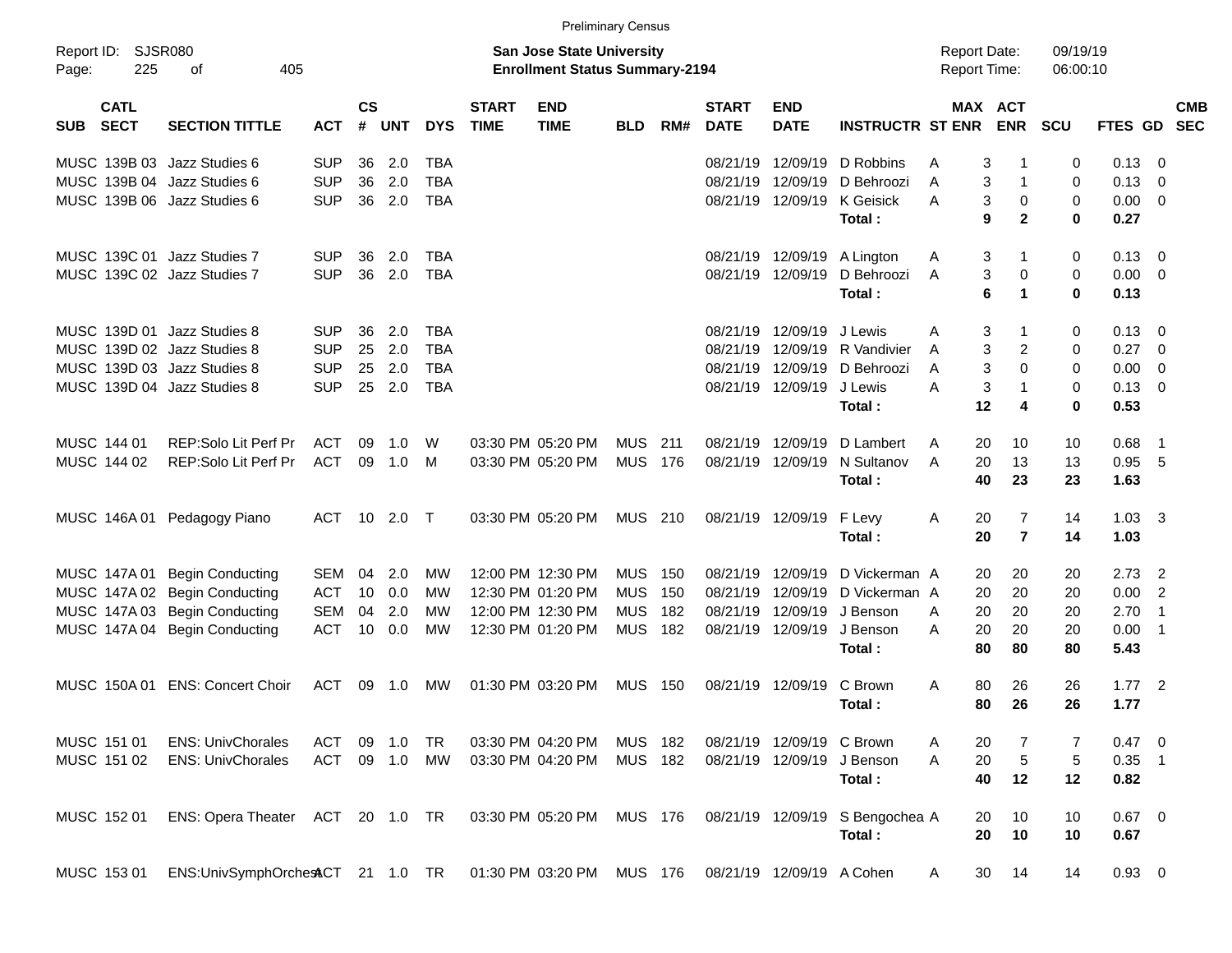|            |                            |                                                                                                                                                          |                                        |                    |                   |            |                             |                                                                    | <b>Preliminary Census</b> |              |                             |                           |                                                                     |                                            |                                                  |                                |                                                |                          |                          |
|------------|----------------------------|----------------------------------------------------------------------------------------------------------------------------------------------------------|----------------------------------------|--------------------|-------------------|------------|-----------------------------|--------------------------------------------------------------------|---------------------------|--------------|-----------------------------|---------------------------|---------------------------------------------------------------------|--------------------------------------------|--------------------------------------------------|--------------------------------|------------------------------------------------|--------------------------|--------------------------|
| Page:      | Report ID: SJSR080<br>226  | 405<br>οf                                                                                                                                                |                                        |                    |                   |            |                             | San Jose State University<br><b>Enrollment Status Summary-2194</b> |                           |              |                             |                           |                                                                     | <b>Report Date:</b><br><b>Report Time:</b> |                                                  | 09/19/19<br>06:00:10           |                                                |                          |                          |
| <b>SUB</b> | <b>CATL</b><br><b>SECT</b> | <b>SECTION TITTLE</b>                                                                                                                                    | <b>ACT</b>                             | $\mathsf{cs}$<br># | <b>UNT</b>        | <b>DYS</b> | <b>START</b><br><b>TIME</b> | <b>END</b><br><b>TIME</b>                                          | <b>BLD</b>                | RM#          | <b>START</b><br><b>DATE</b> | <b>END</b><br><b>DATE</b> | <b>INSTRUCTR ST ENR</b>                                             |                                            | <b>MAX ACT</b><br><b>ENR</b>                     | <b>SCU</b>                     | FTES GD                                        |                          | <b>CMB</b><br><b>SEC</b> |
|            |                            |                                                                                                                                                          |                                        |                    |                   |            |                             |                                                                    |                           |              |                             |                           | Total:                                                              | 30                                         | 14                                               | 14                             | 0.93                                           |                          |                          |
|            | MUSC 154 01                | ENS: Symphonic Band ACT 21 1.0 TR                                                                                                                        |                                        |                    |                   |            |                             | 01:30 PM 03:20 PM                                                  | <b>MUS 150</b>            |              | 08/21/19 12/09/19           |                           | C McKenzie A<br>Total:                                              | 30<br>30                                   | 18<br>18                                         | 18<br>18                       | $1.23$ 2<br>1.23                               |                          |                          |
|            | MUSC 155 01<br>MUSC 155 02 | ENS: Wind Ensemble ACT<br>ENS: Wind Ensemble ACT                                                                                                         |                                        |                    | 21 1.0<br>21 1.0  | МW<br>M    |                             | 01:30 PM 03:20 PM<br>06:15 PM 09:25 PM                             | <b>MUS</b><br><b>MUS</b>  | - 176<br>150 | 08/21/19<br>08/21/19        | 12/09/19<br>12/09/19      | D Vickerman A<br>D Vickerman A<br>Total:                            | 50<br>40<br>90                             | 26<br>9<br>35                                    | 26<br>9<br>35                  | $1.73 \quad 0$<br>$0.60 \quad 0$<br>2.33       |                          |                          |
|            | MUSC 156 01                | ENS: Spartan March B ACT 21 2.0 MWF 03:45 PM 06:00 PM                                                                                                    |                                        |                    |                   |            |                             |                                                                    | <b>MUS 150</b>            |              | 08/21/19 12/09/19           |                           | C McKenzie A<br>Total:                                              | 150<br>150                                 | 28<br>28                                         | 56<br>56                       | $3.73 \quad 0$<br>3.73                         |                          |                          |
|            | MUSC 157 01                | ENS: Jazz Orch                                                                                                                                           | ACT                                    |                    | 20 1.0            | TR         |                             | 03:30 PM 05:20 PM                                                  | <b>MUS 150</b>            |              | 08/21/19 12/09/19           |                           | A Lington<br>Total:                                                 | Α<br>25<br>25                              | 15<br>15                                         | 15<br>15                       | $1.05 \quad 3$<br>1.05                         |                          |                          |
|            | MUSC 159 01                | ENS: Afro-Latin Jazz ACT 20 1.0                                                                                                                          |                                        |                    |                   | MW         |                             | 01:30 PM 03:20 PM                                                  | <b>MUS 186</b>            |              | 08/21/19 12/09/19           |                           | J Lewis<br>Total:                                                   | 20<br>A<br>20                              | 6<br>6                                           | 6<br>6                         | $0.40 \quad 0$<br>0.40                         |                          |                          |
|            |                            | MUSC 160A 01 ENS: Choraliers                                                                                                                             | ACT                                    | 21                 | 1.0               | <b>TR</b>  |                             | 01:30 PM 03:20 PM                                                  | <b>MUS</b>                | 182          | 08/21/19 12/09/19           |                           | J Benson<br>Total:                                                  | 30<br>A<br>30                              | 16<br>16                                         | 16<br>16                       | $1.08$ 1<br>1.08                               |                          |                          |
|            |                            | MUSC 160C 01 EnsChamberMusic<br>MUSC 160C 02 EnsChamberMusic<br>MUSC 160C 03 EnsChamberMusic                                                             | <b>ACT</b><br><b>ACT</b><br><b>ACT</b> | 10                 | 1.0<br>1.0<br>1.0 | <b>TBA</b> |                             |                                                                    |                           |              |                             |                           | 08/21/19 12/09/19 S Jones-Haye A                                    | X<br>10<br>X                               | $\mathbf 0$<br>0<br>5<br>$\Omega$<br>$\mathbf 0$ | 0<br>5<br>0                    | $0.00 \quad 0$<br>0.35<br>$0.00 \t 0$          | $\overline{\phantom{1}}$ |                          |
|            |                            | MUSC 160C 04 EnsChamberMusic                                                                                                                             | <b>ACT</b>                             | 10                 | 1.0               | R          |                             | 03:30 PM 05:20 PM                                                  | <b>MUS</b> 211            |              |                             | 08/21/19 12/09/19         | G Mok<br>Total:                                                     | A<br>10<br>20                              | 1<br>6                                           | $\mathbf{1}$<br>6              | $0.07$ 0<br>0.42                               |                          |                          |
|            |                            | MUSC 160D 01 ENS: Collegium Music ACT 10 1.0 F                                                                                                           |                                        |                    |                   |            |                             | 08:30 AM 10:15 AM                                                  | <b>MUS 182</b>            |              | 08/21/19 12/09/19           |                           | G Haramaki A<br>Total:                                              | 15<br>15                                   | 6<br>6                                           | 6<br>6                         | $0.40 \quad 0$<br>0.40                         |                          |                          |
|            |                            | MUSC 160E 01 ENS: Jazz Singers ACT 10 1.0 F 10:30 AM 11:00 AM MUS 250 08/21/19 12/09/19 N Roberto                                                        |                                        |                    |                   |            |                             |                                                                    |                           |              |                             |                           | Total:                                                              | A<br>15<br>15                              | 4<br>4                                           | 4<br>4                         | $0.27$ 0<br>0.27                               |                          |                          |
|            |                            | MUSC 160F 01 ENS: Small Jazz Ense ACT 10 1.0 TBA<br>MUSC 160F 02 ENS: Small Jazz Ense ACT 10 1.0 TBA<br>MUSC 160F 03 ENS: Small Jazz Ense ACT 10 1.0 TBA |                                        |                    |                   |            |                             |                                                                    |                           |              |                             | 08/21/19 12/09/19 J Lewis | 08/21/19 12/09/19 D Robbins<br>08/21/19 12/09/19 J Dryden<br>Total: | 10<br>A<br>10<br>A<br>10<br>A<br>30        | 7<br>$\overline{2}$<br>$\overline{4}$<br>13      | 7<br>2<br>$\overline{4}$<br>13 | 0.47 0<br>$0.13 \quad 0$<br>$0.27 \ 0$<br>0.87 |                          |                          |
|            |                            | MUSC 160H 01 ENS: Percuss EnsemblACT 10 1.0 F 10:30 AM 12:20 PM MUS 176 08/21/19 12/09/19 G Lemmon A                                                     |                                        |                    |                   |            |                             |                                                                    |                           |              |                             |                           |                                                                     |                                            | 15 11                                            | 11                             | $0.73 \ 0$                                     |                          |                          |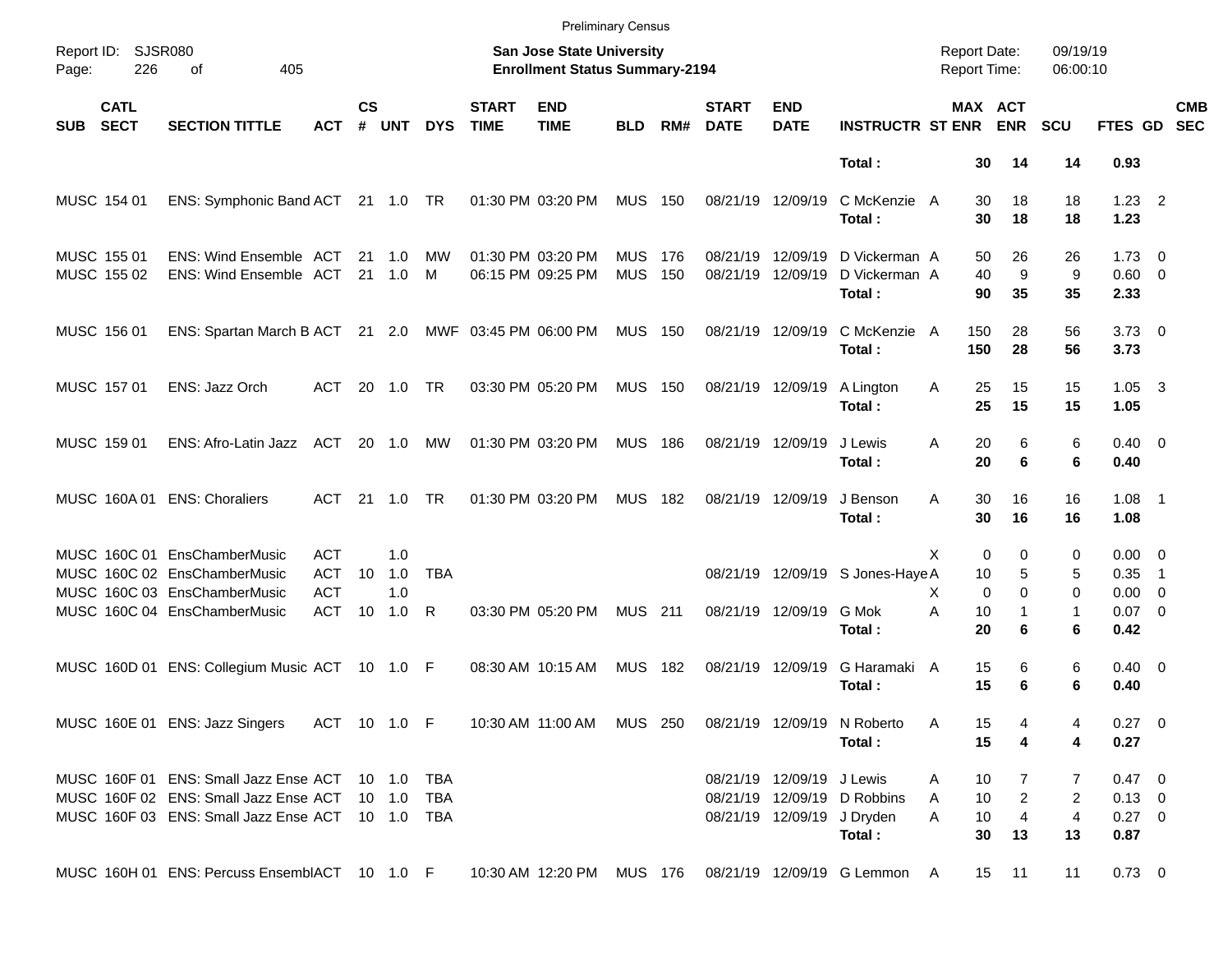|                                           |                            |                                                                              |                                        |               |                                  |            |                             | <b>Preliminary Census</b>                                          |                |       |                               |                                                |                                                                        |                                     |                                                         |                                      |                                                   |            |
|-------------------------------------------|----------------------------|------------------------------------------------------------------------------|----------------------------------------|---------------|----------------------------------|------------|-----------------------------|--------------------------------------------------------------------|----------------|-------|-------------------------------|------------------------------------------------|------------------------------------------------------------------------|-------------------------------------|---------------------------------------------------------|--------------------------------------|---------------------------------------------------|------------|
| Report ID: SJSR080<br>Page:               | 227                        | 405<br>οf                                                                    |                                        |               |                                  |            |                             | San Jose State University<br><b>Enrollment Status Summary-2194</b> |                |       |                               |                                                |                                                                        | <b>Report Date:</b><br>Report Time: |                                                         | 09/19/19<br>06:00:10                 |                                                   |            |
| SUB                                       | <b>CATL</b><br><b>SECT</b> | <b>SECTION TITTLE</b>                                                        | ACT                                    | $\mathsf{cs}$ | # UNT                            | <b>DYS</b> | <b>START</b><br><b>TIME</b> | <b>END</b><br><b>TIME</b>                                          | <b>BLD</b>     | RM#   | <b>START</b><br><b>DATE</b>   | <b>END</b><br><b>DATE</b>                      | <b>INSTRUCTR ST ENR ENR</b>                                            |                                     | MAX ACT                                                 | <b>SCU</b>                           | FTES GD SEC                                       | <b>CMB</b> |
|                                           |                            |                                                                              |                                        |               |                                  |            |                             |                                                                    |                |       |                               |                                                | Total:                                                                 |                                     | 15<br>11                                                | 11                                   | 0.73                                              |            |
| MUSC 160101                               |                            | EnsJazzEnsemble                                                              | ACT                                    |               | 10 1.0 F                         |            |                             | 12:30 PM 02:20 PM                                                  | <b>MUS 182</b> |       | 08/21/19 12/09/19             |                                                | J Keiser<br>Total:                                                     | A                                   | 15<br>11<br>15<br>11                                    | 11<br>11                             | $0.73 \quad 0$<br>0.73                            |            |
|                                           |                            | MUSC 160J 02 ENS: String Ensemble ACT 10 1.0 TBA                             |                                        |               |                                  |            |                             |                                                                    |                |       |                               |                                                | 08/21/19 12/09/19 S Jones-Haye A<br>Total:                             |                                     | 15<br>5<br>5<br>15                                      | 5<br>5                               | $0.35$ 1<br>0.35                                  |            |
|                                           |                            | MUSC 160K 01 ENS: Brass Ensemble ACT<br>MUSC 160K 02 ENS: Brass Ensemble ACT |                                        |               | $10 \quad 1.0$<br>$10 \quad 1.0$ | TBA<br>F.  |                             | 10:30 AM 12:20 PM                                                  | <b>MUS 150</b> |       | 08/21/19<br>08/21/19 12/09/19 | 12/09/19                                       | J Freeman<br>T Hornig<br>Total:                                        | A<br>A                              | $\overline{2}$<br>15<br>$\overline{a}$<br>15<br>4<br>30 | 2<br>$\overline{c}$<br>4             | $0.13 \quad 0$<br>$0.13 \quad 0$<br>0.27          |            |
|                                           |                            | MUSC 160L 01 ENS: Woodwind EnsemACT<br>MUSC 160L 02 ENS: Woodwind EnsemACT   |                                        |               | $10 \quad 1.0$<br>$10 \quad 1.0$ | TBA<br>F.  |                             | 10:30 AM 12:20 PM                                                  | <b>MUS 182</b> |       |                               | 08/21/19 12/09/19 C Payne<br>08/21/19 12/09/19 | R Maldonado A<br>Total:                                                | Α                                   | 15<br>0<br>15<br>$\overline{2}$<br>$\mathbf{2}$<br>30   | 0<br>$\overline{2}$<br>$\mathbf{2}$  | $0.00 \t 0$<br>$0.13 \quad 0$<br>0.13             |            |
|                                           |                            | MUSC 160M 01 ENS: Saxophone EnserACT 10 1.0 T                                |                                        |               |                                  |            |                             | 07:00 PM 09:00 PM                                                  | <b>MUS 150</b> |       | 08/21/19 12/09/19             |                                                | M Hernandez A<br>Total:                                                |                                     | 15<br>1<br>15<br>1                                      | 1<br>$\mathbf 1$                     | $0.07$ 0<br>0.07                                  |            |
|                                           |                            | MUSC 1600 01 Trombone Ensemble ACT 10 1.0 F                                  |                                        |               |                                  |            |                             | 08:30 AM 10:20 AM                                                  | <b>MUS 150</b> |       |                               | 08/21/19 12/09/19                              | T Hornig<br>Total:                                                     | Α                                   | 15<br>4<br>15<br>4                                      | 4<br>4                               | $0.28$ 1<br>0.28                                  |            |
| MUSC 161 01                               |                            | REP: Styles Interp O ACT                                                     |                                        |               |                                  |            |                             |                                                                    |                |       |                               | 08/21/19 12/09/19                              | S Snitkovska A<br>Total:                                               |                                     | 15<br>5<br>15<br>5                                      | 5<br>5                               | $0.35$ 1<br>0.35                                  |            |
| MUSC 163 01                               |                            | REP: Styles Intrp Op ACT                                                     |                                        |               |                                  |            |                             |                                                                    |                |       |                               | 08/21/19 12/09/19                              | S Snitkovska A<br>Total:                                               |                                     | 15<br>1<br>15<br>1                                      | $\mathbf{1}$<br>$\blacktriangleleft$ | $0.08$ 1<br>0.08                                  |            |
| MUSC 167 01                               |                            | Electro-Acoustic Mu                                                          | SEM 04                                 |               | 3.0                              | W          |                             | 03:30 PM 06:15 PM                                                  | <b>MUS</b>     | - 226 | 08/21/19 12/09/19             |                                                | P Furman<br>Total:                                                     | Α                                   | 20<br>15<br>15<br>20                                    | 45<br>45                             | $3.00 \ 0$<br>3.00                                |            |
|                                           |                            | MUSC 170A 01 Fund Sound Recordg SEM 04 3.0 M                                 |                                        |               |                                  |            |                             | 07:00 PM 09:45 PM MUS 124                                          |                |       |                               |                                                | 08/21/19 12/09/19 Y Schwyter A<br>Total:                               |                                     | 23<br>25<br>25<br>23                                    | 69<br>69                             | 4.65 1<br>4.65                                    |            |
| MUSC 180 01<br>MUSC 180 02<br>MUSC 180 03 |                            | <b>Indiv Studies</b><br><b>Indiv Studies</b><br><b>Indiv Studies</b>         | <b>SUP</b><br><b>SUP</b><br><b>SUP</b> |               | 78 1.0<br>78  2.0  TBA           | TBA<br>TBA |                             |                                                                    |                |       |                               | 08/21/19 12/09/19 A Cohen                      | 08/21/19 12/09/19 D Hollinger<br>08/21/19 12/09/19 A Lington<br>Total: | Α<br>Α<br>Α                         | 3<br>0<br>5<br>0<br>3<br>$\boldsymbol{0}$<br>11<br>0    | 0<br>0<br>0<br>0                     | $0.00 \t 0$<br>$0.00 \t 0$<br>$0.00 \t 0$<br>0.00 |            |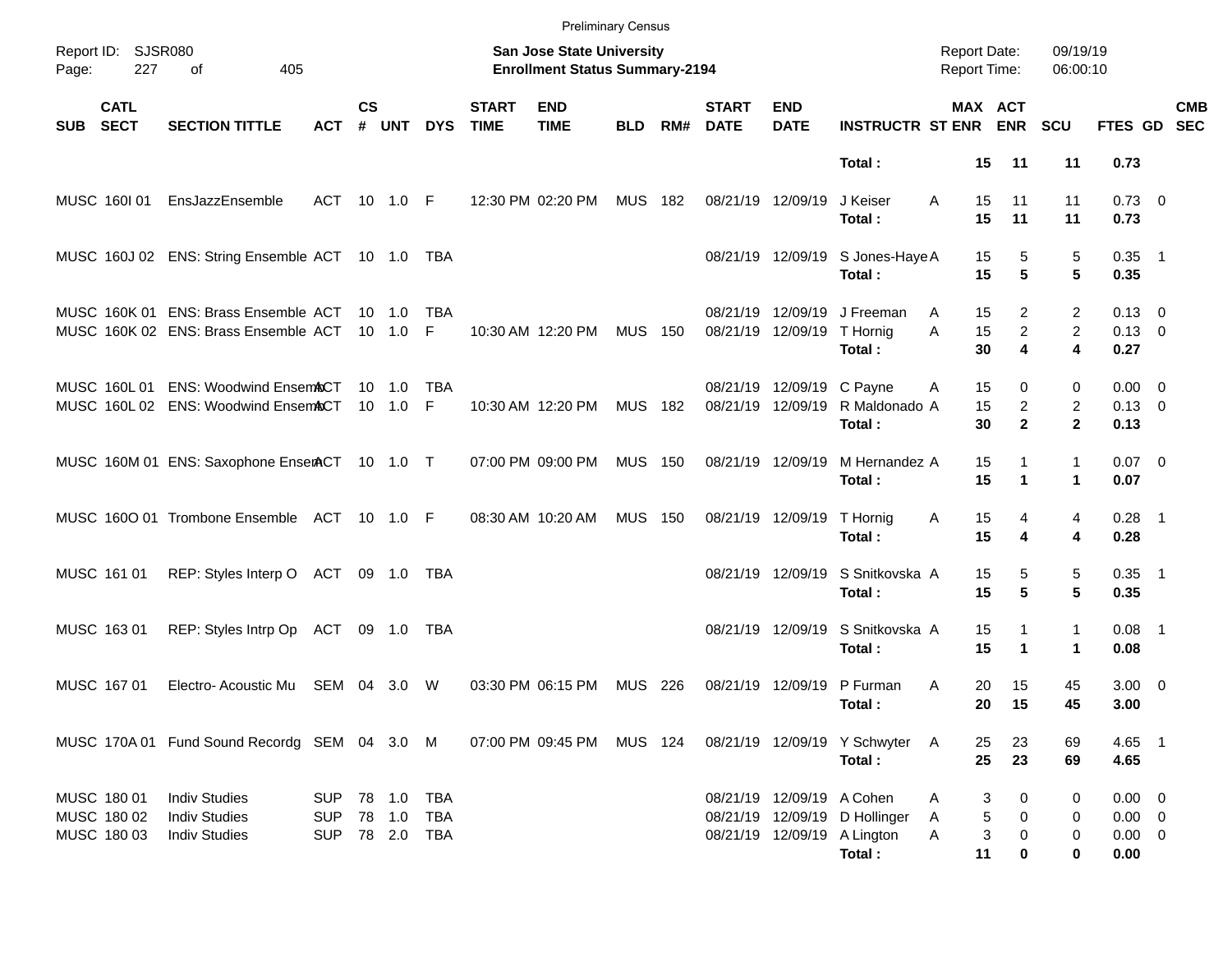|                            |                            |                                                      |                          |                             |            |                   |                             |                                                                    | <b>Preliminary Census</b> |     |                             |                           |                                  |                                            |                              |                                                                      |                        |                            |            |
|----------------------------|----------------------------|------------------------------------------------------|--------------------------|-----------------------------|------------|-------------------|-----------------------------|--------------------------------------------------------------------|---------------------------|-----|-----------------------------|---------------------------|----------------------------------|--------------------------------------------|------------------------------|----------------------------------------------------------------------|------------------------|----------------------------|------------|
| Page:                      | Report ID: SJSR080<br>228  | 405<br>of                                            |                          |                             |            |                   |                             | San Jose State University<br><b>Enrollment Status Summary-2194</b> |                           |     |                             |                           |                                  | <b>Report Date:</b><br><b>Report Time:</b> |                              |                                                                      | 09/19/19<br>06:00:10   |                            |            |
| SUB                        | <b>CATL</b><br><b>SECT</b> | <b>SECTION TITTLE</b>                                | <b>ACT</b>               | $\mathsf{cs}$<br>$\pmb{\#}$ | <b>UNT</b> | <b>DYS</b>        | <b>START</b><br><b>TIME</b> | <b>END</b><br><b>TIME</b>                                          | <b>BLD</b>                | RM# | <b>START</b><br><b>DATE</b> | <b>END</b><br><b>DATE</b> | <b>INSTRUCTR ST ENR</b>          |                                            | MAX ACT<br><b>ENR</b>        | <b>SCU</b>                                                           | FTES GD SEC            |                            | <b>CMB</b> |
| MUSC 181 01                |                            | Concert Listening II                                 | ACT                      |                             | 09 1.0     | TR                |                             | 12:30 PM 01:20 PM                                                  | MUS 176                   |     |                             | 08/21/19 12/09/19         | J Selmer<br>Total:               | 100<br>Α<br>100                            |                              | $\overline{7}$<br>$\overline{7}$<br>$\overline{7}$<br>$\overline{7}$ | $0.47 \quad 0$<br>0.47 |                            |            |
| MUSC 18201                 |                            | Senior Project                                       | ACT 10 1.0 TBA           |                             |            |                   |                             |                                                                    |                           |     |                             | 08/21/19 12/09/19         | A Cohen<br>Total:                | Α                                          | 10<br>16<br>10<br>16         | 16<br>16                                                             | $1.07 \t 0$<br>1.07    |                            |            |
|                            | MUSC 190A 01               | <b>Honors Project</b>                                | <b>SUP</b>               |                             |            | TBA               |                             |                                                                    |                           |     |                             | 08/21/19 12/09/19         | A Cohen<br>Total:                | Α                                          | 2<br>$\overline{\mathbf{2}}$ | 0<br>0<br>0<br>0                                                     | $0.00 \t 0$<br>0.00    |                            |            |
| MUSC 200 01                |                            | Meth Mus Res Writ                                    | SEM 05 3.0               |                             |            | M                 |                             | 04:00 PM 06:45 PM                                                  | <b>MUS 272</b>            |     |                             | 08/21/19 12/09/19         | G Haramaki A<br>Total:           |                                            | 18<br>18<br>18<br>18         | 54<br>54                                                             | 4.45 17<br>4.45        |                            |            |
| MUSC 203 01                |                            | Sem in Styl & Perf                                   | SEM 05                   |                             | 3.0        | W                 |                             | 04:00 PM 06:45 PM                                                  | MUS 272                   |     |                             | 08/21/19 12/09/19         | E Buurman<br>Total:              | A                                          | 15<br>15                     | 8<br>24<br>8<br>24                                                   | 2.00 8<br>2.00         |                            |            |
| MUSC 222 01                |                            | Sp Top Mus                                           | <b>SEM</b>               |                             | 1.0        |                   |                             |                                                                    |                           |     |                             |                           | Total:                           | х                                          | 0<br>$\mathbf 0$             | 0<br>0<br>0<br>0                                                     | $0.00 \t 0$<br>0.00    |                            |            |
| MUSC 224 01<br>MUSC 224 02 |                            | <b>Supv Grad Studies</b><br><b>Supv Grad Studies</b> | <b>SUP</b><br><b>SUP</b> | 78<br>78                    | 2.0<br>2.0 | TBA<br><b>TBA</b> |                             |                                                                    |                           |     | 08/21/19<br>08/21/19        | 12/09/19<br>12/09/19      | D Hollinger<br>D Behroozi        | A<br>A                                     | 6<br>3                       | 0<br>4<br>1<br>0                                                     | 0.674<br>$0.17$ 1      |                            |            |
| MUSC 224 03                |                            | <b>Supv Grad Studies</b>                             | <b>SUP</b>               | 78                          | 2.0        | <b>TBA</b>        |                             |                                                                    |                           |     | 08/21/19                    | 12/09/19                  | N Sultanov                       | A                                          | 5                            | 2<br>0                                                               | 0.33                   | $\overline{2}$             |            |
| MUSC 224 04                |                            | <b>Supv Grad Studies</b>                             | <b>SUP</b>               | 78                          | 2.0        | <b>TBA</b>        |                             |                                                                    |                           |     | 08/21/19                    | 12/09/19                  | R Vandivier                      | A                                          | 3                            | 2<br>0                                                               | 0.33                   | $\overline{2}$             |            |
| MUSC 224 05                |                            | <b>Supv Grad Studies</b>                             | <b>SUP</b>               | 78                          | 2.0        | <b>TBA</b>        |                             |                                                                    |                           |     | 08/21/19                    | 12/09/19                  | G Mok                            | А                                          | 3                            | 3<br>0                                                               | $0.50$ 3               |                            |            |
| MUSC 224 06                |                            | <b>Supv Grad Studies</b>                             | <b>SUP</b>               | 78                          | 2.0        | <b>TBA</b>        |                             |                                                                    |                           |     | 08/21/19                    | 12/09/19                  | A Romero RanA                    |                                            | 3                            | $\mathbf{1}$<br>0                                                    | $0.17$ 1               |                            |            |
| MUSC 224 07                |                            | <b>Supv Grad Studies</b>                             | <b>SUP</b>               | 78                          | 2.0        | <b>TBA</b>        |                             |                                                                    |                           |     | 08/21/19                    | 12/09/19                  | J Szin                           | Α                                          | 3                            | 1<br>0                                                               | $0.17$ 1               |                            |            |
| MUSC 224 08                |                            | <b>Supv Grad Studies</b>                             | <b>SUP</b>               | 78                          | 2.0        | <b>TBA</b>        |                             |                                                                    |                           |     | 08/21/19                    | 12/09/19                  | J Benson                         | A                                          | 5                            | 5<br>0                                                               | 0.83, 5                |                            |            |
| MUSC 224 09                |                            | <b>Supv Grad Studies</b>                             | <b>SUP</b>               | 78                          | 1.0        | <b>TBA</b>        |                             |                                                                    |                           |     | 08/21/19                    | 12/09/19                  | D Hollinger                      | Α                                          | 3                            | $\mathbf{1}$<br>0                                                    | 0.08                   | $\overline{1}$             |            |
| MUSC 224 10                |                            | <b>Supv Grad Studies</b>                             | <b>SUP</b>               | 78                          | 2.0        | <b>TBA</b>        |                             |                                                                    |                           |     | 08/21/19                    | 12/09/19                  | G Haramaki                       | A                                          | 3                            | 1<br>0                                                               | 0.17                   | $\overline{\phantom{0}}$ 1 |            |
| MUSC 224 13                |                            | <b>Supv Grad Studies</b>                             | <b>SUP</b>               | 78                          | 1.0        | <b>TBA</b>        |                             |                                                                    |                           |     | 08/21/19                    | 12/09/19                  | T Barry                          | Α                                          | 3                            | 0<br>0                                                               | 0.00                   | $\overline{\phantom{0}}$   |            |
| MUSC 224 14                |                            | <b>Supv Grad Studies</b>                             | <b>SUP</b>               | 78                          | 2.0        | <b>TBA</b>        |                             |                                                                    |                           |     |                             |                           | 08/21/19 12/09/19 M Hernandez A  |                                            | 3                            | $\overline{c}$<br>0                                                  | 0.33                   | $\overline{2}$             |            |
| MUSC 224 15                |                            | <b>Supv Grad Studies</b>                             | SUP 78 1.0 TBA           |                             |            |                   |                             |                                                                    |                           |     |                             |                           | 08/21/19 12/09/19 K Ireland D' A |                                            | 3                            | 0                                                                    | $0.08$ 1               |                            |            |
| MUSC 224 16                |                            | <b>Supv Grad Studies</b>                             |                          |                             |            | SUP 78 2.0 TBA    |                             |                                                                    |                           |     |                             |                           | 08/21/19 12/09/19 J Scharlach A  |                                            | 3                            | 0                                                                    | $0.17$ 1               |                            |            |
|                            |                            |                                                      |                          |                             |            |                   |                             |                                                                    |                           |     |                             |                           | Total:                           |                                            | 49<br>25                     | 0                                                                    | 4.00                   |                            |            |
| MUSC 230 01                |                            | GrdPianoSec                                          |                          |                             |            | SUP 36 1.0 TBA    |                             |                                                                    |                           |     |                             |                           | 08/21/19 12/09/19 G Haramaki A   |                                            | 2                            | 0                                                                    | $0.08$ 1               |                            |            |
|                            |                            |                                                      |                          |                             |            |                   |                             |                                                                    |                           |     |                             |                           | Total:                           |                                            | $\mathbf{2}$                 | $\mathbf 1$<br>0                                                     | 0.08                   |                            |            |
| MUSC 232 01                |                            | Adv Fld Exp                                          |                          |                             |            | SUP 78 1.0 TBA    |                             |                                                                    |                           |     |                             | 08/21/19 12/09/19 G Mok   |                                  | A                                          | 3                            | 0                                                                    | $0.08$ 1               |                            |            |
| MUSC 232 02                |                            | Adv Fld Exp                                          | <b>SUP</b>               |                             |            |                   |                             |                                                                    |                           |     |                             |                           | 08/21/19 12/09/19 J Benson       | Α                                          | 5                            | 3<br>0                                                               | $0.25$ 3               |                            |            |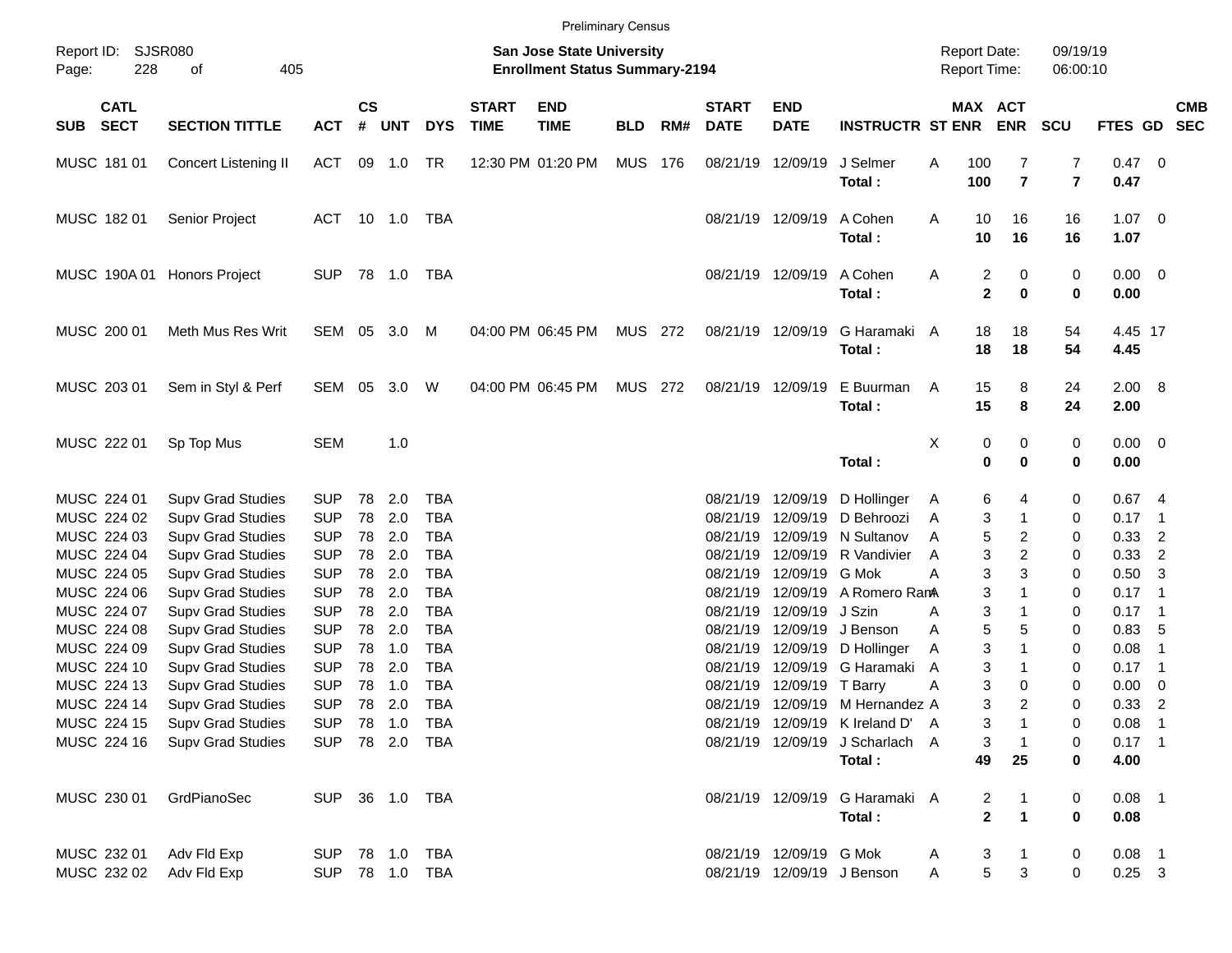|            |                            |                             |            |                    |              |            |                             |                                                                          | <b>Preliminary Census</b> |       |                             |                           |                                  |                                            |                      |                      |                |                          |  |
|------------|----------------------------|-----------------------------|------------|--------------------|--------------|------------|-----------------------------|--------------------------------------------------------------------------|---------------------------|-------|-----------------------------|---------------------------|----------------------------------|--------------------------------------------|----------------------|----------------------|----------------|--------------------------|--|
| Page:      | Report ID: SJSR080<br>229  | of<br>405                   |            |                    |              |            |                             | San Jose State University<br><b>Enrollment Status Summary-2194</b>       |                           |       |                             |                           |                                  | <b>Report Date:</b><br><b>Report Time:</b> |                      | 09/19/19<br>06:00:10 |                |                          |  |
| <b>SUB</b> | <b>CATL</b><br><b>SECT</b> | <b>SECTION TITTLE</b>       | ACT        | $\mathsf{cs}$<br># | <b>UNT</b>   | <b>DYS</b> | <b>START</b><br><b>TIME</b> | <b>END</b><br><b>TIME</b>                                                | <b>BLD</b>                | RM#   | <b>START</b><br><b>DATE</b> | <b>END</b><br><b>DATE</b> | <b>INSTRUCTR ST ENR</b>          | MAX ACT                                    | <b>ENR</b>           | <b>SCU</b>           | <b>FTES GD</b> | <b>CMB</b><br><b>SEC</b> |  |
|            |                            |                             |            |                    |              |            |                             |                                                                          |                           |       |                             |                           | Total:                           | 8                                          | 4                    | 0                    | 0.33           |                          |  |
|            | MUSC 233 01                | <b>GrdVoiceSec</b>          | <b>SUP</b> | 36                 | 1.0          | TBA        |                             |                                                                          |                           |       | 08/21/19                    | 12/09/19                  | J Scharlach                      | 3<br>A                                     | 2                    | 0                    | $0.17$ 2       |                          |  |
|            | MUSC 233 02                | <b>GrdVoiceSec</b>          | <b>SUP</b> | 36                 | 1.0          | <b>TBA</b> |                             |                                                                          |                           |       | 08/21/19                    | 12/09/19                  | J Smucker                        | 3<br>A                                     | $\overline{2}$       | 0                    | $0.17$ 2       |                          |  |
|            | MUSC 233 03                | <b>GrdVoiceSec</b>          | <b>SUP</b> | 36                 | 1.0          | <b>TBA</b> |                             |                                                                          |                           |       |                             | 08/21/19 12/09/19         | P Skinner                        | 3<br>A                                     | $\mathbf{1}$         | 0                    | 0.08           | $\overline{\phantom{0}}$ |  |
|            |                            |                             |            |                    |              |            |                             |                                                                          |                           |       |                             |                           | Total:                           | 9                                          | 5                    | 0                    | 0.42           |                          |  |
|            | MUSC 234 01                | GrdStringSec                | <b>SUP</b> |                    | 36 1.0       | TBA        |                             |                                                                          |                           |       |                             | 08/21/19 12/09/19         | S Jones-Haye A                   | 3                                          | 1                    | 0                    | $0.08$ 1       |                          |  |
|            |                            |                             |            |                    |              |            |                             |                                                                          |                           |       |                             |                           | Total:                           | 3                                          | $\blacktriangleleft$ | 0                    | 0.08           |                          |  |
|            | MUSC 236 01                | GrdBrassSec                 | <b>SUP</b> |                    | 36 1.0       | <b>TBA</b> |                             |                                                                          |                           |       |                             | 08/21/19 12/09/19         | T Hornig                         | Α<br>3                                     | 1                    | 0                    | $0.08$ 1       |                          |  |
|            |                            |                             |            |                    |              |            |                             |                                                                          |                           |       |                             |                           | Total:                           | 3                                          | $\blacktriangleleft$ | 0                    | 0.08           |                          |  |
|            |                            | MUSC 250A 01 GrdConcChoir   | <b>SUP</b> | 36                 | 1.0          | MW         |                             | 01:30 PM 03:20 PM                                                        | <b>MUS 150</b>            |       |                             | 08/21/19 12/09/19         | C Brown                          | 15<br>A                                    | $\overline{7}$       | 0                    | $0.58$ 7       |                          |  |
|            |                            |                             |            |                    |              |            |                             |                                                                          |                           |       |                             |                           | Total:                           | 15                                         | $\overline{7}$       | 0                    | 0.58           |                          |  |
|            | MUSC 251 01                | GrdUnivChorales             | ACT        | 10                 | 1.0          | <b>TR</b>  |                             | 03:30 PM 04:20 PM                                                        | <b>MUS</b>                | 182   | 08/21/19                    | 12/09/19                  | C Brown                          | 30<br>A                                    | 0                    | 0                    | $0.00 \t 0$    |                          |  |
|            | MUSC 251 02                | GrdUnivChorales             | <b>ACT</b> |                    | 10 1.0       | <b>MW</b>  |                             | 03:30 PM 04:45 PM                                                        | <b>MUS</b>                | 182   |                             | 08/21/19 12/09/19         | J Benson                         | 30<br>A                                    | $\overline{2}$       | 2                    | $0.17$ 2       |                          |  |
|            |                            |                             |            |                    |              |            |                             |                                                                          |                           |       |                             |                           | Total:                           | 60                                         | $\overline{2}$       | $\mathbf{2}$         | 0.17           |                          |  |
|            | MUSC 252 01                | GrdOperaThtr                | ACT        |                    |              |            |                             | 03:30 PM 05:20 PM                                                        | MUS 176                   |       |                             | 08/21/19 12/09/19         | S Bengochea A                    | 3                                          | $\overline{c}$       | $\overline{c}$       | $0.17$ 2       |                          |  |
|            |                            |                             |            |                    |              |            |                             |                                                                          |                           |       |                             |                           | Total:                           | 3                                          | $\overline{2}$       | $\mathbf{2}$         | 0.17           |                          |  |
|            | MUSC 253 01                | GrdUnivSymOrch              | ACT        | 21                 | 1.0          | <b>TR</b>  |                             | 01:30 PM 03:20 PM                                                        | <b>MUS 176</b>            |       |                             | 08/21/19 12/09/19         | A Cohen                          | Α<br>3                                     | $\overline{c}$       | $\overline{c}$       | $0.17$ 2       |                          |  |
|            |                            |                             |            |                    |              |            |                             |                                                                          |                           |       |                             |                           | Total:                           | 3                                          | $\overline{2}$       | $\mathbf{2}$         | 0.17           |                          |  |
|            | MUSC 255 01                | GrdWindEns                  | ACT        | 21                 | 1.0          | MW         |                             | 01:30 PM 03:20 PM                                                        | <b>MUS</b>                | - 176 | 08/21/19                    | 12/09/19                  | D Vickerman A                    | 3                                          | 1                    | 1                    | $0.08$ 1       |                          |  |
|            | MUSC 255 02                | GrdWindEns                  | <b>ACT</b> | 21                 | 1.0          | M          |                             | 06:15 PM 09:25 PM                                                        | <b>MUS</b>                | 150   |                             | 08/21/19 12/09/19         | D Vickerman A                    | 40                                         | 4                    | 4                    | $0.33 - 4$     |                          |  |
|            |                            |                             |            |                    |              |            |                             |                                                                          |                           |       |                             |                           | Total:                           | 43                                         | 5                    | 5                    | 0.42           |                          |  |
|            |                            | MUSC 259 01 GrdLatinJazzEns |            |                    |              |            |                             | ACT 21 1.0 MW  01:30 PM  03:20 PM  MUS  186  08/21/19  12/09/19  J Lewis |                           |       |                             |                           |                                  | 3<br>A                                     | 2                    | 2                    | $0.17$ 2       |                          |  |
|            |                            |                             |            |                    |              |            |                             |                                                                          |                           |       |                             |                           | Total:                           | 3                                          | $\mathbf{2}$         | $\mathbf{2}$         | 0.17           |                          |  |
|            |                            | MUSC 260A 01 GrdChrlrs      |            |                    |              |            |                             | ACT 10 1.0 TR  01:30 PM  03:20 PM  MUS  182                              |                           |       |                             | 08/21/19 12/09/19         | J Benson                         | 15<br>Α                                    | 4                    | 4                    | $0.33 + 4$     |                          |  |
|            |                            |                             |            |                    |              |            |                             |                                                                          |                           |       |                             |                           | Total:                           | 15                                         | 4                    | 4                    | 0.33           |                          |  |
|            |                            | MUSC 260C 01 GrdChmbrMsc    | ACT        |                    | 1.0          |            |                             |                                                                          |                           |       |                             |                           |                                  | 0<br>X                                     | 0                    | 0                    | $0.00 \t 0$    |                          |  |
|            |                            | MUSC 260C 02 GrdChmbrMsc    | <b>ACT</b> |                    | 10  1.0  TBA |            |                             |                                                                          |                           |       |                             |                           | 08/21/19 12/09/19 S Jones-Haye A | 3                                          | $\mathbf{1}$         | 1                    | $0.08$ 1       |                          |  |
|            |                            | MUSC 260C 03 GrdChmbrMsc    | <b>ACT</b> |                    | 1.0          |            |                             |                                                                          |                           |       |                             |                           |                                  | 0<br>X.                                    | 0                    | 0                    | $0.00 \t 0$    |                          |  |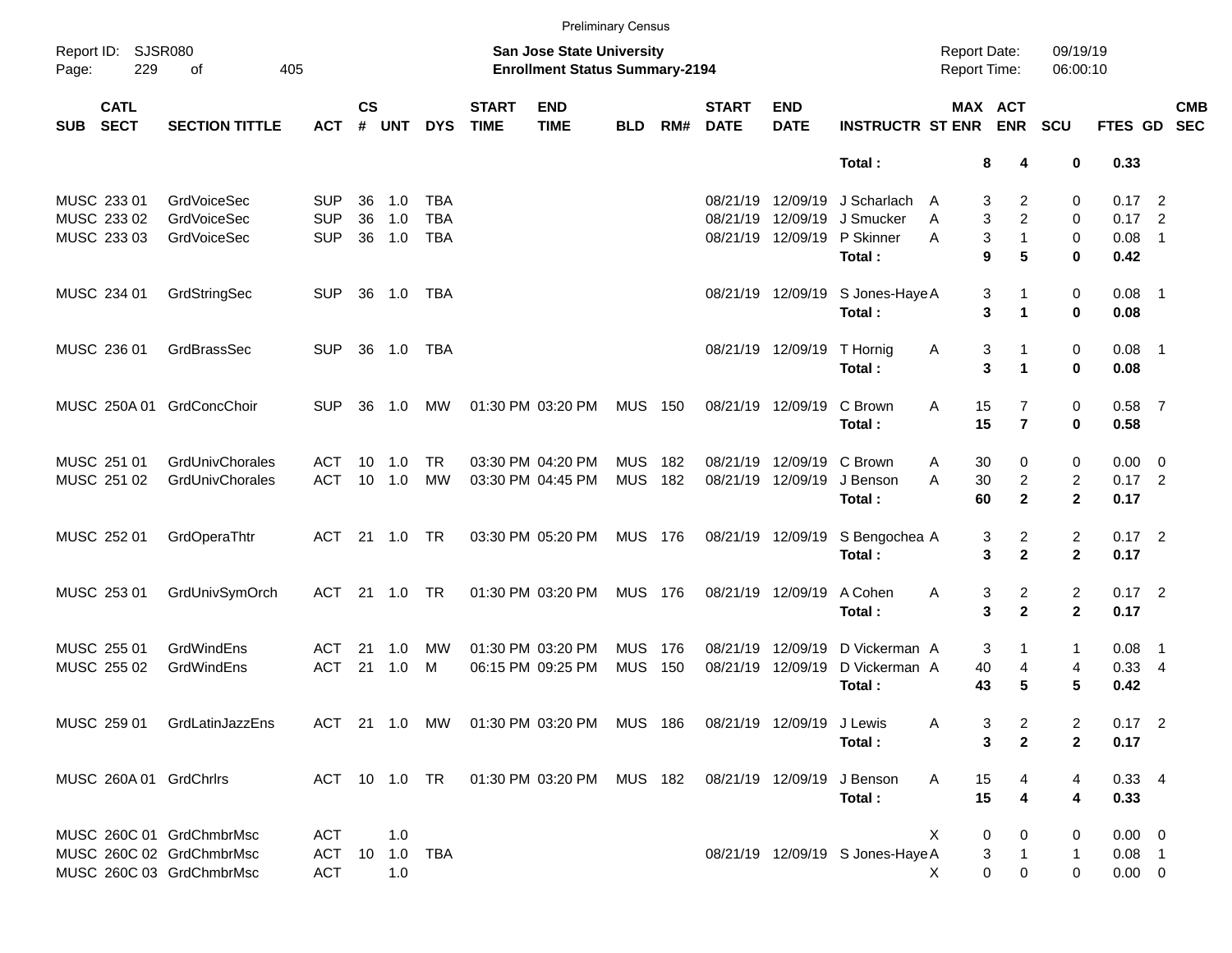|                                                                                  |                                                                      |                                        |                |                                    |                                        |                             | <b>Preliminary Census</b>                                          |                |     |                             |                                                |                                                                |                                     |                                           |                                            |                                     |                          |
|----------------------------------------------------------------------------------|----------------------------------------------------------------------|----------------------------------------|----------------|------------------------------------|----------------------------------------|-----------------------------|--------------------------------------------------------------------|----------------|-----|-----------------------------|------------------------------------------------|----------------------------------------------------------------|-------------------------------------|-------------------------------------------|--------------------------------------------|-------------------------------------|--------------------------|
| Report ID: SJSR080<br>230<br>Page:                                               | 405<br>of                                                            |                                        |                |                                    |                                        |                             | San Jose State University<br><b>Enrollment Status Summary-2194</b> |                |     |                             |                                                |                                                                | <b>Report Date:</b><br>Report Time: |                                           | 09/19/19<br>06:00:10                       |                                     |                          |
| <b>CATL</b><br><b>SECT</b><br><b>SUB</b>                                         | <b>SECTION TITTLE</b>                                                | <b>ACT</b>                             | <b>CS</b><br># | UNT                                | <b>DYS</b>                             | <b>START</b><br><b>TIME</b> | <b>END</b><br><b>TIME</b>                                          | <b>BLD</b>     | RM# | <b>START</b><br><b>DATE</b> | <b>END</b><br><b>DATE</b>                      | <b>INSTRUCTR ST ENR ENR</b>                                    | MAX ACT                             |                                           | <b>SCU</b>                                 | FTES GD SEC                         | <b>CMB</b>               |
| MUSC 260C 04 GrdChmbrMsc                                                         |                                                                      | ACT 10 1.0                             |                |                                    | R                                      |                             | 03:30 PM 05:20 PM                                                  | <b>MUS 211</b> |     |                             | 08/21/19 12/09/19                              | G Mok<br>Total:                                                | 10<br>Α<br>13                       | 5<br>6                                    | 5<br>6                                     | 0.42 5<br>0.50                      |                          |
| MUSC 260D 01 GrdCollegium                                                        |                                                                      | ACT 10 1.0 F                           |                |                                    |                                        |                             | 08:30 AM 10:15 AM                                                  | MUS 182        |     |                             | 08/21/19 12/09/19                              | G Haramaki A<br>Total:                                         | 15<br>15                            | 3<br>$\mathbf{3}$                         | 3<br>3                                     | $0.25$ 3<br>0.25                    |                          |
| MUSC 260F 01 GrdSmJzzEns<br>MUSC 260F 02 GrdSmJzzEns<br>MUSC 260F 03 GrdSmJzzEns |                                                                      | ACT<br>ACT<br>ACT                      |                | $10 \quad 1.0$<br>10 1.0<br>10 1.0 | TBA<br><b>TBA</b><br><b>TBA</b>        |                             |                                                                    |                |     |                             | 08/21/19 12/09/19 J Lewis<br>08/21/19 12/09/19 | 08/21/19 12/09/19 D Robbins<br>J Dryden                        | 3<br>A<br>3<br>A<br>3<br>A          | 1<br>$\overline{c}$<br>$\pmb{0}$          | 1<br>2<br>$\mathbf 0$                      | $0.08$ 1<br>$0.17$ 2<br>$0.00 \t 0$ |                          |
| MUSC 260H 01 GrdPercEns                                                          |                                                                      | ACT 10 1.0 F                           |                |                                    |                                        |                             | 10:30 AM 12:20 PM                                                  | <b>MUS 176</b> |     |                             | 08/21/19 12/09/19                              | Total:<br>G Lemmon                                             | 9<br>Α<br>3                         | 3<br>0                                    | 3<br>0                                     | 0.25<br>$0.00 \t 0$                 |                          |
| MUSC 260J 02 GrdStringEns                                                        |                                                                      | ACT 10 1.0 TBA                         |                |                                    |                                        |                             |                                                                    |                |     |                             |                                                | Total:<br>08/21/19 12/09/19 S Jones-Haye A                     | 3<br>15                             | $\bf{0}$<br>1                             | 0<br>$\mathbf{1}$                          | 0.00<br>$0.08$ 1                    |                          |
| MUSC 260K 01 GrdBrassEns                                                         |                                                                      | ACT 10 1.0 F                           |                |                                    |                                        |                             | 10:30 AM 12:20 PM                                                  | <b>MUS 150</b> |     |                             | 08/21/19 12/09/19                              | Total:<br>T Hornig<br>Total:                                   | 15<br>3<br>A<br>3                   | $\mathbf{1}$<br>1<br>$\blacktriangleleft$ | $\mathbf 1$<br>$\mathbf{1}$<br>$\mathbf 1$ | 0.08<br>$0.08$ 1<br>0.08            |                          |
| MUSC 260L 01 GrdEnsWdwnd<br>MUSC 260L 02 GrdEnsWdwnd                             |                                                                      | ACT<br>ACT                             |                | 10 1.0<br>10 1.0 F                 | <b>TBA</b>                             |                             | 10:30 AM 12:20 PM                                                  | MUS 182        |     |                             | 08/21/19 12/09/19 C Payne                      | 08/21/19 12/09/19 R Maldonado A                                | 3<br>A<br>3                         | 0<br>0                                    | 0<br>0                                     | $0.00 \t 0$<br>$0.00 \t 0$          |                          |
| MUSC 260M 01 GrdSaxEns                                                           |                                                                      | ACT 10 1.0 T                           |                |                                    |                                        |                             | 07:00 PM 09:00 PM                                                  | <b>MUS 150</b> |     |                             | 08/21/19 12/09/19                              | Total:<br>M Hernandez A<br>Total:                              | 6<br>3<br>3                         | 0<br>2<br>$\mathbf{2}$                    | 0<br>$\overline{c}$<br>$\mathbf{2}$        | 0.00<br>$0.17$ 2<br>0.17            |                          |
| MUSC 298 01<br>MUSC 298 02<br>MUSC 298 03                                        | <b>Special Study</b><br><b>Special Study</b><br><b>Special Study</b> | <b>SUP</b><br><b>SUP</b><br><b>SUP</b> | 78             | 78 1.0<br>1.0<br>78 2.0            | <b>TBA</b><br><b>TBA</b><br><b>TBA</b> |                             |                                                                    |                |     | 08/21/19                    | 12/09/19 J Szin                                | 08/21/19 12/09/19 D Hollinger<br>08/21/19 12/09/19 D Hollinger | 3<br>A<br>3<br>A<br>3<br>Α          | 1<br>0<br>$\overline{2}$                  | 0<br>0<br>$\Omega$                         | $0.08$ 1<br>$0.00 \t 0$<br>0.33     | $\overline{\phantom{0}}$ |
| MUSC 298 04 Special Study                                                        |                                                                      |                                        |                |                                    | SUP 78 1.0 TBA                         |                             |                                                                    |                |     |                             |                                                | 08/21/19 12/09/19 G Haramaki A<br>Total:                       | 3<br>12                             | 4                                         | 0<br>0                                     | $0.08$ 1<br>0.50                    |                          |
| MUSC 299 01                                                                      | Mstr Ths Rct Cmp                                                     | SUP 78 1.0 TBA                         |                |                                    |                                        |                             |                                                                    |                |     |                             |                                                | 08/21/19 12/09/19 D Hollinger A<br>Total:                      | 3<br>$\mathbf{3}$                   | $\mathbf 0$<br>$\mathbf 0$                | 0<br>0                                     | $0.00 \t 0$<br>0.00                 |                          |
| Department : Music & Dance                                                       |                                                                      |                                        |                |                                    |                                        |                             |                                                                    |                |     |                             |                                                | Department Total :                                             |                                     | 6468 4099 8402                            |                                            | 599.18                              |                          |

**Lower Division : 3711 2676 5816 405.90**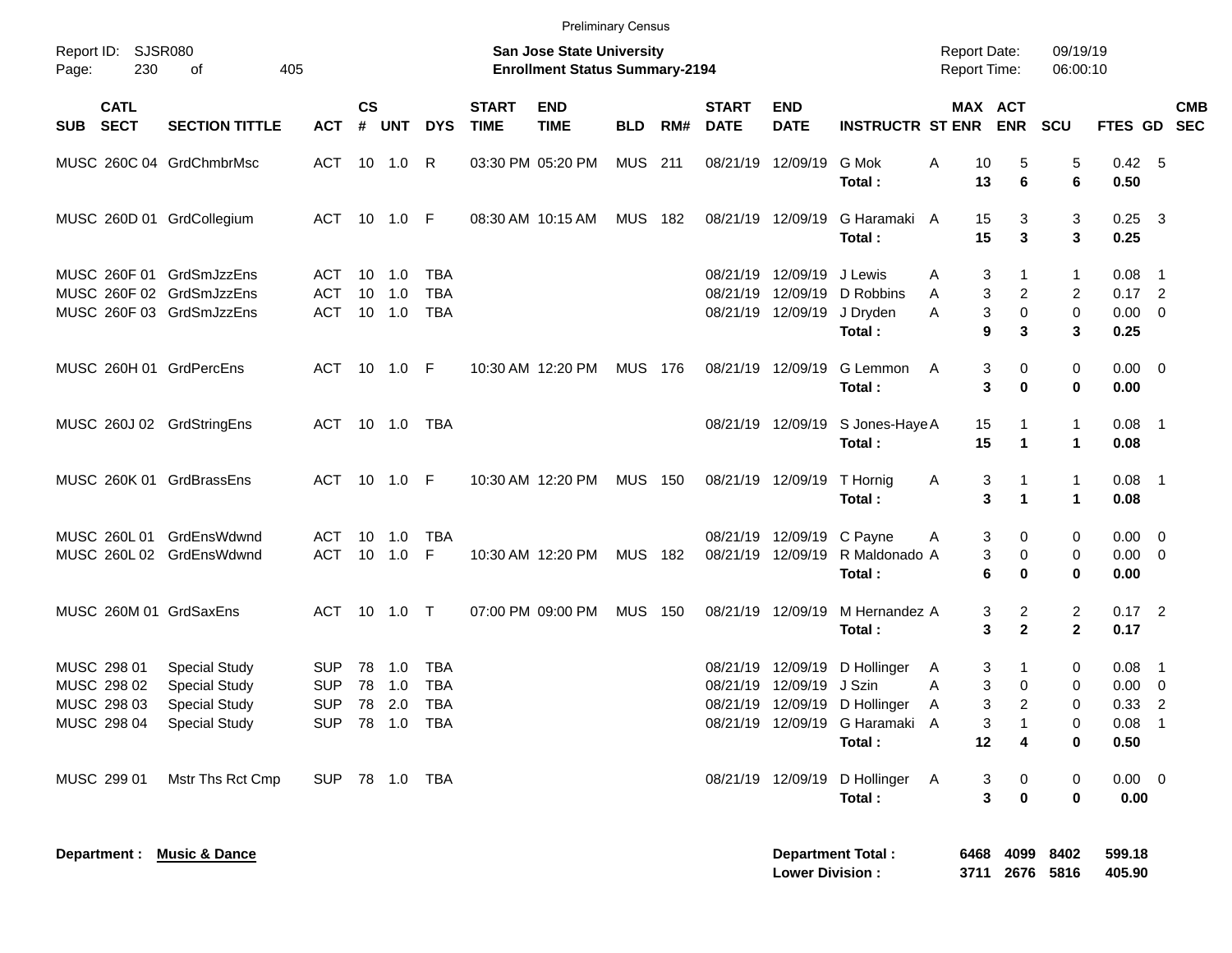|                                          |         |                       |            |                       |            |                             |                                       | <b>Preliminary Census</b> |     |                             |                           |                           |                     |                       |            |                 |            |
|------------------------------------------|---------|-----------------------|------------|-----------------------|------------|-----------------------------|---------------------------------------|---------------------------|-----|-----------------------------|---------------------------|---------------------------|---------------------|-----------------------|------------|-----------------|------------|
| Report ID:                               | SJSR080 |                       |            |                       |            |                             | <b>San Jose State University</b>      |                           |     |                             |                           |                           | <b>Report Date:</b> |                       | 09/19/19   |                 |            |
| Page:                                    | 231     | of                    | 405        |                       |            |                             | <b>Enrollment Status Summary-2194</b> |                           |     |                             |                           |                           | Report Time:        |                       | 06:00:10   |                 |            |
| <b>CATL</b><br><b>SECT</b><br><b>SUB</b> |         | <b>SECTION TITTLE</b> | <b>ACT</b> | СS<br><b>UNT</b><br># | <b>DYS</b> | <b>START</b><br><b>TIME</b> | <b>END</b><br>TIME                    | <b>BLD</b>                | RM# | <b>START</b><br><b>DATE</b> | <b>END</b><br><b>DATE</b> | <b>INSTRUCTR ST ENR</b>   |                     | MAX ACT<br><b>ENR</b> | scu        | FTES GD SEC     | <b>CMB</b> |
|                                          |         |                       |            |                       |            |                             |                                       |                           |     |                             | <b>Upper Division:</b>    | <b>Graduate Division:</b> | 2396<br>361         | 1322<br>101           | 2496<br>90 | 179.77<br>13.52 |            |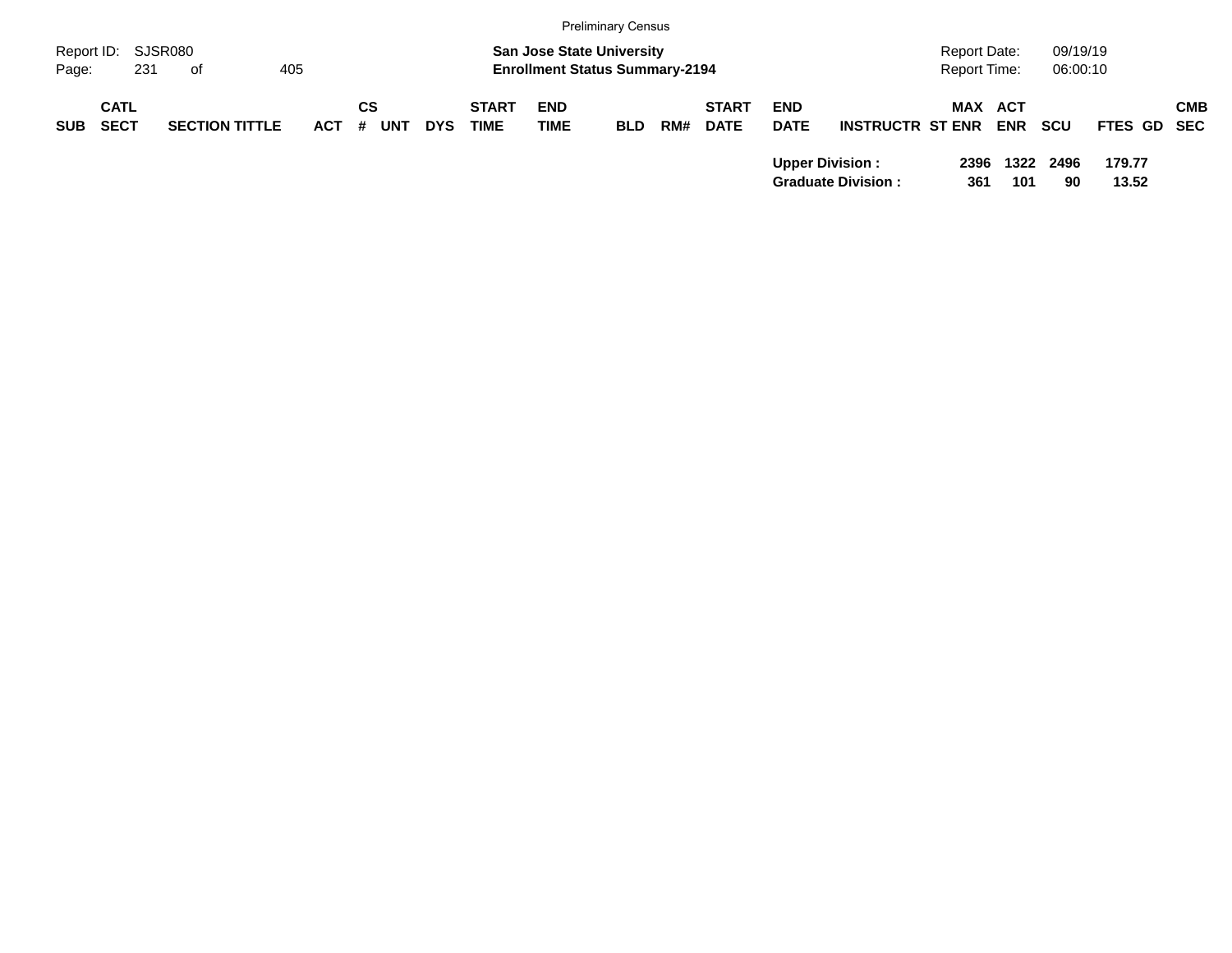|                |                                                  |                                  |            |                    |                                                                           |            |                             |                           | <b>Preliminary Census</b> |      |                             |                                     |                                           |                                     |                       |            |                      |                          |                          |
|----------------|--------------------------------------------------|----------------------------------|------------|--------------------|---------------------------------------------------------------------------|------------|-----------------------------|---------------------------|---------------------------|------|-----------------------------|-------------------------------------|-------------------------------------------|-------------------------------------|-----------------------|------------|----------------------|--------------------------|--------------------------|
| Page:          | <b>SJSR080</b><br>Report ID:<br>232<br>405<br>οf |                                  |            |                    | <b>San Jose State University</b><br><b>Enrollment Status Summary-2194</b> |            |                             |                           |                           |      |                             |                                     |                                           | <b>Report Date:</b><br>Report Time: |                       |            | 09/19/19<br>06:00:10 |                          |                          |
| <b>SUB</b>     | <b>CATL</b><br><b>SECT</b>                       | <b>SECTION TITTLE</b>            | <b>ACT</b> | $\mathsf{cs}$<br># | <b>UNT</b>                                                                | <b>DYS</b> | <b>START</b><br><b>TIME</b> | <b>END</b><br><b>TIME</b> | <b>BLD</b>                | RM#  | <b>START</b><br><b>DATE</b> | <b>END</b><br><b>DATE</b>           | <b>INSTRUCTR ST ENR</b>                   |                                     | MAX ACT<br><b>ENR</b> | <b>SCU</b> | <b>FTES GD</b>       |                          | <b>CMB</b><br><b>SEC</b> |
| <b>College</b> |                                                  | <b>Humanities &amp; the Arts</b> |            |                    |                                                                           |            |                             |                           |                           |      |                             |                                     |                                           |                                     |                       |            |                      |                          |                          |
|                | Department :                                     | <b>Philosophy</b>                |            |                    |                                                                           |            |                             |                           |                           |      |                             |                                     |                                           |                                     |                       |            |                      |                          |                          |
| PHIL           | 901                                              | Math/Logic for GE                | SEM        | 04                 | 3.0                                                                       | МW         |                             | 01:30 PM 02:45 PM         | SН                        | 241  | 08/21/19                    | 12/09/19                            | N Friedman-B A                            |                                     | 35<br>24              | 72         | 4.80                 | 0                        |                          |
| PHIL           | 902                                              | Math/Logic for GE                | <b>SEM</b> | 04                 | 3.0                                                                       | TR.        |                             | 12:00 PM 01:15 PM         | <b>SH</b>                 | 241  | 08/21/19                    | 12/09/19                            | A Vaidya                                  | 35<br>Α                             | 37                    | 111        | 7.40                 | 0                        |                          |
| PHIL           | 903                                              | Math/Logic for GE                | SEM        | 04                 | 3.0                                                                       | TR         |                             | 01:30 PM 02:45 PM         | <b>SH</b>                 | 241  |                             | 08/21/19 12/09/19                   | K Yrigoyen                                | 35<br>A                             | 27                    | 81         | 5.40                 | $\overline{\mathbf{0}}$  |                          |
|                |                                                  |                                  |            |                    |                                                                           |            |                             |                           |                           |      |                             |                                     | Total:                                    | 105                                 | 88                    | 264        | 17.60                |                          |                          |
| <b>PHIL</b>    | 10 01                                            | Intro to Phil                    | LEC        | 03                 | 3.0                                                                       | <b>MW</b>  |                             | 07:30 AM 08:45 AM         | <b>DMH</b>                | 208  | 08/21/19                    | 12/09/19                            | A Delunas                                 | 41<br>Α                             | 38                    | 114        | 7.60                 | - 0                      |                          |
| PHIL           | 10 02                                            | Intro to Phil                    | <b>LEC</b> | 03                 | 3.0                                                                       | МW         |                             | 12:00 PM 01:15 PM         | <b>DMH</b>                | 208  | 08/21/19                    | 12/09/19                            | T Nguyen                                  | A<br>41                             | 41                    | 123        | 8.20                 | 0                        |                          |
| PHIL           | 10 03                                            | Intro to Phil                    | <b>LEC</b> | 03                 | 3.0                                                                       | МW         |                             | 04:30 PM 05:45 PM         | <b>DMH</b>                | 208  | 08/21/19                    | 12/09/19                            | A Delunas                                 | A<br>41                             | 41                    | 123        | 8.20                 | 0                        |                          |
| PHIL           | 10 04                                            | Intro to Phil                    | <b>LEC</b> | 03                 | 3.0                                                                       | TR         |                             | 09:00 AM 10:15 AM         | <b>DMH</b>                | 208  | 08/21/19                    | 12/09/19                            | J Giddings                                | Α<br>41                             | 38                    | 114        | 7.60                 | 0                        |                          |
| PHIL           | 10 05                                            | Intro to Phil                    | <b>LEC</b> | 03                 | 3.0                                                                       | <b>TR</b>  |                             | 10:30 AM 11:45 AM         | <b>DMH</b>                | 208  | 08/21/19                    |                                     | 12/09/19 K Brown                          | A<br>41                             | 40                    | 120        | 8.00                 | 0                        |                          |
| PHIL           | 10 06                                            | Intro to Phil                    | <b>LEC</b> | 03                 | 3.0                                                                       | <b>TR</b>  |                             | 03:00 PM 04:15 PM         | <b>DMH</b>                | 208  | 08/21/19                    | 12/09/19 K Brown                    |                                           | A<br>41                             | 41                    | 123        | 8.20                 | 0                        |                          |
| PHIL           | 10 07                                            | Intro to Phil                    | <b>LEC</b> | 03                 | 3.0                                                                       | F          |                             | 12:30 PM 03:15 PM         | <b>DMH</b>                | 208  | 08/21/19                    | 12/09/19                            | J Hermann                                 | A<br>41                             | 35                    | 105        | 7.00                 | 0                        |                          |
| PHIL           | 1080                                             | Intro to Phil                    | <b>LEC</b> | 03                 | 3.0                                                                       | <b>TBA</b> |                             |                           |                           |      | 08/21/19                    | 12/09/19                            | J Cardoza-Ko A                            | 35                                  | 32                    | 96         | 6.40                 | 0                        |                          |
| PHIL           | 1081                                             | Intro to Phil                    | <b>LEC</b> | 03                 | 3.0                                                                       | <b>TBA</b> |                             |                           |                           |      | 08/21/19                    | 12/09/19                            | J Cardoza-Ko A                            | 35                                  | 31                    | 93         | 6.20                 | $\overline{\mathbf{0}}$  |                          |
|                |                                                  |                                  |            |                    |                                                                           |            |                             |                           |                           |      |                             |                                     | Total:                                    | 357                                 | 337                   | 1011       | 67.40                |                          |                          |
| <b>PHIL</b>    | 12 01                                            | Phil of the Person               | LEC        | 03                 | 3.0                                                                       | <b>MW</b>  |                             | 10:30 AM 11:45 AM         | <b>DMH</b>                | 149B | 08/21/19                    | 12/09/19                            | M Jordan                                  | 46<br>Α                             | 44                    | 132        | 8.80                 | $\overline{\mathbf{0}}$  |                          |
| PHIL           | 12 02                                            | Phil of the Person               | <b>LEC</b> | 03                 | 3.0                                                                       | МW         |                             | 01:30 PM 02:45 PM         | <b>DMH</b>                | 208  | 08/21/19                    | 12/09/19                            | D Williamson A                            | 40                                  | 37                    | 111        | 7.40                 | 0                        |                          |
| PHIL           | 12 03                                            | Phil of the Person               | <b>LEC</b> | 03                 | 3.0                                                                       | TR.        |                             | 12:00 PM 01:15 PM         | <b>DMH</b>                | 149B | 08/21/19                    | 12/09/19                            | J Giddings                                | 46<br>Α                             | 41                    | 123        | 8.20                 | 0                        |                          |
| PHIL           | 12 04                                            | Phil of the Person               | <b>LEC</b> | 03                 | 3.0                                                                       | TR         |                             | 01:30 PM 02:45 PM         | <b>DMH</b>                | 149B | 08/21/19                    | 12/09/19                            | N Osborne                                 | 46<br>Α                             | 45                    | 135        | 9.00                 | 0                        |                          |
| <b>PHIL</b>    | 12 05                                            | Phil of the Person               | <b>LEC</b> | 03                 | 3.0                                                                       | F          |                             | 09:30 AM 12:15 PM         | <b>SH</b>                 | 241  | 08/21/19                    | 12/09/19                            | E Anido                                   | 40<br>А                             | 34                    | 102        | 6.80                 | $\overline{\mathbf{0}}$  |                          |
|                |                                                  |                                  |            |                    |                                                                           |            |                             |                           |                           |      |                             |                                     | Total:                                    | 218                                 | 201                   | 603        | 40.20                |                          |                          |
| <b>PHIL</b>    | 57 01                                            | Logic & Crit Reas                | <b>SEM</b> | 04                 | 3.0                                                                       | MW         |                             | 09:00 AM 10:15 AM         | <b>DMH</b>                | 208  | 08/21/19                    | 12/09/19                            | D Williamson A                            | 40                                  | 40                    | 120        | 8.00                 | $\overline{\mathbf{0}}$  |                          |
| PHIL           | 57 02                                            | Logic & Crit Reas                | <b>SEM</b> | 04                 | 3.0                                                                       | МW         |                             | 10:30 AM 11:45 AM         | <b>DMH</b>                | 208  | 08/21/19                    | 12/09/19                            | D Williamson A                            | 40                                  | 38                    | 114        | 7.60                 | 0                        |                          |
| PHIL           | 57 03                                            | Logic & Crit Reas                | <b>SEM</b> | 04                 | 3.0                                                                       | МW         |                             | 03:00 PM 04:15 PM         | <b>DMH</b>                | 208  | 08/21/19                    | 12/09/19                            | C Smith                                   | 40<br>A                             | 38                    | 114        | 7.60                 | 0                        |                          |
| PHIL           | 57 04                                            | Logic & Crit Reas                | <b>SEM</b> | 04                 | 3.0                                                                       | TR         |                             | 10:30 AM 11:45 AM         | <b>DMH</b>                | 149B | 08/21/19                    | 12/09/19                            | N Osborne                                 | 40<br>Α                             | 43                    | 129        | 8.60                 | 0                        |                          |
| <b>PHIL</b>    | 57 05                                            | Logic & Crit Reas                | SEM        | 04                 | 3.0                                                                       | TR         |                             | 12:00 PM 01:15 PM         | <b>DMH</b>                | 208  | 08/21/19                    |                                     | 12/09/19 M Nelson                         | 40<br>A                             | 40                    | 120        | 8.00                 | 0                        |                          |
| PHIL           | 57 06                                            | Logic & Crit Reas                | SEM 04     |                    | 3.0                                                                       | TR         |                             | 01:30 PM 02:45 PM DMH 208 |                           |      |                             | 08/21/19 12/09/19 C Smith           |                                           | 40<br>A                             | 40                    | 120        | 8.00                 | $\overline{\phantom{0}}$ |                          |
| <b>PHIL</b>    | 57 07                                            | Logic & Crit Reas                | SEM        |                    | 3.0                                                                       |            |                             |                           |                           |      |                             |                                     |                                           | X                                   | 0<br>$\mathbf 0$      | 0          | $0.00 \t 0$          |                          |                          |
|                |                                                  |                                  |            |                    |                                                                           |            |                             |                           |                           |      |                             |                                     | Total:                                    | 240                                 | 239                   | 717        | 47.80                |                          |                          |
| <b>PHIL</b>    | 61 01                                            | Moral Issues                     | <b>LEC</b> |                    | 03 3.0                                                                    | МW         |                             | 07:30 AM 08:45 AM         |                           |      |                             |                                     | DMH 149B 08/21/19 12/09/19 J Wilhelmsso A | 46                                  | 44                    | 132        | 8.80 0               |                          |                          |
| <b>PHIL</b>    | 61 02                                            | Moral Issues                     | <b>LEC</b> |                    | 03 3.0                                                                    | МW         |                             | 09:00 AM 10:15 AM         |                           |      |                             | DMH 149B 08/21/19 12/09/19 M Jordan |                                           | 46<br>Α                             | 46                    | 138        | $9.20 \ 0$           |                          |                          |
| <b>PHIL</b>    | 61 03                                            | Moral Issues                     | <b>LEC</b> |                    | 03 3.0                                                                    | МW         |                             | 12:00 PM 01:15 PM         | BBC 222                   |      |                             |                                     | 08/21/19 12/09/19 L Bernasconi A          | 50                                  | 53                    | 159        | 10.60 0              |                          |                          |
| <b>PHIL</b>    | 61 04                                            | Moral Issues                     | <b>LEC</b> |                    | 03 3.0                                                                    | МW         |                             | 03:00 PM 04:15 PM         | <b>BBC</b> 222            |      |                             |                                     | 08/21/19 12/09/19 A Delunas               | 50<br>A                             | 50                    | 150        | $10.00 \t 0$         |                          |                          |
| <b>PHIL</b>    | 61 05                                            | Moral Issues                     | <b>LEC</b> |                    | 03 3.0 TR                                                                 |            |                             | 10:30 AM 11:45 AM         | BBC 222                   |      |                             | 08/21/19 12/09/19 J Liz             |                                           | 50<br>A                             | 50                    | 150        | $10.00 \t 0$         |                          |                          |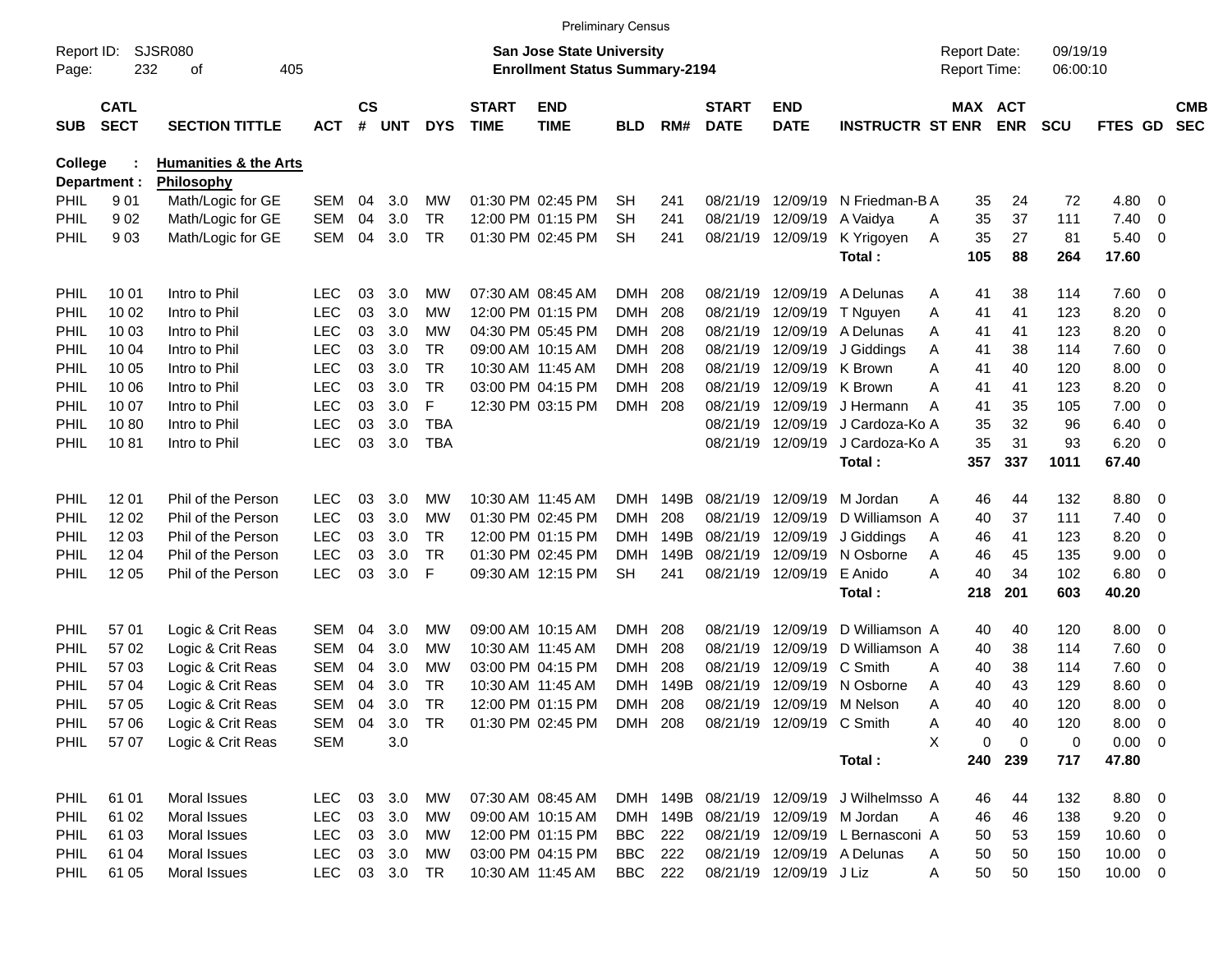|                     |                            |                             |              |                                                                    |            |            |                             | <b>Preliminary Census</b> |            |      |                             |                           |                                  |                                     |             |              |                      |                        |                          |                          |
|---------------------|----------------------------|-----------------------------|--------------|--------------------------------------------------------------------|------------|------------|-----------------------------|---------------------------|------------|------|-----------------------------|---------------------------|----------------------------------|-------------------------------------|-------------|--------------|----------------------|------------------------|--------------------------|--------------------------|
| Report ID:<br>Page: | 233                        | <b>SJSR080</b><br>405<br>οf |              | San Jose State University<br><b>Enrollment Status Summary-2194</b> |            |            |                             |                           |            |      |                             |                           |                                  | <b>Report Date:</b><br>Report Time: |             |              | 09/19/19<br>06:00:10 |                        |                          |                          |
| <b>SUB</b>          | <b>CATL</b><br><b>SECT</b> | <b>SECTION TITTLE</b>       | <b>ACT</b>   | $\mathsf{cs}$<br>#                                                 | <b>UNT</b> | <b>DYS</b> | <b>START</b><br><b>TIME</b> | <b>END</b><br><b>TIME</b> | <b>BLD</b> | RM#  | <b>START</b><br><b>DATE</b> | <b>END</b><br><b>DATE</b> | <b>INSTRUCTR ST ENR</b>          |                                     | MAX ACT     | <b>ENR</b>   | <b>SCU</b>           | <b>FTES GD</b>         |                          | <b>CMB</b><br><b>SEC</b> |
| PHIL                | 61 06                      | Moral Issues                | LEC          | 03                                                                 | 3.0        | TR.        |                             | 03:00 PM 04:15 PM         | DMH        | 149B | 08/21/19                    | 12/09/19                  | J Giddings                       | Α                                   | 46          | 44           | 132                  | 8.80                   | $\overline{\phantom{0}}$ |                          |
| PHIL                | 61 07                      | Moral Issues                | <b>LEC</b>   | 03                                                                 | 3.0        | <b>TR</b>  |                             | 04:30 PM 05:45 PM         | DMH        | 149B | 08/21/19                    | 12/09/19 C Smith          |                                  | Α                                   | 46          | 44           | 132                  | 8.80                   | $\overline{\phantom{0}}$ |                          |
| PHIL                | 61 08                      | Moral Issues                | <b>LEC</b>   |                                                                    | 3.0        |            |                             |                           |            |      |                             |                           |                                  | Х                                   | 0           | $\mathbf 0$  | 0                    | 0.00                   | $\overline{\mathbf{0}}$  |                          |
| PHIL                | 61 09                      | Moral Issues                | <b>LEC</b>   | 03                                                                 | 3.0        | -F         |                             | 12:30 PM 03:15 PM         |            |      | DMH 149B 08/21/19 12/09/19  |                           | C Rueda<br>Total:                | A                                   | 35<br>369   | 33<br>364    | 99<br>1092           | $6.60$ 0<br>72.80      |                          |                          |
| PHIL                | 66 01                      | Intro Aesthetics            | LEC          | 03                                                                 | 3.0        | MW         |                             | 12:00 PM 01:15 PM         | DMH        | 149B | 08/21/19                    | 12/09/19                  | A Delunas                        | Α                                   | 45          | 44           | 132                  | 8.80 0                 |                          |                          |
| PHIL                | 66 02                      | Intro Aesthetics            | <b>LEC</b>   | 03                                                                 | 3.0        | MW         |                             | 01:30 PM 02:45 PM         | <b>DMH</b> | 149B | 08/21/19                    | 12/09/19                  | T Leddy                          | A                                   | 45          | 45           | 135                  | 9.00                   | $\overline{\phantom{0}}$ |                          |
| PHIL                | 66 03                      | Intro Aesthetics            | <b>LEC</b>   | 03                                                                 | 3.0        | MW         |                             | 03:00 PM 04:15 PM         | DMH        | 149B | 08/21/19                    | 12/09/19                  | T Leddy                          | A                                   | 45          | 45           | 135                  | 9.00                   | $\overline{\mathbf{0}}$  |                          |
| <b>PHIL</b>         | 66 04                      | Intro Aesthetics            | <b>LEC</b>   | 03                                                                 | 3.0        | TR.        |                             | 07:30 AM 08:45 AM         | <b>DMH</b> | 149B | 08/21/19                    | 12/09/19                  | <b>F</b> Alberts                 | Α                                   | 45          | 44           | 132                  | 8.80                   | 0                        |                          |
| <b>PHIL</b>         | 66 05                      | Intro Aesthetics            | <b>LEC</b>   | 03                                                                 | 3.0        | <b>TR</b>  |                             | 09:00 AM 10:15 AM         | <b>DMH</b> | 149B | 08/21/19                    | 12/09/19                  | <b>F</b> Alberts                 | А                                   | 45          | 44           | 132                  | 8.80 0                 |                          |                          |
|                     |                            |                             |              |                                                                    |            |            |                             |                           |            |      |                             |                           | Total:                           |                                     | 225         | 222          | 666                  | 44.40                  |                          |                          |
| <b>PHIL</b>         | 70A 01                     | <b>Ancient Philosophy</b>   | <b>LEC</b>   | 03                                                                 | 3.0        | МW         |                             | 09:00 AM 10:15 AM         | <b>SH</b>  | 241  | 08/21/19 12/09/19           |                           | J Lindahl<br>Total:              | A                                   | 42<br>42    | 42<br>42     | 126<br>126           | 8.40 0<br>8.40         |                          |                          |
| <b>PHIL</b>         | 70B 01                     | Modern Philosophy           | <b>LEC</b>   | 03                                                                 | 3.0        | TR         |                             | 09:00 AM 10:15 AM         | <b>SH</b>  | 241  |                             | 08/21/19 12/09/19         | J Liz<br>Total:                  | Α                                   | 42<br>42    | 43<br>43     | 129<br>129           | $8.60 \quad 0$<br>8.60 |                          |                          |
| PHIL                | 96L01                      | Logic Workshop              | <b>LEC</b>   | 04                                                                 | 1.0        | $\top$     |                             | 04:30 PM 05:20 PM         | <b>DMH</b> | 208  | 08/21/19                    | 12/09/19                  | K Yrigoyen                       | A                                   | 41          | 37           | 37                   | $2.47 \quad 0$         |                          |                          |
| <b>PHIL</b>         | 96L 02                     | Logic Workshop              | <b>LEC</b>   | 04                                                                 | 1.0        | - F        |                             | 12:30 PM 01:20 PM         | <b>SH</b>  | 241  |                             | 08/21/19 12/09/19         | E Anido                          | A                                   | 42          | 29           | 29                   | 1.93                   | $\overline{\phantom{0}}$ |                          |
|                     |                            |                             |              |                                                                    |            |            |                             |                           |            |      |                             |                           | Total:                           |                                     | 83          | 66           | 66                   | 4.40                   |                          |                          |
| PHIL.               | 104 80                     | Asian Philosophy            | <b>LEC</b>   | 02                                                                 | 3.0        | TBA        |                             |                           |            |      | 08/21/19                    | 12/09/19                  | C Phan                           | Α                                   | 25          | 10           | 30                   | 2.00                   | $0\,C$                   |                          |
| <b>RELS</b>         | 104 80                     | Asian Philosophy            | <b>LEC</b>   | 02                                                                 | 3.0        | TBA        |                             |                           |            |      | 08/21/19                    | 12/09/19 C Phan           |                                  | Α                                   | 0           | $\mathbf 0$  | 0                    | 0.00                   | 0 <sup>o</sup>           |                          |
| ASIA                | 104 80                     | Asian Philosophy            | <b>LEC</b>   | 02                                                                 | 3.0        | TBA        |                             |                           |            |      | 08/21/19                    | 12/09/19 C Phan           |                                  | A                                   | 0           | 15           | 45                   | 3.00                   | $0\,$ C                  |                          |
| <b>PHIL</b>         | 104 81                     | Asian Philosophy            | <b>LEC</b>   | 02                                                                 | 3.0        | TBA        |                             |                           |            |      | 08/21/19                    | 12/09/19 C Phan           |                                  | A                                   | 25          | 28           | 84                   | 5.60                   | 0 <sup>o</sup>           |                          |
| <b>RELS</b>         | 104 81                     | Asian Philosophy            | <b>LEC</b>   | 02                                                                 | 3.0        | TBA        |                             |                           |            |      | 08/21/19                    | 12/09/19 C Phan           |                                  | Α                                   | $\mathbf 0$ | $\mathbf{1}$ | 3                    | 0.20                   | 0 <sup>o</sup>           |                          |
| ASIA                | 104 81                     | Asian Philosophy            | <b>LEC</b>   | 02                                                                 | 3.0        | TBA        |                             |                           |            |      | 08/21/19                    | 12/09/19 C Phan           |                                  | А                                   | 0           | 4            | 12                   | 0.80                   | 0 <sup>o</sup>           |                          |
|                     |                            |                             |              |                                                                    |            |            |                             |                           |            |      |                             |                           | Total:                           |                                     | 50          | 58           | 174                  | 11.60                  |                          |                          |
|                     | PHIL 106 01                | Phil of Art                 | LEC 02 3.0 R |                                                                    |            |            |                             | 06:00 PM 08:45 PM SH      |            | 241  |                             | 08/21/19 12/09/19 T Leddy |                                  | Α                                   | 35          | 20           | 60                   | 4.15 3                 |                          |                          |
|                     |                            |                             |              |                                                                    |            |            |                             |                           |            |      |                             |                           | Total:                           |                                     | 35          | 20           | 60                   | 4.15                   |                          |                          |
|                     | PHIL 110 01                | Sci Tech & Hum Val          | LEC.         |                                                                    | 03 3.0 MW  |            |                             | 10:30 AM 11:45 AM         | BBC 222    |      |                             |                           | 08/21/19 12/09/19 L Bernasconi A |                                     | 60          | 63           | 189                  | 12.60 0                |                          |                          |
| PHIL                | 110 02                     | Sci Tech & Hum Val          | <b>LEC</b>   |                                                                    | 03 3.0     | TR         |                             | 09:00 AM 10:15 AM         | <b>BBC</b> | 222  |                             |                           | 08/21/19 12/09/19 K Yrigoyen     | A                                   | 60          | 47           | 141                  | $9.40 \quad 0$         |                          |                          |
|                     | PHIL 110 03                | Sci Tech & Hum Val          | <b>LEC</b>   |                                                                    | 03 3.0 TR  |            |                             | 12:00 PM 01:15 PM         | BBC 222    |      |                             | 08/21/19 12/09/19 E Brown |                                  | A                                   | 60          | 44           | 132                  | 8.80 0                 |                          |                          |
|                     |                            |                             |              |                                                                    |            |            |                             |                           |            |      |                             |                           | Total:                           |                                     |             | 180 154      | 462                  | 30.80                  |                          |                          |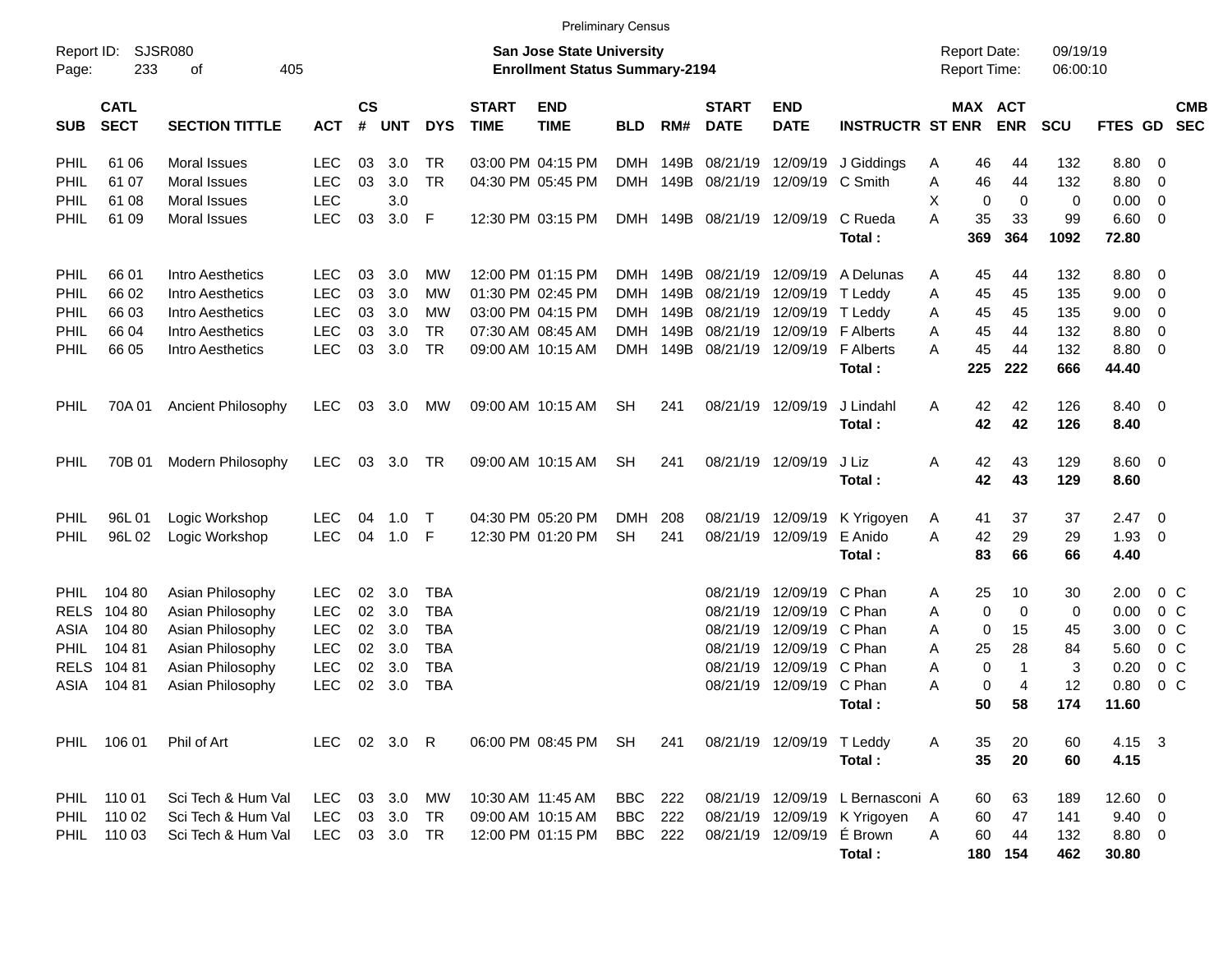| оf                                                                    |                                                                                                                                                                                                                                                                        | <b>San Jose State University</b><br><b>Enrollment Status Summary-2194</b>                                                                                                                                                                                |                                  |                                                                                                                          |                                                                                                                                                                   |                           |                                                                                                                                                                                                                                                                               |                                                                                  |                                                                     |                           |                                                                                                                                                                                                                                                                            |                                                                                                                                                                                                                                                                                          |                                                                                                       |                                                                                                                                                                                                                                                                                                                                             |                                                                               |                                                                                                      |                                                                                                                                                                                                                                                               |
|-----------------------------------------------------------------------|------------------------------------------------------------------------------------------------------------------------------------------------------------------------------------------------------------------------------------------------------------------------|----------------------------------------------------------------------------------------------------------------------------------------------------------------------------------------------------------------------------------------------------------|----------------------------------|--------------------------------------------------------------------------------------------------------------------------|-------------------------------------------------------------------------------------------------------------------------------------------------------------------|---------------------------|-------------------------------------------------------------------------------------------------------------------------------------------------------------------------------------------------------------------------------------------------------------------------------|----------------------------------------------------------------------------------|---------------------------------------------------------------------|---------------------------|----------------------------------------------------------------------------------------------------------------------------------------------------------------------------------------------------------------------------------------------------------------------------|------------------------------------------------------------------------------------------------------------------------------------------------------------------------------------------------------------------------------------------------------------------------------------------|-------------------------------------------------------------------------------------------------------|---------------------------------------------------------------------------------------------------------------------------------------------------------------------------------------------------------------------------------------------------------------------------------------------------------------------------------------------|-------------------------------------------------------------------------------|------------------------------------------------------------------------------------------------------|---------------------------------------------------------------------------------------------------------------------------------------------------------------------------------------------------------------------------------------------------------------|
| <b>SECTION TITTLE</b>                                                 | <b>ACT</b>                                                                                                                                                                                                                                                             | #                                                                                                                                                                                                                                                        |                                  | <b>DYS</b>                                                                                                               | <b>START</b><br><b>TIME</b>                                                                                                                                       | <b>END</b><br><b>TIME</b> | <b>BLD</b>                                                                                                                                                                                                                                                                    | RM#                                                                              | <b>START</b><br><b>DATE</b>                                         | <b>END</b><br><b>DATE</b> |                                                                                                                                                                                                                                                                            |                                                                                                                                                                                                                                                                                          |                                                                                                       | <b>SCU</b>                                                                                                                                                                                                                                                                                                                                  |                                                                               |                                                                                                      | <b>CMB</b>                                                                                                                                                                                                                                                    |
| <b>Medical Ethics</b>                                                 | LEC                                                                                                                                                                                                                                                                    | 02                                                                                                                                                                                                                                                       | 3.0                              | МW                                                                                                                       |                                                                                                                                                                   |                           | <b>SH</b>                                                                                                                                                                                                                                                                     | 241                                                                              |                                                                     |                           | M Jordan                                                                                                                                                                                                                                                                   | Α                                                                                                                                                                                                                                                                                        | 15                                                                                                    | 45                                                                                                                                                                                                                                                                                                                                          | 3.00                                                                          | 0 C                                                                                                  |                                                                                                                                                                                                                                                               |
| <b>Medical Ethics</b>                                                 | <b>LEC</b>                                                                                                                                                                                                                                                             | 02                                                                                                                                                                                                                                                       | 3.0                              | МW                                                                                                                       |                                                                                                                                                                   |                           | SН                                                                                                                                                                                                                                                                            | 241                                                                              |                                                                     |                           | M Jordan                                                                                                                                                                                                                                                                   | A                                                                                                                                                                                                                                                                                        | 1                                                                                                     | 3                                                                                                                                                                                                                                                                                                                                           | 0.20                                                                          | $0\,$ C                                                                                              |                                                                                                                                                                                                                                                               |
| <b>Medical Ethics</b>                                                 | <b>LEC</b>                                                                                                                                                                                                                                                             | 02                                                                                                                                                                                                                                                       | 3.0                              | МW                                                                                                                       |                                                                                                                                                                   |                           | SН                                                                                                                                                                                                                                                                            | 241                                                                              |                                                                     |                           | M Jordan                                                                                                                                                                                                                                                                   | A                                                                                                                                                                                                                                                                                        | 0                                                                                                     | $\mathbf 0$                                                                                                                                                                                                                                                                                                                                 | 0.00                                                                          | $0\,$ C                                                                                              |                                                                                                                                                                                                                                                               |
| <b>Medical Ethics</b>                                                 | <b>LEC</b>                                                                                                                                                                                                                                                             |                                                                                                                                                                                                                                                          | 3.0                              | МW                                                                                                                       |                                                                                                                                                                   |                           | <b>SH</b>                                                                                                                                                                                                                                                                     | 241                                                                              |                                                                     |                           | M Jordan                                                                                                                                                                                                                                                                   | A                                                                                                                                                                                                                                                                                        | $\overline{7}$                                                                                        | 21                                                                                                                                                                                                                                                                                                                                          | 1.40                                                                          | $0\,$ C                                                                                              |                                                                                                                                                                                                                                                               |
|                                                                       |                                                                                                                                                                                                                                                                        |                                                                                                                                                                                                                                                          |                                  |                                                                                                                          |                                                                                                                                                                   |                           |                                                                                                                                                                                                                                                                               |                                                                                  |                                                                     |                           | Total:                                                                                                                                                                                                                                                                     |                                                                                                                                                                                                                                                                                          | 23                                                                                                    | 69                                                                                                                                                                                                                                                                                                                                          | 4.60                                                                          |                                                                                                      |                                                                                                                                                                                                                                                               |
|                                                                       |                                                                                                                                                                                                                                                                        |                                                                                                                                                                                                                                                          |                                  | $\top$                                                                                                                   |                                                                                                                                                                   |                           | <b>SH</b>                                                                                                                                                                                                                                                                     |                                                                                  |                                                                     |                           | C Sanchez                                                                                                                                                                                                                                                                  | A                                                                                                                                                                                                                                                                                        |                                                                                                       | 66                                                                                                                                                                                                                                                                                                                                          |                                                                               |                                                                                                      |                                                                                                                                                                                                                                                               |
|                                                                       |                                                                                                                                                                                                                                                                        |                                                                                                                                                                                                                                                          |                                  |                                                                                                                          |                                                                                                                                                                   |                           |                                                                                                                                                                                                                                                                               |                                                                                  |                                                                     |                           | Total:                                                                                                                                                                                                                                                                     |                                                                                                                                                                                                                                                                                          | 22                                                                                                    | 66                                                                                                                                                                                                                                                                                                                                          | 4.45                                                                          |                                                                                                      |                                                                                                                                                                                                                                                               |
|                                                                       |                                                                                                                                                                                                                                                                        |                                                                                                                                                                                                                                                          |                                  |                                                                                                                          |                                                                                                                                                                   |                           |                                                                                                                                                                                                                                                                               |                                                                                  |                                                                     |                           |                                                                                                                                                                                                                                                                            |                                                                                                                                                                                                                                                                                          |                                                                                                       |                                                                                                                                                                                                                                                                                                                                             |                                                                               |                                                                                                      |                                                                                                                                                                                                                                                               |
|                                                                       |                                                                                                                                                                                                                                                                        |                                                                                                                                                                                                                                                          |                                  |                                                                                                                          |                                                                                                                                                                   |                           |                                                                                                                                                                                                                                                                               |                                                                                  |                                                                     |                           |                                                                                                                                                                                                                                                                            |                                                                                                                                                                                                                                                                                          |                                                                                                       |                                                                                                                                                                                                                                                                                                                                             |                                                                               |                                                                                                      |                                                                                                                                                                                                                                                               |
|                                                                       |                                                                                                                                                                                                                                                                        |                                                                                                                                                                                                                                                          |                                  |                                                                                                                          |                                                                                                                                                                   |                           |                                                                                                                                                                                                                                                                               |                                                                                  |                                                                     |                           |                                                                                                                                                                                                                                                                            |                                                                                                                                                                                                                                                                                          | 10                                                                                                    |                                                                                                                                                                                                                                                                                                                                             |                                                                               |                                                                                                      |                                                                                                                                                                                                                                                               |
|                                                                       |                                                                                                                                                                                                                                                                        |                                                                                                                                                                                                                                                          |                                  |                                                                                                                          |                                                                                                                                                                   |                           |                                                                                                                                                                                                                                                                               |                                                                                  |                                                                     |                           |                                                                                                                                                                                                                                                                            |                                                                                                                                                                                                                                                                                          |                                                                                                       |                                                                                                                                                                                                                                                                                                                                             |                                                                               |                                                                                                      |                                                                                                                                                                                                                                                               |
|                                                                       | SEM                                                                                                                                                                                                                                                                    |                                                                                                                                                                                                                                                          | 3.0                              | W                                                                                                                        |                                                                                                                                                                   |                           | <b>SH</b>                                                                                                                                                                                                                                                                     | 241                                                                              |                                                                     |                           | K Brown                                                                                                                                                                                                                                                                    | Α                                                                                                                                                                                                                                                                                        | 20                                                                                                    | 60                                                                                                                                                                                                                                                                                                                                          |                                                                               |                                                                                                      |                                                                                                                                                                                                                                                               |
|                                                                       |                                                                                                                                                                                                                                                                        |                                                                                                                                                                                                                                                          |                                  |                                                                                                                          |                                                                                                                                                                   |                           |                                                                                                                                                                                                                                                                               |                                                                                  |                                                                     |                           |                                                                                                                                                                                                                                                                            |                                                                                                                                                                                                                                                                                          |                                                                                                       |                                                                                                                                                                                                                                                                                                                                             |                                                                               |                                                                                                      |                                                                                                                                                                                                                                                               |
| <b>Ethics in Science</b>                                              |                                                                                                                                                                                                                                                                        | 03                                                                                                                                                                                                                                                       | 3.0                              | TR                                                                                                                       |                                                                                                                                                                   |                           |                                                                                                                                                                                                                                                                               | 222                                                                              |                                                                     |                           |                                                                                                                                                                                                                                                                            |                                                                                                                                                                                                                                                                                          |                                                                                                       | 189                                                                                                                                                                                                                                                                                                                                         |                                                                               |                                                                                                      |                                                                                                                                                                                                                                                               |
|                                                                       |                                                                                                                                                                                                                                                                        |                                                                                                                                                                                                                                                          |                                  |                                                                                                                          |                                                                                                                                                                   |                           |                                                                                                                                                                                                                                                                               |                                                                                  |                                                                     |                           | Total:                                                                                                                                                                                                                                                                     |                                                                                                                                                                                                                                                                                          | 63                                                                                                    | 189                                                                                                                                                                                                                                                                                                                                         | 12.60                                                                         |                                                                                                      |                                                                                                                                                                                                                                                               |
|                                                                       |                                                                                                                                                                                                                                                                        |                                                                                                                                                                                                                                                          |                                  |                                                                                                                          |                                                                                                                                                                   |                           |                                                                                                                                                                                                                                                                               |                                                                                  |                                                                     |                           |                                                                                                                                                                                                                                                                            |                                                                                                                                                                                                                                                                                          |                                                                                                       |                                                                                                                                                                                                                                                                                                                                             |                                                                               |                                                                                                      |                                                                                                                                                                                                                                                               |
|                                                                       |                                                                                                                                                                                                                                                                        |                                                                                                                                                                                                                                                          |                                  |                                                                                                                          |                                                                                                                                                                   |                           |                                                                                                                                                                                                                                                                               |                                                                                  |                                                                     |                           |                                                                                                                                                                                                                                                                            |                                                                                                                                                                                                                                                                                          |                                                                                                       |                                                                                                                                                                                                                                                                                                                                             |                                                                               |                                                                                                      |                                                                                                                                                                                                                                                               |
|                                                                       |                                                                                                                                                                                                                                                                        |                                                                                                                                                                                                                                                          |                                  |                                                                                                                          |                                                                                                                                                                   |                           |                                                                                                                                                                                                                                                                               |                                                                                  |                                                                     |                           |                                                                                                                                                                                                                                                                            |                                                                                                                                                                                                                                                                                          |                                                                                                       |                                                                                                                                                                                                                                                                                                                                             |                                                                               |                                                                                                      |                                                                                                                                                                                                                                                               |
|                                                                       |                                                                                                                                                                                                                                                                        |                                                                                                                                                                                                                                                          |                                  |                                                                                                                          |                                                                                                                                                                   |                           |                                                                                                                                                                                                                                                                               |                                                                                  |                                                                     |                           |                                                                                                                                                                                                                                                                            |                                                                                                                                                                                                                                                                                          |                                                                                                       |                                                                                                                                                                                                                                                                                                                                             |                                                                               |                                                                                                      |                                                                                                                                                                                                                                                               |
|                                                                       |                                                                                                                                                                                                                                                                        |                                                                                                                                                                                                                                                          |                                  |                                                                                                                          |                                                                                                                                                                   |                           |                                                                                                                                                                                                                                                                               |                                                                                  |                                                                     |                           |                                                                                                                                                                                                                                                                            | A                                                                                                                                                                                                                                                                                        |                                                                                                       |                                                                                                                                                                                                                                                                                                                                             |                                                                               |                                                                                                      |                                                                                                                                                                                                                                                               |
|                                                                       |                                                                                                                                                                                                                                                                        | 02                                                                                                                                                                                                                                                       |                                  |                                                                                                                          |                                                                                                                                                                   |                           |                                                                                                                                                                                                                                                                               |                                                                                  |                                                                     |                           |                                                                                                                                                                                                                                                                            | Α                                                                                                                                                                                                                                                                                        | 41                                                                                                    | 123                                                                                                                                                                                                                                                                                                                                         |                                                                               | - 0                                                                                                  |                                                                                                                                                                                                                                                               |
|                                                                       |                                                                                                                                                                                                                                                                        |                                                                                                                                                                                                                                                          | 3.0                              |                                                                                                                          |                                                                                                                                                                   |                           |                                                                                                                                                                                                                                                                               |                                                                                  |                                                                     |                           |                                                                                                                                                                                                                                                                            | X                                                                                                                                                                                                                                                                                        | $\Omega$                                                                                              | 0                                                                                                                                                                                                                                                                                                                                           |                                                                               |                                                                                                      |                                                                                                                                                                                                                                                               |
|                                                                       |                                                                                                                                                                                                                                                                        |                                                                                                                                                                                                                                                          |                                  |                                                                                                                          |                                                                                                                                                                   |                           |                                                                                                                                                                                                                                                                               |                                                                                  |                                                                     |                           | Total:                                                                                                                                                                                                                                                                     |                                                                                                                                                                                                                                                                                          | 262                                                                                                   | 786                                                                                                                                                                                                                                                                                                                                         | 52.40                                                                         |                                                                                                      |                                                                                                                                                                                                                                                               |
|                                                                       |                                                                                                                                                                                                                                                                        |                                                                                                                                                                                                                                                          |                                  |                                                                                                                          |                                                                                                                                                                   |                           |                                                                                                                                                                                                                                                                               |                                                                                  |                                                                     |                           |                                                                                                                                                                                                                                                                            |                                                                                                                                                                                                                                                                                          |                                                                                                       |                                                                                                                                                                                                                                                                                                                                             |                                                                               |                                                                                                      |                                                                                                                                                                                                                                                               |
|                                                                       |                                                                                                                                                                                                                                                                        |                                                                                                                                                                                                                                                          |                                  |                                                                                                                          |                                                                                                                                                                   |                           |                                                                                                                                                                                                                                                                               |                                                                                  |                                                                     |                           | Total:                                                                                                                                                                                                                                                                     |                                                                                                                                                                                                                                                                                          |                                                                                                       | 63                                                                                                                                                                                                                                                                                                                                          |                                                                               |                                                                                                      |                                                                                                                                                                                                                                                               |
|                                                                       |                                                                                                                                                                                                                                                                        |                                                                                                                                                                                                                                                          |                                  |                                                                                                                          |                                                                                                                                                                   |                           |                                                                                                                                                                                                                                                                               |                                                                                  |                                                                     |                           |                                                                                                                                                                                                                                                                            |                                                                                                                                                                                                                                                                                          |                                                                                                       |                                                                                                                                                                                                                                                                                                                                             |                                                                               |                                                                                                      |                                                                                                                                                                                                                                                               |
| Philosophy of Mind                                                    |                                                                                                                                                                                                                                                                        |                                                                                                                                                                                                                                                          |                                  |                                                                                                                          |                                                                                                                                                                   |                           |                                                                                                                                                                                                                                                                               | 241                                                                              |                                                                     |                           |                                                                                                                                                                                                                                                                            | A                                                                                                                                                                                                                                                                                        | 25                                                                                                    | 75                                                                                                                                                                                                                                                                                                                                          |                                                                               |                                                                                                      |                                                                                                                                                                                                                                                               |
|                                                                       |                                                                                                                                                                                                                                                                        |                                                                                                                                                                                                                                                          |                                  |                                                                                                                          |                                                                                                                                                                   |                           |                                                                                                                                                                                                                                                                               |                                                                                  |                                                                     |                           | Total:                                                                                                                                                                                                                                                                     |                                                                                                                                                                                                                                                                                          | 25                                                                                                    | 75                                                                                                                                                                                                                                                                                                                                          | 5.15                                                                          |                                                                                                      |                                                                                                                                                                                                                                                               |
|                                                                       | LEC.                                                                                                                                                                                                                                                                   |                                                                                                                                                                                                                                                          |                                  |                                                                                                                          |                                                                                                                                                                   |                           | МH                                                                                                                                                                                                                                                                            |                                                                                  |                                                                     |                           |                                                                                                                                                                                                                                                                            | A                                                                                                                                                                                                                                                                                        |                                                                                                       |                                                                                                                                                                                                                                                                                                                                             |                                                                               |                                                                                                      |                                                                                                                                                                                                                                                               |
| Phil of Science                                                       |                                                                                                                                                                                                                                                                        |                                                                                                                                                                                                                                                          |                                  |                                                                                                                          |                                                                                                                                                                   |                           | MH                                                                                                                                                                                                                                                                            | 324                                                                              |                                                                     |                           |                                                                                                                                                                                                                                                                            | A                                                                                                                                                                                                                                                                                        | 56                                                                                                    | 168                                                                                                                                                                                                                                                                                                                                         |                                                                               |                                                                                                      |                                                                                                                                                                                                                                                               |
|                                                                       |                                                                                                                                                                                                                                                                        |                                                                                                                                                                                                                                                          |                                  |                                                                                                                          |                                                                                                                                                                   |                           |                                                                                                                                                                                                                                                                               |                                                                                  |                                                                     |                           | Total:                                                                                                                                                                                                                                                                     |                                                                                                                                                                                                                                                                                          |                                                                                                       | 348                                                                                                                                                                                                                                                                                                                                         | 23.20                                                                         |                                                                                                      |                                                                                                                                                                                                                                                               |
| <b>Indiv Studies</b>                                                  |                                                                                                                                                                                                                                                                        |                                                                                                                                                                                                                                                          |                                  |                                                                                                                          |                                                                                                                                                                   |                           |                                                                                                                                                                                                                                                                               |                                                                                  |                                                                     |                           |                                                                                                                                                                                                                                                                            | A                                                                                                                                                                                                                                                                                        | 0                                                                                                     | 0                                                                                                                                                                                                                                                                                                                                           |                                                                               |                                                                                                      |                                                                                                                                                                                                                                                               |
| 11801<br>126 01<br>ENVS 126 01<br>132 01<br>13301<br>134 01<br>155 01 | <b>SJSR080</b><br>234<br>Latin Amer Phil<br>Environ Ethics & Phi<br>Environ Ethics & Phi<br><b>Ethical Theory</b><br>134 80<br>134 81<br>134 82<br>134 83<br>134 84<br>134 85<br>Phil of Law<br>PHIL 159 01<br>PHIL 160 01<br>Phil of Science<br>160 02<br>PHIL 180 01 | 405<br><b>LEC</b><br>LEC<br>LEC<br><b>LEC</b><br>Computers, Ethics, S LEC<br>Computers, Ethics, S LEC<br>Computers, Ethics, S LEC<br>Computers, Ethics, S LEC<br>Computers, Ethics, S LEC<br>Computers, Ethics, S LEC<br>Computers, Ethics, S LEC<br>SEM | 02<br>02<br>02<br>02<br>02<br>04 | <b>CS</b><br>UNT<br>02<br>02<br>3.0<br>3.0<br>02 3.0<br>04<br>02 3.0<br>3.0<br>3.0<br>3.0<br>3.0<br>3.0<br>3.0<br>02 3.0 | TR.<br><b>TR</b><br><b>TR</b><br><b>TBA</b><br><b>TBA</b><br><b>TBA</b><br><b>TBA</b><br><b>TBA</b><br>M<br>SEM 04 3.0 R<br>МW<br>LEC 02 3.0 TR<br>SUP 78 1.0 TBA |                           | 12:00 PM 01:15 PM<br>12:00 PM 01:15 PM<br>12:00 PM 01:15 PM<br>12:00 PM 01:15 PM<br>03:00 PM 05:45 PM<br>10:30 AM 11:45 AM<br>10:30 AM 11:45 AM<br>03:00 PM 05:45 PM<br>01:30 PM 02:45 PM<br>03:00 PM 04:15 PM<br>03:00 PM 05:45 PM<br>10:30 AM 11:45 AM<br>03:00 PM 04:15 PM | SН<br><b>SH</b><br><b>BBC</b><br><b>BBC</b><br><b>SH</b><br>03:00 PM 05:45 PM SH | <b>Preliminary Census</b><br>241<br>241<br>241<br>222<br>241<br>324 |                           | 08/21/19<br>08/21/19<br>08/21/19 12/09/19<br>08/21/19 12/09/19<br>08/21/19 12/09/19<br>08/21/19 12/09/19<br>08/21/19 12/09/19<br>08/21/19 12/09/19<br>08/21/19 12/09/19<br>08/21/19 12/09/19<br>08/21/19<br>08/21/19<br>08/21/19<br>08/21/19 12/09/19<br>08/21/19 12/09/19 | 12/09/19<br>12/09/19<br>Total:<br>Total:<br>É Brown<br>12/09/19 E Sonnier<br>12/09/19 E Sonnier<br>12/09/19 E Sonnier<br>08/21/19 12/09/19 E Sonnier<br>08/21/19 12/09/19 K Yrigoyen<br>R Chan<br>08/21/19 12/09/19 A Vaidya<br>08/21/19 12/09/19 J Lindahl<br>08/21/19 12/09/19 K Patel | <b>INSTRUCTR ST ENR</b><br>D Williamson A<br>D Williamson A<br>J Stemwedel A<br>A<br>A<br>A<br>A<br>A | <b>Report Date:</b><br><b>Report Time:</b><br>MAX ACT<br><b>ENR</b><br>35<br>0<br>$\Omega$<br>0<br>35<br>35<br>22<br>35<br>10<br>35<br>0<br>0<br>35<br>35<br>35<br>20<br>63<br>64<br>64<br>53<br>60<br>42<br>42<br>42<br>42<br>42<br>42<br>42<br>42<br>42<br>0<br>270<br>35<br>21<br>35<br>21<br>35<br>35<br>60<br>60<br>60<br>120 116<br>5 | 30<br>$\mathbf 0$<br>30<br>60<br>159<br>126<br>126<br>126<br>126<br>63<br>180 | 09/19/19<br>06:00:10<br>2.00<br>0.00<br>2.00<br>4.10<br>8.40<br>8.40<br>8.40<br>8.40<br>8.20<br>4.30 | FTES GD SEC<br>4.45 1<br>$0\,$ C<br>$0\,$ C<br>4.10 2<br>$12.60 \t 0$<br>$10.60 \t 0$<br>$\overline{\mathbf{0}}$<br>$\overline{\mathbf{0}}$<br>0<br>$\overline{\mathbf{0}}$<br>$0.00 \t 0$<br>4.30 2<br>5.15 3<br>$12.00 \t 0$<br>$11.20 \t 0$<br>$0.00 \t 0$ |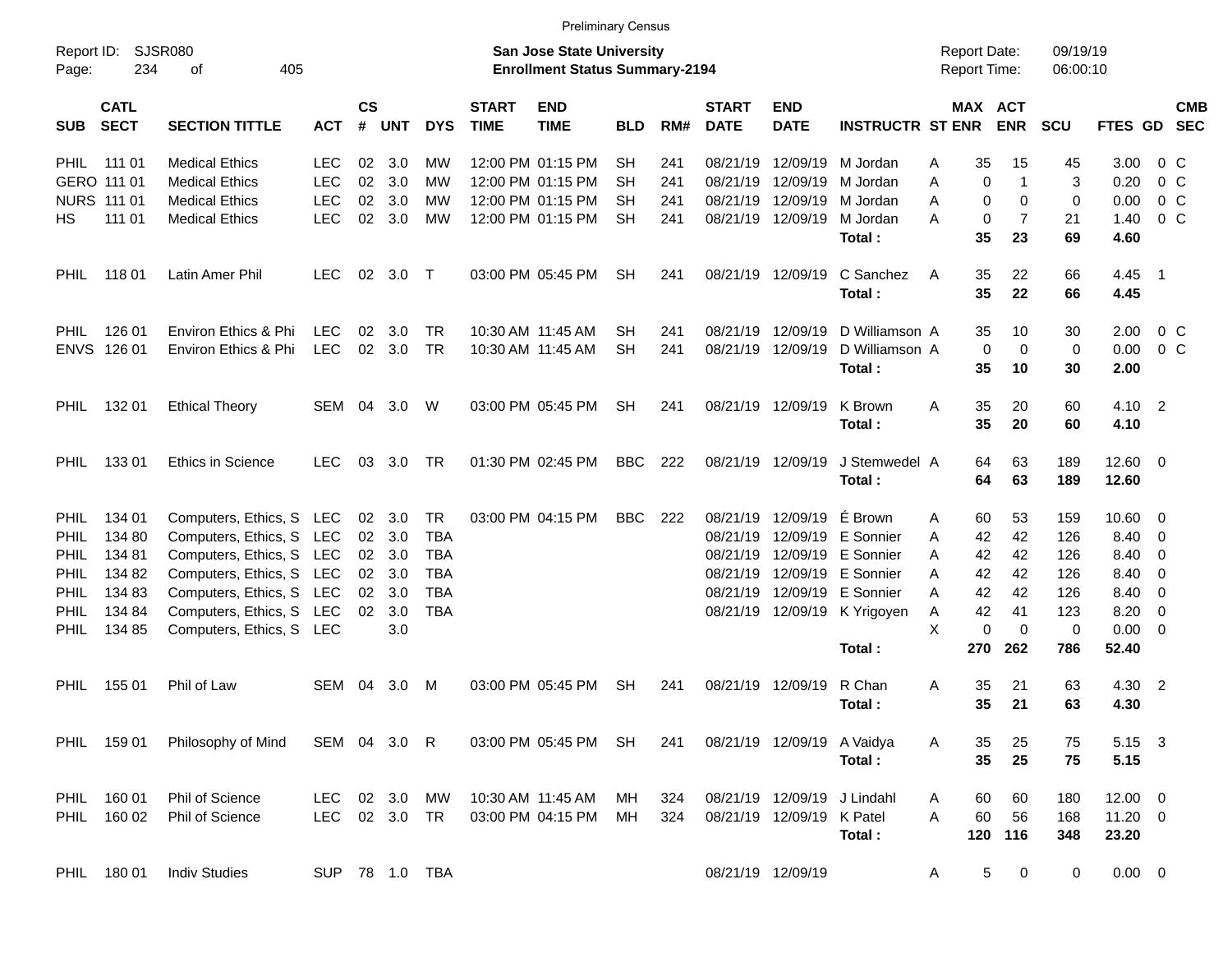|                     |                            |                       |                                                                           |                    |            |            |                             |                           | <b>Preliminary Census</b> |     |                             |                                            |                                  |                      |            |            |             |                          |                          |
|---------------------|----------------------------|-----------------------|---------------------------------------------------------------------------|--------------------|------------|------------|-----------------------------|---------------------------|---------------------------|-----|-----------------------------|--------------------------------------------|----------------------------------|----------------------|------------|------------|-------------|--------------------------|--------------------------|
| Report ID:<br>Page: | SJSR080<br>235             | 405                   | <b>San Jose State University</b><br><b>Enrollment Status Summary-2194</b> |                    |            |            |                             |                           |                           |     |                             | <b>Report Date:</b><br><b>Report Time:</b> |                                  | 09/19/19<br>06:00:10 |            |            |             |                          |                          |
| <b>SUB</b>          | <b>CATL</b><br><b>SECT</b> | <b>SECTION TITTLE</b> | <b>ACT</b>                                                                | $\mathsf{cs}$<br># | <b>UNT</b> | <b>DYS</b> | <b>START</b><br><b>TIME</b> | <b>END</b><br><b>TIME</b> | <b>BLD</b>                | RM# | <b>START</b><br><b>DATE</b> | <b>END</b><br><b>DATE</b>                  | <b>INSTRUCTR ST ENR</b>          | MAX ACT              | <b>ENR</b> | <b>SCU</b> | FTES GD     |                          | <b>CMB</b><br><b>SEC</b> |
| <b>PHIL</b>         | 180 02                     | <b>Indiv Studies</b>  | <b>SUP</b>                                                                | 78                 | 2.0        | <b>TBA</b> |                             |                           |                           |     | 08/21/19 12/09/19           |                                            |                                  | 5<br>Α               | 0          | 0          | 0.00        | - 0                      |                          |
| <b>PHIL</b>         | 180 03                     | <b>Indiv Studies</b>  | <b>SUP</b>                                                                | 78                 | 3.0        | <b>TBA</b> |                             |                           |                           |     | 08/21/19 12/09/19           |                                            |                                  | 5<br>Α               | 0          | 0          | 0.00        | - 0                      |                          |
| PHIL                | 180 04                     | <b>Indiv Studies</b>  | <b>SUP</b>                                                                | 78                 | 3.0        | <b>TBA</b> |                             |                           |                           |     | 08/21/19 12/09/19           |                                            |                                  | 5<br>Α               | 0          | 0          | 0.00        | $\overline{\phantom{0}}$ |                          |
|                     |                            |                       |                                                                           |                    |            |            |                             |                           |                           |     |                             |                                            | Total :                          | 20                   | 0          | 0          | 0.00        |                          |                          |
| <b>PHIL</b>         | 184 01                     | Directed Reading      | <b>SUP</b>                                                                | 78                 | 3.0        | <b>TBA</b> |                             |                           |                           |     |                             | 08/21/19 12/09/19                          | C Sanchez                        | 5<br>A               |            | 0          | 0.20        | $\overline{\phantom{0}}$ |                          |
| <b>PHIL</b>         | 184 02                     | Directed Reading      | <b>SUP</b>                                                                | 78                 | 3.0        | <b>TBA</b> |                             |                           |                           |     | 08/21/19 12/09/19           |                                            |                                  | 5<br>Α               | 0          | 0          | $0.00 \t 0$ |                          |                          |
|                     |                            |                       |                                                                           |                    |            |            |                             |                           |                           |     |                             |                                            | Total:                           | 10                   | 1          | 0          | 0.20        |                          |                          |
| <b>PHIL</b>         | 186 01                     | Prof & Bus Ethics     | <b>LEC</b>                                                                | 03                 | 3.0        | МW         |                             | 07:30 AM 08:45 AM         | <b>BBC</b>                | 222 | 08/21/19                    | 12/09/19                                   | L Bernasconi A                   | 60                   | 39         | 117        | 7.80        | $0\,$ C                  |                          |
| BUS3                | 18601                      | Prof & Bus Ethics     | <b>LEC</b>                                                                | 03                 | 3.0        | МW         |                             | 07:30 AM 08:45 AM         | <b>BBC</b>                | 222 | 08/21/19                    | 12/09/19                                   | L Bernasconi A                   | $\mathbf 0$          | 24         | 72         | 4.80        | 0 <sup>o</sup>           |                          |
| <b>PHIL</b>         | 186 02                     | Prof & Bus Ethics     | LEC                                                                       | 03                 | 3.0        | МW         |                             | 09:00 AM 10:15 AM         | <b>BBC</b>                | 222 | 08/21/19                    | 12/09/19                                   | L Bernasconi A                   | 60                   | 36         | 108        | 7.20        | 0 <sup>o</sup>           |                          |
| BUS3                | 186 02                     | Prof & Bus Ethics     | LEC                                                                       | 03                 | 3.0        | МW         |                             | 09:00 AM 10:15 AM         | <b>BBC</b>                | 222 | 08/21/19                    | 12/09/19                                   | L Bernasconi A                   | $\mathbf 0$          | 28         | 84         | 5.60        | 0 <sup>o</sup>           |                          |
| PHIL                | 186 03                     | Prof & Bus Ethics     | LEC                                                                       | 03                 | 3.0        | МW         |                             | 12:00 PM 01:15 PM         | MН                        | 324 | 08/21/19                    | 12/09/19 K Patel                           |                                  | 60<br>A              | 20         | 60         | 4.00        | $0\,$ C                  |                          |
| BUS3                | 186 03                     | Prof & Bus Ethics     | LEC                                                                       | 03                 | 3.0        | МW         |                             | 12:00 PM 01:15 PM         | MН                        | 324 | 08/21/19                    | 12/09/19 K Patel                           |                                  | $\mathbf 0$<br>A     | 41         | 123        | 8.20        | 0 <sup>o</sup>           |                          |
| <b>PHIL</b>         | 186 04                     | Prof & Bus Ethics     | LEC                                                                       | 03                 | 3.0        | МW         |                             | 01:30 PM 02:45 PM         | <b>BBC</b>                | 222 | 08/21/19                    | 12/09/19                                   | L Bernasconi A                   | 60                   | 35         | 105        | 7.00        | 0 <sup>o</sup>           |                          |
| BUS3                | 186 04                     | Prof & Bus Ethics     | <b>LEC</b>                                                                | 03                 | 3.0        | МW         |                             | 01:30 PM 02:45 PM         | <b>BBC</b>                | 222 | 08/21/19                    | 12/09/19                                   | L Bernasconi A                   | $\mathbf 0$          | 28         | 84         | 5.60        | $0\,$ C                  |                          |
| PHIL                | 186 05                     | Prof & Bus Ethics     | <b>LEC</b>                                                                | 03                 | 3.0        | МW         |                             | 03:00 PM 04:15 PM         | MН                        | 324 |                             |                                            | 08/21/19 12/09/19 M Jordan       | 60<br>Α              | 32         | 96         | 6.40        | 0 <sup>o</sup>           |                          |
| BUS3                | 186 05                     | Prof & Bus Ethics     | LEC                                                                       | 03                 | 3.0        | МW         |                             | 03:00 PM 04:15 PM         | МH                        | 324 |                             |                                            | 08/21/19 12/09/19 M Jordan       | 0<br>Α               | 29         | 87         | 5.80        | $0\,C$                   |                          |
| PHIL                | 186 06                     | Prof & Bus Ethics     | <b>LEC</b>                                                                |                    | 3.0        |            |                             |                           |                           |     |                             |                                            |                                  | х<br>0               | 0          | 0          | 0.00        | 0                        |                          |
| BUS3                | 186 06                     | Prof & Bus Ethics     | LEC                                                                       |                    | 3.0        |            |                             |                           |                           |     |                             |                                            |                                  | X<br>0               | 0          | 0          | 0.00        | 0                        |                          |
| <b>PHIL</b>         | 186 07                     | Prof & Bus Ethics     | LEC                                                                       | 03                 | 3.0        | TR         |                             | 09:00 AM 10:15 AM         | MН                        | 324 |                             | 08/21/19 12/09/19 K Patel                  |                                  | Α<br>60              | 29         | 87         | 5.80        | 0 <sup>o</sup>           |                          |
| BUS3                | 186 07                     | Prof & Bus Ethics     | LEC                                                                       | 03                 | 3.0        | <b>TR</b>  |                             | 09:00 AM 10:15 AM         | MН                        | 324 | 08/21/19                    | 12/09/19                                   | K Patel                          | $\mathbf 0$<br>Α     | 33         | 99         | 6.60        | 0 <sup>o</sup>           |                          |
| PHIL                | 186 08                     | Prof & Bus Ethics     | <b>LEC</b>                                                                | 03                 | 3.0        | <b>TR</b>  |                             | 10:30 AM 11:45 AM         | MН                        | 324 | 08/21/19                    | 12/09/19 K Patel                           |                                  | Α<br>60              | 29         | 87         | 5.80        | 0 <sup>o</sup>           |                          |
| BUS3                | 186 08                     | Prof & Bus Ethics     | <b>LEC</b>                                                                | 03                 | 3.0        | <b>TR</b>  |                             | 10:30 AM 11:45 AM         | MН                        | 324 | 08/21/19                    | 12/09/19 K Patel                           |                                  | $\mathbf 0$<br>A     | 30         | 90         | 6.00        | $0\,$ C                  |                          |
| <b>PHIL</b>         | 186 09                     | Prof & Bus Ethics     | LEC                                                                       | 03                 | 3.0        | <b>TR</b>  |                             | 12:00 PM 01:15 PM         | MН                        | 324 | 08/21/19                    | 12/09/19                                   | D Williamson A                   | 60                   | 20         | 60         | 4.00        | 0 <sup>o</sup>           |                          |
| BUS3                | 186 09                     | Prof & Bus Ethics     | LEC                                                                       | 03                 | 3.0        | <b>TR</b>  |                             | 12:00 PM 01:15 PM         | MН                        | 324 | 08/21/19                    | 12/09/19                                   | D Williamson A                   | $\mathbf 0$          | 28         | 84         | 5.60        | 0 <sup>o</sup>           |                          |
| PHIL                | 186 10                     | Prof & Bus Ethics     | LEC                                                                       | 03                 | 3.0        | <b>TR</b>  |                             | 01:30 PM 02:45 PM         | MН                        | 324 | 08/21/19                    | 12/09/19                                   | J Giddings                       | 60<br>A              | 31         | 93         | 6.20        | 0 <sup>o</sup>           |                          |
| BUS3                | 186 10                     | Prof & Bus Ethics     | LEC                                                                       | 03                 | 3.0        | <b>TR</b>  |                             | 01:30 PM 02:45 PM         | MН                        | 324 | 08/21/19                    | 12/09/19                                   | J Giddings                       | $\mathbf 0$<br>Α     | 34         | 102        | 6.80        | 0 <sup>o</sup>           |                          |
| PHIL                | 186 11                     | Prof & Bus Ethics     | <b>LEC</b>                                                                | 03                 | 3.0        | $\top$     |                             | 06:00 PM 08:45 PM         | МH                        | 324 |                             | 08/21/19 12/09/19 C Smith                  |                                  | 60<br>Α              | 26         | 78         | 5.20        | 0 <sup>o</sup>           |                          |
|                     | BUS3 186 11                | Prof & Bus Ethics     | LEC                                                                       | 03                 | 3.0        | $\top$     |                             | 06:00 PM 08:45 PM MH      |                           | 324 |                             | 08/21/19 12/09/19 C Smith                  |                                  | 0<br>Α               | 27         | 81         | 5.40 0 C    |                          |                          |
|                     | PHIL 186 12                | Prof & Bus Ethics     | LEC                                                                       |                    | 3.0        |            |                             |                           |                           |     |                             |                                            |                                  | х<br>0               | 0          | 0          | $0.00 \t 0$ |                          |                          |
|                     | BUS3 186 12                | Prof & Bus Ethics     | LEC                                                                       |                    | 3.0        |            |                             |                           |                           |     |                             |                                            |                                  | х<br>0               | 0          | 0          | $0.00 \t 0$ |                          |                          |
|                     | PHIL 186 13                | Prof & Bus Ethics     | LEC                                                                       |                    | 3.0        |            |                             |                           |                           |     |                             |                                            |                                  | Χ<br>0               | 0          | 0          | $0.00 \t 0$ |                          |                          |
|                     | BUS3 186 13                | Prof & Bus Ethics     | LEC                                                                       |                    | 3.0        |            |                             |                           |                           |     |                             |                                            |                                  | X<br>0               | 0          | 0          | 0.00        | $\overline{\phantom{0}}$ |                          |
|                     | PHIL 186 14                | Prof & Bus Ethics     | <b>LEC</b>                                                                | 03                 | 3.0        | - F        |                             | 09:30 AM 12:15 PM         | BBC 222                   |     |                             |                                            | 08/21/19 12/09/19 J Wilhelmsso A | 45                   | 22         | 66         | 4.40        | $0\,$ C                  |                          |
|                     | BUS3 186 14                | Prof & Bus Ethics     | <b>LEC</b>                                                                | 03                 | 3.0        | F          |                             | 09:30 AM 12:15 PM         | BBC 222                   |     |                             |                                            | 08/21/19 12/09/19 J Wilhelmsso A | 0                    | 26         | 78         | 5.20 0 C    |                          |                          |
|                     | PHIL 186 80                | Prof & Bus Ethics     | <b>LEC</b>                                                                | 03                 |            | 3.0 TBA    |                             |                           |                           |     |                             |                                            | 08/21/19 12/09/19 J Giddings     | 45<br>A              | 22         | 66         | 4.40 0 C    |                          |                          |
|                     | BUS3 186 80                | Prof & Bus Ethics     | <b>LEC</b>                                                                |                    |            | 03 3.0 TBA |                             |                           |                           |     |                             |                                            | 08/21/19 12/09/19 J Giddings     | 0<br>A               | 23         | 69         | 4.60 0 C    |                          |                          |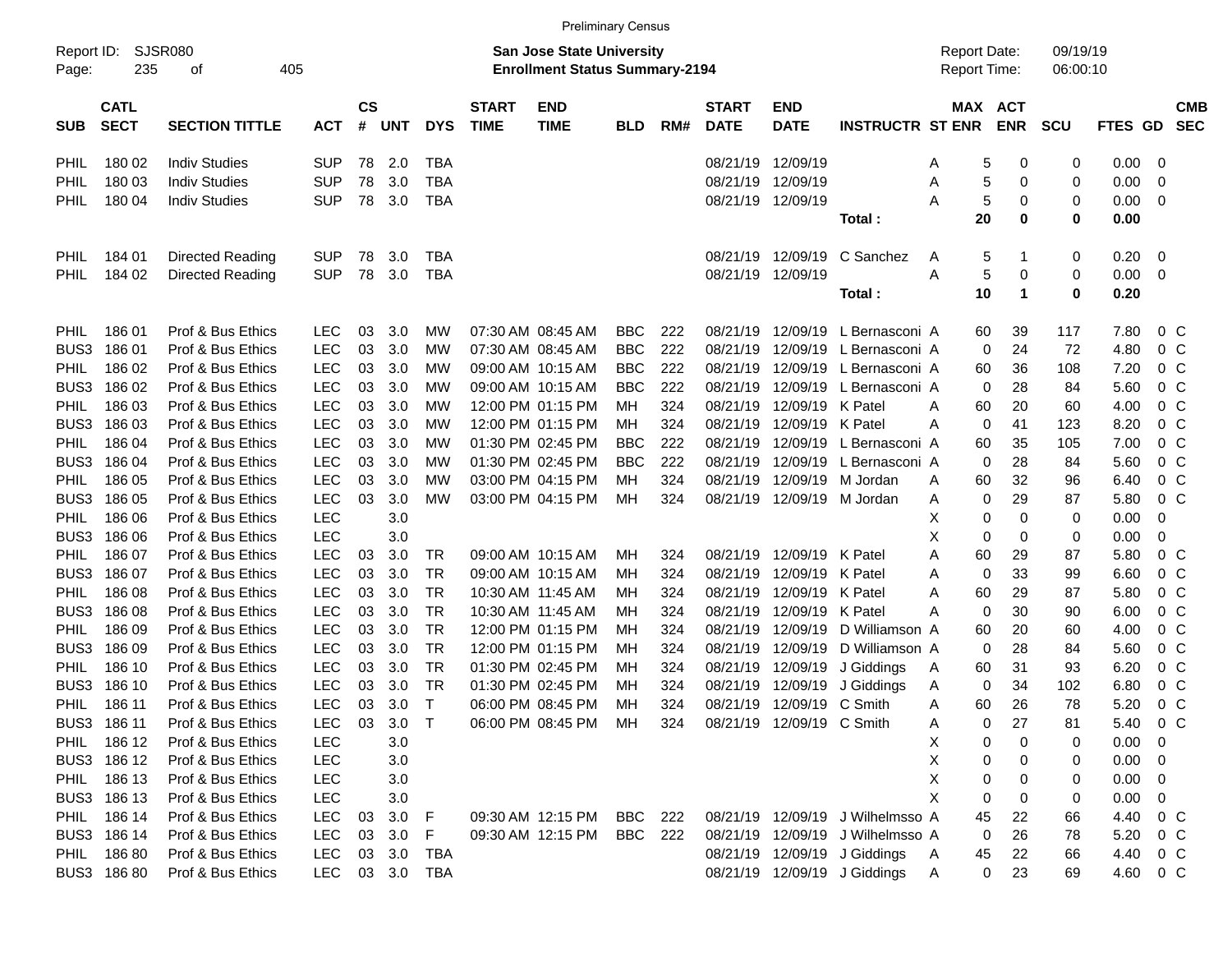|                     |                            |                       |            |                                                                           |            |            |                             |                           | <b>Preliminary Census</b> |     |                             |                             |                                     |               |                       |             |             |                |            |
|---------------------|----------------------------|-----------------------|------------|---------------------------------------------------------------------------|------------|------------|-----------------------------|---------------------------|---------------------------|-----|-----------------------------|-----------------------------|-------------------------------------|---------------|-----------------------|-------------|-------------|----------------|------------|
| Report ID:<br>Page: | 236                        | SJSR080<br>405<br>оf  |            | <b>San Jose State University</b><br><b>Enrollment Status Summary-2194</b> |            |            |                             |                           |                           |     |                             |                             | <b>Report Date:</b><br>Report Time: |               | 09/19/19<br>06:00:10  |             |             |                |            |
| <b>SUB</b>          | <b>CATL</b><br><b>SECT</b> | <b>SECTION TITTLE</b> | <b>ACT</b> | <b>CS</b><br>$\pmb{\#}$                                                   | <b>UNT</b> | <b>DYS</b> | <b>START</b><br><b>TIME</b> | <b>END</b><br><b>TIME</b> | <b>BLD</b>                | RM# | <b>START</b><br><b>DATE</b> | <b>END</b><br><b>DATE</b>   | <b>INSTRUCTR ST ENR</b>             |               | MAX ACT<br><b>ENR</b> | <b>SCU</b>  | FTES GD SEC |                | <b>CMB</b> |
| <b>PHIL</b>         | 18681                      | Prof & Bus Ethics     | <b>LEC</b> | 03                                                                        | 3.0        | <b>TBA</b> |                             |                           |                           |     | 08/21/19                    | 12/09/19                    | J Cardoza-Ko A                      | 45            | 23                    | 69          | 4.60        | $0\,C$         |            |
|                     | BUS3 18681                 | Prof & Bus Ethics     | <b>LEC</b> | 03                                                                        | 3.0        | <b>TBA</b> |                             |                           |                           |     | 08/21/19                    | 12/09/19                    | J Cardoza-Ko A                      | $\Omega$      | 21                    | 63          | 4.20        | 0 <sup>o</sup> |            |
| <b>PHIL</b>         | 18682                      | Prof & Bus Ethics     | <b>LEC</b> | 03                                                                        | 3.0        | <b>TBA</b> |                             |                           |                           |     | 08/21/19                    | 12/09/19 T Gullion          |                                     | 45<br>A       | 31                    | 93          | 6.20        | 0 <sup>C</sup> |            |
|                     | BUS3 18682                 | Prof & Bus Ethics     | <b>LEC</b> | 03                                                                        | 3.0        | <b>TBA</b> |                             |                           |                           |     |                             | 08/21/19 12/09/19 T Gullion |                                     | 0<br>A        | 14                    | 42          | 2.80        | 0 <sup>o</sup> |            |
| <b>PHIL</b>         | 18683                      | Prof & Bus Ethics     | <b>LEC</b> | 03                                                                        | 3.0        | <b>TBA</b> |                             |                           |                           |     | 08/21/19                    | 12/09/19                    | J Cardoza-Ko A                      | 45            | 25                    | 75          | 5.00        | $0\,C$         |            |
|                     | BUS3 18683                 | Prof & Bus Ethics     | <b>LEC</b> | 03                                                                        | 3.0        | <b>TBA</b> |                             |                           |                           |     | 08/21/19                    | 12/09/19                    | J Cardoza-Ko A                      | $\Omega$      | 14                    | 42          | 2.80        | 0 <sup>o</sup> |            |
| <b>PHIL</b>         | 18684                      | Prof & Bus Ethics     | <b>LEC</b> | 03                                                                        | 3.0        | <b>TBA</b> |                             |                           |                           |     |                             |                             | 08/21/19 12/09/19 T Johnston        | 45<br>A       | 16                    | 48          | 3.20        | $0\,C$         |            |
|                     | BUS3 186 84                | Prof & Bus Ethics     | <b>LEC</b> | 03                                                                        | 3.0        | <b>TBA</b> |                             |                           |                           |     |                             |                             | 08/21/19 12/09/19 T Johnston        | 0<br>A        | 23                    | 69          | 4.60        | $0\,$ C        |            |
| <b>PHIL</b>         | 18685                      | Prof & Bus Ethics     | <b>LEC</b> | 03                                                                        | 3.0        | <b>TBA</b> |                             |                           |                           |     | 08/21/19                    | 12/09/19 T Gullion          |                                     | 45<br>A       | 18                    | 54          | 3.60        | $0\,$ C        |            |
|                     | BUS3 186 85                | Prof & Bus Ethics     | <b>LEC</b> | 03                                                                        | 3.0        | <b>TBA</b> |                             |                           |                           |     |                             | 08/21/19 12/09/19 T Gullion |                                     | A<br>$\Omega$ | 27                    | 81          | 5.40        | 0 <sup>C</sup> |            |
| <b>PHIL</b>         | 18686                      | Prof & Bus Ethics     | <b>LEC</b> | 03                                                                        | 3.0        | <b>TBA</b> |                             |                           |                           |     |                             |                             | 08/21/19 12/09/19 C Sanchez         | A<br>45       | 22                    | 66          | 4.40        | 0 <sup>o</sup> |            |
|                     | BUS3 186 86                | Prof & Bus Ethics     | LEC        | 03                                                                        | 3.0        | <b>TBA</b> |                             |                           |                           |     | 08/21/19                    |                             | 12/09/19 C Sanchez                  | 0<br>A        | 23                    | 69          | 4.60        | $0\,$ C        |            |
| <b>PHIL</b>         | 18687                      | Prof & Bus Ethics     | <b>LEC</b> | 03                                                                        | 3.0        | <b>TBA</b> |                             |                           |                           |     | 08/21/19                    | 12/09/19 T Gullion          |                                     | 45<br>A       | 31                    | 93          | 6.20        | 0 <sup>o</sup> |            |
|                     | BUS3 186 87                | Prof & Bus Ethics     | LEC        | 03                                                                        | 3.0        | <b>TBA</b> |                             |                           |                           |     |                             | 08/21/19 12/09/19 T Gullion |                                     | A<br>0        | 14                    | 42          | 2.80        | $0\,C$         |            |
|                     |                            |                       |            |                                                                           |            |            |                             |                           |                           |     |                             |                             | Total:                              | 1005          | 994                   | 2982        | 198.80      |                |            |
|                     |                            |                       |            |                                                                           |            |            |                             |                           |                           |     |                             |                             |                                     |               |                       |             |             |                |            |
| <b>PHIL</b>         | 19080                      | Sem Phil Classics     | SEM        | 05                                                                        | 3.0        | TBA        |                             |                           |                           |     |                             | 08/21/19 12/09/19           | B Mou                               | 25<br>A<br>25 | 12                    | 36          | 2.45        | $\overline{1}$ |            |
|                     |                            |                       |            |                                                                           |            |            |                             |                           |                           |     |                             |                             | Total:                              |               | 12                    | 36          | 2.45        |                |            |
| <b>PHIL</b>         | 291 01                     | Epistem or Metaphy    | SEM        | 05                                                                        | 3.0        | M          |                             | 06:00 PM 08:45 PM         | <b>SH</b>                 | 241 |                             | 08/21/19 12/09/19           | K Patel                             | 20<br>Α       | 11                    | 33          | 2.70 10     |                |            |
|                     |                            |                       |            |                                                                           |            |            |                             |                           |                           |     |                             |                             | Total:                              | 20            | 11                    | 33          | 2.70        |                |            |
|                     |                            |                       |            |                                                                           |            |            |                             |                           |                           |     |                             |                             |                                     |               |                       |             |             |                |            |
| <b>PHIL</b>         | 293 01                     | Sem Logic             | SEM        | 05                                                                        | 3.0        | W          |                             | 06:00 PM 08:45 PM         | <b>SH</b>                 | 241 |                             | 08/21/19 12/09/19           | N Friedman-B A                      | 20            | 13                    | 39          | 3.20 12     |                |            |
|                     |                            |                       |            |                                                                           |            |            |                             |                           |                           |     |                             |                             | Total:                              | 20            | 13                    | 39          | 3.20        |                |            |
| PHIL                | 298 01                     | <b>Spec Studies</b>   | SUP        | 78                                                                        | 3.0        | <b>TBA</b> |                             |                           |                           |     |                             |                             | 08/21/19 12/09/19 C Sanchez         | 5<br>Α        | -1                    | 0           | 0.25        | - 1            |            |
| <b>PHIL</b>         | 298 02                     | <b>Spec Studies</b>   | <b>SUP</b> | 78                                                                        | 3.0        | <b>TBA</b> |                             |                           |                           |     |                             | 08/21/19 12/09/19 J Liz     |                                     | 5<br>A        | $\mathbf{1}$          | 0           | 0.25        | $\overline{1}$ |            |
| <b>PHIL</b>         | 298 03                     | <b>Spec Studies</b>   | SUP        | 78                                                                        | 1.0        | <b>TBA</b> |                             |                           |                           |     |                             | 08/21/19 12/09/19           |                                     | 5<br>Α        | 0                     | 0           | 0.00        | $\overline{0}$ |            |
| <b>PHIL</b>         | 298 04                     | <b>Spec Studies</b>   | SUP        | 78                                                                        | 3.0        | <b>TBA</b> |                             |                           |                           |     | 08/21/19                    | 12/09/19                    | K Brown                             | 5<br>A        | -1                    | $\Omega$    | 0.25        | $\overline{1}$ |            |
| <b>PHIL</b>         | 298 05                     | <b>Spec Studies</b>   | <b>SUP</b> | 78                                                                        | 3.0        | <b>TBA</b> |                             |                           |                           |     |                             | 08/21/19 12/09/19           | J Stemwedel A                       | 5             |                       | 0           | 0.25        | -1             |            |
|                     |                            |                       |            |                                                                           |            |            |                             |                           |                           |     |                             |                             | Total:                              | 25            | 4                     | $\mathbf 0$ | 1.00        |                |            |
|                     |                            |                       |            |                                                                           |            |            |                             |                           |                           |     |                             |                             |                                     |               |                       |             |             |                |            |
| <b>PHIL</b>         | 299 01                     | <b>Masters Thesis</b> | SUP        | 78                                                                        | 3.0        | <b>TBA</b> |                             |                           |                           |     |                             | 08/21/19 12/09/19           |                                     | 5<br>Α        | 0                     | 0           | 0.00        | $\overline{0}$ |            |
| <b>PHIL</b>         | 299 02                     | <b>Masters Thesis</b> | <b>SUP</b> | 78                                                                        | 3.0        | <b>TBA</b> |                             |                           |                           |     |                             | 08/21/19 12/09/19           |                                     | 5<br>Α        | 0                     | 0           | 0.00        | $\overline{0}$ |            |
| <b>PHIL</b>         | 299 03                     | <b>Masters Thesis</b> | <b>SUP</b> | 78                                                                        | 3.0        | <b>TBA</b> |                             |                           |                           |     |                             | 08/21/19 12/09/19           |                                     | A<br>5        | 0                     | 0           | 0.00        | $\mathbf 0$    |            |
|                     |                            |                       |            |                                                                           |            |            |                             |                           |                           |     |                             |                             | Total:                              | 15            | $\bf{0}$              | 0           | 0.00        |                |            |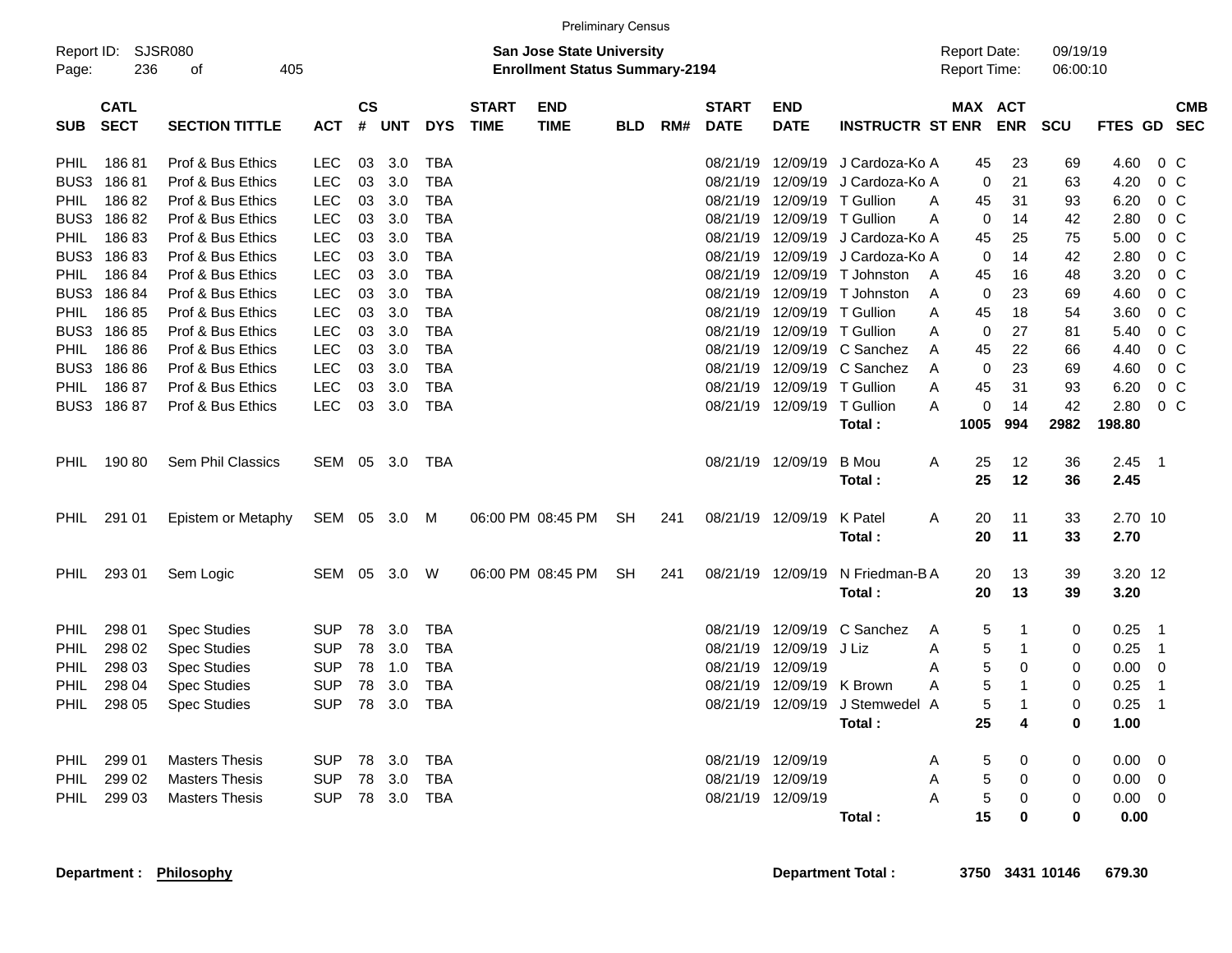|                     |                            |                       |            |                       |            |                             |                                                                           | <b>Preliminary Census</b> |     |                             |                           |                                                     |                                     |                    |                      |                          |            |
|---------------------|----------------------------|-----------------------|------------|-----------------------|------------|-----------------------------|---------------------------------------------------------------------------|---------------------------|-----|-----------------------------|---------------------------|-----------------------------------------------------|-------------------------------------|--------------------|----------------------|--------------------------|------------|
| Report ID:<br>Page: | 237                        | SJSR080<br>405<br>0f  |            |                       |            |                             | <b>San Jose State University</b><br><b>Enrollment Status Summary-2194</b> |                           |     |                             |                           |                                                     | Report Date:<br><b>Report Time:</b> |                    | 09/19/19<br>06:00:10 |                          |            |
| <b>SUB</b>          | <b>CATL</b><br><b>SECT</b> | <b>SECTION TITTLE</b> | <b>ACT</b> | CS<br><b>UNT</b><br># | <b>DYS</b> | <b>START</b><br><b>TIME</b> | <b>END</b><br>TIME                                                        | <b>BLD</b>                | RM# | <b>START</b><br><b>DATE</b> | <b>END</b><br><b>DATE</b> | <b>INSTRUCTR ST ENR</b>                             | MAX                                 | ACT<br><b>ENR</b>  | <b>SCU</b>           | FTES GD SEC              | <b>CMB</b> |
|                     |                            |                       |            |                       |            |                             |                                                                           |                           |     |                             | <b>Upper Division:</b>    | <b>Lower Division:</b><br><b>Graduate Division:</b> | 1681<br>1989<br>80                  | 1602<br>1801<br>28 | 4674<br>5400<br>72   | 311.60<br>360.80<br>6.90 |            |